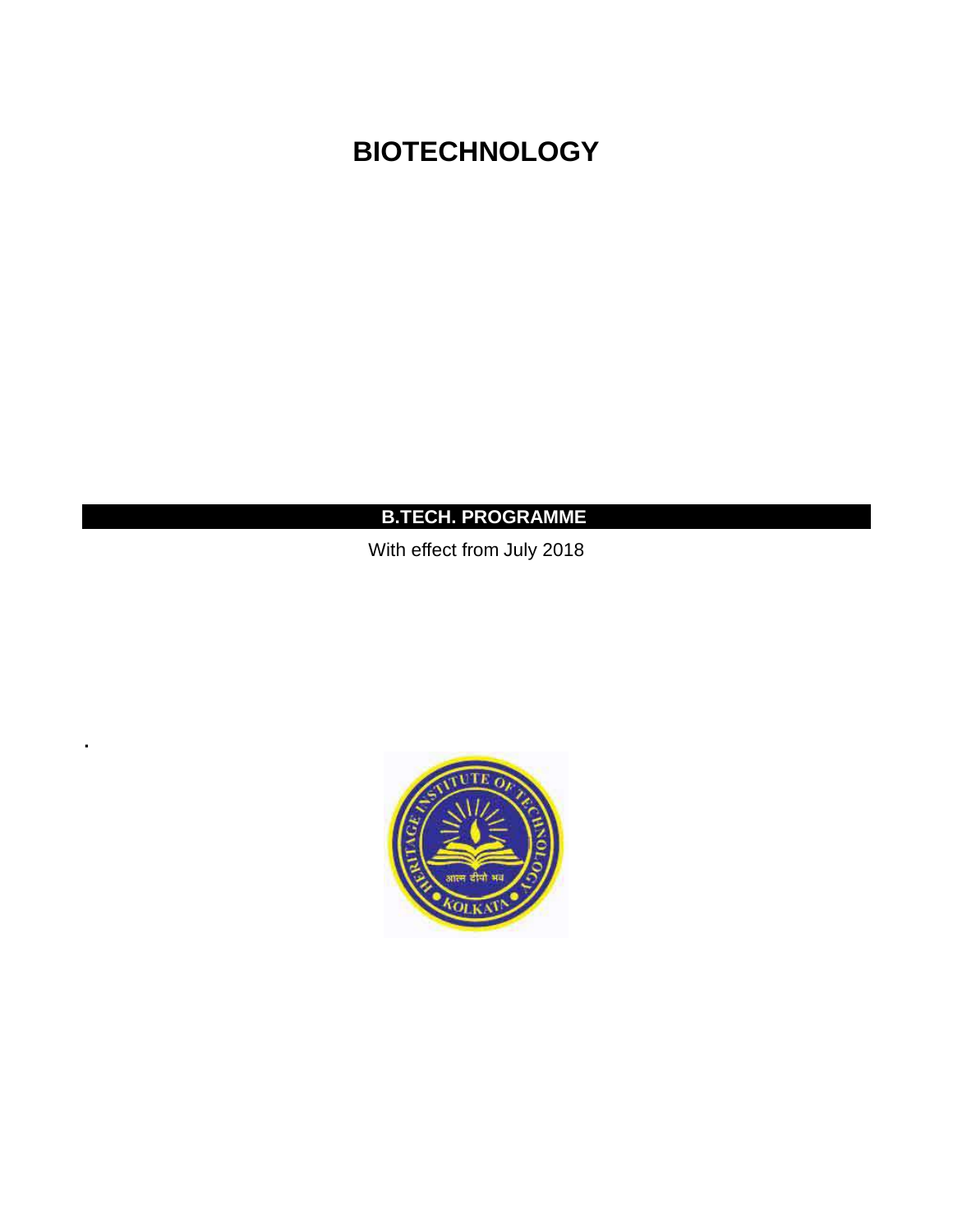# **B.Tech. Biotechnology Curriculum**

## **1 st Year 1st Semester**

|                                                                          | <b>A. THEORY</b>                                                                    |                                          |          |                         |                          |                            |                |  |  |  |  |  |
|--------------------------------------------------------------------------|-------------------------------------------------------------------------------------|------------------------------------------|----------|-------------------------|--------------------------|----------------------------|----------------|--|--|--|--|--|
| Sl.                                                                      | Course                                                                              | <b>Course Name</b>                       |          |                         |                          | <b>Contact Hours/ Week</b> | <b>Credit</b>  |  |  |  |  |  |
| N <sub>0</sub>                                                           | Code                                                                                |                                          | L        | T                       | P                        | <b>Total</b>               | <b>Points</b>  |  |  |  |  |  |
| 1                                                                        | <b>PHYS1001</b>                                                                     | Physics                                  | 3        | 1                       | $\Omega$                 | 4                          | 4              |  |  |  |  |  |
| $\overline{c}$                                                           | <b>MATH1101</b>                                                                     | Mathematics I                            | 3        | 1                       | $\Omega$                 | $\overline{\mathcal{A}}$   | 4              |  |  |  |  |  |
| 3                                                                        | <b>CSEN1001</b>                                                                     | Programming for Problem Solving          | 3        | $\Omega$                | $\Omega$                 | 3                          | 3              |  |  |  |  |  |
| 9<br>$\overline{\mathbf{4}}$<br>$\bf{0}$<br>11<br><b>Total of Theory</b> |                                                                                     |                                          |          |                         |                          |                            |                |  |  |  |  |  |
| <b>B. PRACTICAL/ LABORATORY</b>                                          |                                                                                     |                                          |          |                         |                          |                            |                |  |  |  |  |  |
| 1                                                                        | <b>PHYS1051</b>                                                                     | Physics Lab                              | $\Omega$ | $\overline{0}$          | 3                        | 3                          | 1.5            |  |  |  |  |  |
| $\overline{2}$                                                           | <b>CSEN1051</b>                                                                     | Programming for Problem Solving<br>Lab   | $\Omega$ | $\Omega$                | 4                        | 4                          | $\mathfrak{D}$ |  |  |  |  |  |
| 3                                                                        | <b>MECH1051</b>                                                                     | Workshop / Manufacturing<br>Practices    | 1        | $\Omega$                | $\overline{\mathcal{A}}$ | 5                          | 3              |  |  |  |  |  |
|                                                                          |                                                                                     | <b>Total of Practical</b>                | 1        | $\mathbf{0}$            | 11                       | 12                         | 6.5            |  |  |  |  |  |
|                                                                          |                                                                                     | <b>Total of Semester without Honours</b> | 10       | $\overline{\mathbf{4}}$ | 11                       | 23                         | 17.5           |  |  |  |  |  |
|                                                                          | <b>C. HONOURS</b>                                                                   |                                          |          |                         |                          |                            |                |  |  |  |  |  |
| 1                                                                        | <b>ECEN1011</b>                                                                     | <b>Basic Electronics</b>                 | 3        | $\Omega$                | $\Omega$                 | 3                          | 3              |  |  |  |  |  |
| $\overline{2}$                                                           | <b>ECEN1061</b>                                                                     | <b>Basic Electronics Lab</b>             | $\theta$ | $\theta$                | $\mathfrak{D}$           | $\overline{2}$             |                |  |  |  |  |  |
|                                                                          |                                                                                     | <b>Total Honours</b>                     | 3        | $\mathbf{0}$            | $\overline{2}$           | 5                          | 4              |  |  |  |  |  |
|                                                                          | 13<br>$\boldsymbol{0}$<br>30<br>21.5<br><b>Total of Semester with Honours</b><br>14 |                                          |          |                         |                          |                            |                |  |  |  |  |  |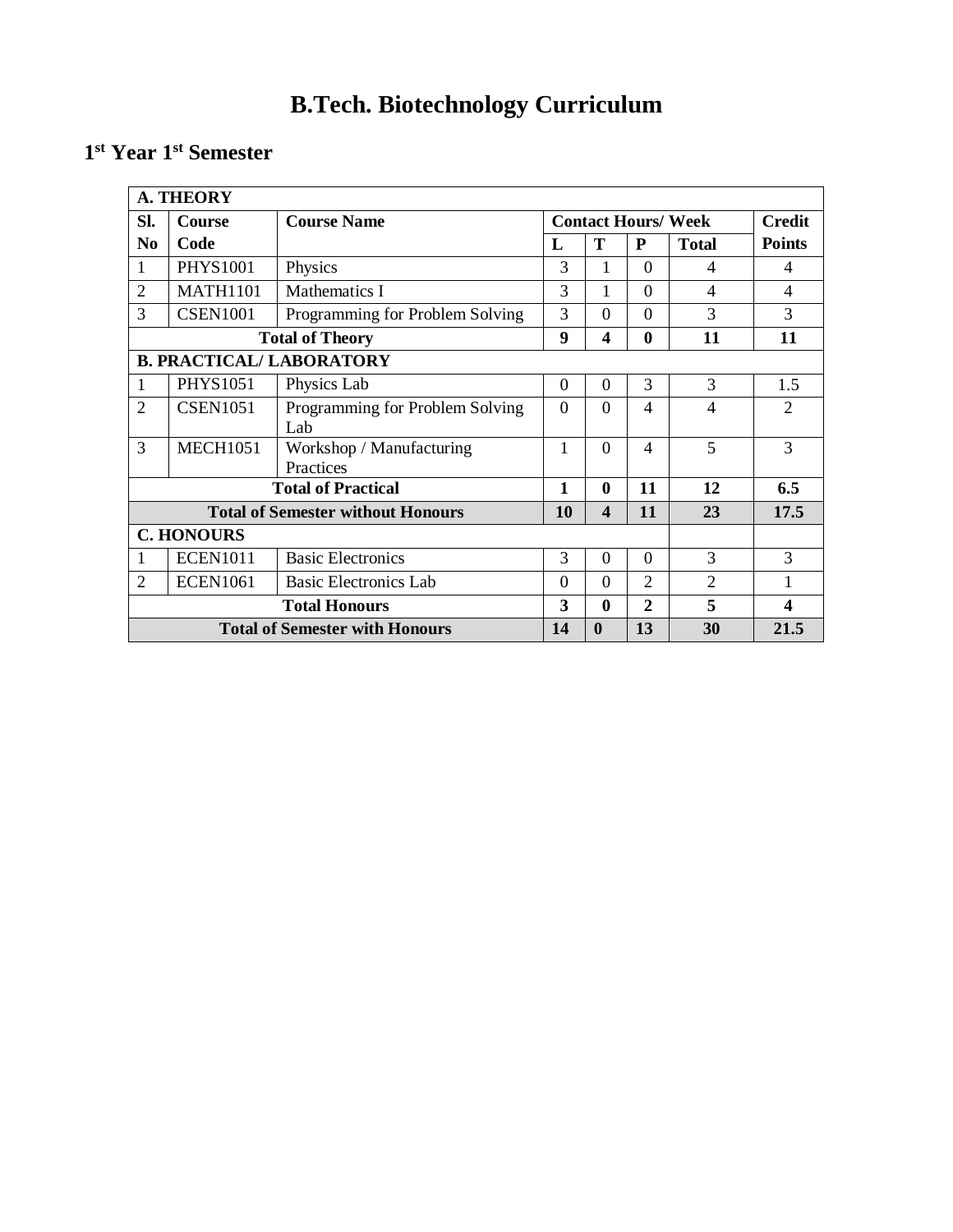## **1 st Year 2nd Semester**

|                                                           | <b>A. THEORY</b>                      |                                          |                |                |                |                            |                          |  |  |  |  |  |
|-----------------------------------------------------------|---------------------------------------|------------------------------------------|----------------|----------------|----------------|----------------------------|--------------------------|--|--|--|--|--|
| SI.                                                       | <b>Course Code</b>                    | <b>Course Name</b>                       |                |                |                | <b>Contact Hours/ Week</b> | <b>Credit</b>            |  |  |  |  |  |
| N <sub>0</sub>                                            |                                       |                                          | L              | Т              | P              | <b>Total</b>               | <b>Points</b>            |  |  |  |  |  |
| $\mathbf{1}$                                              | <b>CHEM1001</b>                       | Chemistry I                              | 3              | 1              | $\Omega$       | 4                          | 4                        |  |  |  |  |  |
| $\overline{2}$                                            | <b>MATH1201</b>                       | Mathematics II                           | 3              | 1              | $\Omega$       | $\overline{4}$             | $\overline{\mathcal{A}}$ |  |  |  |  |  |
| 3                                                         | <b>ELEC1001</b>                       | <b>Basic Electrical Engineering</b>      | 3              | 1              | $\overline{0}$ | $\overline{4}$             | $\overline{\mathcal{A}}$ |  |  |  |  |  |
| $\overline{4}$                                            | <b>HMTS1202</b>                       | <b>Business English</b>                  | $\overline{2}$ | $\overline{0}$ | $\overline{0}$ | $\overline{2}$             | $\mathfrak{D}$           |  |  |  |  |  |
| 3<br>11<br>$\bf{0}$<br>14<br>14<br><b>Total of Theory</b> |                                       |                                          |                |                |                |                            |                          |  |  |  |  |  |
| <b>B. PRACTICAL/ LABORATORY</b>                           |                                       |                                          |                |                |                |                            |                          |  |  |  |  |  |
| 1                                                         | <b>CHEM1051</b>                       | Chemistry I Lab                          | $\overline{0}$ | $\overline{0}$ | 3              | 3                          | 1.5                      |  |  |  |  |  |
| $\overline{2}$                                            | <b>ELEC1051</b>                       | <b>Basic Electrical Engineering Lab</b>  | $\Omega$       | $\overline{0}$ | $\overline{2}$ | $\overline{2}$             |                          |  |  |  |  |  |
| 3                                                         | <b>MECH1052</b>                       | Engineering Graphics and Design          | 1              | $\theta$       | 4              | 5                          | 3                        |  |  |  |  |  |
| $\overline{4}$                                            | <b>HMTS1252</b>                       | Language Lab                             | $\theta$       | $\overline{0}$ | $\overline{2}$ | $\overline{2}$             | 1                        |  |  |  |  |  |
|                                                           |                                       | <b>Total of Practical</b>                | 1              | $\bf{0}$       | 11             | 12                         | 6.5                      |  |  |  |  |  |
|                                                           |                                       | <b>Total of Semester without Honours</b> | 12             | 3              | 11             | 26                         | 20.5                     |  |  |  |  |  |
|                                                           | <b>C. HONOURS</b>                     |                                          |                |                |                |                            |                          |  |  |  |  |  |
| 1                                                         | <b>HMTS1011</b>                       | <b>Communication for Professionals</b>   | 3              | $\overline{0}$ | $\theta$       | 3                          | 3                        |  |  |  |  |  |
| $\overline{2}$                                            | <b>HMTS1061</b>                       | $\Omega$                                 | $\overline{0}$ | $\overline{2}$ | $\overline{2}$ | 1                          |                          |  |  |  |  |  |
|                                                           | <b>Total Honours</b>                  |                                          |                | $\bf{0}$       | $\overline{2}$ | 5                          | $\overline{\mathbf{4}}$  |  |  |  |  |  |
|                                                           | <b>Total of Semester with Honours</b> | 15                                       | 3              | 13             | 31             | 24.5                       |                          |  |  |  |  |  |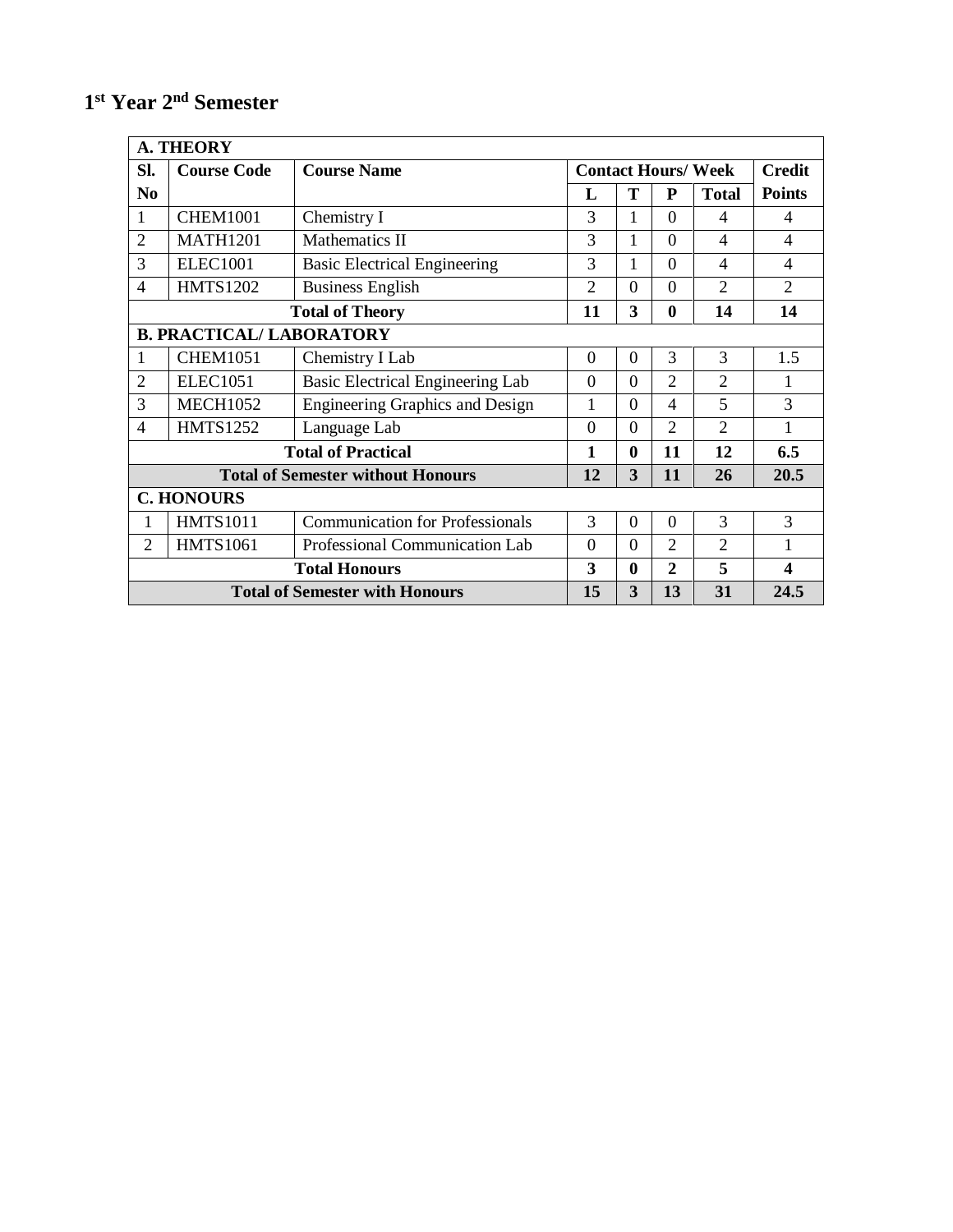## **2 nd Year 1st Semester**

|                             | <b>A. THEORY</b>          |                                 |                                      |                                     |                |           |                |                                |  |  |  |
|-----------------------------|---------------------------|---------------------------------|--------------------------------------|-------------------------------------|----------------|-----------|----------------|--------------------------------|--|--|--|
| <b>SI</b><br>N <sub>0</sub> | <b>Course Code</b>        | Field                           | <b>Course Title</b>                  | <b>Contact</b><br><b>Hours/Week</b> |                |           |                | <b>Credit</b><br><b>Points</b> |  |  |  |
|                             |                           |                                 |                                      | L                                   | T              | ${\bf P}$ | <b>Total</b>   |                                |  |  |  |
| 1                           | <b>EVSC2016</b>           | Mandatory                       | <b>Environmental Sciences</b>        | $\overline{2}$                      | $\overline{0}$ | 0         | $\overline{2}$ | $\overline{0}$                 |  |  |  |
| 2                           | <b>HMTS2001</b>           | Humanities                      | Human Values and Professional Ethics | 3                                   | $\Omega$       | 0         | 3              | 3                              |  |  |  |
| 3                           | <b>BIOT2101</b>           | <b>Basic Science</b>            | Chemistry of Biomolecules            | 3                                   | $\Omega$       | $\Omega$  | 3              | 3                              |  |  |  |
| 4                           | <b>BIOT2102</b>           | Prof. Core                      | <b>Industrial Stoichiometry</b>      | 3                                   | $\Omega$       | 0         | 3              | 3                              |  |  |  |
| 5                           | <b>BIOT2103</b>           | Prof. Core                      | Biochemistry                         | 3                                   | $\overline{0}$ | 0         | 3              | 3                              |  |  |  |
| 6                           | <b>BIOT2104</b>           | Prof. Core                      | Microbiology                         | 3                                   | $\theta$       | 0         | 3              | 3                              |  |  |  |
| 7                           | <b>MATH2101</b>           | <b>Basic Science</b>            | Mathematical & Statistical Methods   | 3                                   | $\Omega$       | 0         | 3              | 3                              |  |  |  |
|                             |                           |                                 | <b>Total of Theory</b>               | 20                                  | $\mathbf{0}$   | 0         | 20             | 18                             |  |  |  |
|                             |                           | <b>B. PRACTICAL/ LABORATORY</b> |                                      |                                     |                |           |                |                                |  |  |  |
| $\mathbf{1}$                | <b>BIOT2151</b>           | <b>Basic Science</b>            | Biomolecular Chemistry Lab           | $\Omega$                            | $\overline{0}$ | 3         | 3              | 1.5                            |  |  |  |
| 2                           | <b>BIOT2153</b>           | Prof. Core                      | Biochemistry Lab                     | $\Omega$                            | $\Omega$       | 3         | 3              | 1.5                            |  |  |  |
| 3                           | <b>BIOT2154</b>           | Prof. Core                      | Microbiology Lab                     | $\Omega$                            | $\overline{0}$ | 4         | 4              | $\overline{2}$                 |  |  |  |
|                             | <b>Total of Practical</b> |                                 |                                      |                                     | $\mathbf{0}$   | 10        | 10             | 5                              |  |  |  |
|                             | <b>Total of Semester</b>  |                                 |                                      |                                     |                | <b>10</b> | 30             | 23                             |  |  |  |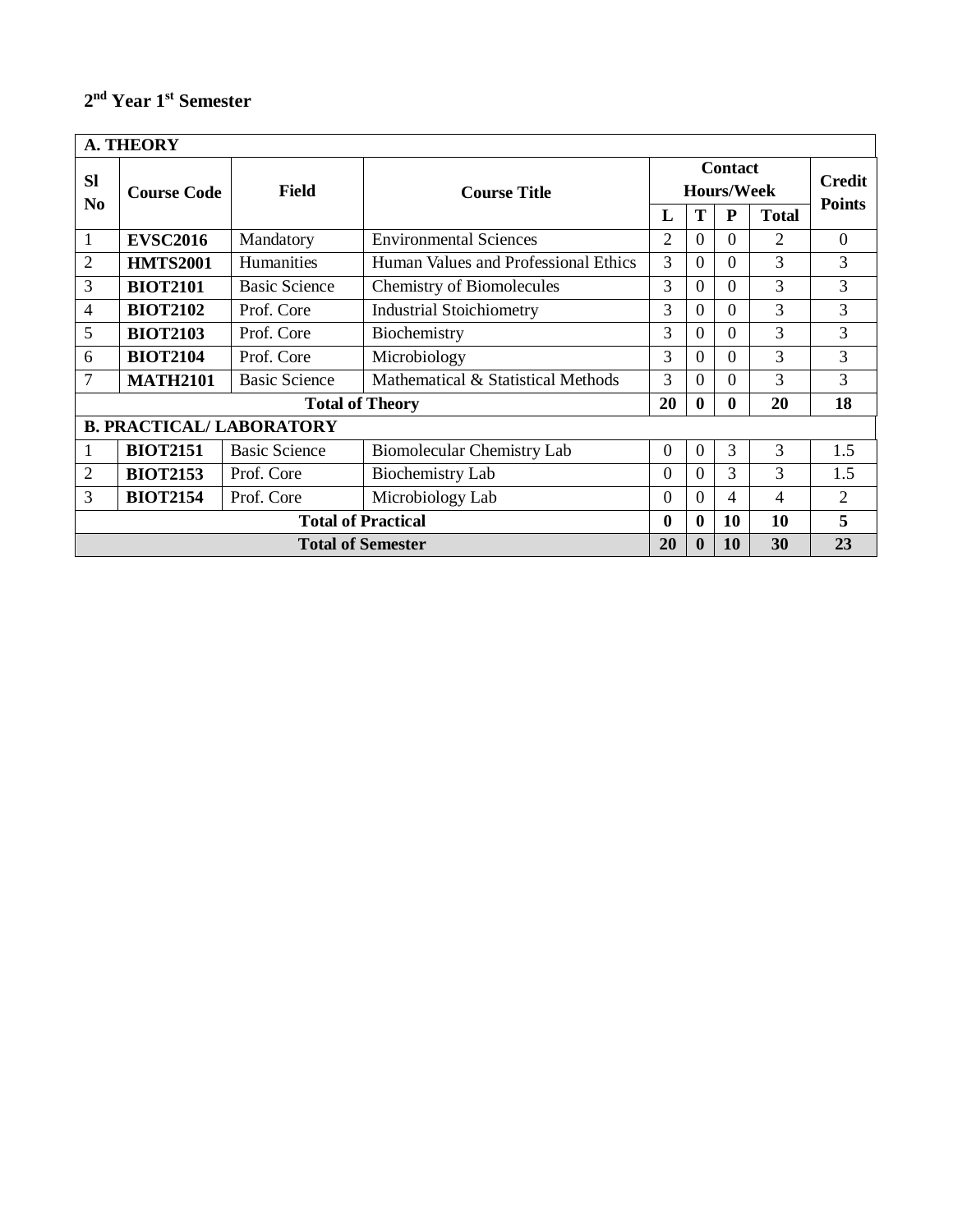#### **2 nd Year 2nd Semester**

|                       | <b>A. THEORY</b>      |                                          |                                                    |                  |                   |                  |                         |                                |  |  |  |  |
|-----------------------|-----------------------|------------------------------------------|----------------------------------------------------|------------------|-------------------|------------------|-------------------------|--------------------------------|--|--|--|--|
| <b>Sl</b><br>$\bf No$ | <b>Course</b><br>Code | <b>Field</b>                             | <b>Course Title</b>                                |                  | <b>Hours/Week</b> | <b>Contact</b>   |                         | <b>Credit</b><br><b>Points</b> |  |  |  |  |
|                       |                       |                                          |                                                    | L                | T                 | ${\bf P}$        | <b>Total</b>            |                                |  |  |  |  |
| $\mathbf{1}$          | <b>BIOT2201</b>       | <b>Basic Science</b>                     | Thermodynamics & Kinetics                          | 3                | $\overline{0}$    | $\Omega$         | 3                       | 3                              |  |  |  |  |
| $\overline{2}$        | <b>BIOT2202</b>       | Prof. Core                               | Transfer Operation-I                               | 3                | $\overline{0}$    | $\overline{0}$   | $\overline{3}$          | 3                              |  |  |  |  |
| 3                     | <b>BIOT2203</b>       | Prof. Core                               | Molecular Biology                                  | 3                | $\overline{0}$    | $\Omega$         | 3                       | 3                              |  |  |  |  |
| 4                     | <b>BIOT2204</b>       | Prof. Core                               | Industrial Microbiology & Enzyme<br>Technology     | 3                | $\overline{0}$    | $\Omega$         | 3                       | 3                              |  |  |  |  |
| 5                     | <b>CSEN2005</b>       | <b>Engg Science</b>                      | Data Structure                                     | 3                | $\overline{0}$    | $\Omega$         | 3                       | 3                              |  |  |  |  |
|                       |                       | <b>Total of Theory</b>                   | 15                                                 | $\bf{0}$         | $\mathbf{0}$      | 15               | 15                      |                                |  |  |  |  |
|                       |                       | <b>B. PRACTICAL/ LABORATORY</b>          |                                                    |                  |                   |                  |                         |                                |  |  |  |  |
| 1                     | <b>BIOT2252</b>       | Prof. Core                               | Transfer Operation-I Lab                           | $\theta$         | $\overline{0}$    | 3                | 3                       | 1.5                            |  |  |  |  |
| $\overline{2}$        | <b>BIOT2253</b>       | Prof. Core                               | Molecular Biology Lab                              | $\overline{0}$   | $\overline{0}$    | $\overline{2}$   | $\overline{2}$          | $\mathbf{1}$                   |  |  |  |  |
| 3                     | <b>BIOT2254</b>       | Prof. Core                               | Enzyme Technology &<br>Fermentation Technology Lab | $\overline{0}$   | $\theta$          | $\overline{2}$   | $\overline{2}$          | $\mathbf{1}$                   |  |  |  |  |
| $\overline{4}$        | <b>CSEN2055</b>       | <b>Engg Science</b>                      | Data Structure Lab                                 | $\overline{0}$   | $\overline{0}$    | $\mathcal{R}$    | 3                       | 1.5                            |  |  |  |  |
|                       |                       | <b>Total of Practical</b>                |                                                    | $\boldsymbol{0}$ | $\boldsymbol{0}$  | <b>10</b>        | 10                      | 5                              |  |  |  |  |
|                       |                       | <b>Total of Semester without Honours</b> |                                                    | 15               | $\boldsymbol{0}$  | 10               | 25                      | 20                             |  |  |  |  |
|                       | <b>C. HONOURS</b>     |                                          |                                                    |                  |                   |                  |                         |                                |  |  |  |  |
|                       | <b>BIOT2211</b>       | Honours                                  | <b>Bioseparation Technology</b>                    | 3                | $\mathbf{1}$      | $\Omega$         | $\overline{4}$          | $\overline{4}$                 |  |  |  |  |
|                       | <b>Total Honours</b>  |                                          |                                                    |                  |                   | $\boldsymbol{0}$ | $\overline{\mathbf{4}}$ | $\overline{\mathbf{4}}$        |  |  |  |  |
|                       |                       | <b>Total of Semester with Honours</b>    |                                                    | 18               | $\mathbf{1}$      | 10               | 29                      | 24                             |  |  |  |  |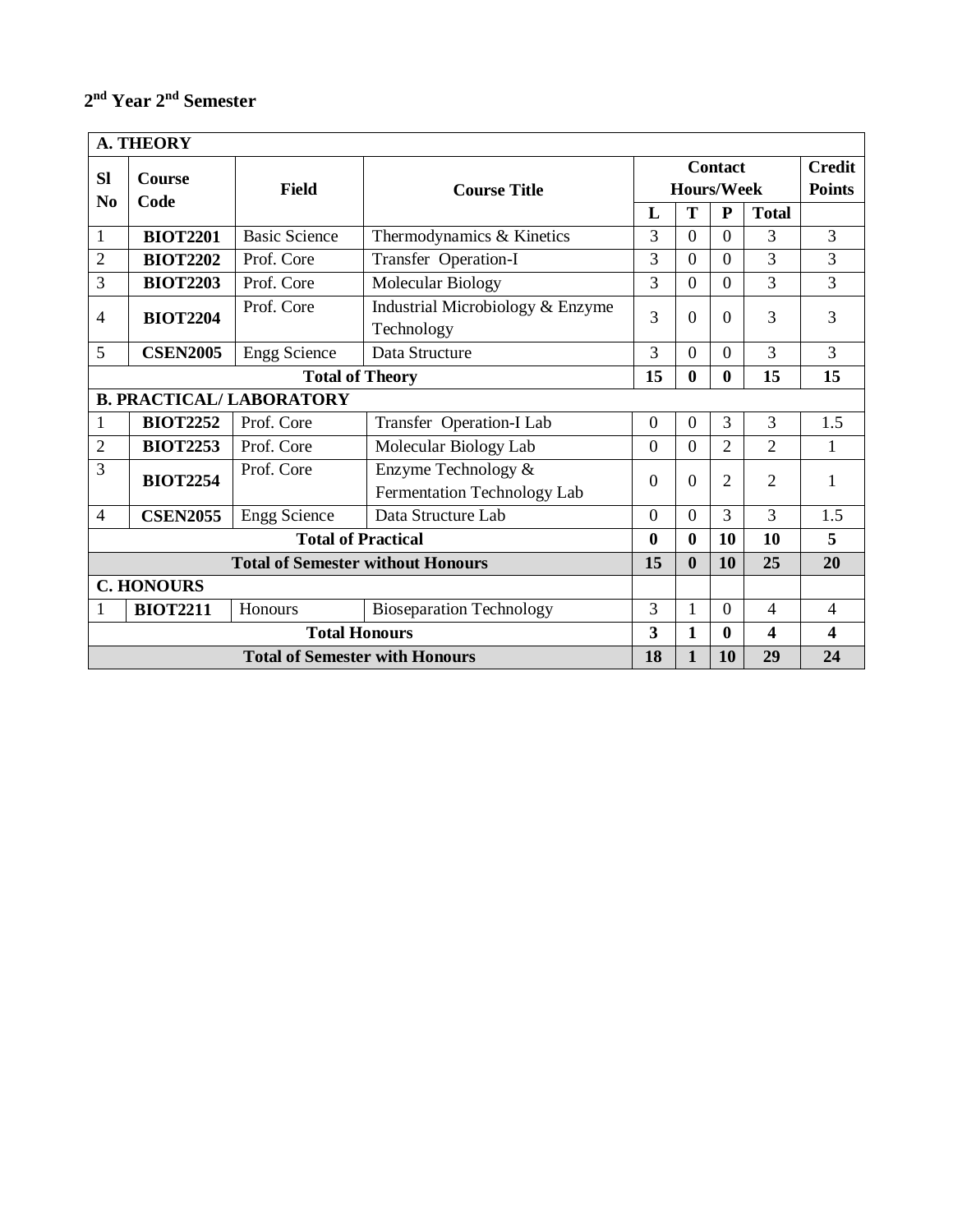## **3 rd Year 1st Semester**

|                                                                            | <b>A. THEORY</b>                                             |                                 |                                              |                |                |                              |                |                                |  |
|----------------------------------------------------------------------------|--------------------------------------------------------------|---------------------------------|----------------------------------------------|----------------|----------------|------------------------------|----------------|--------------------------------|--|
| <b>SI</b>                                                                  | <b>Course</b>                                                | <b>Field</b>                    | <b>Course Title</b>                          |                |                | <b>Contact</b><br>Hours/Week |                | <b>Credit</b><br><b>Points</b> |  |
| N <sub>0</sub>                                                             | Code                                                         |                                 |                                              | L              | T              | ${\bf P}$                    | <b>Total</b>   |                                |  |
| $\mathbf{1}$                                                               | <b>INCO3016</b>                                              | Mandatory                       | <b>Indian Constitution and Civil Society</b> | $\overline{2}$ | $\Omega$       | $\Omega$                     | $\overline{2}$ | $\overline{0}$                 |  |
| 2                                                                          | <b>BIOT3101</b>                                              | Prof. Core                      | Genetics                                     | 3              | $\overline{0}$ | $\Omega$                     | 3              | 3                              |  |
| 3                                                                          | <b>BIOT3102</b>                                              | Prof. Core                      | <b>Bioinformatics</b>                        | 3              | $\theta$       | $\Omega$                     | 3              | 3                              |  |
| 4                                                                          | <b>BIOT3103</b>                                              | Prof. Core                      | <b>Recombinant DNA Technology</b>            | 3              | $\overline{0}$ | $\Omega$                     | 3              | 3                              |  |
| 5                                                                          | <b>BIOT3104</b>                                              | Prof. Core                      | Transfer Operation-II                        | 3              | $\overline{0}$ | $\Omega$                     | 3              | $\overline{3}$                 |  |
|                                                                            | <b>BIOT3131</b>                                              |                                 | Food Biotechnology                           |                |                |                              |                |                                |  |
| 6                                                                          | <b>BIOT3132</b>                                              | Prof. Elective 1                | <b>Environmental Biotechnology</b>           | 3              | $\Omega$       | $\Omega$                     | 3              | 3                              |  |
|                                                                            | <b>BIOT3133</b>                                              |                                 | Bioprocess & Process Instrumentation         |                |                |                              |                |                                |  |
|                                                                            |                                                              |                                 | <b>Total of Theory</b>                       | 17             | $\mathbf{0}$   | $\mathbf{0}$                 | 17             | 15                             |  |
|                                                                            |                                                              | <b>B. PRACTICAL/ LABORATORY</b> |                                              |                |                |                              |                |                                |  |
| 7                                                                          | <b>BIOT3151</b>                                              | Prof. Core                      | Genetics lab                                 | $\overline{0}$ | $\overline{0}$ | $\overline{2}$               | $\overline{2}$ | $\mathbf{1}$                   |  |
| 8                                                                          | <b>BIOT3152</b>                                              | Prof. Core                      | <b>Bioinformatics</b> lab                    | $\theta$       | $\overline{0}$ | $\overline{2}$               | $\overline{2}$ | 1                              |  |
| 9                                                                          | <b>BIOT3153</b>                                              | Prof. Core                      | Recombinant DNA Technology lab               | $\theta$       | $\overline{0}$ | $\overline{2}$               | $\overline{2}$ | 1                              |  |
| 10                                                                         | <b>BIOT3154</b>                                              | Prof. Core                      | Transfer Operation-II lab                    | $\overline{0}$ | $\Omega$       | $\overline{2}$               | $\overline{2}$ | 1                              |  |
|                                                                            | <b>BIOT3181</b>                                              |                                 | Food Biotechnology Lab                       |                |                |                              |                |                                |  |
| 11                                                                         | <b>BIOT3182</b>                                              | Prof. Elective 1                | Environmental Biotechnology Lab              | $\Omega$       | $\Omega$       | $\overline{2}$               | $\overline{2}$ | 1                              |  |
|                                                                            | <b>BIOT3183</b>                                              |                                 | Bioprocess & Process Instrumentation         |                |                |                              |                |                                |  |
|                                                                            |                                                              |                                 | Lab                                          |                |                |                              |                |                                |  |
| 5<br><b>Total of Practical</b><br>10<br>$\bf{0}$<br>$\boldsymbol{0}$<br>10 |                                                              |                                 |                                              |                |                |                              |                |                                |  |
|                                                                            | 20<br><b>Total of Semester</b><br>17<br>$\bf{0}$<br>10<br>27 |                                 |                                              |                |                |                              |                |                                |  |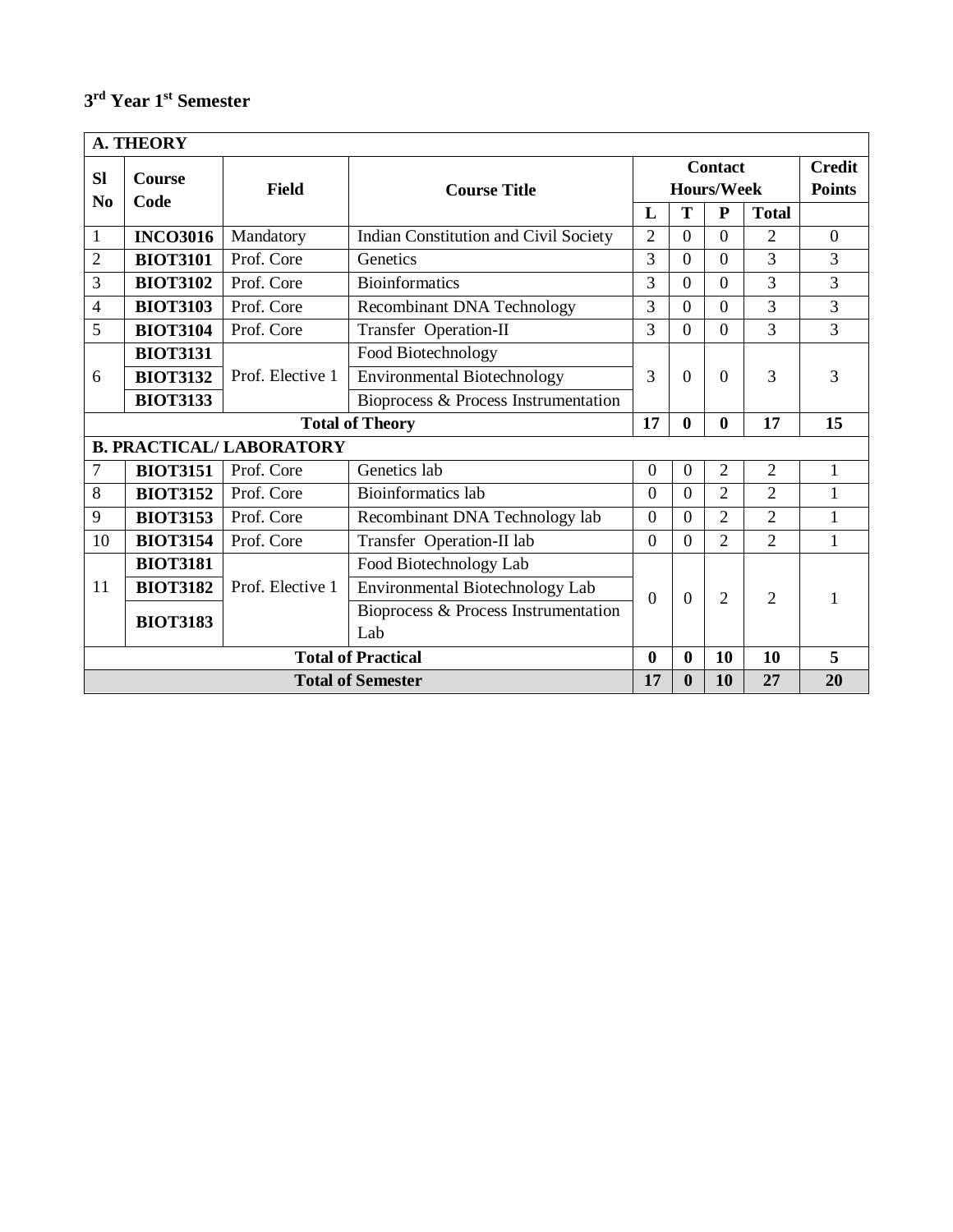## **3 rd Year 2nd Semester**

|                   | <b>A. THEORY</b> |                                 |                                          |                  |                                                                                                                                                                                    |                |                |                         |
|-------------------|------------------|---------------------------------|------------------------------------------|------------------|------------------------------------------------------------------------------------------------------------------------------------------------------------------------------------|----------------|----------------|-------------------------|
| <b>SI</b>         | <b>Course</b>    |                                 |                                          |                  |                                                                                                                                                                                    | <b>Contact</b> |                | <b>Credit</b>           |
| N <sub>0</sub>    | Code             | <b>Field</b>                    | <b>Course Title</b>                      |                  |                                                                                                                                                                                    |                |                | <b>Points</b>           |
|                   |                  |                                 |                                          | L                | T                                                                                                                                                                                  | $\mathbf P$    | <b>Total</b>   |                         |
| $\mathbf{1}$      | <b>HMTS3201</b>  | Humanities                      | <b>Economics</b> for Engineers           | 3                | $\overline{0}$                                                                                                                                                                     | $\theta$       | 3              | $\overline{3}$          |
| $\overline{2}$    | <b>BIOT3201</b>  | Prof. Core                      | Immunology                               | 3                | $\overline{0}$                                                                                                                                                                     | $\Omega$       | 3              | 3                       |
| 3                 | <b>BIOT3202</b>  | Prof. Core                      | <b>Bioreactor Design and Analysis</b>    | 3                | $\boldsymbol{0}$                                                                                                                                                                   | $\overline{0}$ | $\overline{3}$ | 3                       |
| $\overline{4}$    | <b>CSEN3207</b>  | <b>Engg Science</b>             | <b>RDBMS</b> Concept and Computer        |                  | <b>Hours/Week</b><br>3<br>$\overline{0}$<br>$\boldsymbol{0}$<br>$\overline{0}$<br>$\bf{0}$<br>$\boldsymbol{0}$<br>$\boldsymbol{0}$<br>$\overline{0}$<br>$\overline{0}$<br>$\bf{0}$ | $\overline{0}$ | $\overline{3}$ | 3                       |
|                   |                  |                                 | Networking                               |                  |                                                                                                                                                                                    |                |                |                         |
| 5                 | <b>BIOT3231</b>  |                                 | Molecular Modelling and Drug Designing   |                  |                                                                                                                                                                                    |                |                |                         |
|                   | <b>BIOT3232</b>  | Prof. Elective 2                | <b>Biophysics of Macromolecules</b>      | 3                |                                                                                                                                                                                    | $\overline{0}$ | $\overline{3}$ | 3                       |
|                   | <b>BIOT3233</b>  |                                 | <b>Biosensors and Diagnostics</b>        |                  |                                                                                                                                                                                    |                |                |                         |
|                   | <b>BIOT3221</b>  | <b>Emerging Area</b>            | Medical and Pharmaceutical Biotechnology |                  |                                                                                                                                                                                    |                |                |                         |
| 6                 | <b>BIOT3222</b>  | / Open Elective<br>1            | <b>Basics of Nanotechnology</b>          | 3                |                                                                                                                                                                                    | $\overline{0}$ | $\overline{3}$ | 3                       |
|                   |                  |                                 | <b>Total of Theory</b>                   | 18               |                                                                                                                                                                                    | $\bf{0}$       | 18             | 18                      |
|                   |                  | <b>B. PRACTICAL/ LABORATORY</b> |                                          |                  |                                                                                                                                                                                    |                |                |                         |
| $\mathbf{1}$      | <b>BIOT3251</b>  | Prof. Core                      | Immunology lab                           | $\boldsymbol{0}$ |                                                                                                                                                                                    | 2              | $\overline{2}$ | 1                       |
| $\overline{2}$    | <b>BIOT3252</b>  | Prof. Core                      | <b>Bioreactor Design lab</b>             | $\boldsymbol{0}$ |                                                                                                                                                                                    | $\overline{2}$ | $\mathfrak{2}$ | $\mathbf{1}$            |
| 3                 | <b>CSEN3257</b>  | <b>Engg Science</b>             | <b>RDBMS</b> Concept lab                 | $\overline{0}$   |                                                                                                                                                                                    | $\overline{2}$ | $\overline{2}$ | $\mathbf{1}$            |
| 4                 | <b>BIOT3293</b>  | Seminar                         | Term paper & Seminar                     | $\overline{0}$   |                                                                                                                                                                                    | 4              | $\overline{4}$ | $\overline{2}$          |
|                   |                  |                                 | <b>Total of Practical</b>                | $\bf{0}$         |                                                                                                                                                                                    | 10             | 10             | 5                       |
|                   |                  |                                 | <b>Total of Semester without Honours</b> | 18               | $\bf{0}$                                                                                                                                                                           | 10             | 28             | 23                      |
| <b>C. HONOURS</b> |                  |                                 |                                          |                  |                                                                                                                                                                                    |                |                |                         |
| $\mathbf{1}$      | <b>BIOT3211</b>  | Honours                         | <b>Plant Biotechnology</b>               | 3                | $\mathbf{0}$                                                                                                                                                                       | $\overline{0}$ | 3              | 3                       |
| 2                 | <b>BIOT3261</b>  | Honours                         | Plant Tissue Culture Lab                 | $\mathbf{0}$     | $\boldsymbol{0}$                                                                                                                                                                   | $\overline{2}$ | $\overline{2}$ | $\mathbf{1}$            |
|                   |                  |                                 | <b>Total Honours</b>                     | 3                | $\bf{0}$                                                                                                                                                                           | $\overline{2}$ | 5              | $\overline{\mathbf{4}}$ |
|                   |                  |                                 | <b>Total of Semester with Honours</b>    | 21               | $\bf{0}$                                                                                                                                                                           | 12             | 33             | 27                      |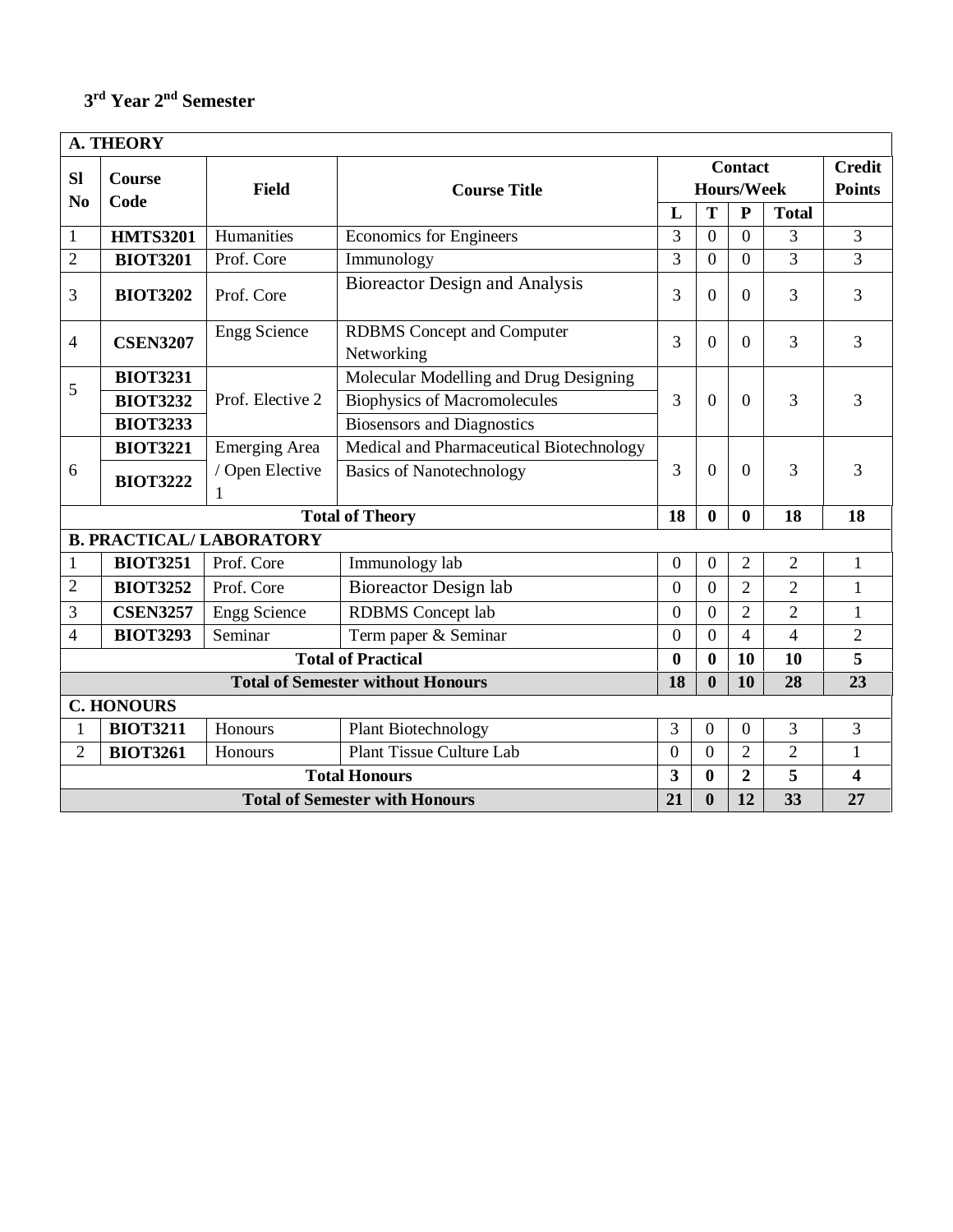#### **4 th Year 1st Semester**

|                                                                                                    | <b>A. THEORY</b>    |                                          |                                    |                |                   |                |                |                |
|----------------------------------------------------------------------------------------------------|---------------------|------------------------------------------|------------------------------------|----------------|-------------------|----------------|----------------|----------------|
| <b>Sl</b>                                                                                          | <b>Course</b>       |                                          |                                    |                |                   | <b>Contact</b> |                | <b>Credit</b>  |
| N <sub>0</sub>                                                                                     | Code                | Field                                    | <b>Course Title</b>                |                | <b>Hours/Week</b> |                |                | <b>Points</b>  |
|                                                                                                    |                     |                                          |                                    | L              | T                 | $\mathbf{P}$   | <b>Total</b>   |                |
| $\mathbf{1}$                                                                                       | <b>HMTS4101</b>     | Humanities                               | Principles of Management           | 3              | $\overline{0}$    | $\Omega$       | 3              | 3              |
|                                                                                                    | <b>BIOT4131</b>     |                                          | <b>Biomaterials</b>                |                |                   |                |                |                |
|                                                                                                    | <b>BIOT4132</b>     | Prof. Elective 3                         | Biofertilizers and Biopesticides   | 3              | $\theta$          | $\Omega$       | 3              | 3              |
| $\overline{2}$                                                                                     | <b>BIOT4133</b>     |                                          | Post-harvest Technology            |                |                   |                |                |                |
|                                                                                                    | <b>BIOT4134</b>     |                                          | Biometallurgy                      |                |                   |                |                |                |
|                                                                                                    | <b>BIOT4121</b>     |                                          | Proteomics and Protein Engineering |                |                   |                |                |                |
| 3                                                                                                  | <b>BIOT4122</b>     | Emerging Area /                          | <b>Human Genomics</b>              | 3              | $\overline{0}$    | $\Omega$       | 3              | 3              |
|                                                                                                    | <b>BIOT4123</b>     | Open Elective 2                          | <b>Biomedical Engineering</b>      |                |                   |                |                |                |
|                                                                                                    | <b>BIOT4124</b>     |                                          | Biosensor*                         |                |                   |                |                |                |
| $\overline{4}$                                                                                     | <b>BIOT4126</b>     | Open Elective 3                          | Biopolymer*                        | $\overline{3}$ | $\overline{0}$    | $\Omega$       | 3              | $\overline{3}$ |
|                                                                                                    |                     | <b>Total of Theory</b>                   |                                    | 12             | $\boldsymbol{0}$  | $\mathbf{0}$   | 12             | 12             |
|                                                                                                    | <b>B. SESSIONAL</b> |                                          |                                    |                |                   |                |                |                |
| 1                                                                                                  | <b>BIOT4191</b>     | Internship                               | Industrial Training / Internship   |                | 4 to 6 weeks      |                |                | $\overline{2}$ |
| 2                                                                                                  | <b>BIOT4195</b>     | Project                                  | Project 1                          | $\theta$       | $\overline{0}$    | 8              | 8              | $\overline{4}$ |
|                                                                                                    |                     | <b>Total of Sessional</b>                |                                    | $\overline{0}$ | $\overline{0}$    | 8              | 8              | 6              |
|                                                                                                    |                     | <b>Total of Semester without Honours</b> |                                    | 12             | $\boldsymbol{0}$  | 8              | 20             | 18             |
|                                                                                                    | <b>C. HONOURS</b>   |                                          |                                    |                |                   |                |                |                |
| 1                                                                                                  | <b>BIOT4111</b>     | Honours                                  | Animal Cell Culture & Animal       | $\overline{4}$ | $\theta$          | $\Omega$       | $\overline{4}$ | $\overline{4}$ |
|                                                                                                    |                     |                                          | biotechnology                      |                |                   |                |                |                |
| <b>Total Honours</b><br>$\bf{0}$<br>$\overline{\mathbf{4}}$<br>$\overline{\mathbf{4}}$<br>$\bf{0}$ |                     |                                          |                                    |                |                   | 4              |                |                |
| $\boldsymbol{0}$<br>8<br>24<br>22<br>16<br><b>Total of Semester with Honours</b>                   |                     |                                          |                                    |                |                   |                |                |                |

**Training in a suitable industry, R&D Organization, Reputed Laboratory or Research Institute for 4 to 6 weeks to be arranged during summer vacation.**

*\* To be offered as Open Elective-2 and Open Elective-3 for other departments*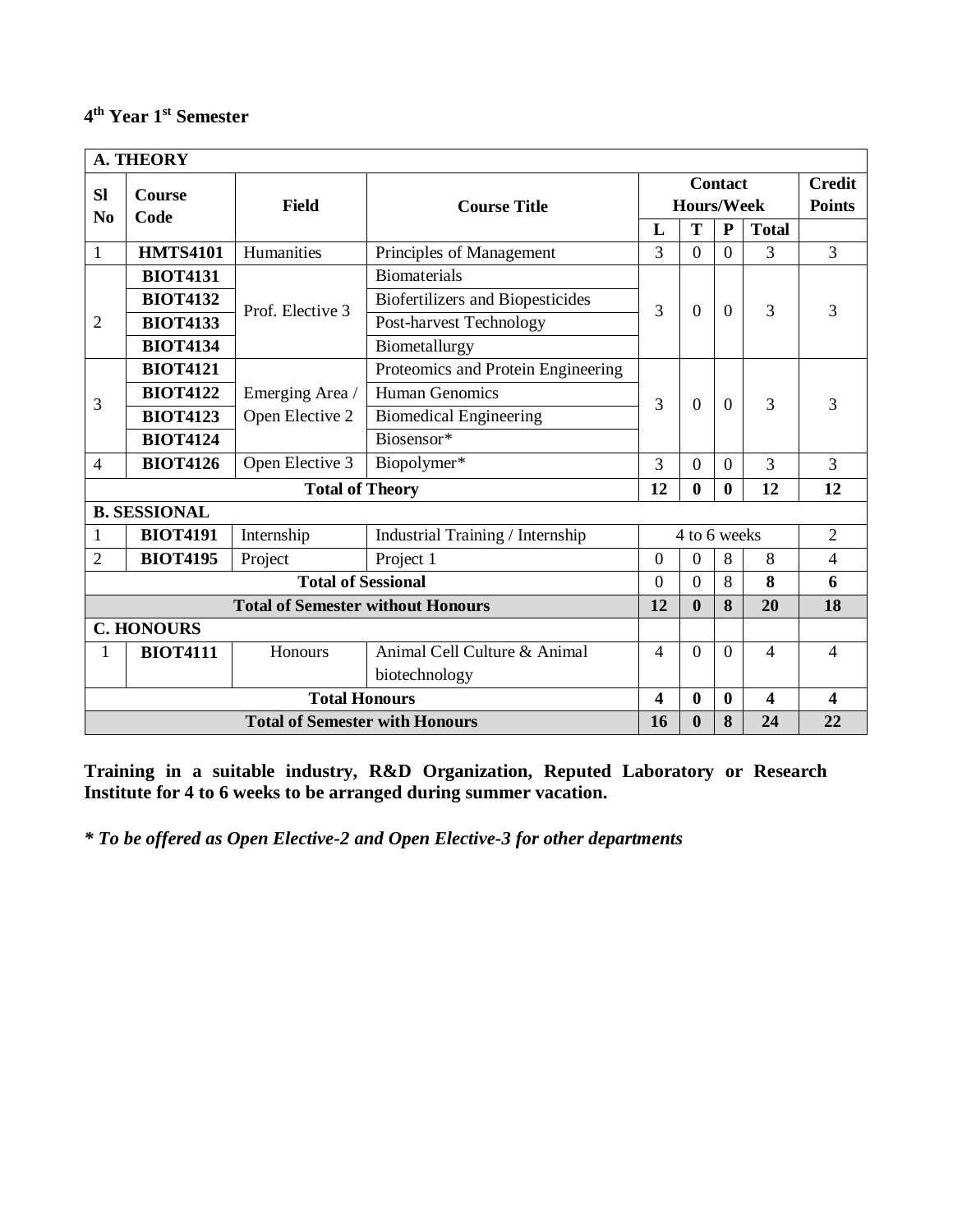## **4 th Year 2nd Semester**

|                                                                                                       | <b>A. THEORY</b>                                    |                           |                                       |                  |                   |                |                         |                  |  |  |  |
|-------------------------------------------------------------------------------------------------------|-----------------------------------------------------|---------------------------|---------------------------------------|------------------|-------------------|----------------|-------------------------|------------------|--|--|--|
| <b>Sl</b>                                                                                             | <b>Course</b>                                       |                           |                                       |                  |                   | <b>Contact</b> |                         | <b>Credit</b>    |  |  |  |
| N <sub>0</sub>                                                                                        | Code                                                | <b>Field</b>              | <b>Course Title</b>                   |                  | <b>Hours/Week</b> |                |                         | <b>Points</b>    |  |  |  |
|                                                                                                       |                                                     |                           |                                       | L                | T                 | $\mathbf{P}$   | <b>Total</b>            |                  |  |  |  |
|                                                                                                       | <b>BIOT4231</b>                                     |                           | Bioethics & IPR                       |                  |                   |                |                         |                  |  |  |  |
| 1                                                                                                     | <b>BIOT4232</b>                                     | Prof. elective 4          | Bio-entrepreneurship and              | 3                | $\theta$          | $\Omega$       | 3                       | 3                |  |  |  |
|                                                                                                       |                                                     |                           | Regulations                           |                  |                   |                |                         |                  |  |  |  |
|                                                                                                       | <b>BIOT4241</b>                                     |                           | Renewable Energy Technology           |                  |                   |                |                         |                  |  |  |  |
|                                                                                                       | <b>BIOT4242</b>                                     |                           | <b>Tissue Engineering</b>             |                  |                   |                |                         |                  |  |  |  |
| $\overline{2}$                                                                                        | <b>BIOT4243</b>                                     | Prof. elective 5          | Metabolic Engineering                 | 3                | $\overline{0}$    | $\overline{0}$ | 3                       | 3                |  |  |  |
|                                                                                                       | <b>BIOT4244</b>                                     |                           | <b>Basic Process Equipment Design</b> |                  |                   |                |                         |                  |  |  |  |
|                                                                                                       | <b>BIOT4245</b>                                     |                           | <b>Bioprocess Modelling</b>           |                  |                   |                |                         |                  |  |  |  |
|                                                                                                       | <b>BIOT4221</b>                                     | Open elective 4*          | <b>Computational Biology</b>          |                  |                   |                |                         |                  |  |  |  |
| 3                                                                                                     | <b>BIOT4222</b>                                     |                           | Non-conventional Energy               | 3                | $\theta$          | $\Omega$       | 3                       | 3                |  |  |  |
|                                                                                                       | <b>BIOT4223</b>                                     |                           | <b>Biology for Engineers</b>          |                  |                   |                |                         |                  |  |  |  |
|                                                                                                       |                                                     | <b>Total of Theory</b>    |                                       | 9                | $\mathbf{0}$      | 0              | 9                       | 9                |  |  |  |
|                                                                                                       | <b>B. SESSIONAL</b>                                 |                           |                                       |                  |                   |                |                         |                  |  |  |  |
| 4                                                                                                     | <b>BIOT4295</b>                                     | Project                   | Project-II                            | $\boldsymbol{0}$ | $\overline{0}$    | 16             | 16                      | 8                |  |  |  |
| 5                                                                                                     | <b>BIOT4297</b>                                     | Viva                      | Comprehensive Viva Voce               |                  |                   |                |                         | 1                |  |  |  |
|                                                                                                       |                                                     | <b>Total of Sessional</b> |                                       | $\bf{0}$         | $\mathbf{0}$      | 16             | 16                      | $\boldsymbol{9}$ |  |  |  |
|                                                                                                       |                                                     | <b>Total of Semester</b>  |                                       | 9                | $\mathbf{0}$      | 16             | 25                      | 18               |  |  |  |
|                                                                                                       | <b>C. HONOURS (only for Lateral Entry students)</b> |                           |                                       |                  |                   |                |                         |                  |  |  |  |
| 1                                                                                                     | <b>HMTS4011</b>                                     | Honours                   | Disaster Response Services and        | $\overline{4}$   | $\theta$          | $\Omega$       | $\overline{4}$          | $\overline{4}$   |  |  |  |
|                                                                                                       |                                                     |                           | Technologies                          |                  |                   |                |                         |                  |  |  |  |
| <b>Total Honours</b><br>$\bf{0}$<br>$\overline{\mathbf{4}}$<br>$\overline{\mathbf{4}}$<br>$\bf{0}$    |                                                     |                           |                                       |                  |                   |                | $\overline{\mathbf{4}}$ |                  |  |  |  |
| 13<br>$\bf{0}$<br>16<br>29<br><b>Total of Semester with Honours (only for Lateral Entry students)</b> |                                                     |                           |                                       |                  |                   |                |                         | 22               |  |  |  |

*\* To be offered for other departments*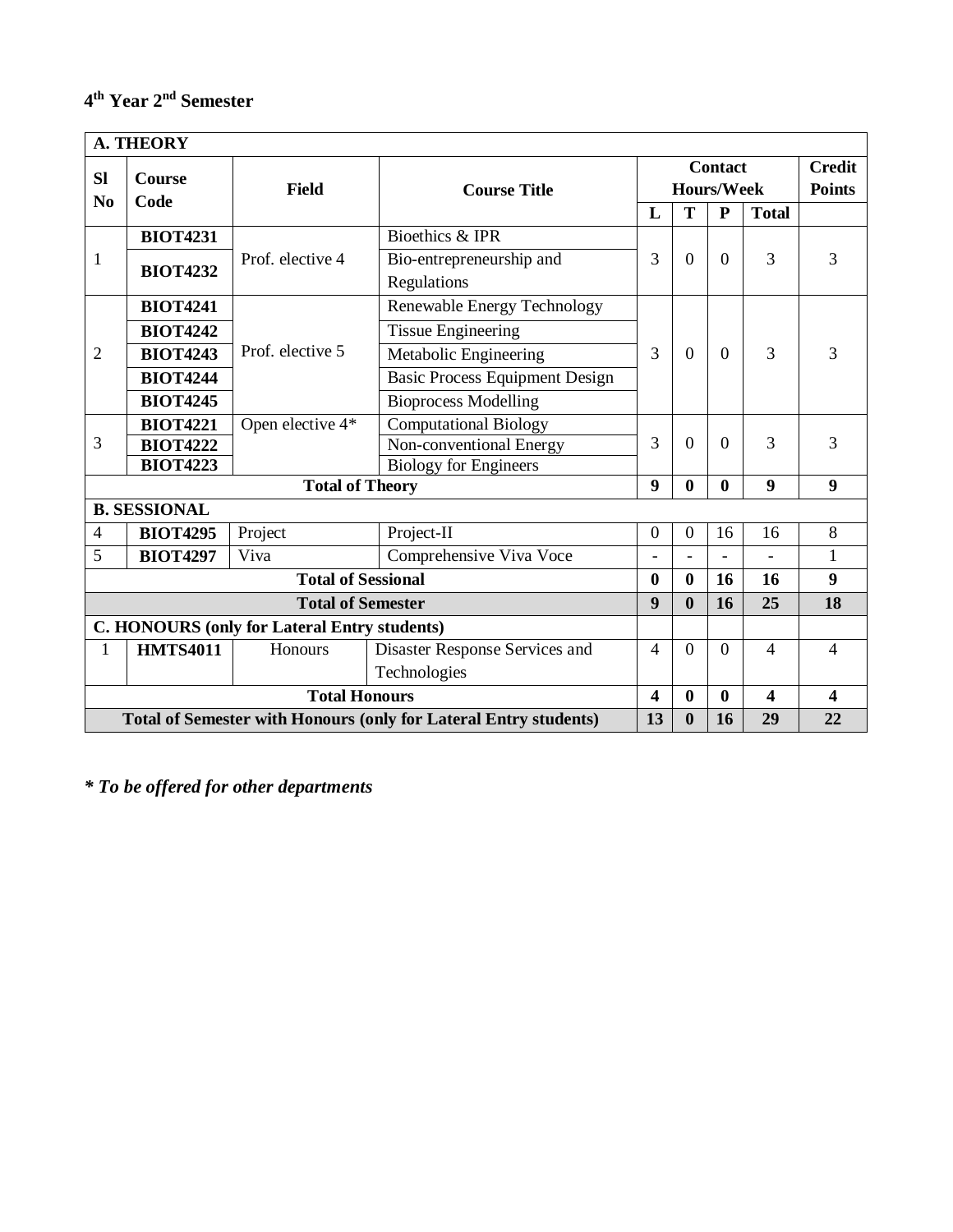|                             | A. THEORY (in semester 7) |                               |                     |                                     |   |   |              |                                |  |  |  |
|-----------------------------|---------------------------|-------------------------------|---------------------|-------------------------------------|---|---|--------------|--------------------------------|--|--|--|
| <b>SI</b><br>N <sub>0</sub> | <b>Course Code</b>        | <b>Field</b>                  | <b>Course Title</b> | <b>Contact</b><br><b>Hours/Week</b> |   |   |              | <b>Credit</b><br><b>Points</b> |  |  |  |
|                             |                           |                               |                     | L                                   | Т | P | <b>Total</b> |                                |  |  |  |
|                             | <b>BIOT4124</b>           | Open Elective2                | Biosensor           |                                     |   |   |              |                                |  |  |  |
|                             | <b>BIOT4126</b>           | Open Elective 3<br>Biopolymer |                     |                                     |   | 0 | 3            | 3                              |  |  |  |
| <b>Total of Theory</b>      |                           |                               |                     |                                     |   | 3 | 3            |                                |  |  |  |

## **List of Open Electives offered by the Department of Biotechnology (for other departments)**

|                             | A. THEORY (in semester 8) |                 |                                                            |    |          |          |              |                                |  |  |  |
|-----------------------------|---------------------------|-----------------|------------------------------------------------------------|----|----------|----------|--------------|--------------------------------|--|--|--|
| <b>SI</b><br>N <sub>0</sub> | <b>Course Code</b>        | <b>Field</b>    | <b>Contact</b><br><b>Course Title</b><br><b>Hours/Week</b> |    |          |          |              | <b>Credit</b><br><b>Points</b> |  |  |  |
|                             |                           |                 |                                                            | п. |          | D        | <b>Total</b> |                                |  |  |  |
|                             | <b>BIOT4221</b>           |                 | <b>Computational Biology</b>                               |    |          |          |              |                                |  |  |  |
|                             | <b>BIOT4222</b>           | Open Elective 4 | Non-conventional Energy                                    | 3  | $\theta$ | $\Omega$ | 3            | 3                              |  |  |  |
|                             | <b>BIOT4223</b>           |                 | <b>Biology for Engineers</b>                               |    |          |          |              |                                |  |  |  |
|                             |                           |                 | <b>Total of Theory</b>                                     |    |          |          | 3            | 3                              |  |  |  |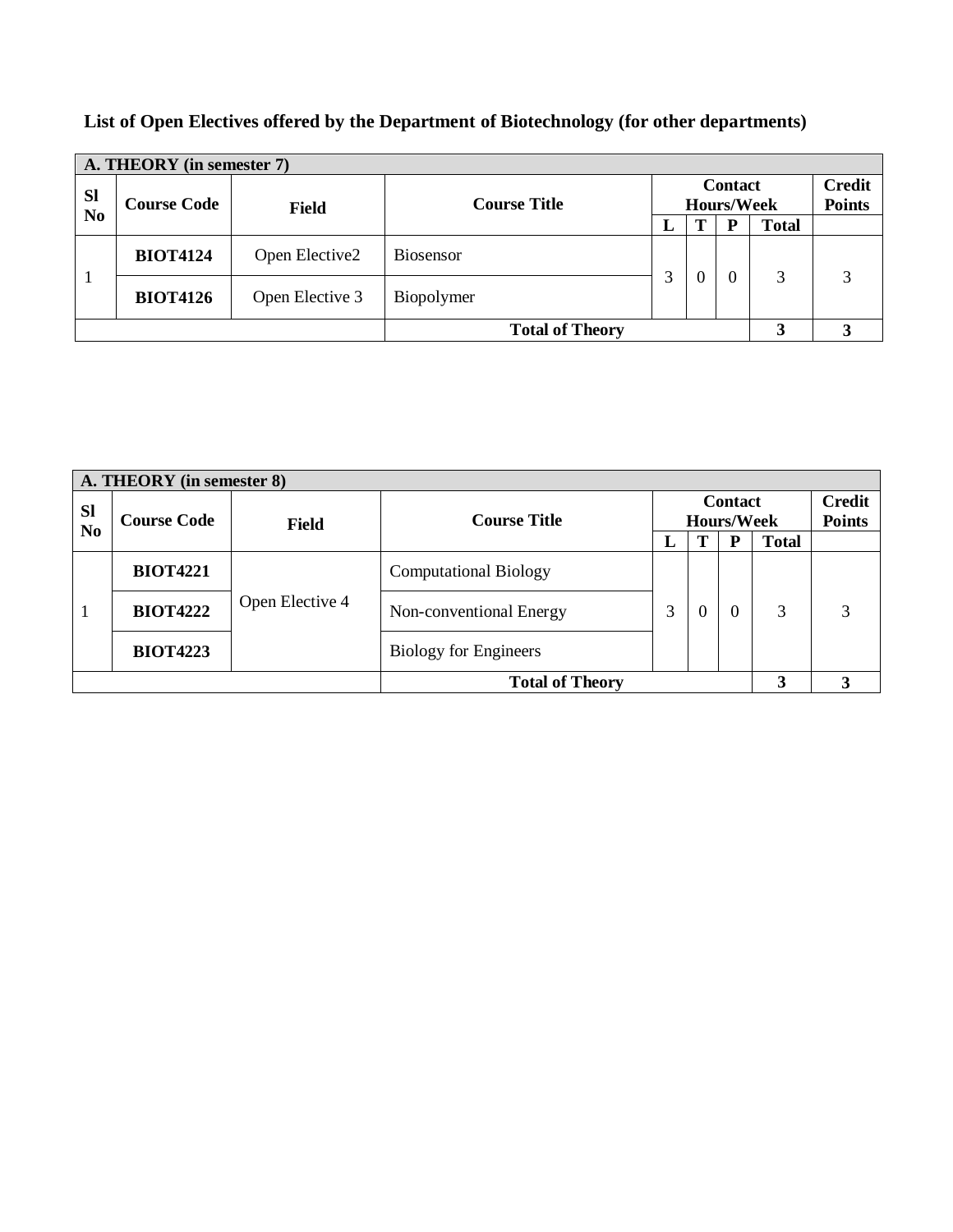## **List of Honours papers (additional 20 credits) for B.Tech. Honours degree 1 st yr 1st semester**

|                             | <b>A. THEORY</b>                |         |                              |          |   |                           |              |                                |  |  |  |
|-----------------------------|---------------------------------|---------|------------------------------|----------|---|---------------------------|--------------|--------------------------------|--|--|--|
| <b>SI</b><br>N <sub>0</sub> | <b>Course</b><br>Code           | Field   | <b>Course Title</b>          |          |   | <b>Contact Hours/Week</b> |              | <b>Credit</b><br><b>Points</b> |  |  |  |
|                             |                                 |         |                              |          | m | D                         | <b>Total</b> |                                |  |  |  |
|                             | <b>ECEN1011</b>                 | Honours | <b>Basic Electronics</b>     | 3        |   |                           | 3            |                                |  |  |  |
|                             | <b>B. PRACTICAL/ LABORATORY</b> |         |                              |          |   |                           |              |                                |  |  |  |
| 2                           | <b>ECEN1061</b>                 | Honours | <b>Basic Electronics Lab</b> | $\theta$ |   | ∍                         | 2            |                                |  |  |  |
|                             |                                 |         | <b>Total of Semester</b>     |          |   |                           | 5            |                                |  |  |  |

#### **1 st yr 2nd semester**

|                                 | <b>A. THEORY</b>         |         |                                           |   |                           |  |                                |  |  |  |  |
|---------------------------------|--------------------------|---------|-------------------------------------------|---|---------------------------|--|--------------------------------|--|--|--|--|
| <b>SI</b><br>N <sub>0</sub>     | Course<br>Code           | Field   | <b>Course Title</b>                       |   | <b>Contact Hours/Week</b> |  | <b>Credit</b><br><b>Points</b> |  |  |  |  |
|                                 |                          |         |                                           |   |                           |  | <b>Total</b>                   |  |  |  |  |
|                                 | <b>HMTS1011</b>          |         | Honours   Communication for Professionals | ⌒ |                           |  |                                |  |  |  |  |
| <b>B. PRACTICAL/ LABORATORY</b> |                          |         |                                           |   |                           |  |                                |  |  |  |  |
|                                 | <b>HMTS1061</b>          | Honours | Professional Communication Lab            |   |                           |  |                                |  |  |  |  |
|                                 | <b>Total of Semester</b> |         |                                           |   |                           |  |                                |  |  |  |  |

#### **2 nd yr 2nd semester**

|                             | <b>A. THEORY</b>         |         |                                 |  |                           |   |       |                                |  |  |
|-----------------------------|--------------------------|---------|---------------------------------|--|---------------------------|---|-------|--------------------------------|--|--|
| <b>SI</b><br>N <sub>0</sub> | Course                   | Field   | <b>Course Title</b>             |  | <b>Contact Hours/Week</b> |   |       | <b>Credit</b><br><b>Points</b> |  |  |
|                             | Code                     |         |                                 |  |                           | D | Total |                                |  |  |
|                             | <b>BIOT2211</b>          | Honours | <b>Bioseparation Technology</b> |  |                           |   |       |                                |  |  |
|                             | <b>Total of Semester</b> |         |                                 |  |                           |   |       |                                |  |  |

#### **3 rd yr 2nd semester**

|                             | <b>A. THEORY</b>                |         |                                 |  |                           |  |              |  |  |  |
|-----------------------------|---------------------------------|---------|---------------------------------|--|---------------------------|--|--------------|--|--|--|
| <b>Sl</b><br>N <sub>0</sub> | <b>Course</b><br>Field          |         | <b>Course Title</b>             |  | <b>Contact Hours/Week</b> |  |              |  |  |  |
|                             | Code                            |         |                                 |  | m                         |  | <b>Total</b> |  |  |  |
|                             | <b>BIOT3211</b>                 | Honours | <b>Plant Biotechnology</b>      |  | $\theta$                  |  |              |  |  |  |
|                             | <b>B. PRACTICAL/ LABORATORY</b> |         |                                 |  |                           |  |              |  |  |  |
|                             | <b>BIOT3261</b>                 | Honours | <b>Plant Tissue Culture Lab</b> |  |                           |  |              |  |  |  |
|                             |                                 |         | <b>Total of Semester</b>        |  |                           |  |              |  |  |  |

#### **4 th yr 1st semester**

|                             | <b>A. THEORY</b>         |                      |                                                 |   |                                     |  |              |                                |  |  |
|-----------------------------|--------------------------|----------------------|-------------------------------------------------|---|-------------------------------------|--|--------------|--------------------------------|--|--|
| <b>SI</b><br>N <sub>0</sub> | Course<br>Code           | <b>Field</b>         | <b>Course Title</b>                             |   | <b>Contact</b><br><b>Hours/Week</b> |  |              | <b>Credit</b><br><b>Points</b> |  |  |
|                             |                          |                      |                                                 | ┚ |                                     |  | <b>Total</b> |                                |  |  |
|                             | <b>BIOT4111</b>          | Honours <sup>1</sup> | Animal Cell Culture & Animal Biotechnology<br>4 |   |                                     |  |              |                                |  |  |
|                             | <b>Total of Semester</b> |                      |                                                 |   |                                     |  |              |                                |  |  |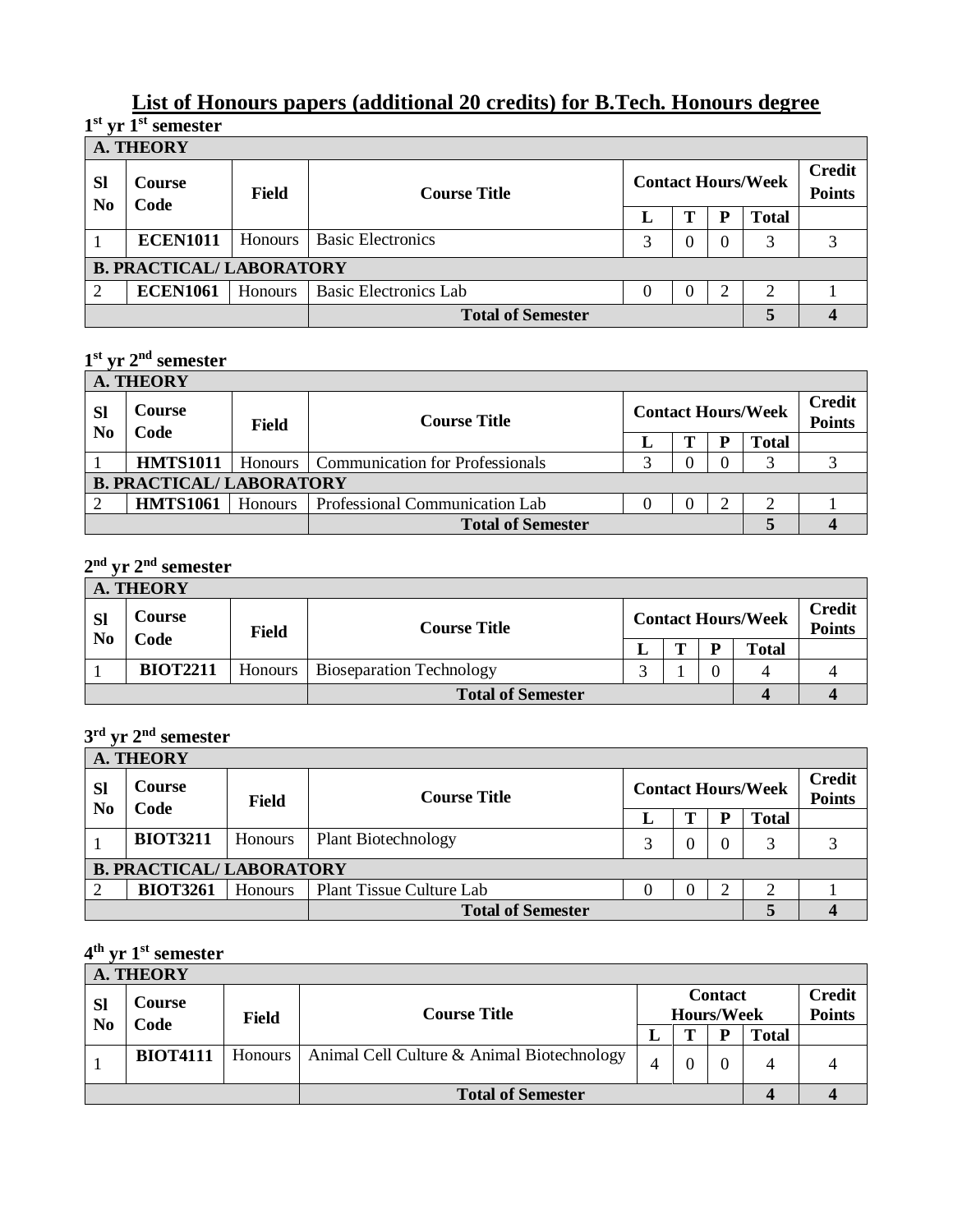|                                               | <b>A. THEORY</b> |       |                                                            |  |                                     |   |       |                                |  |  |
|-----------------------------------------------|------------------|-------|------------------------------------------------------------|--|-------------------------------------|---|-------|--------------------------------|--|--|
| Course<br><b>SI</b><br>N <sub>0</sub><br>Code |                  | Field | <b>Course Title</b>                                        |  | <b>Contact</b><br><b>Hours/Week</b> |   |       | <b>Credit</b><br><b>Points</b> |  |  |
|                                               |                  |       |                                                            |  | m                                   | D | Total |                                |  |  |
|                                               | <b>HMTS4011</b>  |       | Honours   Disaster Response Services and Technologies<br>4 |  | 4                                   |   |       |                                |  |  |
| <b>Total of Semester</b>                      |                  |       |                                                            |  |                                     |   |       |                                |  |  |

**4 th yr 2nd semester (only for Lateral Entry students)**

## **Credit Point Summary for B.Tech from 2018-2019**

| SI. | <b>Course Type</b>                                         | <b>BIOT</b> |
|-----|------------------------------------------------------------|-------------|
| No. |                                                            |             |
| 1.  | Humanities and Social Sciences including Management        | 12          |
|     | Courses                                                    |             |
| 2.  | <b>Basic Science Courses</b>                               | 29.5        |
| 3.  | Engineering Science Courses including Workshop,            | 24.5        |
|     | Drawing, Basics of Electrical / Mechanical / Computer etc. |             |
| 4.  | <b>Professional Core Courses</b>                           | 49          |
| 5.  | Professional Elective Courses relevant to chosen           | 16          |
|     | Specialization / Branch                                    |             |
| 6.  | Open Subjects – Electives from other Technical and/or      | 12          |
|     | <b>Emerging Subjects</b>                                   |             |
| 7.  | Project Work, Seminar and Internship in industry or        | 17          |
|     | elsewhere                                                  |             |
| 8.  | <b>Mandatory Courses</b>                                   | Non-        |
|     | [Environmental Sciences, Induction Program, Indian         | credit      |
|     | Constitution, Essence of Indian Traditional Knowledge]     |             |
|     | <b>Total</b>                                               | <b>160</b>  |
| 9   | <b>Honours Courses</b>                                     | 20          |
|     | <b>Grand Total</b>                                         | 180         |

## **Definition of Credit (as per AICTE)**:

- $\bullet$  1 Hour Lecture (L) per Week = 1 Credit
- 1 Hour Tutorial (T) per Week  $= 1$  Credit
- 1 Hour Practical (P) per Week  $= 0.5$  Credits
- 2 Hours Practical (Lab) per Week  $= 1$  Credit

## **Range of Credits (as per AICTE):**

- A total of 160 credits will be necessary for a student to be eligible to get B Tech degree.
- A student will be eligible to get B Tech degree with Honours if he/she completes an additional 20 credits. These could be acquired through various Honours Courses offered by the respective departments.
- A part or all of the above additional credits may also be acquired through MOOCs. Any student completing any course through MOOC will have to submit an appropriate certificate to earn the corresponding credit.
- For any additional information, the student may contact the concerned HODs.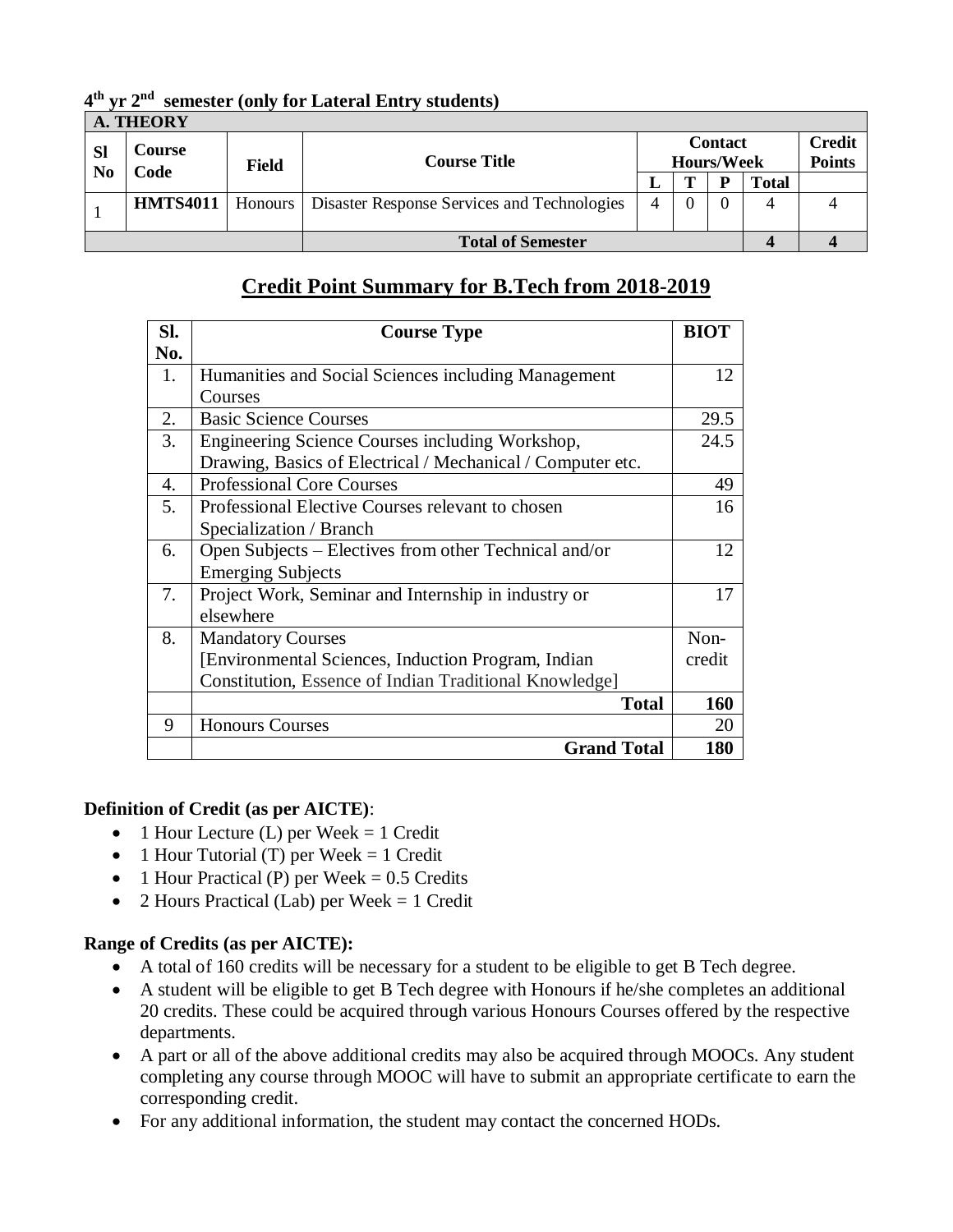## **Swayam/MOOCs courses recommended to the students of Biotechnology department**

| Code                                    | <b>Name</b>                                                    | <b>Credit</b><br><b>Points</b> | Corresponding<br><b>Online Course</b>                             | <b>Offered by</b>             | <b>PLATFORM</b>                 |
|-----------------------------------------|----------------------------------------------------------------|--------------------------------|-------------------------------------------------------------------|-------------------------------|---------------------------------|
| <b>ECEN1011</b>                         | <b>Basic Electronics</b>                                       | 3                              | Fundamentals of                                                   |                               |                                 |
| <b>ECEN 1061</b>                        | <b>Basic Electronics</b><br>Lab                                | 1                              | Semiconductor<br>Devices                                          | <b>IISc Bangalore</b>         | <b>NPTEL</b>                    |
|                                         |                                                                |                                |                                                                   |                               |                                 |
| <b>HMTS1011</b>                         | Communication<br>for Professionals                             | 3                              | <b>Effective Business</b><br>Communication $&$                    | <b>IIM</b> Bangalore          | Swayam                          |
| <b>HMTS1061</b>                         | Professional<br>Communication<br>Lab                           | 1                              | Developing Soft<br>Skills and<br>Personality                      | <b>IIT Kanpur</b>             | Swayam                          |
|                                         |                                                                |                                |                                                                   |                               |                                 |
| <b>BIOT2211</b>                         | Bioseparation<br>Technology                                    | $\overline{4}$                 | Principles of<br>Downstream<br>Techniques in<br><b>Bioprocess</b> | <b>IIT Madras</b>             | <b>SWAYAM</b><br><b>CENTRAL</b> |
|                                         |                                                                |                                |                                                                   |                               |                                 |
| <b>BIOT3211</b><br><b>&amp;BIOT3261</b> | Plant<br>Biotechnology &<br><b>Plant Tissue</b><br>Culture Lab | $\overline{4}$                 | <b>Plant Physiology</b><br>& Plant Tissue<br>Culture              | Devi Ahilya<br>Viswavidyalaya | <b>SWAYAM</b><br><b>CENTRAL</b> |
|                                         |                                                                |                                |                                                                   |                               |                                 |
| <b>BIOT4111</b>                         | Animal Cell<br>Culture & Animal<br>Biotechnology               | $\overline{4}$                 | Cell Culture<br>Technologies                                      | <b>IIT Kanpur</b>             | <b>NPTEL</b>                    |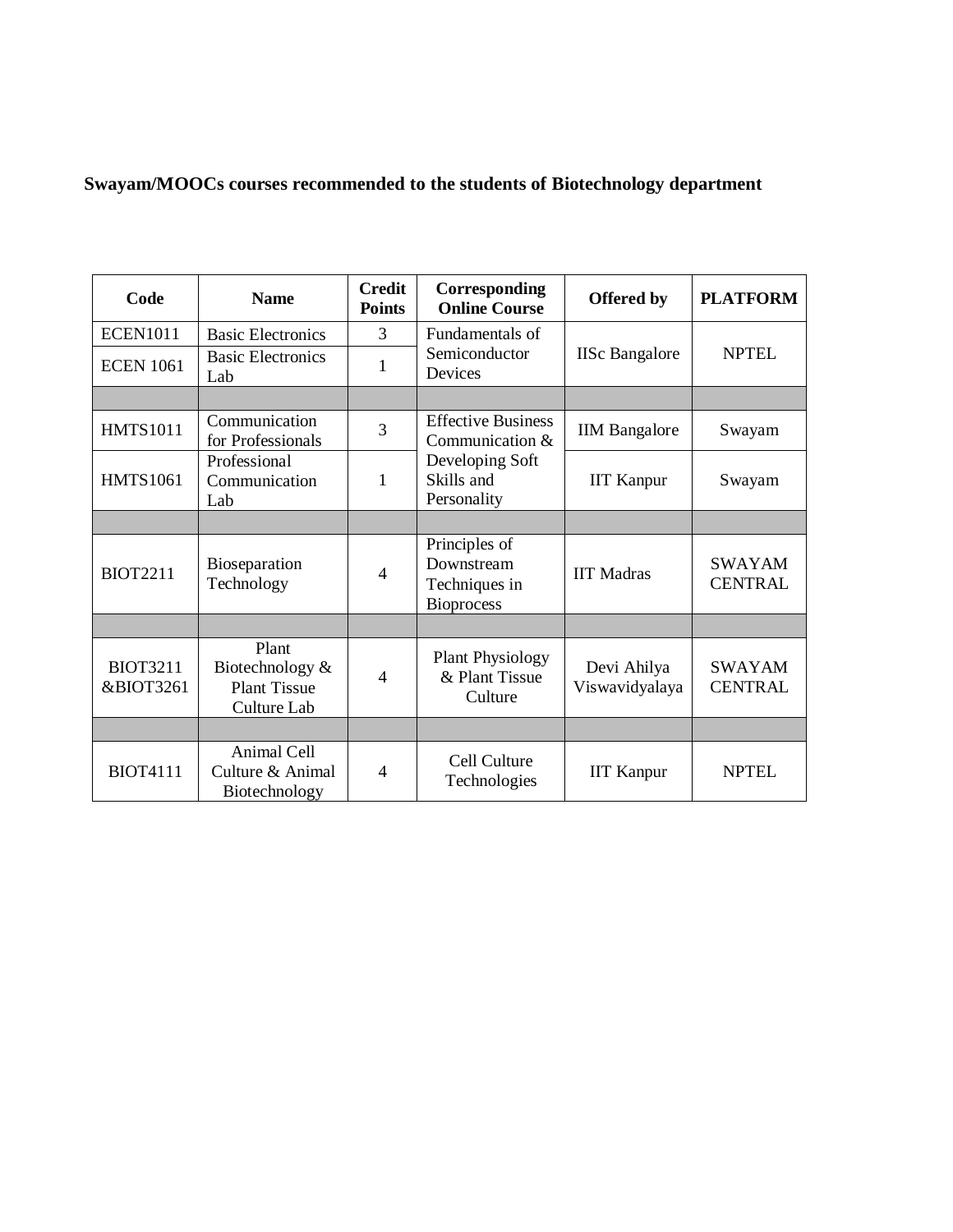# **BIOTECHNOLOGY**

## **B.TECH. PROGRAMME**

With effect from July 2018

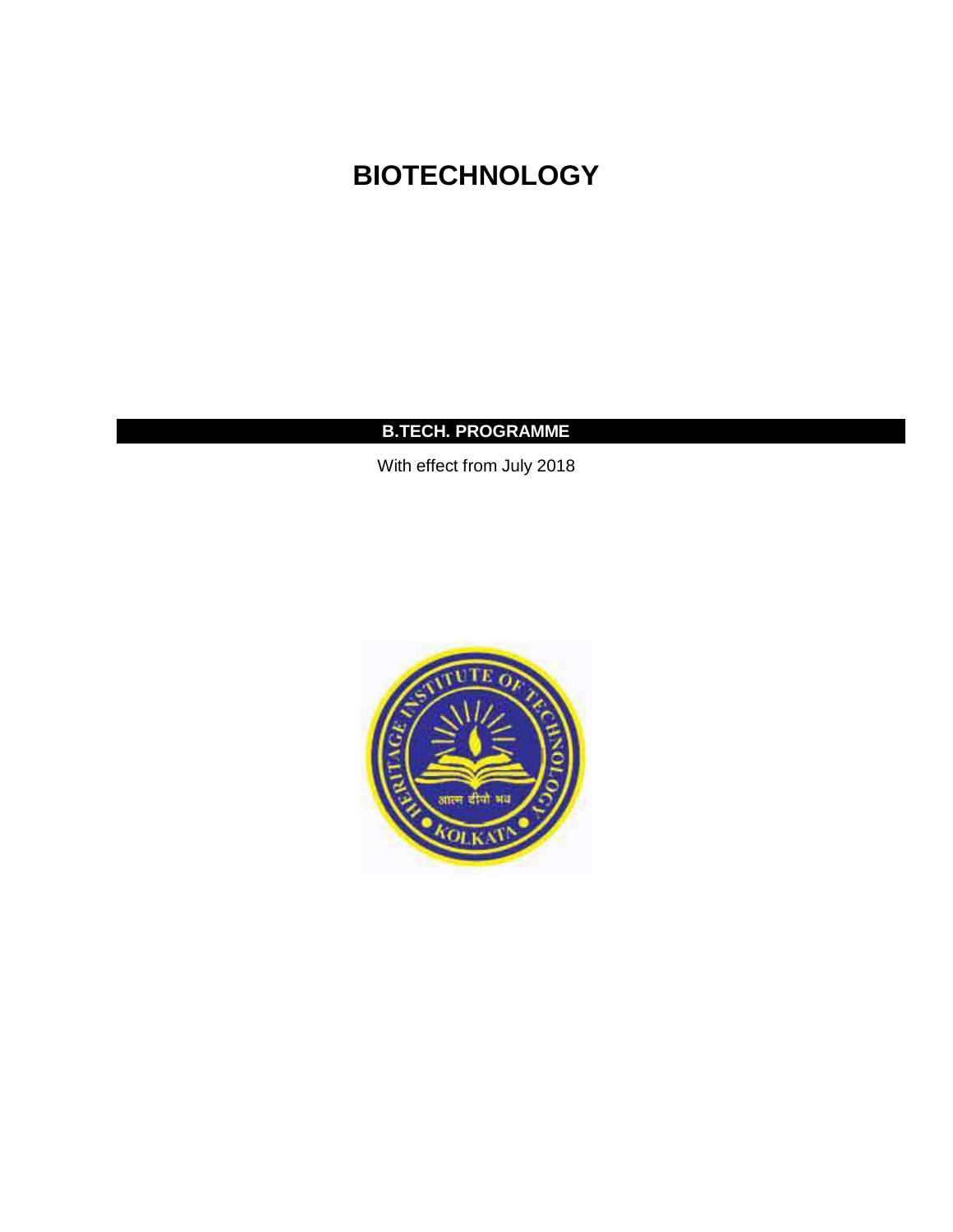## **1 st yr 1 st semester detailed syllabus**

| <b>Subject Name: PHYSICS</b> |  |  |  |       |                      |  |  |
|------------------------------|--|--|--|-------|----------------------|--|--|
| Paper Code: PHYS1001         |  |  |  |       |                      |  |  |
| <b>Contact Hours Per</b>     |  |  |  | Total | <b>Credit Points</b> |  |  |
| Week                         |  |  |  |       |                      |  |  |

#### **Course Outcomes:**

- 1. To develop basic understanding of the modern science to the technology related domain.
- 2. Analytical & logical skill development through solving problems.
- 3. To impart idea of concise notation for presenting equations arising from mathematical formulation of physical as well as geometrical problems percolating ability of forming mental pictures of them.
- 4. Imparting the essence and developing the knowledge of controlling distant object like satellite, data transfer through optical fiber, implication of laser technology, handling materials in terms of their electrical and magnetic properties etc.

## **Module 1: Mechanics (7+5) = 12L**

Elementary concepts of grad, divergence and curl. Potential energy function; F=-grad V, Equipotential surfaces and meaning of gradient; Conservative and non-conservative forces, Curl of a force field; Central forces ; conservation of angular momentum; Energy equation and energy diagrams; elliptical, parabolic and hyperbolic orbit; Kepler Problem; Application : Satellite manoeuvres .

Non-inertial frames of reference; rotating coordinate system; five term acceleration formulacentripetal and coriolis accelerations; applications: Weather system, Foucault pendulum.

#### **Module 2: Optics = (4+3+5) = 12 L**

#### **Oscillatory Motion**:

Damped harmonic motion – Over damped, critically damped and lightly damped oscillators; Forced oscillation and resonance. Electrical equivalent of mechanical oscillator, Wave equation, plane wave solution.

#### **Optics:**

Elementary features of polarization of light waves. Double refraction, Production and analysis of linearly, elliptic and Circularly polarized light, Polaroid and application of polarizations.: Polarimeter.

#### **Laser & Fiber Optics:**

Characteristics of Lasers, Spontaneous and Stimulated Emission of Radiation, Meta-stable State, Population Inversion, Lasing Action, Einstein's Coefficients and Relation between them, Ruby Laser, Helium-Neon Laser, Semiconductor Diode Laser, Applications of Lasers.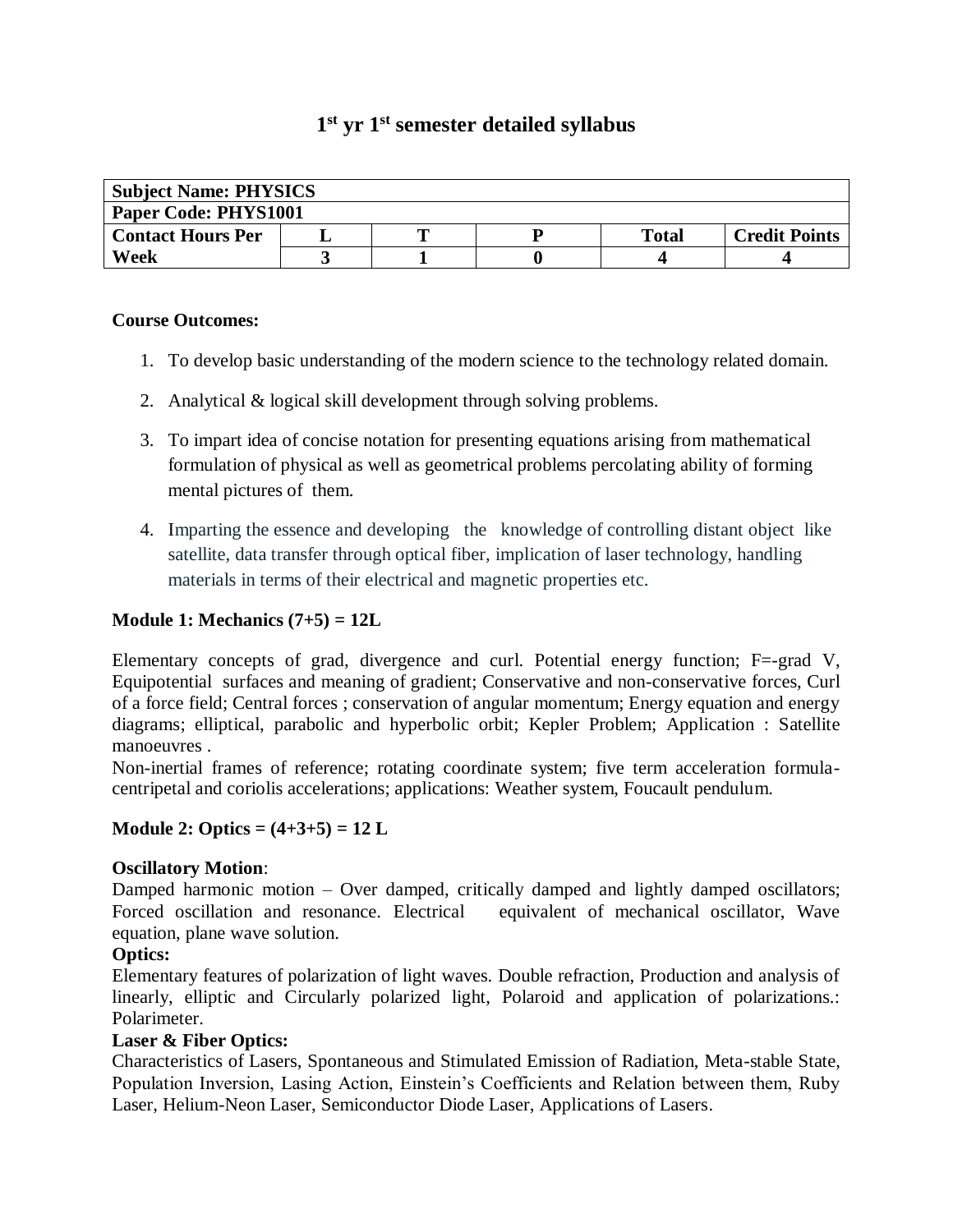Fiber optics - principle of operation, numerical aperture, acceptance angle, Single mode , graded indexed fiber.

## **Module 3**: **Electrostatics (8+4) = 12 L**

#### **Electrostatics in free space**

Calculation of electric field and electrostatic potential for a charge distribution, Divergence and curl of electrostatic field, Laplace's and Poisson's equation for electrostatic potential. Boundary conditions of electric field and electrostatic potential. Method of images , energy of a charge distribution and its expression in terms of electric field.

#### **Electrostatics in a linear dielectric medium**

Electrostatic field and potential of a dipole, Bound charges due to electric polarization, Electric displacement, Boundary conditions on displacement, Solving simple electrostatic problem in presence of dielectric – point charge at the centre of a dielectric sphere, charge in front of dielectric slab, Dielectric slab and dielectric sphere in uniform electric field.

#### **Module 4**: **(6+3+3) = 12L**

#### **Magnetostatics :**

Biot-Savart law, divergence and curl of static magnetic field; vector potential and calculating it for a given magnetic field using Stokes' theorem; equation for vector potential and it's solutions for given current densities .

#### **Magnetostatics in a linear magnetic medium:**

Magnetization and associated bound currents; Auxiliary magnetic field  $\vec{H}$ ; boundary conditions on  $\vec{B}$  and  $\vec{H}$ . Solving for magnetic field due to simple magnet like a bar magnet; Magnetic susceptibility ; ferromagnetic , paramagnetic and diamagnetic materials; Qualitative discussion of magnetic field in presence of magnetic materials.

#### **Faraday's Law**:

Differential form of Faraday's law expressing curl of electric field in terms of time derivative of magnetic field and calculating electric field due to changing magnetic fields in quasi static approximation. Energy stored in a magnetic field.

#### **Books of reference:**

- 1. Optics Eugene Hecht Pearson Education India Private Limited
- 2. Introduction to Electrodynamics, David J. Griffiths, Pearson Education India Learning Private Limited
- 3. Waves and Oscillations by N.K. Bajaj
- 4. Principles of Physics, 10ed, David Halliday, Robert Resnick Jearl Walker , Wiley
- 5. Electricity, Magnetism, and Light, Wayne M. Saslow, Academic Press
- 6. Classical mechanics, Narayan Rana, Pramod Joag, McGraw Hill Education
- 7. Introduction to Classical Mechanics, R Takwale, P Puranik, McGraw Hill Education
- 8. Optics, Ghatak, McGraw Hill Education India Private Limited
- 9. Refresher Course in B.Sc. Physics Vol1 and Vol 2 C.L.Arora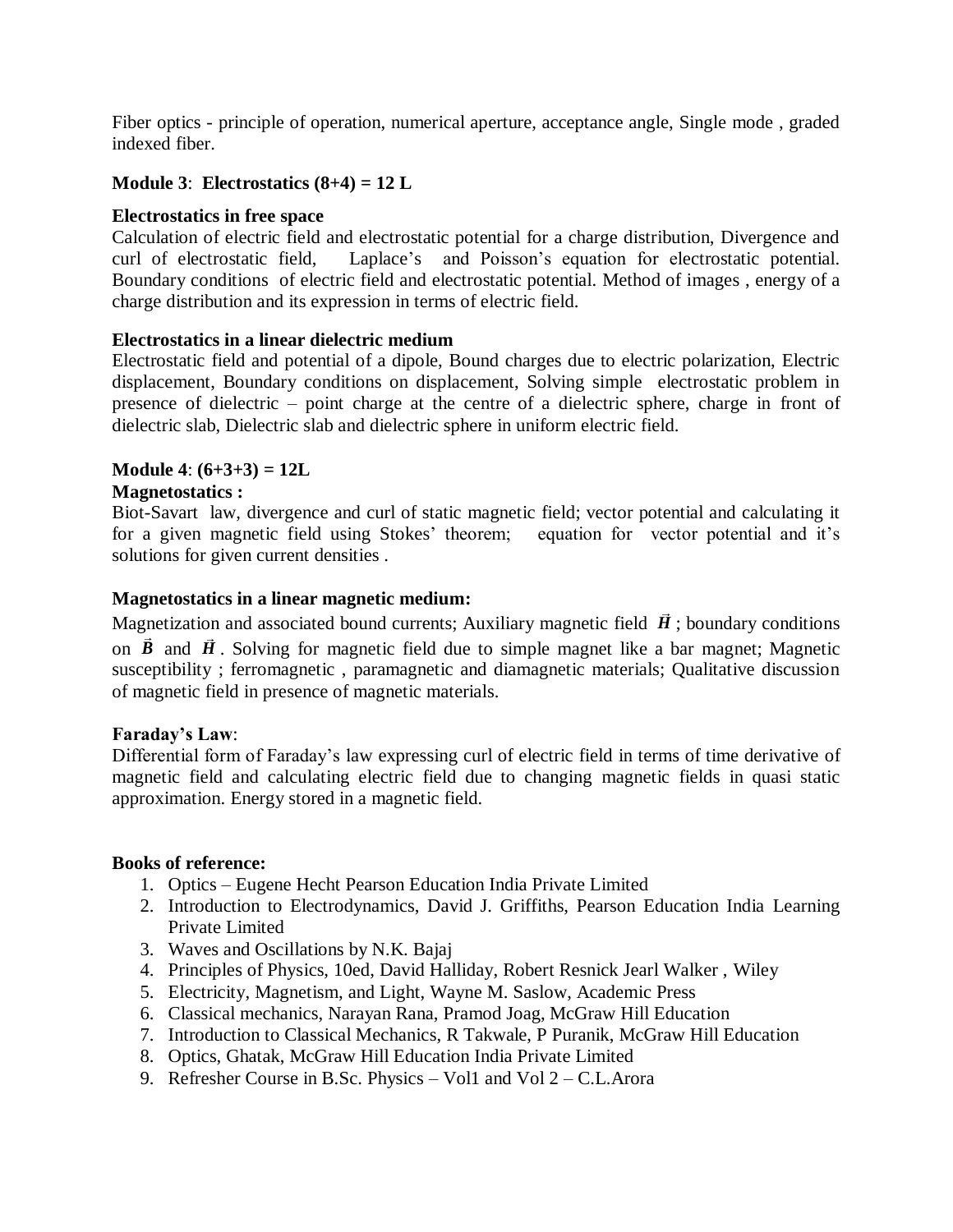| <b>Subject Name: MATHEMATICS-I</b> |  |   |  |              |                      |  |  |  |
|------------------------------------|--|---|--|--------------|----------------------|--|--|--|
| Paper Code: MATH1001               |  |   |  |              |                      |  |  |  |
| <b>Contact Hours Per</b>           |  | m |  | <b>Total</b> | <b>Credit Points</b> |  |  |  |
| Week                               |  |   |  |              |                      |  |  |  |

#### **Course Outcomes**

The objective of this course is to familiarize the prospective engineers with techniques in calculus, multivariate analysis and linear algebra. It aims to equip the students with standard concepts and tools at an intermediate to advanced level that will serve them well towards tackling more advanced level of mathematics and applications that they would find useful in their disciplines.

#### **The students will learn:**

- to apply the notion of matrices for solving a system of linear simultaneous equations and some basic concepts of linear algebra in a comprehensive manner.
- to test the convergence of an infinite series
- some analytical techniques to solve ordinary differential equations that model physical processes.
- the concept of differentiation and integration for functions of several variables and some of their applications in Vector Calculus.

## **Module I [10L]**

#### **Matrix:**

Inverse and rank of a matrix; Elementary row and column operations over a matrix; System of linear equations and its consistency; Symmetric, skew symmetric and orthogonal matrices; Determinants; Eigen values and eigen vectors; Diagonalization of matrices; Cayley Hamilton theorem; Orthogonal transformation.

## **Module II [10 L]**

#### **Vector Calculus:**

Vector function of a scalar variable, Differentiation of a vector function, Scalar and vector point functions, Gradient of a scalar point function, divergence and curl of a vector point function, Directional derivative, Related problems on these topics,

#### **Infinite Series:**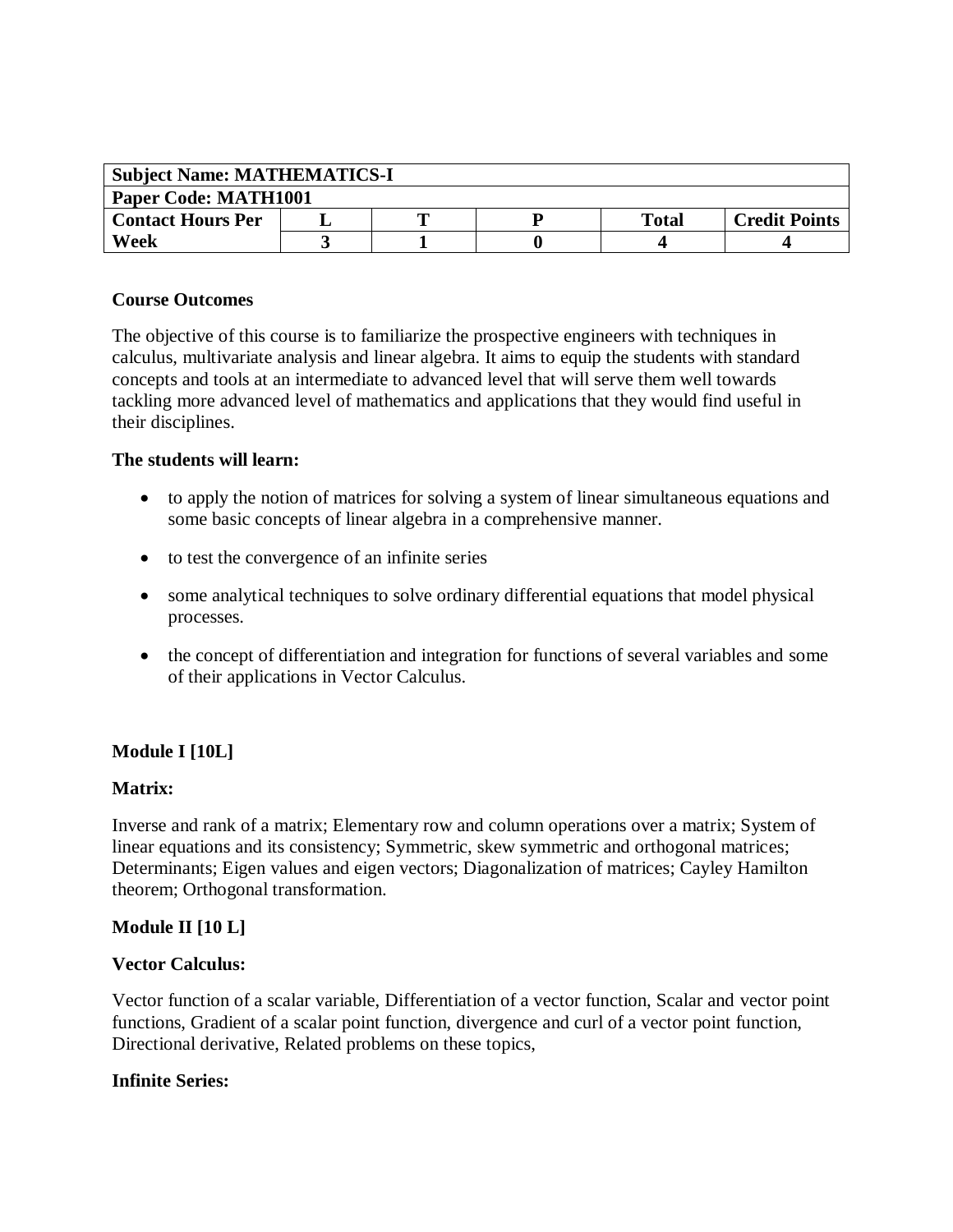Convergence of sequence and series; Tests for convergence: Comparison test, Cauchy's Root test, D' Alembert's Ratio test(statements and related problems on these tests), Raabe's test; Alternating series; Leibnitz's Test (statement, definition); Absolute convergence and Conditional convergence.

## **Module III [10 L]**

## **First order ordinary differential equations:**

Exact, linear and Bernoulli's equations, Euler's equations, Equations not of first degree: equations solvable for p, equations solvable for y, equations solvable for x and Clairaut's type.

#### **Ordinary differential equations of higher orders:**

General linear ODE of order two with constant coefficients, C.F. & P.I., D-operator methods, Method of variation of parameters, Cauchy-Euler equations.

## **Module IV [10L]**

#### **Calculus of functions of several variables**

Introduction to functions of several variables with examples, Knowledge of limit and continuity, Determination of partial derivatives of higher orders with examples, Homogeneous functions and Euler's theorem and related problems up to three variables,

#### **Multiple Integration**

Concept of line integrals, Double and triple integrals. Green's Theorem, Stokes Theorem and Gauss Divergence Theorem.

#### **Suggested Books:**

- 1. B.S. Grewal, Higher Engineering Mathematics, Khanna Publishers, 2000.
- 2. E. Kreyszig, Advanced Engineering Mathematics, John Wiley & Sons, 2006.
- 3. Veerarajan T., Engineering Mathematics for first year, Tata McGraw-Hill, New Delhi, 2008.
- 4. Ramana B.V., Higher Engineering Mathematics, Tata McGraw Hill New Delhi, 11<sup>th</sup> Reprint, 2010.
- 5. K. F. Riley, M. P. Hobson, S. J. Bence. Mathematical Methods for Physics and Engineering, Cambridge University Press, 23-Mar-2006.
- 6. S. L. Ross, Differential Equations", Wiley India, 1984.
- 7. G.F. Simmons and S.G. Krantz, Differential Equations, McGraw Hill, 2007.
- 8. Vector Analysis(Schaum's outline series): M.R. Spiegel, Seymour Lipschutz, Dennis Spellman (McGraw Hill Education)
- 9. Engineering Mathematics: S. S. Sastry (PHI)
- 10. Advanced Engineering Mathematics: M.C. Potter, J.L. Goldberg and E.F. Abonfadel (OUP), Indian Edition.
- 11. Linear Algebra (Schaum's outline series): Seymour Lipschutz, Marc Lipson (McGraw Hill Education)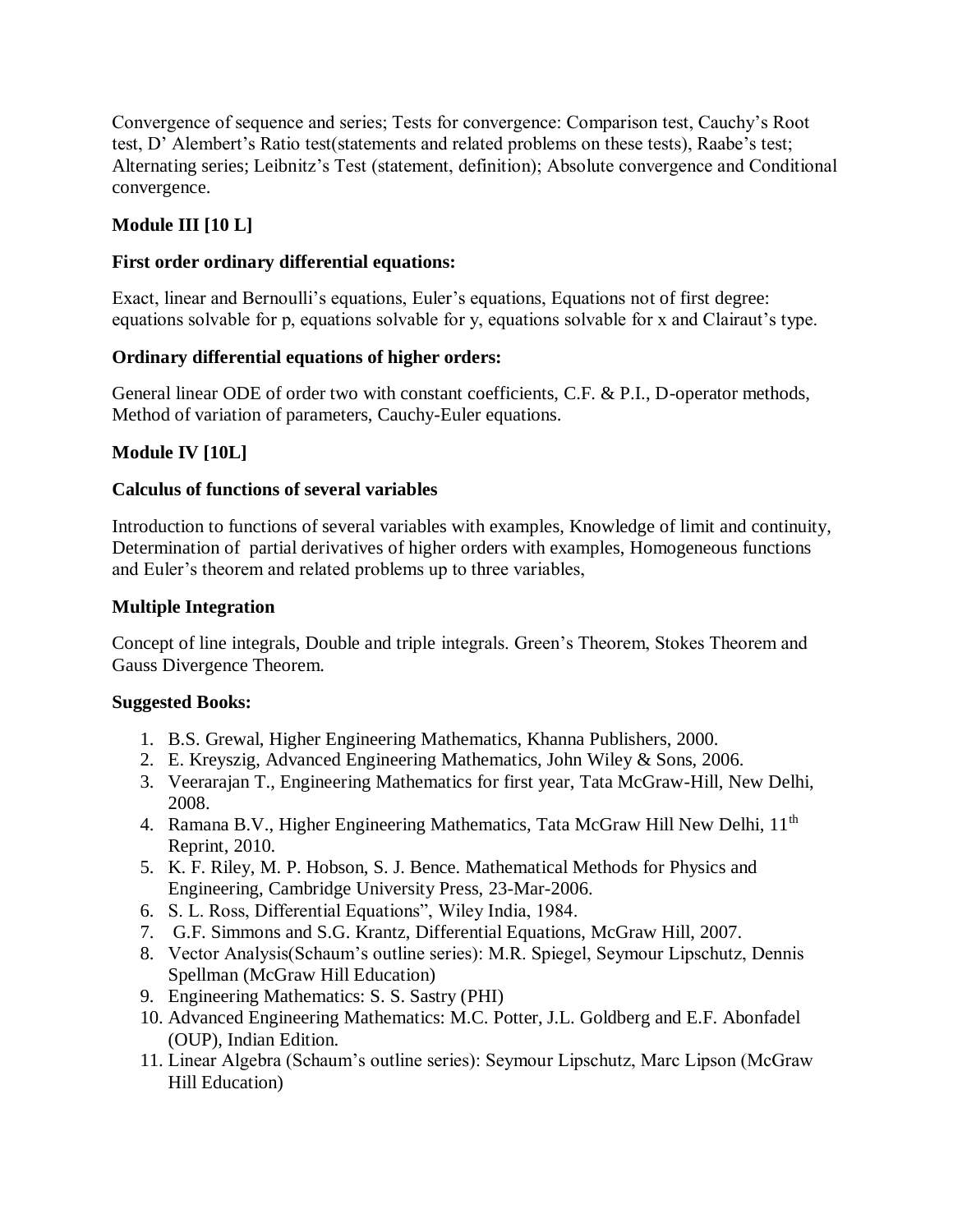| <b>Course Name: PROGRAMMING FOR PROBLEM SOLVING</b> |  |  |  |              |                      |  |  |  |
|-----------------------------------------------------|--|--|--|--------------|----------------------|--|--|--|
| <b>Course Code: CSEN 1001</b>                       |  |  |  |              |                      |  |  |  |
| <b>Contact Hours</b>                                |  |  |  | <b>Total</b> | <b>Credit Points</b> |  |  |  |
| per week                                            |  |  |  |              |                      |  |  |  |

**Learning Objectives:** Introduction to the concept of computer and computation and solving of problems using C as a programming language. Coverage of C will include basic concepts, arithmetic and logic, flow control, and data handling using arrays, structures, pointers and files.

#### **Course outcome:**

On completion of this course, students are expected to be capable of solving problems using mathematics and generalize those solutions into flowcharts to form programs. This course is directed towards teaching the students, how to automate those solutions by implementing them in C programming language. It is expected that due to the use of C programming language, the students will learn the basics of how a high-level language works in tandem with memory. The students should be able to identify coding inefficiencies and errors in C code and turn those programs into efficient ones and remove programming bugs, primarily with manual inspection and later with the use of debuggers.

#### **Module I: [10L]**

#### **Fundamentals of Computer**

History of Computers, Generations of Computers, Classification of Computers.

Basic Anatomy of Computer System, Primary & Secondary Memory, Processing Unit, Input & Output devices. Basic Concepts of Assembly language, High level language, Compiler and Assembler.

Binary & Allied number systems (decimal, octal and hexadecimal) with signed and unsigned numbers (using 1's and 2's complement) - their representation, conversion and arithmetic operations. Packed and unpacked BCD system, ASCII. IEEE-754 floating point representation (half- 16 bit, full- 32 bit, double-64 bit).

Basic concepts of operating systems like MS WINDOWS, LINUX

How to write algorithms & draw flow charts.

#### **Module II: [10L]**

#### **Basic Concepts of C**

C Fundamentals:

The C character set identifiers and keywords, data type & sizes, variable names, declaration, statements.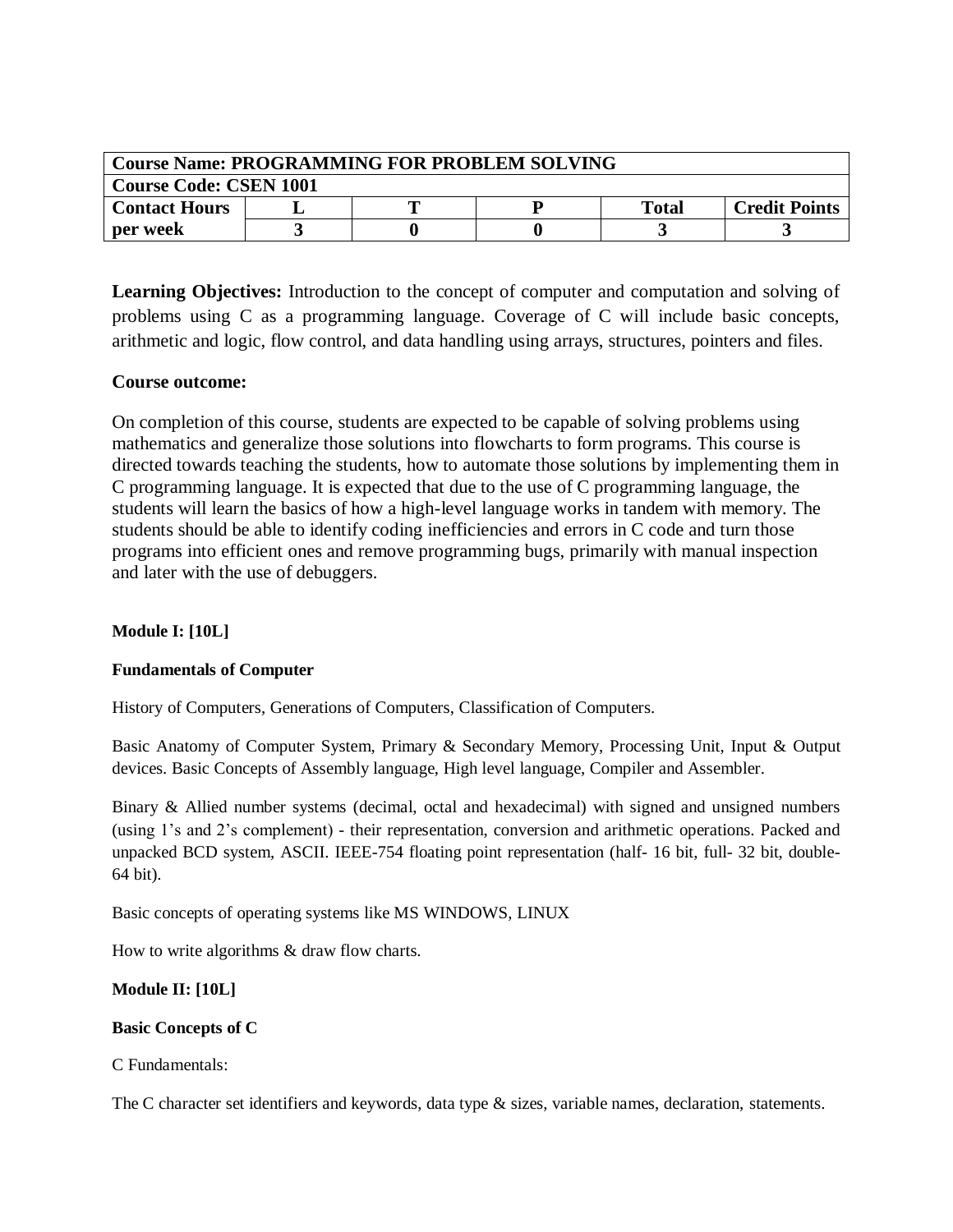#### Operators & Expressions:

Arithmetic operators, relational and logical operators, type, conversion, increment and decrement operators, bit wise operators, assignment operators and expressions, precedence and order of evaluation. Standard input and output, formatted output -- printf, formatted input scanf.

Flow of Control:

Statement and blocks, if-else, switch-case, loops (while, for, do-while), break and continue, go to and labels.

#### **Module III: [10L] Program Structures in C**

Basic of functions, function prototypes, functions returning values, functions not returning values. Storage classes - auto, external, static and register variables – comparison between them. Scope, longevity and visibility of variables.

C preprocessor (macro, header files), command line arguments.

Arrays and Pointers:

One dimensional arrays, pointers and functions – call by value and call by reference, array of arrays. Dynamic memory usage– using malloc(), calloc(), free(), realloc(). Array pointer duality.

String and character arrays; C library string functions and their use.

**Module IV: [10L] Data Handling in C**

#### **User defined data types and files:**

Basic of structures; structures and functions; arrays of structures.

Files – text files only, modes of operation. File related functions – fopen(), fclose(), fscanf(), fprintf(), fgets(), fputs(), fseek(), ftell().

#### **Text Books**

- 1. Schaum's outline of Programming with C Byron Gottfried
- 2. Teach Yourself C- Herbert Schildt
- 3. Programming in ANSI C E Balagurusamy

#### **Reference Books**

1. C: The Complete Reference – Herbert Schildt

2. The C Programming Language- D.M.Ritchie, B.W. Kernighan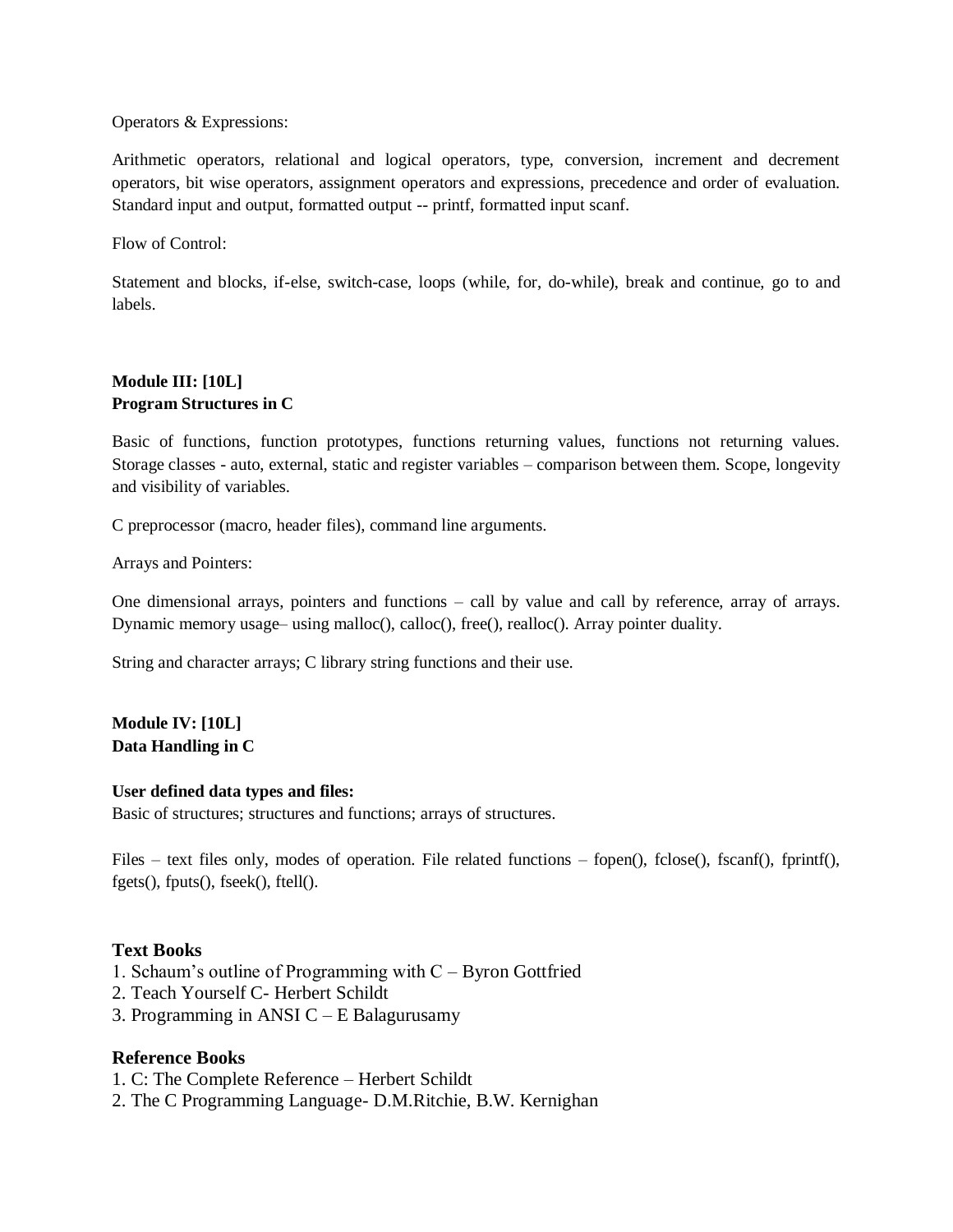| <b>Course Name: PHYSICS LAB</b> |  |  |  |       |                      |  |  |  |
|---------------------------------|--|--|--|-------|----------------------|--|--|--|
| <b>Course Code: PHYS1051</b>    |  |  |  |       |                      |  |  |  |
| <b>Contact Hours</b>            |  |  |  | Total | <b>Credit Points</b> |  |  |  |
| per week                        |  |  |  |       |                      |  |  |  |

#### **Course Outcomes:**

- 1. To gain practical knowledge by applying the experimental methods to correlate with the Physics theory.
- 2. To learn the usage of electrical and optical systems for various measurements.
- 3. Apply the analytical techniques and graphical analysis to the experimental data.
- 4. Understand measurement technology, usage of new instruments and real time applications in engineering studies.
- 5. To develop intellectual communication skills and discuss the basic principles of scientific concepts in a group.

## *Minimum of six experiments taking at least one from each of the following four groups :*

#### **Group 1: Experiments in General Properties of matter**

- 1. Determination of **Young's modulus** by **Flexure Method**
- 2. Determination of **bending moment** and **shear force** of a rectangular beam of uniform cross- section.
- 3. Determination of **modulus of rigidity** of the material of a rod by **static method**
- 4. Determination of **rigidity modulus** of the material of a **wire by dynamic method.**
- 5. Determination of **coefficient of viscosity** by Poiseulle's capillary flow method.

## **Group 2: Experiments in Optics**

- 1. Determination of **dispersive power** of the material of a prism
- 2. Determination of wavelength of light by **Newton's ring** method.
- **3.** Determination of wavelength of light by **Fresnel's biprism method.**
- 4. Determination of the **wavelength of a given laser** source by diffraction method

## **Group 3: Electricity & Magnetism experiments**

- 1. Determination of **dielectric constant** of a given dielectric material.
- 2. Determination of resistance of **ballistic galvanometer by half deflection** method and study of variation of **logarithmic decrement** with series resistance.
- 3. Determination of the **thermo-electric power** at a certain temperature of the given thermocouple.
- 4. Determination of **specific charge (e/m)** of electron.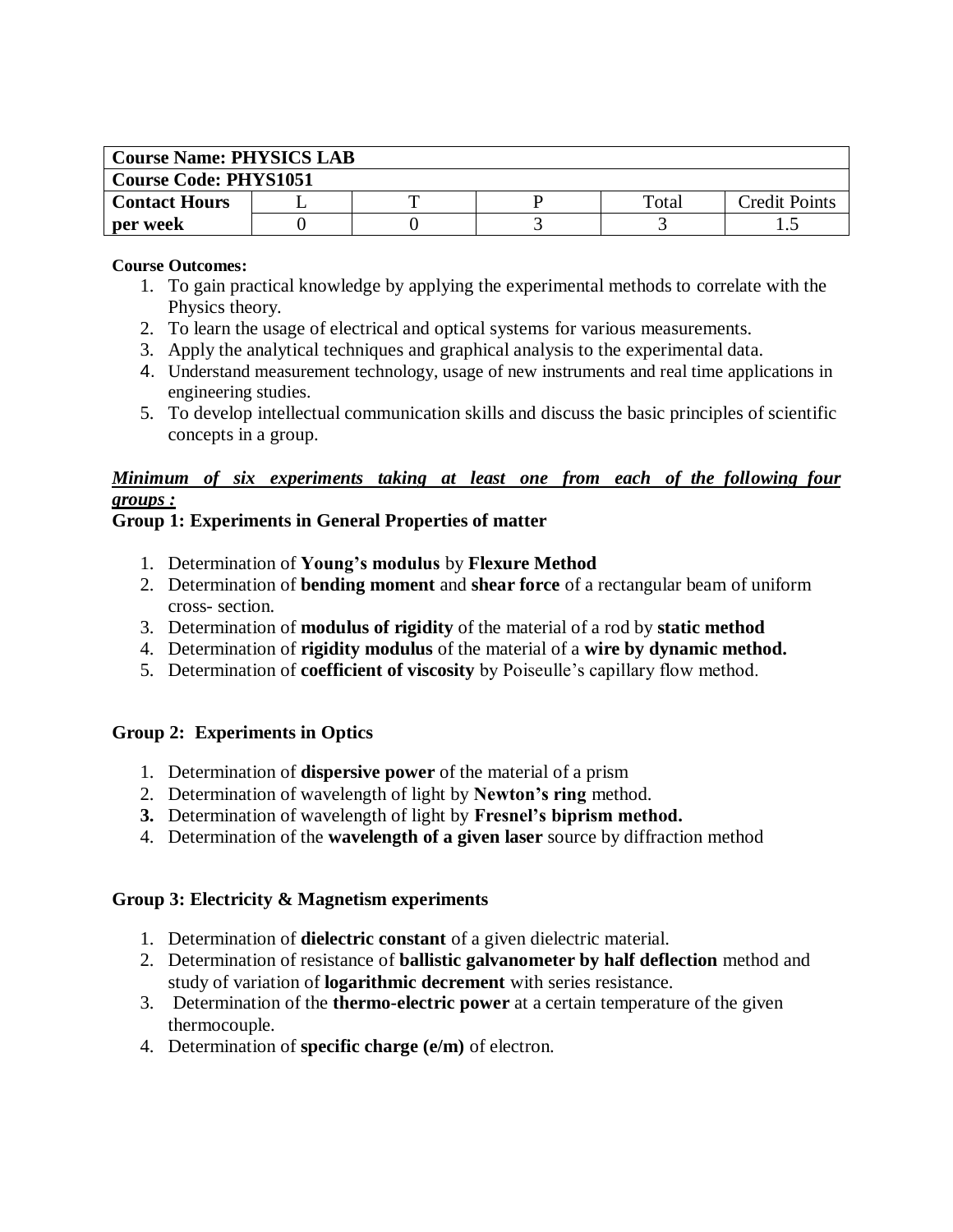## **Group 4: Quantum Physics Experiments**

- 1. Determination of **Planck's constant**.
- 2. Determination of **Stefan's radiation** constant.
- 3. Verification of **Bohr's atomic orbital** theory through **Frank-Hertz experiment**.
- 4. Determination of **Rydberg constant** by studying **Hydrogen/ Helium** spectrum.
- 5. Determination of **Hall co-efficient of semiconductors.**
- 6. Determination of **band gap** of semiconductors.
- 7. To study current-voltage characteristics, load response, areal characteristics and spectral response of photo voltaic solar cells.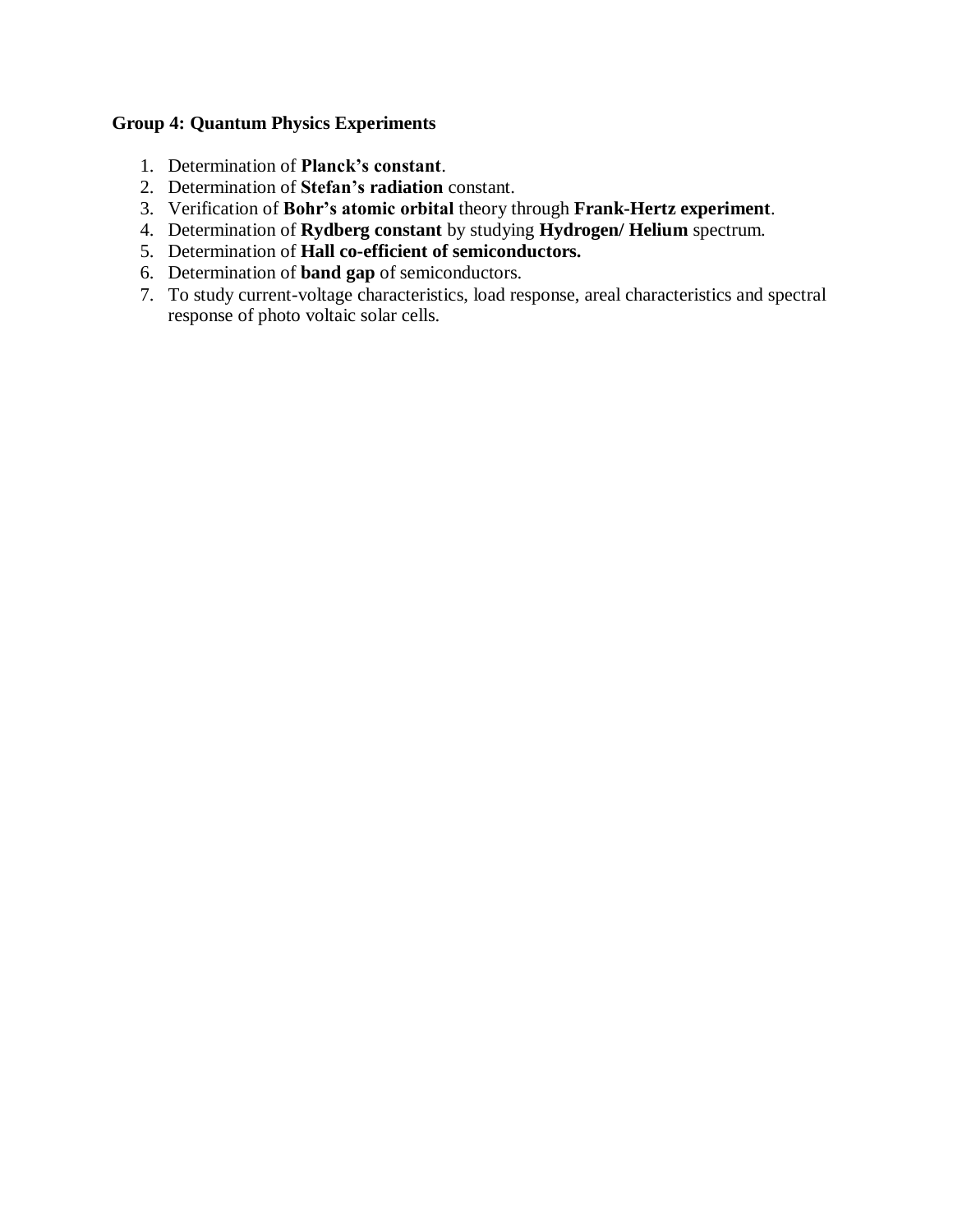| <b>Course Name: PROGRAMMING FOR PROBLEM SOLVING</b> |  |  |  |              |                      |  |  |  |
|-----------------------------------------------------|--|--|--|--------------|----------------------|--|--|--|
| <b>Course Code: CSEN1051</b>                        |  |  |  |              |                      |  |  |  |
| <b>Contact Hours</b>                                |  |  |  | <b>Total</b> | <b>Credit Points</b> |  |  |  |
| per week                                            |  |  |  |              |                      |  |  |  |

## **Software to be used: GNU C Compiler (GCC) with LINUX NB: Cygwin (Windows based) may be used in place of LINUX**

Topic 1: LINUX commands and LINUX based editors

Topic 2: Basic Problem Solving

Topic 3: Control Statements (if, if-else, if-elseif-else, switch-case)

Topic 4: Loops - Part I (for, while, do-while)

Topic 5: Loops - Part II

Topic 6: One Dimensional Array

Topic 7: Array of Arrays

Topic 8: Character Arrays/ Strings

Topic 9: Basics of C Functions

Topic 10: Recursive Functions

Topic 11: Pointers

Topic 12: Structures

Topic 13: File Handling

#### **Text Books**

1. Schaum's outline of Programming with C – Byron Gottfried

2. Teach Yourself C- Herbert Schildt

3. Programming in ANSI C – E Balagurusamy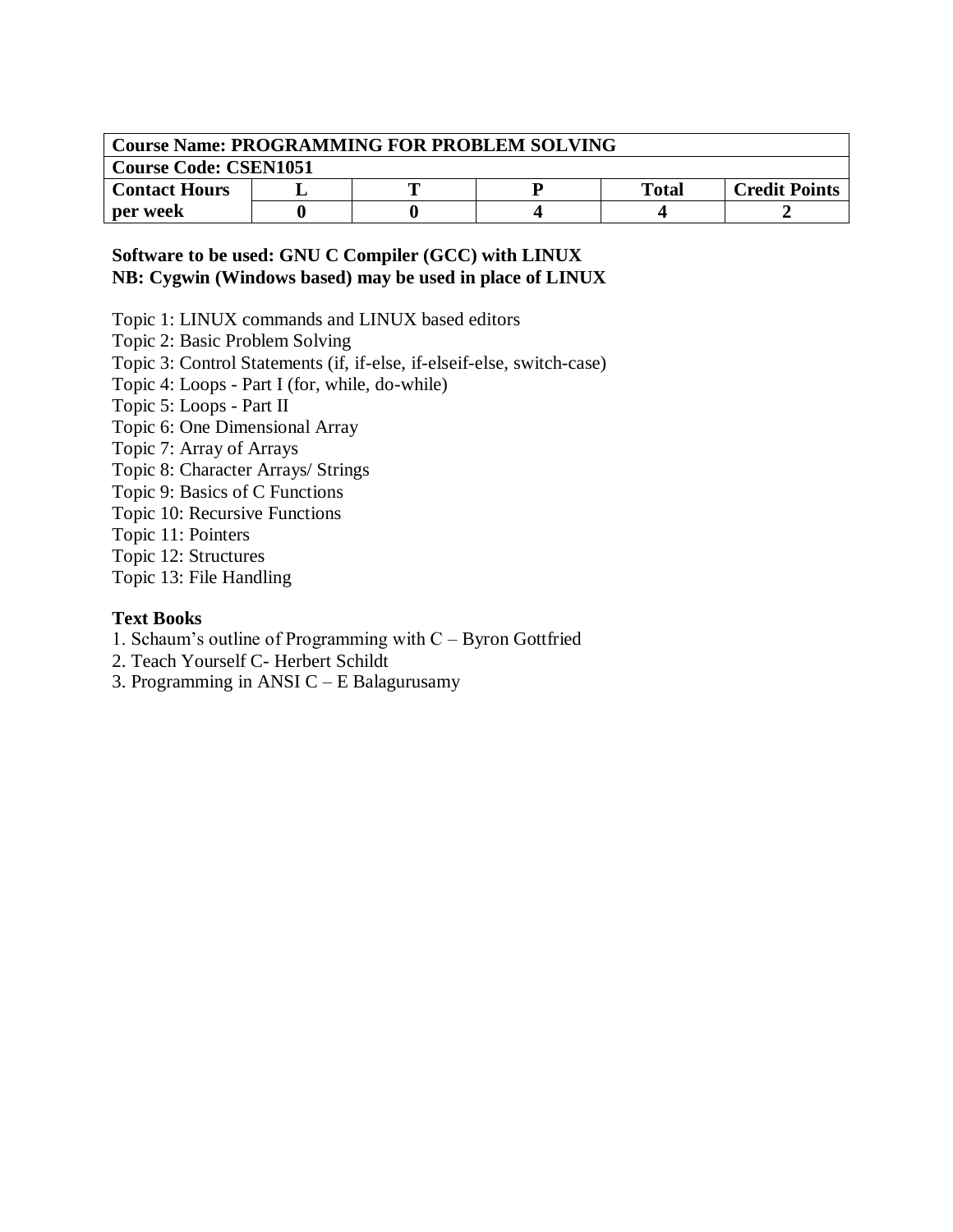| <b>Course Name: WORKSHOP /MANUFACTURING PRACTICES</b> |  |  |  |       |                      |  |  |
|-------------------------------------------------------|--|--|--|-------|----------------------|--|--|
| <b>Course Code: MECH 1051</b>                         |  |  |  |       |                      |  |  |
| <b>Contact Hours</b>                                  |  |  |  | Total | <b>Credit Points</b> |  |  |
| per week                                              |  |  |  |       |                      |  |  |

#### **Workshop/Manufacturing Practices [L: 1; T: 0; P: 0 (1 credit)]**

## **(i) Lectures & videos: (13 hours)**

## **Detailed contents**

1. Introduction on Workshop and Safety Precautions. **(1 lecture)** 2. Manufacturing Methods- casting, forming, machining, joining, advanced manufacturing methods **(3 lectures)** 3. CNC machining, Additive manufacturing **(1 lecture)** 4. Fitting operations & power tools **(1 lecture)** 5. Electrical & Electronics **(1 lecture)** 6. Carpentry **(1 lecture)** 7. Plastic moulding, glass cutting **(1 lecture)** 8. Metal casting **(1 lecture)** 9. Welding (arc welding & gas welding), brazing **(2 lecture) 10. Viva-voce (1 lecture)**

## **Suggested Text/Reference Books:**

(i) Hajra Choudhury S.K., Hajra Choudhury A.K. and Nirjhar Roy S.K., "Elements of Workshop Technology", Vol. I 2008 and Vol. II 2010, Media promoters and publishers private limited, Mumbai.

(ii) Kalpakjian S. And Steven S. Schmid, "Manufacturing Engineering and Technology", 4th edition, Pearson Education India Edition, 2002.

(iii)Gowri P. Hariharan and A. Suresh Babu,"Manufacturing Technology – I" Pearson Education, 2008.

(iv) Roy A. Lindberg, "Processes and Materials of Manufacture", 4th edition, Prentice Hall India, 1998.

(v) Rao P.N., "Manufacturing Technology", Vol. I and Vol. II, Tata McGrawHill House, 2017.

## **Course Outcomes**

Upon completion of this course, the students will gain knowledge of the different manufacturing processes which are commonly employed in the industry, to fabricate components using different materials.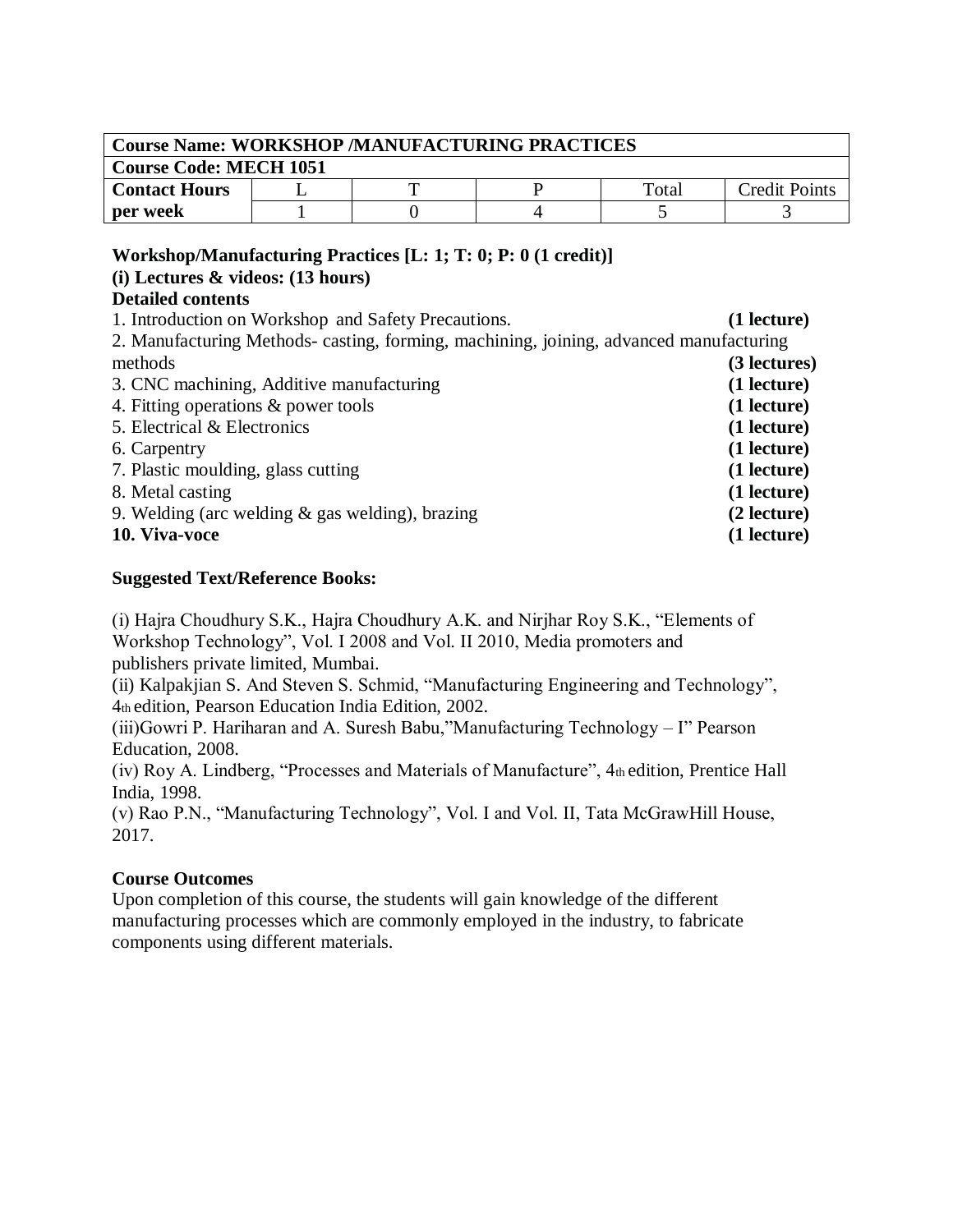## **(ii) Workshop Practice :( 52 hours)[ L : 0; T:0 ; P : 4 (2 credits)]**

| 1. Machine shop                                                                     | (12 hours) |
|-------------------------------------------------------------------------------------|------------|
| 2. Fitting shop                                                                     | (8 hours)  |
| 3. Carpentry                                                                        | (4 hours)  |
| 4. Electrical & Electronics                                                         | (4 hours)  |
| 5. Welding shop (Arc welding $4 \text{ hrs} + \text{gas}$ welding $4 \text{ hrs}$ ) | (8 hours)  |
| 6. Casting                                                                          | (4 hours)  |
| 7. Smithy                                                                           | (4 hours)  |
| 8. Plastic moulding & Glass Cutting                                                 | (4 hours)  |
| 9. Sheet metal Shop                                                                 | (4 hours)  |

Examinations could involve the actual fabrication of simple components, utilizing one or more of the techniques covered above.

#### **Laboratory Outcomes**

Upon completion of this laboratory course, students will be able to fabricate components with their own hands.

They will also get practical knowledge of the dimensional accuracies and dimensional tolerances possible with different manufacturing processes.

By assembling different components, they will be able to produce small devices of their interest.

#### **References:**

- 1. Bhatt, N.D., Panchal V.M. & Ingle P.R., (2014) "Elementary Engineering Drawing" ; Charotan Publishing House.
- 2. Narayana, k.L. and Kannaaiah P "Engineering Graphics"; TMH.
- 3. Lakshminarayanan, V. and Vaish Wanar, R.s "Engineering Graphics" Jain Brothers.
- 4. Shah, M.B. & Rana B.C. (2008), Engineering Drawing and Computer Graphics, Pearson Education.
- 5. Agarwal B. & Agarwal C. M. (2012), Engineering graphics, TMH Publications.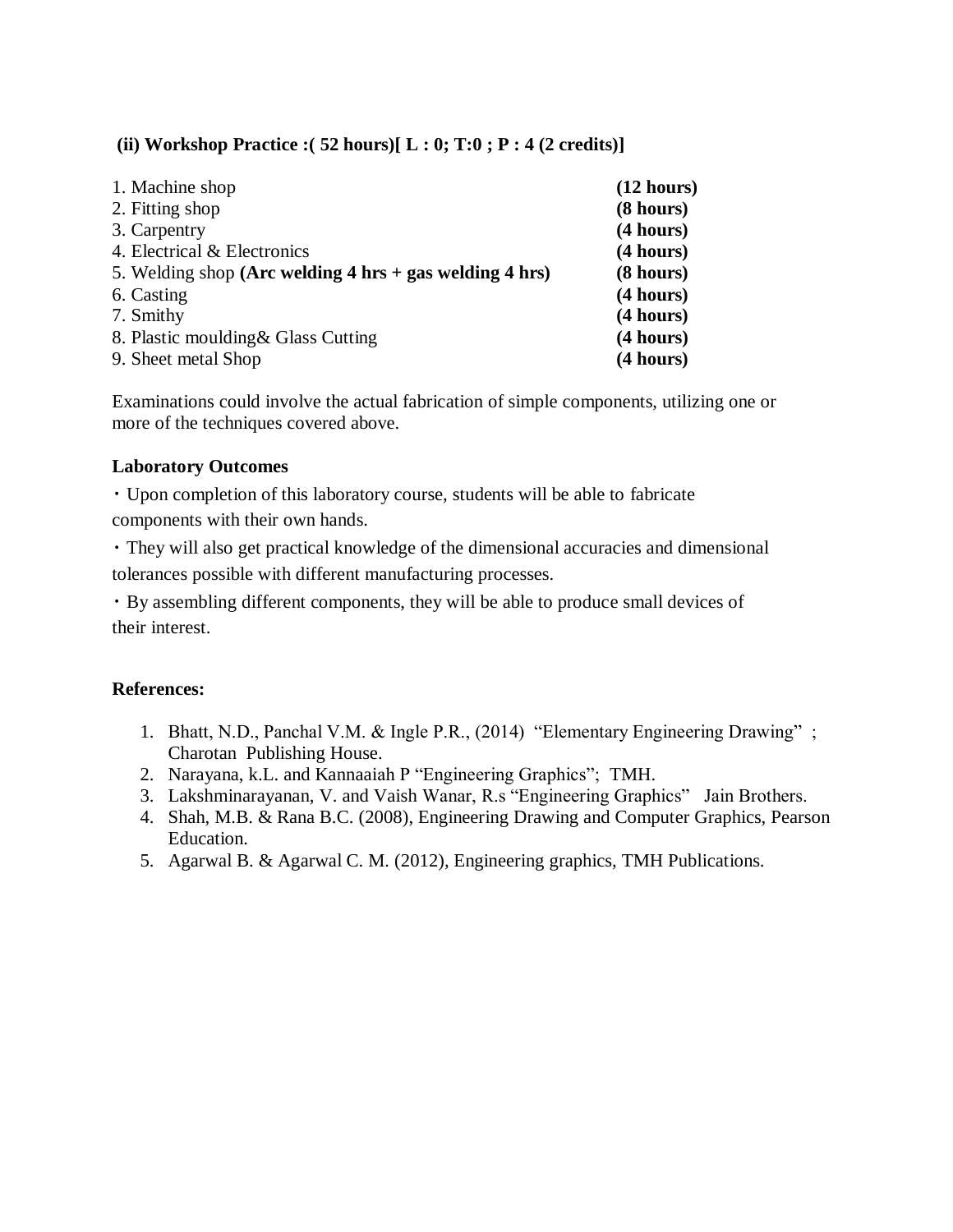## **HONOURS COURSE**

| <b>Course Title : Basic Electronics</b> |  |   |  |       |                  |  |  |
|-----------------------------------------|--|---|--|-------|------------------|--|--|
| <b>Course Code: ECEN1011</b>            |  |   |  |       |                  |  |  |
| Contact hrs per                         |  | m |  | Total | Credit<br>points |  |  |
| week:                                   |  |   |  |       |                  |  |  |

#### **Course Outcomes:**

- 1. The students will learn the conduction phenomenon in materials and importance of p-and n-type conductors, AC to Dc conversion.
- 2. They will have knowledge of BJT and its use.
- 3. Students will be able to explain FET, MOS operation, IC fabrication basics.
- 4. They will learn about the Op-AMP, feedback and some special devices.

## **Module I [10 L]**

#### **Basic Semiconductor Physics:**

Crystalline materials, Energy band theory, Conductors, Semiconductors and Insulators, Concept of Fermi Energy level, intrinsic and extrinsic semiconductors, drift and diffusion currents in semiconductor

#### **Diodes and Diode Circuits:**

Formation of p-n junction, Energy Band diagram, forward & reverse biased configurations, V-I characteristics, load line, breakdown mechanisms, Zener Diode and its Application. Rectifier circuits: half wave & full wave rectifiers: ripple factor, rectification efficiency.

#### **Module II [8 L]**

#### **Bipolar Junction Transistors (BJT):**

PNP & NPN BJT structures, current components in BJT, CE, CB, CC configurations, V-I Characteristics of CB & CE modes, regions of operation, Base width modulation & Early effect, thermal runaway, Concept of Biasing: DC load line, Q-point, basics of BJT amplifier operation, current amplification factors, different biasing circuits: fixed bias, collector to base bias, voltage divider bias.

## **Module III [9 L] Field Effect Transistors (FET):**

n-channel Junction Field Effect Transistor (JFET) structure & V-I characteristics.

Metal Oxide Semiconductor Field Effect Transistor (MOSFET): enhancement & depletion type MOSFETs (for both n  $\&$  p channel devices), drain  $\&$  transfer characteristics.

MOSFET as a digital switch, CMOS inverter, voltage transfer characteristic (VTC), NAND & NOR gate realization using CMOS logic.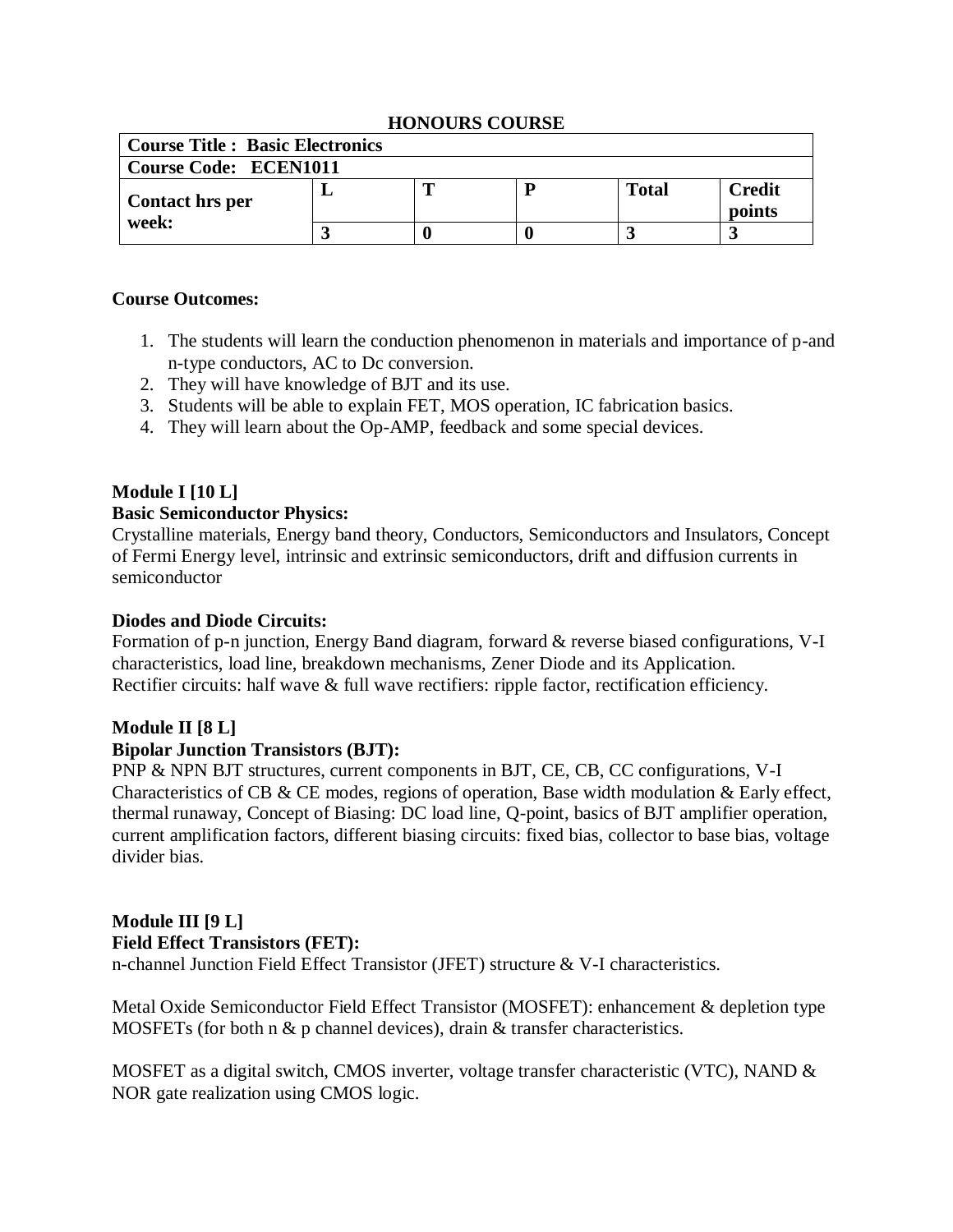Moore's Law, evolution of process node, state of integration (SSI, MSI, LSI, VLSI, ULSI), Classification of Integrated circuits (IC) and their applications.

#### **Module IV [9 L] Feedback in amplifiers :**

Concept of feedback, advantages of negative feedback (qualitative), Barkhausen criteria.

#### **Operational Amplifier:**

Ideal OPAMP characteristics, OPAMP circuits: inverting and non-inverting amplifiers, Adder, Subtractor, Integrator, Differentiator, Basic Comparator.

#### **Special Semiconductor Devices:**

Light Emitting Diode (LED), Silicon Controlled Rectifier (SCR), Photodiode: Operations, characteristics & applications.

#### **References:**

- 1. Boylestad & Nashelsky: Electronic Devices & Circuit Theory
- 2. R.A Gayakwad:Op Amps and Linear IC's, PHI
- 3. D. [Chattopadhyay, P. C](http://www.google.co.in/search?tbo=p&tbm=bks&q=inauthor:%22Chattopadhyay+D.,+Rakshit+P.+C.%22) Rakshit : Electronics Fundamentals and Applications
- 4. [Adel S. Sedra,](https://www.google.co.in/search?safe=active&hl=en&biw=1366&bih=639&tbm=bks&tbm=bks&q=inauthor:%22Adel+S.+Sedra%22&sa=X&ei=EXJ0U4fDOYmXuASJuYDwCQ&ved=0CC4Q9AgwAA) [Kenneth Carless Smith:](https://www.google.co.in/search?safe=active&hl=en&tbm=bks&tbm=bks&q=inauthor:%22Kenneth+Carless+Smith%22&sa=X&ei=EXJ0U4fDOYmXuASJuYDwCQ&ved=0CC8Q9AgwAA&biw=1366&bih=639&dpr=1) Microelectronics Engineering
- 5. Millman & Halkias: Integrated Electronics.
- 6. Salivahanan: Electronics Devices & Circuits.
- 7. [Albert Paul Malvino:](http://www.google.co.in/search?tbo=p&tbm=bks&q=inauthor:%22Albert+Paul+Malvino%22) Electronic Principle.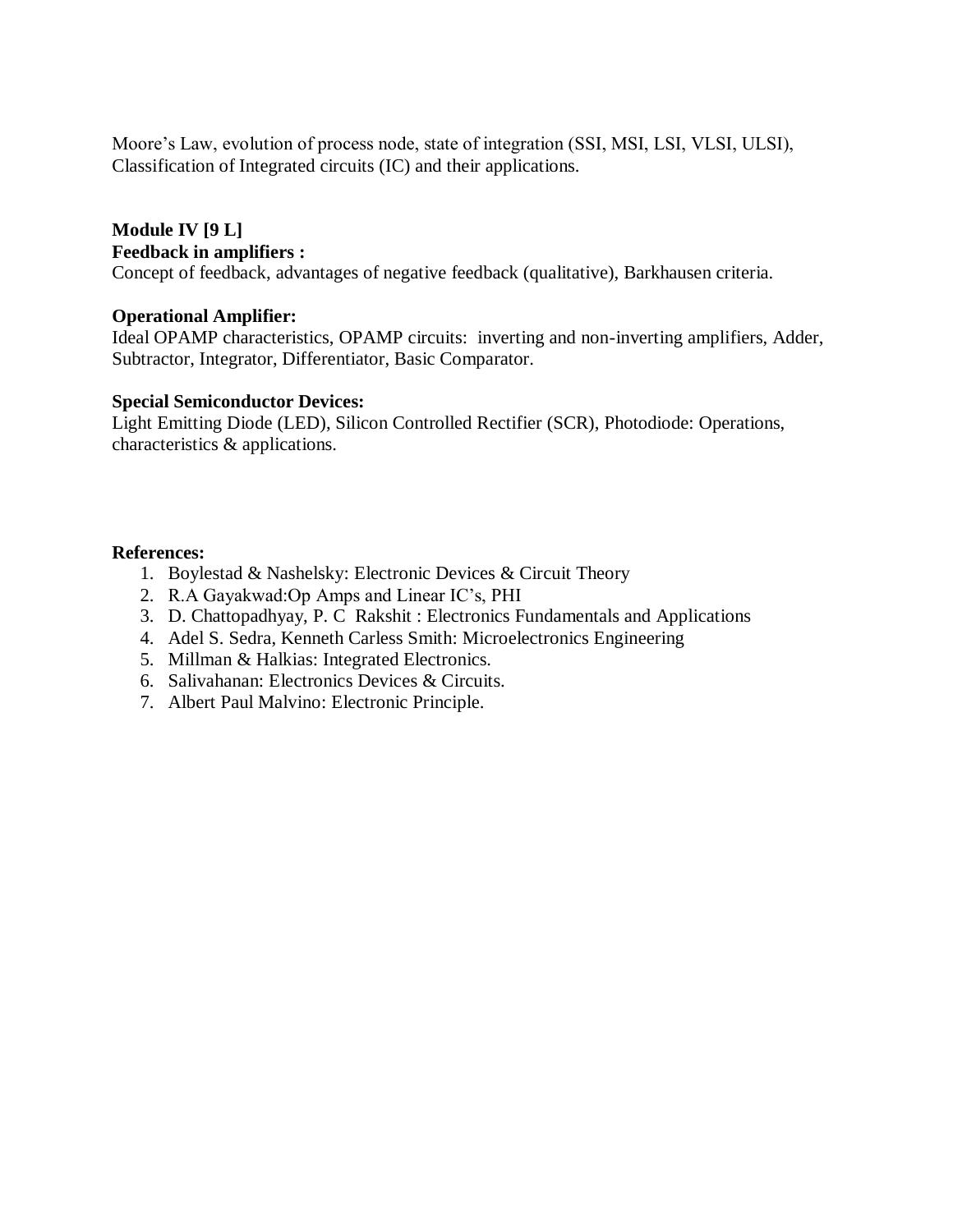| <b>Course Title : Basic Electronics Laboratory</b> |  |  |   |              |                         |  |  |
|----------------------------------------------------|--|--|---|--------------|-------------------------|--|--|
| <b>Course Code: ECEN1061</b>                       |  |  |   |              |                         |  |  |
| Contact hrs per                                    |  |  | D | <b>Total</b> | <b>Credit</b><br>points |  |  |
| week:                                              |  |  |   |              |                         |  |  |

#### **Course Outcomes:**

- 1. The students will correlate theory with diode behavior.
- 2. They will design and check rectifier operation with regulation etc.
- 3. Students will design different modes with BJT and FET and check the operations.
- 4. They will design and study adder, integrator etc. with OP-AMPs.

## **List of Experiments (from)**

- 1. Familiarization with passive and active electronic components such as Resistors, Inductors, Capacitors, Diodes, Transistors (BJT) and electronic equipment like DC power supplies, multi-meters etc.
- 2. Familiarization with measuring and testing equipment like CRO, Signal generators etc.
- 3. Study of I-V characteristics of Junction diodes.
- 4. Study of I-V characteristics of Zener diodes.
- 5. Study of Half and Full wave rectifiers with Regulation and Ripple factors.
- 6. Study of I-V characteristics of BJTs in CB mode
- 7. Study of I-V characteristics of BJTs in CE mode
- 8. Study of I-V characteristics of Field Effect Transistors.
- 9. Determination of input-offset voltage, input bias current and Slew rate of OPAMPs.
- 10. Determination of Common-mode Rejection ratio, Bandwidth and Off-set null of OPAMPs.
- 11. Study of OPAMP circuits: Inverting and Non-inverting amplifiers, Adders, Integrators and Differentiators.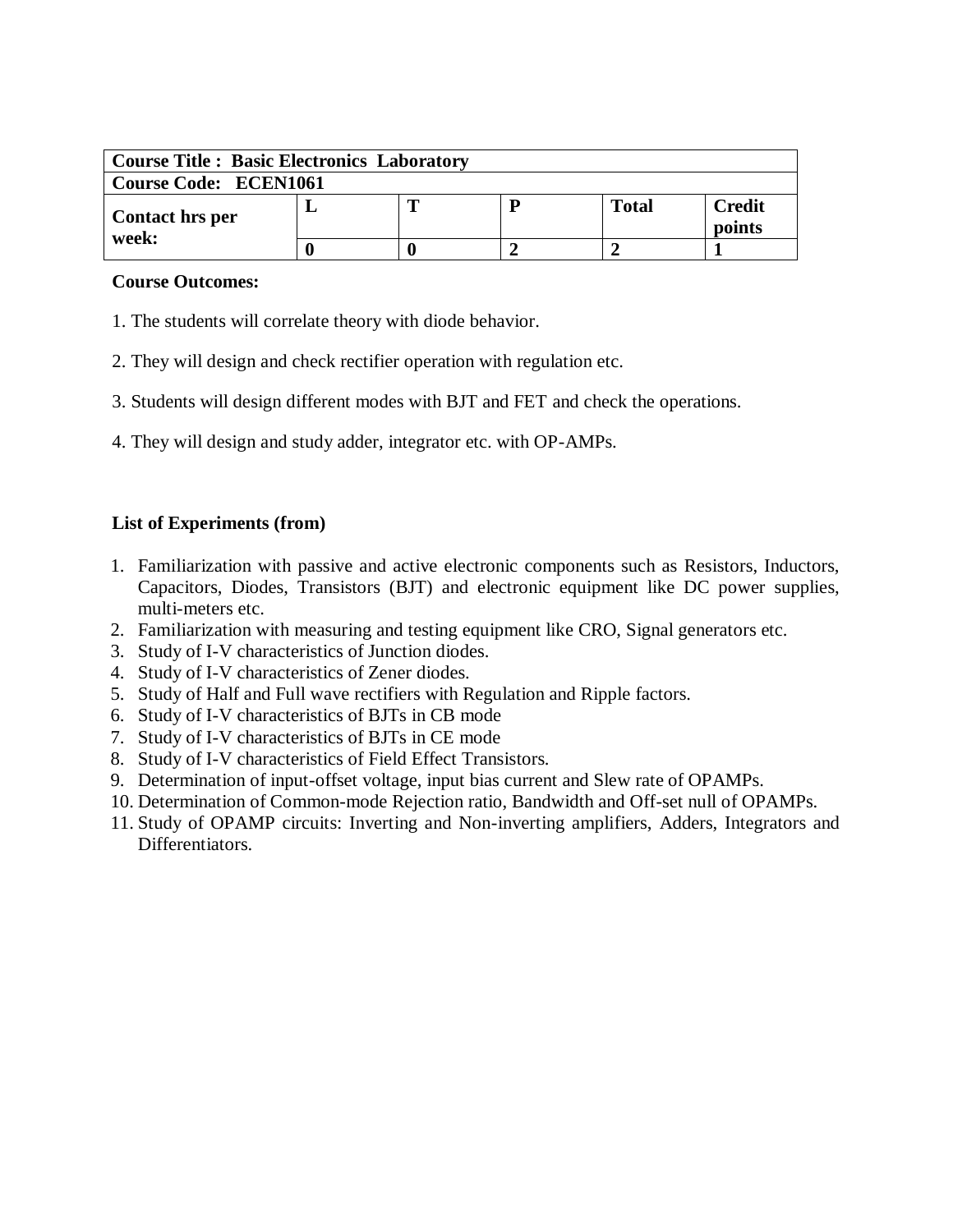## **1 st yr 2nd semester detailed syllabus**

| <b>Course Name: CHEMISTRY-1</b> |  |  |  |       |               |  |  |
|---------------------------------|--|--|--|-------|---------------|--|--|
| <b>Course Code: CHEM1001</b>    |  |  |  |       |               |  |  |
| <b>Contact Hours</b>            |  |  |  | Total | Credit Points |  |  |
| per week                        |  |  |  |       |               |  |  |

The course outcomes of the subject are

- 1. Knowledge of understanding the operating principles and reaction involved in batteries and fuel cells and their application in automobiles as well as other sectors to reduce environmental pollution.
- 2. An ability to design and conduct experiments, as well as to organize, analyzes, and interprets data.
- 3. An ability to analyse microscopic chemistry in terms of atomic and molecular orbitals and intermolecular forces.for engineering applications.
- 4. Have knowledge of synthesizing nano materials and their applications in industry, carbon nanotube technology is used in every industry now-a-days.
- 5. Understanding of bulk properties and processes using thermodynamic considerations.
- 6. Elementary knowledge of IR, UV, NMR and X-ray spectroscopy is usable in structure elucidation and characterisation of various molecules.
- 7. Knowledge of electronic effect and stereochemistry for understanding mechanism of the major chemical reactions involved in synthesis of various drug molecules.

## **MODULE-I**

## **Atomic structure and Wave Mechanics (3L)**

Brief outline of the atomic structure, Duel character of electron, De Broglies's equation, the Heisenberg uncertainty principle, brief introduction of quantum mechanics, the Schrodinger wave equation, Hermitian operator, solution of the Schrodinger equation for particle in a one dimensional box, interpretation of the wave function Ψ, concept of atomic orbital.

## **Thermodynamics (3L)**

Carnot cycle, 2nd law of thermodynamics, entropy, Clausius inequality, free energy and work function, Clausius Clapeyron Equation, Chemical Potential, Activity and Activity coefficient. Gibbs Duhem Relation.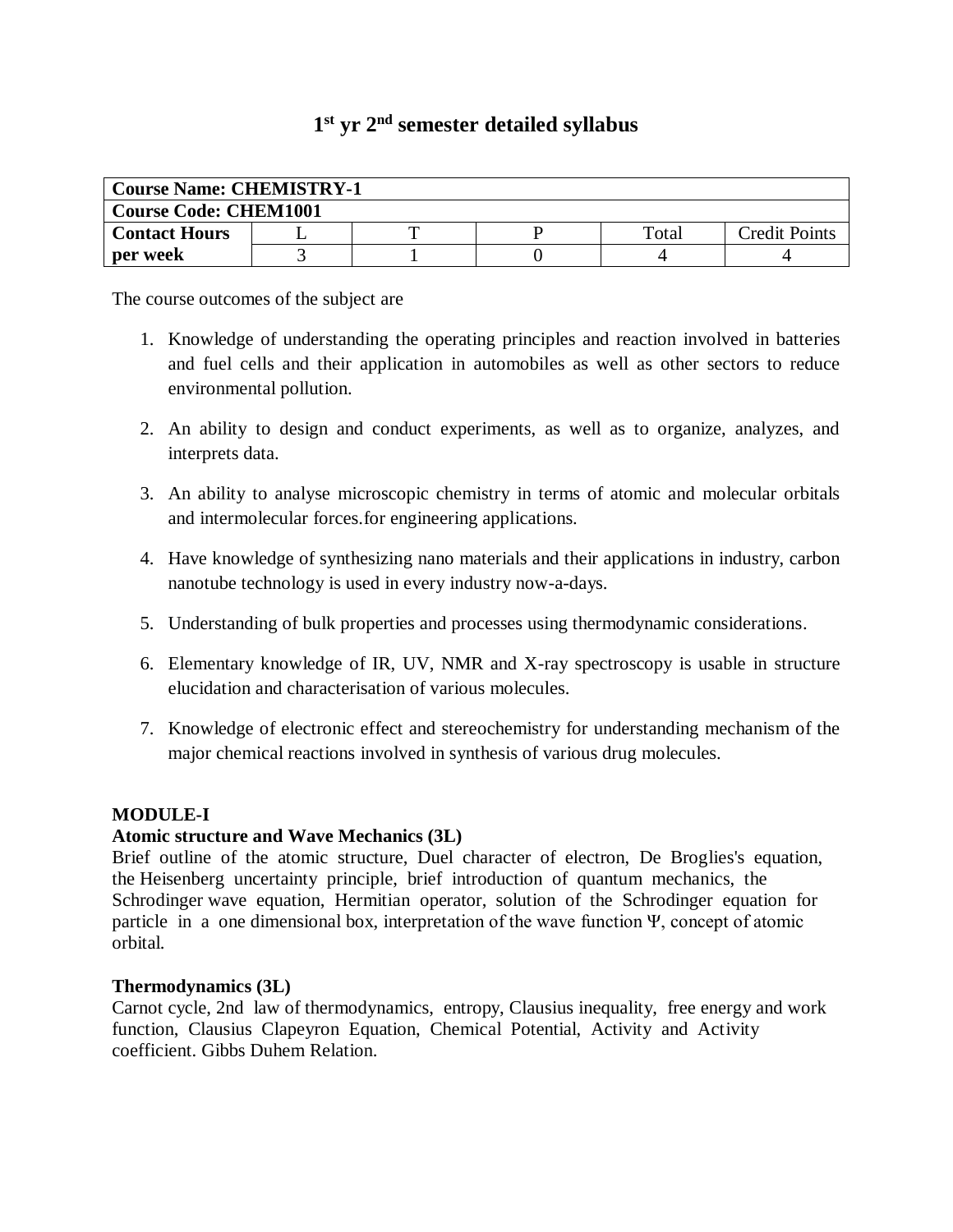#### **Spectroscopic Techniques & Application (4L)**

Electromagnetic spectrum: EMR interaction with matter - absorption and emission of radiation. Principle and application of UV- visible and IR spectroscopy Principles of NMR Spectroscopy and X-ray diffraction technique

#### **MODULE-II Chemical Bonding (5L)**

Covalent bond, VSEPR Theory, hybridization, molecular geometries, Dipole moment, Intermolecular forces, V.B. and M.O. Theory and its application in Homo and Heteronuclear diatomic molecules, Band theory of solids, Pi-molecular orbitals of ethylene and butadiene.

#### **Periodicity (3L)**

Effective nuclear charge, electronic configurations, atomic and ionic sizes, ionization energies, electron affinity and electro-negativity, inert pair effect.

#### **Ionic Equilibria (2L)**

Acid Base Equilibria, Salt Hydrolysis and Henderson Equation, Buffer solutions, pH indicator, Common ion Effect, Solubility product, Fractional Precipitation.

#### **MODULE-III**

#### **Conductance (3L)**

Conductance of electrolytic solutions, Strong and Weak electrolytes, effect of temperature and concentration. Kohlrausch's law of independent migration of ions, transport numbers and hydration of ions. Application of conductance Acid-base and precipitation titration.

#### **Electrochemical Cell (4L)**

Thermodynamic derivation of Nernst equation, Electrode potential and its application to predict redox reaction; Standard Hydrogen Electrode, Reference electrode, cell configuration, half cell reactions, evaluation of thermodynamic functions; Reversible and Irreversible cells; Electrochemical corrosion.

Electrochemical Energy Conversion: Primary & Secondary batteries, Fuel Cells.

#### **Reaction dynamics (3L)**

Rate Laws, Order & Molecularity; zero, first and second order kinetics. Pseudo-unimolecular reaction, Arrhenius equation.

Mechanism and theories of reaction rates (Transition state theory, Collison theory).

Catalysis: Homogeneous catalysis (Definition, example, mechanism, kinetics).

## **MODULE-IV**

#### **Stereochemistry (4L)**

Representations of 3- dimensional structures, structural isomers and stereoisomers, configurations and symmetry and chirality, enantiomers, diastereomers, optical activity, absolute configurations and conformational analysis.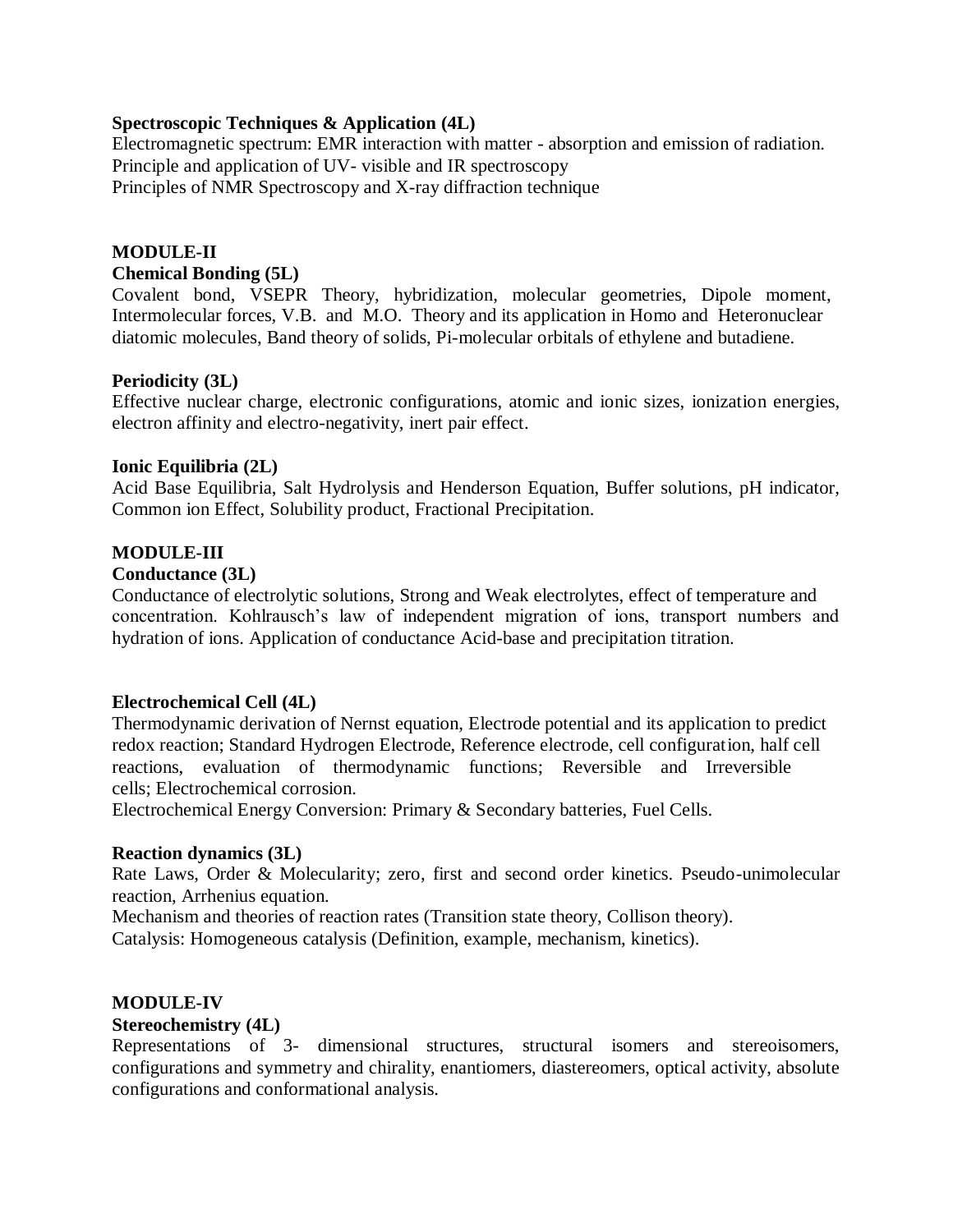#### **Structure and reactivity of Organic molecule (3L)**

Inductive effect, resonance, hyperconjugation, electromeric effect, carbocation, carbanion, free radicals, aromaticity.

#### **Organic reactions and synthesis of drug molecule (3L)**

Introduction to reaction mechanisms involving substitution, addition, elimination and oxidationreduction reactions. Synthesis of commonly used drug molecules.

#### **TEXT BOOKS**

- 1. Atkins' Physical Chemistry, P.W. Atkins (10th Edition)
- 2. Organic Chemistry, I. L. Finar, Vol-1 (6th Edition)
- 3. Engineering Chemistry, Jain & Jain,(16th Edition)
- 4. Fundamental Concepts of Inorganic Chemistry, A. K. Das, (2nd Edition)
- 5. Engineering Chemistry -I, Gourkrishna Dasmohapatra, (3rd Edition)

#### **REFERENCE BOOKS**

- 1. General & Inorganic Chemistry, R. P. Sarkar
- 2. Physical Chemistry, P. C. Rakshit, (7th Edition)
- 3. Organic Chemistry, Morrison & Boyd , (7th Edition)
- 4. Fundamentals of Molecular Spectroscopy, C.N. Banwell, (4th Edition)
- 5. Physical Chemistry, G. W. Castellan, (3rd Edition)
- 6. Basic Stereo chemistry of Organic Molecules, Subrata Sen Gupta, (1st Edition)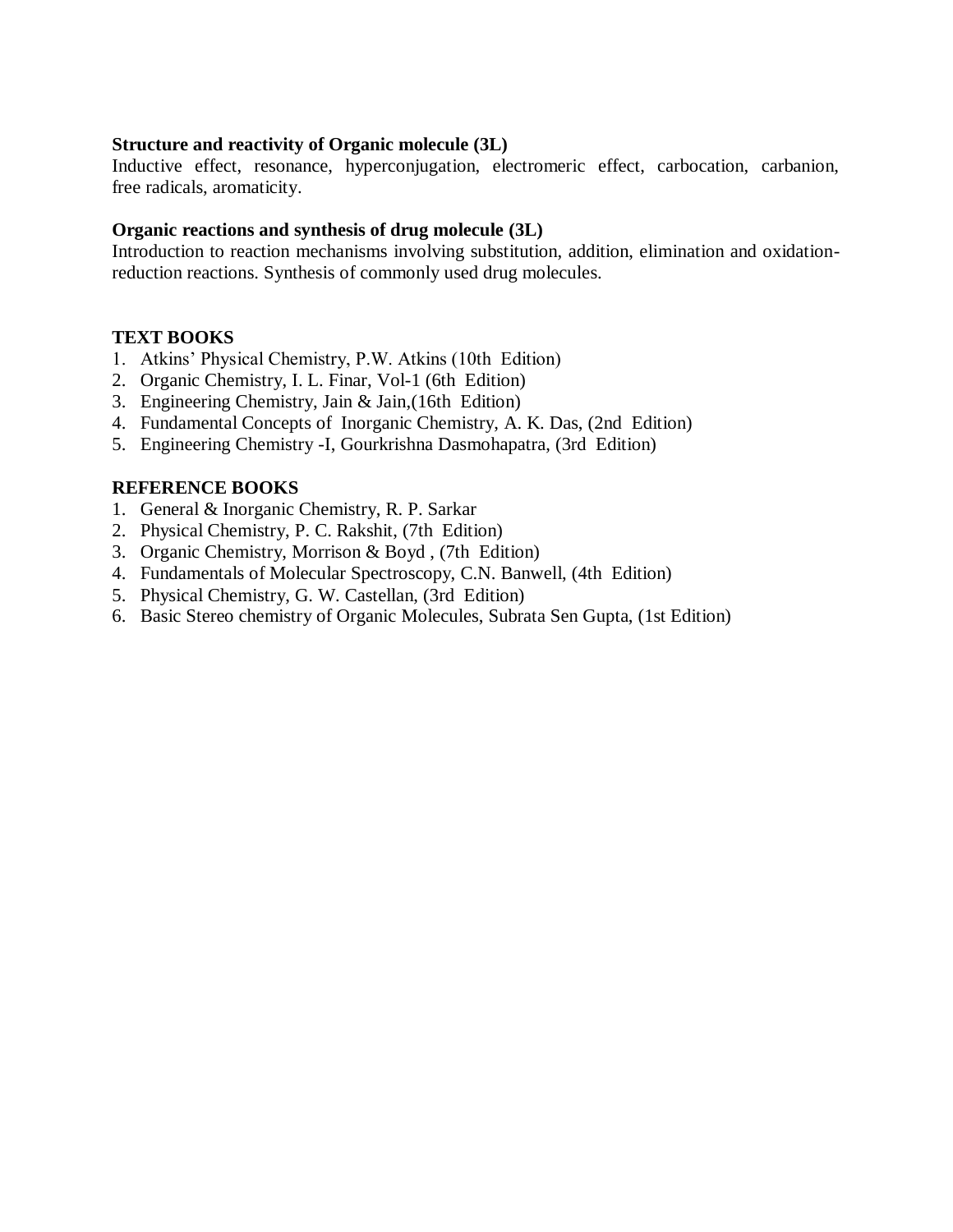| <b>Course Name: MATHEMATICS-II</b> |  |  |  |              |                      |  |
|------------------------------------|--|--|--|--------------|----------------------|--|
| <b>Course Code: MATH1201</b>       |  |  |  |              |                      |  |
| <b>Contact Hours</b>               |  |  |  | <b>Total</b> | <b>Credit Points</b> |  |
| per week                           |  |  |  |              |                      |  |

## **Course Outcomes**

The objective of this course is to familiarize the students with numerical techniques, integral transforms, graph theory and probability. It aims to equip the students with standard concepts and tools at an intermediate to advanced level that will serve them well towards tackling various problems in the discipline.

The students will learn:

- the ideas of probability and random variables and various discrete and continuous probability distributions and their properties.
- numerical techniques to solve problems which in general have no analytic solution.
- to apply techniques of integral transforms for advanced engineering problems.
- to represent certain physical problems as graphs and find out the shortest path between two vertices.

## **Module-I Fundamentals of Probability (10L)**

- Random experiment, Sample space and events
- Classical and Axiomatic definition of probability
- Addition and Multiplication law of probability
- Conditional probability
- Bayes' Theorem
- Random variables
- General discussion on discrete and continuous distributions
- Expectation and Variance
- Examples of special distribution: Binomial and Normal Distribution

## **Module-II Numerical Methods (10L)**

- Solution of non-linear algebraic and transcendental equations: Bisection Method, Newton-Raphson Method, Regula-Falsi Method.
- Solution of linear system of equations: Gauss elimination method, Gauss-Seidel Method, LU Factorization Method, Matrix Inversion Method.
- Solution of Ordinary differential equations: Euler's and Modified Euler's Method , Runge-Kutta Method of 4<sup>th</sup> order.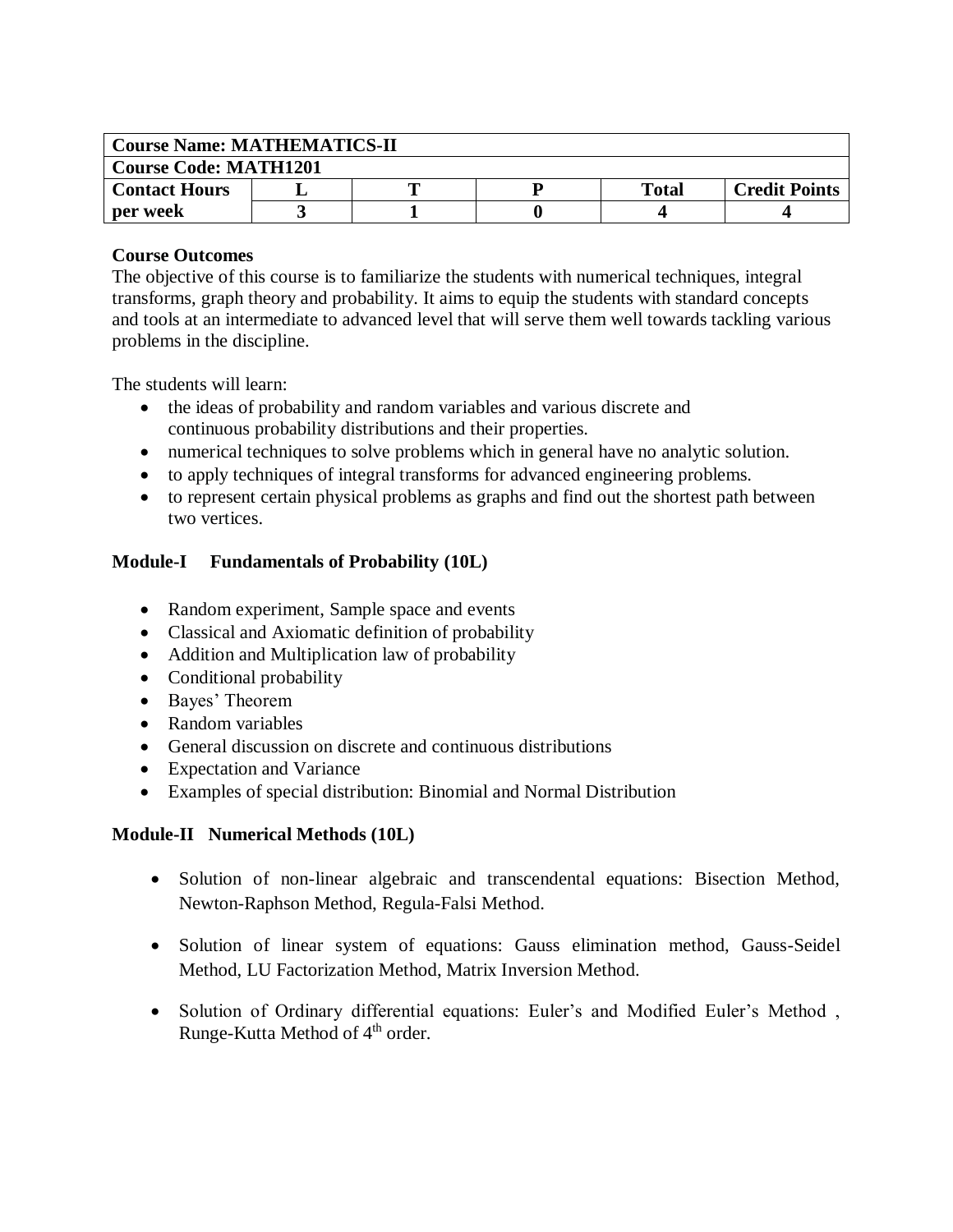## **Module-III Basic Graph Theory (10L)**

- Graphs: Digraphs, Weighted graph, Connected and disconnected graphs, Complement of a graph, Regular graph, Complete graph, Subgraph
- Walks, Paths, Circuits, Euler Graph, Cut sets and cut vertices
- Matrix representation of a graph, Adjacency and incidence matrices of a graph
- Graph isomorphism
- Bipartite graph
- Definition and properties of a tree
- Binary tree, Spanning tree of a graph, Minimal spanning tree, properties of trees
- Algorithms: Dijkstra's Algorithm for shortest path problem, Determination of minimal spanning tree using DFS, BFS, Kruskal's and Prim's algorithms

## **Module-IV Laplace Transformation (10L)**

- Basic ideas of improper integrals, working knowledge of Beta and Gamma functions (convergence to be assumed) and their interrelations.
- Introduction to integral transformation
- Functions of exponential order, Definition and existence of Laplace Transform(LT) (statement of initial and final value theorem only)
- LT of elementary functions, Properties of Laplace Transformations , Evaluation of sine , cosine and exponential integrals using LT
- LT of periodic and step functions
- Definition and properties of inverse LT
- Convolution Theorem (statement only) and its application to the evaluation of inverse LT
- Solution of linear ODEs with constant coefficients (initial value problem) using LT

## **Suggested Books:**

- 1. Advanced Engineering Mathematics , *E.Kreyszig*, Wiley Publications
- 2. Introduction to Probability and Statistics for Engineers and Scientists, *S.Ross*, Elsevier
- 3. Introductory methods of Numerical Analysis, *S.S. Sastry*, PHI learning
- 4. Introduction to Graph Theory, *D. B. West*, Prentice-Hall of India
- 5. Engineering Mathematics, *B.S. Grewal,* S. Chand & Co.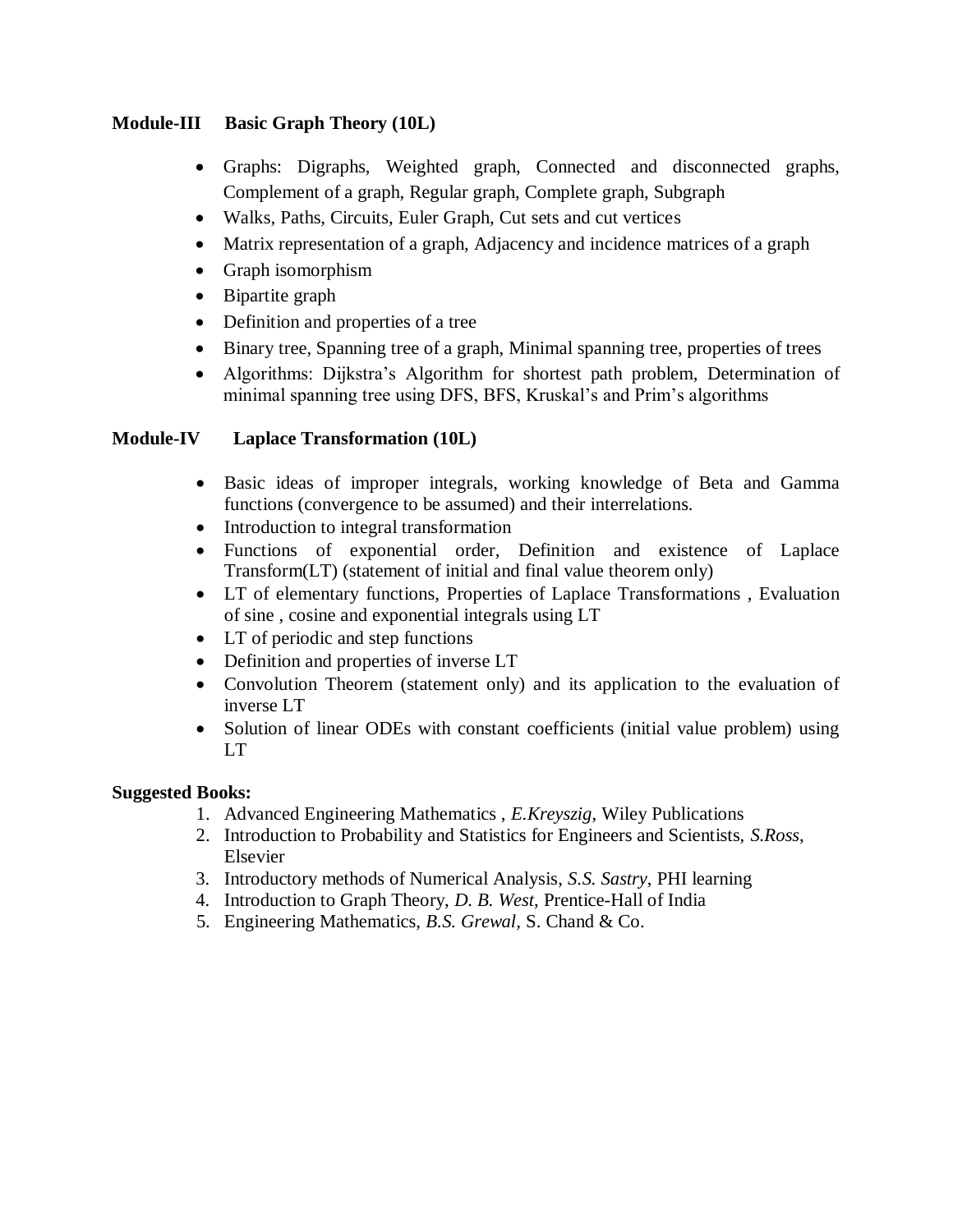| <b>Course Name: BASIC ELECTRICAL ENGINEERING</b> |  |  |  |              |                      |  |
|--------------------------------------------------|--|--|--|--------------|----------------------|--|
| <b>Course Code: ELEC1001</b>                     |  |  |  |              |                      |  |
| <b>Contact Hours</b>                             |  |  |  | <b>Total</b> | <b>Credit Points</b> |  |
| per week                                         |  |  |  |              |                      |  |

#### **Course Outcomes**

After attending the course, the students will be able to

- Study and analyze the basic concept of DC and AC electric circuits.
- Understand and analyze the concept of basic magnetic circuits.
- Study the working principles of different electrical machines.

## **Module-I:**

**DC Network Theorem:** Kirchhoff's laws, Nodal analysis, Mesh analysis, Superposition theorem, Thevenin's theorem, Norton's theorem, Maximum power transfer theorem, Star-Delta conversion. [6L]

**Electromagnetism:** Review of magnetic flux, Force on current carrying conductors, Magnetic circuit analysis, Self and Mutual inductance, B-H loop, Hysteresis and Eddy current loss, Lifting power of magnet. [5L]

## **Module-II**

**AC single phase system:** Generation of alternating emf, Average value, RMS value, Form factor, Peak factor, representation of an alternating quantity by a phasor, phasor diagram, AC series, parallel and series-parallel circuits, Active power, Reactive power, Apparent power, power factor, Resonance in RLC series and parallel circuit. [10L]

## **Module-III**

**Three phase system:** Generation of three-phase AC power, Balanced three phase system, delta and star connection, relationship between line and phase quantities, phasor diagrams, power measurement by two wattmeter method. [4L]

**DC Machines:** Construction, EMF equation, Principle of operation of DC generator, Open circuit characteristics, External characteristics, Principle of operation of DC motor, speed-torque characteristics of shunt and series machine, starting of DC motor, speed control of DC motor.

 $[7L]$ 

## **Module-IV**

**Transformer:** Construction, EMF equation, no load and on load operation and their phasor diagrams, Equivalent circuit, Regulation, losses of a transformer, Open and Short circuit tests, Efficiency, Introduction to three phase transformer. [6L] **Three-phase induction motor:** Concept of rotating magnetic field, Principle of operation, Construction, Equivalent circuit and phasor diagram, torque-speed/slip characteristics. [4L]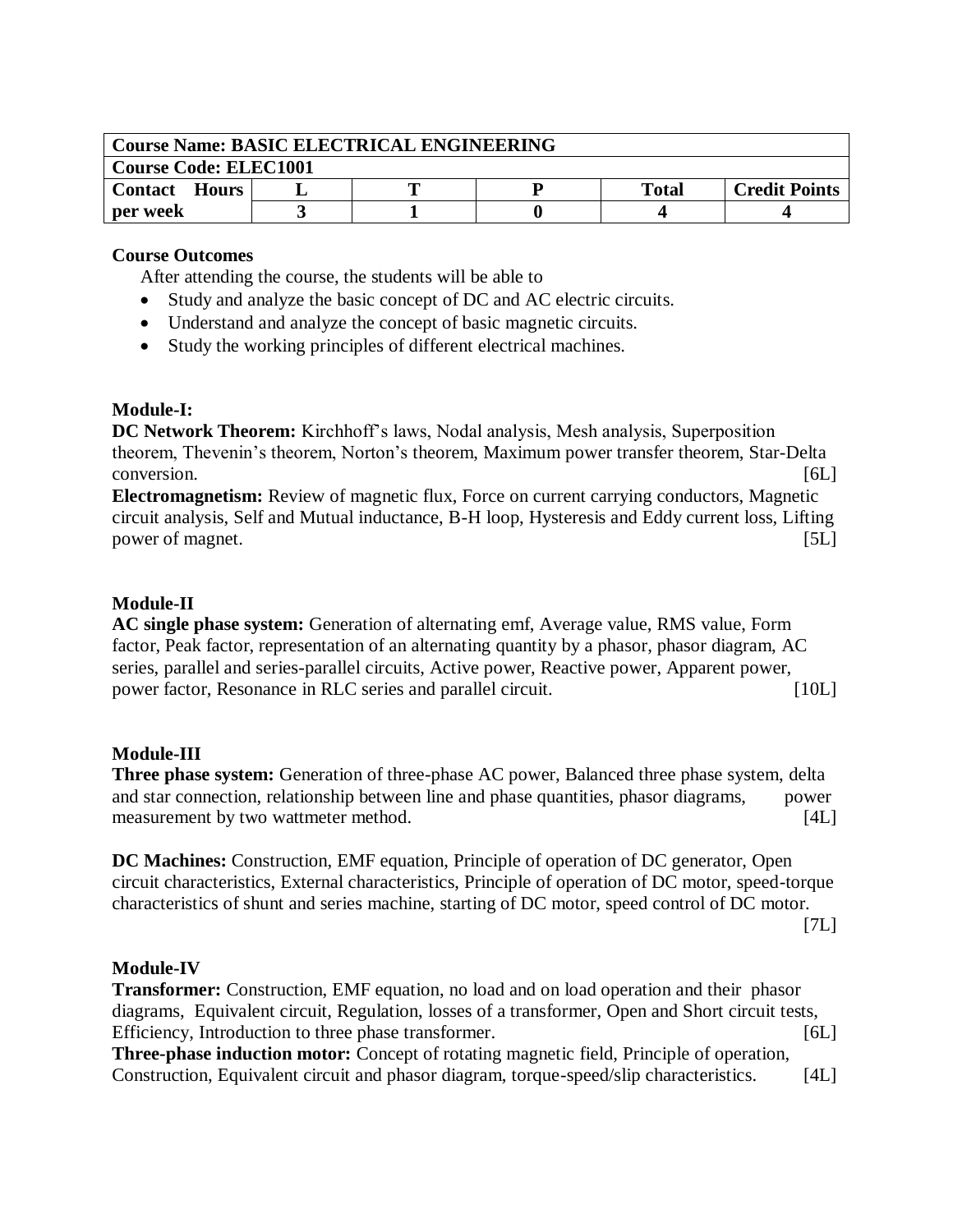## **Text Books:**

- 1. Basic Electrical engineering, D.P Kothari & I.J Nagrath, TMH, Second Edition
- 2. Basic Electrical Engineering, V.N Mittle & Arvind Mittal, TMH, Second Edition
- 3. Basic Electrical Engineering, Hughes
- 4. Electrical Technology, Vol-I,Vol-II,Surinder Pal Bali, Pearson Publication
- 5. A Text Book of Electrical Technology, Vol. I & II, B.L. Theraja, A.K. Theraja, S.Chand & Company

#### **Reference Books:**

- 1. Electrical Engineering Fundamentals, Vincent Del Toro, Prentice-Hall
- 2. Advance Electrical Technology, H.Cotton, Reem Publication
- 3. Basic Electrical Engineering, R.A. Natarajan, P.R. Babu, Sictech Publishers
- 4. Basic Electrical Engineering, N.K. Mondal, Dhanpat Rai
- 5. Basic Electrical Engineering, Nath & Chakraborti
- 6. Fundamental of Electrical Engineering, Rajendra Prasad, PHI, Edition 2005.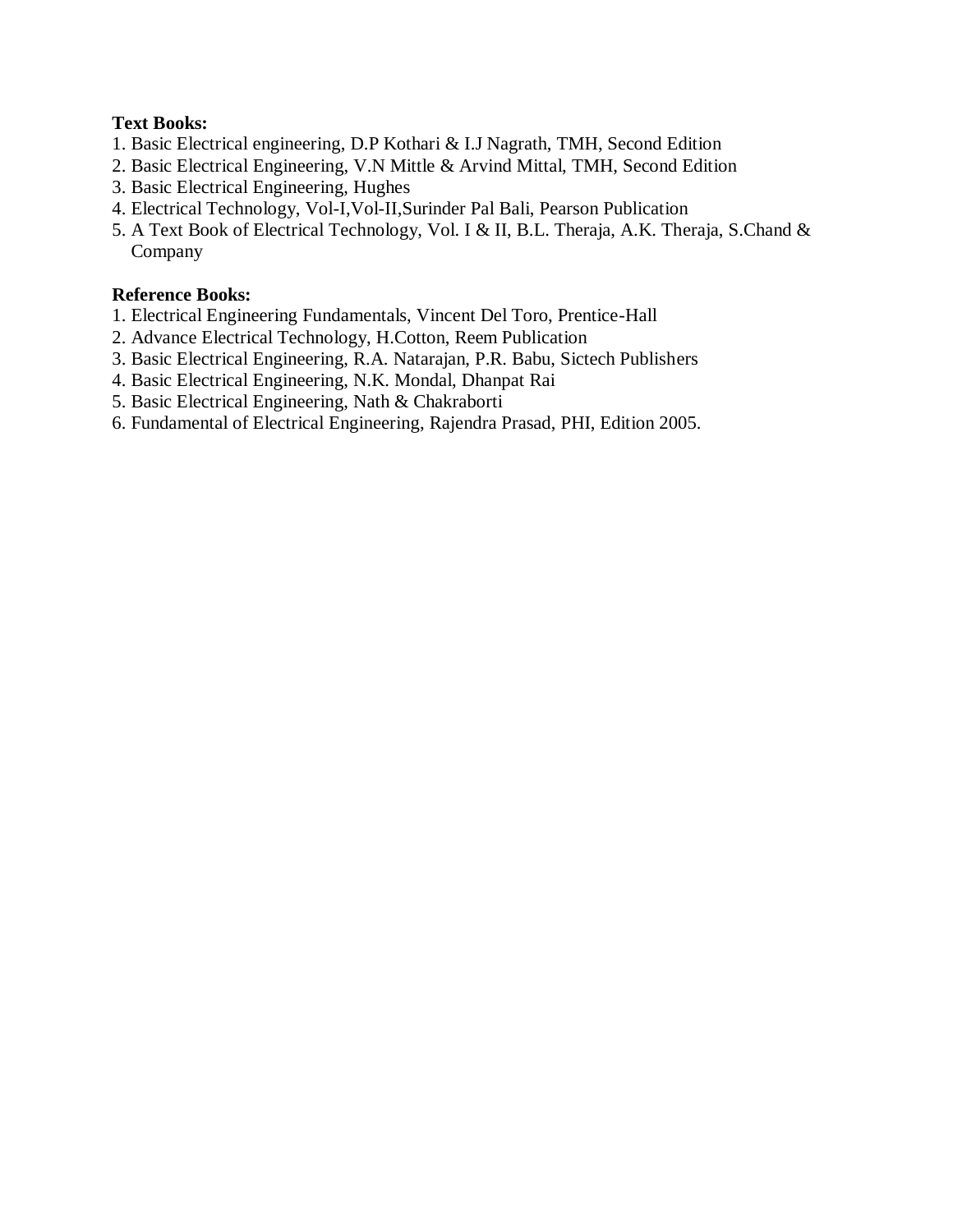| <b>Course Name: BUSINESS ENGLISH</b> |  |  |  |       |                      |  |
|--------------------------------------|--|--|--|-------|----------------------|--|
| <b>Course Code: HMTS1201</b>         |  |  |  |       |                      |  |
| <b>Contact Hours</b>                 |  |  |  | Total | <b>Credit Points</b> |  |
| per week                             |  |  |  |       |                      |  |

#### **Course Outcome**

After attending the course, the students will be able to

1. Acquire competence in using English language to communicate.

2. Be aware of the four essential skills of language usage-listening, speaking, reading and writing.

3. Be adept at using various modes of written communication at work.

- 4. Attain the skills to face formal interview sessions.
- 5. Write reports according to various specifications.
- 6. Acquire the skill to express with brevity and clarity.

#### **Module- I (6hrs.)**

Grammar (Identifying Common Errors in Writing)

- Subject-verb agreement
- Noun-pronoun agreement
- Misplaced Modifiers
- Articles
- Prepositions
- Redundancies

#### **Module- II (6hrs.)**

Basic Writing Strategies

Sentence Structures

- Use of phrases and clauses in sentences
- Creating coherence
- Organizing principles–accuracy, clarity, brevity
- Techniques for writing precisely
- Different styles of writing: descriptive, narrative, expository
- Importance of proper punctuation

#### **Module- III (8hrs)**

Business Communication- Scope & Importance

Writing Formal Business Letters: Form and Structure-Parts ofa Business letter, Business Letter Formats, Style and Tone, Writing strategies.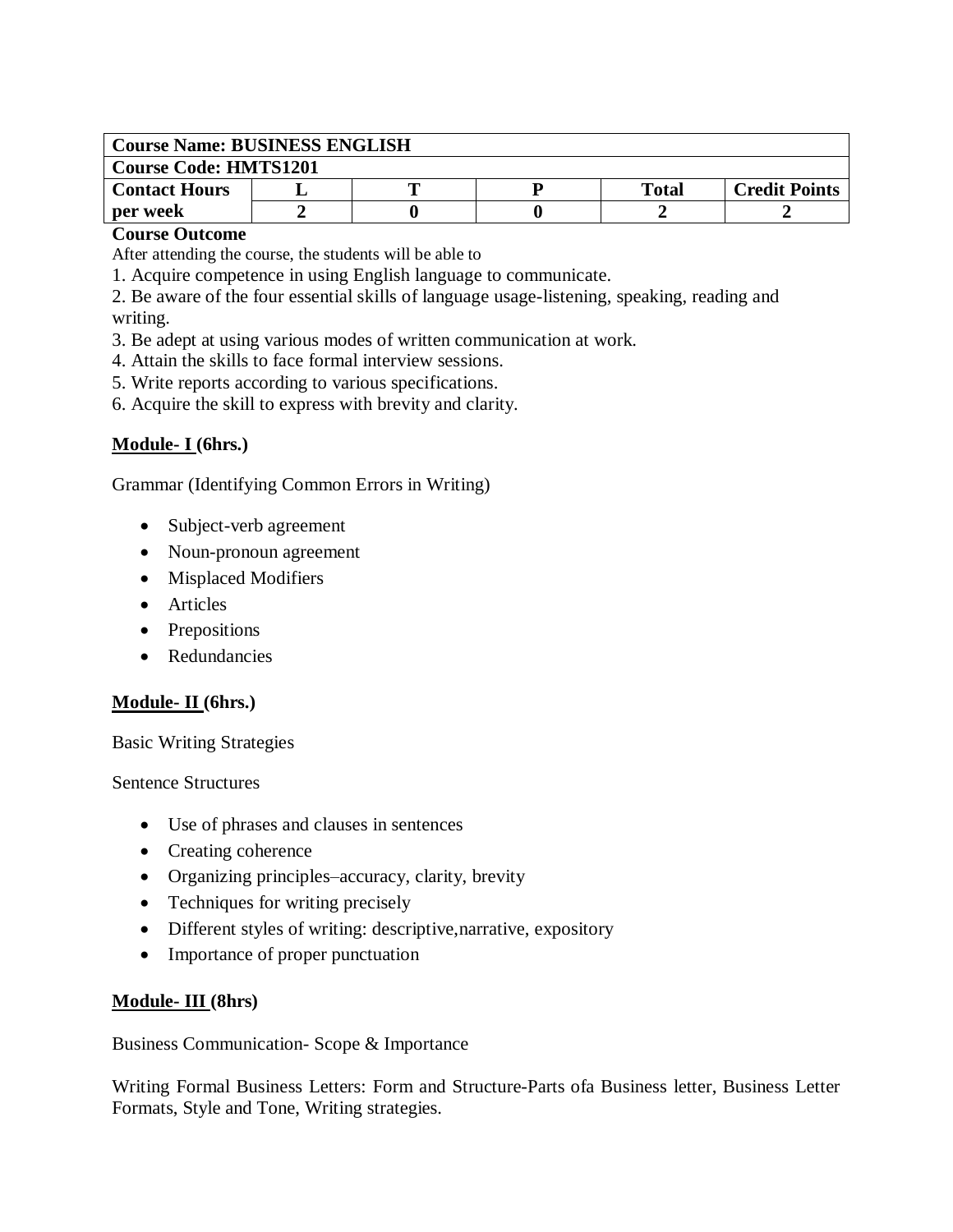Organizational Communication: Agenda & minutes of a meeting, Notice, Memo, Circular

Organizing e-mail messages, E-mail etiquette

Job Application Letter: Responding to Advertisements and Forced Applications, Qualities of well-written Application Letters: The You-Attitude, Length, Knowledge of Job Requirement, Reader-Benefit Information, Organization, Style, Mechanics – Letter Plan: Opening Section, Middle Section, Closing Section

Resume and CV: Difference, Content of the Resume – Formulating Career Plans: Self Analysis, Career Analysis, Job Analysis, Matching Personal Needs with Job Profile – Planning your Resume – Structuring the Resume: Chronological Resume, The Functional Resume, Combination of Chronological and Functional Resume, Content of the Resume: Heading, Career Goal or Objectives, Education, Work Experience, Summary of Job Skills/Key Qualifications, Activities, Honors and Achievements, Personal Profile, Special Interests, References

## **Module- IV (6hrs)**

## **Writing skills**

- Comprehension: Identifying the central idea, inferring the lexical and contextual meaning, comprehension passage - practice
- Paragraph Writing: Structure of a paragraph, Construction of a paragraph, Features of a paragraph, Writing techniques/developing a paragraph.
- Précis: The Art of Condensation-some working principles and strategies. Practice sessions of writing précis of given passages.
- Essay Writing:Characteristic features of an Essay, Stages in Essay writing, Components comprising an Essay, Types of Essays-Argumentative Essay, Analytical Essay, Descriptive Essays, Expository Essays, Reflective Essays

#### **References:**

- 1. Theories of Communication: A Short Introduction, Armand Matterlart and Michele Matterlart, Sage Publications Ltd.
- 2. Professional Writing Skills, Chan, Janis Fisher and Diane Lutovich. San Anselmo, CA: Advanced Communication Designs.
- 3. Hauppauge, Geffner, Andrew P. Business English, New York: Barron's Educational Series.
- 4. Kalia, S. &Agarwal,S. Business Communication,Wiley India Pvt. Ltd., New Delhi, 2015
- 5. Mukherjee, H.S., Business Communication- Connecting at work., , Oxford University Press.2nd Edition.2015
- 6. Raman, M. and Sharma, S., Technical Communication: Principles and Practice, <sup>2nd</sup> Ed., 2011.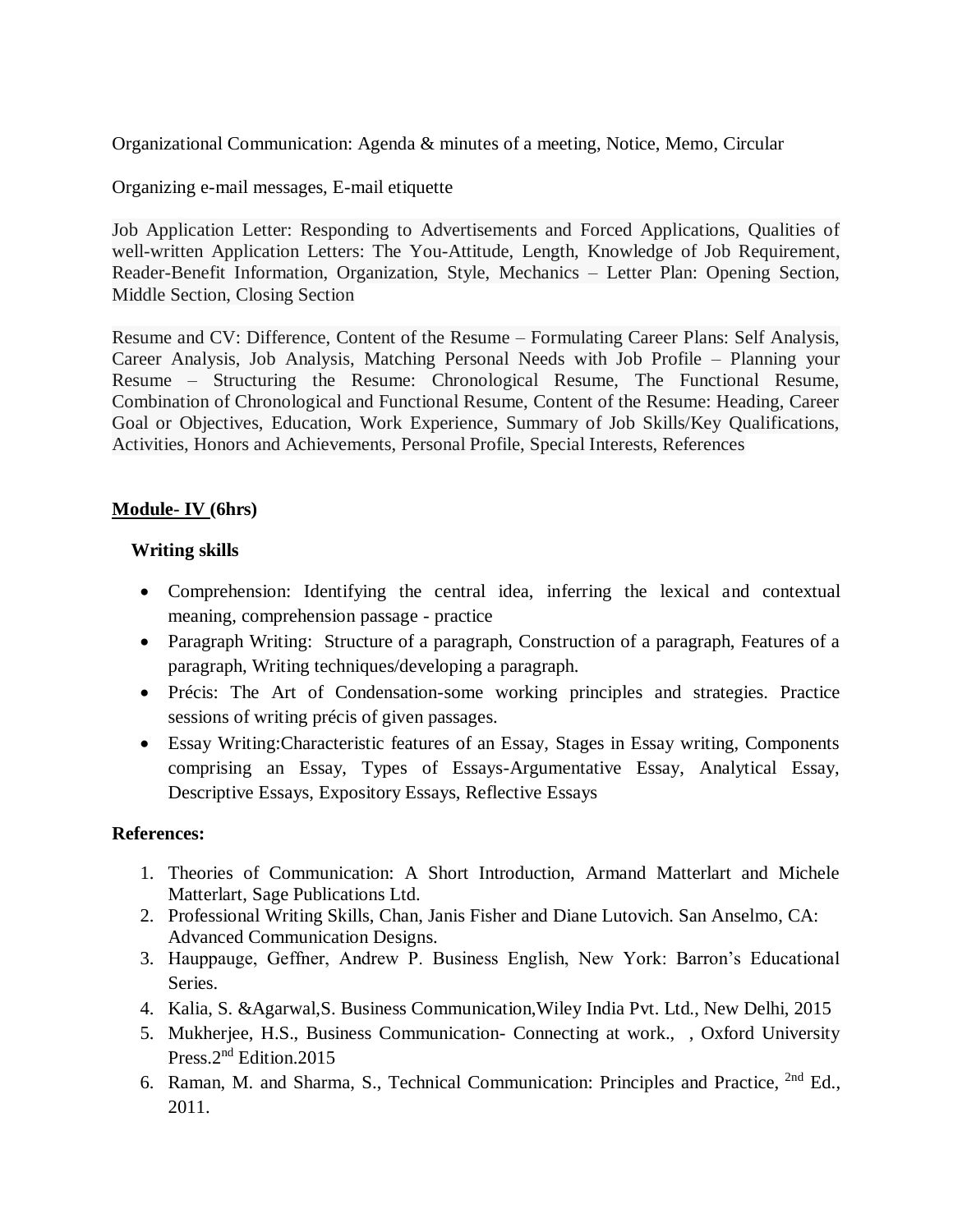| <b>Course Name: CHEMISTRY-I LAB</b> |  |  |  |              |                      |  |  |
|-------------------------------------|--|--|--|--------------|----------------------|--|--|
| <b>Course Code: CHEM1051</b>        |  |  |  |              |                      |  |  |
| <b>Contact Hours</b>                |  |  |  | <b>Total</b> | <b>Credit Points</b> |  |  |
| per week                            |  |  |  |              |                      |  |  |

The subject code CHEM1051 corresponds to chemistry laboratory classes for the first year B. Tech students. This course enhances the students' experience regarding handling of various chemicals along with various laboratory equipments. Hands on experiments increase the depth of knowledge that is taught in the theory classes as well as it increases research aptitude in students because they can see the direct application of theoretical knowledge in practical field. The course outcomes of the subject are:

- 1. Knowledge to estimate the hardness of water which is required to determine the usability of water used in industries.
- 2. Estimation of ions like  $Fe^{2+}$ ,  $Cu^{2+}$  and Cl present in water sample to know the composition of industrial water.
- 3. Study of reaction dynamics to control the speed and yield of various manufactured goods produced in polymer, metallurgical and pharmaceutical industries.
- 4. Handling physico-chemical instruments like viscometer, stalagmometer, pH-meter, potentiometer and conductometer.
- 5. Understanding the miscibility of solutes in various solvents required in paint, emulsion, biochemical and material industries.
- 6. Knowledge of sampling water can be employed for water treatment to prepare pollution free water.

## **List of experiments:**

- 1. Estimation of iron using KMnO4 self indicator.
- 2. Iodometric estimation of Cu2+.
- 3. Determination of Viscosity.
- 4. Determination of surface tension.
- 5. Adsorption of acetic acid by charcoal.
- 6. Potentiometric determination of redox potentials.
- 7. Determination of total hardness and amount of calcium and magnesium separately in a given water sample.
- 8. Determination of the rate constant for acid catalyzed hydrolysis of ethyl acetate.

9. Heterogeneous equilibrium (determination of partition coefficient of acetic acid in n-butanol and water mixture).

10. Conductometric titration for the determination of strength of a given HCl solution against a standard NaOH solution.

11. pH-metric titration for determination of strength of a given HCl solution against a standard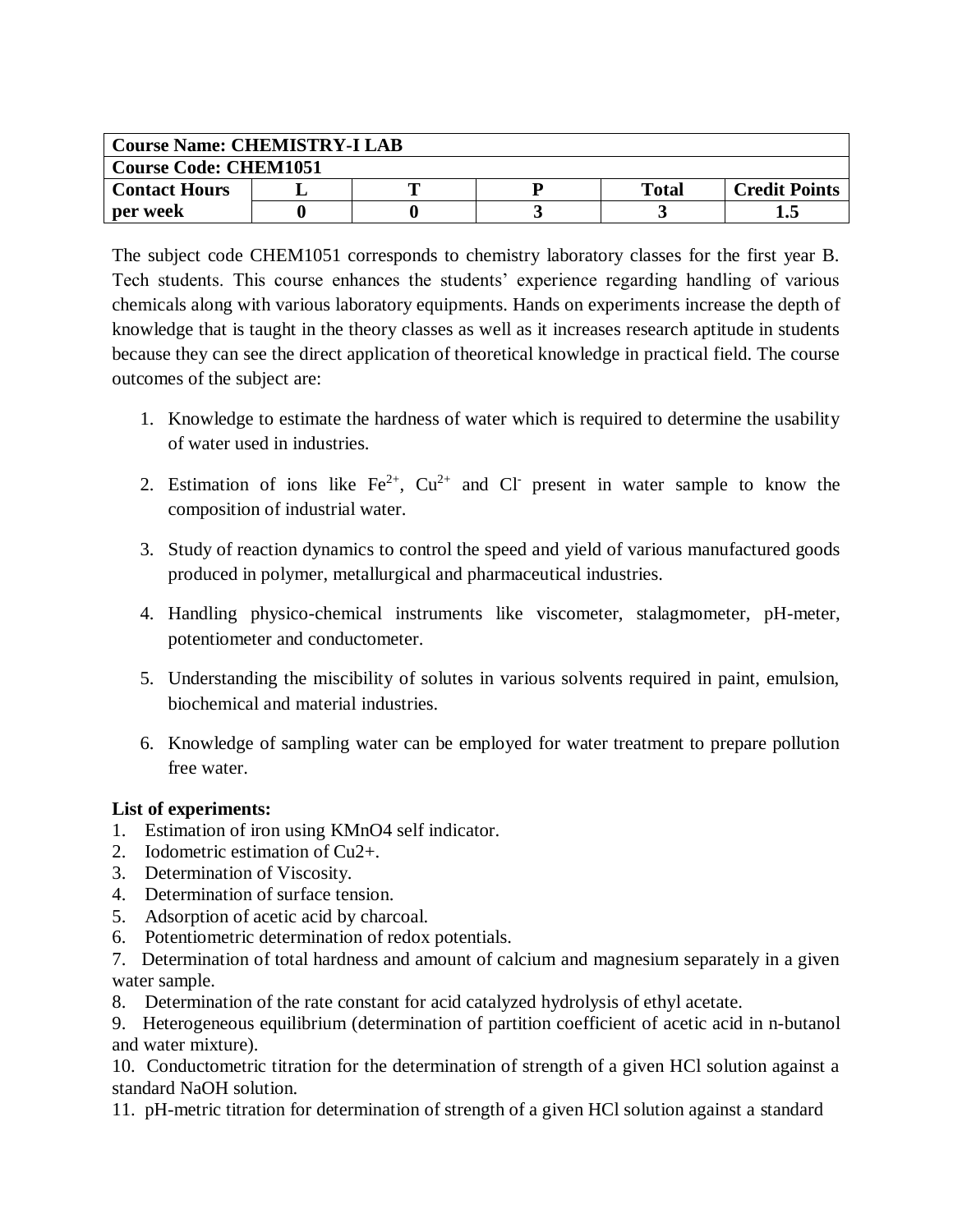## NaOH solution.

12. Determination of chloride ion in a given water sample by Argentometric method (using chromate indicator solution)

## **Reference Books:**

- 1. Vogel's Textbook of Quantitative Chemical Analysis-G. H. Jeffery, J. Bassett, J. Mendham, R. C. Denney.
- 2. Advanced Practical Chemistry- S. C. Das
- 3. Practicals in Physical Chemistry- P. S. Sindhu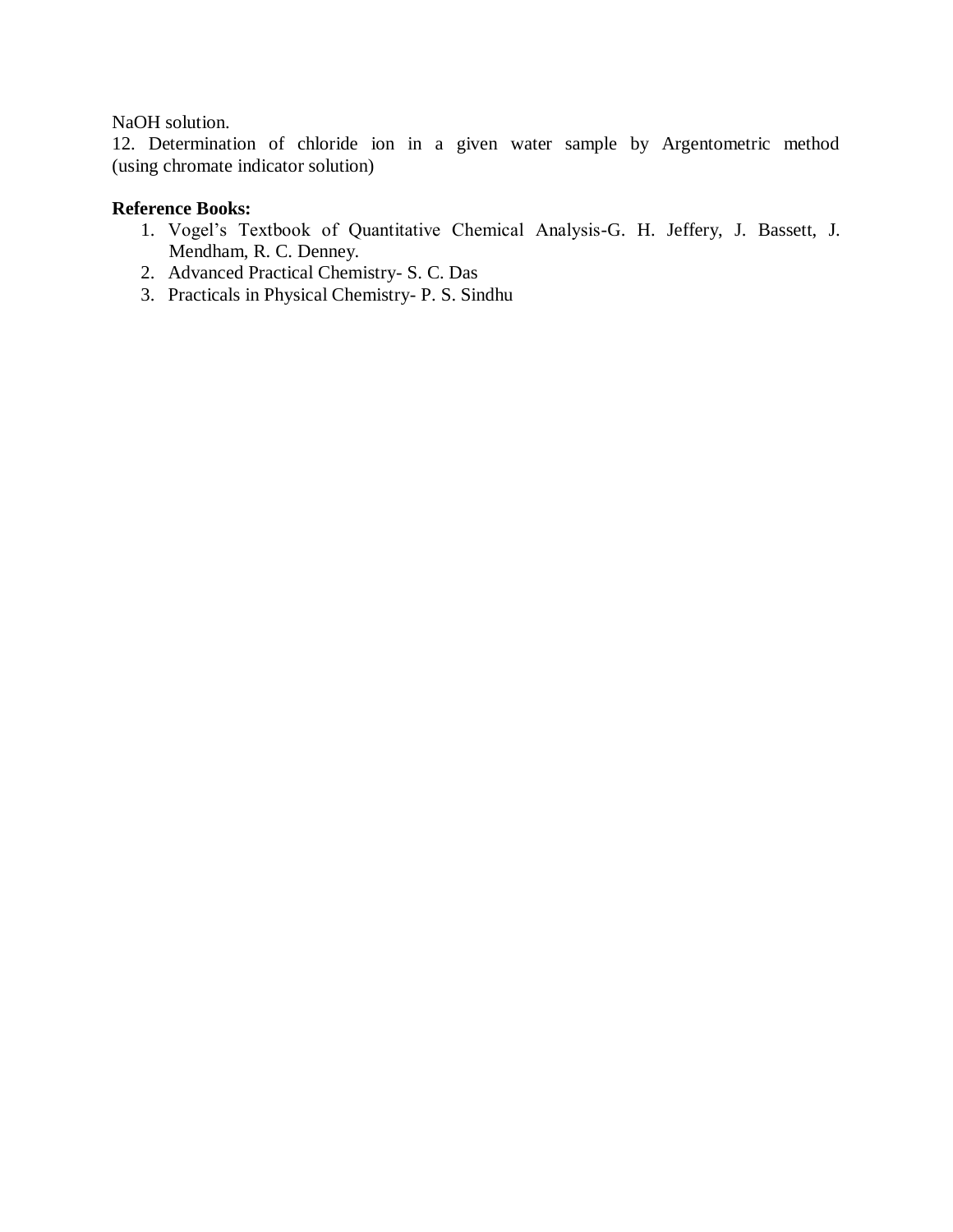| <b>Course Name: BASIC ELECTRICAL ENGINEERING LABORATORY</b> |  |  |  |              |                      |  |  |
|-------------------------------------------------------------|--|--|--|--------------|----------------------|--|--|
| <b>Course Code: ELEC1051</b>                                |  |  |  |              |                      |  |  |
| <b>Contact Hours</b>                                        |  |  |  | <b>Total</b> | <b>Credit Points</b> |  |  |
| per week                                                    |  |  |  |              |                      |  |  |

**Course Outcomes:** The students are expected to

- Get an exposure to common electrical apparatus and their ratings.
- Make electrical connections by wires of appropriate ratings.
- Understand the application of common electrical measuring instruments.
- Understand the basic characteristics of different electrical machines.

## **List of Experiments:**

- 1. Characteristics of Fluorescent lamps
- 2. Characteristics of Tungsten and Carbon filament lamps
- 3. Verification of Thevenin's & Norton's theorem.
- 4. Verification of Superposition theorem
- 5. Verification of Maximum Power Transfer theorem
- 6. Calibration of ammeter and voltmeter.
- 7. Open circuit and Short circuit test of a single phase Transformer.
- 8. Study of R-L-C Series / Parallel circuit
- 9. Starting and reversing of speed of a D.C. shunt Motor
- 10. Speed control of DC shunt motor.
- 11. No load characteristics of D.C shunt Generators
- 12. Measurement of power in a three phase circuit by two wattmeter method.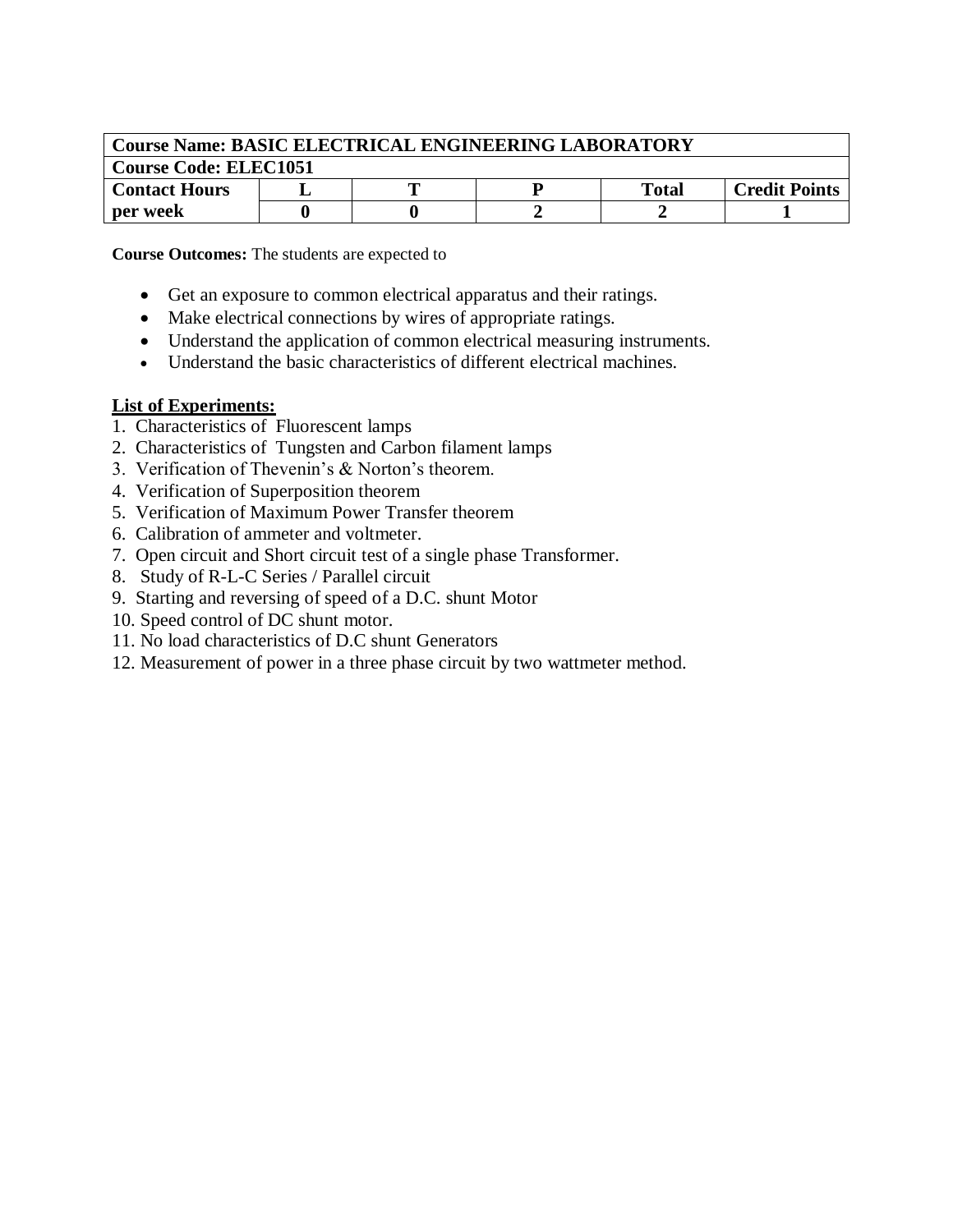| <b>Course Name: ENGINEERING GRAPHICS &amp; DESIGN</b> |  |  |  |       |                      |  |  |
|-------------------------------------------------------|--|--|--|-------|----------------------|--|--|
| <b>Course Code: MECH1052</b>                          |  |  |  |       |                      |  |  |
| Contact hrs per<br>week:                              |  |  |  | Total | <b>Credit Points</b> |  |  |
|                                                       |  |  |  |       |                      |  |  |

After going through the course, the students will be able

- To understand the meaning of engineering drawing.
- To have acquaintance with the various standards (like lines, dimensions, scale etc.) and symbols followed in engineering drawing.
- To represent a 3-D object into 2-D drawing with the help of orthographic and isometric projections.
- To read and understand projection drawings.
- To use engineering drawing software (CAD).

#### **Lecture Plan (13 L)**

| 1. Importance and principles of engineering drawing            | (1 L) |
|----------------------------------------------------------------|-------|
| 2. Concepts of lettering, dimensioning and Scale               | (2 L) |
| 3. Conic sections                                              | (1 L) |
| 4. Orthographic projection                                     | (2 L) |
| 5. Definitions of different solids and their projections (1 L) |       |
| 6. Section of solids and sectional view                        | (1 L) |
| 7. Isometric projection                                        | (2 L) |
| 8. Introduction to CAD                                         | (2 L) |
| 9. Viva Voce                                                   |       |

## **Detailed contents of Lab hours ( 52 hrs)**

#### **Module 1: Introduction to Engineering Drawing covering,**

Principles of Engineering Graphics and their significance, usage of Drawing instruments, lines, lettering & dimensioning, Conic section like Ellipse (General method only); Involute; Scales – Plain, Diagonal.

#### **Module 2: Orthographic Projections covering,**

Principles of Orthographic Projections - Conventions - Projections of Points and lines inclined to both planes; Projections on Auxiliary Planes. Projection of lamina.

#### **Module 3: Projections of Regular Solids covering,**

those inclined to both the Planes- Auxiliary Views.

 $(2 \text{ hrs} + 4 \text{ hrs})$ 

 $(4 \text{ hrs} + 2 \text{ hrs})$ 

#### **Module 4: Sections and Sectional Views of Right Angular Solids covering,**

 $(4 \text{ hrs} + 4 \text{ hrs})$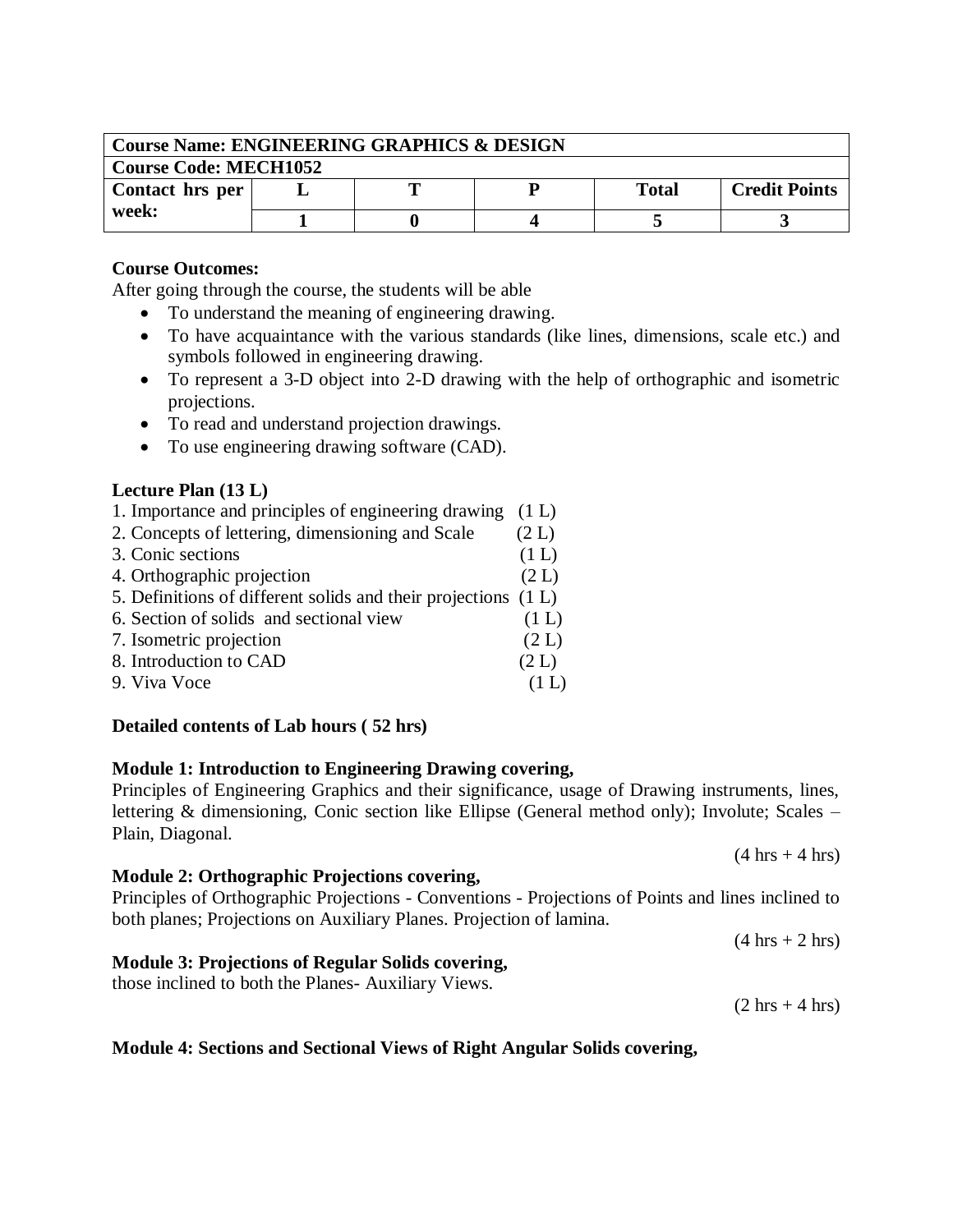Views of lines, Planes, Simple and compound Solids; Conversion of Isometric Views to Orthographic Views and Vice-versa, Conventions.  $(2 \text{ hrs} + 4 \text{ hrs})$ 

Principles of Isometric projection – Isometric Scale, Isometric Views, Conventions; Isometric

Prism, Cylinder, Pyramid, Cone – Auxiliary Views; Development of surfaces of Right Regular Solids - Prism, Pyramid, Cylinder and Cone; Draw the sectional orthographic views of

**Module 6: Overview of Computer Graphics covering** listing the computer technologies that impact on graphical communication, Demonstrating knowledge of the theory of CAD software [such as: The Menu System, Toolbars (Standard, Object Properties, Draw, Modify and Dimension), Drawing Area (Background, Crosshairs, Coordinate System), Dialog boxes and windows, Shortcut menus (Button Bars), The Command Line (where applicable), The Status Bar, Different methods of zoom as used in CAD, Select and erase objects.; Isometric Views of lines, Planes, Simple and compound Solids.

consisting of set up of the drawing page and the printer, including scale settings, Setting up of units and drawing limits; ISO and ANSI standards for coordinate dimensioning and tolerancing; Orthographic constraints, Snap to objects manually and automatically; Producing drawings by using various coordinate input entry methods to draw straight lines, Applying various ways of drawing circles;

**Module 8: Annotations, layering & other functions covering**  applying dimensions to objects, applying annotations to drawings; Setting up and use of Layers, layers to create drawings, Create, edit and use customized layers; Changing line lengths through

modifying existing lines (extend/lengthen); Printing documents to paper using the print command; orthographic projection techniques; Drawing sectional views of composite right regular geometric solids and project the true shape of the sectioned surface; Drawing annotation.

**Module 9: Demonstration of a simple team design project that illustrates**  Geometry and topology of engineered components: creation of engineering models and their

presentation in standard 2D blueprint form and as 3D wire-frame.

(4 hrs)

#### **References:**

1. Bhatt, N.D., Panchal V.M. & Ingle P.R. (2014) "Elementary Engineering Drawing"; Charotan Publishing House.

2. Narayana, K.L. and Kannaaiah P. "Engineering Graphics"; TMH.

3. Lakshminarayanan, V. and Vaish Wanar, R.s "Engineering Graphics", Jain Brothers.

4. Shah, M.B. & Rana B.C. (2008), Engineering Drawing and Computer Graphics, Pearson Education.

5. Agarwal B. & Agarwal C. M. (2012), Engineering graphics, TMH Publications.

## **Module 7: Customisation & CAD Drawing**

**Module 5: Isometric Projections covering**

geometrical solids.

 $(4 \text{ hrs} + 2 \text{ hrs})$ 

 $(2 \text{ hrs} + 4 \text{ hrs})$ 

(4 hrs)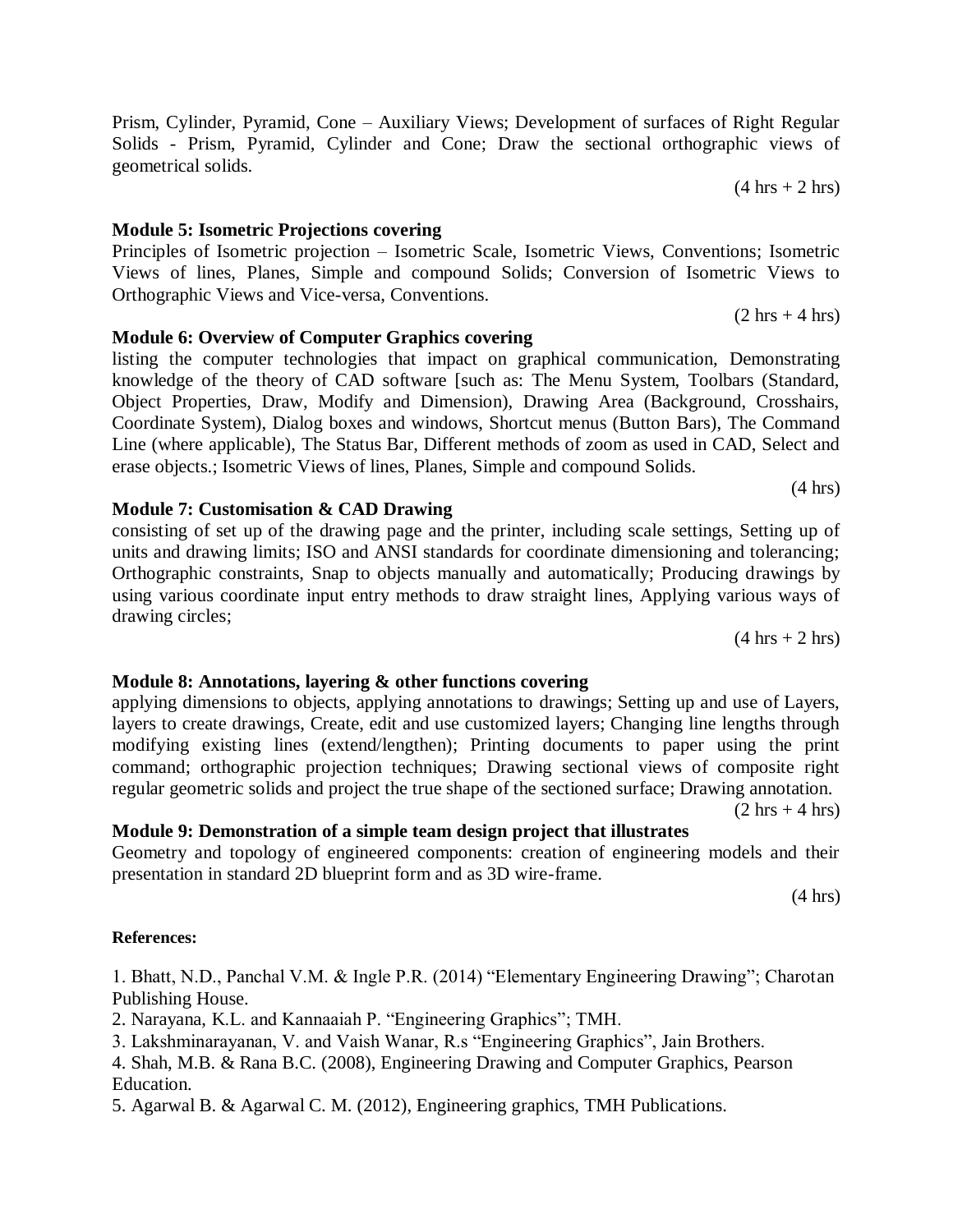| <b>Course Name: LANGUAGE LAB</b> |  |  |  |              |                      |  |  |
|----------------------------------|--|--|--|--------------|----------------------|--|--|
| <b>Course Code: HMTS1251</b>     |  |  |  |              |                      |  |  |
| Contact hrs per<br>week:         |  |  |  | <b>Total</b> | <b>Credit Points</b> |  |  |
|                                  |  |  |  |              |                      |  |  |

After going through the course, the students will be able to:

- 1. Acquire the techniques to become an effective listener.
- 2. Acquire the skill to become an effortless speaker.
- 3. Organize and present information for specific audience.
- 4. Communicate to make a positive impact in professional and personal environment.
- 5. Engage in research and prepare authentic, formal, official documents.
- 6. Acquire reading skills for specific purpose.

## **Module- I (4hrs)**

Listening Skills

- Principles of Listening: Characteristics, Stages.
- Types of Listening: Passive listening, Marginal or superficiallistening, Projective Listening, Sensitive or Empathetic Listening, Active or Attentive listening.
- Guidelines for Effective Listening
- Barriers to Effective Listening
- Listening Comprehension

## **Module- II (8hrs)**

• Interviewing

Types of Interviews, Format for Job Interviews: One-to-one and Panel Interviews, Telephonic Interviews,Interview through video conferencing.

 Interview Preparation Techniques, Frequently Asked Questions, Answering Strategies, Dress Code, Etiquette, Questions for the Interviewer, Simulated Interviews.

## **Module- III (6hrs)**

- Public Speaking:TheSpeech Process: The Message, The Audience, The Speech Style, Encoding, Feedback.
- Characteristics of a good speech : content and delivery, structure of a speech
- Modes of delivery in public speaking: Impromptu, Extemporaneous, Prepared or Memorized, Manuscript.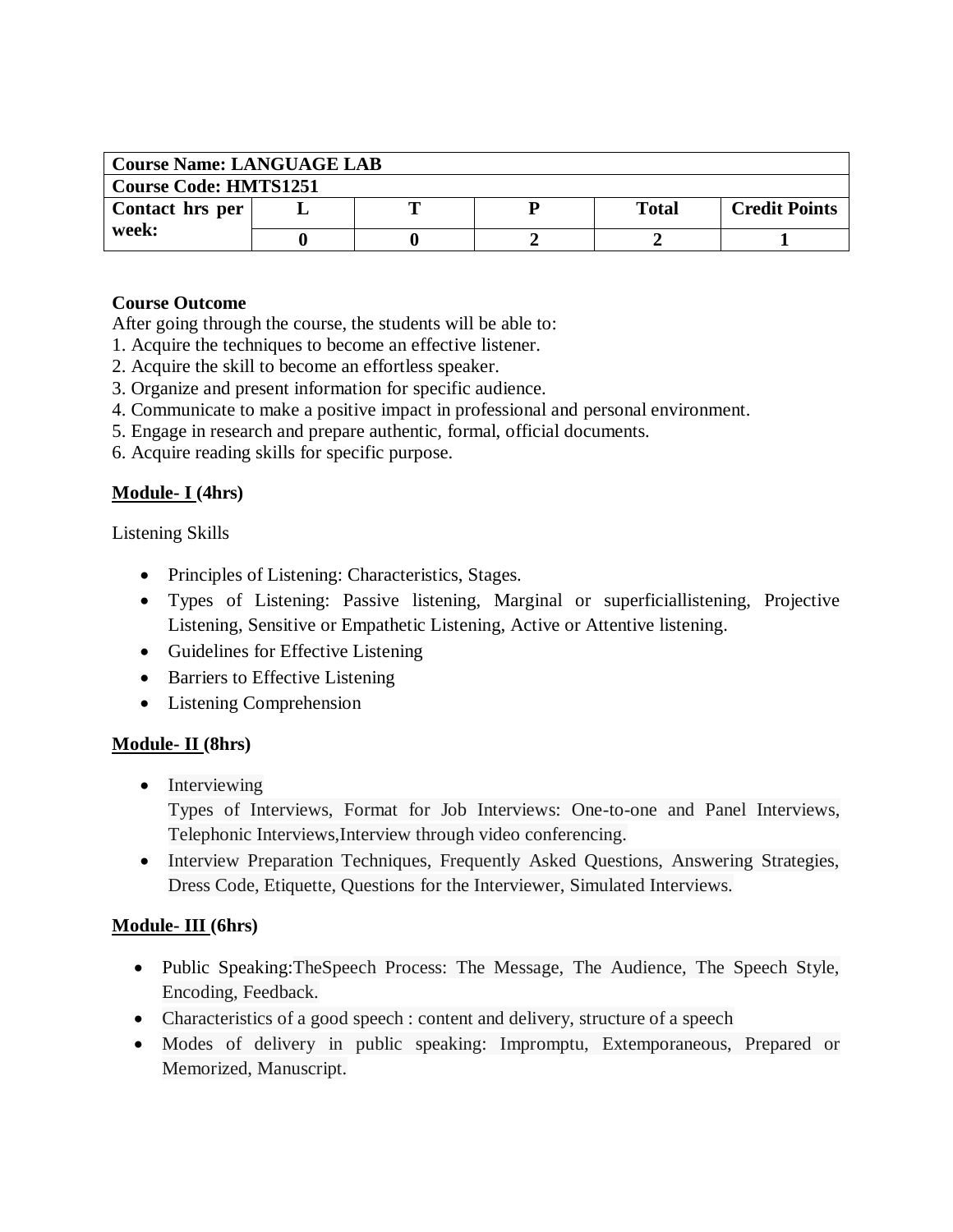- Conversation: Types of conversation: formal and informal, Strategies for effective conversation, Improving fluency.
- Situational conversation practice: Greetings and making introductions, Asking for information and giving instructions, agreeing and disagreeing.
- Conversational skills in the business scenario: One-to-one and Group communication, Gender and Culture Sensitivity, Etiquette, Sample Business Conversation, Telephonic Conversation

## **Module- IV (8hrs)**

Presentation Skills

- Speaking from a Manuscript, Speaking from Memory, Impromptu Delivery, Extemporaneous Delivery, Analyzing the Audience, Nonverbal Dimensions of Presentation
- Organizing the Presentation: The Message Statement, Organizing the Presentation: Organizing the Speech to Inform, The Conclusion, Supporting Your Ideas – Visual Aids: Designing and Presenting Visual Aids, Selecting the Right Medium.
- Project Team/Group Presentations

## **References:**

- 1. Carter, R. And Nunan, D. (Eds), The Cambridge guide to Teaching English to Speakers of Other Languages, CUP, 2001
- 2. Edward P. Bailey, Writing and Speaking At Work: A Practical Guide for Business Communication, Prentice Hall, 3rd Ed., 2004
- 3. Munter, M., Guide to Managerial Communication: Effective Business Writing and Speaking, Prentice Hall, 5<sup>th</sup> Ed., 1999
- 4. Sen, S.,Mahendra,A. &Patnaik,P.,Communication and Language Skills, Cambridge University Press, 2015
- 5. Locker,Kitty O. Business and Administrative Communication McGraw-Hill/ Irwin.
- 6. Chaney,L.andMartin,J., Intercultural Business Communication. Prentice Hall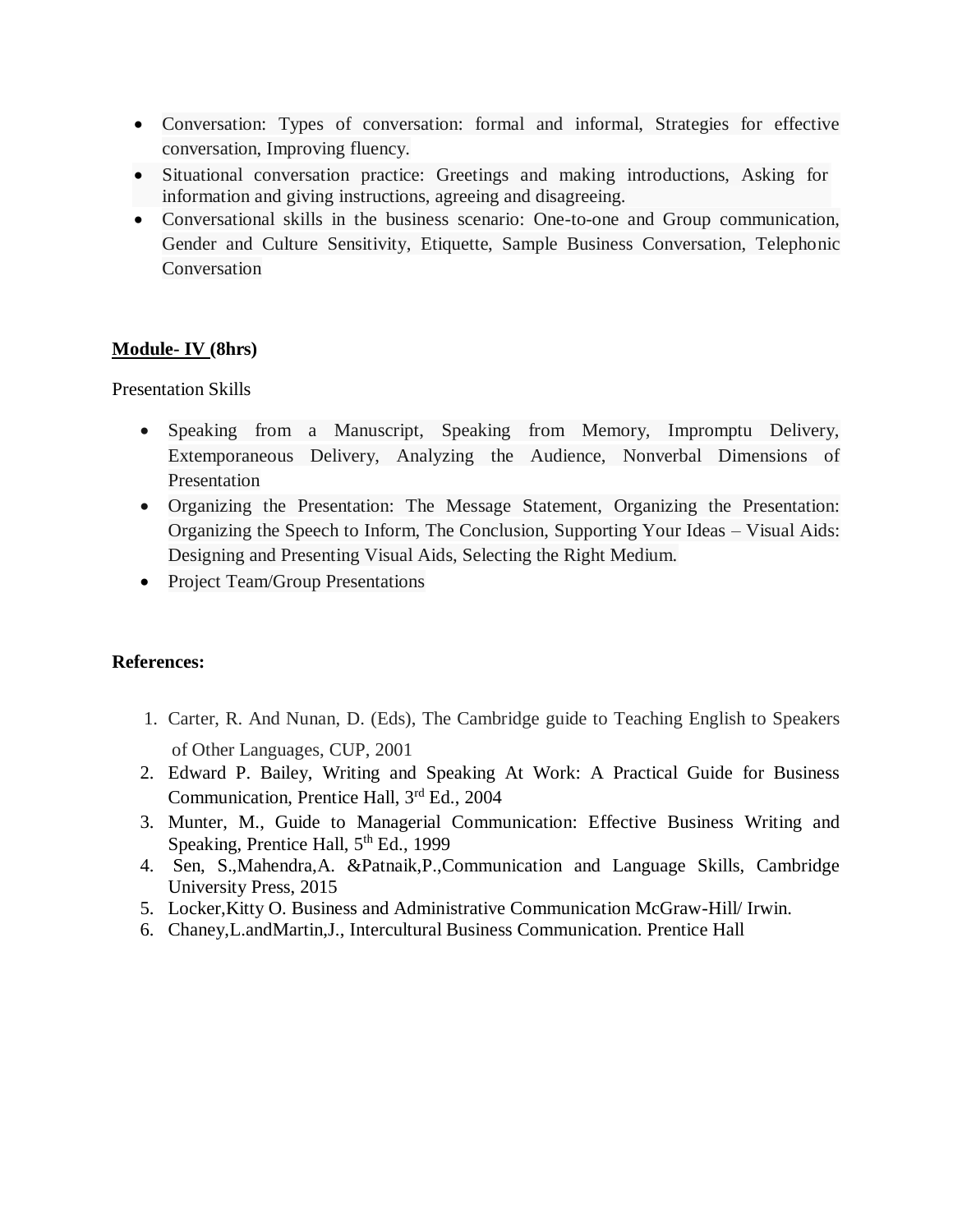## **HONOURS COURSE**

| <b>Course Name: COMMUNICATION FOR PROFESSIONALS</b> |  |  |  |              |                      |  |  |
|-----------------------------------------------------|--|--|--|--------------|----------------------|--|--|
| <b>Course Code: HMTS1011</b>                        |  |  |  |              |                      |  |  |
| Contact hrs per<br>week:                            |  |  |  | <b>Total</b> | <b>Credit Points</b> |  |  |
|                                                     |  |  |  |              |                      |  |  |

#### **Module- I (9hrs.)**

Introduction to Linguistics

- Phonetics- Vowel and Consonant Sounds (Identification & Articulation)
- Word- stress, stress in connected speech
- Intonation (Falling and Rising Tone)
- Voice Modulation
- Accent Training
- Vocabulary Building
- The concept of Word Formation
- Root words from foreign languages and their use in English
- Acquaintance with prefixes and suffixes from foreign languages in Englishto formderivatives
- Synonyms, Antonyms and standard abbreviations

## **Module- II (10hrs.)**

Communication Skills

- Definition, nature & attributes of Communication
- Process of Communication
- Models or Theories of Communication
- Types of Communication
- Levels or Channels of Communication
- Barriers to Communication

## **Module- III (10hrs.)**

Professional Writing Skills

- Letter Writing : Importance, Types , Process, Form and Structure, Style and Tone
- Proposal Writing: Purpose,Types of Proposals, Structure of Formal Proposals.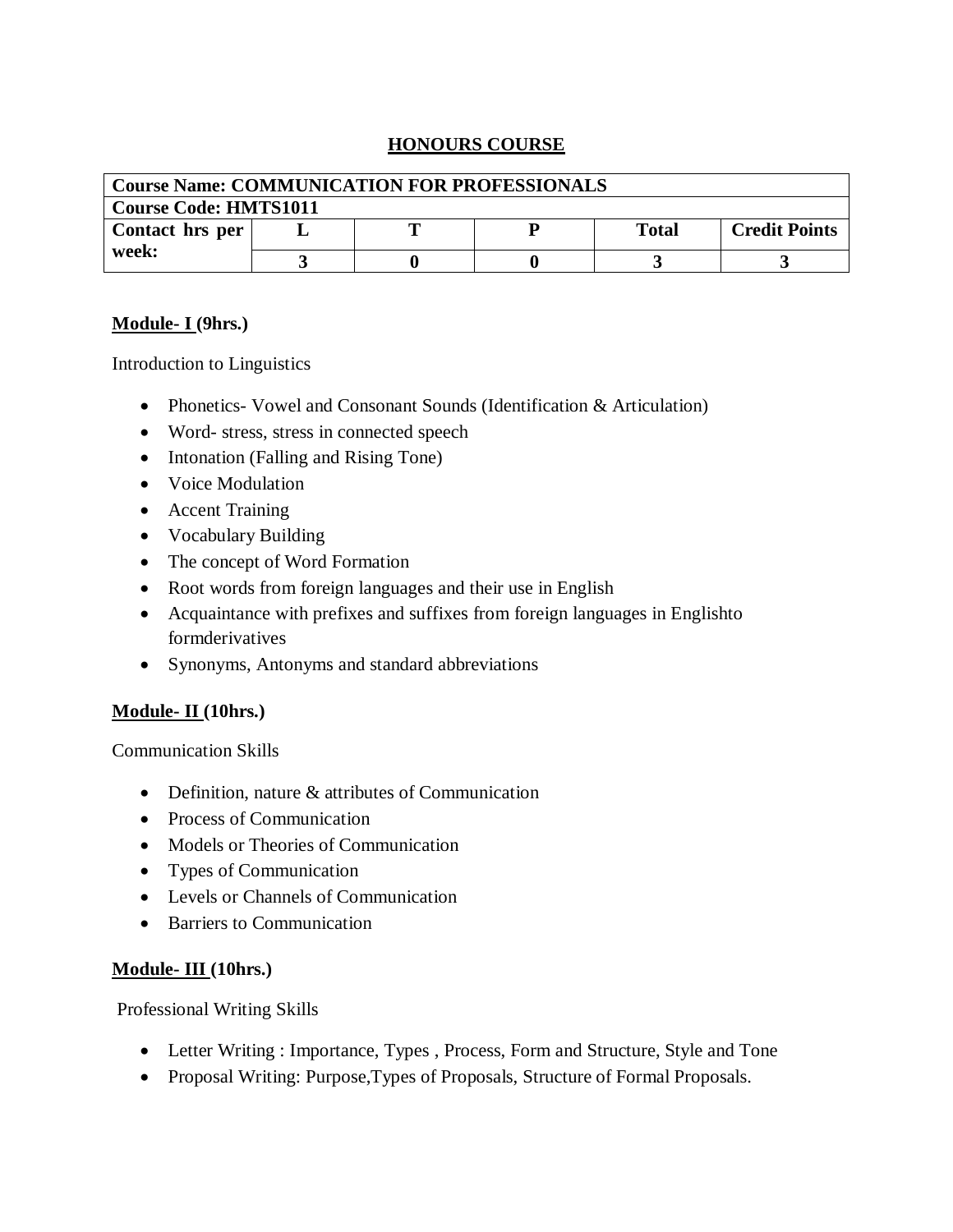Report Writing: Importance and Purpose, Types of Reports, Report Formats, Structure of Formal Reports, Writing Strategies.

## **Module- IV (10hrs.)**

Communication skills at Work

- Communication and its role in the workplace
- Benefits of effective communication in the workplace
- Common obstacles to effective communication
- Approaches and Communication techniques for multiple needs at workplace: persuading, convincing, responding, resolving conflict, delivering bad news, making positive connections,
- Identify common audiences and design techniques for communicating with each audience

## **References:**

- 1 Kumar,S. &Lata, P. Communication Skills, OUP, New Delhi2011
- 2 Rizvi,Ashraf,M. Effective Technical Communication, Mc Graw Hill Education(India) Pvt. Ltd..Chennai,2018
- 3 Raman, M. and Sharma, S., Technical Communication: Principles and Practice, 2nd Ed., 2011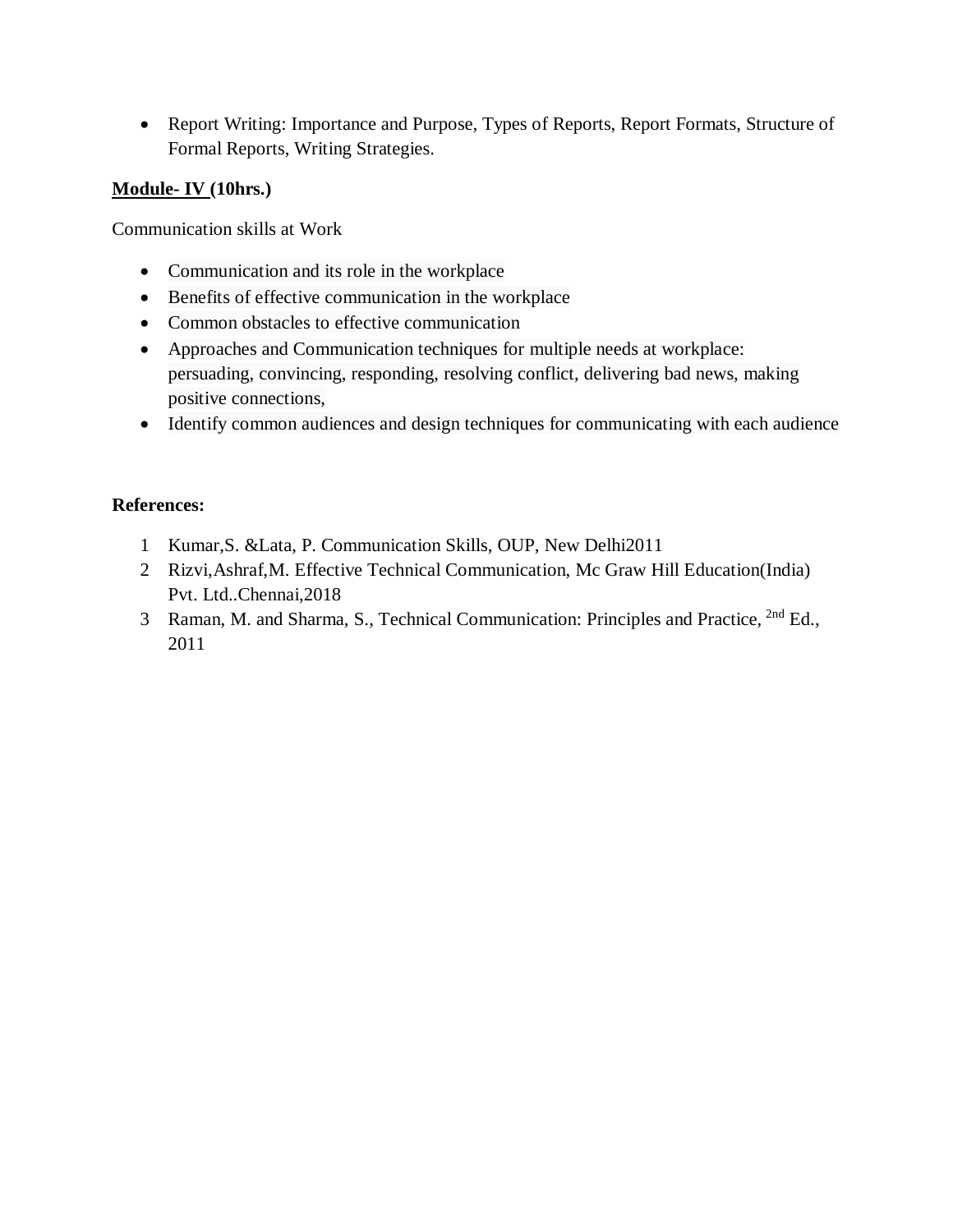| <b>Course Name: PROFESSIONAL COMMUNICATION LAB</b> |  |  |  |              |                      |  |  |
|----------------------------------------------------|--|--|--|--------------|----------------------|--|--|
| <b>Course Code: HMTS1061</b>                       |  |  |  |              |                      |  |  |
| Contact hrs per<br>week:                           |  |  |  | <b>Total</b> | <b>Credit Points</b> |  |  |
|                                                    |  |  |  |              |                      |  |  |

## **Module- I (4hrs)**

Techniques for Effective Speaking

Voice Modulation: Developing correct tone

Using correct stress patterns: word stress, primary stress, secondary stress

Rhythm in connected speech

## **Module- II (6hrs.)**

Effective Speaking and Social awareness

The Art of Speaking

- Encoding Meaning Using Nonverbal Symbols
- How to Improve Body Language
- Eye Communication, Facial Expression, Dress and Appearance
- Posture and Movement, Gesture, Paralanguage
- Encoding meaning using Verbal symbols: How words work and how to use words
- Volume, Pace, Pitch and Pause
- Cross-Cultural Communication : Multiple aspects/dimensions of culture
- Challenges of cross-cultural communication
- Improving cross-cultural communication skills at workplace.

## **Module- III (6hrs)**

- Group Discussion: Nature and purpose
- Characteristics of a successful Group Discussion
- Group discussion Strategies: Getting the GD started, contributing systematically, moving the discussion along, promoting optimal participation, Handling conflict, Effecting closure.

## **Module- IV (10hrs.)**

## **Professional Presentation Skills**

Nature and Importance of Presentation skills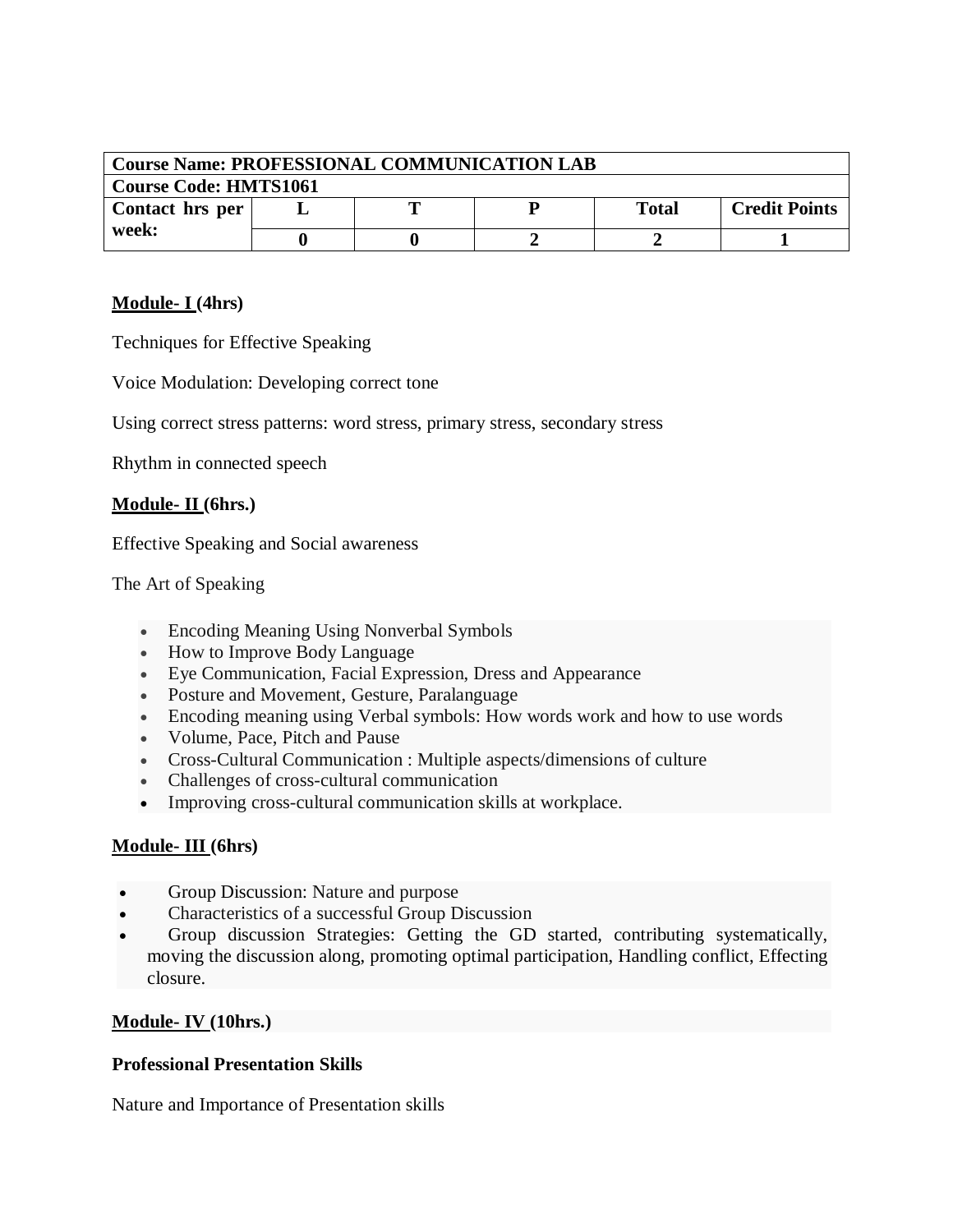Planning the Presentation: Define the purpose, analyze the Audience, Analyze the occasion and choose a suitable title.

Preparing the Presentation: The central idea, main ideas, collecting support material, plan visual aids, design the slides

Organizing the Presentation: Introduction-Getting audience attention, introduce the subject, establish credibility, preview the main ideas, Body-develop the main idea, present information sequentially and logically, Conclusion-summaries, re-emphasize, focus on the purpose, provide closure.

Improving Delivery: Choosing Delivery methods, handling stage fright

Post-Presentation discussion: Handling Questions-opportunities and challenges.

## **References:**

- 1. Carter, R. And Nunan, D. (Eds), The Cambridge guide to Teaching English to Speakers of Other Languages, CUP, 2001
- 2. Edward P. Bailey, Writing and Speaking At Work: A Practical Guide for Business Communication, Prentice Hall, 3rd Ed., 2004
- 3. Munter, M., Guide to Managerial Communication: Effective Business Writing and Speaking, Prentice Hall,  $5<sup>th</sup>$  Ed., 1999
- 4. R. Anand, Job Readiness For IT & ITES- A Placement and Career Companion, , McGraw Hill Education.2015
- 5. Malhotra, A.,Campus Placements, McGraw Hill Education.2015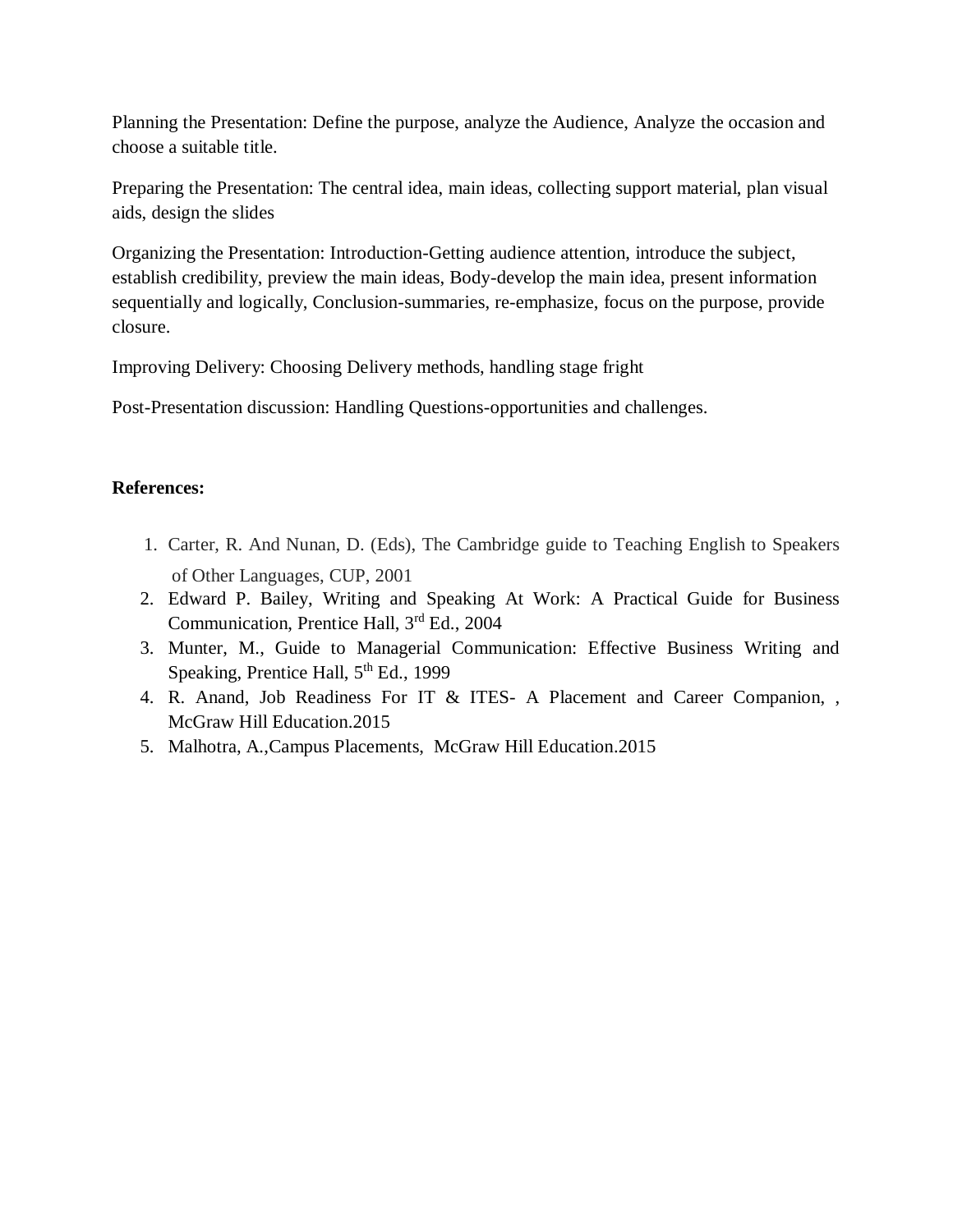# **2 nd yr 1st semester detailed syllabus**

| <b>Course Name: Environmental Sciences</b> |  |   |   |              |                         |  |  |
|--------------------------------------------|--|---|---|--------------|-------------------------|--|--|
| <b>Course Code: EVSC2016</b>               |  |   |   |              |                         |  |  |
| <b>Contact hrs per</b>                     |  | m | D | <b>Total</b> | <b>Credit</b><br>points |  |  |
| week:                                      |  |   |   |              |                         |  |  |

## **Course outcome for the subject code EVS2016**

The subject code EVS2016 corresponds to basic environmental chemistry for the  $2<sup>nd</sup>$  year B.Tech students, which is offered as Environmental Sciences and is mandatory for all branches of engineering. The course provides basic knowledge of various environmental pollutions as well as its impact and ways to curb it. The course outcomes of the subject are:

- 1. Understand the natural environment and its relationships with human activities.
- 2. Characterize and analyze human impacts on the environment.
- 3. Integrate facts, concepts, and methods from multiple disciplines and apply to environmental problems.
- 4. Educate engineers who can work in a multi-disciplinary environment to anticipate and address evolving challenges of the 21st century.
- 5. Understand and implement scientific research strategies, including collection, management, evaluation, and interpretation of environmental data.
- 6. Design and evaluate strategies, technologies, and methods for sustainable management of environmental systems and for the remediation or restoration of degraded environments.

#### **Module 1**

#### **Socio Environmental Impact 6L**

Basic ideas of environment and its component

Population growth: exponential and logistic; resources; sustainable development. 3L

Concept of green chemistry, green catalyst, green solvents

Environmental disaster and social issue, environmental impact assessment, environmental audit, environmental laws and protection act of India.

3L

| <b>Module 2</b>      |
|----------------------|
| 6L                   |
| <b>Air Pollution</b> |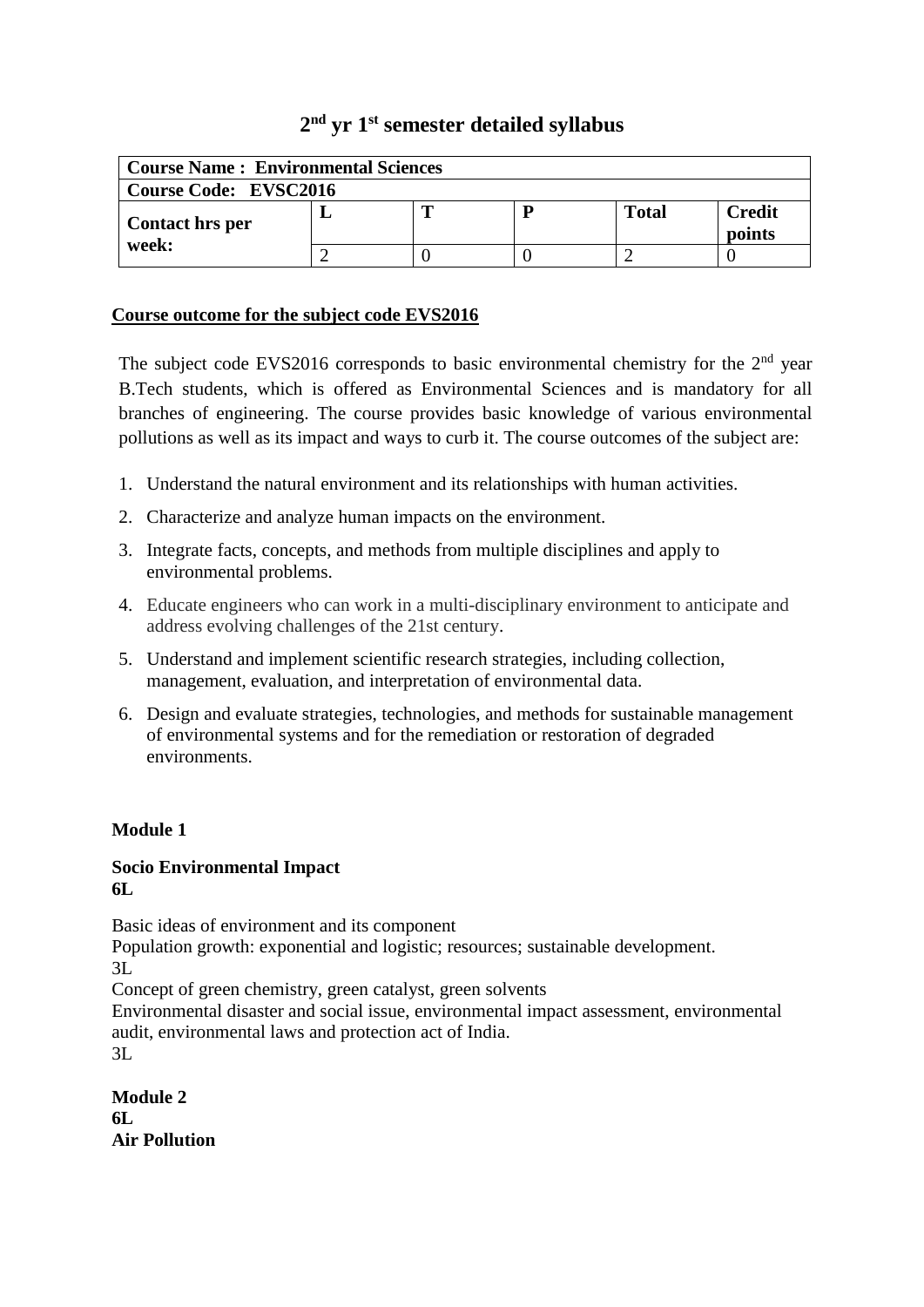Structures of the atmosphere, global temperature models

Green house effect, global warming; acid rain: causes, effects and control. 3L

Lapse rate and atmospheric stability; pollutants and contaminants; smog; depletion of ozone layer; standards and control measures of air pollution.

3L

# **Module 3**

**6L**

# **Water Pollution**

Hydrosphere; pollutants of water: origin and effects; oxygen demanding waste; thermal pollution; pesticides; salts.

Biochemical effects of heavy metals; eutrophication: source, effect and control. 2L

Water quality parameters: DO, BOD, COD.

Water treatment: surface water and waste water. 4L

# **Module 4**

**6L**

## **Land Pollution**

Land pollution: sources and control; solid waste: classification, recovery, recycling, treatment and disposal.

3L

## **Noise Pollution**

Noise: definition and classification; noise frequency, noise pressure, noise intensity, loudness of noise, noise threshold limit value; noise pollution effects and control. 3L

## **Text/Books**

- 1. GourKrishna Das Mahapatra, Basic Environmental Engineering and Elementary Biology, Vikas Publishing House P. Ltd.
- 2. A. K. De, "Environmental Chemistry", New Age International.
- 3. A. K. Das, Environmental Chemistry with Green Chemistry, Books and Allied P. Ltd.

## **References/Books**

- 1. S. C. Santra, Environmental Science, New Central Book Agency P. Ltd.
- 2. D. De, D. De, Fundamentals of Environment & Ecology, S. Chand & Company Ltd.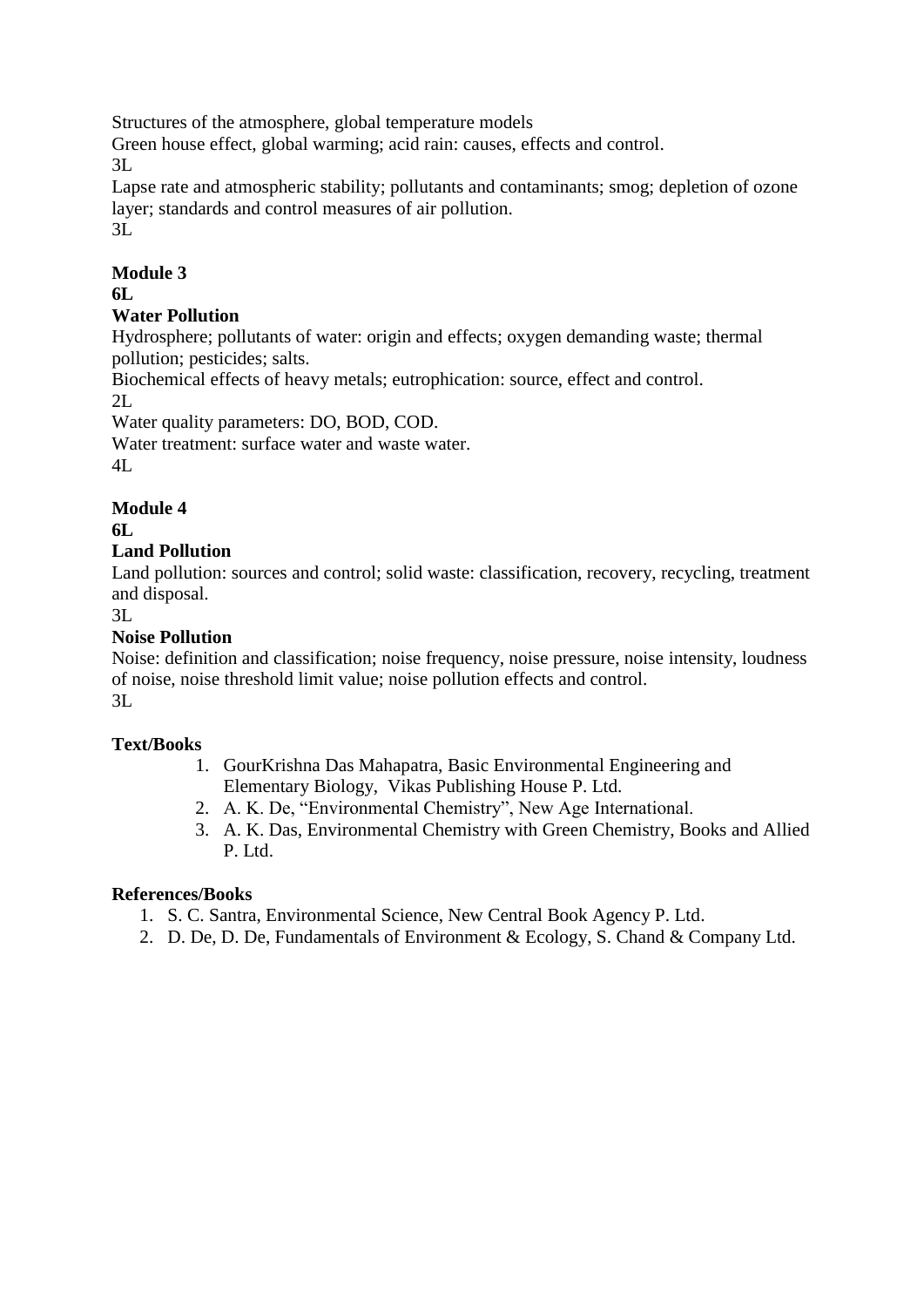| <b>Course Name: Human Values and Professional Ethics</b> |  |  |  |              |                         |  |
|----------------------------------------------------------|--|--|--|--------------|-------------------------|--|
| <b>Course Code: HMTS2002</b>                             |  |  |  |              |                         |  |
| Contact hrs per                                          |  |  |  | <b>Total</b> | <b>Credit</b><br>points |  |
| week:                                                    |  |  |  |              |                         |  |

After completion of this course, the students will :

- i) be aware of the value system and the importance of following such values at workplace
- ii) learn to apply ethical theories in the decision making process
- iii) follow the ethical code of conduct as formulated by institutions and organizations
- iv) Implement the principles governing work ethics
- v) Develop strategies to implement the principles of sustainable model of development
- vi) Implement ecological ethics wherever relevant and also develop eco-friendly technology

## **Module I (10 L)**

## **Human society and the Value System**

Values: Definition, Importance and application. Formation of Values: The process of Socialization Self and the integrated personality Morality, courage, integrity

#### **Types of Values:**

Social Values: Justice, Rule of Law, Democracy, Indian Constitution, Secularism Aesthetic Values: Perception and appreciation of beauty Organizational Values: Employee: Employer--- rights, relationships, obligations Psychological Values: Integrated personality and mental health Spiritual Values &their role in our everyday life Value Spectrum for a Good Life, meaning of Good Life **Value Crisis in Contemporary Society** Value crisis at---- Individual Level Societal Level Cultural Level Value Crisis management --- Strategies and Case Studies

## **Module II (10L)**

Ethics and Ethical Values Principles and theories of ethics Consequential and non-consequential ethics Egotism,Utilitarianism, Kant's theory and other non-consequential perspectives Ethics of care, justice and fairness, rights and duties **Ethics**-- Standardization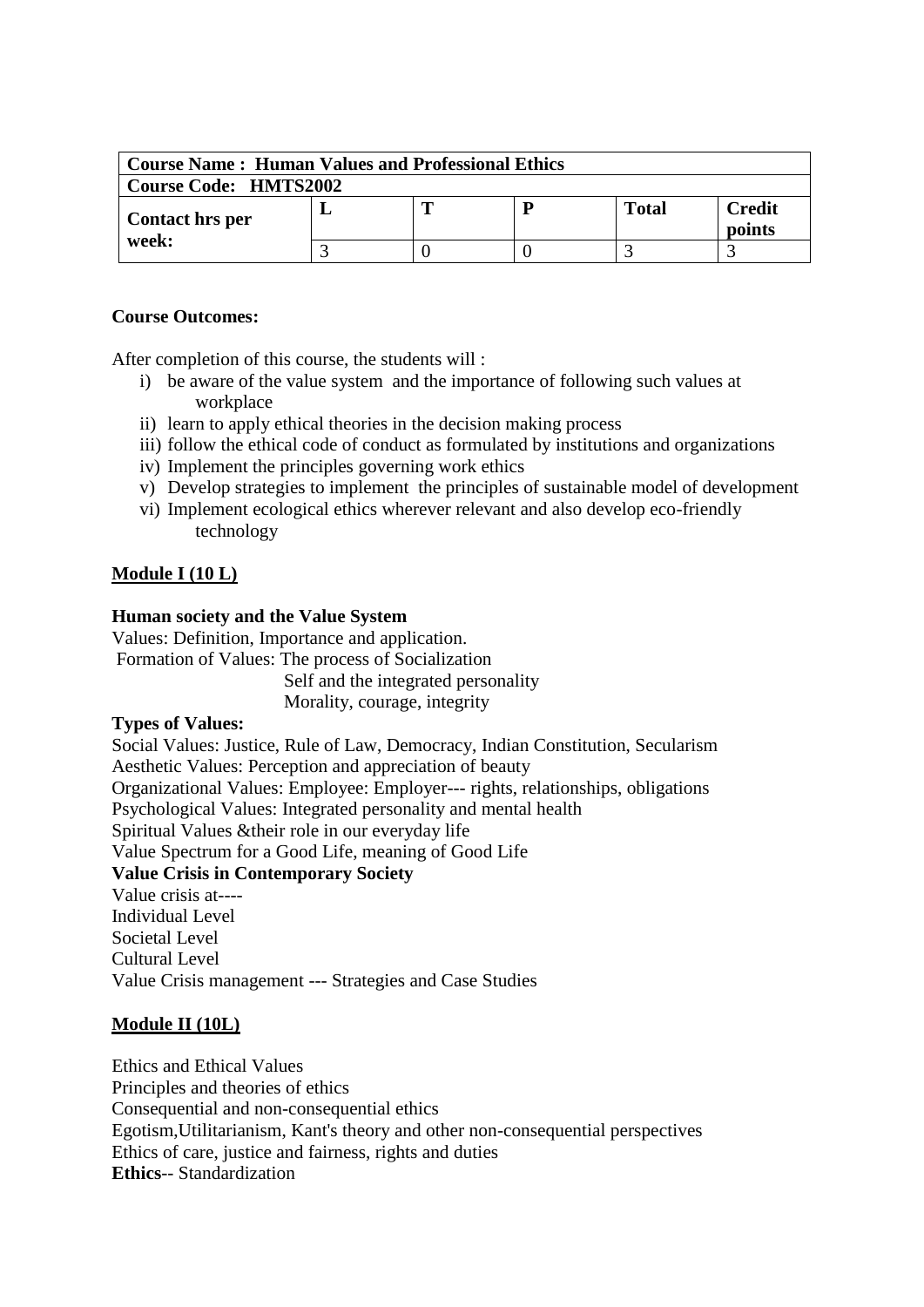Codification Acceptance Application **Types of Ethics**--- Ethics of rights and Duties Ethics of Responsibility Ethics and Moral judgment Ethics of care Ethics of justice and fairness Work ethics and quality of life at work **Professional Ethics**

Ethics in Engineering Profession; moral issues and dilemmas, moral autonomy(types of inquiry) Kohlberg's theory, Gilligan'stheory (consensus and controversy) Code of Professional Ethics Sample Code of ethics like ASME, ASCE. IEEEInstitute of Engineers, Indian Institute of materials management, Institute of Electronics and telecommunication engineers Violation of Code of Ethics---conflict, causes and consequences Engineering as social experimentation, engineers as responsible experimenters (computer ethics, weapons development) Engineers as managers, consulting engineers, engineers as experts, witnesses and advisors, moral leadership Conflict between business demands and professional ideals social and ethical responsibilities of technologies. **Whistle Blowing**: Facts, contexts, justifications and case studies **Ethics and Industrial Law** Institutionalizing Ethics: Relevance, Application, Digression and Consequences

## **Module III (10L)**

## **Science, Technology and Engineering**

Science, Technology and Engineering as knowledge and profession ----Definition, Nature, Social Function and Practical application of science Rapid Industrial Growth and its Consequences Renewable and Non- renewable Resources: Definition and varieties Energy Crisis Industry and Industrialization Man and Machine interaction Impact of assembly line and automation Technology assessment and Impact analysis Industrial hazards and safety Safety regulations and safety engineering Safety responsibilities and rights Safety and risk, risk benefit analysis and reducing risk Technology Transfer: Definition and Types The Indian Context **Module IV (6L)**

#### **Environment and Eco- friendly Technology**  Human Development and Environment Ecological Ethics/Environment ethics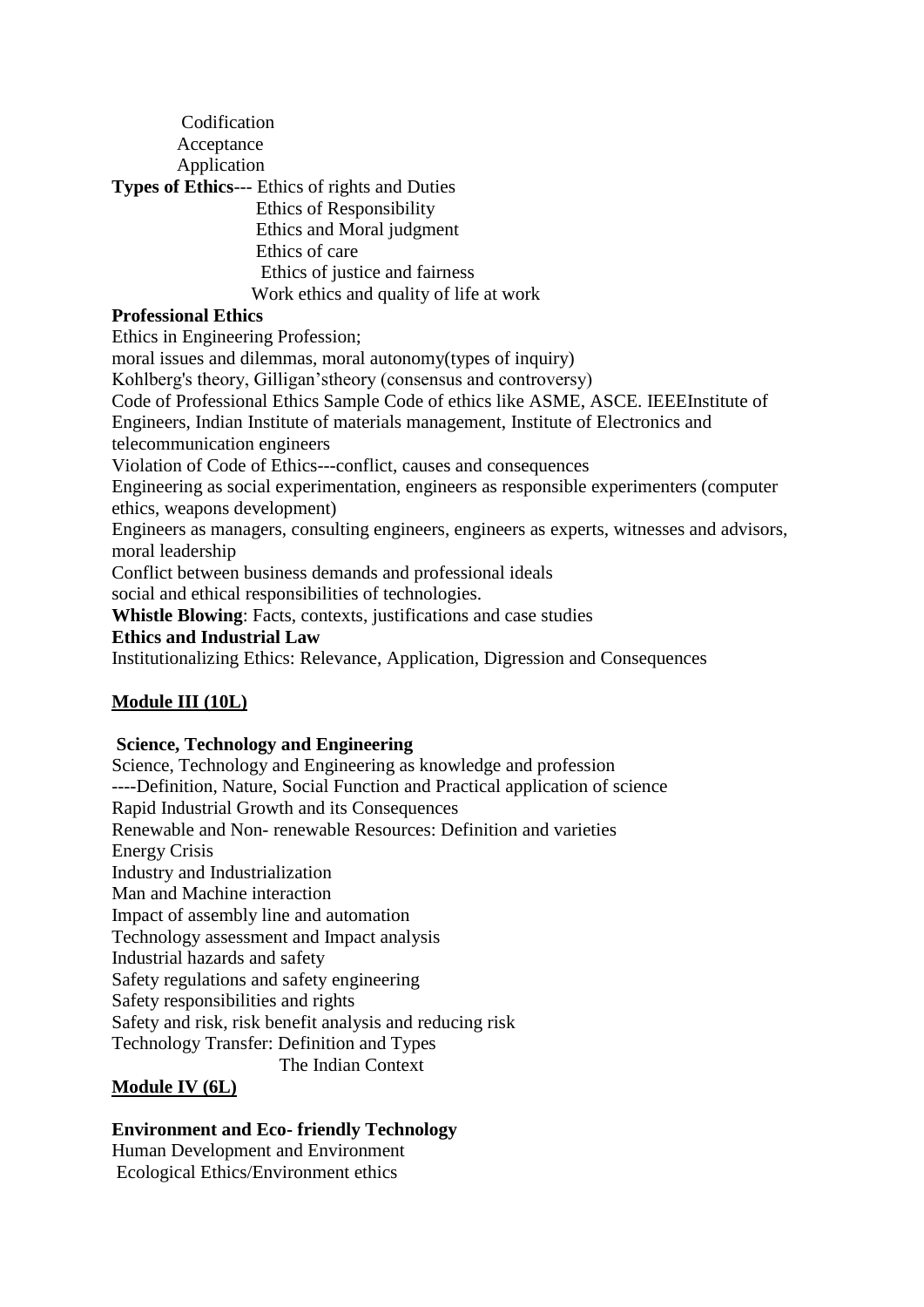Depletion of Natural Resources: Environmental degradation Pollution and Pollution Control Eco-friendly Technology: Implementation, impact and assessment

Sustainable Development: Definition and Concept

 Strategies for sustainable development Sustainable Development--- The Modern Trends

Appropriate technology movement by Schumacher and later development Reports of Club of Rome.

## **Suggested Readings:**

- 1. Tripathi,A.N., Human Values, New Age International, New Delhi,2006.
- 2. Ritzer, G., Classical Sociological Theory, The McGraw Hill Companies, New York,1996.
- 3. Doshi,S.L., Postmodern Perspectives on Indian Society, Rawat Publications, New Delhi,2008.
- 4. Bhatnagar, D.K., Sustainable Development, Cyber Tech Publications, New Delhi, 2008.
- 5. Kurzwell,R., The age of Spiritual Machines, Penguin Books, New Delhi,1999.
- 6. Weinberg, S.K., Social Problems in Modern Urban Society, Prentice Hall,Inc.,USA, 1970.
- 7. Giddens, Anthony 2009. Sociology. London: Polity Press (reprint 13<sup>th</sup> Edition).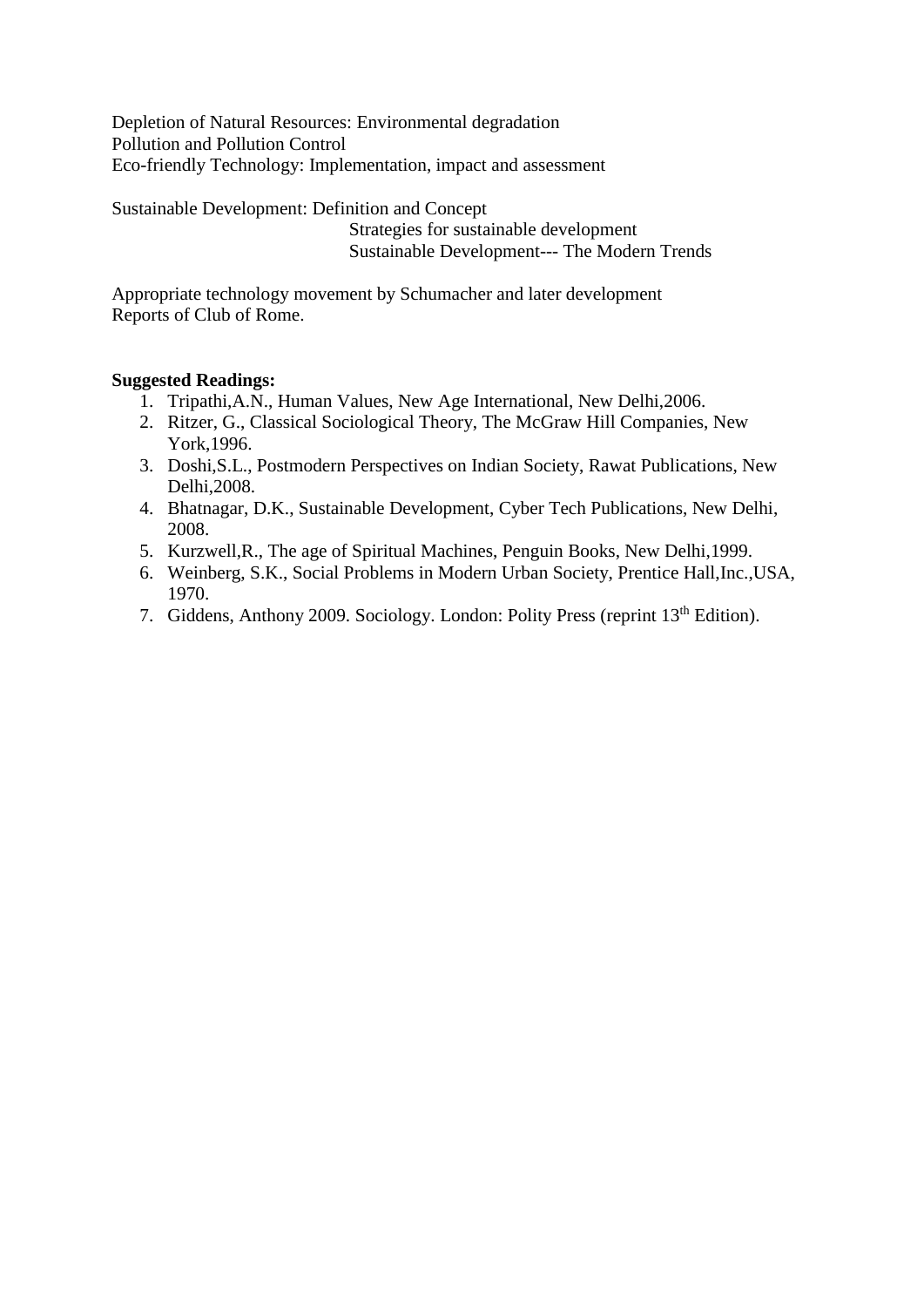| <b>Course Name: Chemistry of Biomolecules</b> |  |  |  |       |                         |  |  |
|-----------------------------------------------|--|--|--|-------|-------------------------|--|--|
| <b>Course Code: BIOT2101</b>                  |  |  |  |       |                         |  |  |
| Contact hrs per                               |  |  |  | Total | <b>Credit</b><br>points |  |  |
| week:                                         |  |  |  |       |                         |  |  |

After completion of this course, the students will be able to:

- 1. Calculate the pH of a buffer system, identify different stereoisomer's of carbohydrate and lipids and understood the chemistry of carbohydrate and lipids.
- 2. Explain the different structural components and physiochemical properties of amino acids, proteins.
- 3. Analyses and explain the different structural components and physiochemical properties of DNA and RNA.
- 4. Select and apply suitable spectroscopic techniques for estimation biomolecules.
- 5. Select and apply suitable techniques for and structure determination of of biomolecules.
- 6. Able to solve mathematical problems related to estimation and structural features of biomolecules.

#### **Module –I: Introduction and Chemistry of Carbohydrates and lipids [10L]**

Introduction: Structure of water molecules, weak inter-molecular interactions in biomacromolecules, concepts of pKa, pH, buffer**.** Chemistry of Carbohydrates: Definition, classification, structure and chemical properties of: monosaccharides, disaccharides and polysaccharides. Chemistry of Lipids: Definition, classification. structure, reactions and characterization of: lipids, phospholipids, glycolipids, cholesterol, steroids and carotenoids. Stereochemistry of carbohydrates and lipids: configuration, conformation, nomenclature of optical isomers of carbohydrates and geometrical isomers lipids.

#### **Module-II: Chemistry of Amino Acids and Proteins [10L]**

Chemistry of amino acids: Classification, structure, pH titration curve and important chemical reactions of amino acids. Chemistry of proteins: Peptide bond, four levels of structures (primary, secondary, tertiary and quaternary structure with example of: RNaseA, keratins, collagen, lectins, myoglobin, and haemoglobin) and conformation (Ramachandran plot, domains, motif and folds), of proteins. Identification and separation methods of proteins based on structure and chemical properties. Stability of protein, denaturation and renaturation of proteins.

#### **Mod III: Chemistry of Nucleotides and Nucleic Acids [10L]**

Chemistry of nucleoside and nucleotides: Classification, structure, nomenclature of nucleoside, nucleotides. Chemistry of nucleic acids: Four levels structures of nucleic acids (primary, secondary, tertiary and quaternary structure), conformations (A-, B-, Z-,DNA), t-RNA, micro-RNA. Nucleotide sequence composition of DNA and RNA. Supercoiled structure of DNA, stability of nucleic acids, denaturation and renaturation kinetics of DNA. Identification, isolation, separation and analysis of nucleic acids.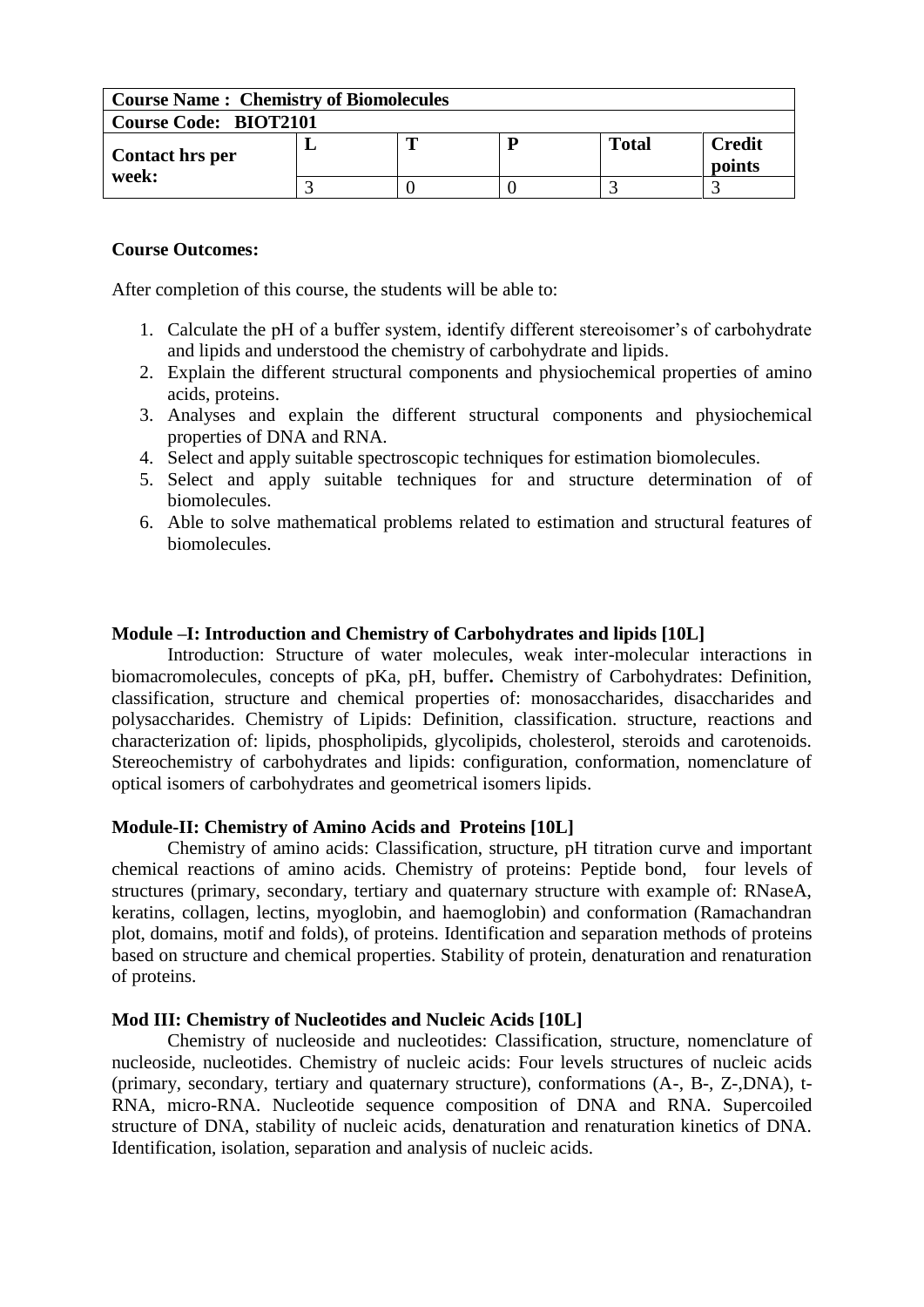#### **Module-IV: Techniques for analysis and structure determination of biomolecules [10L]**

Principles and types of spectroscopy, Lambert**–**Beer law**.** Basic concepts and principles of analytical techniques: spectroscopy- UV and visible, fluorescence, infrared, circular dichroism, optical rotatory dispersion, surface plasmon resonance, electron spin resonance. Structure determination techniques: Nuclear Magnetic resonance spectroscopy, Xray diffraction, crystallography; Microscopy: atomic force (AFM), Electron microscopy (SEM, STM, cryoelectron). Radioisotopic techniques.

## **Textbooks:**

- 1. Lehninger Principles of Biochemistry by Nelson and Cox, McMillan publishers.
- 2. Van Holde, Principles of Physical Biochemistry, Pearson.
- 3. Biochemistry,by 4th Edn. (2011) Voet, D. and Voet JG. (Wiley)
- 4. Wilson and Walker's Principles and Techniques of Biochemistry and Molecular Biology 8<sup>th</sup>edn. (2018) by Andreas Hofmann, Samuel Clokie.
- 5. Biochemical Calculations by Irwin H. Segel, John Wiley & Sons.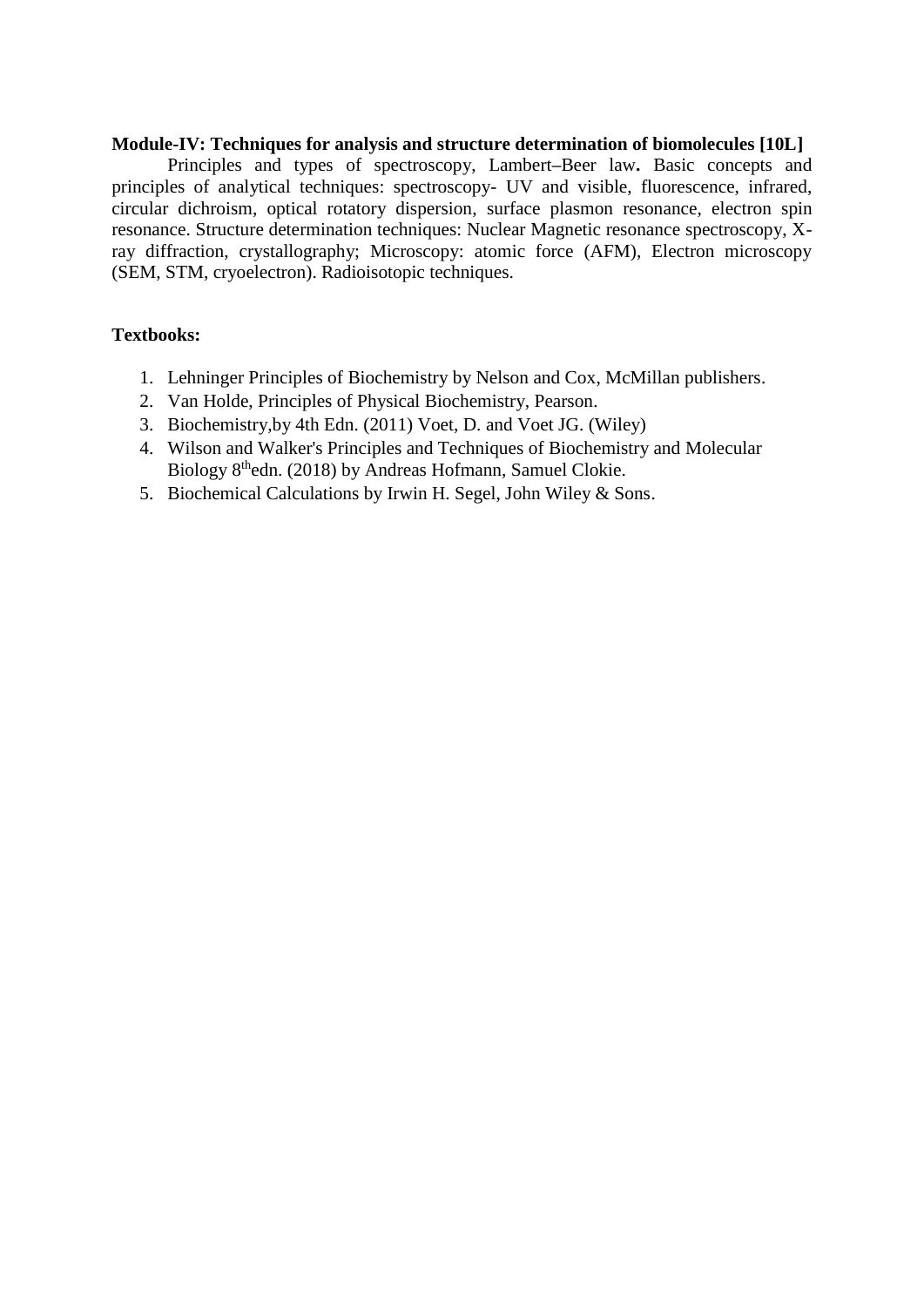| <b>Course Name: Industrial Stoichiometry</b> |  |  |  |              |                         |  |  |
|----------------------------------------------|--|--|--|--------------|-------------------------|--|--|
| <b>Course Code: BIOT2102</b>                 |  |  |  |              |                         |  |  |
| <b>Contact hrs per</b>                       |  |  |  | <b>Total</b> | <b>Credit</b><br>points |  |  |
| week:                                        |  |  |  |              |                         |  |  |

After completion of this course, the students will be able to:

- 1. Solve problems related to units and conversions and fit the given data using the methodologies.
- 2. Able to make *material balances* on unit operations and processes.
- 3. Understand stoichiometry of microbial growth and product formation.
- 4. Solve problems related to energy balance for steady state processes.
- 5. Determine the heat of reaction for processes with biomass and secondary metabolite production.
- 6. Design simultaneous material and energy balances in biochemical processes.

## **Module 1: Basic Chemical Calculations [10L]**

Dimension – Systems of units, engineering FPS, Engineering MKS & SI systems – Conversion from one system to the other – composition of mixtures and solutions - mass fraction, mole fraction, mass ratios, molarity, molality, normality, ppm, composition by density. Ideal and actual gas equations, application to pure gas  $\&$  gas mixtures – partial pressures, partial volumes. Use of log-log and semi-log graph paper, graphical differentiation and graphical, integration, treatment and interpretation of data by least square analysis.

#### **Module II: Material balance [10L]**

Introductory Concepts- simplification of the general mass balance equation for steady and unsteady state processes, procedure for material balance calculations, material balance without chemical reactions: application of humidification, distillation column. Material balance with chemical reaction: combustion.

Stoichiometry of growth and product formation- growth stoichiometry and elemental balances. Material Balance with recycle, bypass and purge streams in bioprocess.

#### **Module-III: Energy Balance [10L]**

General energy balance equation for steady state processes - without and with chemical reaction. Enthalpy calculation procedures: enthalpy change due to reaction, heat of combustion, heat of reaction for chemical processes.

Energy-balance equation for cell culture -heat of reaction for processes with biomass and secondary metabolites production in fermentation processes.

#### **Module-IV: Combined material and energy balance in bioprocesses [10L]**

Simultaneous material and energy balances in biochemical processes: growth associated, non-growth associated and mixed growth associated product production process.

#### **Textbook:**

1. Bhatt & Vora, Stoichiometry, 4th Ed., Tata McGraw Hill.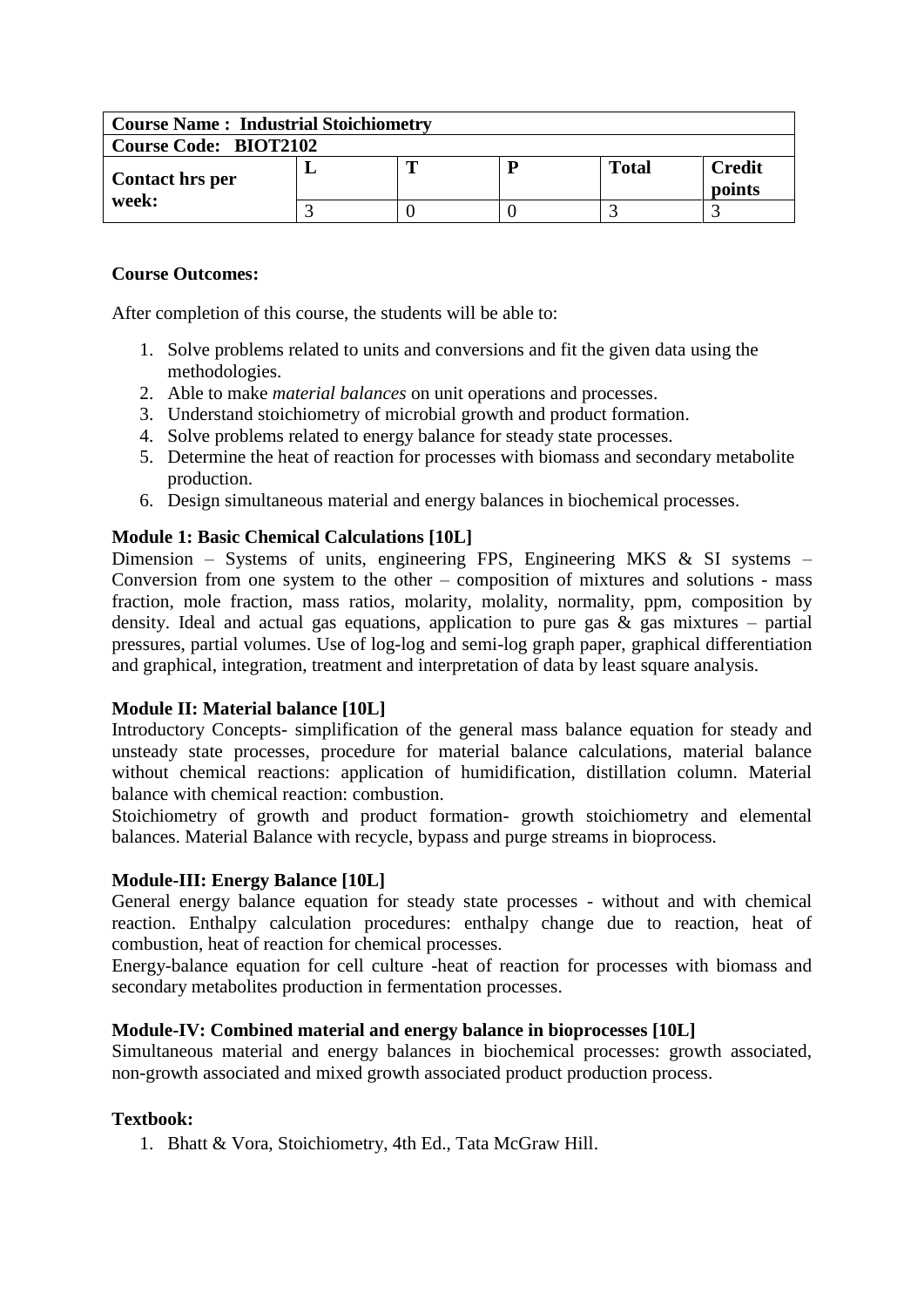## **Reference books:**

- 1. Hougen and Watson, Chemical Process Principles (Part one): 2nd ed, John Wiley.
- 2. Basic Principles and Calculations in Chemical Engineering: Himmelblau, 6th Ed. Prentice Hall India.
- 3. Bioprocess Engineering: 2nd edition, Michael L. Shuler, Filkert Kargi. Prentice Hall India.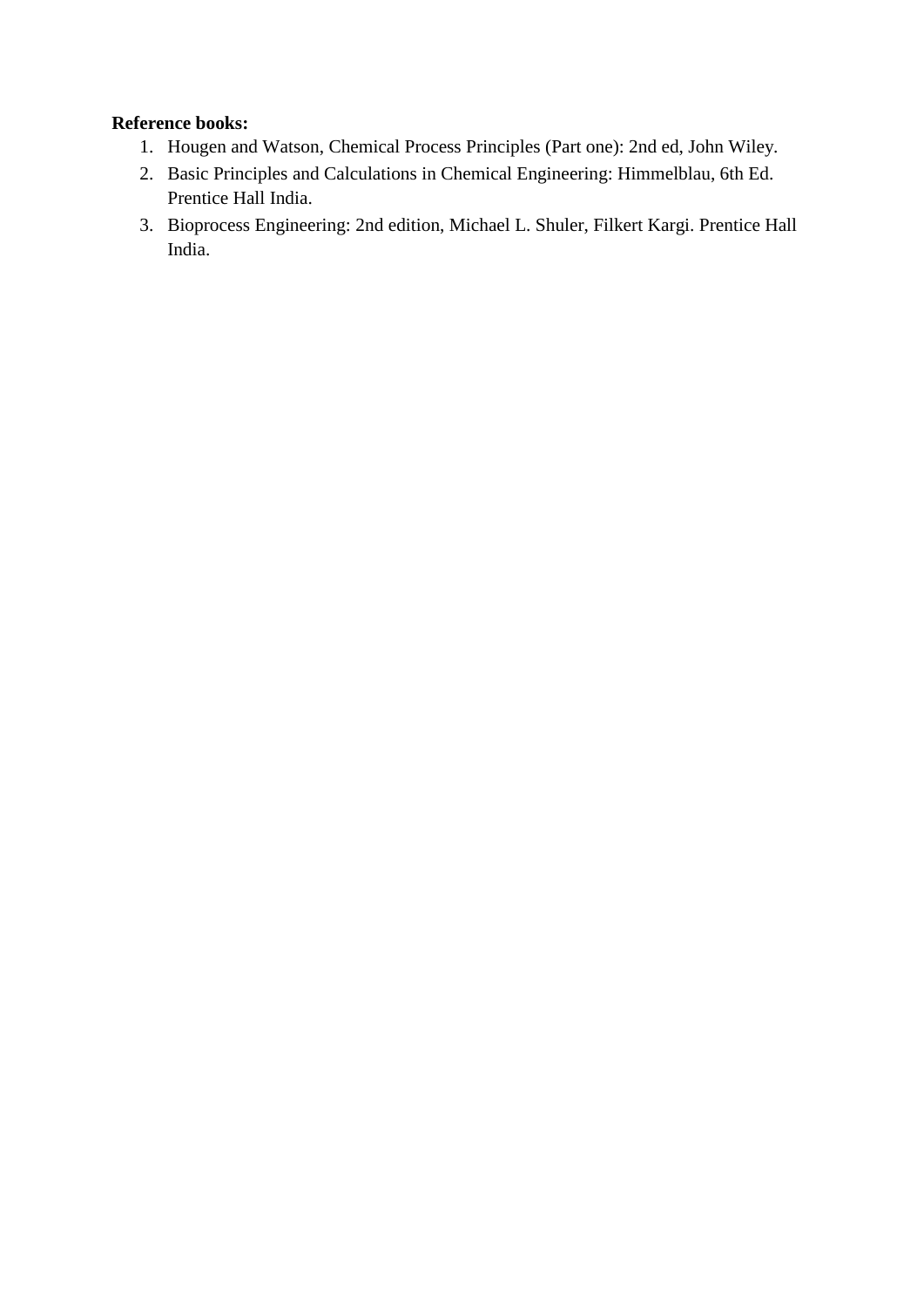| <b>Course Name: Biochemistry</b> |  |  |  |              |                         |  |  |
|----------------------------------|--|--|--|--------------|-------------------------|--|--|
| <b>Course Code: BIOT2103</b>     |  |  |  |              |                         |  |  |
| Contact hrs per                  |  |  |  | <b>Total</b> | <b>Credit</b><br>points |  |  |
| week:                            |  |  |  |              |                         |  |  |

After completion of this course, the students will be able to:

- 1) Explain the basic concepts of enzymes.
- 2) Understand and apply mathematical knowledge to solve Enzymatic Kinetics particularly related to Michaelis-Menton Equation.
- 3) Understand and grasp knowledge about main principles behind how various cell signalling works.
- 4) Explain the basic concepts of how extracellular matrix works.
- 5) Explain the basis behind lipid synthesis and lipid β oxidation pathways.
- 6) Understand how Cholesterol synthesis happens.

## **Module-I: Introduction to Enzyme & Carbohydrate Metabolism [10L]**

Enzymes: Basic concept of enzyme-substrate reaction, Classification and nomenclature, active site, allosteric regulation. Metabolism of carbohydrates and their regulation: glycolysis, TCA cycle, pentose phosphate pathway, Glyoxalate cycle, Cori cycle, glucuronate pathway, glycogenolysis, gluconeogenesis glycogenesis. Oxidative phosphorylation: electron transport chain, ATP synthesis, and its regulation. Photosynthesis: Photophosrylation, Calvin cycle. Disorder/ diseases of carbohydrate metabolism.

## **Module-II: Metabolism of lipids and vitamins [10L]**

Oxidation of Fatty acid and its regulation: Beta oxidation, Alpha oxidation and omega oxidation of fatty acids - saturated and unsaturated fatty acids - even and odd numbered. Catabolism of phospholipids. Biosynthesis of fatty acids, phospholipids, cholesterol, steroids and Ketonbodies and their regulation. Disorder/ diseases of lipid metabolism. Vitamins and hormones: classification, Structure and Function; Micronutrients.

#### **Module-III: Metabolism of Amino acid and nucleic acid [10L]**

Oxidation of amino acids: Transamination, oxidative deamination. Urea cycle and its regulation. Overview of amino acid degradation. Biosynthesis of amino acids and its regulation; Protein turnover. Disorder/ diseases of amino acids metabolism.

Nucleic acid metabolism: nucleotide metabolism, Overview of purine and pyrimidine biosynthesis and degradation, De Novo and Salvage Pathways. Disorder of purines and pyrimidines metabolism.

## **Module-IV: Cell Signaling [10L]**

Cell signaling and signal transduction pathways: Ligands and their receptors, cell surface receptor, signaling through G-protein coupled receptors, second messengers, regulation of signaling pathways, general principles of cell communication, extracellular matrix.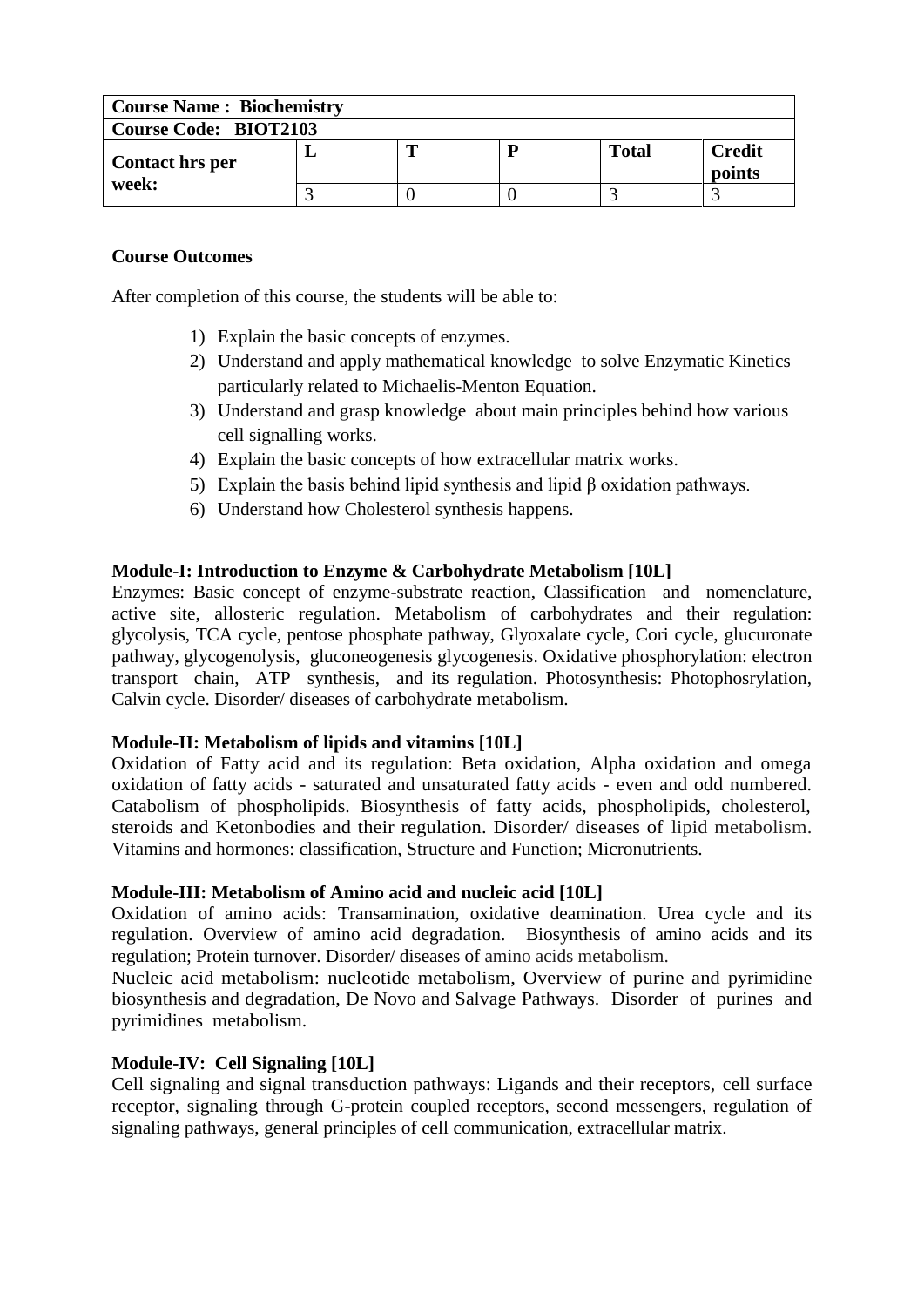## **Textbook:**

1. Lehninger's Principles of Biochemistry by Nelson & Cox, W.H. Freeman Pub.

## **Reference books:**

- 1. Molecular Biology of the Cell by Bruce Alberts, 4th ed, Garland Science Publishers, 2002
- 2. Lubert Stryer, Bio chemistry, Freeman & Co, NY
- 3. Voet & Voet, Fundamentals of Biochemistry, John Willey & Sons
- 4. Harper's Illustrated Biochemistry R.K.Murray et al. (McGraw Hill)
- 5. Outline of Biochemistry Conn & Stump (John Willey & Sons)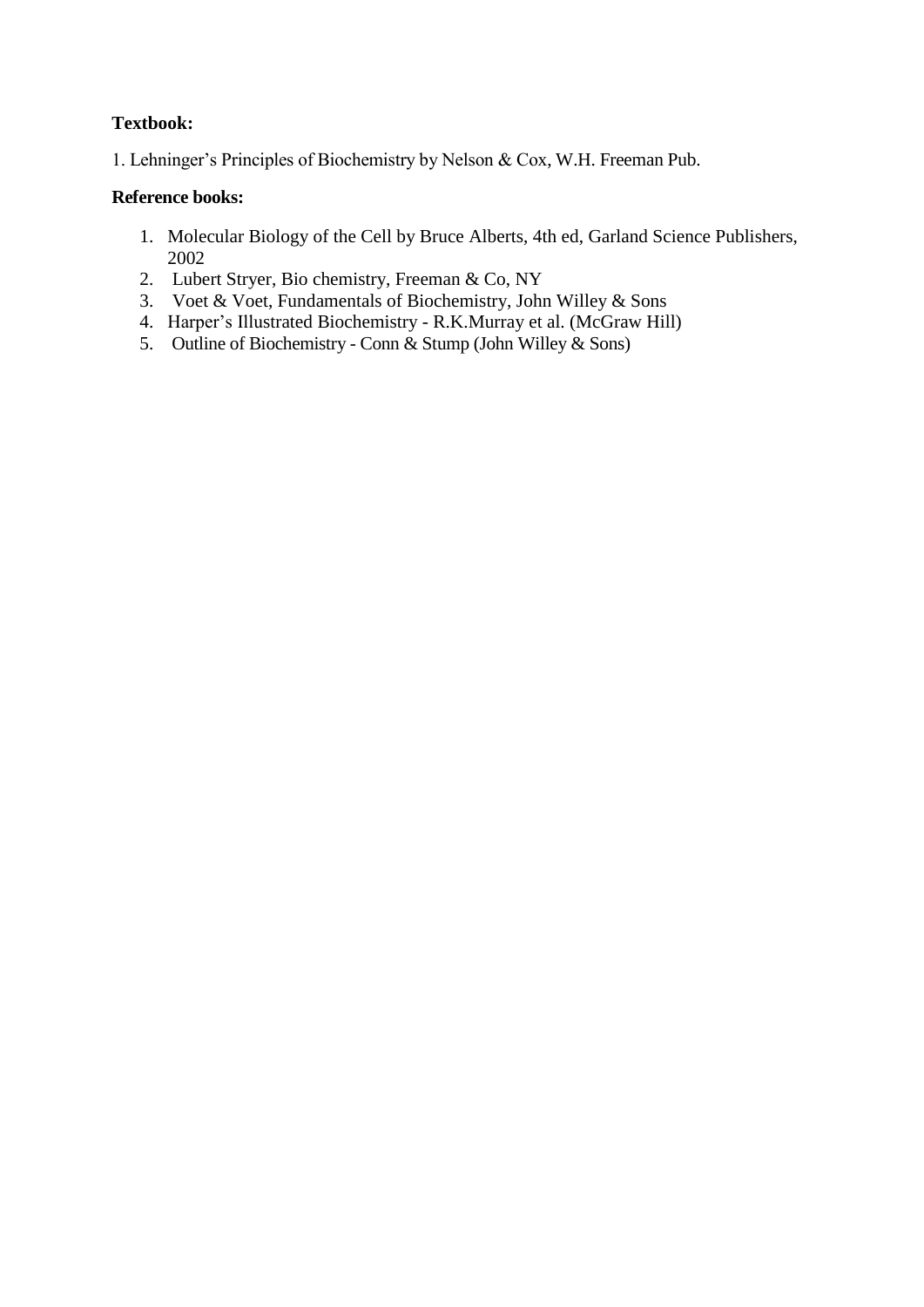| <b>Course Name: Microbiology</b> |  |  |  |              |                         |  |  |
|----------------------------------|--|--|--|--------------|-------------------------|--|--|
| <b>Course Code: BIOT2104</b>     |  |  |  |              |                         |  |  |
| <b>Contact hrs per</b>           |  |  |  | <b>Total</b> | <b>Credit</b><br>points |  |  |
| week:                            |  |  |  |              |                         |  |  |

After completing this course, students will be able to:

- 1. Describe different cell structures with subcellular functional organelles.
- 2. Describe the working principles of different types of microscopes.
- 3. Isolate pure culture from different environmental sources.
- 4. Preserve and maintain pure culture.
- 5. Understand various microbial identification processes.
- 6. Apply their knowledge of microbes in different environmental aspects.

## **Module-I: Introduction to Microbiology [10L]**

Development of microbiology: Historical aspect.

Cell structure with subcellular functional organelles. Bacteria, Yeast, Fungi, Algae and Virus: General morphology and subcellular structure, growth and reproduction.

Biochemical & Molecular Taxonomical identification of microorganisms.

## **Module-II: Basic principles and methods in microbiology [10L]**

Microscopy: Optical microscope with special utility (phase contrast, fluorescence and inverted microscope), Electron microscope (TEM & SEM).

Cultivation of microbes – General media for the growth of bacteria, yeast and fungi, Types of growth media (synthetic, complex, enriched, selective- definition with example), pure culture methods (streak plate, spread plate, pour plate, stab culture, slant culture). Anaerobic (thioglycolate, anaerobic chamber, Robertson's media, microaerophilic), liquid shake culture of aerobic bacteria. Control of microbes: Sterilization, tyndallisation, pasteurization; Physical agents: dry heat, moist heat, UV light, ionizing radiation, filtration, HEPA filter; Chemical agents: antibiotics and antiseptics, disinfectants.

## **Module-III: Microbial Growth and Metabolism [10L]**

Growth of bacteria- Definition, growth phases, kinetics of growth, direct and indirect measurement of growth, The mathematical nature and expression of growth. growth principles of nutrition, influence of environmental factors-pH, temperature, oxygen, Heavy metals and Other compounds. Bacterial growth, fermentation and putrification, Aerobic and anaerobic respiration (definition, examples), fermentation (alcoholic, mixed acid, acetic acid, lactic acid), Entner Duodruffs pathway, bacterial photosynthesis (green and purple bacteria), biochemical nitrogen fixation – non-symbiotic, symbiotic (definition and examples), basic concept of nif-genes. Nod genes, nitrogenase complex, leghaemoglobin.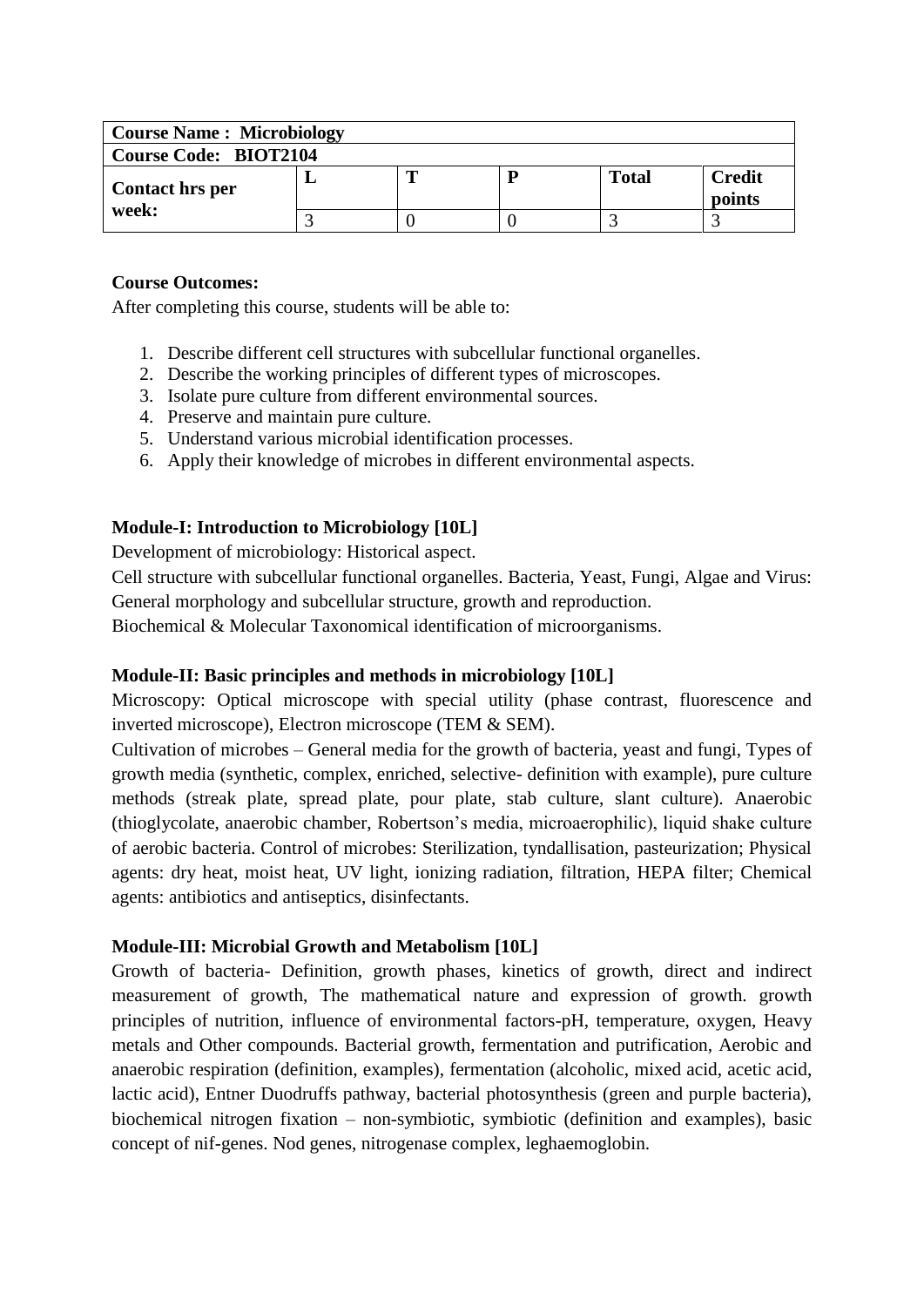#### **Module-IV: Environmental microbiology [10L]**

Air microbiology- Microorganisms in the air, sampling techniques, air borne pathogens. Microbiology of fresh water and wastewater (sewage), water borne diseases (name of pathogen, pathogenicity and preventive measures). Outlines of method for determination of microbial safety of drinking water (presumptive, confirmatory and completed tests). Soil microbiology: soil microbes, different kinds of associations, importance of soil microbes in agriculture.

## **Textbook:**

- 1. R.C Dubey and D. K Maheshwari -A Text Book of Microbiology, 3rd ed, S. Chand and Company.
- 2. C.B Powar and H.F Daginawala- General Microbiology ( Vol I & II) 3rd ed, Himalaya Publishing House.

## **Reference books:**

- 1. Stanier R. –General Microbiology, 5thed, Macmilan Press ltd.
- 2. M. Pelczar, E.Chan, N.Kreig, Microbiology, 5thed, MGH
- 3. Salle.A.J- Fundamental Principles of Bacteriology, Tata Mcgraw Hill.
- 4. Hans G. Schlegel, General Microbiology, 7thed, Cambridge Low Price Edition.
- 5. A.H. Rose, Chemical Microbiology, 3rded, Butterworth World Student Reprints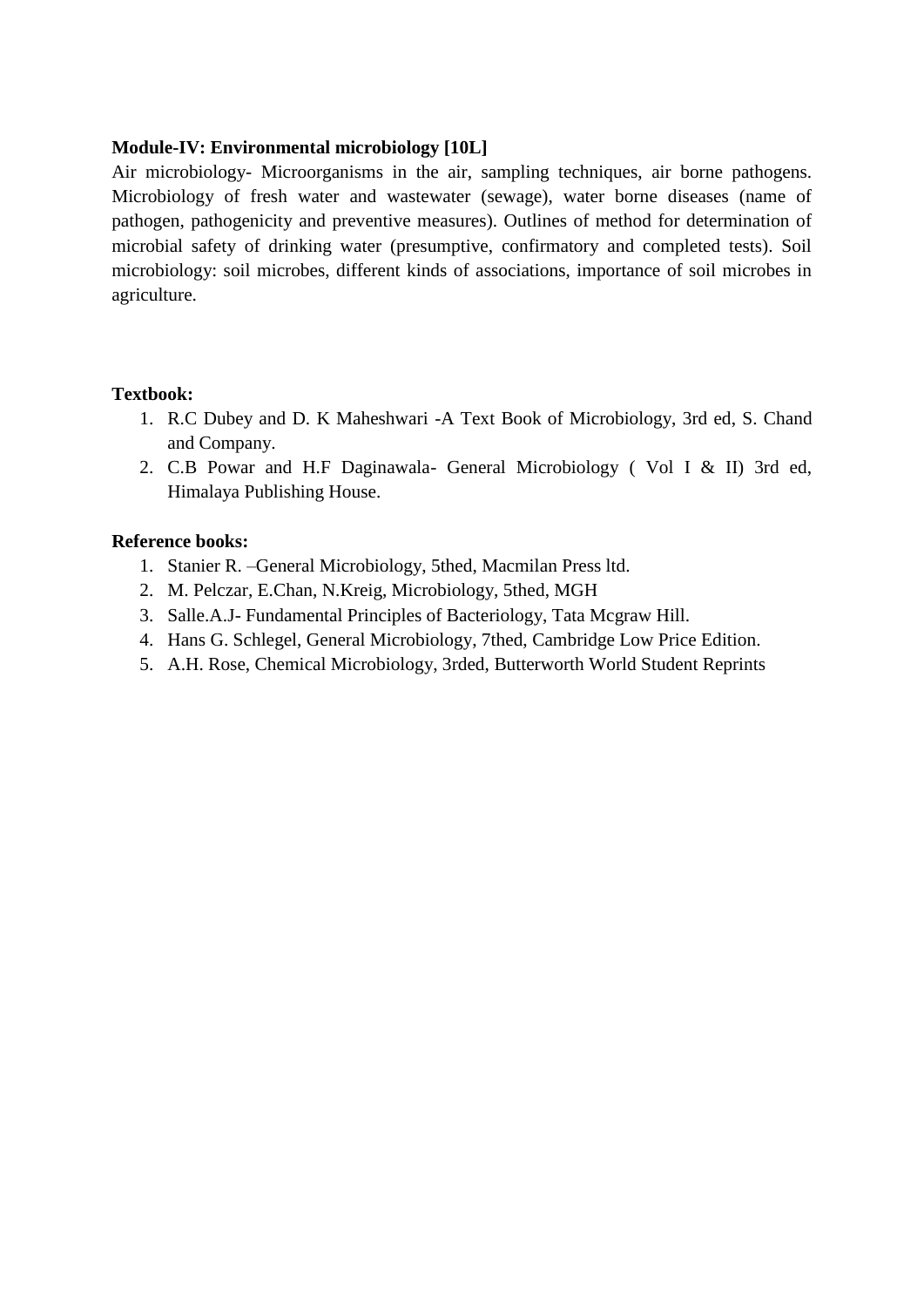| <b>Course Name: Mathematical &amp; statistical Methods</b> |  |  |   |              |                  |  |  |
|------------------------------------------------------------|--|--|---|--------------|------------------|--|--|
| <b>Course Code: MATH2101</b>                               |  |  |   |              |                  |  |  |
| <b>Contact hrs per</b>                                     |  |  | D | <b>Total</b> | Credit<br>points |  |  |
| week:                                                      |  |  |   |              |                  |  |  |

## **After completing the course, students will be able to:**

MATH2101.1 Apply numerical methods to obtain approximate solutions to mathematical problems where analytic solutions are not possible.

MATH2101.2 Implement appropriate numerical methods for solving advanced engineering problems dealing with interpolation and integration.

MATH2101.3 Design stochastic models to predict the outcomes of events.

MATH2101.4 Recognize the significance of the expansion of a function in Fourier Series.

MATH2101.5 Provide deterministic mathematical solutions to physical problems through partial differential equations.

MATH2101.6 Employ statistical methods to make inferences on results obtained from an experiment.

# **MODULE-I – PARTIAL DIFFERENTIAL EQUATIONS (10L)**

- Introduction to partial differential equations
- Formation of partial differential equations
- Lagrange's and Charpit's method of solution.
- Second order partial differential equations with constant coefficients.
- Solution by the method of separation of variables.
- Solution to the wave equation in two dimensions.

# **MODULE-II – NUMERICAL METHODS FOR INTERPOLATION AND INTEGRATION (10L)**

- Basics of interpolation,
- Newton's Forward and Backward Interpolation Method.
- Lagrange's Interpolation.
- Central difference interpolation: Striling's formula.
- Divided difference and their properties.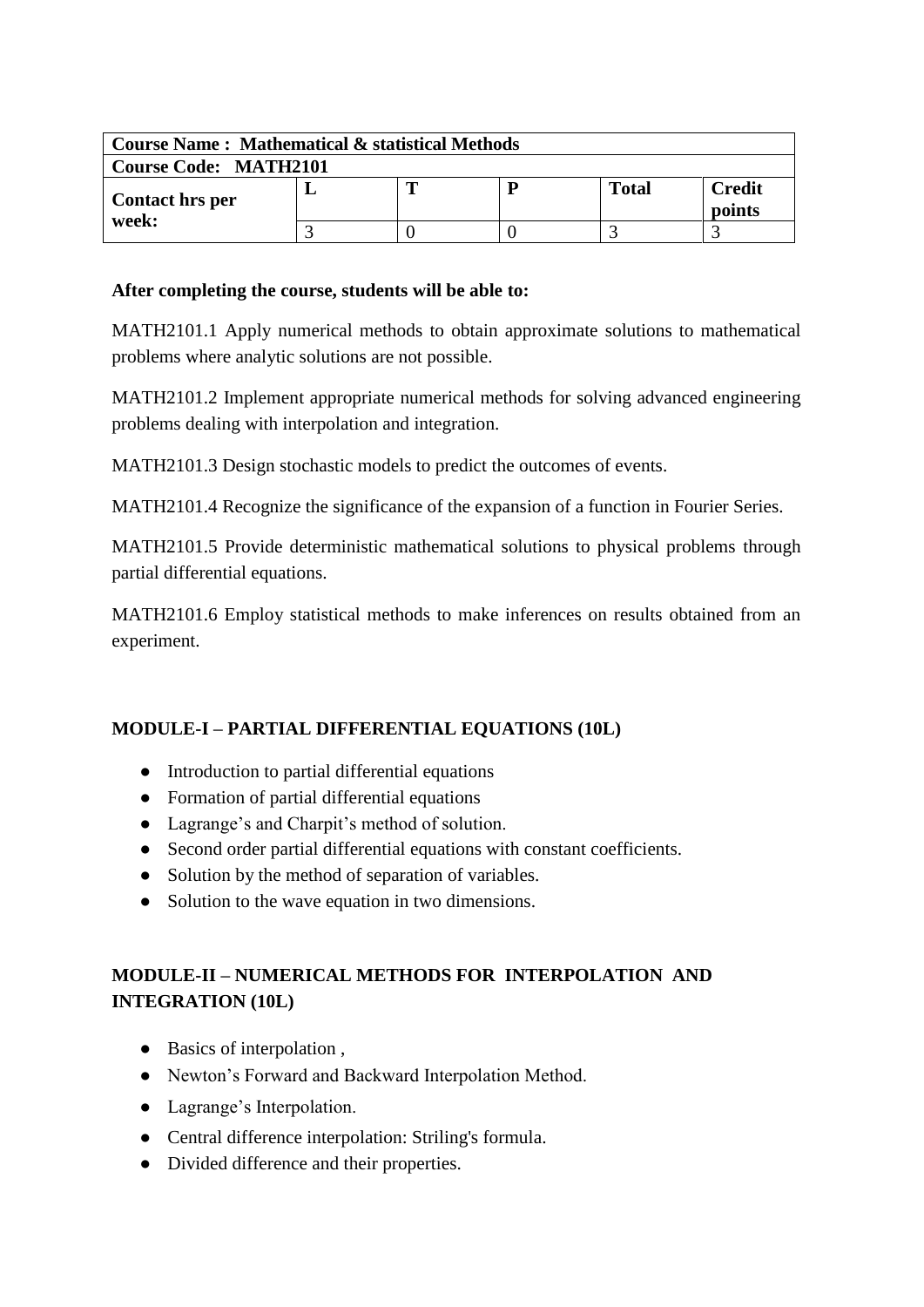● Numerical Interpolation : Trapezoidal and Simpson's 1/3rd rule.

## **MODULE-III – FOURIER SERIES (10L)**

- Definite Integral , Orthogonality of Trigonometric Functions , Power Series and its convergence.
- Periodic Functions , Even and Odd Functions , Dirichlet's Conditions.
- Euler Formulas for Fourier coefficients.
- Fourier series representation of a function, e.g. Periodic square wave, Half wave rectifier, Unit step function.
- Half Range series: Sine and Cosine ,Parseval's Identity.

## **MODULE-IV – PROBABILITY DISTRIBUTIONS AND STATISTICS (10L)**

- Special Distributions: Hypergeometric, Poisson, Uniform, Exponential, Gamma and Normal.
- Measures of Central Tendency and Dispersion
- Mean, Median, Mode and Standard Deviation for grouped and ungrouped frequency distribution.
- Moments: Skewness and Kurtosis.
- Simple Correlation and Regression, rank correlation coefficient.

## **Suggested Books:**

- 1. Miller & Freund's Probability and Statistics for Engineers, R.A.Johnson, Prentice Hall of India.
- 2. Numerical Methods (Problems and Solution) Jain, Iyengar ,& Jain,New Age International Publisher.
- 3. Fundamentals of Mathematical Statistics, S.C. Gupta and V.K. Kapoor, Sultan Chand & Sons.
- 4. Higher Engineering Mathematics, B. V. Ramana, Tata McGraw-Hill.
- 5. Advanced Engineering Mathematics, Kreyszig, Wiley Publications.
- 6. Numerical Methods (Problems and Solution), Jain, Iyengar & Jain, New Age International Publishers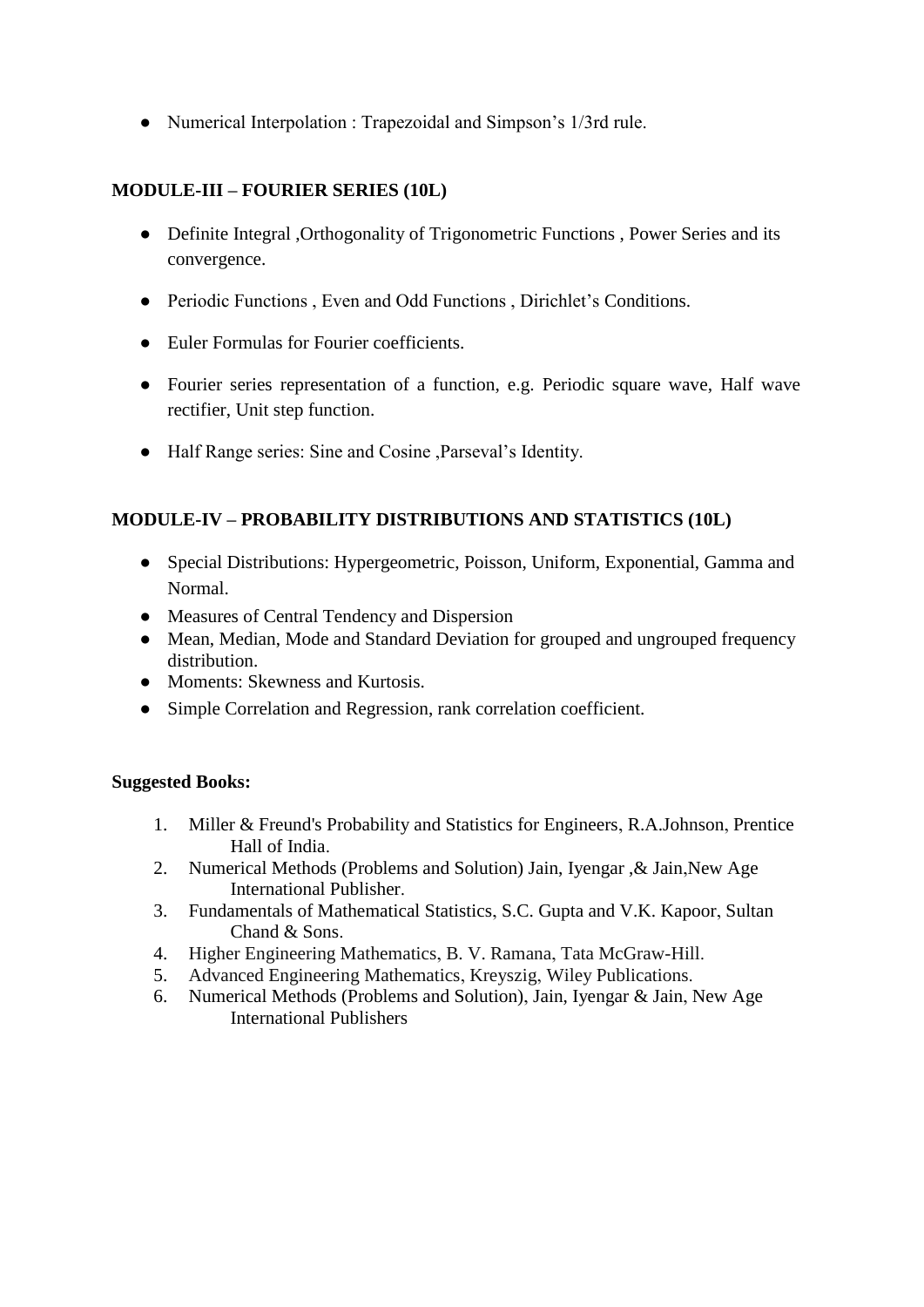| <b>Course Name: Biomolecular Chemistry Lab</b> |  |  |   |              |                         |  |  |
|------------------------------------------------|--|--|---|--------------|-------------------------|--|--|
| <b>Course Code: BIOT2151</b>                   |  |  |   |              |                         |  |  |
| <b>Contact hrs per</b>                         |  |  | D | <b>Total</b> | <b>Credit</b><br>points |  |  |
| week:                                          |  |  |   |              |                         |  |  |

After completion of this course, the students will be able to:

- 1. Determine the presence of carbohydrates, proteins and lipids in a solution.
- 2. Develop a concept of different types of buffer and pH.
- 3. Develop the basic principles of spectrophotometric anaylsis.
- 4. Quantify the concentration of an unknown solution by spectrophotometry.
- 5. Estimate DNA, RNA and reducing sugars.
- 6. Determine saponification number and iodine number of lipds.

#### **List of experiments:**

- 1. Qualitative tests For Carbohydrates, Amino acids, Proteins and Lipids.
- 2. Buffer & pH: Calibration of pH meter, Preparation of buffer (Tris-HCl or Acetate or Phosphate buffer system) and pH titration of amino acids and validation of the Henderson-Hasselbach equation.
- 3. Spectroscopy: Verification of Lambert-Beer's law and determination of molar extinction coefficient.
- 4. Estimation of Reducing Sugars (DNSA method)
- 5. Estimation of DNA /RNA by chemical method (DNA by diphenyl amine and RNA by orcinol)
- 6. Determination of Saponification number of lipid
- 7. Determination of Iodine Number of lipid

#### **Reference Books:**

- 1. Principles and techniques of Practical Biochemistry: K. Wilson and J. Walker (1994), CUP, Cambridge University Press.
- 2. Introductory practical Biochemistry by S.K. Sawhney and Randhir Singh (2000), Narosa Publishing House.
- 3. An introduction to Practical Biochemistry by David T. Plummer (1988), McGraw- Hill Book Company.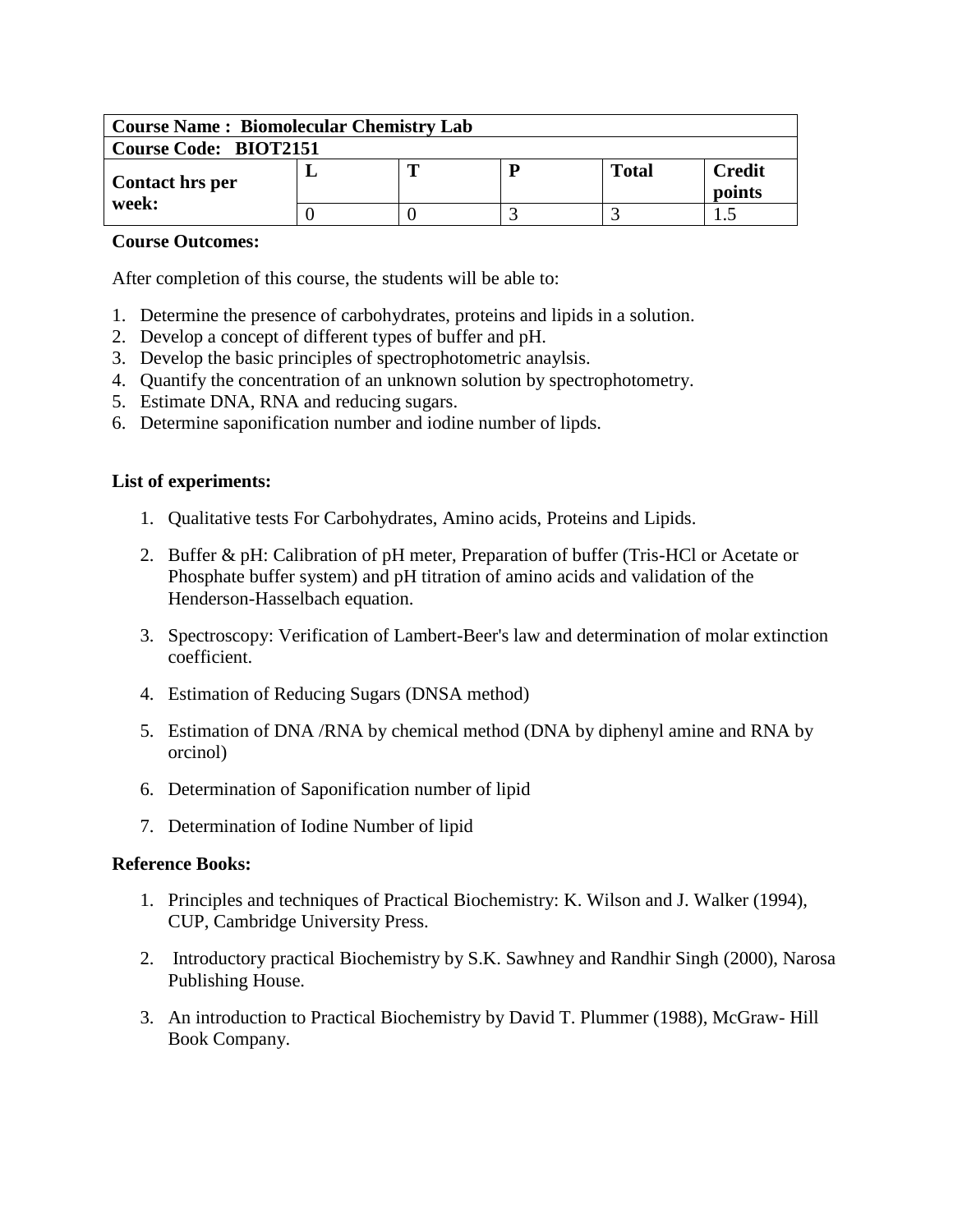| <b>Course Name: Biochemistry Lab</b> |  |  |   |              |                         |  |  |
|--------------------------------------|--|--|---|--------------|-------------------------|--|--|
| <b>Course Code: BIOT2153</b>         |  |  |   |              |                         |  |  |
| <b>Contact hrs per</b>               |  |  | D | <b>Total</b> | <b>Credit</b><br>points |  |  |
| week:                                |  |  |   |              |                         |  |  |

After completion of this course, the students will be able to:

- 1. Estimate sugars by enzymatic method.
- 2. Develop the concept of enzyme kinetics
- 3. Determine the activity and specific activity of enzymes.
- 4. Determine the nature of enzyme inhibition.
- 5. Estimate the unknown concentration of a protein, cholesterol, vitamin C and liver enzymes.
- 6. Separate lipids and proteins by chromatographic techniques.

## **List of experiments:**

- 1. Estimation of sugars by enzymatic method (GOD –POD method)
- 2. Determination of activity  $\&$  specific activity of enzyme:  $K_m$  and  $V_{max}$
- 3. Determination of optimum temperature & pH optima of an enzyme
- 4. Inhibition of Alkaline phosphatase by  $(F<sup>-</sup>$  or arsenate) and determining the nature of inhibition.
- 5. Determination of SGPT, SGOT by colorimetric end point method in blood.
- 6. Estimation of proteins
- 7. Estimation of cholesterol
- 8. Estimation of Vitamin C in fruit juice using 2, 6-dichlorophenol indophenols
- 9. Separation of lipids/ amino acids/ carbohydrates by Thin layer Chromatography (TLC)/ Paper Chromatography.

## **Reference Books:**

- 1. Principles and techniques of Practical Biochemistry: K. Wilson and J. Walker (1994), CUP, Cambridge University Press.
- 2. Introductory practical Biochemistry by S.K. Sawhney and Randhir Singh (2000), Narosa Publishing House.
- 3. An introduction to Practical Biochemistry by David T. Plummer (1988), McGraw-Hill, Book Company.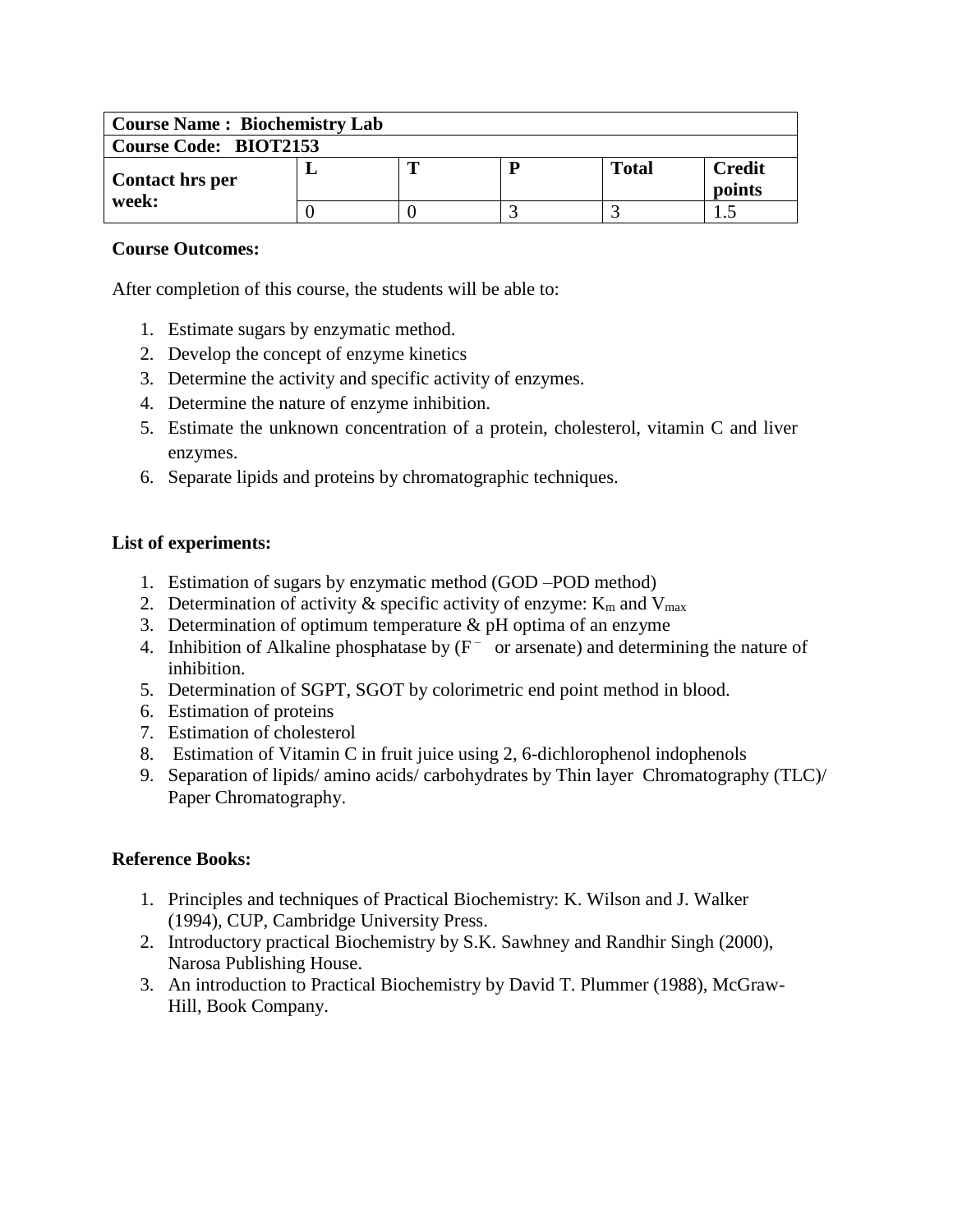| <b>Course Name: Microbiology Lab</b> |  |   |  |              |                         |  |  |
|--------------------------------------|--|---|--|--------------|-------------------------|--|--|
| <b>Course Code: BIOT 2154</b>        |  |   |  |              |                         |  |  |
| <b>Contact hrs per</b>               |  | m |  | <b>Total</b> | <b>Credit</b><br>points |  |  |
| week:                                |  |   |  |              |                         |  |  |

After completion of this course, the students will be able to:

- 1. Prepare different microbial media and plating.
- 2. Isolate pure culture by streak, spread and pour plate method.
- 3. Handle different types of microscopes
- 4. Determine bacterial growth kinetics
- 5. Perform the assay of antibiotic by zone inhibition method.
- 6. Study the biochemical activity of micro organism by some standard tests: IMViC test, hydrolysis of starch, casein etc.

#### **List of experiments:**

- 1. General laboratory procedure; microbial safety and precaution; study of methods of sterilization
- 2. Preparation of microbial media and plating.
- 3. Isolation of pure culture by streak, spread and pour plate method.
- 4. Microscope and microscopy and identification of bacterial sample by differential staining.
- 5. Determination of microbial load in air, soil and water.
- 6. Determination of bacterial growth kinetics.
- 7. Assay of antibiotic by zone inhibition method.
- 8. Study of biochemical activity of micro organism by some standard tests: IMViC test, hydrolysis of starch, casein etc.
- 9. Isolation and morphological characterization of fungi.
- 10. Endospore staining.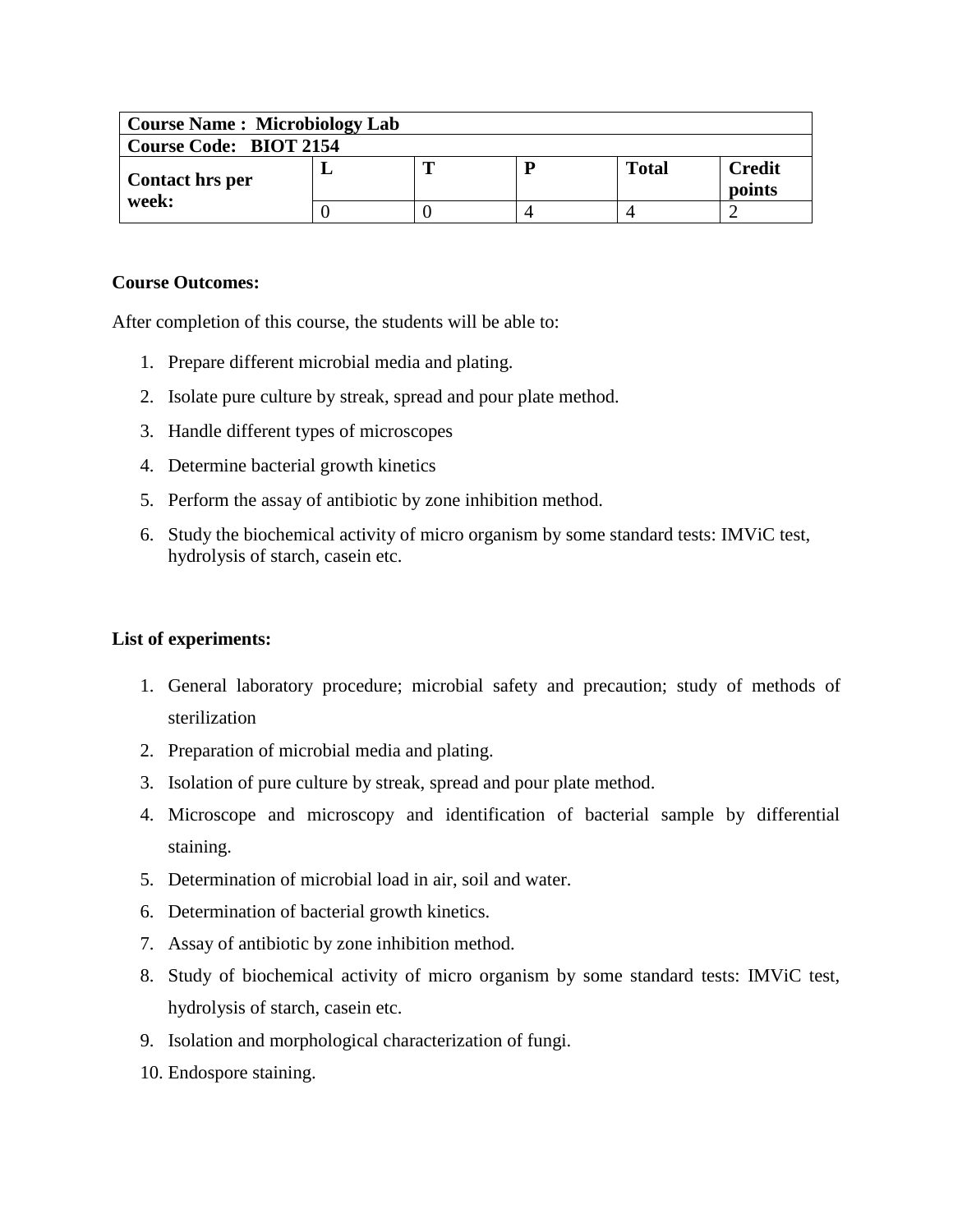# **2 nd yr 2 nd semester detailed syllabus**

| <b>Course Name: Thermodynamics and Kinetics</b> |  |  |  |              |                  |  |  |
|-------------------------------------------------|--|--|--|--------------|------------------|--|--|
| <b>Course Code: BIOT2201</b>                    |  |  |  |              |                  |  |  |
| <b>Contact hrs per</b><br>week:                 |  |  |  | <b>Total</b> | Credit<br>points |  |  |
|                                                 |  |  |  |              |                  |  |  |

#### **Course Outcomes:**

After completion of this course, the students will be able to:

- 1. Comprehend the thermodynamic properties and functions of different systems and processes.
- 2. Apply the thermodynamic laws in practical problems.
- 3. Relate the thermodynamic properties and functions to biological systems.
- 4. Explain effect of temperature on rate of reaction.
- 5. Determine the order of a reaction using different suitable analytical methods.
- 6. Understand the kinetic mechanism of enzyme-substrate reactions with/without the presence of inhibitor and solve related problems.

#### **Module I: Concepts and Laws of Thermodynamics[10L]**

Review of basic concepts – systems, surroundings, processes, properties (extensive/intensive), components (single/multi). Zeroth, first, second laws and their consequences. Refrigeration process. Thermodynamic functions and free energy concept, chemical potential, Maxwell's relations. Review of ideal gas, non-ideal gas, PVT behaviour, virial and cubic equations of state, generalized correlations, residual properties.

#### **Module II: Thermodynamics and Bioenergetics[10L]**

Partial molar properties, fugacity, ideal and non-ideal solutions, activity coefficient, Gibbs-Duhem equation. Phase rule, criteria for phase equilibrium, VLE for pure component, Transport across membrane-bioenergetics.

#### **Module-III: Kinetics [10L]**

Rate of chemical reaction; Effect of Temperature on Rate Constant, Arrehnius equation, Collision Theory, Transition State Theory, Order and Molecularity of a Chemical reaction, Elementary Reactions, First, Second and Third order reactions, Non Elementary Reactions, Pseudo-first order reaction, Determination of rate constant and order of reaction, Half life method, Fractional order reactions.

#### **Module-IV: Applications of Kinetics [10L]**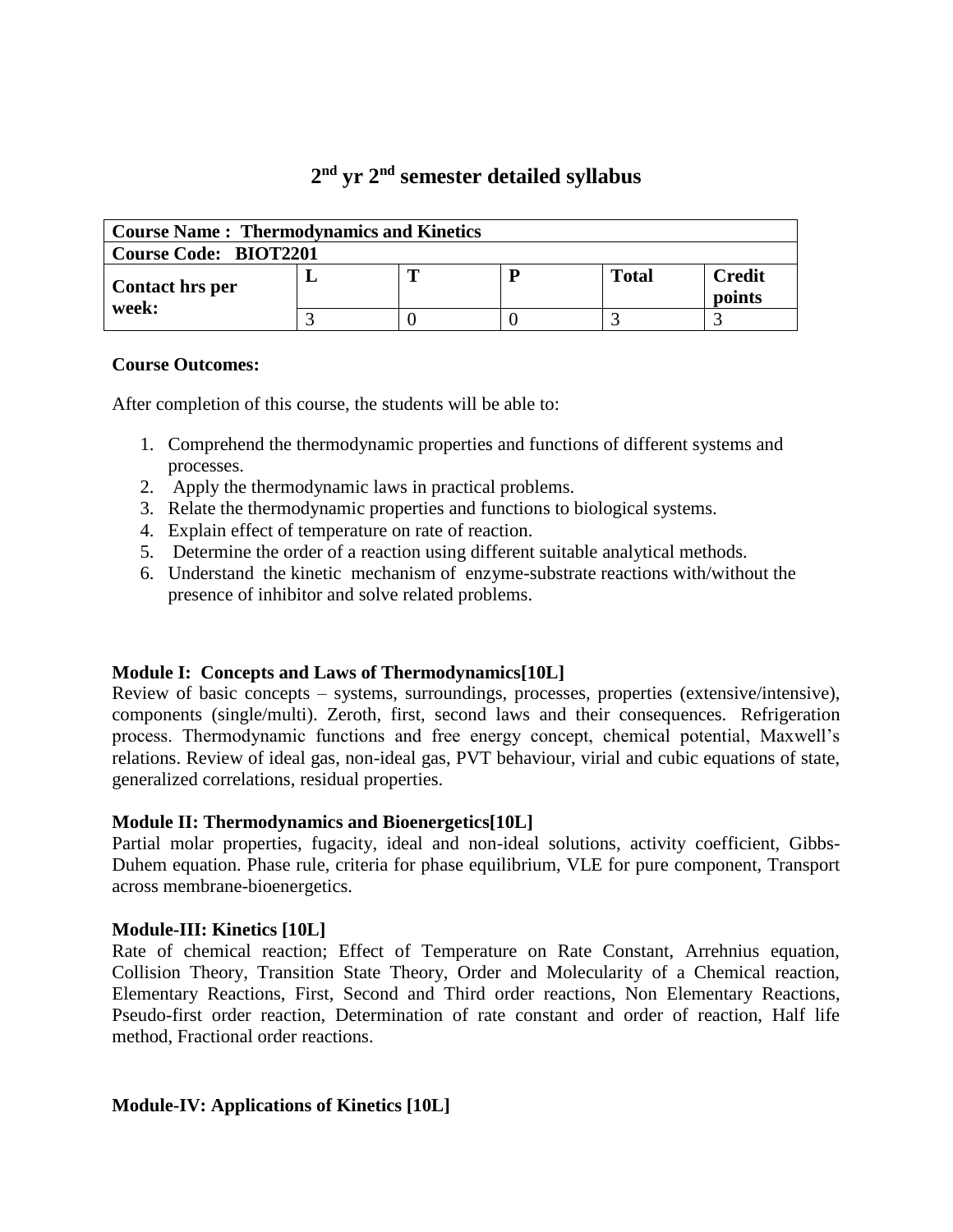Interpretation of batch reactor data for simple and complex reactions. Kinetics of Enzyme catalyzed reactions for free and immobilized enzymes–derivation of Michaelis-Menten equation, Briggs-Haldane relationship, the determination and significance of kinetic constants, Lineweaver-Burk, Hanes–Woolf plot and Eadie-Hofstee plot, Principles of enzyme inhibition: competitive, noncompetitive and uncompetitive.

#### **Textbook:**

- 1. Smith & Vanness, Thermodynamics for Chemical Engineers, McGraw Hill & Co.
- 2. Levenspiel. O. Chemical Reaction Engineering, Wiley Eastern Ltd.

#### **Reference books:**

- 1. Richardson, J.F., Peacock, D.G. Coulson & Richardson's Chemical Engineering, Volume 3rd ed., First Indian ed. Asian Books Pvt. Ltd. 1998.
- 2. Bailey & Olis, Biochemical Eng. Fundamentals, McGraw Hill & Co., 1990.
- 3. Gordon G. Hammes, Thermodynamics and Kinetics for the Biological Sciences; John Wiley & Sons, Inc., Publication; 2000.
- 4. Michael L. Shuler, Filkert Kargi, Bioprocess engineering: 2nd edition, Prentice Hall India.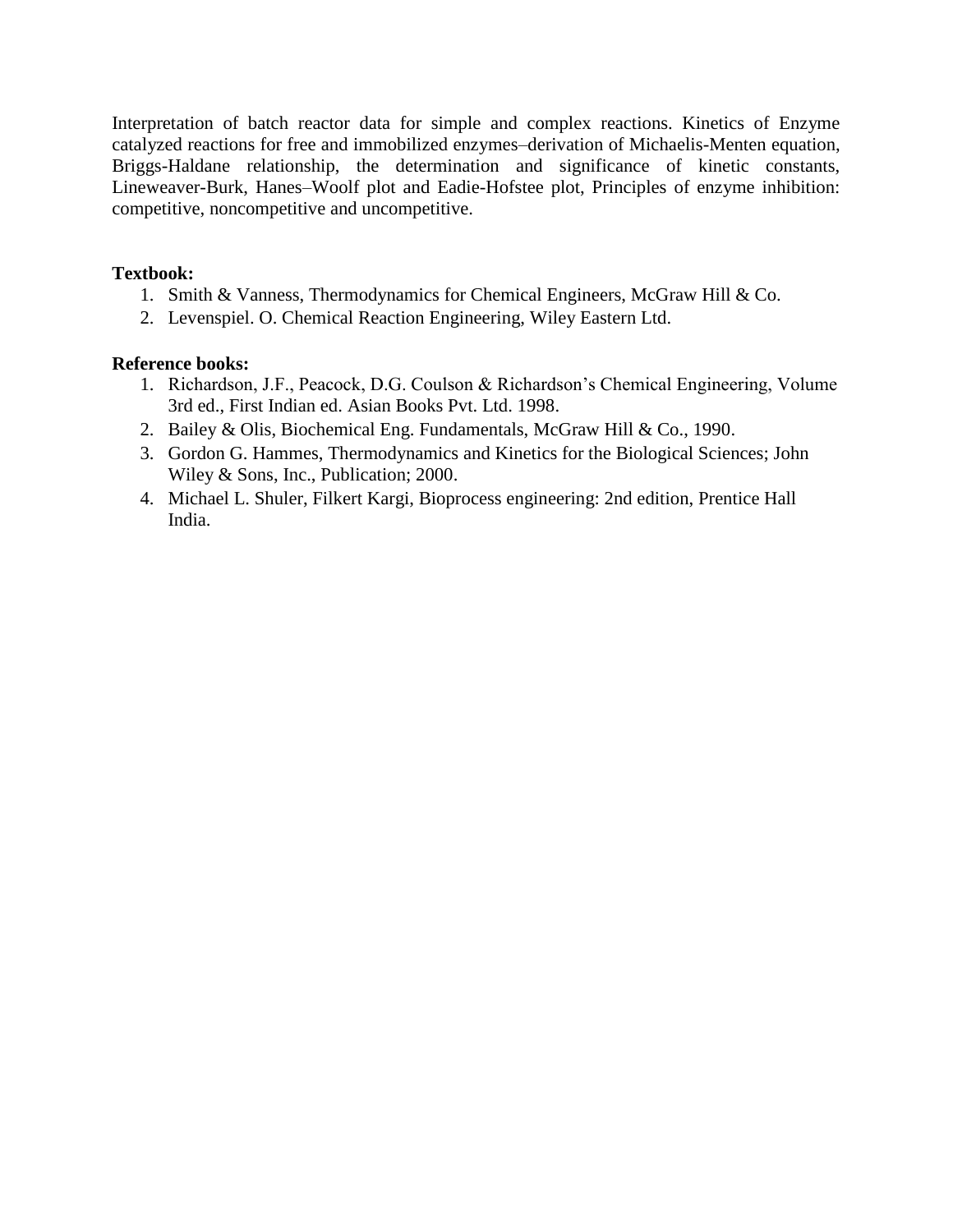| <b>Course Name: Transfer Operation-I</b> |  |   |  |       |                         |  |  |
|------------------------------------------|--|---|--|-------|-------------------------|--|--|
| <b>Course Code: BIOT2202</b>             |  |   |  |       |                         |  |  |
| <b>Contact hrs per</b>                   |  | m |  | Total | <b>Credit</b><br>points |  |  |
| week:                                    |  |   |  |       |                         |  |  |

After completion of this course, the students will be able to:

- 1. Understand thy physical properties of fluid, flow behavior and their consequence on fluid flow.
- 2. Apply the basic laws and equations to analyze fluid dynamics and solve numerical problems related to them.
- 3. Understand the importance of fluid flow measurement by various devices in industries.
- 4. Analyze and calculate various parameters involved in heat transfer by conduction, convection and thermal radiation.
- 5. Develop and design various equipment's associated with heat transfer and evaluate heat exchanger performance.
- 6. Develop the knowledge of principles of communition, mechanical separation aspects, working of equipments used in mechanical operation and calculate various parameters for energy requirement related to size reduction of solid.

## **Module I: Basic concepts of Fluid Mechanics [10L]**

Fluid – rheological properties – compressible, incompressible fluids. Newtonian and non Newtonian fluids. Basic equations of fluid flow, fluid flow phenomena – through pipes and other devices – pressure drop calculations. Fluid friction- friction in flow through packed beds. Fundamentals of fluidization and inverse fluidization, gravity settling, terminal settling velocity. Basic concept of multiphase flow-flow regime, pressure drop measurement.

#### **Module II: Flow measurements and machineries [10L]**

Flow measuring devices- orifice and venturi meters, pitot tube, weirs, rotameters and other types of meters. Pipe fittings and valves. Pumps – classification, centrifugal and positive displacement type, peristaltic pump. Principle of compressor and blower.

#### **Module III: Heat transfer [10L]**

Classification of heat flow processes- conduction, convection, radiation. Conduction- Steady state and unsteady state heat conduction. Heat flow in fluids by convection (natural and forced). Heat exchanger- double pipe and shell and tube heat exchanger. Basic concept of radiation.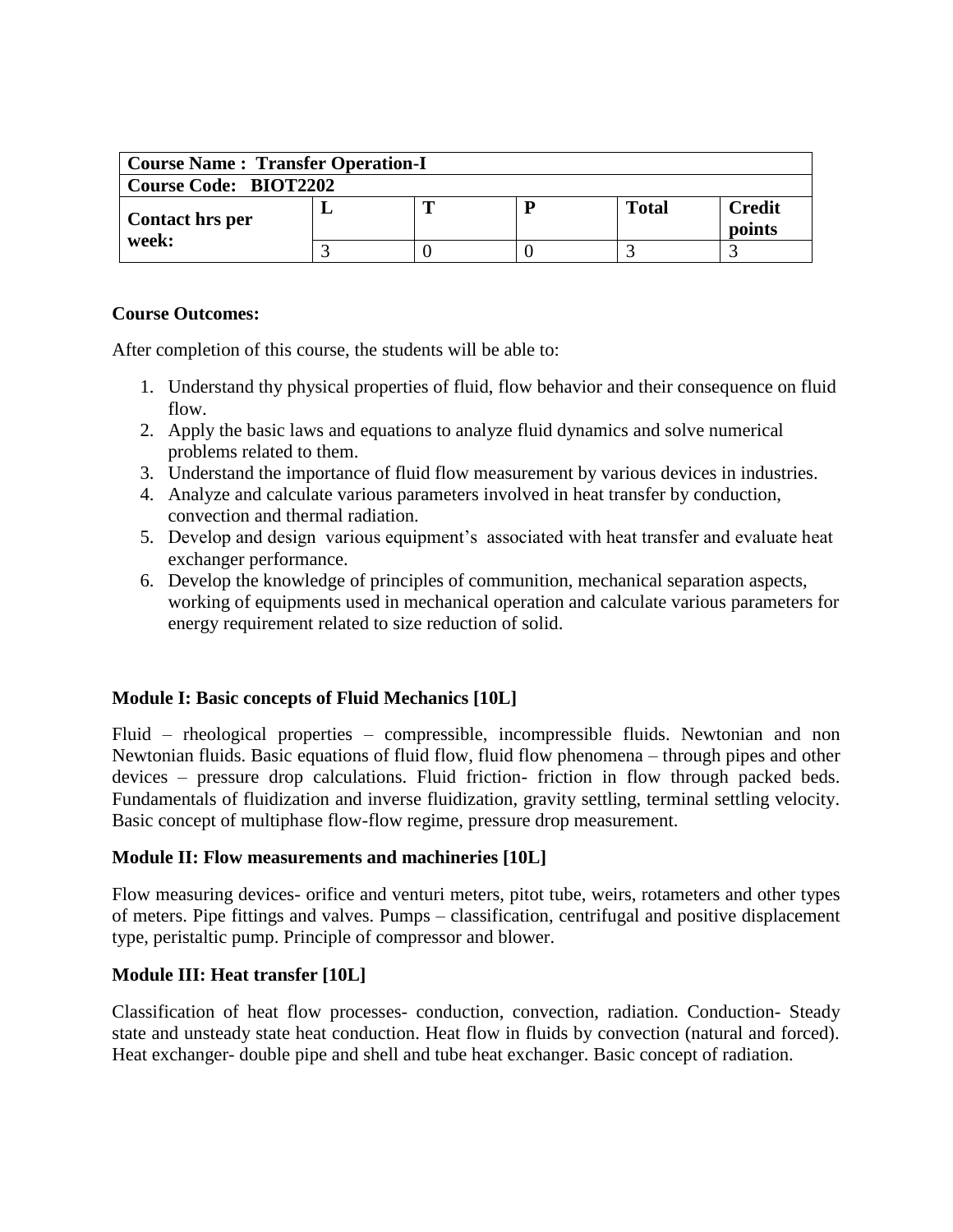#### **Module IV: Mechanical Operations [10L]**

Principles of comminution, types of comminuting equipment, energy and power requirement. Crushing, grinding, mixing and agitation, power consumption in mixing. Mechanical separationscreening, filtration (constant pressure and constant rate), centrifugation.

#### **Textbooks:**

1. Unit Operations of Chemical Engineering: McCabe, Smith & Harriot, TMH, 5th edition.

#### **Reference books:**

- 1. Geankopolis, Transport Processes & Unit operations: 3rd edition, PHI.
- 2. Coulson & Richardson, Chemical Engineering, Vol-I & II:, Butterworth Heinemann.
- 3. D.Q. Kern, Heat Transfer, MGH.
- 4. Badger, W.L., Banchero, J.T., Introduction to Chemical Engineering, MGH.
- 5. Foust, A.S., Wenzel, L.A, et.al. Principles of Unit Operations, 2nd edition, JWS.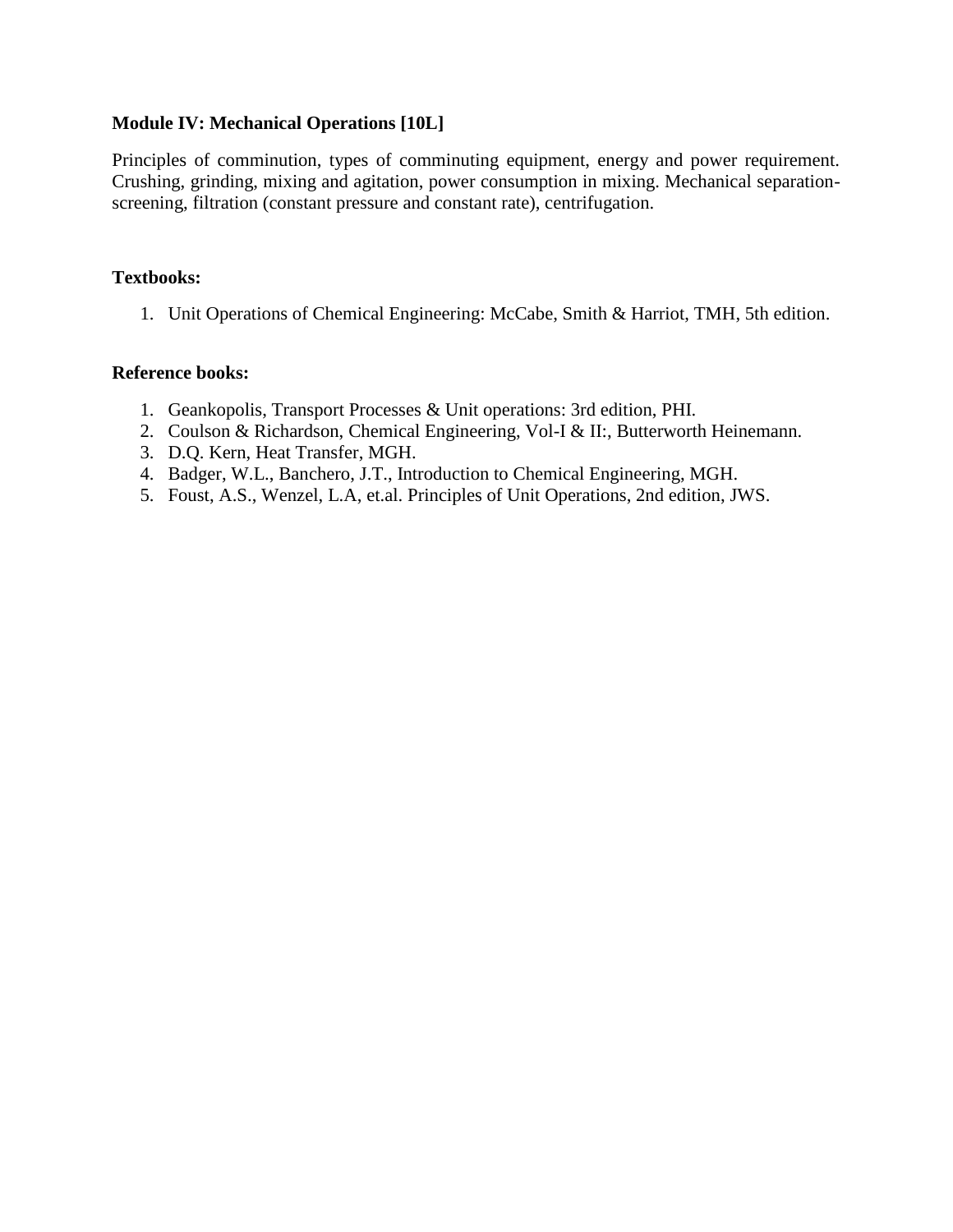| <b>Course Name: Molecular Biology</b> |  |  |   |       |                         |  |  |
|---------------------------------------|--|--|---|-------|-------------------------|--|--|
| <b>Course Code: BIOT2203</b>          |  |  |   |       |                         |  |  |
| <b>Contact hrs per</b>                |  |  | P | Total | <b>Credit</b><br>points |  |  |
| week:                                 |  |  |   |       |                         |  |  |

After completion of this course, the students will be able to:

- 1. Identify and analyze the different components and mechanism of replication.
- 2. Describe different types of DNA damage and repair systems and recombination process.
- 3. Comment on various components and detailed process of transcription.
- 4. Comment on various components and mechanism of translation.
- 5. Understood the rational of genetic code.
- 6. Comprehend on models of gene regulation and apply the knowledge of gene regulation as genetic switch.

#### **Module-I: Replication, repair and Recombination in Prokaryotes & Eukaryotes [10L]**

The biochemical basis of inheritance, DNA as the genetic material, central dogma of molecular biology. organization of genome. DNA Replication: mechanism, models; initiation, elongation & termination; enzymes and accessory proteins. Inhibitors of DNA replication; extrachromosomal replicons, replication in DNA and RNA virus. DNA damage and mechanisms of different types of DNA repairs, SOS repair. Repair defects and human diseases. Recombination: mechanism of general and site specific recombination.

#### **Module-II: Transcription in Prokaryotes & Eukaryotes [10L]**

Structure of and function of different types of RNA, promoter, RNA polymerases: structure and assembly; RNA polymerase I, II, III, transcription factors, terminators. Process of transcription: initiation, elongation & termination of transcription. Post transcriptional modifications: Processing of hnRNA, 5'-Cap formation; 3'-end processing and polyadenylation; Splicing (different types); RNA editing; RNA transport. Inhibitors of transcription; reverse transcription.

#### **Module-III: Genetic Code & Translation in Prokaryotes & Eukaryotes [10 L]**

Concept of genetic code: universal genetic code; degeneracy of codons; termination codons; isoaccepting-tRNA; wobble hypothesis. Components translation: structure and function of ORF, tRNA, rRNA, ribosomes, RBS, aminoacylsynthetases. Process of Translation: initiation, elongation, termination, proof-reading, translational inhibitors. Post translational modifications of protein, protein folding, protein trafficking, protein transport and degradation.

#### **Module-IV: Regulation of Gene Expressions in Prokaryotes & Eukaryotes [10 L]**

Organization of genes and its nomenclature. Principle of gene regulation: negative and positive regulation. Regulatory elements: Promoter, operator, inducer, repressor, activators, silencers, insulators, enhancers. Gene regulation in prokaryote: concept of operon model (*lac,*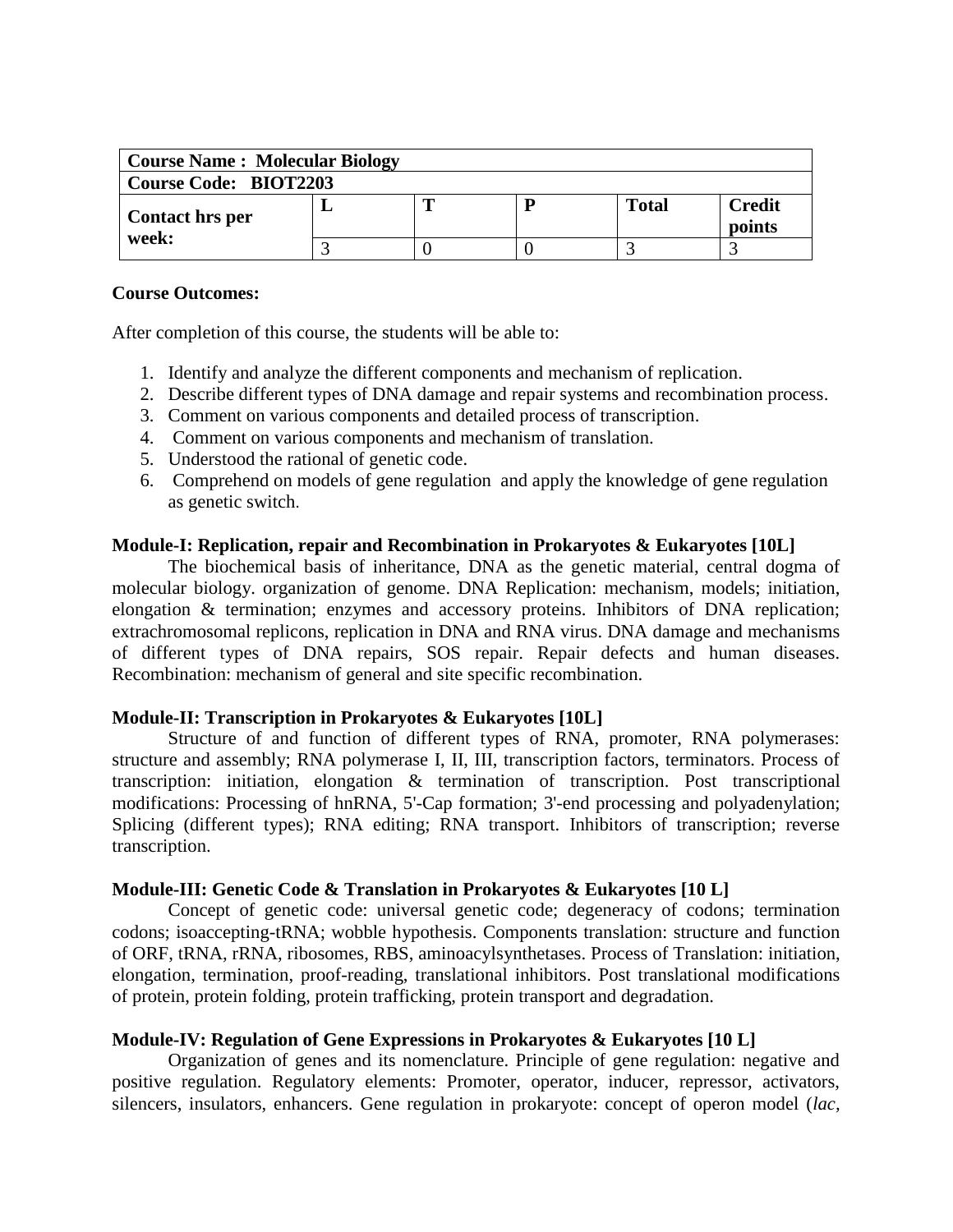*gal, trp* and *ara* operon), attenuation; antitermination in lambda virus. Gene regulation in Eukaryotes: DNA looping model, hormonal control of gene expression (steroid and non steroid), role of chromatin remodelling, gene silencing and epigenetic regulation. Regulations at level of translation, riboswitch, ribozyme. Structure and function of gene regulatory proteins.

## **Text books:**

- 1. Molecular Biology of the Gene, 7th Editio (2017), by J.D. Watson, Baker TA, Bell SP, Gann Alexander, Levine M, Losick R., Pub: Pearson Education.
- 2. Lewin's GENES XII (2017) by J. E. Krebs (Author), E. S. Goldstein (Author), S. T. Kilpatrick, Pub: Jones and Bartlett.
- 3. Freifelder's Essentials of molecular Biology, (2015) by Malacinski and Pub: Jones and Bartlett.

## **Reference books:**

- 1. Molecular Biology of the Cell,  $6<sup>th</sup>$  edn. (2014)by Bruce Alberts (Author), A D. Johnson, J Lewis, D Morgan, M Raff , K. Roberts, Pub: W. W. Norton & Company.
- 2. Molecular Cell Biology  $8<sup>th</sup>$  edn. (2016) by H. Lodish, [A.](https://www.amazon.in/s/ref=dp_byline_sr_book_4?ie=UTF8&field-author=Angelika+Amon&search-alias=stripbooks) Berk, C.A.Kaiser, , A. [Amon](https://www.amazon.in/s/ref=dp_byline_sr_book_4?ie=UTF8&field-author=Angelika+Amon&search-alias=stripbooks) , H. Ploegh, A. Bretscher , M. Krieger, K C. Martin, pub: WH Freeman.
- 3. Cell and molecular Biology, Concepts and experiments by Gerald Karp, John Wiley & Sons.
- 4. Molecular and Cellular Biology- by Stefen Wolfe, Wordsworth Publishing Co.
- 5. Genomes, by T. A. Brown, John Wiley and Sons PTE Ltd.
- 6. The Cell A molecular approach, by G. M. Cooper, ASM Press.
- 7. Cell and Molecular Biology 8th ed, Robertis, EDP De & Robertis, EMF De(2002) Lippincott, Williams & Wilkins International student edition.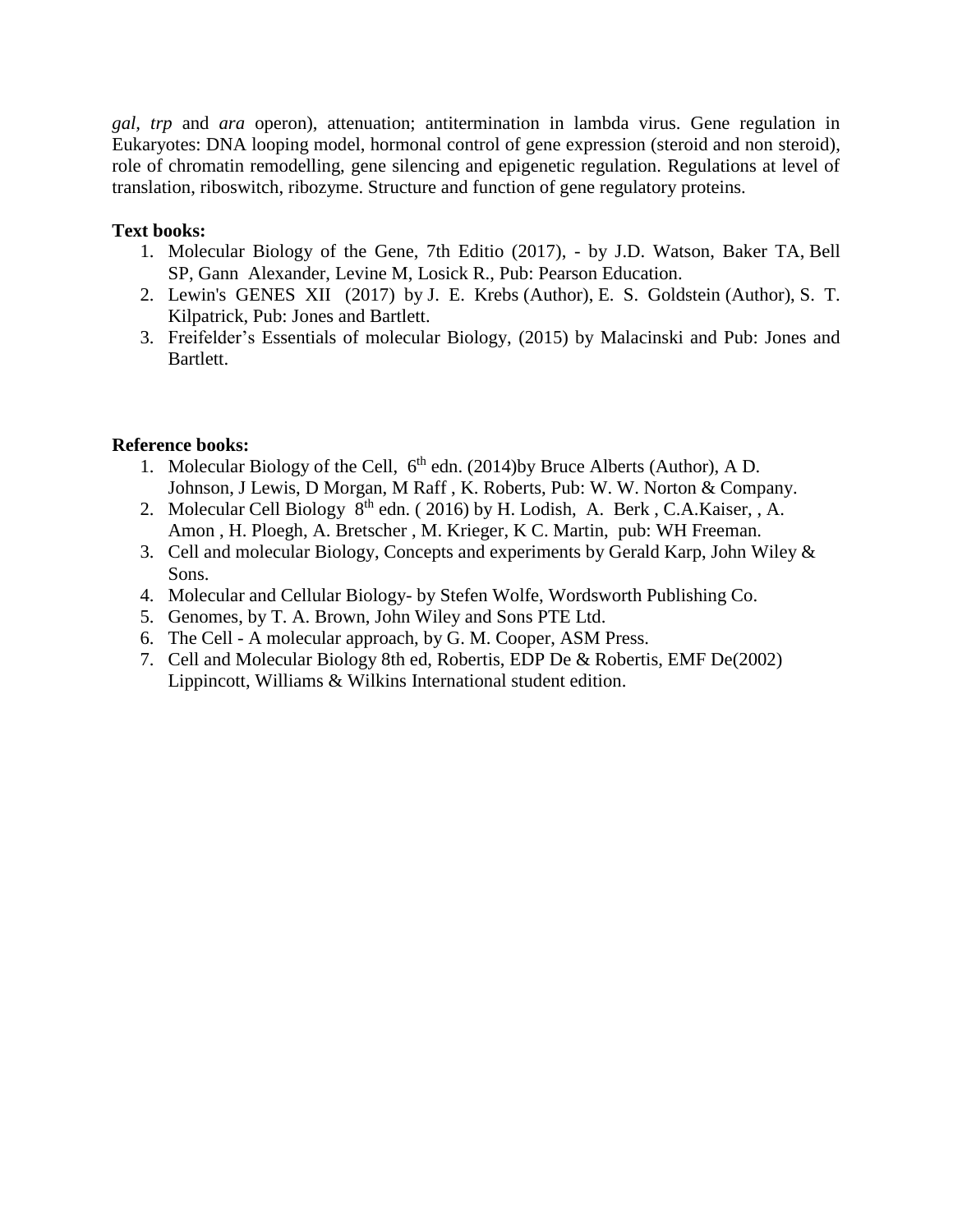| <b>Course Name: Industrial Microbiology and Enzyme Technology</b> |  |  |  |       |                         |  |  |  |  |
|-------------------------------------------------------------------|--|--|--|-------|-------------------------|--|--|--|--|
| <b>Course Code: BIOT2204</b>                                      |  |  |  |       |                         |  |  |  |  |
| <b>Contact hrs per</b>                                            |  |  |  | Total | <b>Credit</b><br>points |  |  |  |  |
| week:                                                             |  |  |  |       |                         |  |  |  |  |

After completing this course, students will be able to:

- 1. Describe different methods for immobilization of enzymes.
- 2. apply enzymes in various industries that can benefit human life
- 3. Produce different useful secondary metabolites by microbes.
- 4. Modify the enzymes for better stability.
- 5. Design different biosensors for applications in biotechnology.
- 6. Develop the fermentation techniques and downstream processes.

#### **Module-I: Fermentation process and strain improvement [10L]**

Definition and scope, Basic idea on fermentation process, submerged and solid– with their merits and demerits, Microbial Culture systems; Media for Industrial fermentations; Media optimization; Sterilization of Industrial Media, Cellular control regulating production of microbial metabolites – Primary and Secondary metabolite – Induced mutation technique – Analogue resistant mutant – Catabolic derepressed mutants – Genetically engineered strain – Protoplast fusion technique.

#### **Module-II: Production by fermentation [10L]**

Microbial production: Production of organic acids and solvents, microbial polysaccharides, amino acids, enzymes, vitamins, growth factors and hormones, antibiotics and vaccines, alcoholic beverages and other microbial food products. Downstream processing and fermentation economics.

#### **Module III: Enzyme Technology [10L]**

Enzyme : brief overview, general characteristics ,Units of enzyme activity, physical and chemical factors affecting enzyme activity, outlines of extraction and purification of commercial enzymes from plant, animal and microbial sources, formulation and stabilization of commercial enzymes. Stable enzymes : selection of extremophilic producer, chemical modification of enzymes for better stability. Enzyme immobilization – Physical and chemical methods for enzyme immobilization. Adsorption, matrix entrapment, covalent binding, cross linking – advantages and disadvantages of different immobilization techniques. Immobilized enzyme kinetics.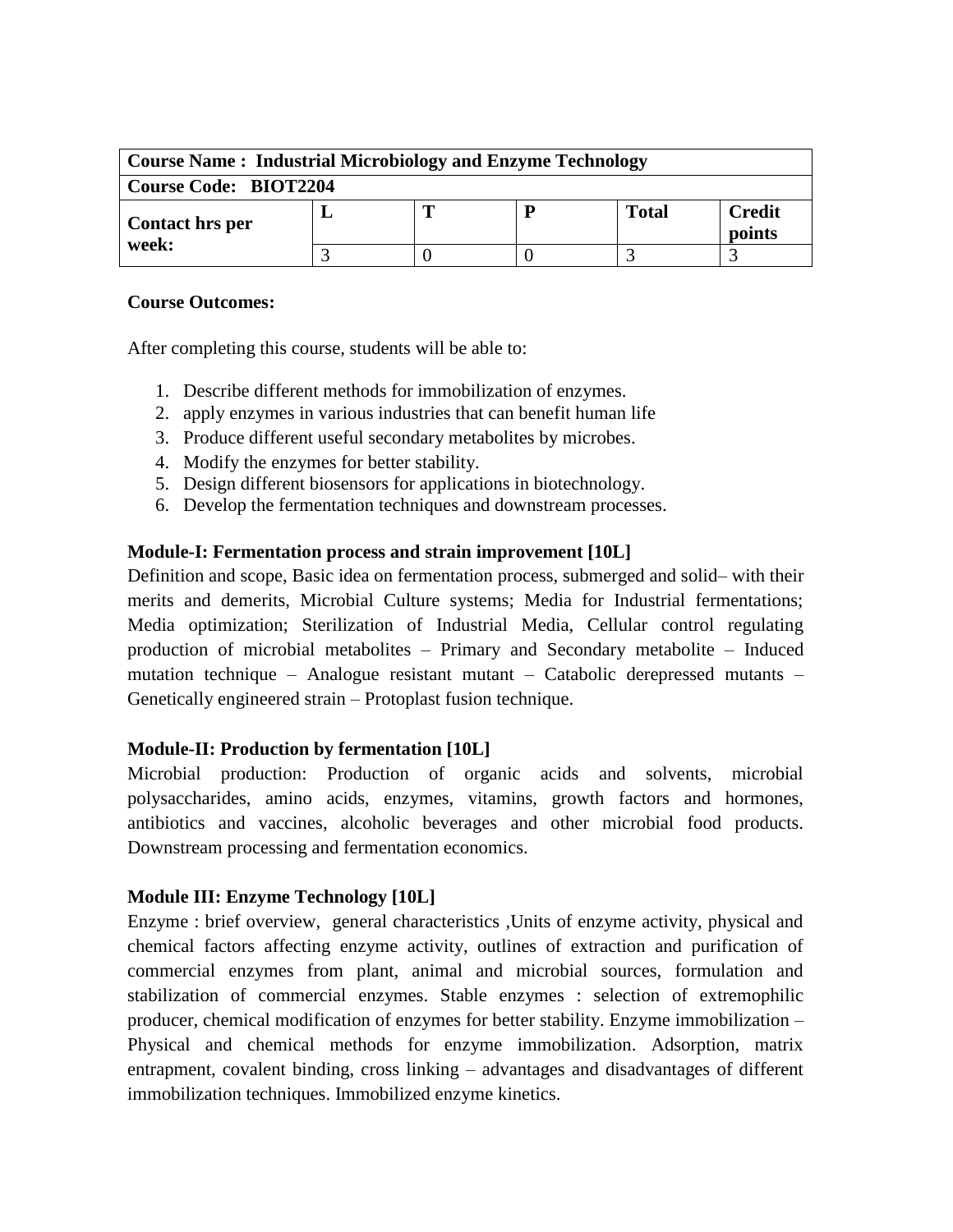## **Module IV: Industrial applications of enzymes [10L]**

Commercial enzymes: Industrial applications of food processing enzymes; Analytical, diagnostic and medicinal applications of enzymes.

Enzyme electrode and application as biosensor in biotechnology and environmental monitoring. Different bioreactors for processes using immobilized enzymes.

#### **Text books:**

- 1. L.E. Cassida.Jr, Industrial Microbiology, New Age International Publisher.
- 2. W. Crueger, Annelise Crueger, Biotechnology: A Textbook of Industrial Microbiology, Sinauer Assoc. Inc.
- 3. Fundamentals of Enzymology by Nicolas C. price and Lewis Stevens. Oxford University Press.
- 4. Enzymes by Trevor palmer, East west Press 3. Enzyme Technology by Messing.

#### **Reference books:**

- 1. Prescott's and Dunn's, A. Industrial Microbiology, 4th edition. CBS Publishers, New Delhi, India, 1987.
- 2. Atkinson.B and Marituna.F, Biochemical Engineering and Biotechnology Handbok, The Nature Press, Macmillan Publ. Ltd.
- 3. Enzymes : Dixon and Webb.(IRL Press) Enzyme technology by Chaplin and Bucke. Cambridge University Press.
- 4. Biochemical engineering fundamentals, second edition. James E Bailey, David F., Ollis, McGraw Hill Intl. Edition.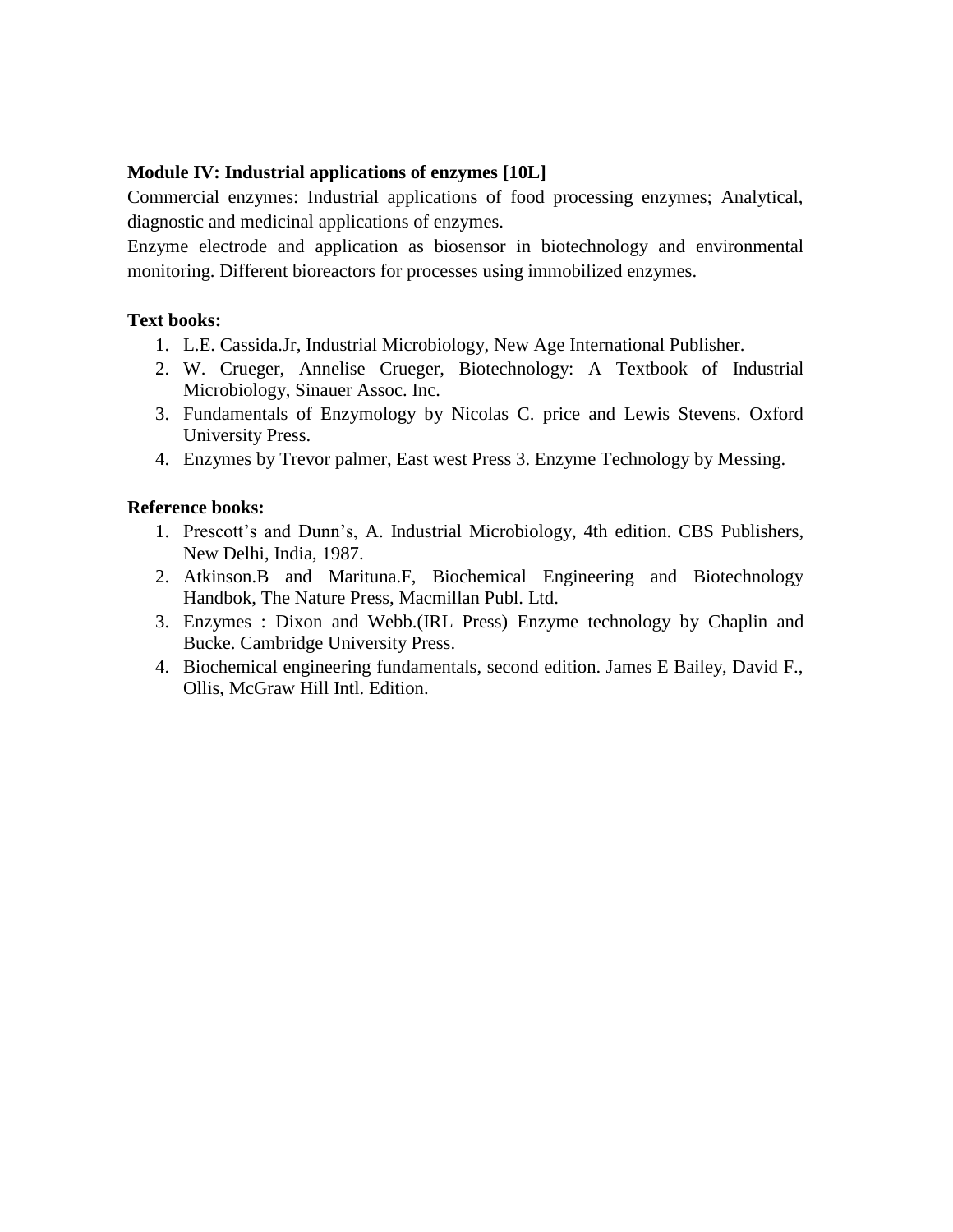| <b>Course Name: Data Structure</b> |  |  |   |       |                  |  |  |  |  |
|------------------------------------|--|--|---|-------|------------------|--|--|--|--|
| <b>Course Code: CSEN2005</b>       |  |  |   |       |                  |  |  |  |  |
| <b>Contact hrs per</b>             |  |  | р | Total | Credit<br>points |  |  |  |  |
| week:                              |  |  |   |       |                  |  |  |  |  |

Upon successful completion of this course students should be able to:

- 1. Identify and select appropriate data structures as applied to specified problem definition.
- 2. Implement operations like searching, insertion, deletion, traversal etc. on linear data structures like array, stack and queue.
- 3. Implement operations like searching, insertion, deletion, traversal etc. on nonlinear data structures like tree and graph.
- 4. Apply appropriate sorting/searching technique for given problem.
- 5. Analyze and compare the different sorting algorithms.
- 6. Design advanced data structure using Nonlinear data structures.

## **Module -I. Linear Data Structure I [8L]**

Introduction (2L):

Concepts of data structures (Data, data structure, Abstract Data Type), Need of data structure, Basic idea of pseudo-code, algorithm analysis and order notations.

Array (2L):

Different representations – row major, column major. Sparse matrix - its implementation and usage. Array representation of polynomials.

Linked List (4L):

Singly linked list, Circular linked list, Doubly linked list (Creation, insertion at different positions, deletion from different positions of the list), Linked list representation of polynomial and applications.

## **Module -II: Linear Data Structure II [6L]**

Stack and Queue (4L):

Stack and its implementations (using array and linked list), applications.

Queue, circular queue, deque. Implementation of queue- both linear and circular (using array and linked list).

Recursion (2L):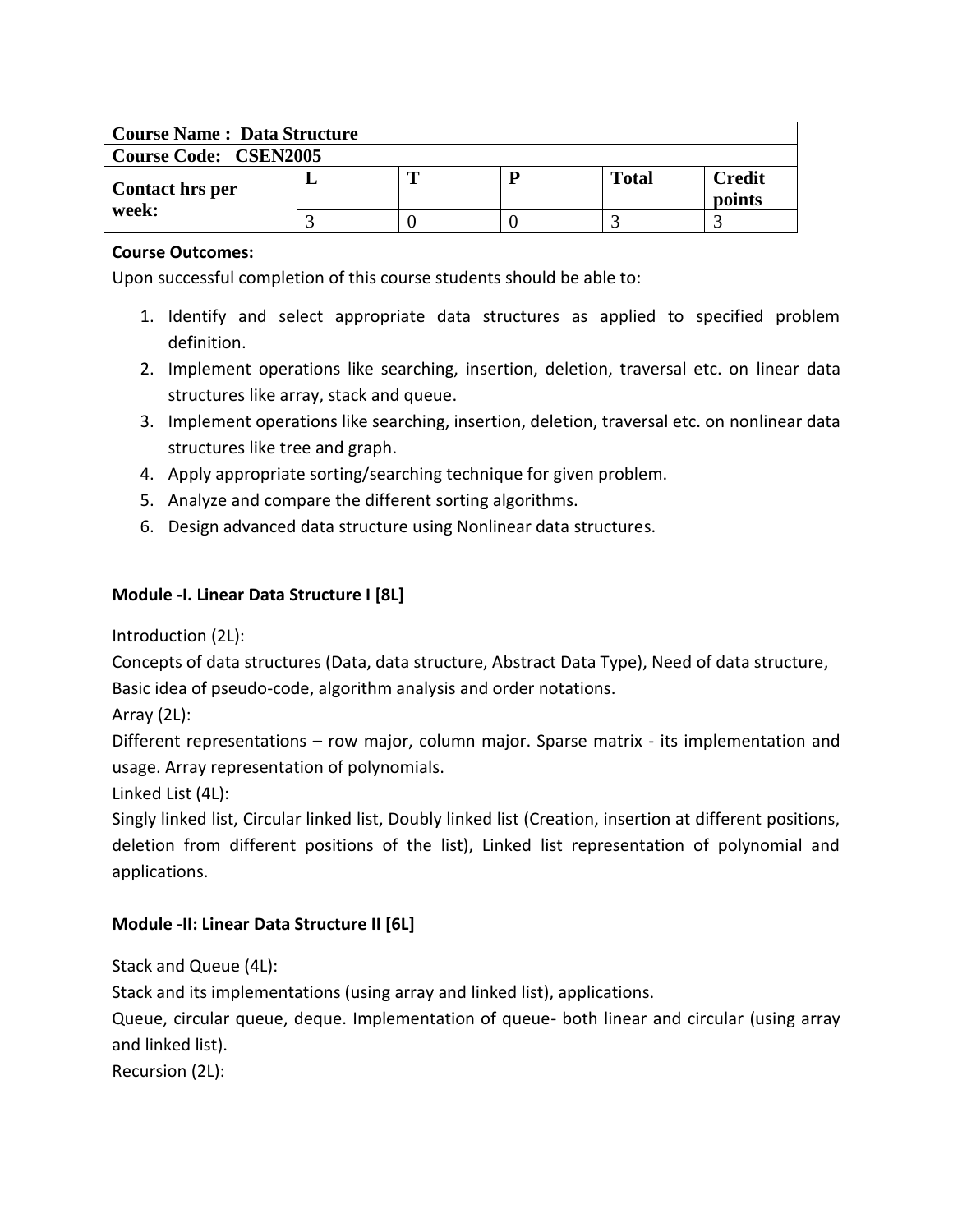Principles of recursion – Design of recursive algorithms, differences between recursion and iteration, merits and demerits of recursion, Tail recursion.

## **Module -III. Nonlinear Data structures [12L]**

Trees (9L):

Basic terminologies, tree representation (using array and linked list).

Binary trees - binary tree traversal (pre-order, in- order, post- order), threaded binary tree.

Binary search tree and its operations (creation, insertion, deletion, searching).

Height balanced binary tree – AVL tree and its operations (insertion, deletion with examples only).

B- Trees and its operations (insertion, deletion with examples only).

Graphs (3L):

Basic terminologies, Graph representations/storage implementations (using adjacency matrix and adjacency list)

Graph traversal and connectivity – Depth-first search (DFS), Breadth-first search (BFS).

# **Module - IV Searching, Sorting, Hashing [10L]**

Sorting Algorithms (6L):

Bubble sort, Insertion sort, Selection sort, Merge sort, Quick sort, Heap sort and their comparisons.

Searching (1L):

Linear search, binary search and their comparisons.

Hashing (3L):

Basic terminologies, Different hashing functions, Collision resolution techniques (Open addressing and Chaining).

#### **Recommended books:**

- 1. "Data Structures and Program Design In C", 2/E by Robert L. Kruse, Bruce P. Leung.
- 2. "Fundamentals of Data Structures of C" by Ellis Horowitz, Sartaj Sahni, Susan Andersonfreed.
- 3. "Classic Data Structures" by D.Samanta.
- 4. "Data Structures in C" by Aaron M. Tanenbaum.
- 5. "Data Structures" by S. Lipschutz.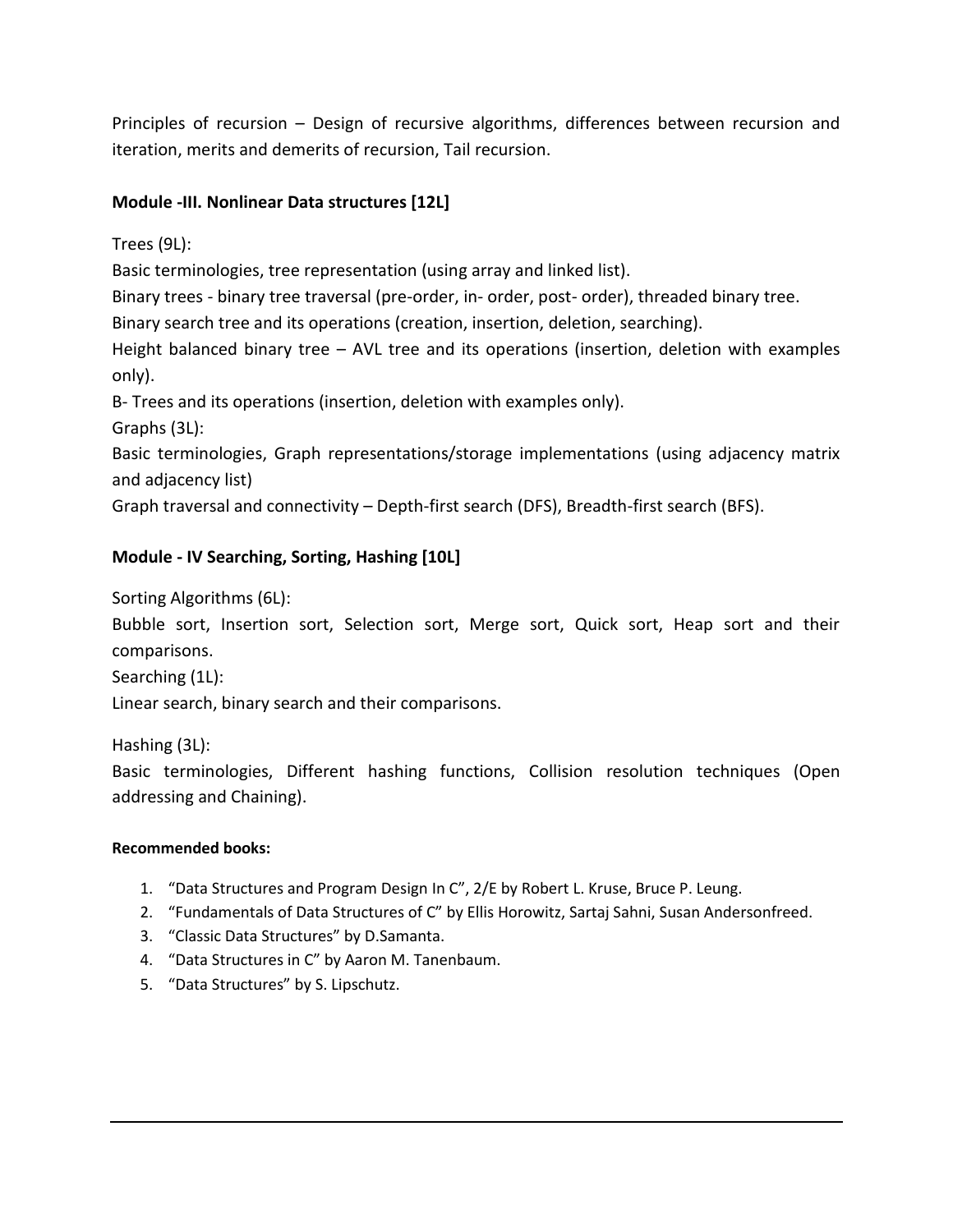| <b>Course Name: Transfer Operations-I Lab</b> |  |   |  |       |                         |  |  |  |  |
|-----------------------------------------------|--|---|--|-------|-------------------------|--|--|--|--|
| <b>Course Code: BIOT2252</b>                  |  |   |  |       |                         |  |  |  |  |
| Contact hrs per                               |  | m |  | Total | <b>Credit</b><br>points |  |  |  |  |
| week:                                         |  |   |  |       |                         |  |  |  |  |

After completion of this course, the students will be able to:

- 1. Design and conduct experiments on flow measurement by venturimeter.
- 2. Compare the energy loss that occurring in flow measuring devices like venturimeter and orificemeter.
- 3. Calibrate flow measuring device like rotameter.
- 4. Conduct experiment, analyze and interpret the data of packed bed reactor operation.
- 5. Evaluate the performance and calculate the heat transfer coefficient of a double pipe heat exchanger.
- 6. Understand the operation of comminution equipments like ball mill, jaw crusher and find the energy consumption in operation of those equipments.

- 1. Experiments on Reynold's Apparatus-Determination of flow regime and plot of friction factor against NRe.
- 2. Experiments on flow measuring device—in closed conduit using Venturi meter.
- 3. Experiments on flow measuring device—in closed conduit using Orifice meter.
- 4. Experiments on flow measuring device—in closed conduit using Rotameter.
- 5. Determination of Pressure drop for flow through packed bed & verification of Ergun Equation, Kozeny-Karman equation, Blake-Plummer Equation.
- 6. Determination of pressure drop in flow through fluidized bed.
- 7. Study of working characteristics of a Jaw Crusher, calculation of the energy consumption as a function of size reduction and compare it with the actual energy requirements.
- 8. Study of working characteristics of a Ball Mill, calculate the energy consumption as a function of size reduction and determine the critical speed.
- 9. Determination of the Overall heat transfer coefficient of a double pipe heat exchanger.
- 10. Determination of thermal conductivity of metal rod or powder.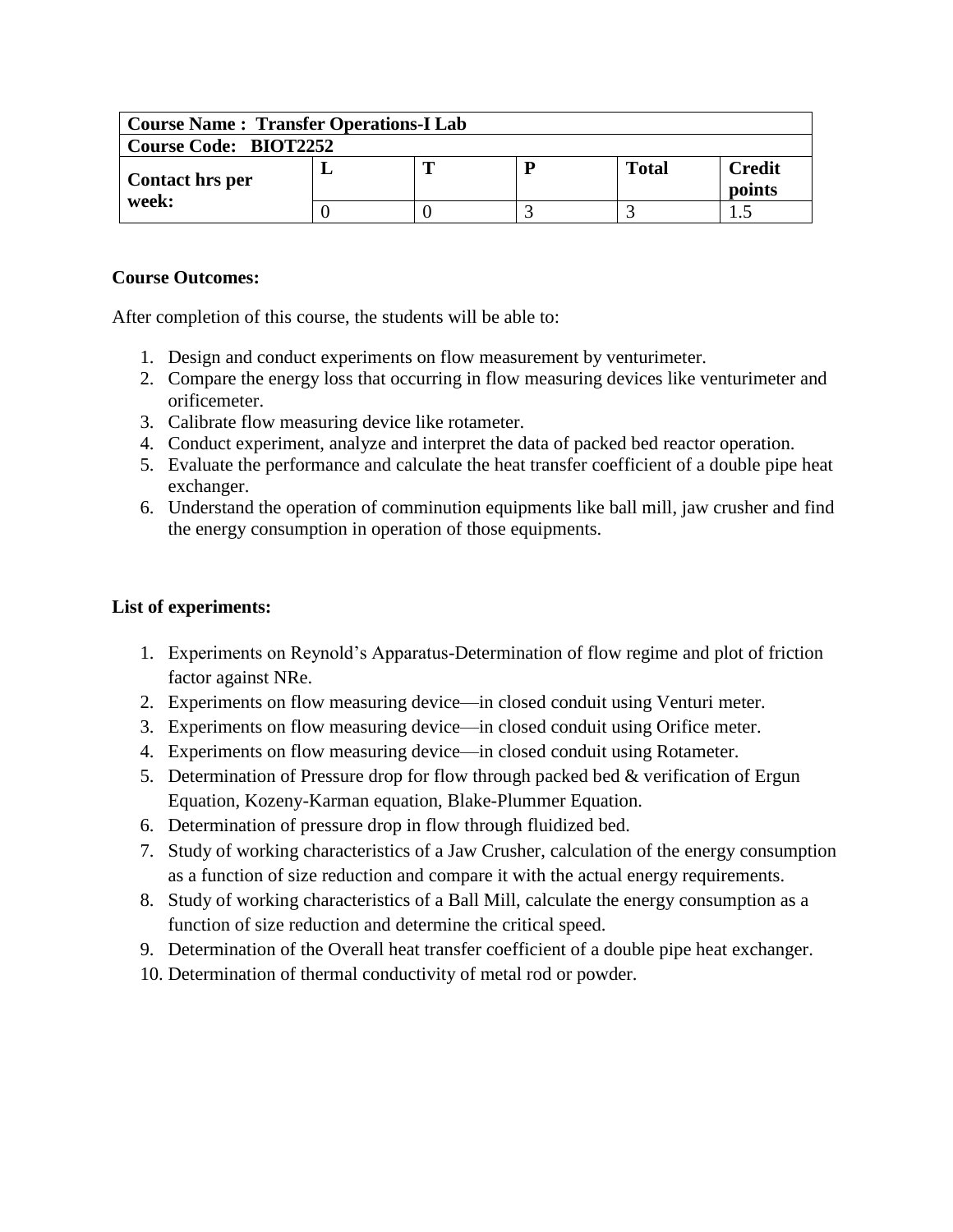| <b>Course Name: Molecular Biology Lab</b> |  |   |  |              |                         |  |  |  |
|-------------------------------------------|--|---|--|--------------|-------------------------|--|--|--|
| <b>Course Code: BIOT2253</b>              |  |   |  |              |                         |  |  |  |
| <b>Contact hrs per</b>                    |  | m |  | <b>Total</b> | <b>Credit</b><br>points |  |  |  |
| week:                                     |  |   |  |              |                         |  |  |  |

After completion of this course, the students will be able to:

- 1. Separate and visualize mixtures of DNA or mixtures of RNA or mixtures of protein.
- 2. Explain the mechanism of visualization of DNA, RNA and protein.
- 3. Determine the molecular size of unknown protein and DNA.
- 4. Estimate the amount of DNA, RNA and protein from a unknown solution by spectrophotometer.
- 5. Understood the basics of electrophoresis.
- 6. Able to design experiment to study gene regulation

## **List of experiments:**

- 1. Agarose Gel Elctrophoresis (AGE).
- 2. Isolation of Genomic DNA from blood or plant cell or bacterial cell and analysis by AGE.
- 3. Isolation of Plasmids DNA and analysis by AGE.
- 4. Determination of molecular size of DNA.
- 5. Estimation of DNA, RNA and Protein by spectroscopic method.
- 6. Isolation of RNA and separation by Formaldehyde Agarose gel electrophoresis.
- 7. Isolation and purification of proteins from bacterial cells and separation by SDS-PAGE.
- 8. Induced mutation by: (a) Chemical (b) Ultraviolet light.
- 9. Study of gene regulation by *lac* operon.
- 10. Phage Titration.

## **Text Book:**

1. Molecular Cloning – A laboratory manual: 4th Edition (2013) Vol. 1-3. by Michael R Green , Sambrook J, CSHL Press, New York

## **Reference**

- 1. Biochemical calculation  $2<sup>nd</sup>$  edn (2010) by I. Segel, Pub: Wiley.
- 2. Wilson and Walker's Principles and Techniques of Biochemistry and Molecular Biology (8th edn. 2018) by A. Hofmann, S. Clokie, Pub: Cambridge University Press.
- 3. Biochemical Methods ( $3<sup>rd</sup>$  edn. 2018) by S. Sadasivam. Publishers New Age Intern. Pvt. Ltd.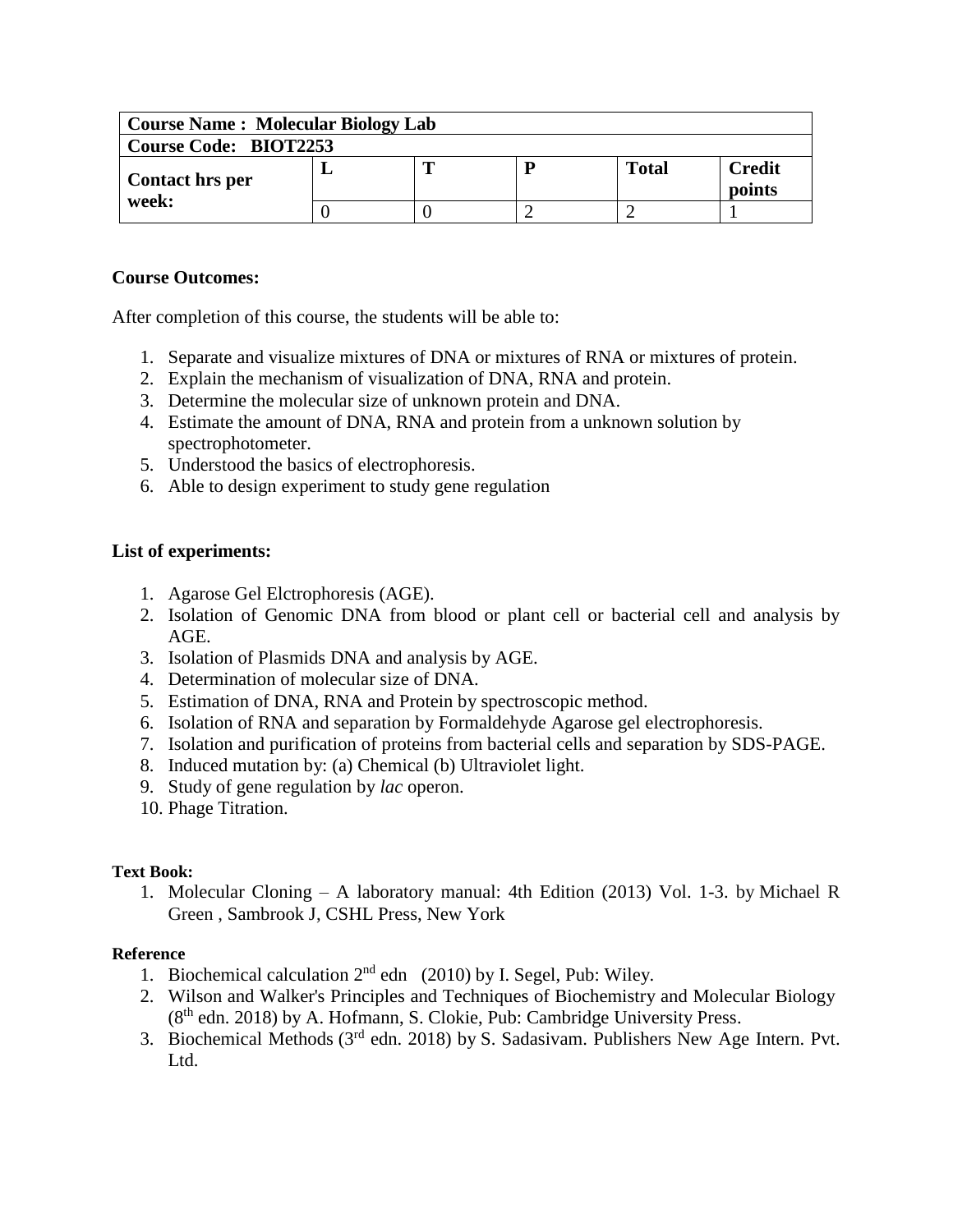| <b>Course Name: Enzyme Technology &amp; Fermentation Technology Lab</b> |  |  |   |              |                  |  |  |  |
|-------------------------------------------------------------------------|--|--|---|--------------|------------------|--|--|--|
| <b>Course Code: BIOT2254</b>                                            |  |  |   |              |                  |  |  |  |
| Contact hrs per                                                         |  |  | D | <b>Total</b> | Credit<br>points |  |  |  |
| week:                                                                   |  |  |   |              |                  |  |  |  |

After completion of the course, students will be able to:

- 1. Draw different types of Bioreactors and different components of Bioreactors.
- 2. Study acid hydrolysis of sucrose in CSTR at different temperature.
- 3. Carry out immobilization of enzyme by entrapment method.
- 4. Study Batch Fermentation and assay of Antibiotics (like Penicillin / Streptomycin).
- 5. Design the steps of production and recovery of Alcohol.
- 6. Produce different metabolites by Solid State Fermentation technique/process.

- 1. Basic Drawing of different types of Bioreactors [Air Lift Reactor (ALR), Bubble column, Continuous Stirred Tanked Reactor (CSTR)] and different components of Bioreactors.
- 2. Familiarization of different types of analytical instruments including Air Compressor and Autoclave (to know the operation with real sample).
- 3. Acid hydrolysis of sucrose in CSTR at different temperature.
- 4. Enzymatic hydrolysis of starch in ALR.
- 5. Immobilization of enzyme by entrapment method.
- 6. Operation of immobilized enzyme reactor using a Packed Bed Reactor.
- 7. Batch Fermentation and Assay of Antibiotics (like Penicillin / Streptomycin).
- 8. Production of Alcohol (Fermentation and Recovery)
- 9. Batch Fermentation of Organic Acid
- 10. Solid State Fermentation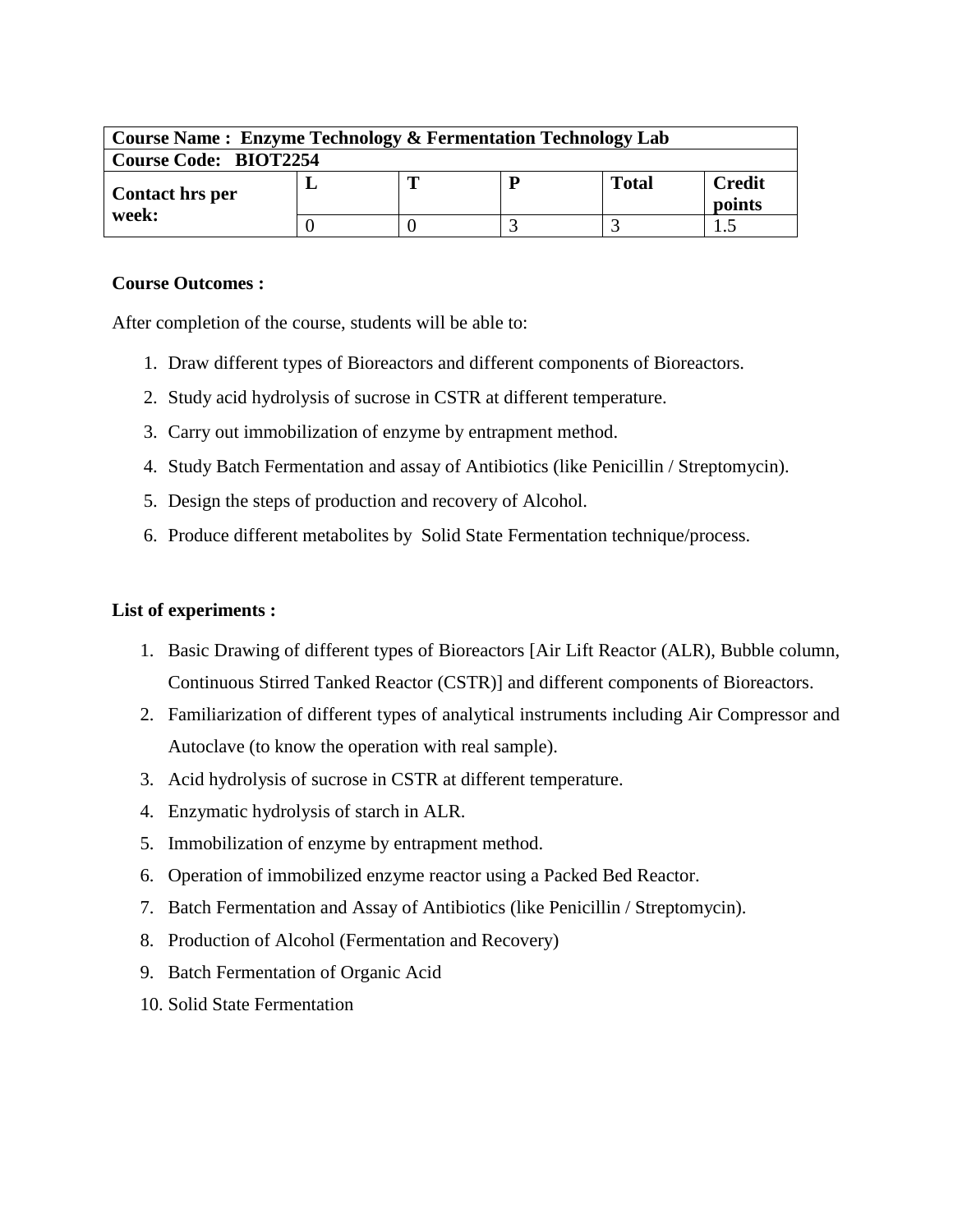| <b>Course Name: Data Structure Lab</b> |  |   |  |              |                         |  |  |  |
|----------------------------------------|--|---|--|--------------|-------------------------|--|--|--|
| <b>Course Code: CSEN2055</b>           |  |   |  |              |                         |  |  |  |
| <b>Contact hrs per</b>                 |  | m |  | <b>Total</b> | <b>Credit</b><br>points |  |  |  |
| week:                                  |  |   |  |              |                         |  |  |  |

Upon successful completion of this course students should be able to:

- 1. Identify the appropriate data structure for given problem.
- 2. Understand the concept of Dynamic memory management, data types, algorithms etc.
- 3. Understand and implement basic data structures such as arrays, linked lists, stacks and queues.
- 4. Implement various applications involving array, stack, queue and linked lists.
- 5. Solve problem involving graphs and trees.
- 6. Apply algorithm for solving problems like sorting and searching.

- 1. Implementation of array operations.
- 2. Stacks and Queues: adding, deleting elements, Circular Queue: Adding & deleting elements.
- 3. Evaluation of expressions operations on stacks.
- 4. Implementation of linked lists: inserting, deleting, and inverting a linked list.
- 5. Implementation of stacks & queues using linked lists
- 6. Polynomial addition.
- 7. Addition of Sparse matrices.
- 8. Traversal of Trees.
- 9. DFS and BFS implementation.
- 10. Sorting and searching algorithms.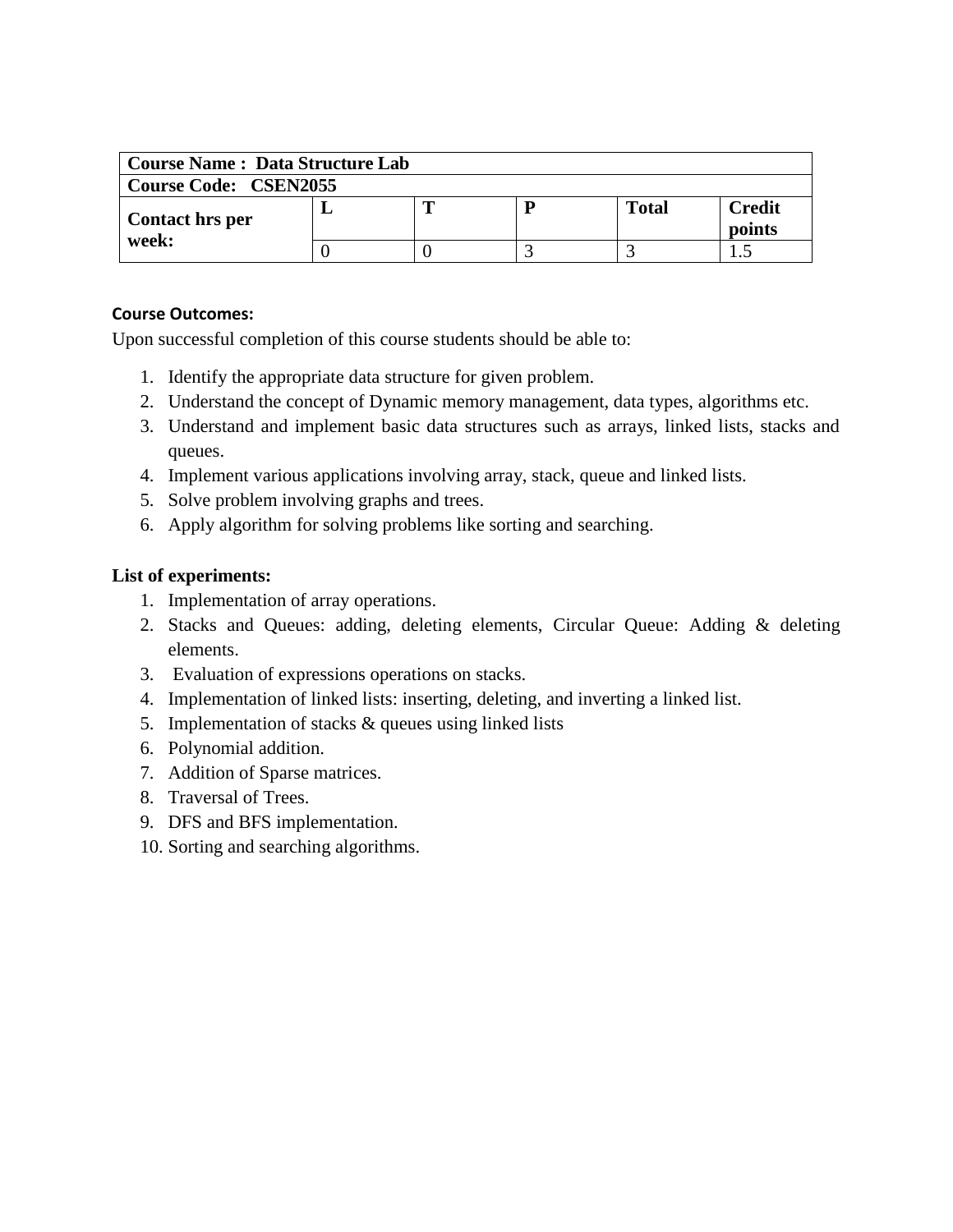#### **HONOURS COURSE**

| <b>Subject Name: Bioseparation Technology</b> |  |  |  |              |                      |  |  |  |  |
|-----------------------------------------------|--|--|--|--------------|----------------------|--|--|--|--|
| Paper Code: BIOT2211                          |  |  |  |              |                      |  |  |  |  |
| <b>Contact</b>                                |  |  |  | <b>Total</b> | <b>Credit Points</b> |  |  |  |  |
| <b>Hours Per</b>                              |  |  |  |              |                      |  |  |  |  |
| Week                                          |  |  |  |              |                      |  |  |  |  |

#### **Course Outcomes:**

After completion of this course, the students will be able to:

- 1. Acquire basic understanding of different bioseparation processes and design principle for commonly used process equipments.
- 2. Obtain knowledge about the basic principles and application of sedimentation, centrifugation and filtration.
- 3. Explain the principles of extraction and membrane based separation of bioproducts and can apply the knowledge for calculations of extraction process.
- 4. Understand the principle of adsorption, chromatography and relation of adsorption with chromatography.
- 5. Apply different chromatographic techniques for separation of different Bioproducts.
- 6. Comprehend the knowledge of precipitation, drying, crystallization and will be able to solve numerical problems related to these processes.

## **Module I: Introduction to Bioseparation [10L]**

Overview of bioseparation technology;Basic design principles of separation equipments with its importance in biotechnology. Selection strategies of various purification methods based on different properties of biomolecules. Cell disruption for intracellular products by mechanical and non-mechanical methods: Chemical lysis, enzymatic lysis, physical methods. Sedimentation and Centrifugation– Objective, principle, applications;Principle of filtration, objective and methods, filtration at constant pressure and constant rate.

## **Module II: Extraction and Membrane based separation processes [10L]**

Objective of extraction, extraction principles, phase separation and partitioning equilibria; Membrane separation - Factors affecting membrane separation processes, advantages of membrane separation processes over conventional separation techniques. Design principle and industrial application of Microfiltration, Ultrafiltration, Reverse osmosis, Dialysis, Electrodialysis, Diafiltration, Pervaporation, Structure and characteristics of membranes.

## **Module III: Adsorption and Chromatography[10L]**

Principle of adsorption, adsorption equilibrium, adsorption isotherms;Chromatography- general theory, partition coefficient, resolution and other chromatographic terms and parameters,chromatographic method selection, adsorption and hydrophobic interaction chromatography (HIC), Gel filtration, molecular imprinting, Ion exchange chromatography, Chromatofocussing, Affinity chromatography, different type,Partition chromatography- Normal phase, Reverse phase (RPC), HPLC, FPLC, GC,large scale purification of recombinant proteins,industrial application of chromatographic bioseparation methods.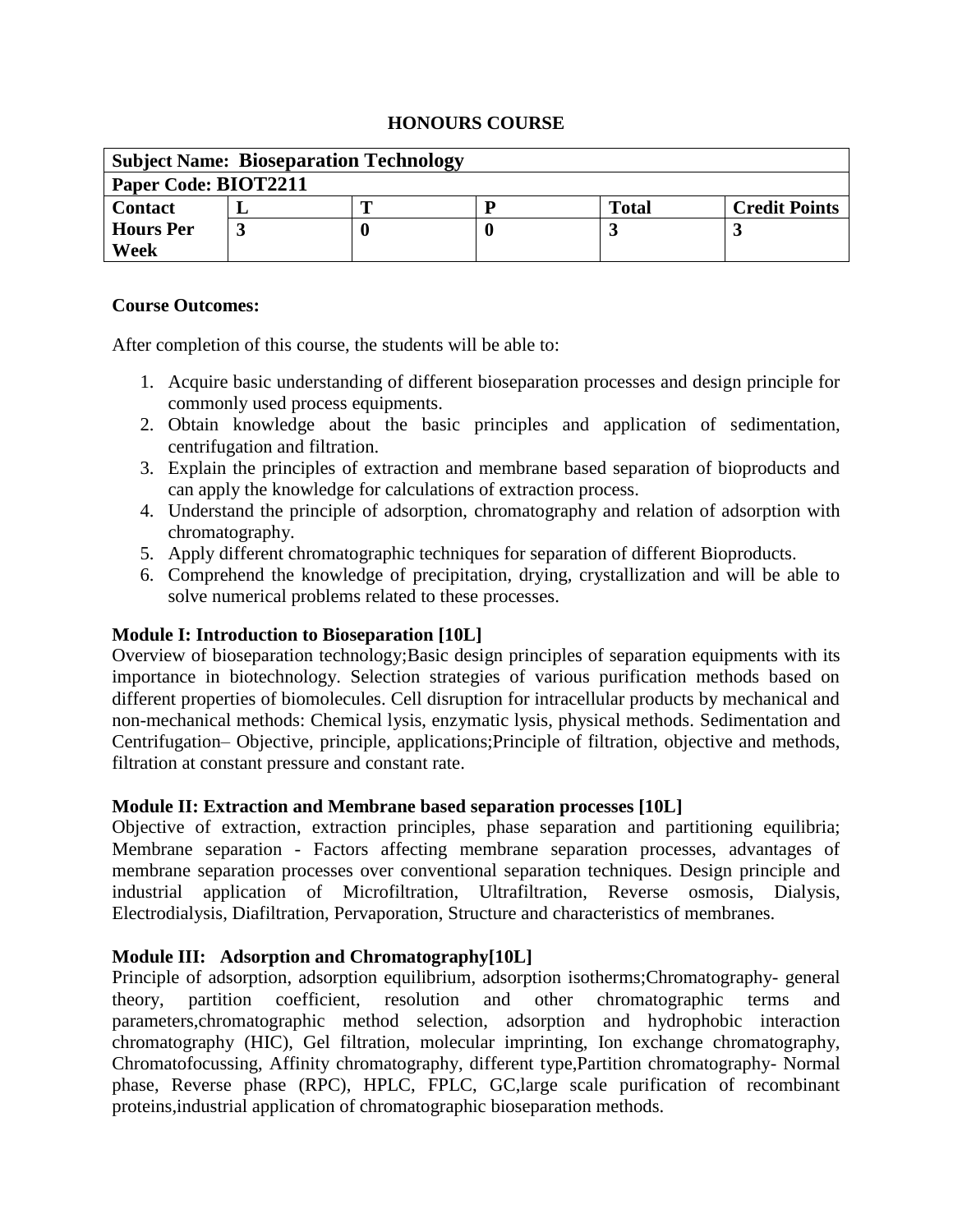#### **Module IV: Precipitation, Crystallization, Drying [10L]**

Objective of precipitation, protein solubility, structure, size, charge, solvent, initial mixing, nucleation, growth governed by diffusion, methods of precipitation;Principle of crystallization, solubility curve, Effect of heat on crystallization, Rate of crystal growth, design principle of crystallizer, industrial applications; Fundamental principle of drying, Relative humidity, heat and mass transfer, types of dryer - description and operation and application.

#### **Textbook:**

1. Bioseparation Science and Engineering -- Indian Edition. Roger G Harrison, Paul Todd, Scott R Rudge and Demerti P Petrides. Oxford University Press.

#### **Reference books:**

- 1. Schuler &Kargi, Bio-process Engg. PHI.
- 2. Bailey & Olis, Biochemical Engg. Fundamentals, McGraw-Hill, 1990.
- 3. Mukhopadhyay, S.N. Process Biotechnology Fundamentals, Viva Books Pvt. Ltd.2001.
- 4. Muni Cheryan, Handbook of Ultrafiltration.
- 5. Perry, Chilton & Green, Chemical Engineers' Handbook, McGraw-Hill.
- 6. Ho, W.S.W. & K. K. Sirkar, Membrane Handbook, Van Nostrand Reinhold, N.Y.(1992)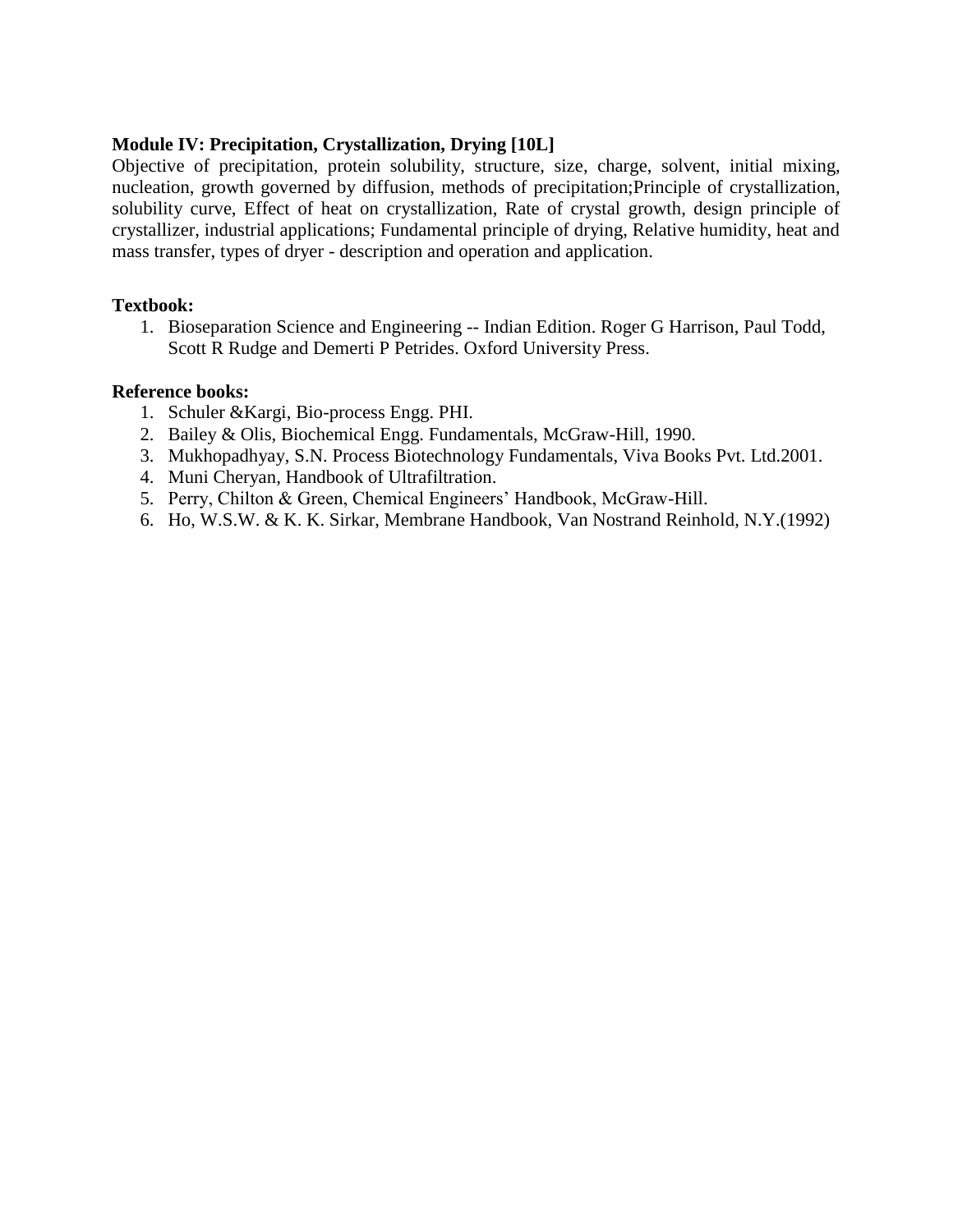# **3 rd yr 1st semester detailed syllabus**

| <b>Course Name: Indian Constitution and Civil Society</b> |  |  |  |       |                      |  |  |  |
|-----------------------------------------------------------|--|--|--|-------|----------------------|--|--|--|
| Course Code: INCO 3016                                    |  |  |  |       |                      |  |  |  |
|                                                           |  |  |  | Total | <b>Credit points</b> |  |  |  |
| <b>Contact hrs per week:</b>                              |  |  |  |       |                      |  |  |  |

#### **Course Outcomes**

The learner will be able to

- 1. Analyse the historical, political and philosophical context behind the Indian Constitutionmaking process
- 2. Appreciate the important principles characterizing the Indian Constitution and institute comparisons with other constitutions
- 3. Understand the contemporaneity and application of the Indian Constitution in present times
- 4. Critique the contexts for constitutional amendments in consonance with changing times and society
- 5. Establish the relationship between the Indian Constitution and civil society at the collective as well as the individual levels
- 6. Consciously exercise the rights and the duties emanating from the Indian Constitution to one's own life and work

## **Module 1- 6L**

Introduction to the Constitution of India-Historical Background Making of Indian Constitution -the process of framing the constitution, the constituent assembly

## **Module II-6L**

Salient Features of the Indian constitution Comparison with the constitutions of other countries

## **Module III-6L**

Relevance of the Constitution of India Constitution and Governance Constitution and Judiciary Constitution and Parliament-Constitutional amendments

## **Module IV-6L**

Constitution and Society- democracy, secularism, justice Constitution and the individual citizen- Fundamental Rights, Directive Principles of state policy and Fundamental Duties

#### **Reference Books**

- 1. C.M.Elliot, (ed.), Civil Society and Democracy, OUP, Oxford, 20012..
- 2. David Held et.al (ed),The Idea of the Modern State, Open Univ. Press, Bristol, 1993
- 3. Neera Chandoke, State and Civil Society, Sage, Delhi, 19953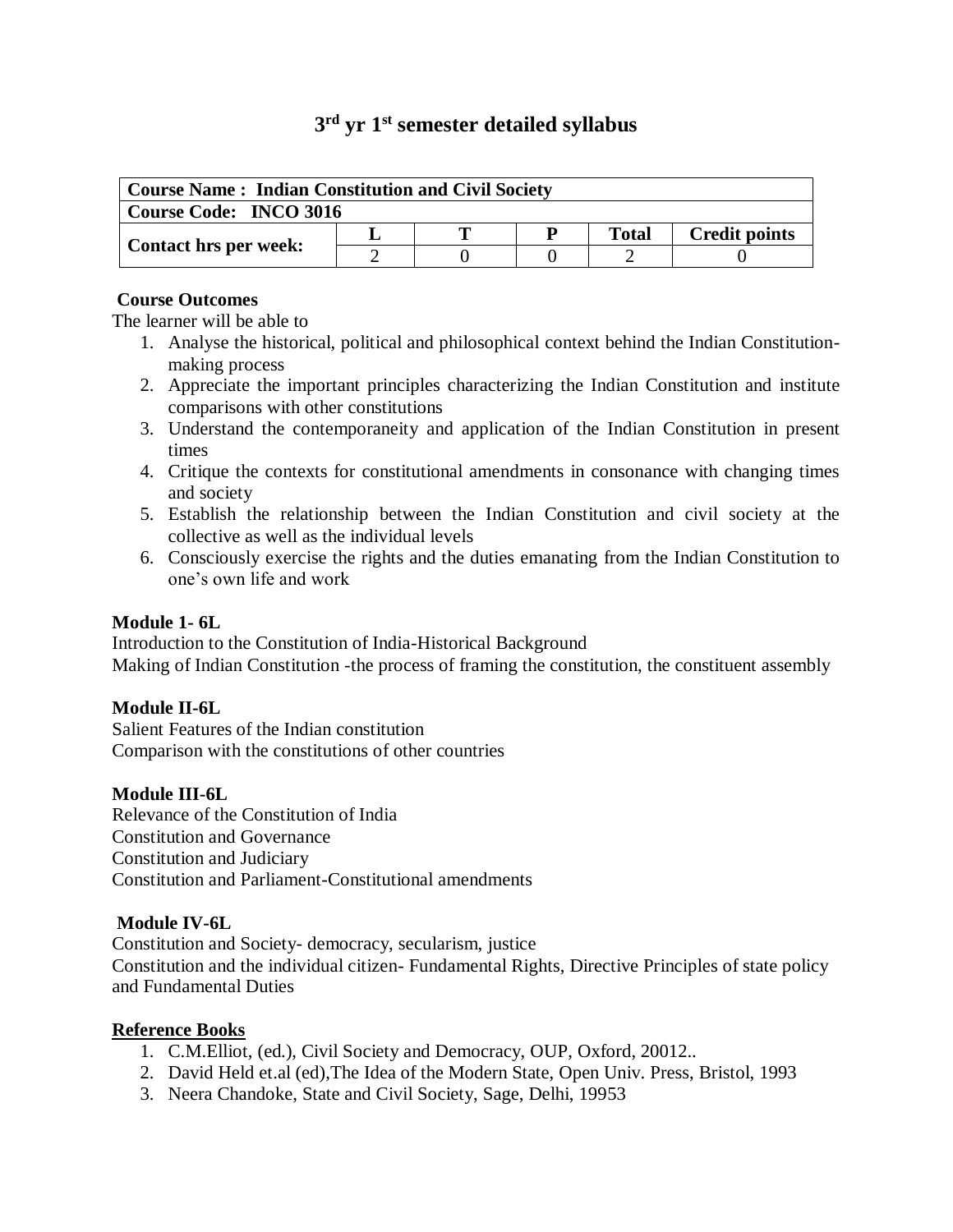| <b>Course Name: Genetics</b> |  |   |  |              |                      |
|------------------------------|--|---|--|--------------|----------------------|
| <b>Course Code: BIOT3101</b> |  |   |  |              |                      |
|                              |  | m |  | <b>Total</b> | <b>Credit points</b> |
| <b>Contact hrs per week:</b> |  |   |  |              |                      |

After completing the course, the students will be able to:

- 1. Understand the basic principles of Mendelian mode of inheritance and also analyze the reasons behind the exceptions to this phenomenon.
- 2. Interpret the different modes of linkage, sex determination patterns and chromosomal abnormalities.
- 3. Identify and analyze the genetic network of carcinogenesis to reach out for novel therapeutic strategies.
- 4. Comprehend the mechanism of action of microbial genetics and genetic patterns of embryonic development.
- 5. Apply the mathematical and biostatistical models in biological systems for testing of hypotheses, estimation of group differences and case-control studies.
- 6. Use the Hardy-Weinberg model to quantify the allele frequency in a population for better understanding of evolutionary changes and gene flow.

## **Module I: Classical Genetics and its deviations [10L]**

Principles of Mendelian inheritance, multiple alleles, pseudoallele, Codominance, incomplete dominance, gene interactions, pleiotropy, genomic imprinting, penetrance and expressivity, phenocopy, linkage and chromosome mapping, sex linkage, sex limited and sex influenced characters; sex determination in human, Drosophila and plants; extra-nuclear inheritance, special types of chromosomes; structural and numerical chromosomal abnormalities and their genetic implications; pedigree analysis, lod score for linkage testing, linkage disequilibrium.

## **Mod-II: Mutation and Cancer Genetics [10L]**

Gene Mutation: Induced and spontaneous mutation**,** mutation types, causes and detection, mutant types. Molecular basis of genetic disorders, karyotypes, inborn errors of metabolism. Cancer Genetics: genetic rearrangements in progenitor cells, oncogenes, proto-oncogenes, tumour suppressor genes – p53, RB and others, virus-induced cancer; cell cycle check points and cancer.

## **Module III: Microbial and Developmental Genetics [10L]**

Methods of genetic transfers: transformation, conjugation, transduction and sex-duction. Gene mapping methods: interrupted mating, recombination and complementation analysis. Genetics of animal virus. Developmental genetics in Drosophila model: egg-polarity genes and formation of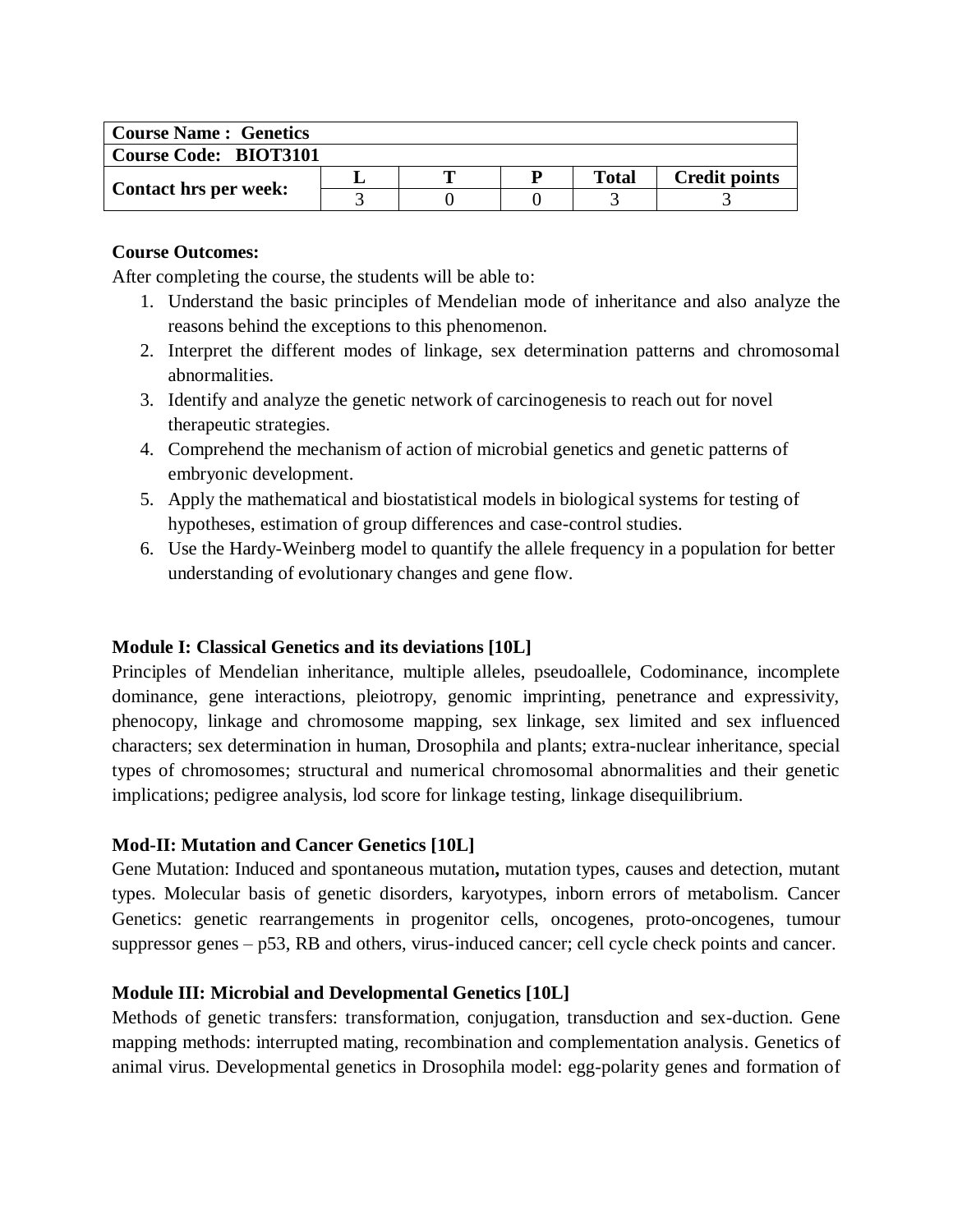body axes; molecular control of segmentation: gap genes, pair-rule genes, segment polarity genes; homeotic genes, Wnt and cadherin pathways; cellular ageing & senescence.

## **Module IV: Biostatistics and Population Genetics [10L]**

Biostatistics: Mean, median, mode, standard deviation, variance, discrete and continuous probability distributions, Poisson, normal and binomial distributions; T test, chi-square analysis, ANOVA. Population genetics: Hardy-Weinberg equilibrium, allele frequency and genotype frequency. Extensions of H-W equilibrium: mutation, selection, continuous variation, genetic drift, migration.

## **Textbook:**

- 1. Concepts of Genetics, 7<sup>th</sup> edition. M.R. Cummings, A.W. Klug. Pub: Pearson Education.
- 2. Genetics, 3<sup>rd</sup> edition. M.W. Strickberger. Pub: Pearson Education.

## **Reference Books:**

- 1. Introduction to Genetic Analysis, 8<sup>th</sup> edition, Anthony J. F. Griffiths, Jeffrey H. Miller, David T. Suzuki, Richard C. Lewontin, and William M. Gelbart. Pub: W.H. Freeman & Co.
- 2. Principles of Genetics, 5<sup>th</sup> edition. D. Peter Snustad, Arthur J. Simmons. Pub: John Wiley & Sons.
- 3. iGenetics: a Conceptual Approach,  $3<sup>rd</sup>$  edition. Peter J. Russell. Pub: WH Freeman & Co.
- 4. Microbial Genetics, 2<sup>nd</sup> edition. Stanley R. Maloy, John E. Cronan, David Freifelder. Pub: Jones and Bartlett Publisher Inc.
- 5. Genetics: analysis of genes and genomes,  $6<sup>th</sup>$  edition. D.L. Hartl & E.W. Jones. Pub: Jones and Bartlett Publishers.
- 6. An introduction to Human Molecular Genetics: Mechanism of Inherited Diseases. 2nd edition. J. Pasternak. Pub: Fitzgerald Science Press.
- 7. Developmental Biology,  $10^{th}$  edition. S.F. Gilbert. Pub: Sinauer Associates.
- 8. Introduction to Biostatistics, 2<sup>nd</sup> edition, Pranab Kumar Banerjee. Pub: S. Chand & Co.
- 9. Problems on Genetics, Molecular Genetics and Evolutionary Genetics. Pranab Kumar Banerjee. New Central Book Agency Pvt. Ltd.
- 10. Statistics in Biology and Psychology, 4<sup>th</sup> edition. Debajyoti Das, Arati Das. Academic Publishers.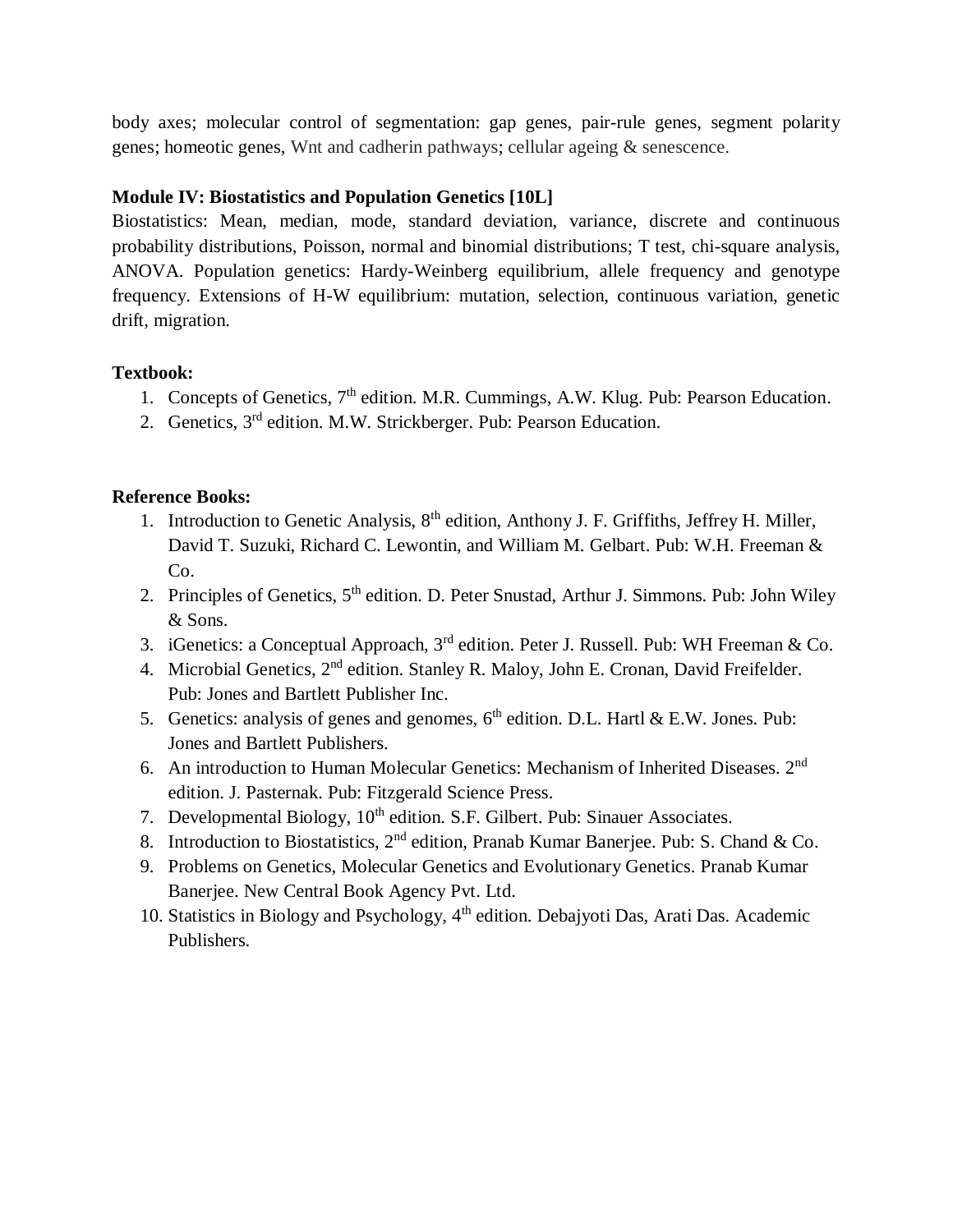| <b>Course Name: Bioinformatics</b> |  |  |  |              |                      |  |  |
|------------------------------------|--|--|--|--------------|----------------------|--|--|
| <b>Course Code: BIOT3102</b>       |  |  |  |              |                      |  |  |
|                                    |  |  |  | <b>Total</b> | <b>Credit points</b> |  |  |
| <b>Contact hrs per week:</b>       |  |  |  |              |                      |  |  |

After completing the course, the students will be able to:

- 1. Gain and analyze knowledge about genes and proteins obtained through primary, secondary and specialized databases (e.g. NCBI, PDB).
- 2. Learn and apply principles and methodologies of pairwise and multiple sequence alignment towards biological problems (e.g. Smith Waterman, Needleman and Wunsch, CLUSTAL algorithm).
- 3. Learn and apply principles of gene prediction algorithms with respect to prokaryotic gene systems (e.g. Hidden Markov Model based gene annotation).
- 4. Learn and apply PERL for bioinformatics data interpretation (e.g. sequence analysis, protein to DNA translation).
- 5. Learn and apply principles and algorithms for secondary and tertiary structure prediction of globular and fibrous proteins (e.g. homology modeling, fold recognition methodologies).
- 6. Use introductory applications of bioinformatics procedures and protein structure prediction techniques to molecular modeling, molecular docking and virtual screening using representative examples.

# **Module I: Introduction to Bioinformatics and its Applications; Resources and Databases in bioinformatics [10L]**

Definition of bioinformatics as a subject; applications of bioinformatics to biological research/biology; introduction to databases/portals; primary, secondary and specialized databases (e.g. NCBI and its sub-databases; PDB, EMBL-EBI, KEGG)

## **Module II: Sequence analysis of proteins and nucleic acids [10L]**

Introduction to sequence analysis; Basic concepts of of sequence homology, similarity and identity; orthology and paralogy of sequences; pairwise sequence alignment using global and local alignment procedures; Needleman-Wunsch and Smith-Waterman algorithms; Use of substitution matrices (PAM and BLOSUM); Multiple sequence alignment using progressive alignment (e.g. Clustal W); Brief introduction to gene prediction( special emphasis:prokaryotic gene prediction)

## **Module III: Scripting languages in Bioinformatics (e.g PERL, Python) [10L]**

Difference between traditional programming languages and scripting languages in bioinformatics; role of interpreted languages; PERL: usage of modules like Bio-PERL :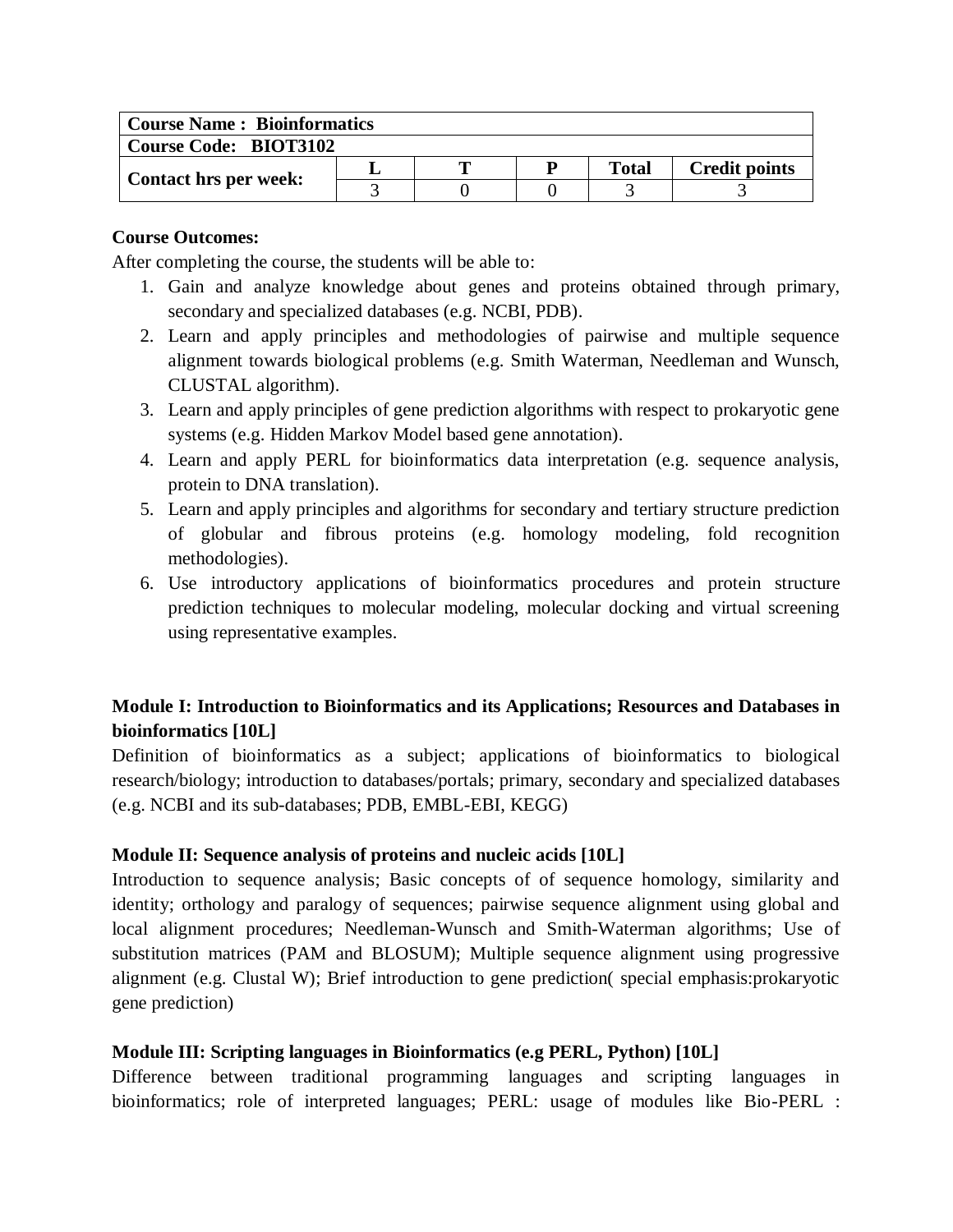translation of nucleic acid sequences to protein sequences; reading frames, regular expressions; sequences and strings: Variables, Arrays, files, string operators; subroutines , command line arguments *;*Data structures and algorithms for biology; Introduction to Python and Python programming applications in biology;

## **Module IV: Protein structure prediction and drug design applications [10L]**

SCOP and CATH classification databases;Secondary structure prediction of proteins using generation based algorithms (e.g GORIV, SSPro); Neural Network and Hidden Markov Model algorithms and applications; 3D protein structure prediction using homology modeling, fold recognition, ab-initio methods; CASP; Drug design applications: Receptor-ligand binding sites and interactions, molecular docking, Virtual screening; Structure and Ligand based drug design; concepts of QSAR and ADMET.

## **Textbook(s):**

- 1. Essential Bioinformatics by Jin Xiong, (2006)Cambridge University Press
- 2. Introduction to Bioinformatics, by Arthur M. Lesk, International Fourth Edition, (2014), Oxford University Press
- 3. Bioinformatics Principles and Applications Z.Ghosh and R.Mallick (2012), Oxford University Press
- 4. Beginning PERL for Bioinformatics –James Tisdall, SPD Publishers

## **Reference books:**

- 1. Introduction to Bioinformatics, C. Atwood, Pearson Education.
- 2. A practical Guide to the Analysis of Genes and Proteins-A.D. Baxevanis.
- 3. Molecular Modelling and Drug Design -K. Anand Solomon-1<sup>st</sup> edition (2011) -MJP Publishers.
- 4. Molecular Modelling-Principles and Applications-by Andrew Leach, Pearson Education.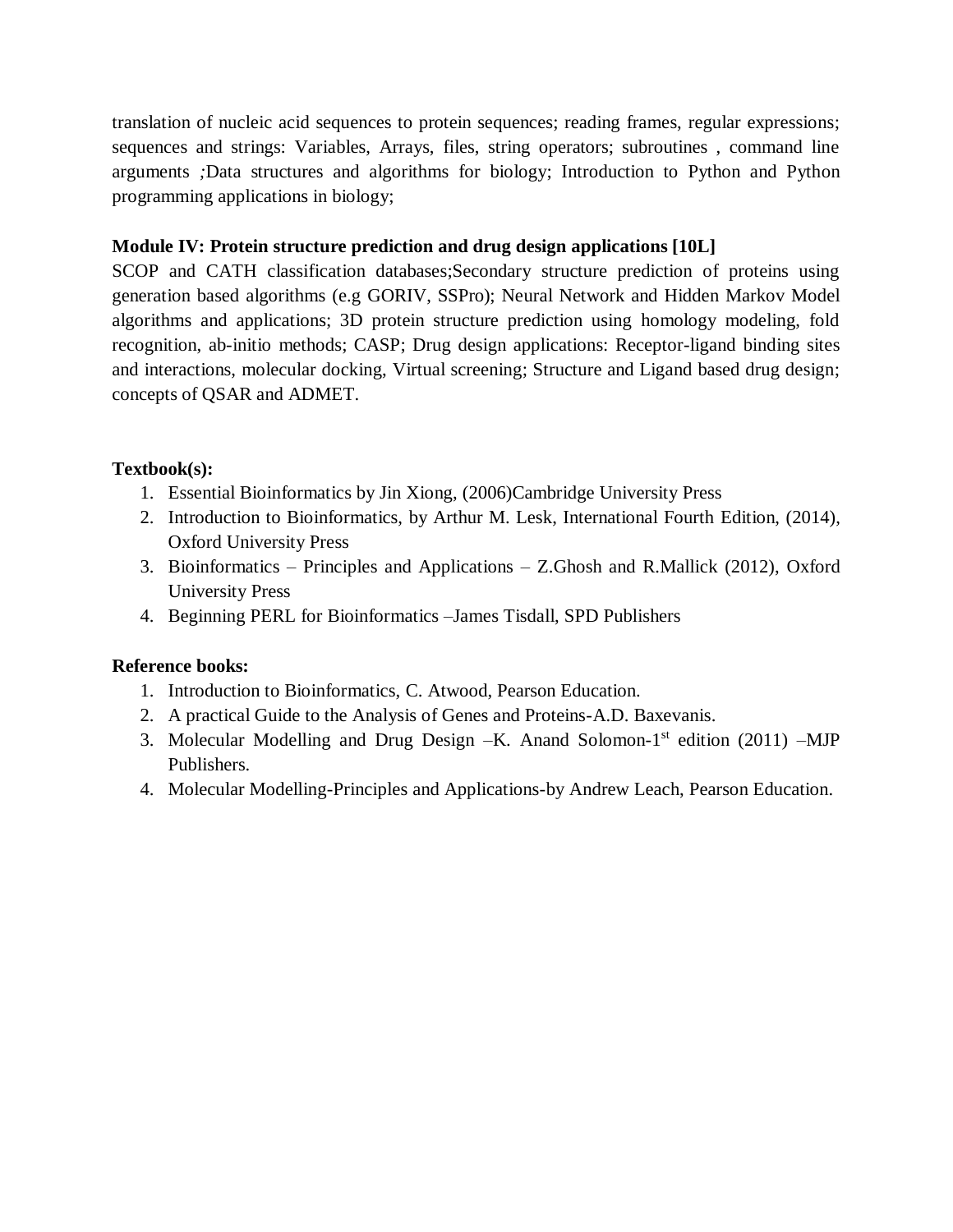| <b>Course Name: Recombinant DNA technology</b> |  |  |  |              |                      |  |  |  |
|------------------------------------------------|--|--|--|--------------|----------------------|--|--|--|
| <b>Course Code: BIOT3103</b>                   |  |  |  |              |                      |  |  |  |
|                                                |  |  |  | <b>Total</b> | <b>Credit points</b> |  |  |  |
| <b>Contact hrs per week:</b>                   |  |  |  |              |                      |  |  |  |

After completion of this course, student will be able to

- 1. Understand mechanism of action and the use of the different DNA modifying enzymes, vectors and host in recombinant DNA technology and solve and analyze the problems of restriction mapping.
- 2. Explain and demonstrate the different techniques of recombinant DNA technology like labelling of probe, DNA, RNA and protein sequencing, blotting and hybridization, microarray; ELISA; separate and identify nucleic acid and protein by electrophoresis and chromatography, and apply the knowledge to solve and analyse problem related to these techniques.
- 3. Demonstrate the mechanism of standard, quantitative and different modified polymerase chain reactions (PCR), use of PCR in DNA cloning and solve and analyse problems related to PCR.
- 4. Apply the different types of cloning and expression methods of gene in biotechnology and screen, identify, modify and analyse the cloned gene; explain the creation and screening of genomic and cDNA library in different vectors.
- 5. Understand and demonstrate the applications of recombinant DNA technology in different filed of biotechnology like gene therapy, human genome project, production of recombinant vaccine, explain the creation of transgenic animals and plants, construct recombinant biopharmaceutical, analyze and use of molecular biomarkers in disease diagnostics, forensic science with analysis of gene expression.
- 6. Analyze and solve problems related to rDNA technology.

## **Module -I: Tools of Recombinant DNA Technology [10L]**

DNA & RNA manipulating enzymes and other tools used in Recombinant DNA technology: Restriction endonuclease; DNA polymerases (DNA Pol I, T4, T7, Taq), reversetranscriptases, DNA ligases; alkaline phosphatases; polynucleotidekinase; terminal deoxynucleotidetransferase; topoisomerases; DNase; RNase and others; linker and adapter. Physical map, specific host and features of Vectors: Plasmids, bacteriophage vectors, cosmids, phagemids, PAC, BAC, YAC, and MAC, Expression vectors (pET vectors, Baculovirus vectors and others).

#### **Module -II: Techniques of Recombinant DNA Technology: [10L]**

DNA and RNA labeling (radioactive and non radioactive methods); Restriction mapping; DNA sequencing (Maxum & Gilbert, Sangers, pyro-sequencing, and others methods); Protein and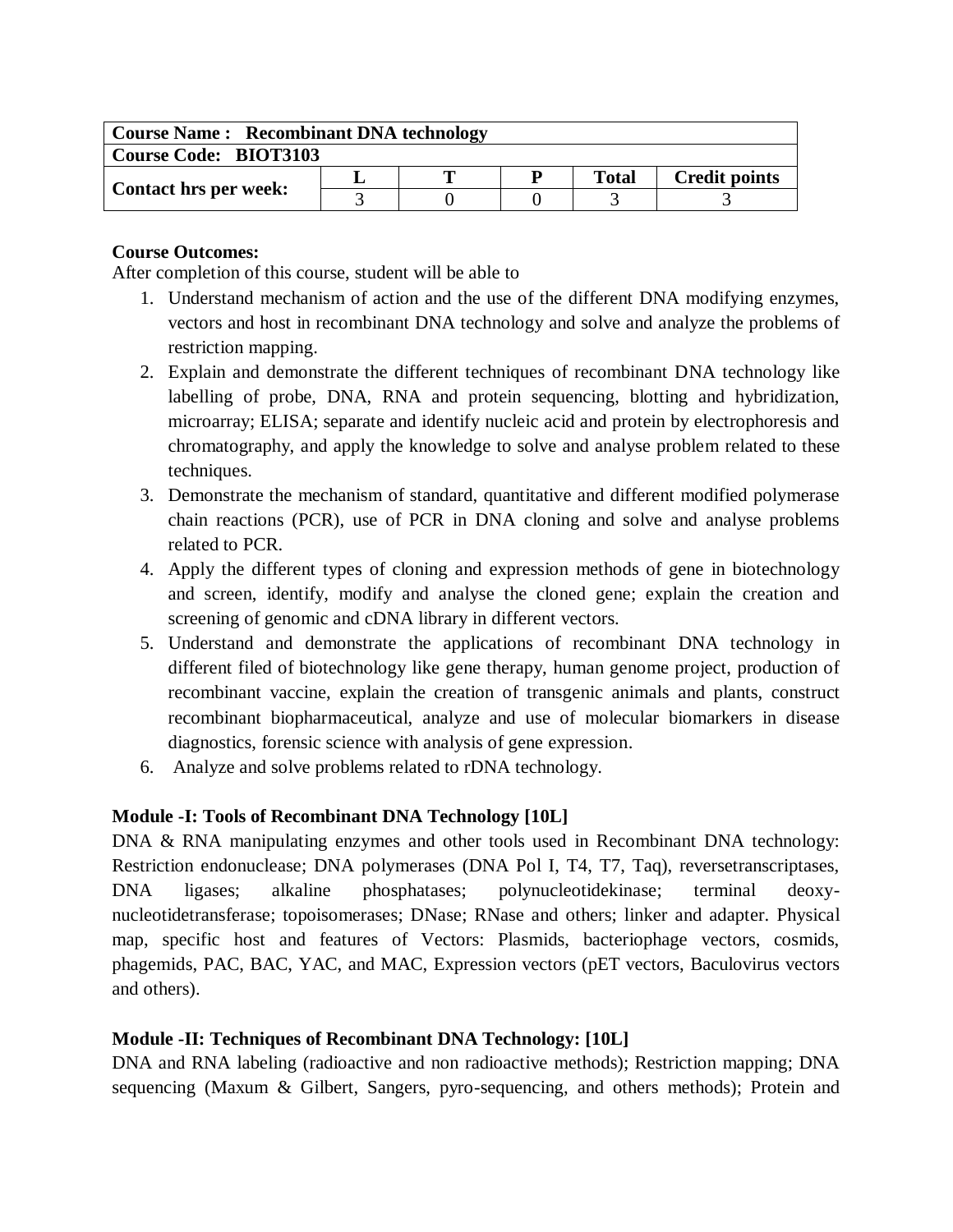RNA sequencing; Polymerase chain reactions (PCR), different modified PCR and Real time PCR; Techniques of separation of nucleic acid and protein (electrophoresis, chromatography and others); Southern, northern, and western blotting & hybridization; In-situ hybridization; ELISA, Chip assay, Sitedirected mutagenesis; DNA and protein based microarray.

## **Module -III: Gene Cloning Methods: [10L]**

Isolation and preparation of DNA fragments from prokaryotic and eukaryotic source; Different types of cloning and expression methods of gene in prokaryotic and eukaryotic host cell system using different vectors (by restriction enzyme, PCR product cloning and other methods); Transfer of recombinant DNA into host; Screening & Expression of cloned gene; Gene isolation; Subcloning strategies; Generation of genomic and cDNA libraries in plasmid, phage, cosmid, BAC and YAC vectors and their screening.

## **Module - IV: Application of Recombinant DNA technology [10L]**

Genetically engineered vaccine; DNA vaccine; recombinant biopharmaceuticals (insulin, human growth factor and others); Gene therapy (gene transfer technologies, antisense, SiRNA, miRNA, and ribozyme technology); Molecular marker in disease diagnostics and forensic science (RFLP, RAPD, AFLP SNP, EST and others), DNA fingerprinting; Human genome project (strategies for genome sequencing and its application); Genetically modified organism (microbes, plant and animal); Gene targeting and genome editing: CRISPR technology, Large scale gene expression analysis. Biosafety.

## **Textbook:**

- 1. Principles of Gene Manipulation& Genomics, (7th Ed, 2006) Old and Primrose, Pub: Blackwell.
- 2. Introduction to Genetic Engineering, S. Rastogi and N. Pathak, Pub: Oxford Univ. Press.
- 3. Wilson and Walker's principles and techniques of biochemistry and molecular biology  $(8<sup>th</sup>$  edn. 2018) by Hofmann and Clokie.
- 4. Molecular Cloning: A Laboratory Manual (3-volume set 4th Edn.): (2012) by Michael R. Green, Joseph Sambrook , Pub: CSHL press.
- 5. Molecular Biotechnology: Principles and Applications of Recombinant DNA, 5th Edn. (2017) by Glick, and Patten. Pub: ASM press

# **Reference books:**

- 1. Recombinant DNA: Genes and Genomes A Short Course, 3rd Edn. (2007) by James D. Watson, Richard M. Meyers, Amy A. Caudy, Jan A. Witkowski. Pub: CSHL.
- 2. H.K. Das, Text Book of Biotechnology, 4th ed, 2010, Wiley Publishers.
- 3. Genetics a Molecular Approach, 7th Ed (2010) by Brown, T.A., pub: Chapman and Hall.
- 4. Genomes, 3rd ed (2006) by Brown TA, Pub: Garland Science.
- 5. Human Molecular Genetics, 4th Ed. (2011) by Tom Strachan, Andrew Read, Pub: Garland Science.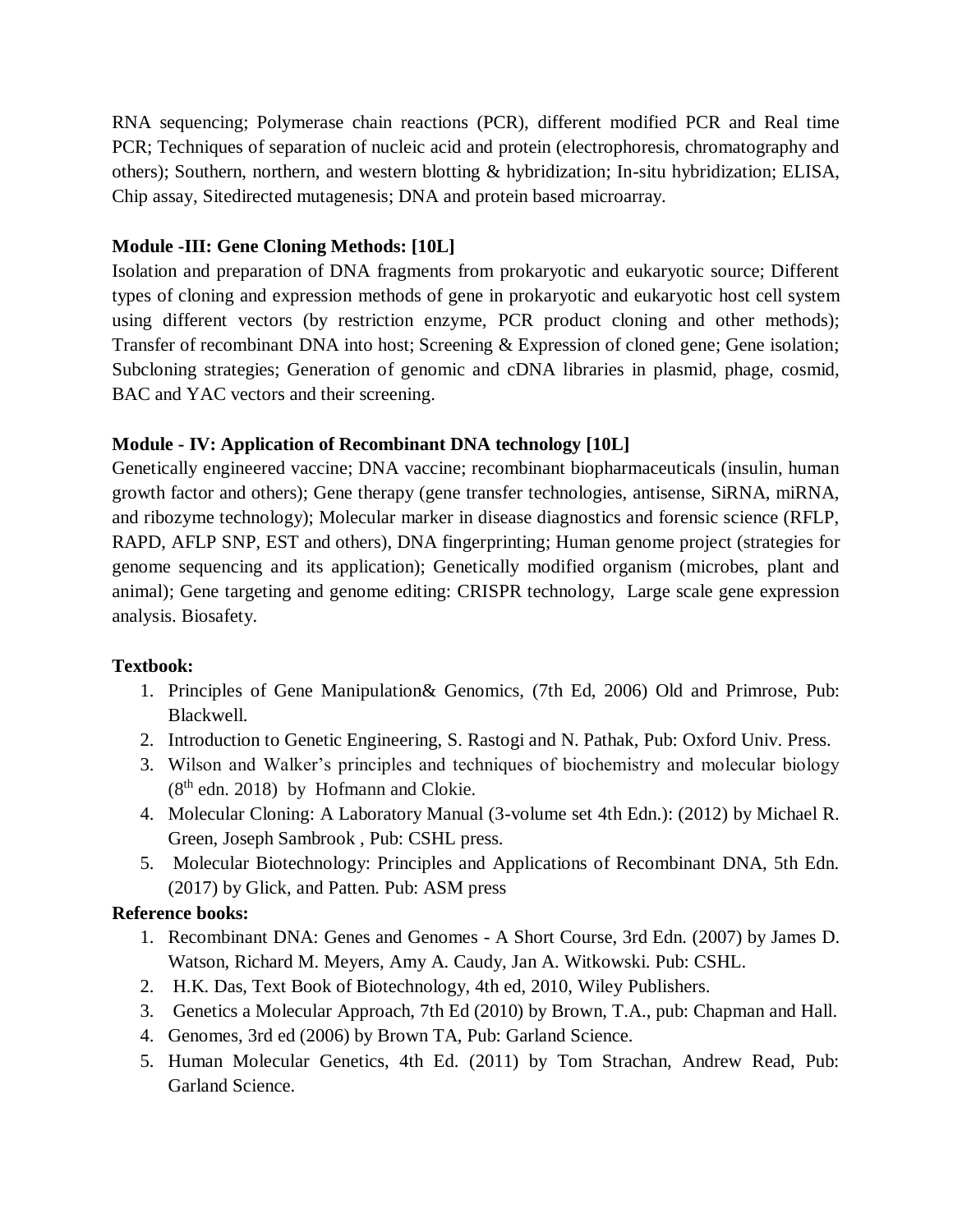| <b>Course Name: Transfer Operations - II</b> |  |  |  |              |                      |  |  |  |
|----------------------------------------------|--|--|--|--------------|----------------------|--|--|--|
| <b>Course Code: BIOT3104</b>                 |  |  |  |              |                      |  |  |  |
|                                              |  |  |  | <b>Total</b> | <b>Credit points</b> |  |  |  |
| <b>Contact hrs per week:</b>                 |  |  |  |              |                      |  |  |  |

After completing the course, the students will be able to:

- 1. Understand the concept of diffusion and diffusivity and identify the type of diffusion in a given problem and solve it.
- 2. Determine gas-liquid mass transfer coefficient in a wetted wall column or packed bed absorption column and calculate the number of stages required for the unit operation.
- 3. Apply McCabe-Thiele Method and Rayleigh's equation as required in a distillation process.
- 4. Comprehend different other unit operations like adsorption, liquid-liquid extraction and crystallization explicitly.
- 5. Draw the drying characteristic curve under a given constant drying condition.
- 6. Study and apply the principle and operation of different advanced separation processes like dialysis, ultrafiltration, reverse osmosis, pervaporation and electrodialysis in the field of biotechnology.

## **Module I: Introduction to Mass Transfer [10L]**

Introduction to Mass Transfer: Molecular diffusion in fluids. Diffusivity, Mass Transfer Coefficients, Interphase Mass Transfer, Gas Absorption, co-current and counter-current multistage operation, Packed Tower, Drying, adsorption and Leaching principles

## **Module II: Distillation [10L]**

Distillation: Vapor-liquid equilibrium, Rayleigh's Equation, Flash and Differential distillation, McCabe-Thiele Method to determine stages

## **Module III: Miscellaneous Mass Transfer Operations [10L]**

Liquid–liquid equilibrium. Liquid extraction, Stagewise contact; Adsorption Equilibria: batch and fixed bed adsorption, Batch drying and mechanism of batch drying. Freeze drying, Basic idea of crystallization

## **Module IV: Advanced Separation Processes [10L]**

Advanced Separation Processes: Dialysis, Ultrafiltration, Reverse osmosis, Pervaporation, Electrodialysis and Membrane separation- Principle and operation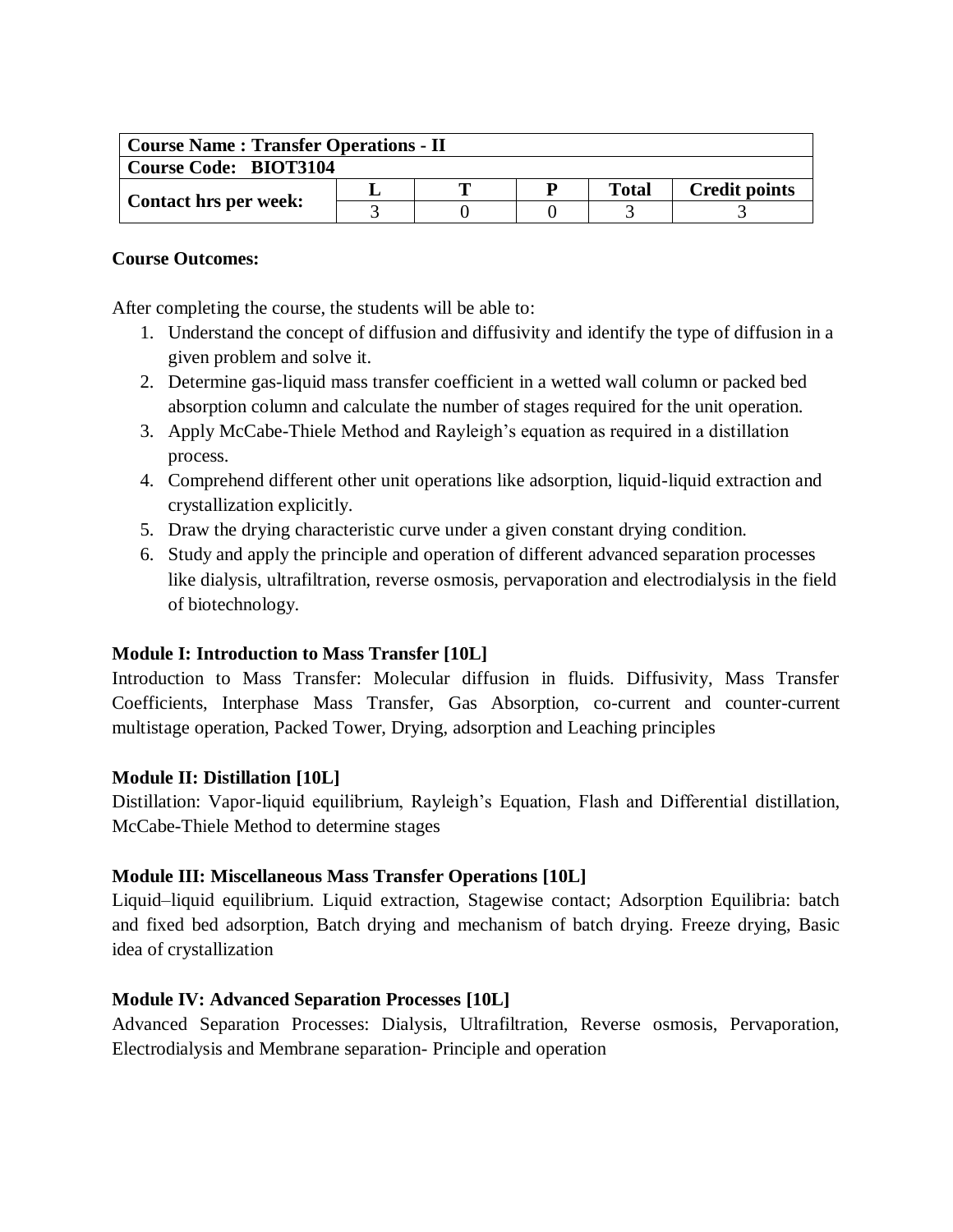## **Textbook:**

1. Unit Operations of Chemical Engineering: McCabe, Smith & Harriot, TMH, 5<sup>th</sup> edition.

## **Reference books:**

- 1. Transport Processes & Unit operations: Geankopolis, PHI, 3rd edition.
- 2. Chemical Engineering, Vol-I & II: Coulson & Richardson, Butterworth Heinemann.
- 3. Treybal, R.E., Mass-Transfer Operations, MGH 4. Perry, Chilton & Green, Chemical Engineers' Handbook, MGH.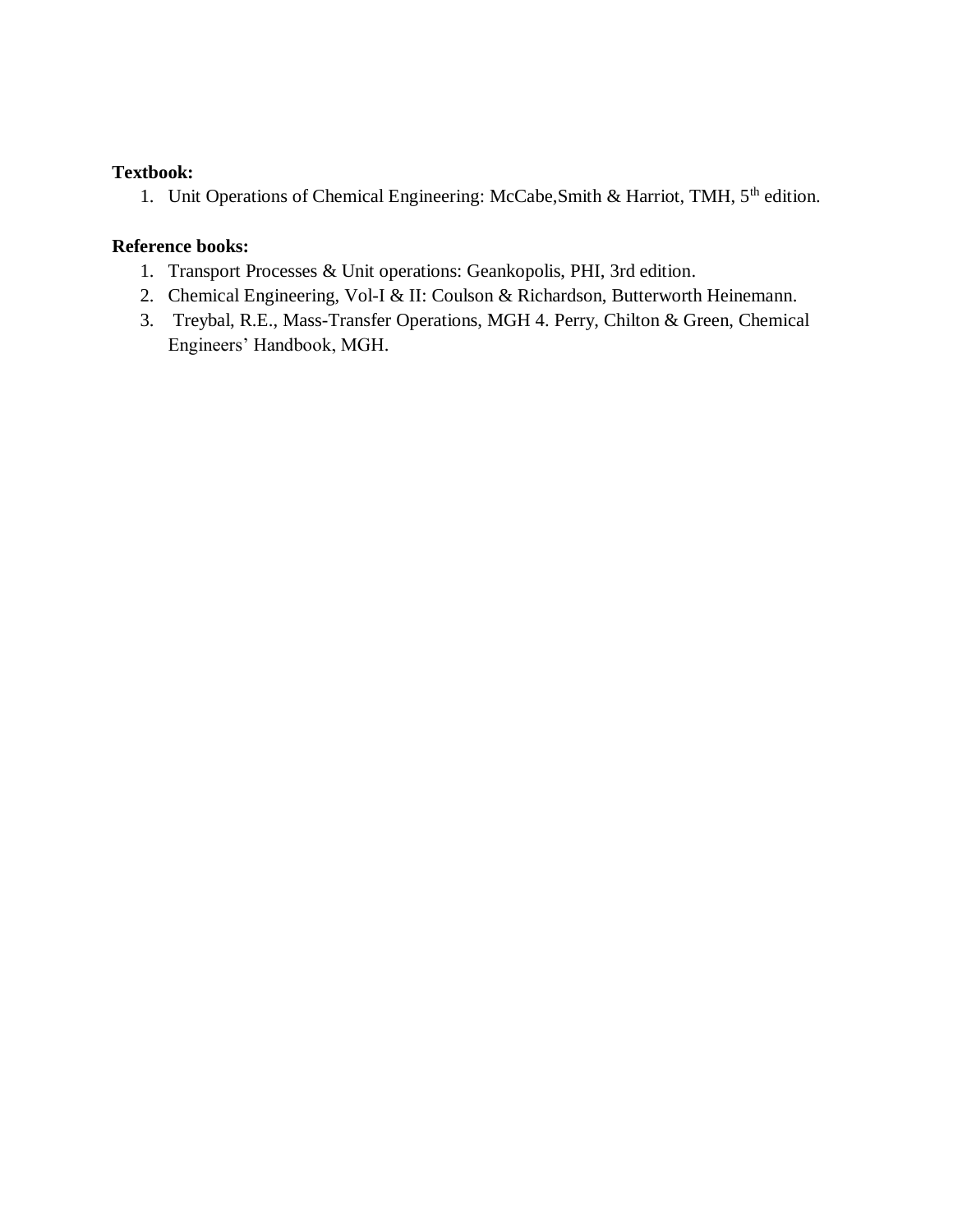| <b>Subject Name: Food Biotechnology</b> |  |  |  |              |                      |  |  |
|-----------------------------------------|--|--|--|--------------|----------------------|--|--|
| Paper Code: BIOT3131                    |  |  |  |              |                      |  |  |
| <b>Contact</b>                          |  |  |  | <b>Total</b> | <b>Credit Points</b> |  |  |
| <b>Hours Per</b>                        |  |  |  |              |                      |  |  |
| Week                                    |  |  |  |              |                      |  |  |

After completing this course, students will be able to:

- 1. Apply different food preservation techniques.
- 2. Know different food processing techniques.
- 3. Analyse different processed food.
- 4. Application of enzymes in food industry.
- 5. Detect adulteration and toxic components of food.
- 6. Gain knowledge on different functional food and GMO

## **Module I: Food Preservation Technology [10L]**

Spoilage of food: fruits, vegetables, meat, milk and milk products, fats and oils.

Food poisoning: Botulism, Staphylococcal intoxication and fungal toxins: disease manifestation and mechanism of action of toxins: Food preservation techniques: physical methods: canning, heating, refrigeration, irradiation, dehydration.

## **Module II: Food Production Technology [10L]**

Fermented and semi fermented food products: Fermentation of fruits and vegetables (e.g., sauerkraut, Dill pickle), dairy products.Production of single cell protein: Mushroom cultivation Genetically modified crop: production technology and safety aspects

## **Module III: Enzymes in Food Industry [10L]**

Enzymes in bakery and cereal products, Enzymes in fruit juice production, Enzymes in fat/oil production, Enzymes in cheese making and beverage production

# **Module IV: Food Additives and Food Safety [10L]**

Food preservative: natural and synthetic, Other additives: Food colour, food flavor enhancers, nutritional supplements, Probiotics, Chemical safety measurement: heavy metals, fungal toxins, bacterial toxins, herbicide, pesticide, adulterant, introduction to FSSAI

## **Textbook:**

- 1. Jay, Modern Food Microbiology, CBS Publishers, 1987
- 2. Frazier, Food Microbiology, Tata McGraw Hill, 2004

## **References:**

- 1. Meyer, Food Chemistry, CBS Publishers, 2004
- 2. Shakuntala Manay, Foods: Facts and Priciples, New Age Publication,2005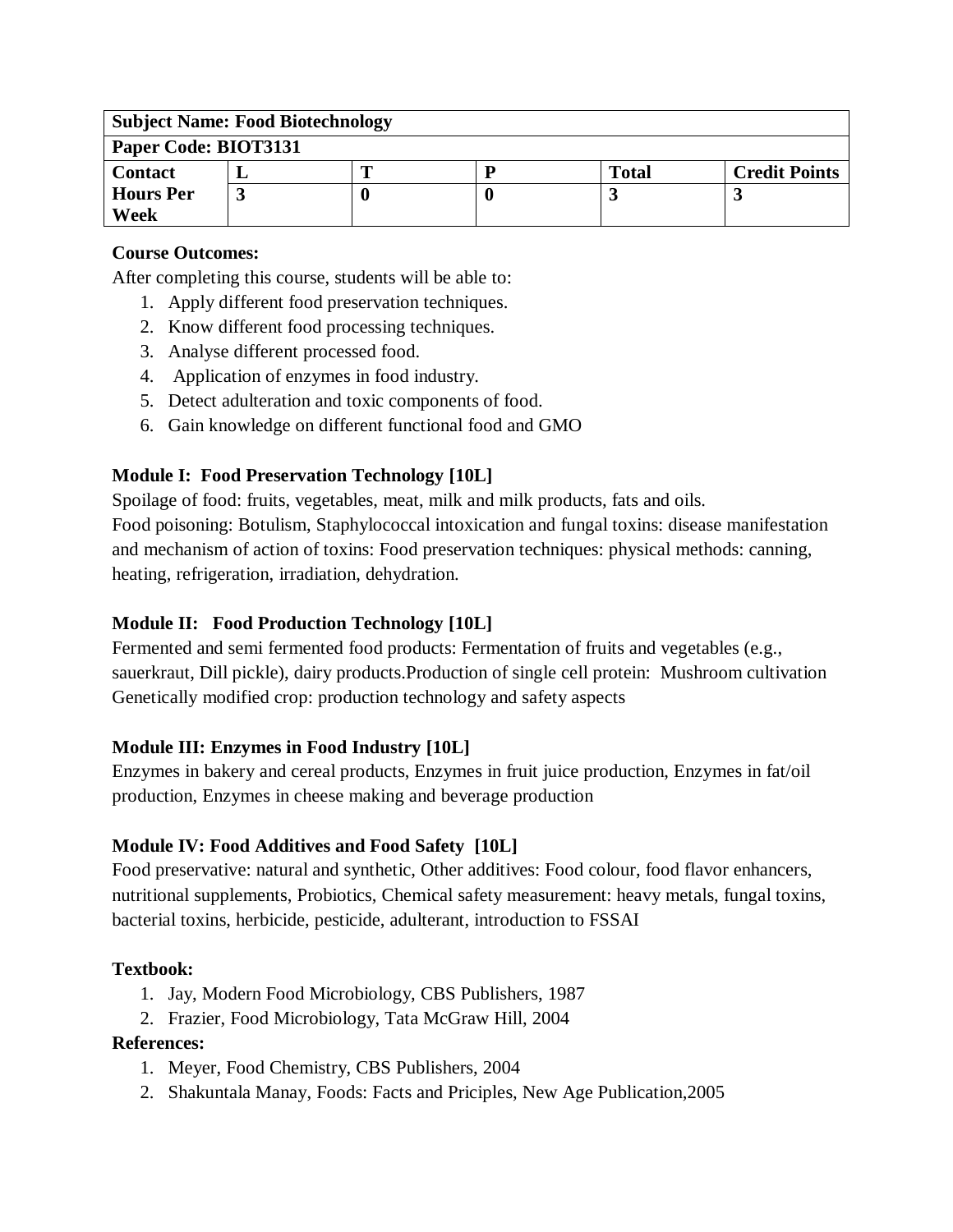| <b>Subject Name: Environmental Biotechnology</b> |  |  |  |              |                      |  |
|--------------------------------------------------|--|--|--|--------------|----------------------|--|
| Paper Code: BIOT3132                             |  |  |  |              |                      |  |
| <b>Contact</b>                                   |  |  |  | <b>Total</b> | <b>Credit Points</b> |  |
| <b>Hours Per</b>                                 |  |  |  |              |                      |  |
| Week                                             |  |  |  |              |                      |  |

After completing this course, students will be able to:

- 1. Describe different methods of sampling and controlling air pollutants.
- 2. Analyze the characteristics of wastewater and understand the principles of physical and chemical treatment of it.
- 3. Design different processes for biological treatment of wastewater and solve numerical problems related to them.
- 4. Explain the processes of solid waste management and apply the knowledge in waste to energy conversion.
- 5. Understand the principle of biodegradation and bioconversion of natural and xenobiotic compounds.
- 6. Apply the knowledge of bioremediation for controlling and removal of heavy metals in contaminated wastewater.

## **Module I: Air Pollution: Control Methods and Equipments [10L]**

Primary and secondary air pollutants, effects of air pollutants on health, basic ideas of air pollution control equipments- bag filter, electrostatic precipitators, cyclone separators, wetscrubbers, bio- scrubbers.

## **Module II: Water Pollution: Control Methods and Equipments [10L]**

Sources -- municipal and industrial wastewater. Characterization of wastewater. Treatment principles: primary, secondary, tertiary. Activated sludge process, extended aeration, trickling filter, mechanically aerated lagoons, waste stabilization ponds, upflow anaerobic sludge blanket (UASB) reactor. Common effluent treatment plant- fundamental and case studies. Membrane based treatment processes – fundamental and case studies. Numerical problems on parameters and their determination methods.

## **Module III: Solid Waste Management [10L]**

Sources and types; Treatment: Landfilling, Composting and Vermiculture, Biopiling, Incineration; Energy production from solid waste.

**Module IV: Bioremediation [10L]**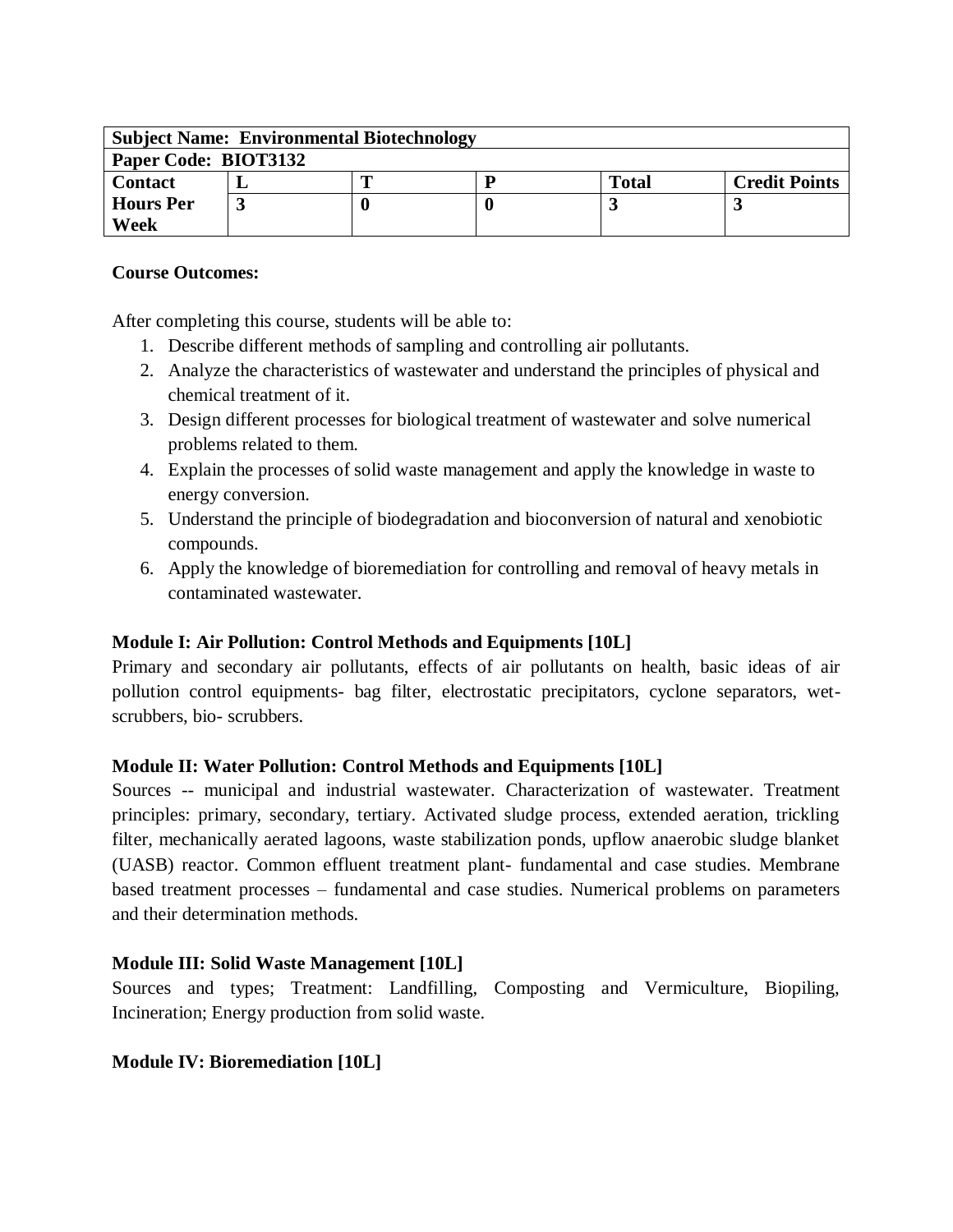Preliminary ideas of Bioremediation—in-situ and ex-situ, Biodegradation of xenobiotics, polycyclic aromatic hydrocarbons, Persistent Organic Pollutants (POP), pesticides. Factors affecting the degradation of organics and removal of heavy metals (Mercury, Chromium, Arsenic etc.) by microbes.

## **Textbook:**

- 1. Rao, C.S., Environmental Pollution Control Engineering, New Age International, 1999.
- 2. S. P. Mahajan, Pollution Control in Industries, TMG.

#### **Reference books:**

- 1. Omasa, Air pollution & Plant Biotechnology, Springer
- 2. Metcalf & Eddy, Wastewater Engineering Treatment, Disposal and Reuse, 4th ed., TMG
- 3. Arceiwala, S.J., Wastewater treatment for pollution control, 2nd Ed. TMH.
- 4. Introduction to Environmental Engineering and Sciences by Gilbert M.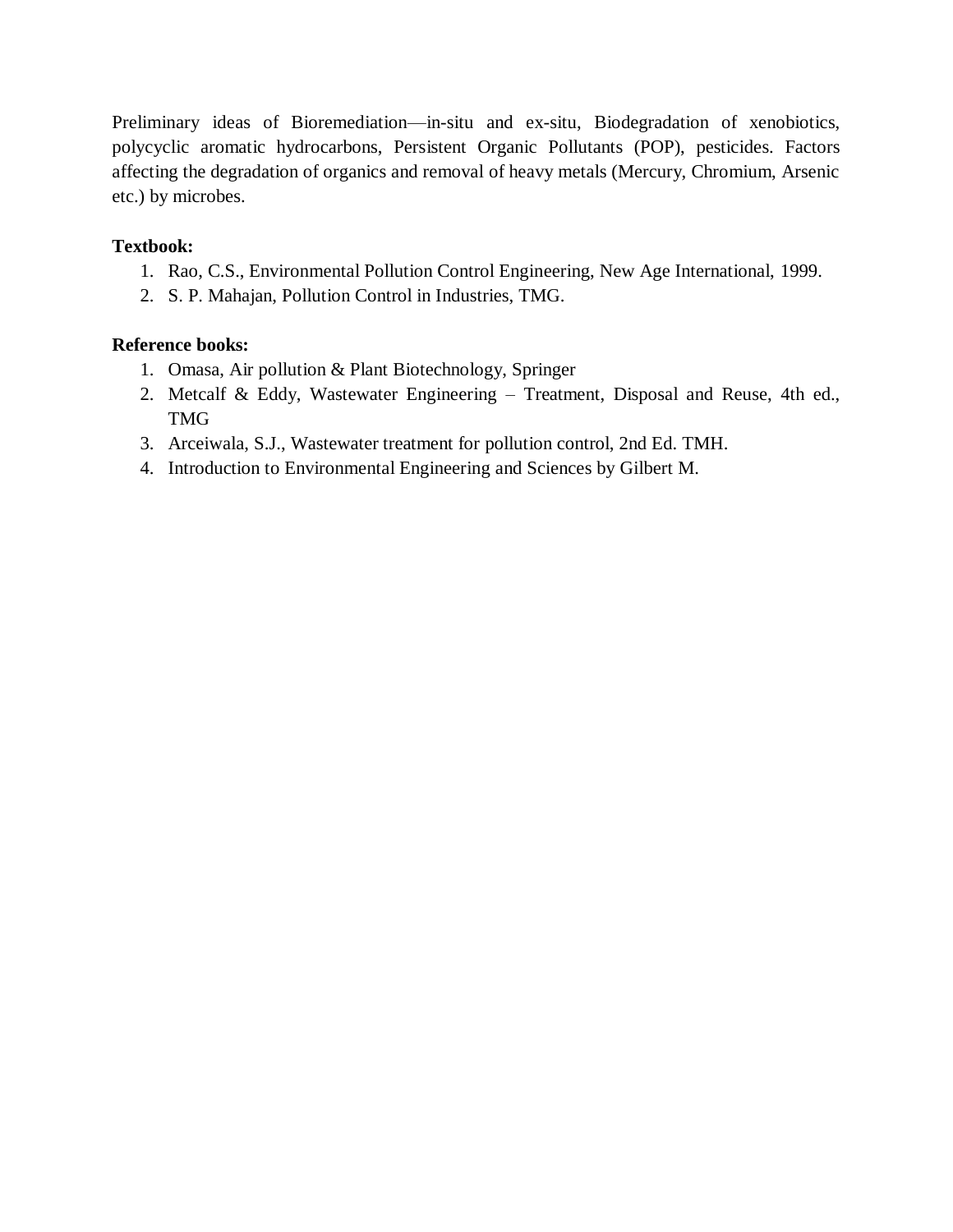| <b>Subject Name: Bioprocess and Process Instrumentation</b> |  |  |  |              |                      |  |  |
|-------------------------------------------------------------|--|--|--|--------------|----------------------|--|--|
| Paper Code: BIOT3133                                        |  |  |  |              |                      |  |  |
| <b>Contact</b>                                              |  |  |  | <b>Total</b> | <b>Credit Points</b> |  |  |
| <b>Hours</b> Per                                            |  |  |  |              |                      |  |  |
| Week                                                        |  |  |  |              |                      |  |  |

At the end of this course students will be able to:

- 1. Understand the mechanism of enzyme action on a substrate explicitly.
- 2. Apply the above concepts to solve problems in the enzyme technology field.
- 3. Comprehend and solve any problem regarding sterilization of the medium used in fermentation.
- 4. Compare between a batch process and a continuous process regarding microbial growth.
- 5. Classify a microbial product and determine its productivity.
- 6. Appreciate the operation of different process instruments used for measuring various operating parameters of a bioprocess.

## **Module-I: Principles of enzyme catalysis [10L]**

Introduction to enzymes, mechanistic models for simple enzyme kinetics, rate parameters, models for allosteric enzyme kinetics, effect of pH and temperature, methods of immobilization, diffusional limitations in immobilized enzyme systems.

## **Module-II: Fundamentals of sterilization [10L]**

Media for industrial fermentation, medium formulation, medium optimization, Sterilization, design of batch and continuous sterilization process. Effect of operating variables of sterilization on nutrient quality in media. Air sterilization.

## **Module-III: Mixed Culture kinetics [10L]**

Microbial growth kinetics in batch and continuous culture. Product productivity. Mixed Culture: classification, kinetics and application.

## **Module-IV; Fundamental of measuring instruments [10L]**

Basic principles and operations of measuring instruments for measurement of temperature, flow pressure, DO level.

## **Text books:**

1. Michael Shuler and Fikret Kargi, Bioprocess Engineering: Basic Concepts, 2nd Edition, Prentice Hall, Englewood Cliffs, NJ, 2002.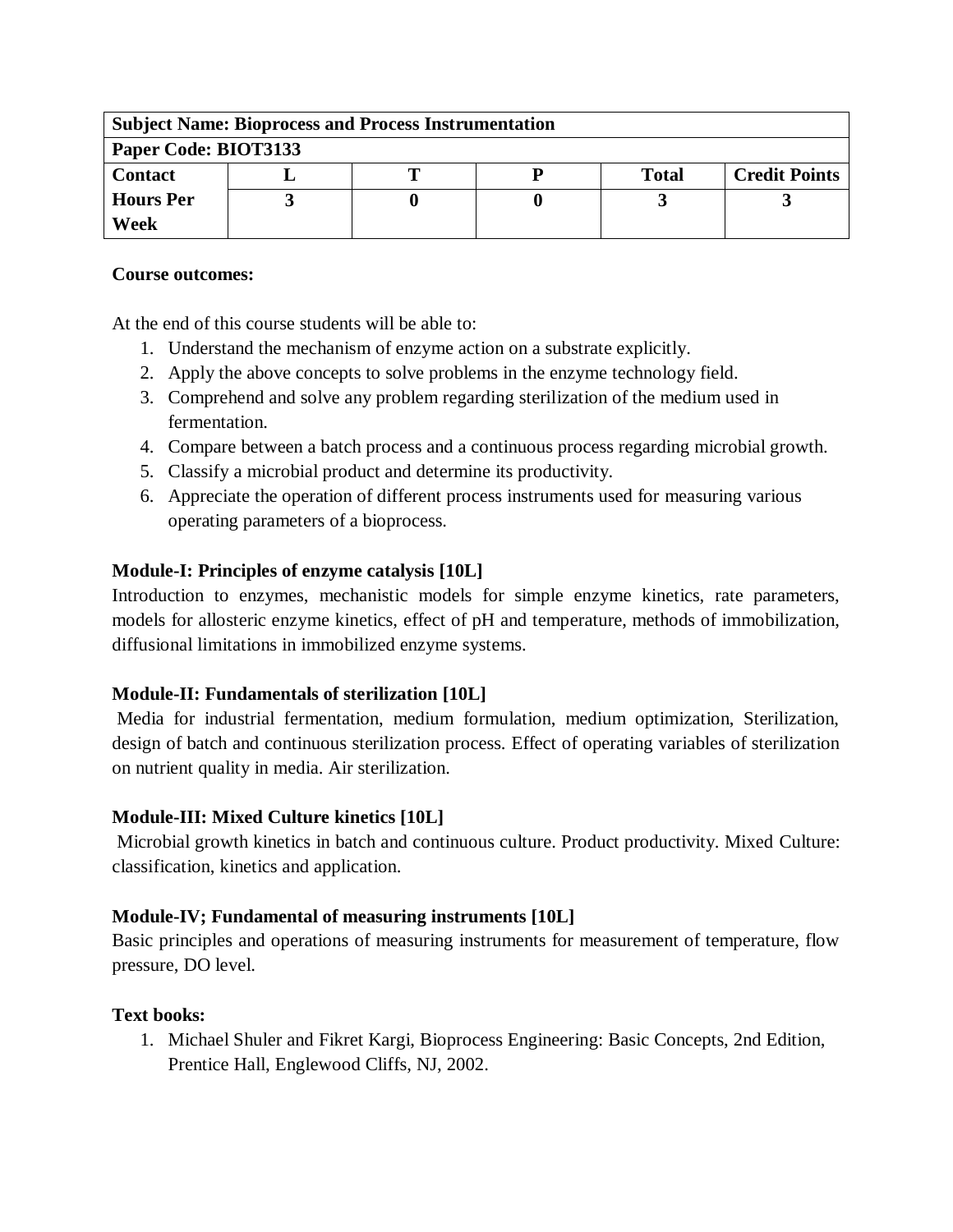2. P.F. Stanbury, A. Whitaker, S.J. Hall, Principles of Fermentation Technology. Butterworth-Heinemann, 1995.

## **Reference Books:**

- 1. Pauline M. Doran. Bioprocess Engineering Principles. Academic Press. 1995.
- 2. James E. Bailey and David F. Ollis, Biochemical Engineering Fundamentals. Mc-Graw Hill Education. 2nd edition, 1996.
- 3. Shuichi Aiba, Arthur E. Humphrey & Nancy F. Millis. Biochemical Engineering. Academic Press. 1965.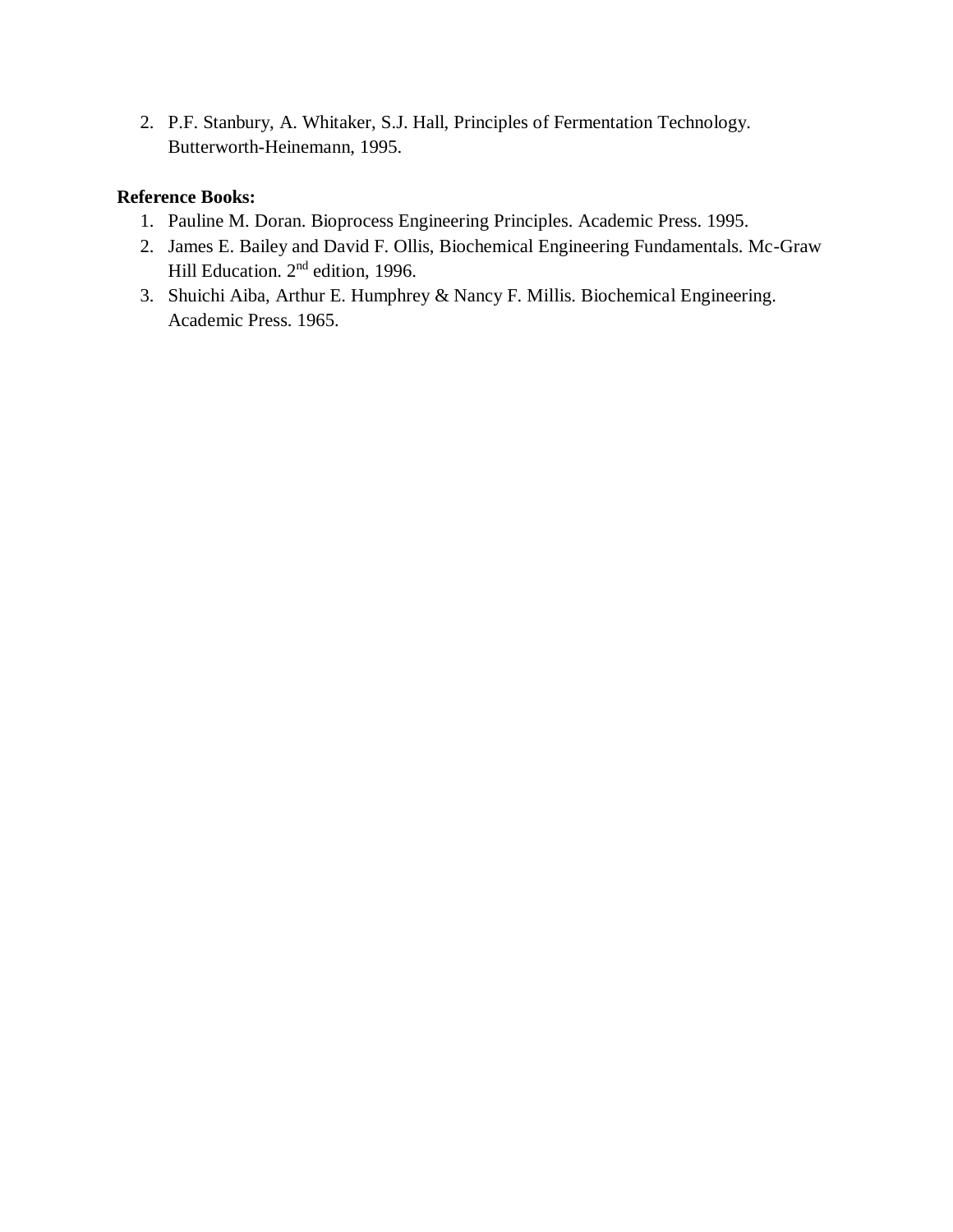| <b>Course Name: Genetics lab</b> |  |   |  |       |                      |  |  |
|----------------------------------|--|---|--|-------|----------------------|--|--|
| <b>Course Code: BIOT3151</b>     |  |   |  |       |                      |  |  |
| <b>Contact hrs per week:</b>     |  | m |  | Total | <b>Credit points</b> |  |  |
|                                  |  |   |  |       |                      |  |  |

After completing the course, the students will be able to:

- 1. Estimate the mean, median, mode and standard deviation using basic concepts of biometry in a biological data series.
- 2. Identify the different patterns of inheritance by studying family pedigrees.
- 3. Prepare a microscopic slide from human tissue and identify the Barr body.
- 4. Prepare and identify different stages of mitosis and meiosis from animal and plant cells.
- 5. Analyze human karyotype patterns and identify chromosomal abnormalities.
- 6. Estimate the viability of cells upon exposure to chemical mutagens.

- 1. Biometry
- 2. Finding statistical significance of a given data using 't test'
- 3. Pedigree analysis
- 4. Preparation of different stages of Mitosis and Meiosis
- 5. Estimation of mitotix index
- 6. Barr body preparation from buccal smear
- 7. Cell viability assay
- 8. Karyotyping analysis and human chromosomal syndromes identification
- 9. Study of chromosomal aberrations in animal and plant cells.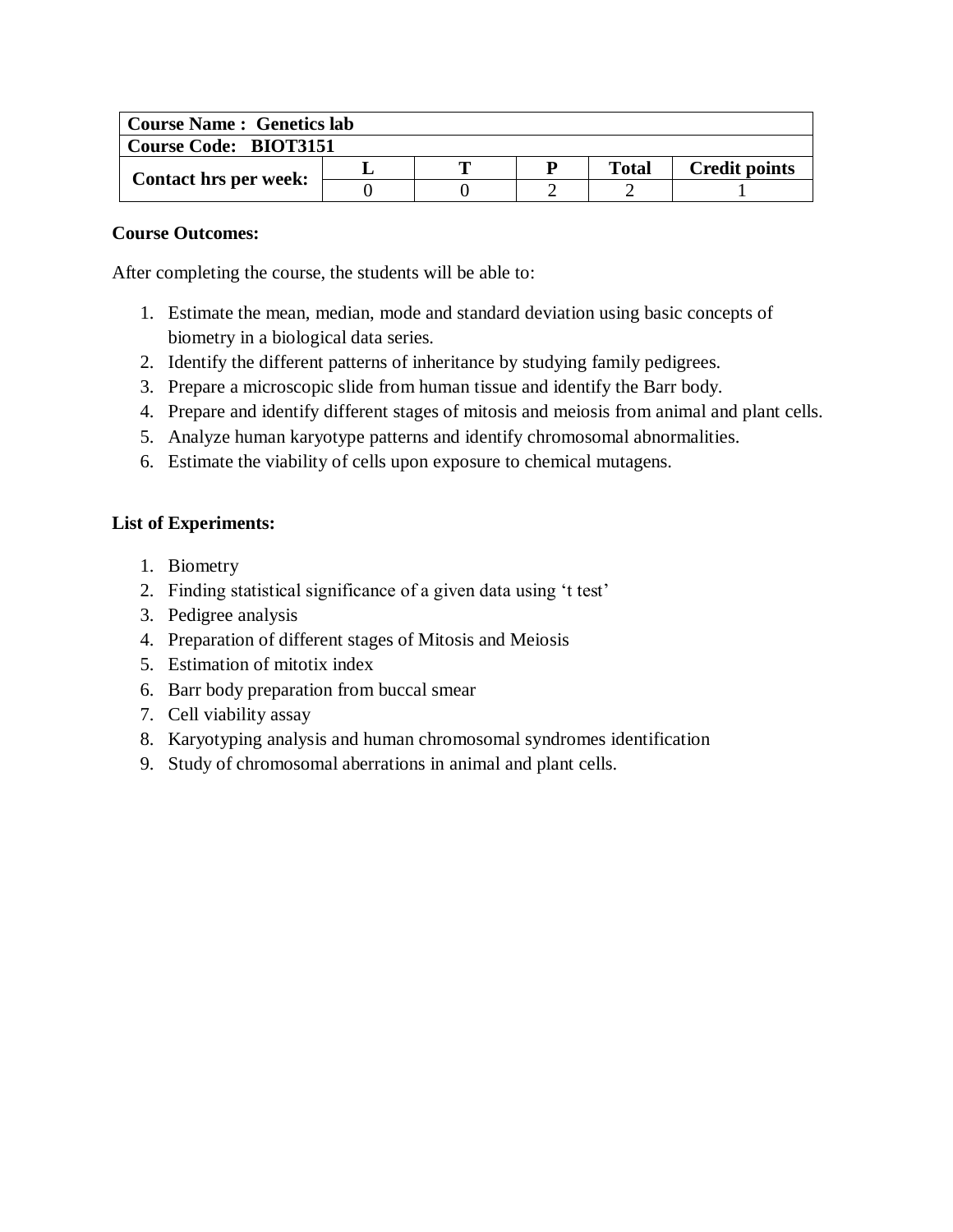| <b>Course Name: Bioinformatics lab</b> |  |   |  |       |                      |  |
|----------------------------------------|--|---|--|-------|----------------------|--|
| <b>Course Code: BIOT3152</b>           |  |   |  |       |                      |  |
| <b>Contact hrs per week:</b>           |  | m |  | Total | <b>Credit points</b> |  |
|                                        |  |   |  |       |                      |  |

Upon completion of this practical course students should be able to

- 1. learn and utilize public domain biological/bioinformatic databases (NCBI, EMBL-EBI, PDB) *for routine research driven applications*
- 2. learn and utilize public domain bioinformatics tools for sequence analysis of genes and proteins (combining both pairwise and multiple sequence alignment)
- 3. learn and utilize public domain bioinformatics tools (including use of HMM) for annotation and structure prediction of prokaryotic genes
- 4. learn and utilize public domain bioinformatics tools (Homology modeling and threading based) for secondary and tertiary structure prediction of globular and fibrous proteins and subsequent structural analysis.
- 5. learn and compile simple bioinformatics tasks using PERL (Practical Extraction and Reporting Language) commands.

- 1. Basic understanding of biological databases.
- 2. Pair wise sequence alignment (LOCAL and GLOBAL Alignment)
- 3. Multiple sequence alignment (CLUSTALW)
- 4. Introduction to Gene Prediction
- 5. Prediction of Secondary structure of globular and membrane proteins
- 6. *In silico* analysis of enzyme and other biomolecular modifications
- 7. Structure viewer and analysis; protein 3D structure prediction
- 8. Basics of molecular modeling and protein-ligand binding
- 9. PERL Programming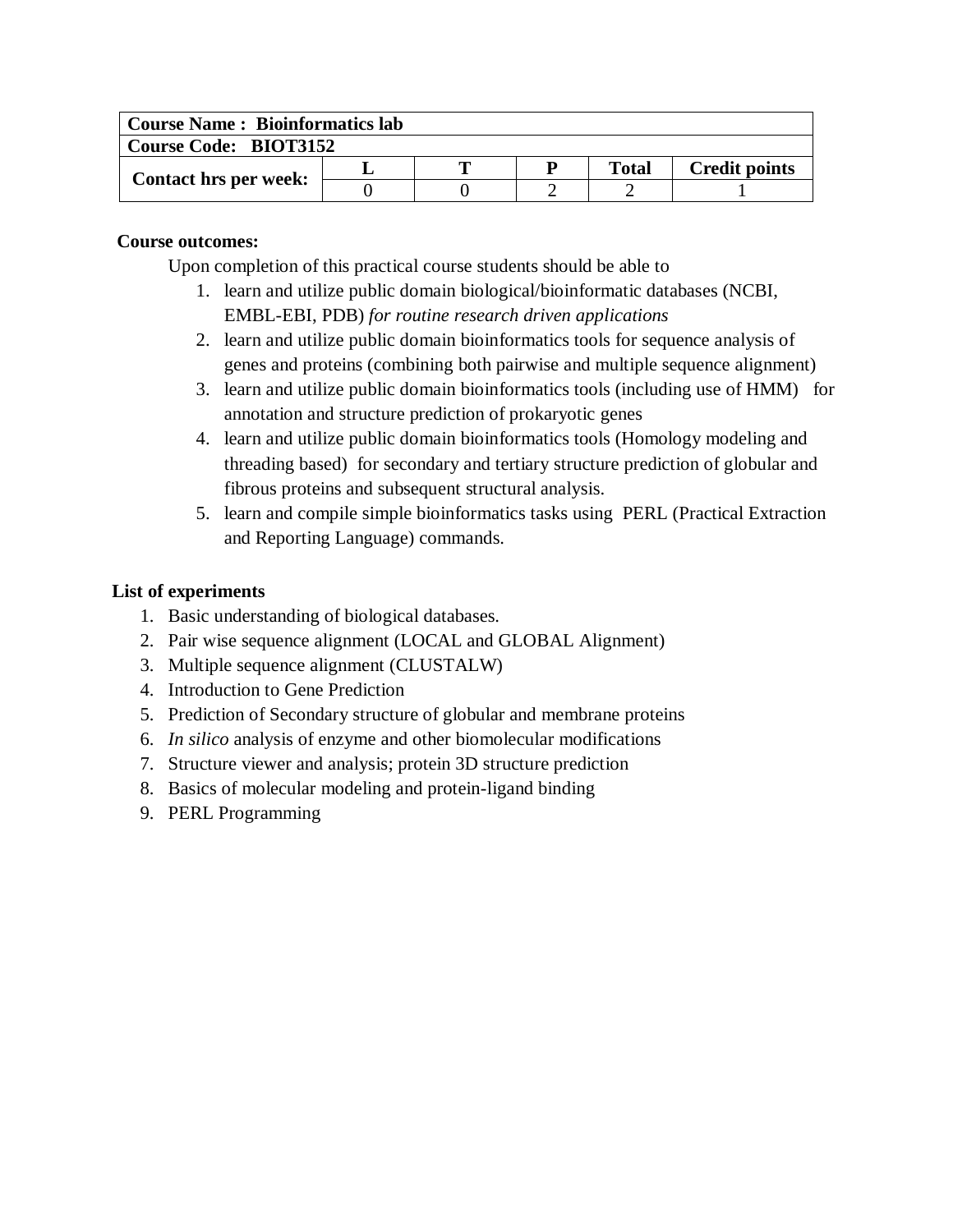| <b>Course Name: Recombinant DNA technology Lab</b> |  |  |  |              |                      |  |
|----------------------------------------------------|--|--|--|--------------|----------------------|--|
| <b>Course Code: BIOT3153</b>                       |  |  |  |              |                      |  |
| <b>Contact hrs per week:</b>                       |  |  |  | <b>Total</b> | <b>Credit points</b> |  |
|                                                    |  |  |  |              |                      |  |

After completion of this lab, student will be able to:

- 1. Clone DNA fragment using restriction enzyme and DNA ligase.
- 2. Select of recombinant DNA clone by restriction analysis and blue-white selection.
- 3. Identify the clone either by southern blotting or western blotting.
- 4. Design PCR primer and amplification of DNA by PCR.
- 5. Over-express the cloned gene at protein level and analysis by SDS-PAGE.
- 6. Purify protein by one chromatography technique.

## **List of experiments:**

- 1. Restriction enzyme digestion of DNA and construction of Restriction map.
- 2. Agarose gel electrophoresis and extraction of DNA from agarose gel.
- 3. Ligation of DNA fragments with cloning vector pUC18 or pBR322.
- 4. Preparation of competent cells and transformation into *E.coli* with recombinant vector.
- 5. Isolation of recombinants and confirmation of insert DNA in recombinant vector.
- 6. Primer design for standard PCR and amplification of DNA by standard PCR.
- 7. Expression of cloned gene.
- 8. Southern/Western/Northern blotting.
- 9. Protein purification by chromatography (any one type).
- 10. Reporter enzyme assay (β-gal etc.)

## **Reference book:**

- 1. Wilson and Walkers principles and techniques of biochemistry and molecular biology ( 8<sup>th</sup> edn. 2018) by Hofmann and Clokie.
- 2. Molecular Cloning: A Laboratory Manual (3-volume set 4th Edn.): (2012) by Michael R. Green, Joseph Sambrook, Pub: CSHL press.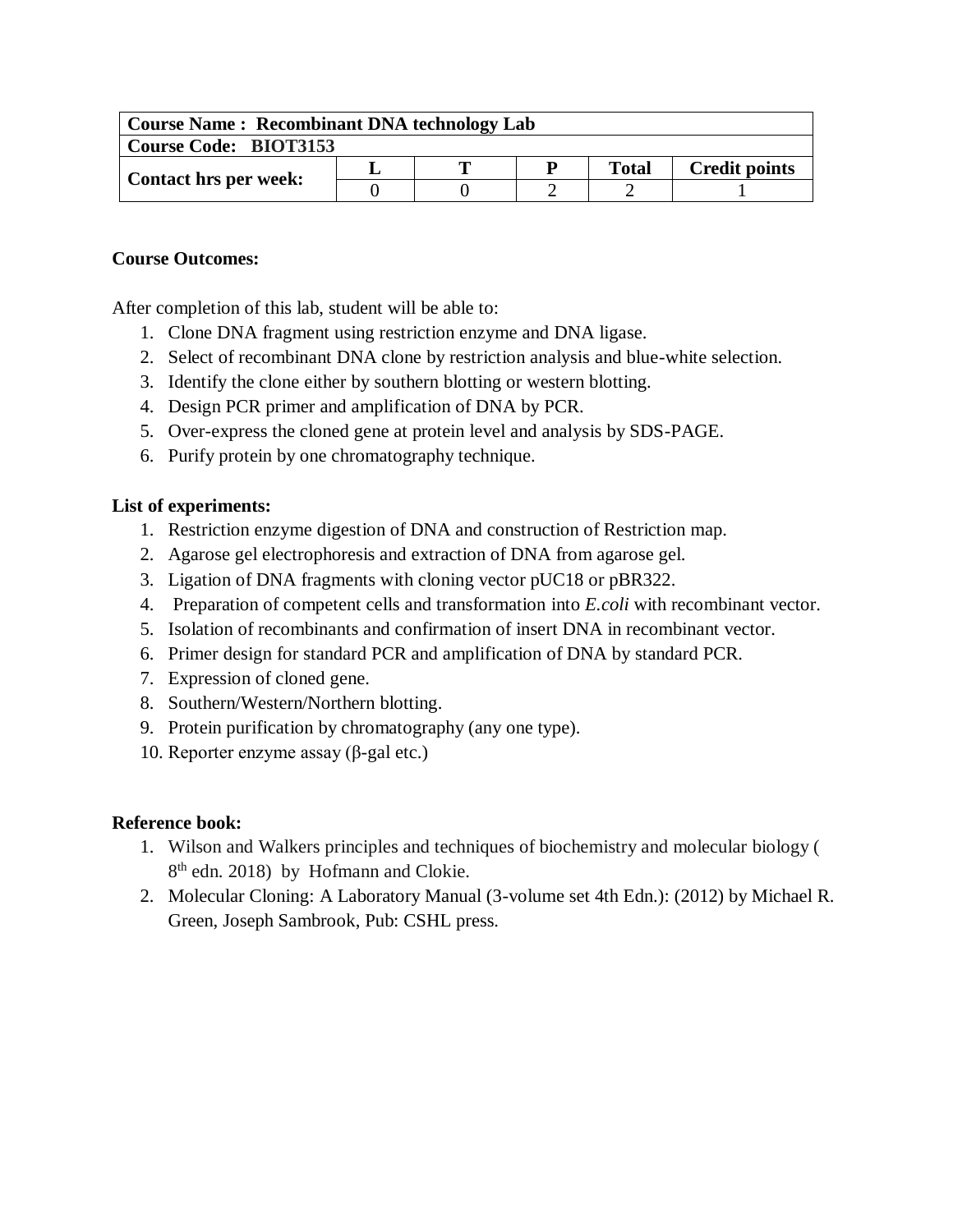| <b>Course Name: Transfer Operations – II lab</b> |  |   |   |              |                      |  |  |
|--------------------------------------------------|--|---|---|--------------|----------------------|--|--|
| <b>Course Code: BIOT3154</b>                     |  |   |   |              |                      |  |  |
| Contact hrs per week:                            |  | m | D | <b>Total</b> | <b>Credit points</b> |  |  |
|                                                  |  |   |   |              |                      |  |  |

At the end of this course students will be able to

- 1. Verify Rayleigh's equation in batch distillation process.
- 2. Determine gas-liquid mass transfer coefficient in a wetted wall column or packed bed absorption column.
- 3. Study the drying characteristic curves under constant drying condition in tray dyer.
- 4. Determine Distribution Coefficient in liquid- liquid extraction operation.
- 5. Measure adsorption efficiency and draw the adsorption isotherm using activated carbon as an adsorbent in a batch reactor
- 6. Calculate diffusivity of a volatile liquid.

- 1. Batch Distillation to verify Rayleigh's equation.
- 2. Drawing the vapour-liquid equilibrium diagram from Othmer Still.
- 3. Study of performance of a Rectification Column.
- 4. Determination of gas-liquid mass transfer coefficient (Wetted Wall column or packed bed).
- 5. Study of drying characteristic curves under constant drying condition in tray dyer.
- 6. Determination of Distribution Coefficient in liquid- liquid extraction operation
- 7. Study of adsorption efficiency and adsorption isotherm using activated carbon as an adsorbent in a batch reactor.
- 8. Calculation of diffusivity of a volatile liquid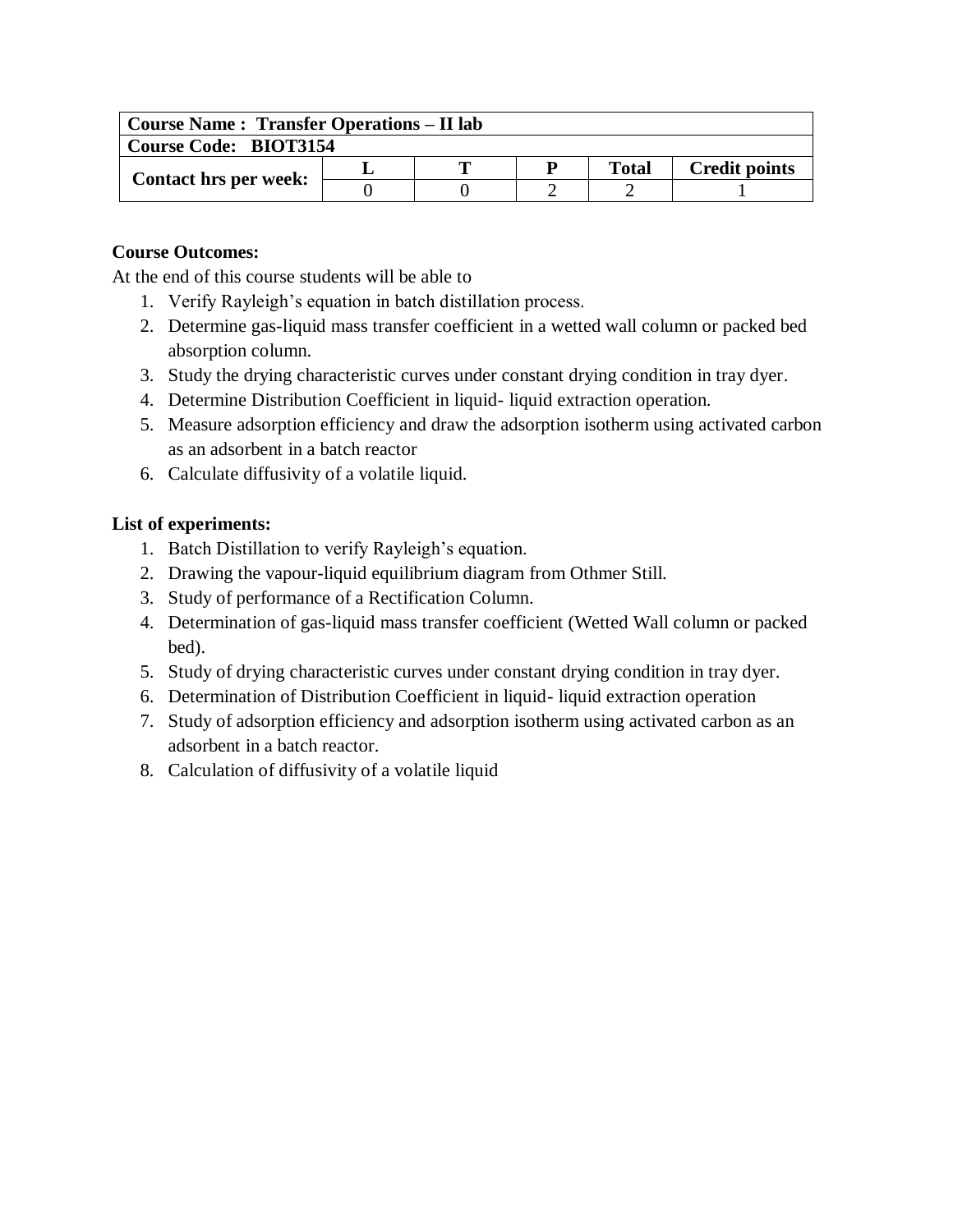| <b>Subject Name: Food Biotechnology Lab</b> |  |  |   |              |                      |  |
|---------------------------------------------|--|--|---|--------------|----------------------|--|
| Paper Code: BIOT3181                        |  |  |   |              |                      |  |
| <b>Contact</b>                              |  |  | P | <b>Total</b> | <b>Credit Points</b> |  |
| <b>Hours</b> Per                            |  |  |   |              |                      |  |
| Week                                        |  |  |   |              |                      |  |

After performing this lab, students will be able to:

- 1. Detect microbial spoilage of food
- 2. Apply standard techniques quality testing
- 3. Measure the efficiency of Pasteurization
- 4. Isolation and identification of microbes from different food sample
- 5. Estimate different food ingredients
- 6. Gain knowledge on food preservation techniques

- 1. Detection of microbial load of milk by standard plate count method.
- 2. Detection of microbial load of milk by MBRT method.
- 3. Determination of effectiveness of pasteurization by alkaline phosphatase assay.
- 4. Identification and characterization of food fermenting organism from idly batter.
- 5. Determination of lactose content of milk.
- 6. Determination of ascorbic acid content of fruit juice.
- 7. Determination of food colour/ adulterant.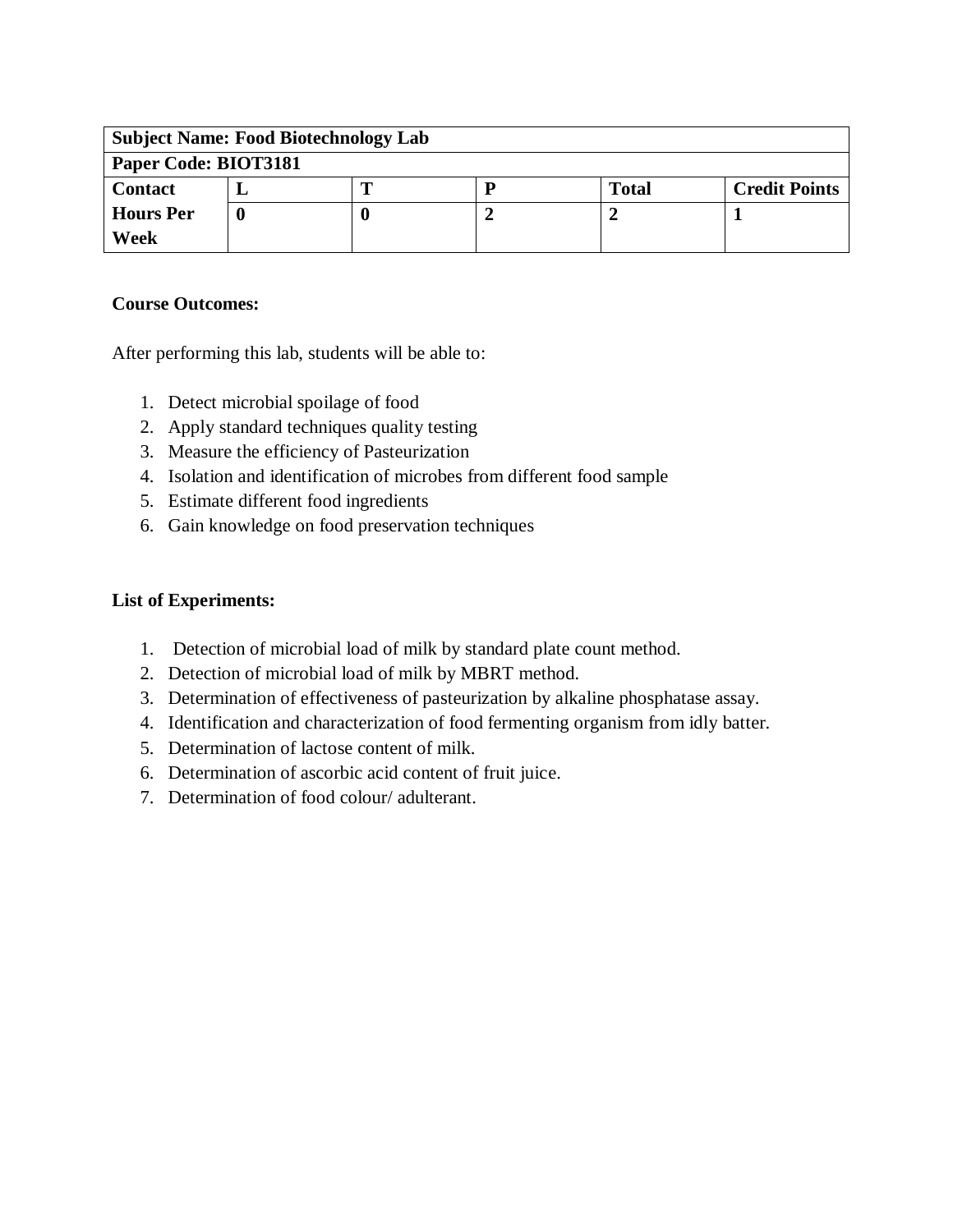| <b>Subject Name: Environmental Biotechnology Lab</b> |  |  |  |              |                      |  |  |
|------------------------------------------------------|--|--|--|--------------|----------------------|--|--|
| Paper Code: BIOT3182                                 |  |  |  |              |                      |  |  |
| <b>Contact</b>                                       |  |  |  | <b>Total</b> | <b>Credit Points</b> |  |  |
| <b>Hours</b> Per                                     |  |  |  |              |                      |  |  |
| Week                                                 |  |  |  |              |                      |  |  |

After performing this lab, students will be able to:

- 1. Estimate basic environmental parameters in water and soil samples.
- 2. Estimate organic pollutants in a water sample
- 3. Demonstrate toxic effects of pollutants.
- 4. Apply regular methods for removal of organic / inorganic pollutants.
- 5. Apply microorganisms for degradation of organic pollutants

- 1. Determination of Total Suspended Solid in water
- 2. Determination of Hardness of water
- 3. Determination of Chloride content of water
- 4. Determination of BOD of waste water
- 5. Determination of COD of waste water
- 6. Estimation of POP organic pollutant (phenol) in waste water
- 7. Adsorptive removal of Heavy metals from waste water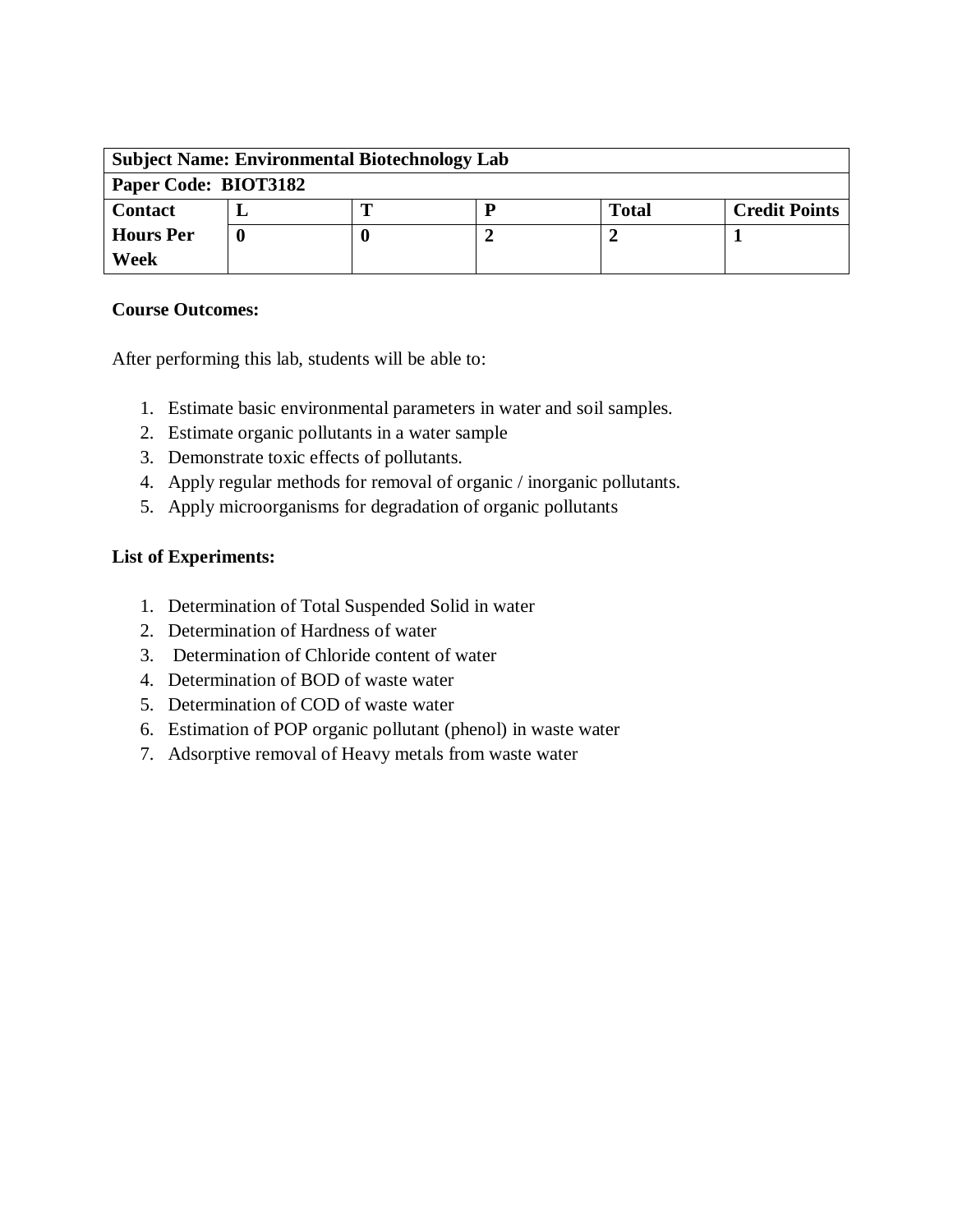| <b>Subject Name:</b> | <b>Bioprocess &amp; Process Instrumentation lab</b> |  |  |              |                      |  |  |
|----------------------|-----------------------------------------------------|--|--|--------------|----------------------|--|--|
| <b>Paper Code:</b>   | <b>BIOT3183</b>                                     |  |  |              |                      |  |  |
| <b>Contact</b>       |                                                     |  |  | <b>Total</b> | <b>Credit Points</b> |  |  |
| <b>Hours Per</b>     |                                                     |  |  |              |                      |  |  |
| Week                 |                                                     |  |  |              |                      |  |  |

At the end of this course students will be able to:

- 1. Determine the specific growth rate and doubling time for cell (pure/mixed) growth
- 2. Calculate Arrhenius constant and activation energy for cellular growth
- 3. Determine kinetic constants in free and immobilized enzyme systems/cellular systems
- 4. Determine optimum pH for an enzyme reaction.
- 5. Determine optimum temperature for an enzyme reaction.
- 6. Study the performance of continuous flow bioreactors (Packed-bed and Plug-flow)

- 1. Determination of specific growth rate and doubling time from cell (pure/mixed) growth kinetics profile.
- 2. Determination of Arrhenius constant and activation energy for cellular growth from growth kinetics data.
- 3. Determination of kinetic constants in free and immobilized enzyme systems.
- 4. Determination of kinetic constants in free and immobilized cellular systems
- 5. Study of effect of pH on enzyme reaction.
- 6. Study of effect of temperature on enzyme reaction.
- 7. Performance study of continuous flow bioreactors (Packed-bed and Plug-flow)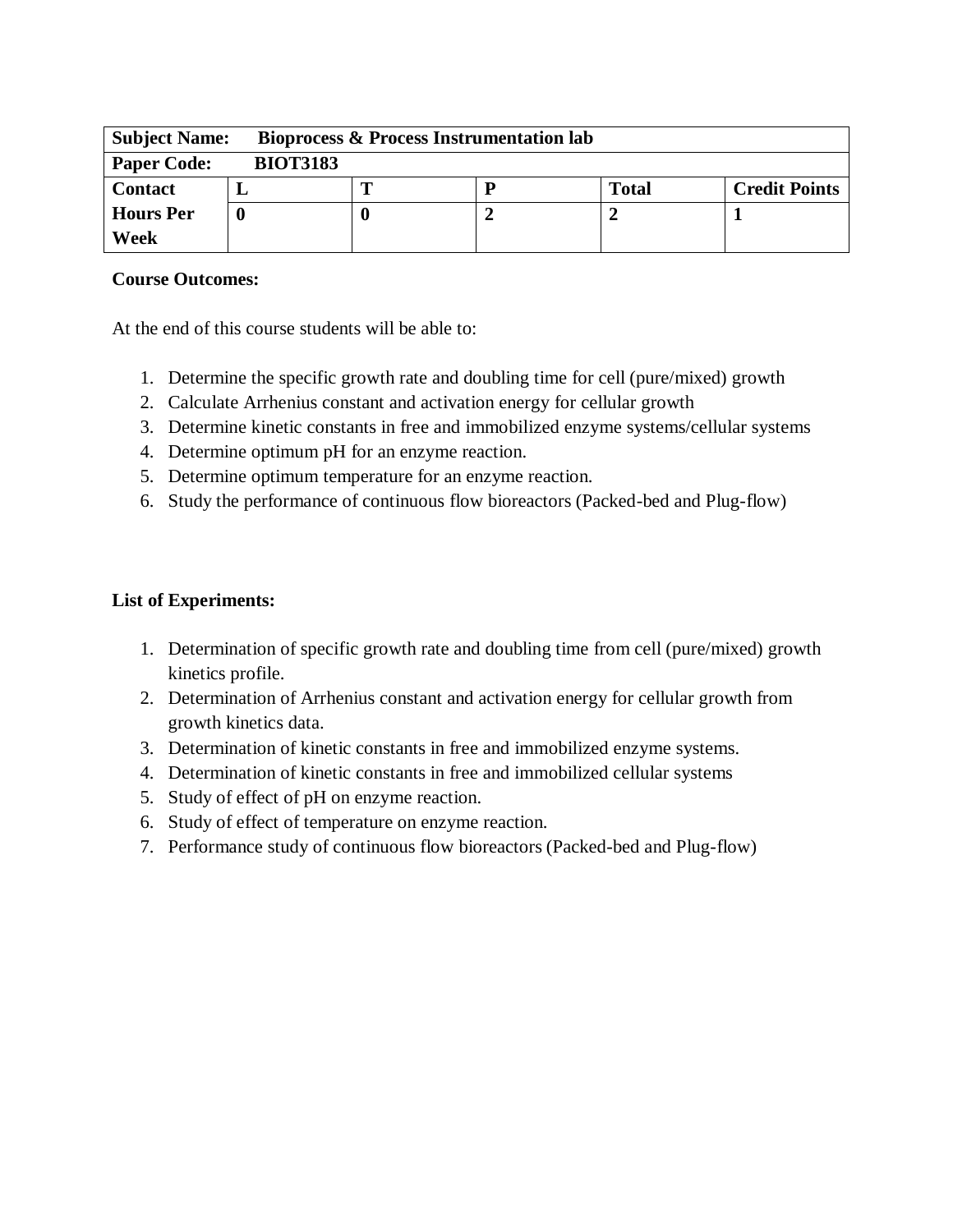# **3 rd yr 2 nd semester detailed syllabus**

| <b>Course Name: Economics for Engineers</b> |  |  |   |              |                      |  |
|---------------------------------------------|--|--|---|--------------|----------------------|--|
| <b>Course Code: HMTS3201</b>                |  |  |   |              |                      |  |
| <b>Contact hrs per week:</b>                |  |  | D | <b>Total</b> | <b>Credit points</b> |  |
|                                             |  |  |   |              |                      |  |

#### **Course Outcome:**

The student will be able to-

- 1. Evaluate a project and estimate the total cost of the project.
- 2. Apply financial analytical methodologies to prepare a report regarding the financial performance of an organization.
- 3. Participate actively in an organization's capital budgeting process.
- 4. Provide vital inputs regarding the pricing of a product.
- 5. Apply the knowledge of the interplay of various economic variables and indicators in workplace.
- 6. Provide insight about different accounting concepts and apply broader concepts like costs, revenues, assets, liabilities, capital, profit, investment and interest.

## **Module 1:**

Market: Meaning of Market, Types of Market, Perfect Competition, Monopoly, Monopolistic and Oligopoly market.

The basic concept of economics – needs, wants, utility.

National Income-GDP, GNP. Demand & Supply, Law of demand, Role of demand and supply in price determination, Price Elasticity.

Inflation: meaning, reasons, etc. (6L)

# **Module II:**

Business: Types of business, Proprietorship, Partnership, Joint-stock company, and cooperative society – their characteristics.

Banking: role of commercial banks; credit and its importance in industrial functioning. Role of central bank: Reserve Bank of India.

International Business or Trade Environment. (4L)

# **Module III:**

Financial Accounting-Journals. Ledgers, Trial Balance, Profit & Loss Account, Balance Sheet. Financial Statement Analysis (Ratio and Cash Flow analysis). (8L) Cost Accounting- Terminology, Fixed, Variable and Semi-variable costs.

Break Even Analysis. Cost Sheet. Budgeting and Variance Analysis.

Marginal Cost based decisions. (6L)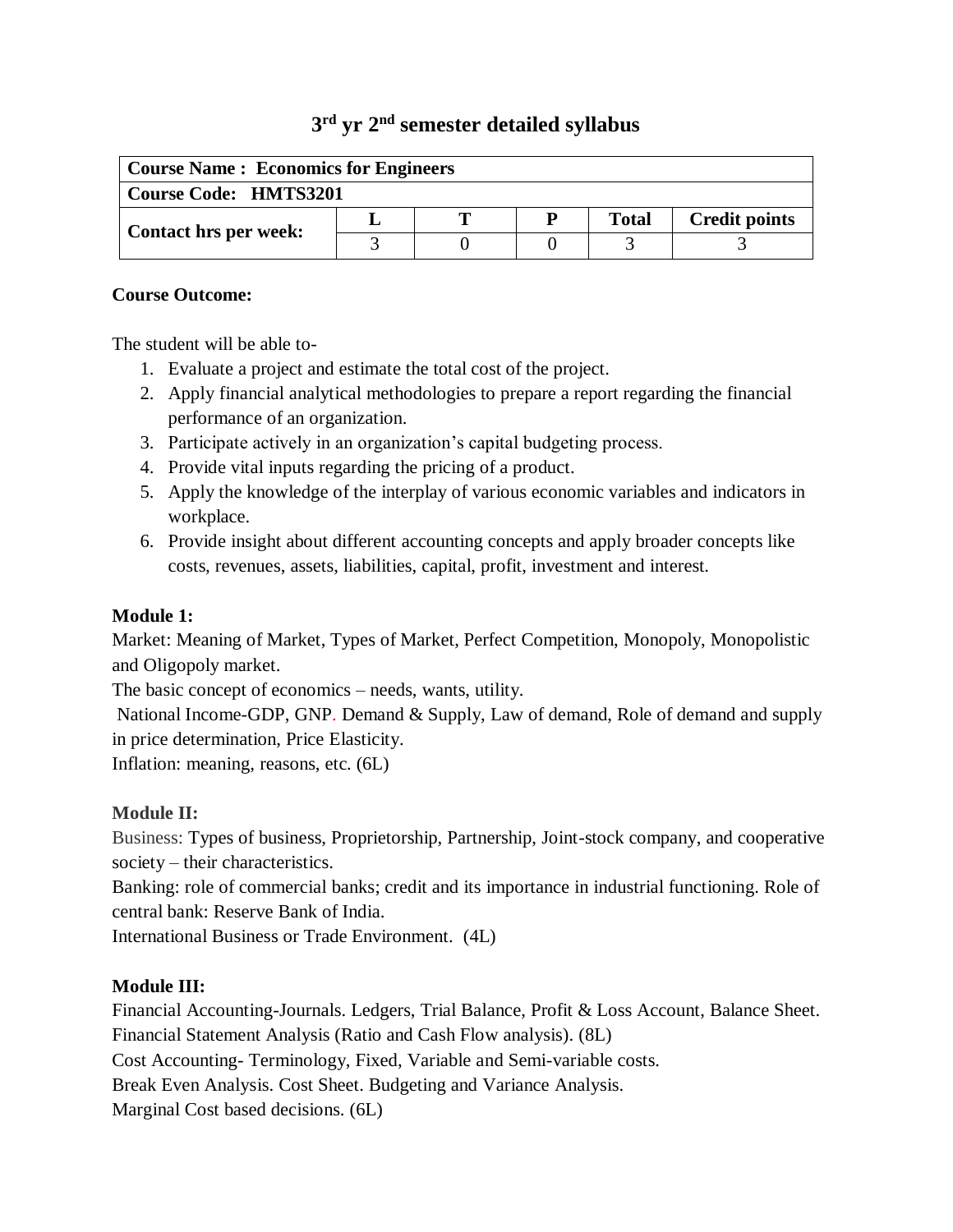## **Module IV:**

Time Value of Money: Present and Future Value, Annuity, Perpetuity. Equity and Debt, Cost of Capital. (4L)

Capital Budgeting: Methods of project appraisal - average rate of return - payback period discounted cash flow method: net present value, benefit cost ratio, internal rate of return. Depreciation and its types, Replacement Analysis, Sensitivity Analysis. (8L)

## **Suggested Readings:**

- 1. R. Narayanswami, *Financial Accounting- A Managerial Perspective.* Prentice-Hall of India Private Limited. New Delhi
- 2. Horne, James C Van, *Fundamentals of Financial Management*. Prentice-Hall of India Private Limited, New Delhi
- 3. H. L. Ahuja., *Modern Economic Theory*. S. Chand. New Delhi.
- 4. Newman, Donald G., Eschenbach, Ted G., and Lavelle, Jerome P. *Engineering Economic Analysis.* New York: Oxford University Press. 2012.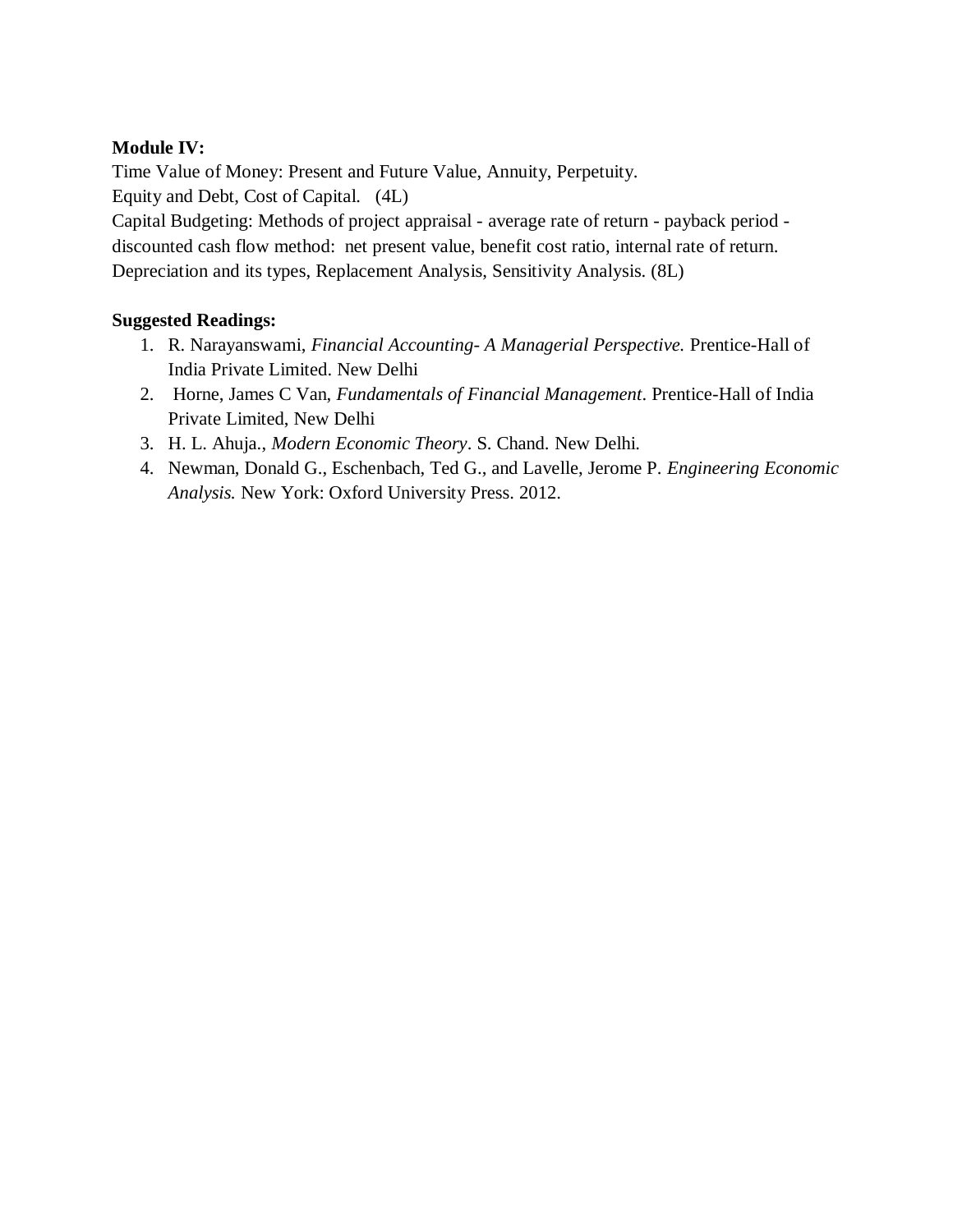| <b>Course Name: Immunology</b> |  |
|--------------------------------|--|
|--------------------------------|--|

| Course Code: BIOT3201        |  |  |  |              |                      |  |  |  |
|------------------------------|--|--|--|--------------|----------------------|--|--|--|
| <b>Contact hrs per week:</b> |  |  |  | <b>Total</b> | <b>Credit points</b> |  |  |  |
|                              |  |  |  |              |                      |  |  |  |

After completing the course, the students will be able to:

- 1. Understand the basic principles of innate and adaptive immunity and the underlying mechanisms of cellular and humoral immune responses.
- 2. Develop an idea about strcuture, biogeensis, function and molecular diversity of different antibody classes.
- 3. Apply the techniques of antibody engineering and antigen-antibody reactions in disease diagnostics and research.
- 4. Analyze the role of MHC molecules in transplantation and the diseases due to their incompatibility.
- 5. Understand the immunological basis of hypersensitivity, autoimmunity and immunodeficiency disorders.
- 6. Gain knowledge about different approaches of vaccine development and their applications in human diseases.

## **Module 1: Basics of Immunology [10L]**

History and evolution of immune system; innate and acquired immunity, primary and secondary immune response; hematopoiesis; humoral and cell-mediated immunity; cells of the immune system; complement system: activation pathways, functions and regulation; primary and secondary lymphoid organs: structure and function; concept of epitope, immunogens, haptens, adjuvants.

B and T cells: maturation, activation and differentiation; organization and rearrangement of TCR genes; macrophage and other Antigen Presenting Cells (APCs).

## **Module II: Antibodies: structure, functions and applications [10L]**

Structure and function of antibody classes, concept of isotype, allotype and idiotype;

genetic basis of antibody diversity: DNA rearrangements, somatic hypermutation, class switching, allelic exclusion; antibody engineering; phage display libraries; antibodies as *in vitro* and *in vivo* probes, abzymes; monoclonal antibody: hybridoma technology and applications, recombinant and chimeric antibodies, humanized and bispecific antibodies, immunotoxins; antigen-antibody reaction and its application; immunoelectrophoresis, Immunodiffusion, RIA and ELISA.

## **Module III: Major Histocompatibility Complex (MHC) and host-graft reactions [10L]**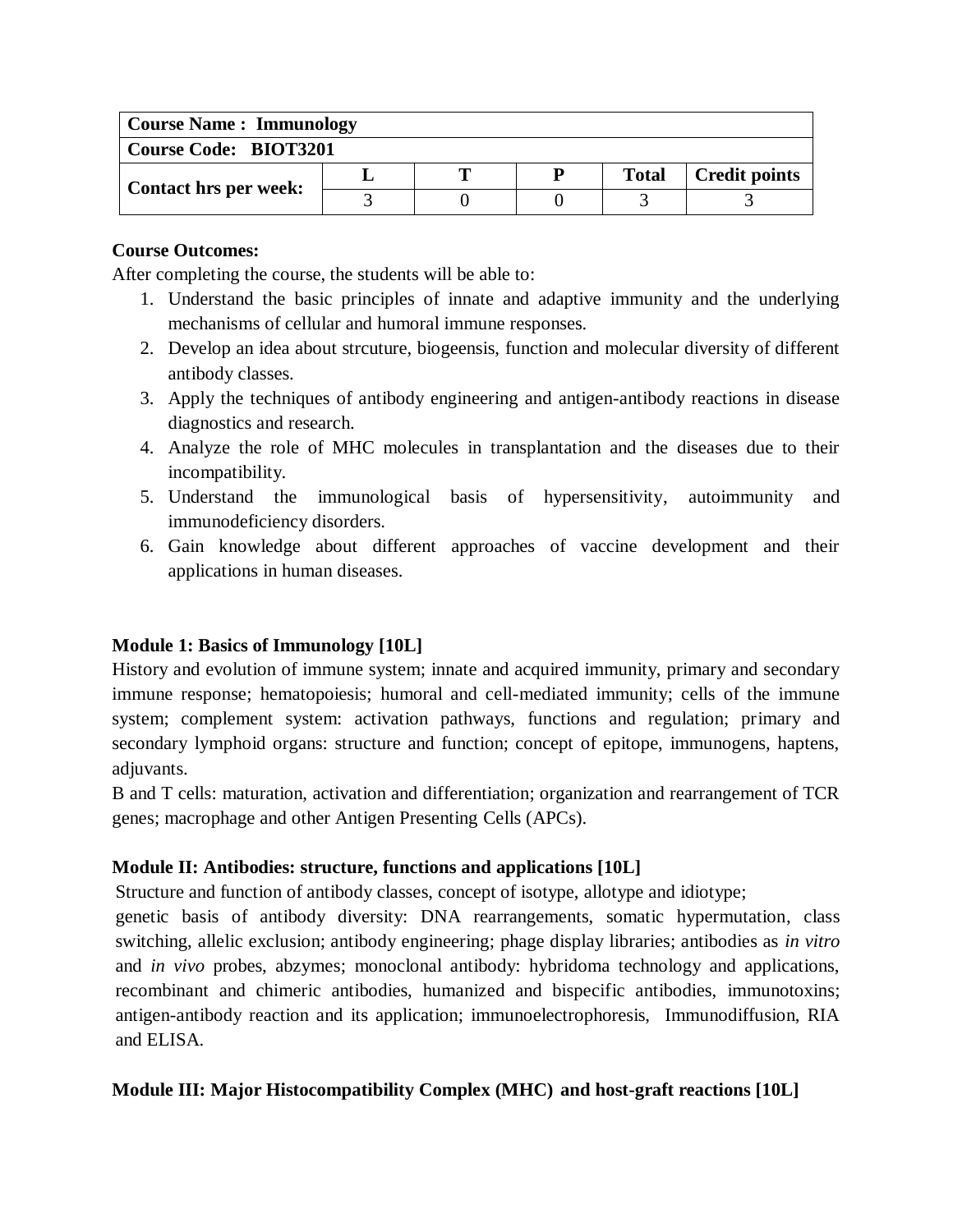General organization, structure and functions of MHC molecules; antigen processing and presentation; transplantation immunology: graft versus host reaction, HLA typing, immunosuppressive therapy; development of inbred mouse strain, blood group classification and Rh factor; cytokines and other co-stimulatory molecules.

#### **Module IV: Immune tolerance, immune disorders and vaccinology [10L]**

Immune tolerance: T cell anergy and T cell elimination; hypersensitivity reactions;

autoimmunity with respect to Myasthenia gravis and Rheumatoid arthritis; immunodeficiency, animal models for disease study; tumour immunology: tumour antigens, tumor vaccines and immunotherapy; active and passive immunization: live, killed, attenuated, sub-unit vaccines; vaccine technology: recombinant DNA and protein based vaccines, plant-based vaccines; reverse vaccinology; peptide vaccines, conjugate vaccines.

#### **Text books:**

- 1. Immunology and Immune Technology by A. Chaktraborty, Oxford Univ. Pub.
- 2. Weir, Immunology, 8th ed, W.B. Saunders & Co.

#### **Reference books:**

- 1. Kuby Immunology, 6<sup>th</sup> edition. T. Kindt, R. Goldsby, B. Osborne. Pub: W.H. Freeman & C<sub>o</sub>.
- 2. Immunology,  $7<sup>th</sup>$  edition. D. Male, J. Brostaff, D. Roth & I. Roitt, I. Pub: Mosby.
- 3. Cellular and molecular Immunology, 6<sup>th</sup> edition. .A.K. Abbas, A.H. Lichtman, S. Pillai. Pub: Saunders.
- 4. Fundamental Immunology,  $7<sup>th</sup>$  edition. William E. Paul. Pub: Lippincott Williams & Wilkins.
- 5. Technological Applications of Immunochemicals (BIOTOL). L.S. English. Pub: Butterworth- Heinemann, Oxford Freeman & Co.
- 6. Immunology. C.V.Rao. Pub: Narosa Publishing House, New Delhi.
- 7. Janeway's Immunobiology, 7th edition. [K. M. Murphy,](http://www.amazon.com/s/ref=dp_byline_sr_book_1?ie=UTF8&text=Kenneth+M.+Murphy&search-alias=books&field-author=Kenneth+M.+Murphy&sort=relevancerank) [P. Travers,](http://www.amazon.com/Paul-Travers/e/B001KHYSL4/ref=dp_byline_cont_book_2) [M. Walport.](http://www.amazon.com/Mark-Walport/e/B001H6QAG4/ref=dp_byline_cont_book_3) Pub: Garland Science.
- 8. Immunology: An Introduction. Tizard. Pub: Cengage Learning India (P) Limited.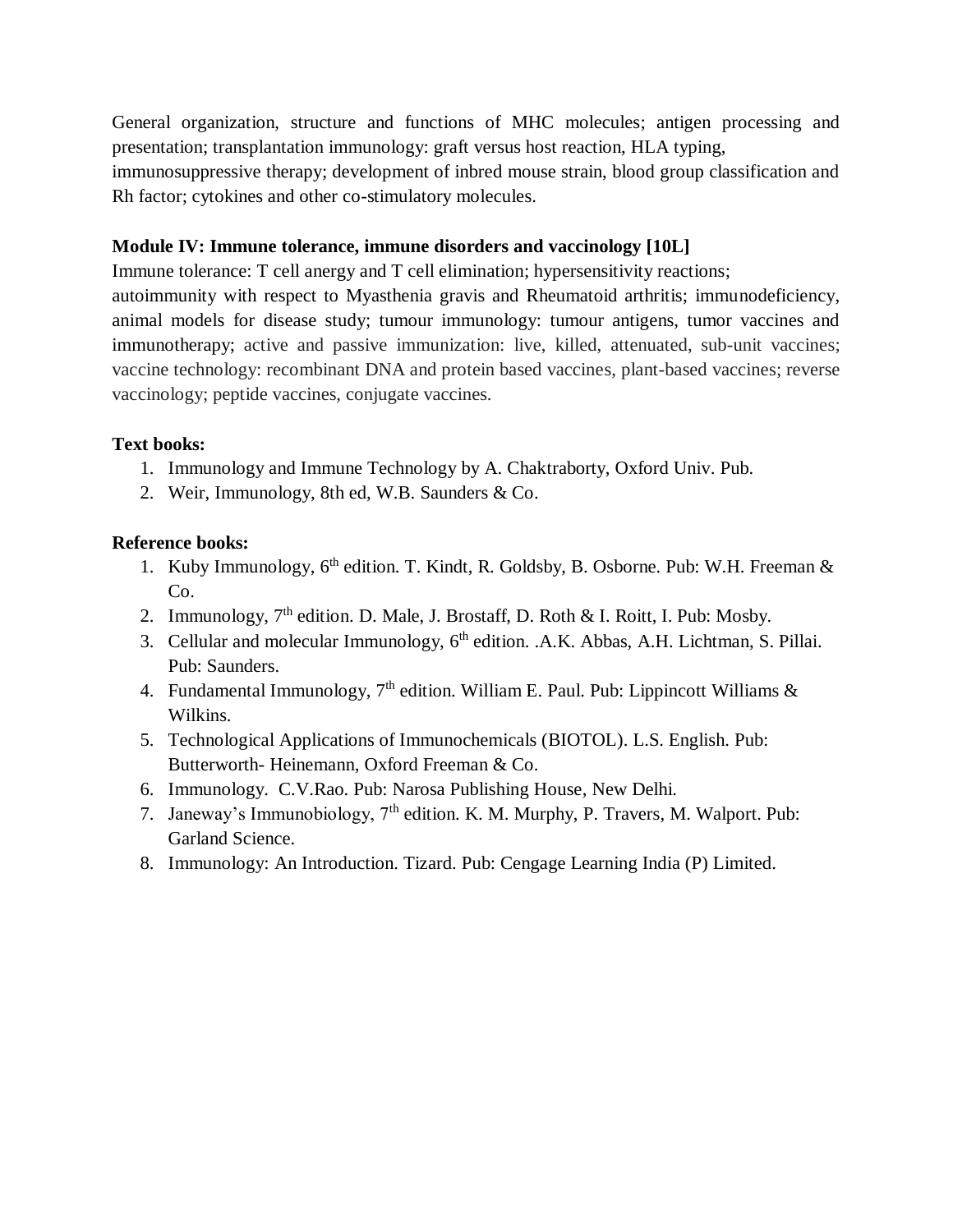| <b>Course Name: Bioreactor Design and Analysis</b> |  |   |   |              |                      |  |  |  |  |
|----------------------------------------------------|--|---|---|--------------|----------------------|--|--|--|--|
| <b>Course Code: BIOT3202</b>                       |  |   |   |              |                      |  |  |  |  |
| <b>Contact hrs per week:</b>                       |  | m | P | <b>Total</b> | <b>Credit points</b> |  |  |  |  |
|                                                    |  |   |   |              |                      |  |  |  |  |

After completing the course, the students will be able to:

- 1. Develop basic concept of reaction engineering.
- 2. Understand basic concepts of bioreactor design and analysis.
- 3. Understand the basic operating principles of bioreactors.
- 4. Interpret batch reactor data with reference to basic reactor design for a single reaction ideal reactor.
- 5. Analyze non-ideal flow pattern with reference to residence time distribution (RTD) and dispersion numbers (D/UL)
- 6. Analyze basic cell growth data to verify Monod model.

## **Module I: Basic reaction and microbial growth kinetics [10L]**

Sterilization of air and media, Microbial growth and product kinetics: Monod equation, Chemostat, Dimension-less numbers and their importance in reactor operation.

Transport Phenomenon in Bioreactor: Role of dissolved oxygen concentration in mass transfer, Determination of mass transfer coefficient (K<sub>La</sub>); Factors effecting K<sub>La</sub> and their relationship.

## **Module II: Ideal Bioreactor System [10L]**

Introduction to batch reactor data for Reversible reaction, Differential and integral methods of analysis of data, Parallel and multiple reactions; Ideal batch, mixed flow and plug flow reactors and their analysis.

## **Module III: Non-ideal Bioreactor systems [10L]**

Basics of non-ideal flow: Residence time distribution (RTD), Age distribution of fluids: C, E and F curve, experimental method and their relations,

Dispersion model: its significance and analysis.

## **Module IV: Modern bioreactor systems [10L]**

Basic design operation and analysis: Fed-batch system, Surface and submerged fermentation, Air-lift reactor, Bubble column reactor, Membrane bioreactors, Photo bioreactors etc. Immobilized cell system: Diffusion limitation and Bioreactor consideration.

Scale-up and scale down: principles, methodology and problems associated with it.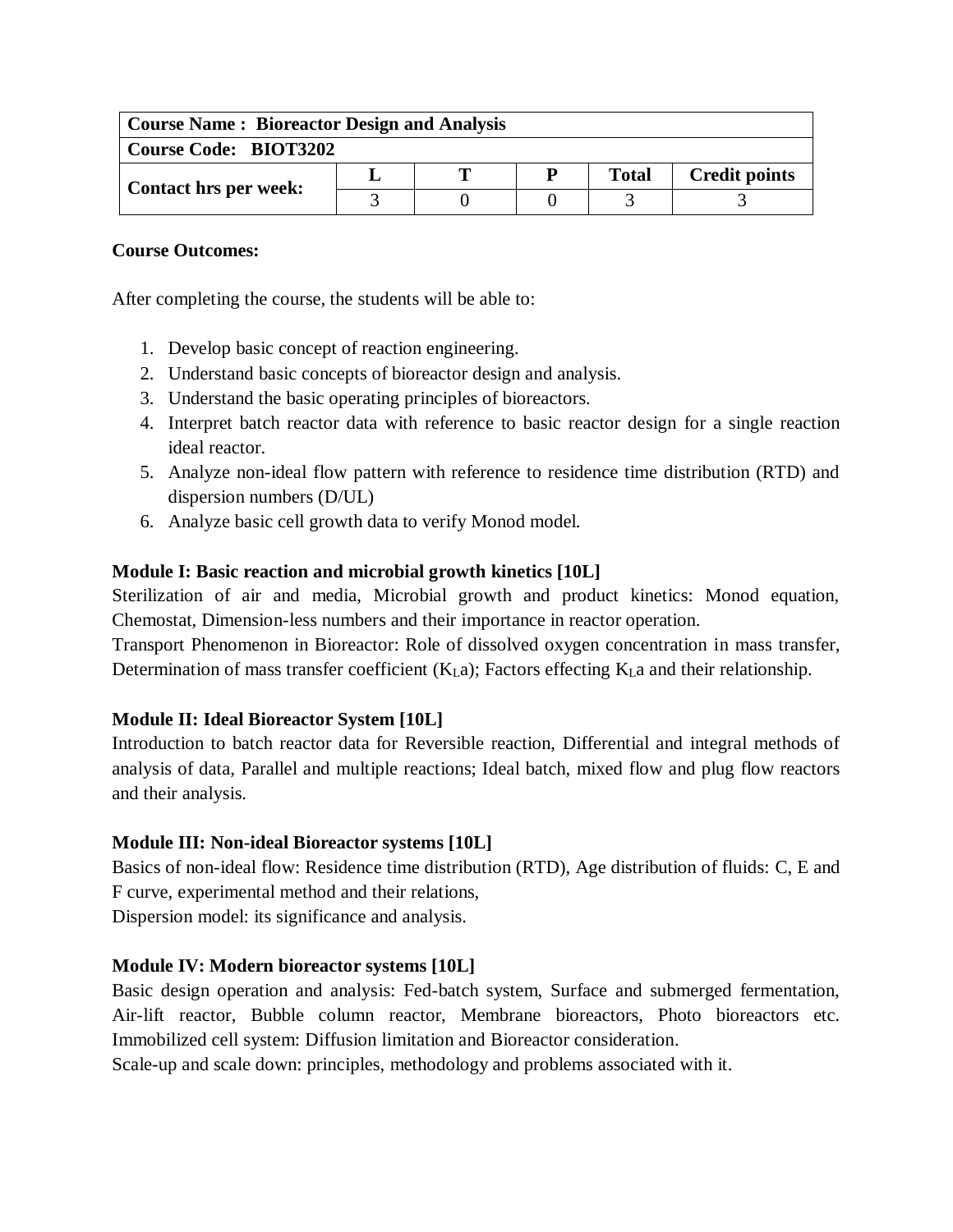## **Text books:**

- 1. Chemical Reaction Engineering O.Levenspiel, Wiley Eastern Ltd. Third edition, 2004
- 2. Principles of fermentation technology P. F. Stanbury and A. Whitaker, Pergamon Press (1984)

## **Reference books:**

- 1. Bioprocess Engineering: Basic Concepts, 2nd Edition, M. L. Shuler and F. Kargi, , Prentice Hall, 2001.
- 2. Bioprocess Engineering Principles, 1st Edition, Pauline M. Doran, Academic Press, 1995.
- 3. Biochemical Engineering Fundamentals, 2nd Revised Edition,James E. Bailey and David F. Ollis, McGraw-Hill, 1986.
- 4. Biochemical calculations, Wiley & Sons, Second Edition,I. H. Segel, 2004.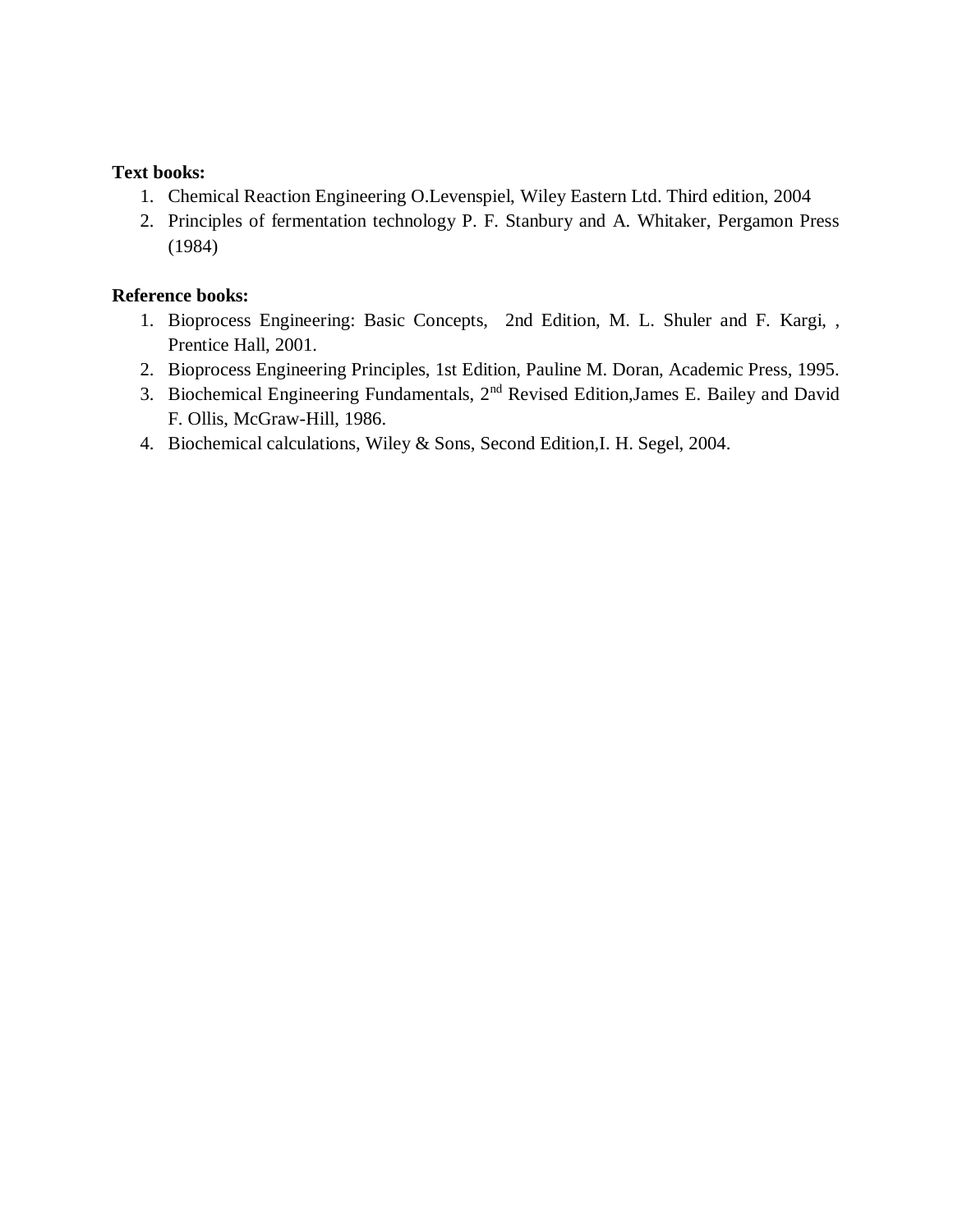| <b>Course Name: RDBMS Concept and Computer Networking</b> |  |  |  |              |                      |  |  |  |
|-----------------------------------------------------------|--|--|--|--------------|----------------------|--|--|--|
| <b>Course Code: CSEN3207</b>                              |  |  |  |              |                      |  |  |  |
| <b>Contact hrs per week:</b>                              |  |  |  | <b>Total</b> | <b>Credit points</b> |  |  |  |
|                                                           |  |  |  |              |                      |  |  |  |

After completing the course, the students will be able to:

- 1. Identify the characteristics of a database and describe the architecture and languages of relational Database Management System.
- 2. Understand & analyze design principles for logical design of databases, including the E-R model and apply the concepts of normalization to design an optimal database.
- 3. Apply relational database theory, and be able to write relational algebra expressions for queries and apply the concepts to manage a database using SQL.
- 4. Understand the concept of database transaction, it's properties and the concept called serializability.
- 5. Understand the topology, transmission mode of computer networks and explains key networking protocols in the context of a conceptual model, such as the OSI and TCP/IP framework.
- 6. Understand the basic workings of Inter networking, WWW, search engine and e-mail in the context of data communication.

# **Module I: [10L]**

Introduction to Database Concepts, File Processing System and Database Management System, DBMS Architecture and Data Independence.

Data Model: Basic Concepts, Entity-Relationship Diagram, Keys, Cardinality, Weak Entity Set. Introduction to relational algebra & SQL: Operators like select, project, rename, Cartesian product, join, union, intersect, minus, DDL, DML.

# **Module II: [12L]**

Relational Database Design: Functional Dependencies, Normalization: Different anomalies in database designing, 1NF, 2NF, 3NF and BCNF, Lossless-Join Decomposition and Dependency Preservation.

Introduction to Transaction Processing Concepts: ACID properties, Serializability and Recoverability.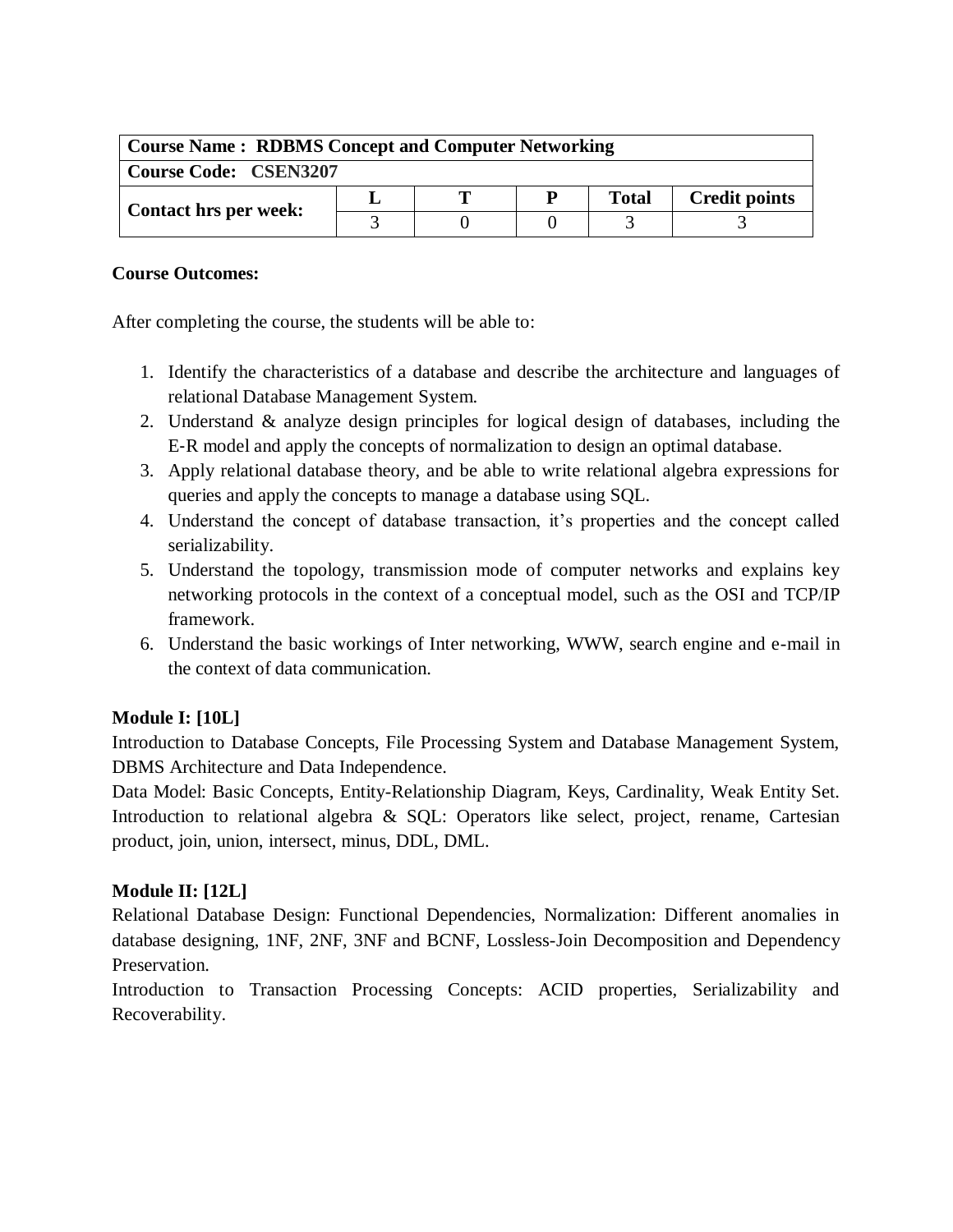## **Module III: [12L]**

Computer Networking: Introduction, topology, transmission mode, LAN/MAN/WAN, Communication Techniques, OSI 7 layer Model: Basic functions of the different layers, TCP/IP reference model: basic functions of the different layers, Comparison between OSI and TCP/IP models.

## **Module IV: [8L]**

Basic concepts of Inter-Networking, WWW, URLs, Search engines, Electronic mails, Basic concepts of Distributed Database System.

## **Text books:**

- 1. Henry F. Korth and Silberschatz Abraham, "Database System Concepts, 4th Ed., McGraw Hill, Computer Science Series.
- 2. Behrouz A. Forouzan, Data Communications and Networking, 4th Ed., McGraw Hill.

## **Reference books:**

- 1. Elmasri Ramez and Novathe Shamkant,"Fundamentals of Database Systems", Pearson.
- 2. Ramakrishnan: Database Management System, McGraw-Hill.
- 3. Gray Jim and Reuter Address, "Transaction Processing: Concepts and Techniques", Moragan Kauffman Publishers.
- 4. Jain: Advanced Database Management System, CyberTech.
- 5. Date C. J., "Introduction to Database Management", Vol. I, II, IIIPearson.
- 6. Ullman J. D., "Principles of Database Systems", Galgottia Publication.
- 7. James Martin, "Principles of Database Management Systems", 1985, Prentice Hall of India, New Delhi.
- 8. Ramez Elmasri, Shamkant B.Navathe "Fundamentals of Database Systems", Pearson.
- 9. Andrew S. Tanenbaum: Computer Networks, Pearson Education, fourth edition.
- 10. William Stallings: Data and Computer Communication, Prentice hall, Seventh edition.
- 11. William Stallings: High speed Networks and Internets, Pearson education, second edition.
- 12. Arun K. Majumdar, Pritimay Bhattacharya, "Database Management Systems", Tata McGraw Hill.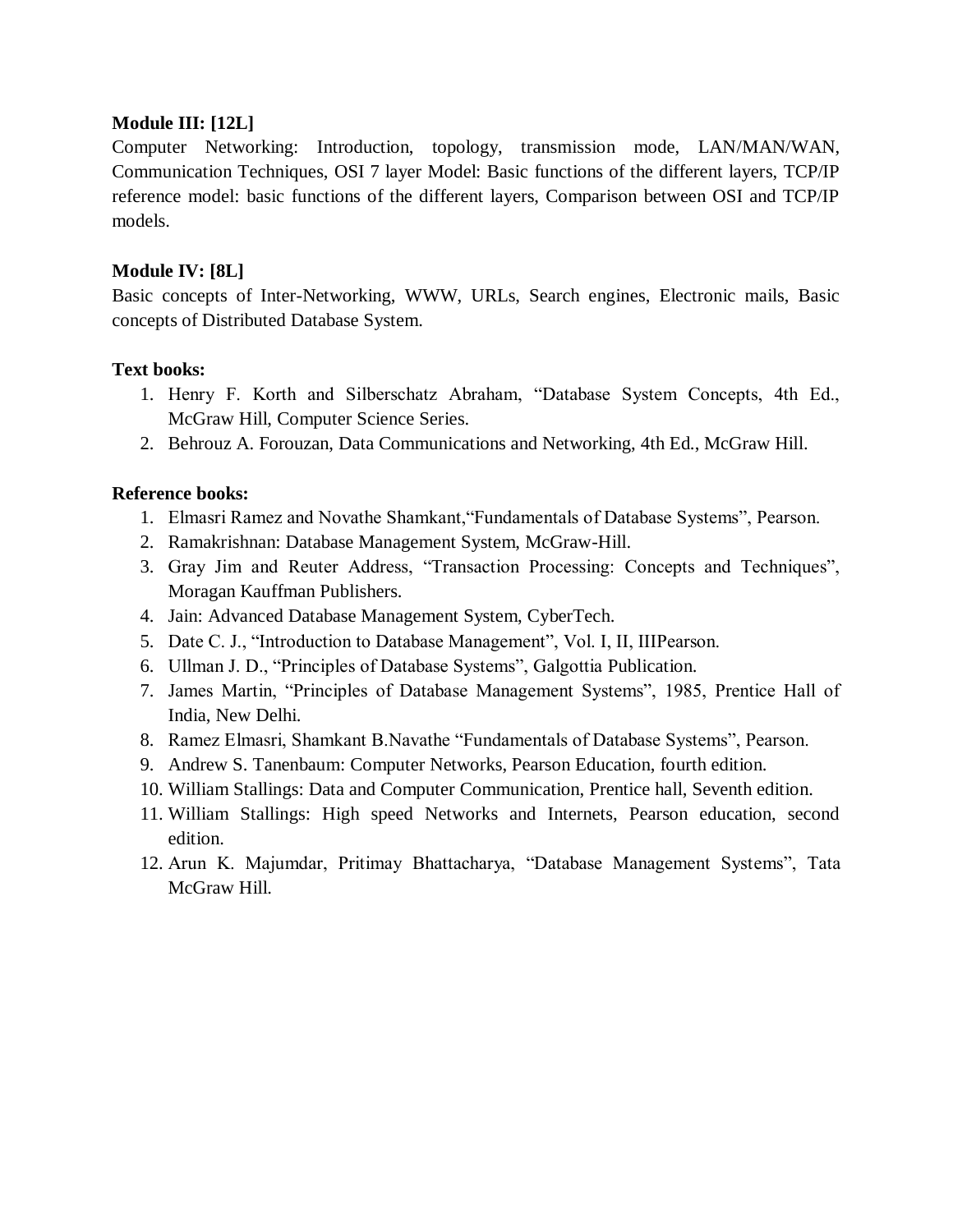| <b>Course Name: Molecular Modeling &amp; Drug Designing</b> |  |   |   |              |                      |  |  |  |  |
|-------------------------------------------------------------|--|---|---|--------------|----------------------|--|--|--|--|
| <b>Course Code: BIOT3231</b>                                |  |   |   |              |                      |  |  |  |  |
| <b>Contact hrs per week:</b>                                |  | Т | P | <b>Total</b> | <b>Credit points</b> |  |  |  |  |
|                                                             |  |   |   |              |                      |  |  |  |  |

After completion of the course the registered student will be able to

- 1. Understand the principles of molecular simulation techniques of Monte Carlo, molecular dynamics and energy minimization methods and their application to studying equilibrium and dynamic properties of biological macromolecules and their interactions.
- 2. Understand principles of classical molecular mechanics and physicochemical properties to understand the interactions between potential drugs (small molecule ligands) and their targets (proteins, nucleic acids).
- 3. Understand the physicochemical basis and criteria necessary for application of molecular modelling principles to computer aided drug design.
- 4. Application of pharmacokinetic and pharmacodynamic principles to the process of computer aided drug design.
- 5. Understand the concepts and steps in molecular docking tools/algorithms and analyse the data obtained from them.
- 6. Application of principles and concepts of molecular modelling and computer aided drug design to real life examples of drug discovery and development.

# **Module I: Molecular Modelling: (10L)**

Basic concepts in molecular modelling; Molecular simulation techniques-Monte Carlo methods-Metropolis Monte Carlo algorithm, other types of Monte Carlo algorithms and flow calculations in Metropolis Monte Carlo algorithm with examples; basic concepts of molecular dynamics and molecular dynamics simulations-integration of dynamical equations; structural information from molecular dynamics, Monte Carlo calculations and Energy minimization methods.

# **Module II: Molecular Mechanics: (10L)**

Introduction to molecular mechanics; intra molecular interactions; physicochemical parameters in drug design: hydrophobicity, electronic effects; ionization constants, chelation, solubility and partition co-efficient; overview of molecular descriptors with respect to drug design.

# **Module III: Drug discovery; Design and Development: (10L)**

Introduction to diseases, drugs and drug targets; pharmacokinetics of drug, rational basis of drug designing, criteria for synthesizing drugs; types of drug designing: ligand based drug design, structure based drug design, lead optimization, receptor based design and other methods; case studies

# **Module IV: Tools for Drug design and Analysis: (10L)**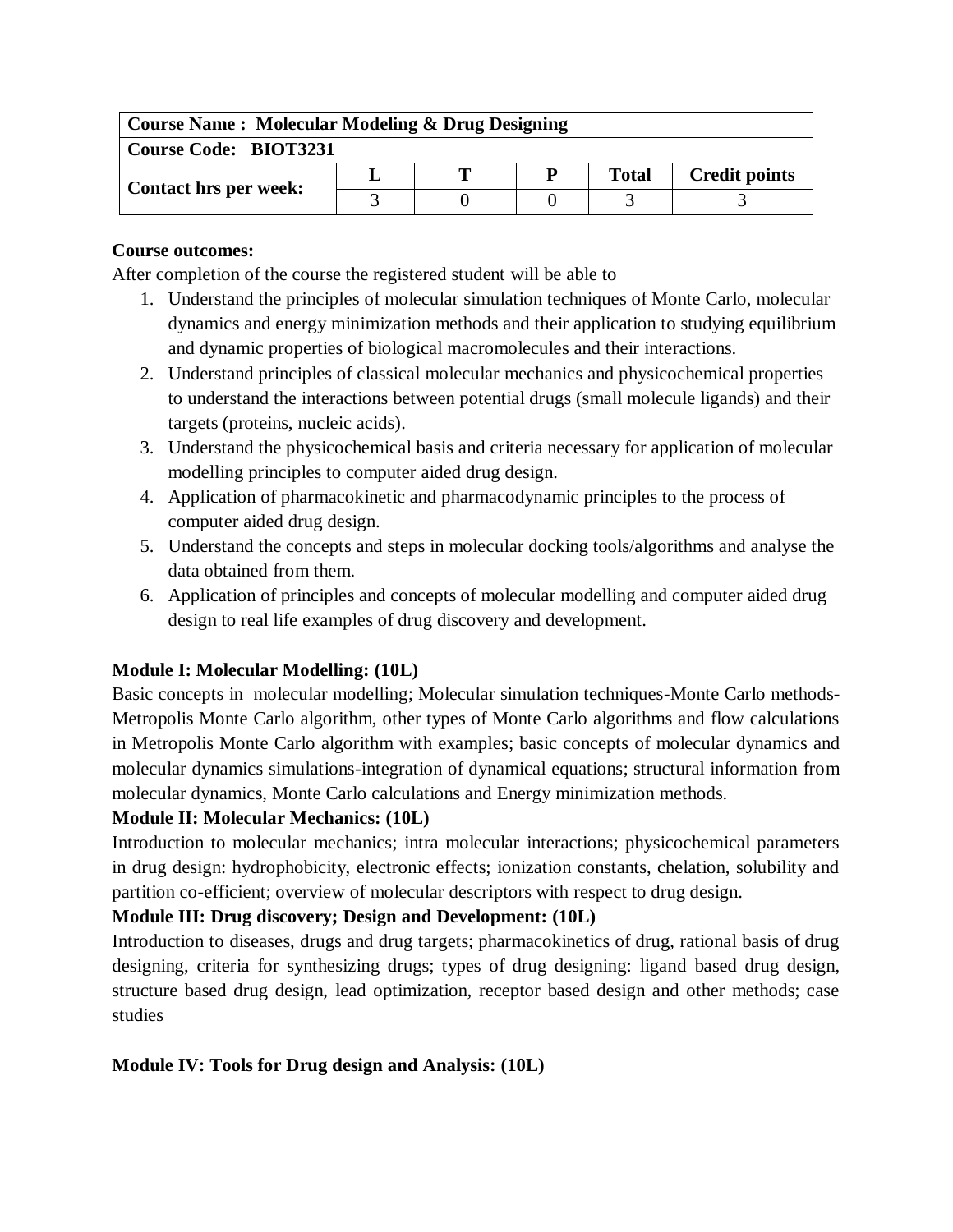Overview of computer aided drug design tools (in public and proprietary domains); Force fields: definition, parameterization and applications (e.g. CHARMM, AMBER); molecular docking: measurables and algorithms for docking ofligand/protein, ligand/nucleic acid and protein/protein systems;rigid and flexible docking; public domain molecular docking tools (e.g. Autodock, Modeller); pharmacophore development; analysis of docking and virtual screening using parameters like scoring functions; drug target discovery & validation; QSAR and lead optimization; use of computer aided drug design highlighted through examples in real lifedrug discovery anddevelopment.

# **Textbooks:**

- 1. Molecular Modelling, Principles and Applications, 2nd Edition, (copyright 2003, first impression 2009) , Pearson
- 2. Introduction to Medicinal Chemistry (2013) by G.L. Patrick, Pub: Oxford University Press

# **Reference books:**

- 1. Guidebook on Molecular Modelling in Drug Design (1996); Ed. Neil.R. Cohen, Academic Press.
- 2. Drug Discovery and Design (2001) by James Scolnick; Pub: Academic Press.
- 3. Textbook of Drug Design and Drug Discovery, 3<sup>rd</sup> Edition (2002) by Lilliefors, Krogsgarrd, Larsen; Pub: CRC Press.
- 4. Biophrmaceuticals-Biochemistry and Biotechnology, 2<sup>nd</sup> edition (copyright 2003), Pub: Wiley.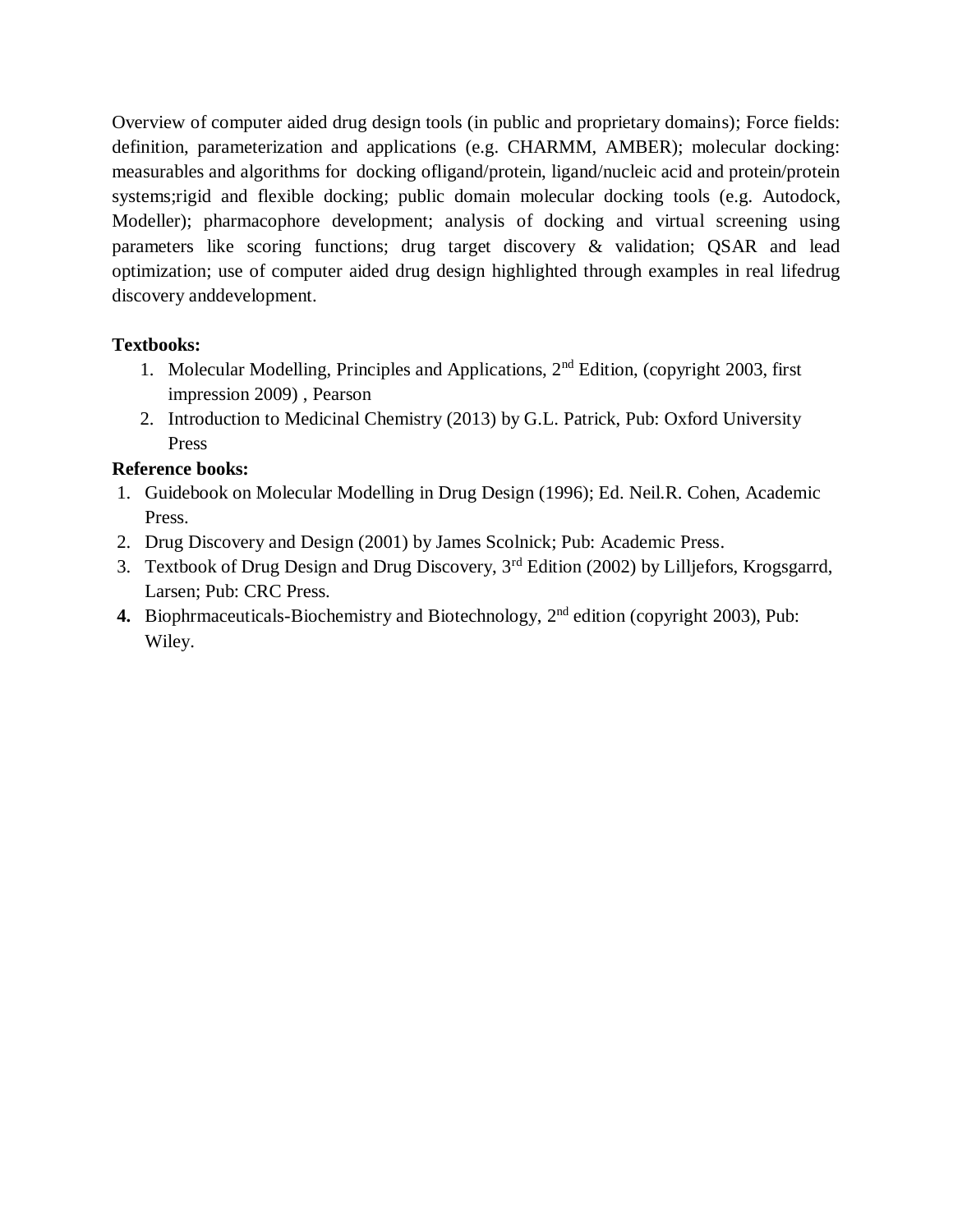| <b>Course Name: Biophysics of Macromolecules</b> |  |   |   |              |                      |  |  |  |  |
|--------------------------------------------------|--|---|---|--------------|----------------------|--|--|--|--|
| <b>Course Code: BIOT3232</b>                     |  |   |   |              |                      |  |  |  |  |
| <b>Contact hrs per week:</b>                     |  | m | D | <b>Total</b> | <b>Credit points</b> |  |  |  |  |
|                                                  |  |   |   |              |                      |  |  |  |  |

After completing the course, the students will be able to:

- 1. Describe the structure of different macromolecules.
- 2. Elucidate structure-function relations of enzymes
- 3. Explain the interactions of macromolecules.
- 4. Illustrate the thermodynamics and kinetics of macromolecular transition.
- 5. Describe the spectroscopic techniques for biomolecular structural analysis.
- 6. Explain the working principle of some non-spectroscopic techniques for structural analysis.

## **Module1: Fundamental interactions in macromolecules [10L]**

Introduction to biophysics, strong and weak interactions in biomolecules: electrostatic and Van der Waal's interaction, hydrogen bonding, hydrophobic interactions. Conformation and configuration of biomolecules. Structural characteristics of  $\alpha$ -helix,  $\beta$ -sheet and  $\beta$ -turn, Supersecondary structure, protein domains and domain architecture. Tertiary structure: effect of amino acids on the structure of proteins. Quaternary structure of proteins. Conformation of nucleic acids: Structural characteristics of A, B and Z-DNA. 3D structure of t-RNA, ribozymes and riboswitches.

#### **Module 2: Thermodynamics and kinetics of macromolecular transitions [10L]**

Energy status of a protein molecule, denaturation and renaturation of proteins and DNA, helix coil transformation of proteins and DNA: kinetic study, Melting of helices: thermodynamics of melting / denaturation of alpha helix and DNA double helix, Cooperativity of melting of helices. Structure-function relations of enzymes, allosteric enzymes. Changes in nucleic acid structures during biochemical processes.

#### **Module 3: Spectroscopic techniques for biomolecular structural analysis [10L]**

Basic concepts of absorption spectroscopy, UV/visible, IR and FTIR spectroscopy, circular dichroism spectroscopy, NMRS; Emission spectroscopy - luminescence, phosphorescence and fluorescence, quenching, FRET and fluorescence lifetime measurements.

#### **Module 4: Non-spectroscopic techniques for structural analysis [10L]**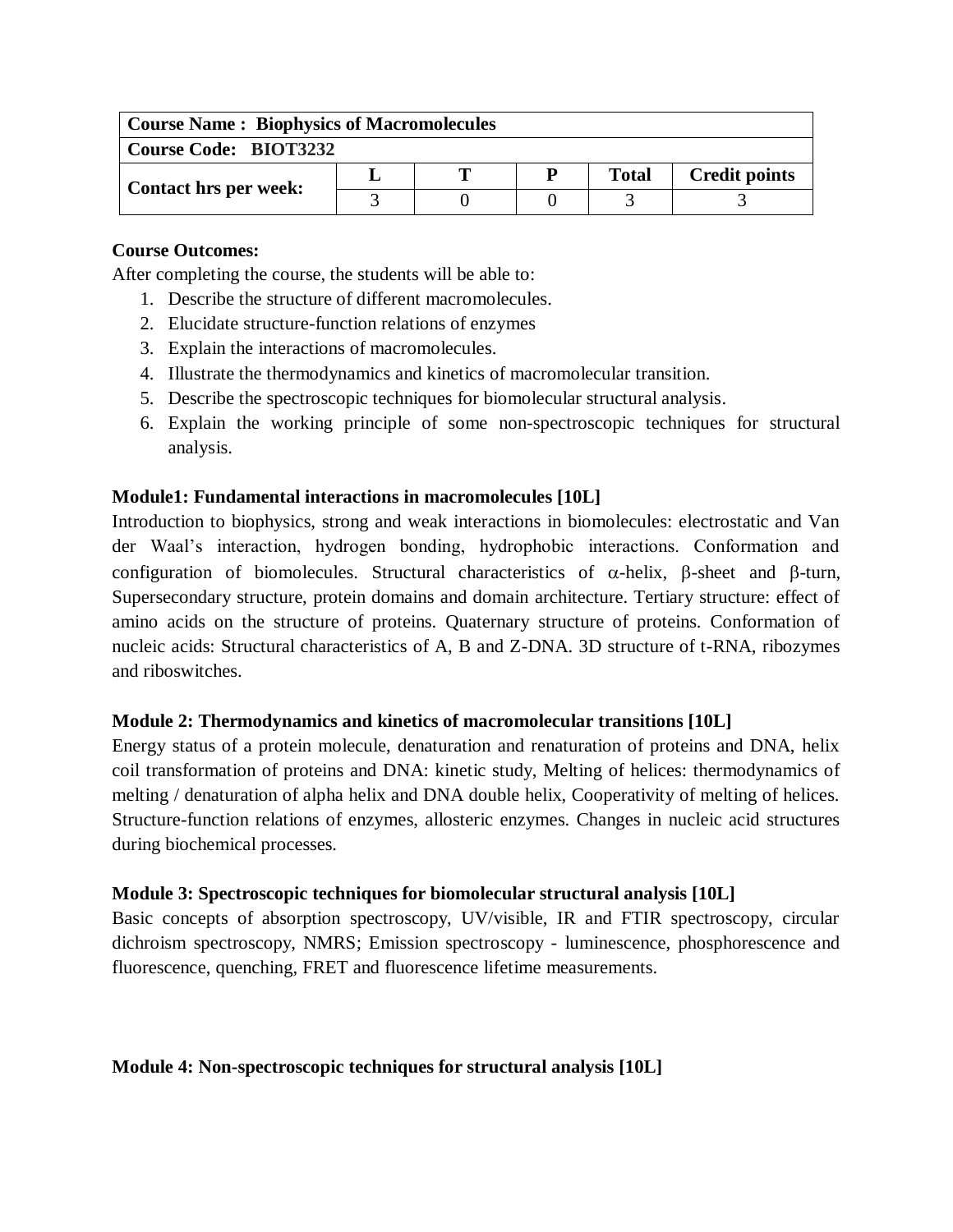Methods for study of biomolecule structure and surface morphology: X-ray diffraction and X-ray crystallography, Electron microscopy (SEM and TEM), MS, Surface Plasma Resonance Method.

# **Textbooks:**

- 1. Biophysical Chemistry Vol 2; Cantor & Schimmel, Oxford University Press
- 2. Biochemistry: [Donald Voet,](http://as.wiley.com/WileyCDA/Section/id-302477.html?query=Donald+Voet) [Judith G. Voet,](http://as.wiley.com/WileyCDA/Section/id-302477.html?query=Judith+G.+Voet)  $4<sup>th</sup>$  Ed, JOHN WILEY & SONS, INC.
- 3. Lehninger's Principles of Biochemistry by Nelson & Cox
- 4. Practical Biochemistry Principles and techniques: Editor Wilson and Walker, Cambridge University Press

# **References books:**

- 1. Physical Biochemistry: David Friefelder, 5th Ed, PHI
- 2. Physical Biochemistry: Kensal E van Holde. PHI
- 3. Proteins: Structure and Function: David Whitford: John Wiley &Sons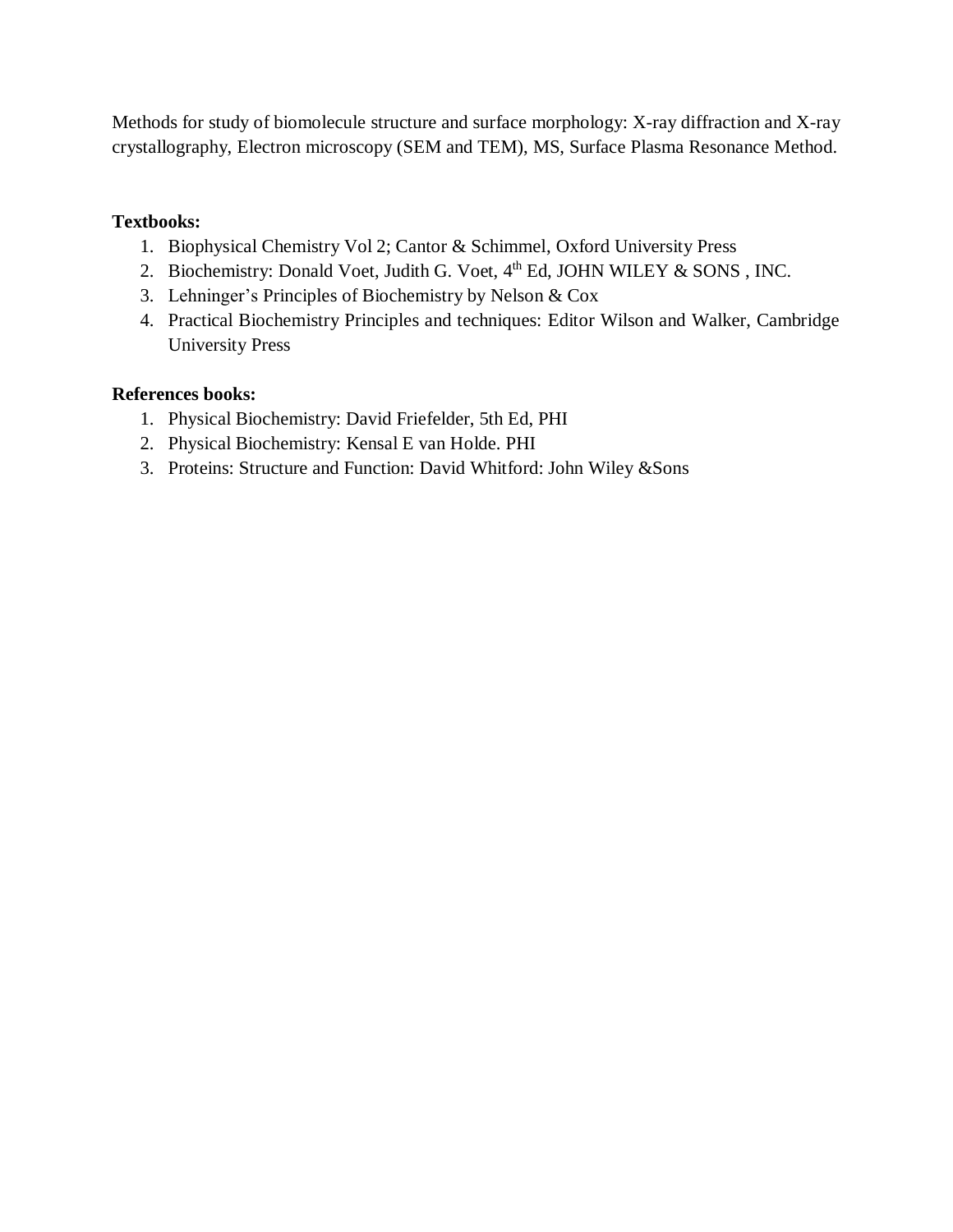| <b>Course Name: Biosensors and Diagnostics</b> |  |  |   |              |                      |  |  |  |  |
|------------------------------------------------|--|--|---|--------------|----------------------|--|--|--|--|
| <b>Course Code: BIOT3233</b>                   |  |  |   |              |                      |  |  |  |  |
| <b>Contact hrs per week:</b>                   |  |  | P | <b>Total</b> | <b>Credit points</b> |  |  |  |  |
|                                                |  |  |   |              |                      |  |  |  |  |

After completing the course, the students will be able to:

- 1. State principle and characteristics biosensors and describe the fundamental components required to make a biosensor.
- 2. Illustrate types of enzyme immobilization methods used to make a biosensor and use the methods for the construction of biosensor.
- 3. Describe each types of biosensor based on different biosensing element in relation to their uses in biosensors.
- 4. Understand the classification of biosensor based on transducer and construction and working principle of various transducers.
- 5. Understand the concepts, types, working principles and applications of biosensors in different industrial sector.
- 6. Explain the working principle of inhibition based biosensors and their practical application.

## **Module I: Introduction to biosensor [10]**

Biosensor: Principle, General Characteristics, Advantages and its limitations. Classification of biosensors based on bioreceptor. Immobilization and coupling of bioreceptors. Enzyme Biosensor: Principle, kinetics and its response to different types of inhibitors.

# **Module II: Bio-recognition element based sensors [10]**

Principle, Operation and Limitation of: Microbial sensor, Immunological sensor, Nucleic acid sensor. Other bioreceptors (e.g. animal, plant tissue)

# **Module III: Biosensor based on transducer [10]**

Classification of biosensor based on transducer. Principle, Construction, Calibration and Limitations of Calorimetric, Electrochemical (potentiometric, amperometric), Optical, Piezoelectric, Semiconductor biosensor etc.

# **Module IV: Application of biosensor [10]**

Clinical and diagnostics sector, Industrial sector: Food, Environmental, defense sector and others. Commercially available biosensor.

#### **Reference books:**

1. Biosensors by Tran Minh Canh. London. Chapman and Hall, 1993.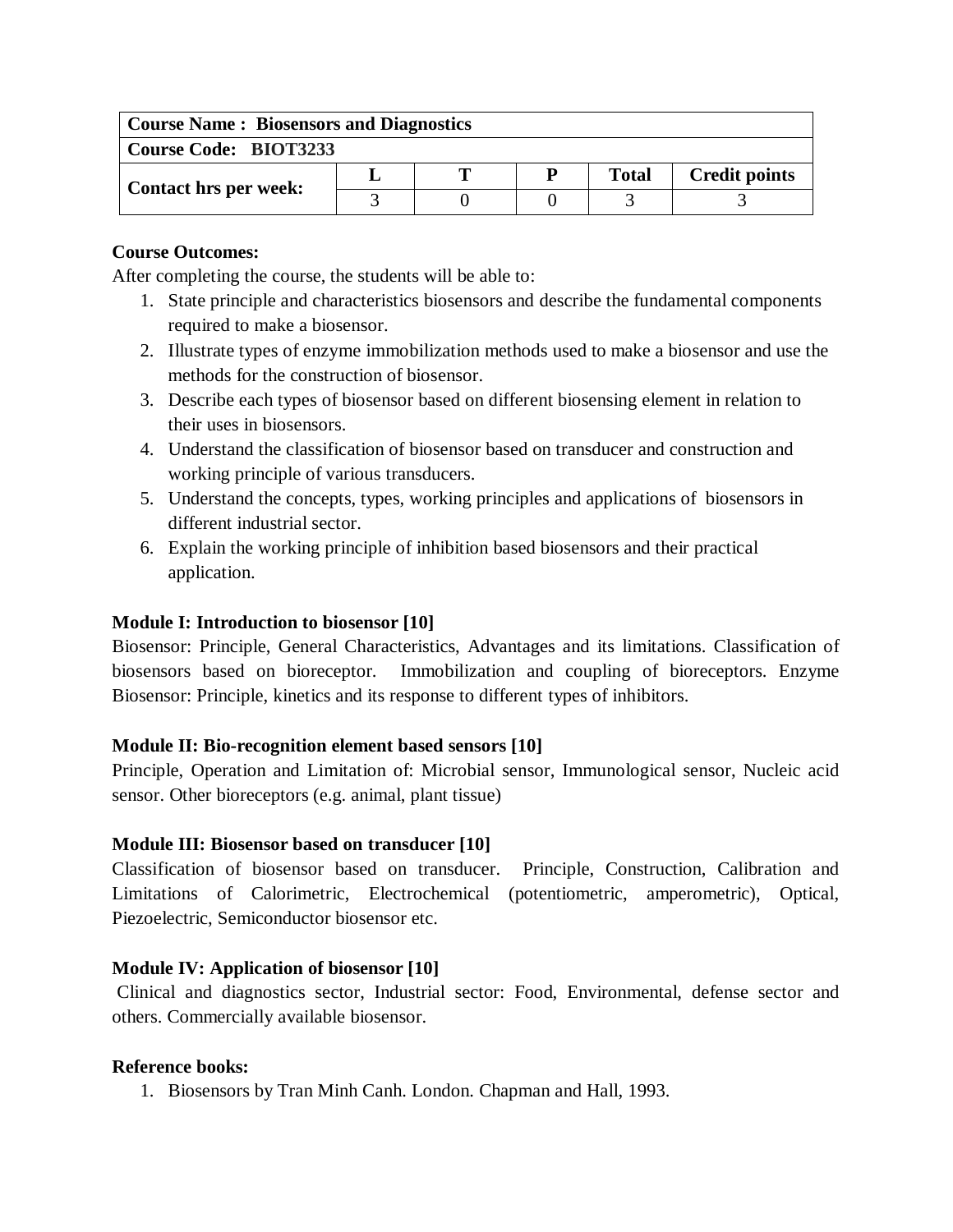- 2. Turner, A.P.F, Karube.I.,and Wilson,G.S, Biosensors Fundamentals and applications, Oxford Univ. Press.
- 3. Engineering biosensors, kinetics and design applications by Ajit Sadana..San Diego, Academic Press, 2002.
- 4. D.Thomas and J.M. Laval Enzyme Technology in concepts in Biotechnology by Balasubramaniam et al, Univ. Press, 1996.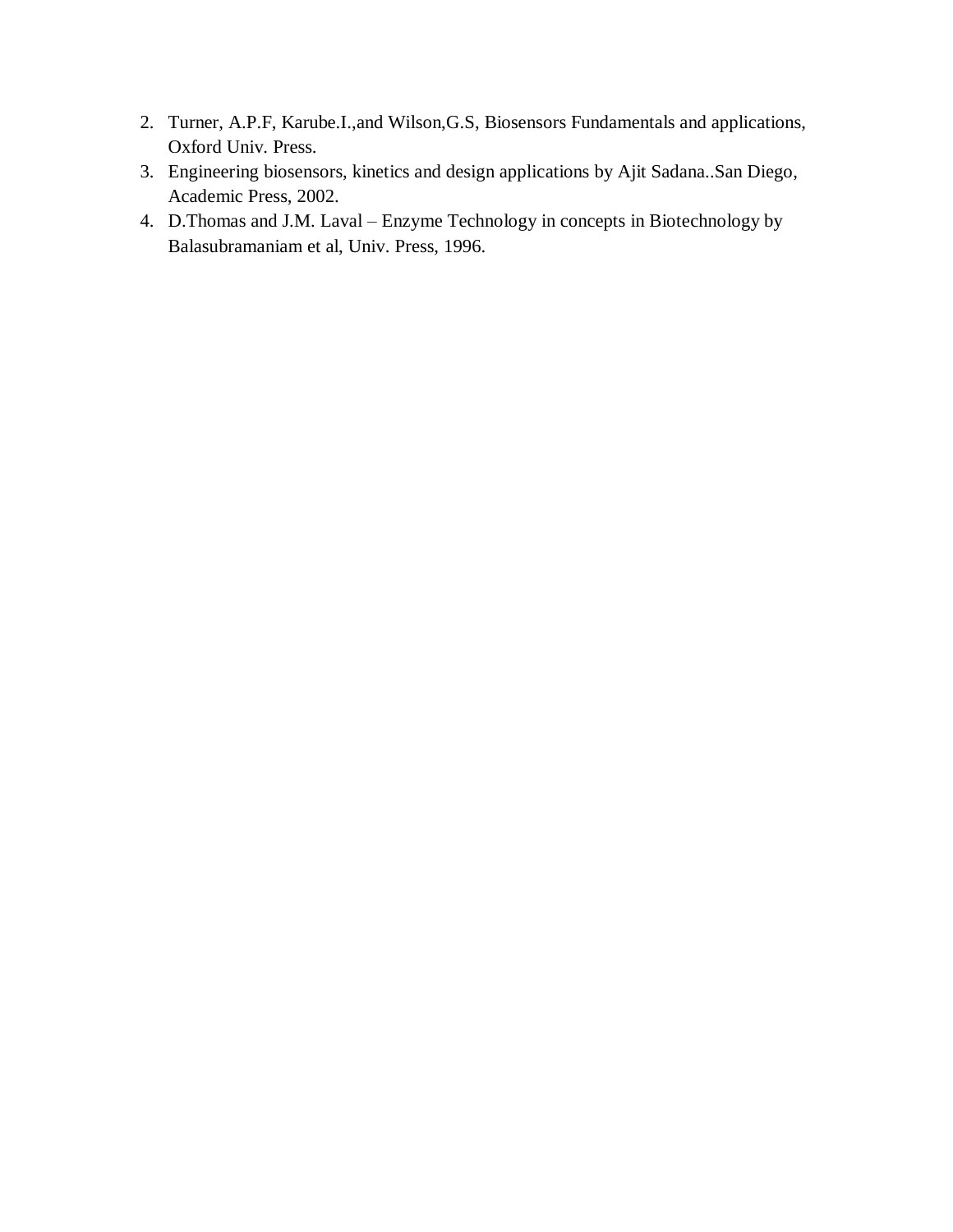| <b>Course Name: Medical and Pharmaceutical Biotechnology</b> |  |  |  |              |                      |  |  |  |  |
|--------------------------------------------------------------|--|--|--|--------------|----------------------|--|--|--|--|
| <b>Course Code: BIOT3221</b>                                 |  |  |  |              |                      |  |  |  |  |
| <b>Contact hrs per week:</b>                                 |  |  |  | <b>Total</b> | <b>Credit points</b> |  |  |  |  |
|                                                              |  |  |  |              |                      |  |  |  |  |

At the end of this course students will be able to:

- 1. Understand and apply principles and practices of drug development of biopharmaceuticals (e.g. inulin, interferons, EPO); pharmaceuticals of biological origin (e.g. corticosteroids) and microbial origin (e.g. antibiotics) including synthesis, biological and therapeutic characteristics (e.g.PK/PD profiles) of such molecules.
- 2. Understand the methodological and technological differences between formulation, delivery and post-production quality control of biopharmaceuticals versus small molecule pharmaceuticals.
- 3. Understand the process of discovery, technological developments and subsequent applications of monoclonal antibodies, DNA/RNA based diagnostics and protein based biomarkers.
- 4. Understand principles and applications of the following topics with relevance to disease therapeutics: vaccines, gene therapy, proteomics techniques in drug development.
- 5. Understand the principles of fabrication, operation and clinical applications of biosensors.
- 6. Understand and apply principles of enzymolgy for applications in microclinical diagnostics in kits and biochips.

# **Module I : Drug development [10 L]**

Principles of drug design and protein modification applied to biopharmaceuticals; pharmacokinetics and pharmacodynamics of biopharmaceuticals; generation of biopharmaceuticals from natural tissues and by recombinant methods (e.g hormones, interferons, EPO and others) ; biosimilars; comparison with small molecule drugs; microbial transformations: antibiotics and steroids; techniques for development of new generation antibiotics; formulation, delivery and packaging of small and large molecule drugs.

# **Module II: Disease Diagnosis and Therapy [10L]**

Diagnostic markers:CD Markers and FACS; Vaccines-features of an ideal vaccine; conventional and modern vaccine technologies; Genotyping: case studies related to bacterial, viral and parasitic infections; Gene therapy: status, problems and prospects of further development; Pharmacogenomics and Toxicogenomics; Stem Cell Therapy.

# **Module III: Proteomics in Drug development [10L]**

Role of Proteomics and proteomics derived technologies applied to drug development; Discovery, analysis, technological development and future prospects of protein based biomarkers for disease diagnosis (e.g. cancer biomarkers);Separaion and identification technologies for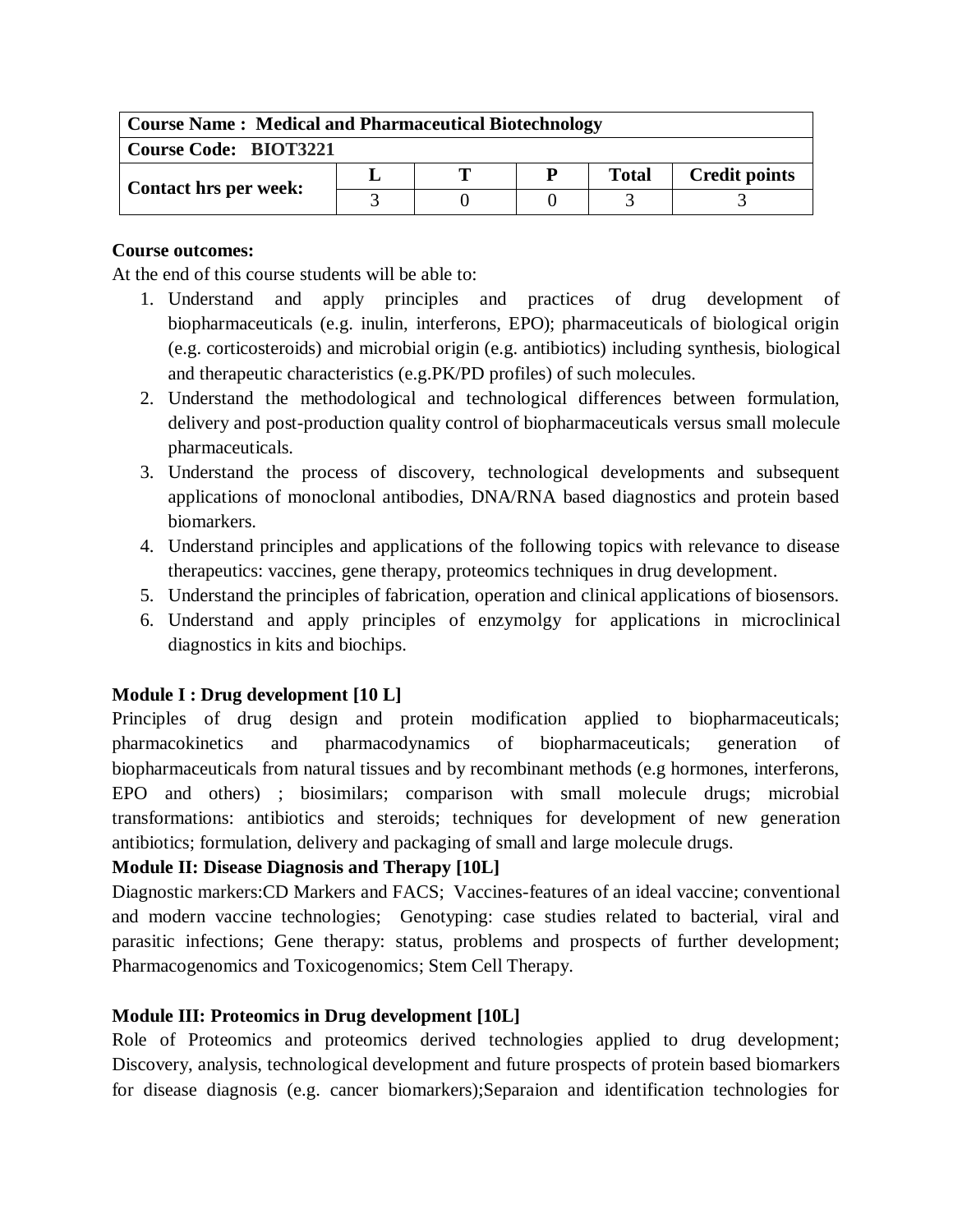proteomics (e.g. CE, HPLC-MS); Enzyme immunoassays:types, their development and applications for clinical diagnosis.

# **Module IV: Clinical Diagnosis and Kit Development [10L]**

Principles of diagnostic enzymology; use of enzymes in clinical diagnosis and kit development; Biosensors: principles, types , clinical and biotechnological applications of biosensors; Noninvasive biosensors in clinical analysis; Nanotechnological applications in biosensor development; Biochips: Introduction and applications in modern sciences , development of diagnosis kits for micro-clinical analysis

# **Textbooks:**

- 1. Biopharmaceuticals-Biochemistry and Biotechnology-by Gary Walsh; John Wiley, Inc.
- 2. Pharmaceutical Biotechnology-3<sup>rd</sup> edition-By R. Sambamurthy and T. Kar, Humana Publishers.

# **Reference Texts:**

- 1. Protein Engineering in Industrial and Pharmaceutical Biotechnology, Harwood Academic Publishers (2006).
- 2. Science to Operations: Questions, Choices and Strategies for success in Biopharma" by Ralf Otto, Alberto Santagostino and Ulf Schrader, McKinsey and Company, Springer-Bonn.
- 3. Fundamentals of Enzymology-Nicholas C. Price and Lewis Stevens; Pub: Oxford Science Publications.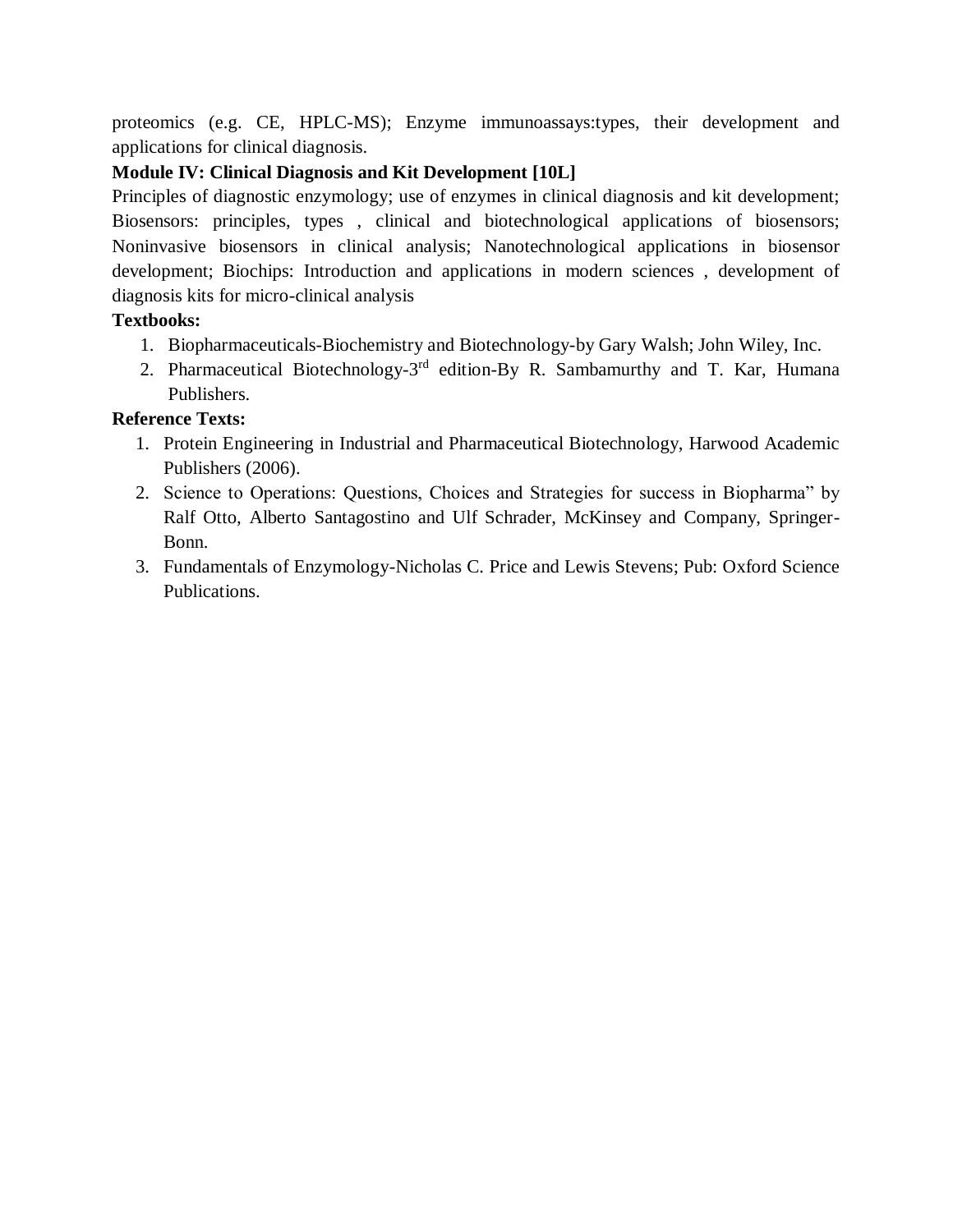| <b>Course Name: Basics of Nanotechnology</b> |  |  |  |              |                      |  |  |  |  |
|----------------------------------------------|--|--|--|--------------|----------------------|--|--|--|--|
| <b>Course Code: BIOT3222</b>                 |  |  |  |              |                      |  |  |  |  |
| <b>Contact hrs per week:</b>                 |  |  |  | <b>Total</b> | <b>Credit points</b> |  |  |  |  |
|                                              |  |  |  |              |                      |  |  |  |  |

After completion of this course, the students should be able to:

- 1. Explain the inception and development of nanotechnology
- 2. Understand and describe the various methods of nanomaterial synthesis
- 3. Analyze their properties and their characterization by physico-chemical methods.

4. Understand the applications of nanoparticles in drug delivery, disease diagnosis and therapeutics.

5. Understand various applications of nanotechnology to the biomedical and life sciences and in the areas of environmental, food and agricultural biotechnology.

# **Module I: Nanotechnology –Introduction, Concepts and origin [10 L]**

Introduction of nanotechnology, importance and role of nanoscale science and technology in the current context-pros and cons; history and development of nanotechnology –contribution of scientists and technologists. Cellular Nanostructures; Nanopores; Biomolecular motors; Silicon based technology and molecular manufacturing; nanotech device developments (e.g. nanotubes, biosensors, solar cells). Criteria for suitability of nanostructures for biological applications

# **Module II: Techniques for Synthesis and Characterization of NanoMaterials [10 L]**

Synthesis and properties of nanomaterials: nanochemistry including self-assembly of materials; nanoparticles, carbon nanotubes, nanocomposites. Basic characterization techniques: X-ray diffraction (XRD), Electron microscopy: SEM/TEM – high resolution imaging – defects in nanomaterials – Spectroscopy: – electron energy-loss mechanisms – electron filtered imaging – prospects of scanning probe microscopes, optical spectroscopy: FTIR. Atomic force microscopy; Photon correlation spectroscopy; Gas phase synthesis process, Nanomaterial synthesis by hybrid techniques through biochemical engineering.

# **Module III: Nanotechnology in biomedical and Life Sciences [10 L]**

Biological nanoparticles production - plants and microbial; Application of Nanotechnology: nanomedicine; nanocapsule; nanorobots; nanopharmacology; Treatment of Infectious Diseases (Viral & Fungal), In Chronic Diseases-I; Cardiovascular Diseases; Hypertension; Nanotechnology Applications In Cancer Diagnosis, Imaging & Therapy; Targeted drug Delivery; Functionalized Gold Nanoparticles for Protein Delivery. Nanobiosensor for detection of small molecules and biomolecules, Biochip. Ethical isssues of nanotechnology.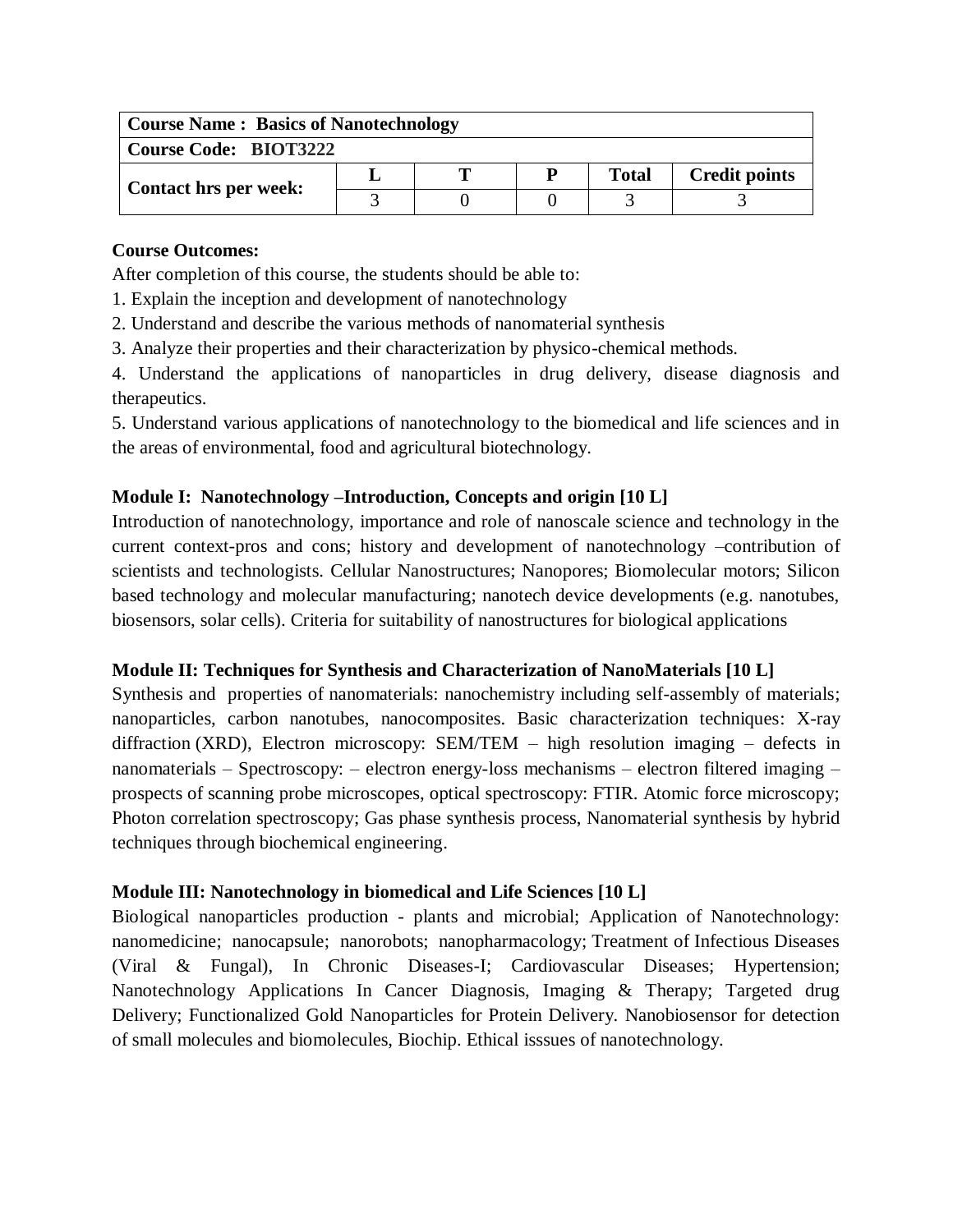# **Module IV: Nanotechnology in Environmental, Food & Agricultural Biotechnology [10 L]**  Nanotechnology In Environment, Environmental Remediation, Applications of Carbon Nanotube in Food Contaminant Detection, Detection of Pathogens In Food. Opportunities for Nanotechnology in Food Industry, Nanaotechnology In Food Preservation, Risk Analysis of the use of Nanotechnology In Food Industry. Nanotechnology in agriculture – Fertilizer and pesticides.

# **Text books:**

- 1. Basic Principles of Nanotechnology (2018) by W C Sanders, Pub: CRC Press
- 2. Nanotechnology in Biology and Medicine: Methods, Devices and Applications, (2<sup>nd</sup> Edn, 2018) by Tuan Vo-Dinh, Pub: CRC Press
- 3. Textbook of Nanoscience and Nanotechnology (2013) by B S Murthy, P Shankar, baldev Raj, B B Rath, James Murday, Pub: Springer-Verlag

# **Reference books:**

- 1. Nano: The Essentials by T.Pradeep. Tata McGraw Hill, New Delhi (2007)
- 2. Introduction to Nanotechnology by Charles P Poole Jr and Frank J Ownes, John Wiley Sons, Inc (2003)
- 3. Nanocomposite Science and Technology by Pulickel m.Ajayan, Linda S.Schadler, Paul V.Braun, Wiley – VCH
- 4. Nanotechnology: Basic sciences and emerging technologies by Mick Wilson, Kamali Kannangara, Geoff Smith, Michelle Simmons, Burkar Raguse, Overseas Press (2005)
- 5. Instrumental Methods of Analysis by Willard, 2000.
- 6. Instrumental Methods for Chemical Analysis by Ewing. et al 2000
- 7. Nanoscale Technology in Biological Systems by Cooper, Springer Verlag.
- 8. Nanostructures & Nanomaterials: Synthesis, Properties & Applications by Guozhong Cao
- 9. Surface Science : Foundations of Catalysis and Nanoscience by Kurt W. Kolasinski
- 10. Self-Assembled Nanostructures by G. Carotenuto
- 11. Integrated Chemical Systems: A Chemical Approach to Nanotechnology (Baker Lecture Series) by Allen J. Bard
- 12. C.M. Niemeyer, C. A. Mirkin, Nanobiotechnology: Concepts, Applications and Perspectives, Wiley – VCH, (2004).
- 13. Introduction to Nanoscience & Nanotechnology by K.K.Chattopadhyay & A.N.Banerjee PHI publication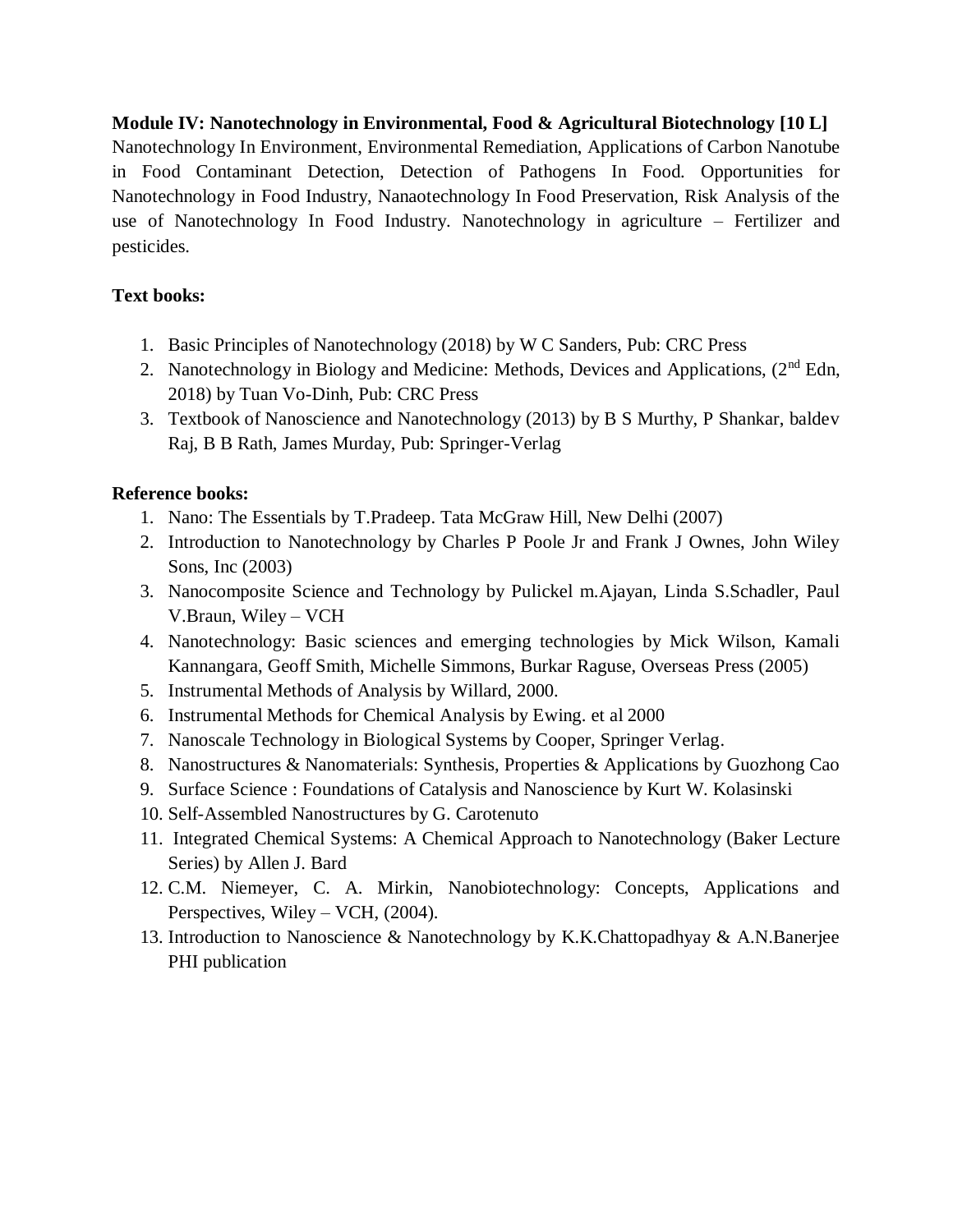# **Honours course**

| <b>Course Name: Plant Biotechnology</b> |  |  |  |              |                      |  |  |  |  |
|-----------------------------------------|--|--|--|--------------|----------------------|--|--|--|--|
| <b>Course Code: BIOT3211</b>            |  |  |  |              |                      |  |  |  |  |
| Contact hrs per week:                   |  |  |  | <b>Total</b> | <b>Credit points</b> |  |  |  |  |
|                                         |  |  |  |              |                      |  |  |  |  |

# **Course Outcomes:**

On completion of the course, students will be able to:

- 1. Explain the basic concepts of plant tissue culture and its application of numerous techniques.
- 2. Interpret how various plant biochemical metabolic pathways work in the plant system and relate them with medicinally important bioactive compounds.
- 3. Understand basic molecular biological aspects of plant by studying the structure and organization of plant genome
- 4. Describe the molecular biological techniques of gene transfer to plants.
- 5. Understand concept of raising transgenic plants
- 6. Impart knowledge on all recent biotechnological developments related to GMO through quality improvement of crops.

# **Module I: Plant tissue culture – theory and methods [10L]**

Propagation of plant tissue and cells under *in vitro* condition, Totipotency. Role of physicochemical conditions and hormone requirement for propagation of plant cells and tissues . Mode of action of auxin and cytokinin. Micropropagation via axillary and adventitious shoot proliferation, haploid culture, protoplast culture. Plant breeding and heterosis. Green revolution in India.

# **Module II: Mass cultivation of plant cell products: [10L]**

Basic strategies and factors for secondary metabolite production, Immobilisation technology for yield enhancement , bioreactor system and models for mass cultivation of plant cells. Biotransformation for product development and selection of cell culture (only plant tissue culture products).

# **Module III: Structure and organization of plant genome (Arabidopsis model) [10L]**

Structure, function and assembly of genetic material, regulation of plant genome expression at each step: Chromosome assembly, transcriptional, translational and post transcriptional regulation, protein localization and turnover; Basic structure of chloroplast and mitochondrial genome; rubisco synthesis and assembly. Transposon. (Arabidopsis should be taken as the model for study of plant genome).

# **Module IV: Plant genetic engineering [10L]**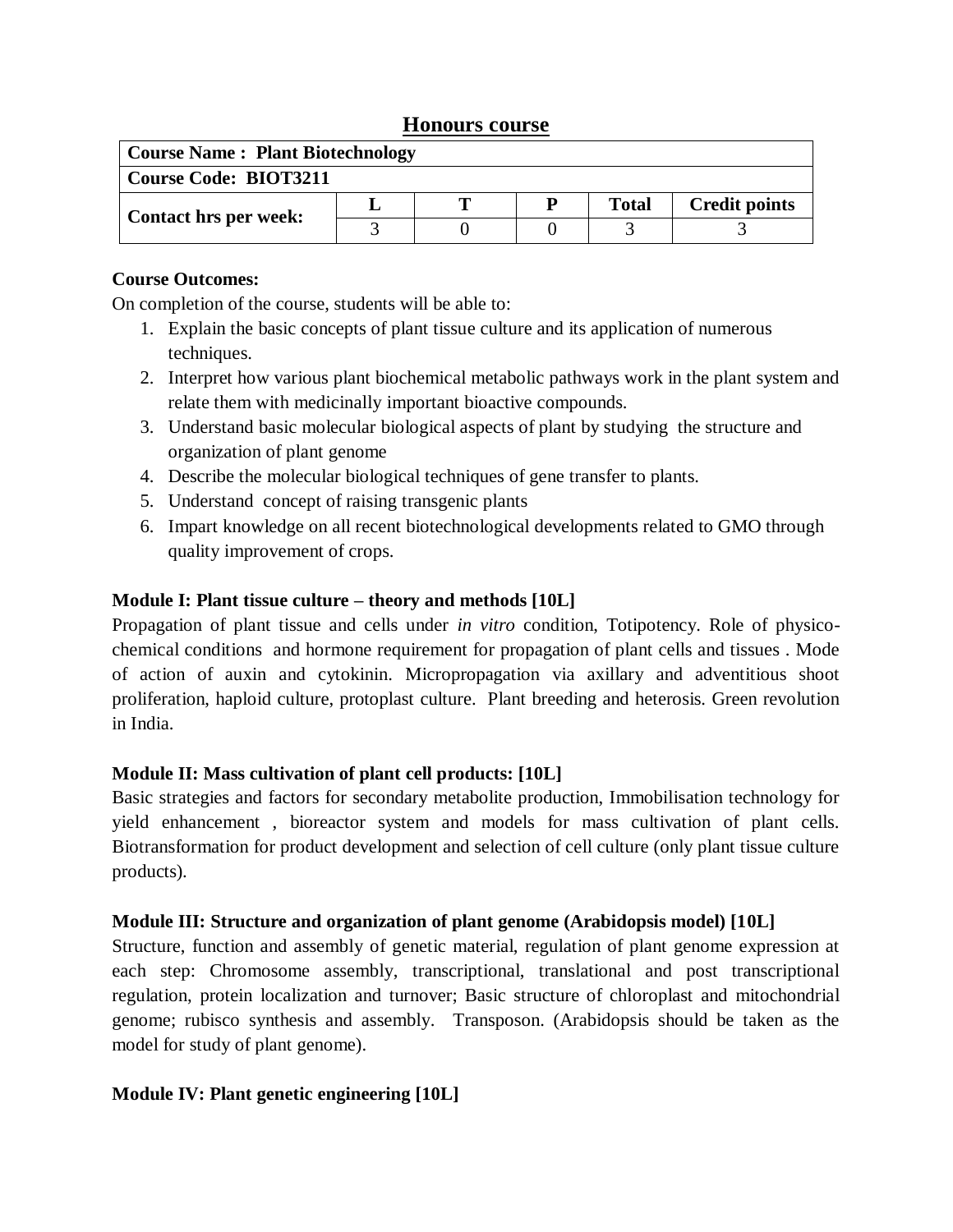Direct and indirect methods of transgene incorporation; Design of plant expression vectors: Promoters, Plant selectable markers; Reporter genes; Ti-based binary vector system. Agrobacterium mediated gene delivery, Biolistic method. Transgene silencing and strategies to avoid transgene silencing, Chloroplast transformation, Targeted gene delivery and methods of detection.

Theory and techniques for the development of transgenic plants conferring resistance to herbicide, pesticide (Bt gene). Plant engineering towards development of enriched food products – Golden rice, therapeutic products.

# **Textbooks:**

- 1. Plant Biotechnology: The Genetic Manipulation of Plants,Slater.A., Nigel W.S,Flower. R.Mark , 2009, Oxford Univesity Press.
- 2. Comprehensive Biotechnology Ramawat.K.G. ,Goyal, S. 2009, S.Chand & Company, New Delhi

# **Reference books:**

- 1. Biochemistry and Molecular Biology of Plants Buchaman, Gursam, Jones, , 1ed, 2000, L.K.International.
- 2. Plant Tissue Culture: Theory and Practice Bhozwani and Razdan –1996 Elsevier
- 3. In vitro Cultivation of Plant Cells, Butterworth & Heineman, Biotol Series.
- 4. Tissue culture and Plant science, H.E Street(ed) Academic press, London, 1974
- 5. Tissue and Organ Culture, Gamborg O.L.,.Phillips G.C, Plant Cell, Narosa Publishing House
- 6. Text Book of Biotechnology Das.H.K. -First Edition 2004, Wiley Dreamtech.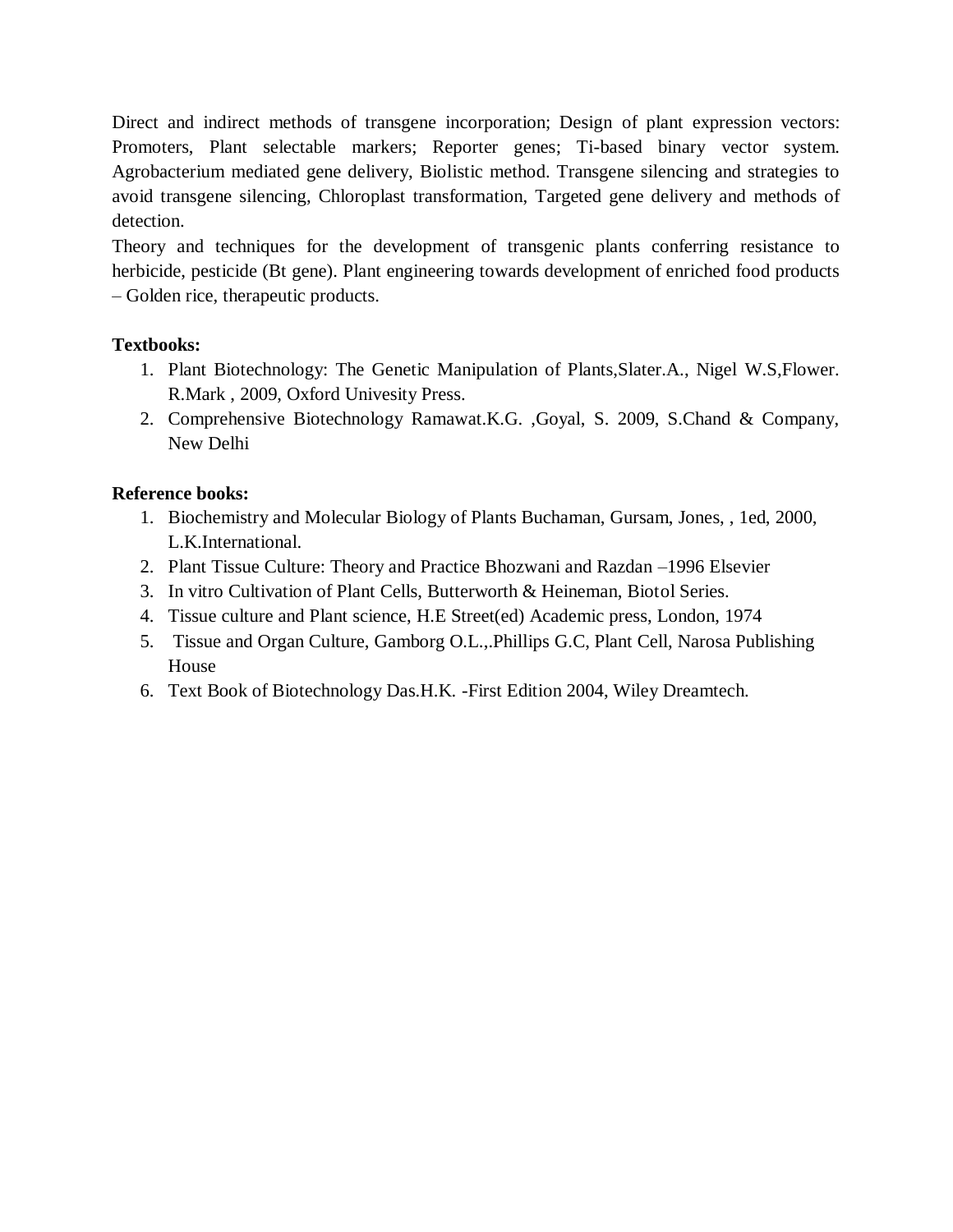| <b>Course Name: Immunology lab</b> |  |   |   |              |                      |  |  |  |  |
|------------------------------------|--|---|---|--------------|----------------------|--|--|--|--|
| <b>Course Code: BIOT3251</b>       |  |   |   |              |                      |  |  |  |  |
| <b>Contact hrs per week:</b>       |  | m | P | <b>Total</b> | <b>Credit points</b> |  |  |  |  |
|                                    |  |   |   |              |                      |  |  |  |  |

After completing the course, the students will be able to:

- 1. Prepare a stained blood film and identify the different blood corpuscles under microscope.
- 2. Estimate the Total Count and Differential Count of RBCs and WBCs.
- 3. Identify human blood group antigens by agglutination reaction.
- 4. Analyze antigen-antibody reactions by radial and double immunodiffusion method.
- 5. Determine the presence of antigen and its concentration by Dot ELISA and Sandwich ELISA.

# **List of experiments:**

- 1) Preparation of human blood film and identification of blood corpuscles.
- 2) Total count of R.B.C.
- 3) Total count of W.B.C.
- 4) Differential count of W.B.C.
- 5) Identification of human blood group antigens.
- 6) Radial Immunodiffusion assay
- 7) Ouchterlony immunodiffusion assay
- 8) Dot ELISA
- 9) Sandwich ELISA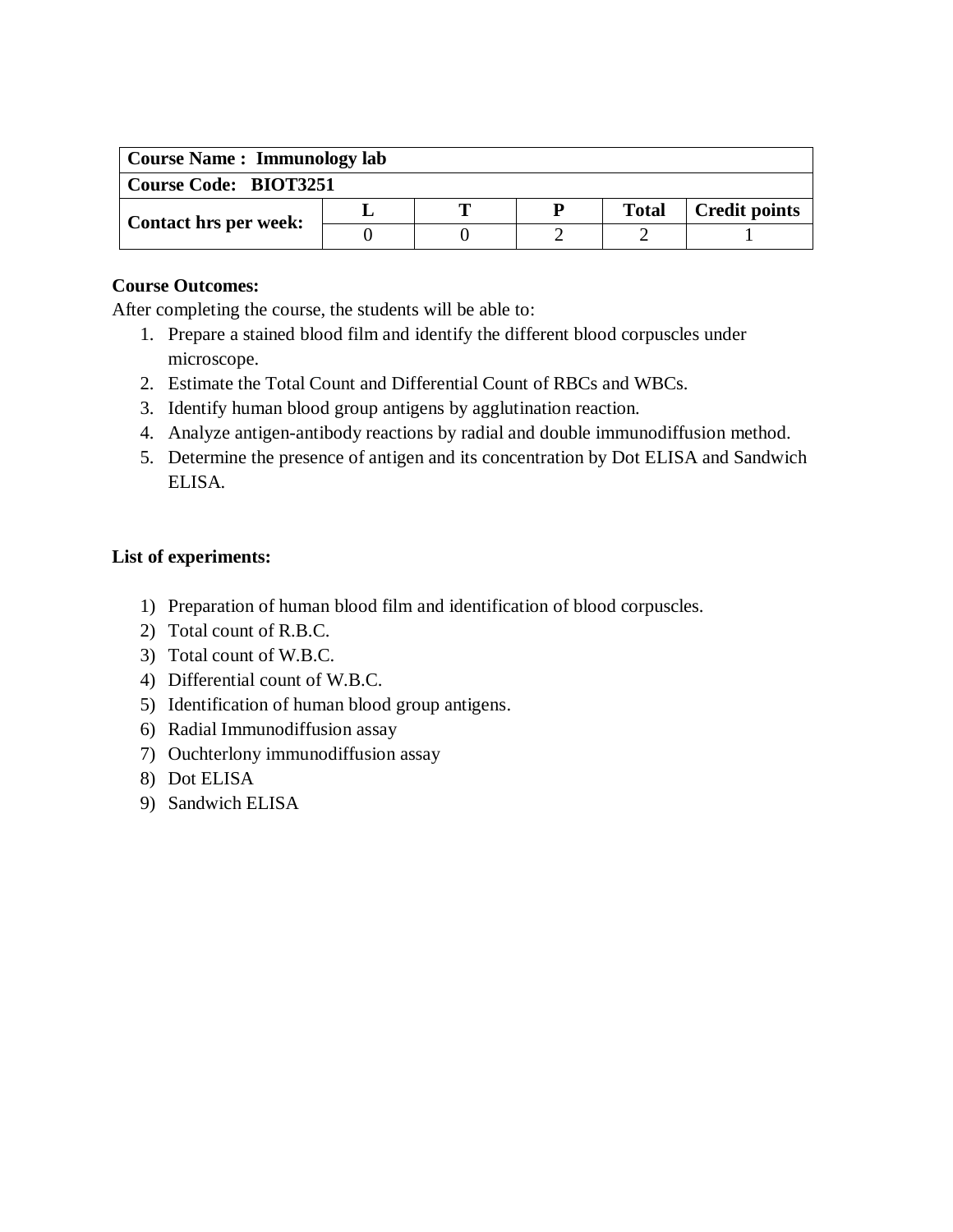| <b>Course Name: Bioreactor design Lab</b> |  |  |  |              |                      |  |  |  |  |
|-------------------------------------------|--|--|--|--------------|----------------------|--|--|--|--|
| <b>Course Code: BIOT3252</b>              |  |  |  |              |                      |  |  |  |  |
| <b>Contact hrs per week:</b>              |  |  |  | <b>Total</b> | <b>Credit points</b> |  |  |  |  |
|                                           |  |  |  |              |                      |  |  |  |  |

After completing this course, students should be able to:

- i) Understand the basic concepts and applications of Bioreactor Design & Analysis Lab.
- ii) Determine exit age distribution curve for liquid flowing through a vessel of a CSTR.
- iii) Determine the Residence Time Distribution (RTD) of liquid flowing through a reactor.
- iv) Develop E and F curve for different reactors.
- v) Explain the ideal and non-ideal nature of the bioreactor.
- vi) Calculate D/UL values from experimental RTD data by which they can understand the degree of non-ideality of a reactor.

#### **List of experiments:**

- 1. Determination of exit age distribution curve for CSTR.
- 2. Development of flow pattern from the tracer output data in an external loop airlift reactor.
- 3. Determination of RTD in a bubble column reactor.
- 4. Calculation of vessel dispersion number D/uL from C-pulse data for (i) CSTR, (ii) airlift reactor, (iii) bubble column reactor.
- 5. Development of F- curve from C-curve for (i) CSTR, (ii) airlift reactor, (iii) bubble column reactor.
- 6. Development of F- curve from E-curve for (i) CSTR, (ii) airlift reactor, (iii) bubble column reactor.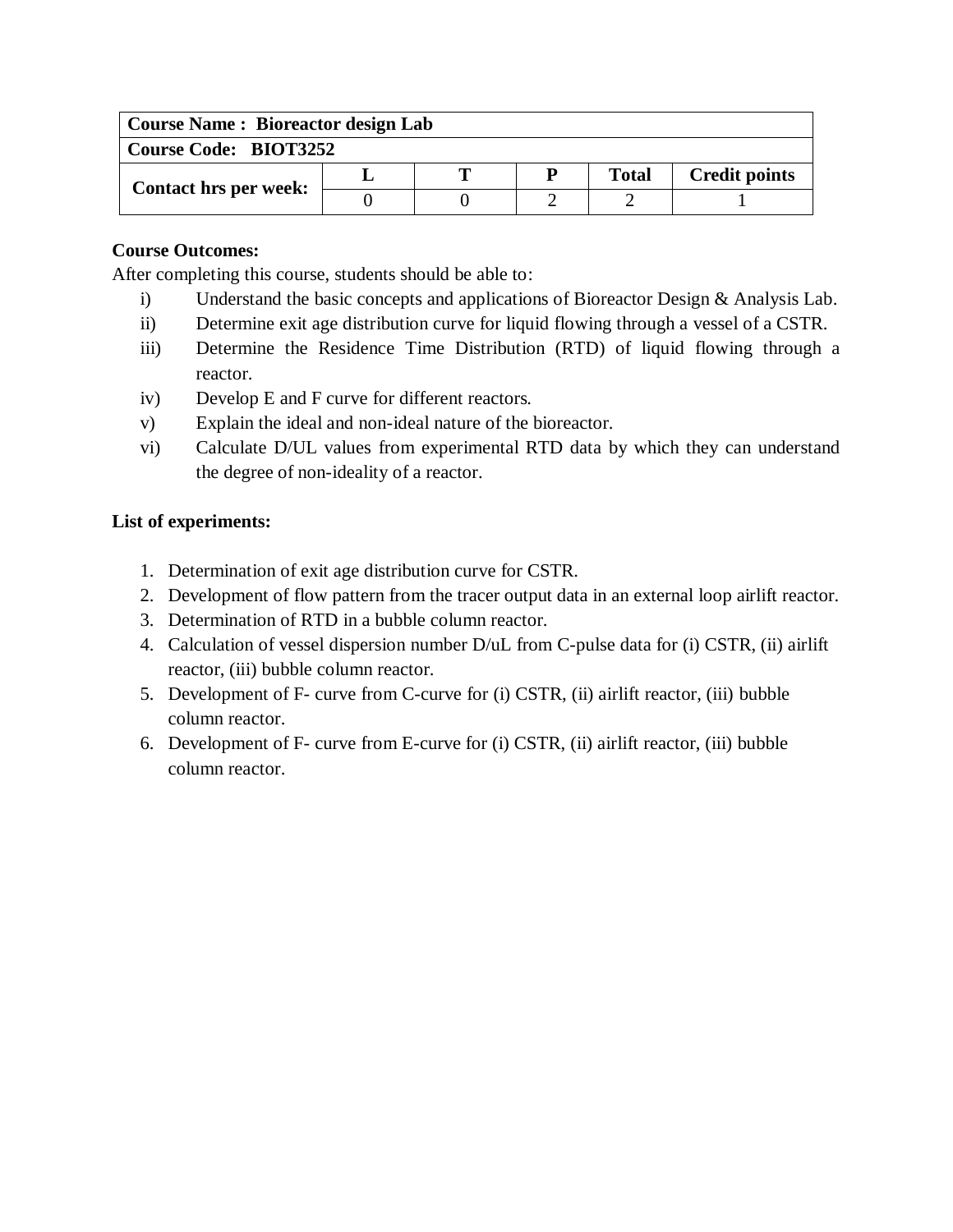| <b>Course Name: RDBMS Concept Lab</b> |  |   |  |              |                      |  |  |  |  |
|---------------------------------------|--|---|--|--------------|----------------------|--|--|--|--|
| <b>Course Code: CSEN3257</b>          |  |   |  |              |                      |  |  |  |  |
|                                       |  | m |  | <b>Total</b> | <b>Credit points</b> |  |  |  |  |
| <b>Contact hrs per week:</b>          |  |   |  |              |                      |  |  |  |  |

After completing this course, students should be able to:

- 1. Create tables with different integrity constraints using DDL and DML commands in SQL.
- 2. Understand how to populate and manage the database using DDL and DML commands in SQL.
- 3. Understand how to query the database by writing simple to complex SQL queries to retrieve information.
- 4. Understand the basics of PL/SQL programming using cursor, trigger.
- 5. Understand how and when to use the basic networking commands.

# **DBMS Lab:**

# **Experiments on Database on RDBMS Platform (Oracle):**

DDL Commands: Creating Tables along with constraints like: Primary Key, Foreign Key, unique, Not Null, Check. Altering Table Structure like adding and modifying constraints, adding column, modifying column data types, etc.

DML: Inserting rows, Updating rows, Deleting rows

SQL Query: Cartesian Product, Join, Union, Intersect, Minus, Single Row functions, multiple row functions using GROUP BY clause, HAVING clause, ORDER BY Clause, Nested Sub-**Queries** 

# **Computer Networking Lab:**

Basic Networking Commands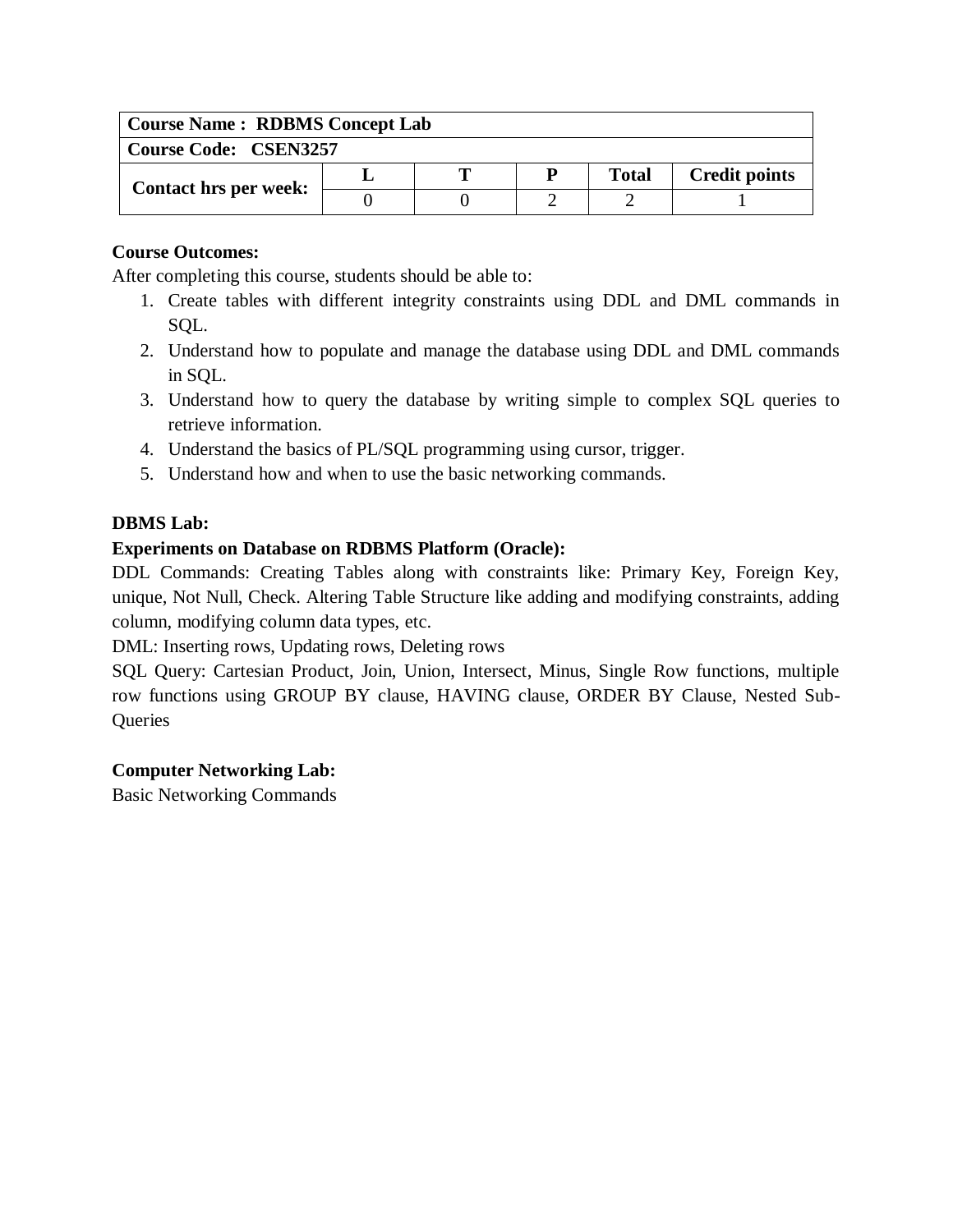# **Honours course**

| <b>Course Name: Plant Tissue Culture Lab</b> |  |  |  |              |                      |  |  |  |  |
|----------------------------------------------|--|--|--|--------------|----------------------|--|--|--|--|
| <b>Course Code: BIOT3261</b>                 |  |  |  |              |                      |  |  |  |  |
| <b>Contact hrs per week:</b>                 |  |  |  | <b>Total</b> | <b>Credit points</b> |  |  |  |  |
|                                              |  |  |  |              |                      |  |  |  |  |

## **Course Outcomes:**

On completion of the course, students will be able to:

- 1. Understand the importance of maintenance of sterile environment in culture maintenance room in plant tissue culture.
- 2. Prepare different plant tissue culture media.
- 3. Understand the role of different explants through different various kind of plant tissue culture techniques
- 4. able to evaluate
- 5. Plant cell as biofactories for the production of Secondary metabolites.

## **List of experiments:**

- 1. Study of basic requirements for plant tissue culture lab.
- 2. Preparation of tissue culture media (MS, B5).
- 3. Explants selection, sterilization and inoculation.
- 4. Effect of growth hormones on organogenesis.
- 5. Callus and cell suspension culture; induction of growth parameters.
- 6. Plant regeneration from shoot tip/auxillary bud.
- 7. Androgenesis: anther and pollen culture.
- 8. Protoplast isolation.
- 9. Expression pattern study of secondary metabolite from plant cell culture.
- 10. Role of biotic and abiotic stress factors in callus culture.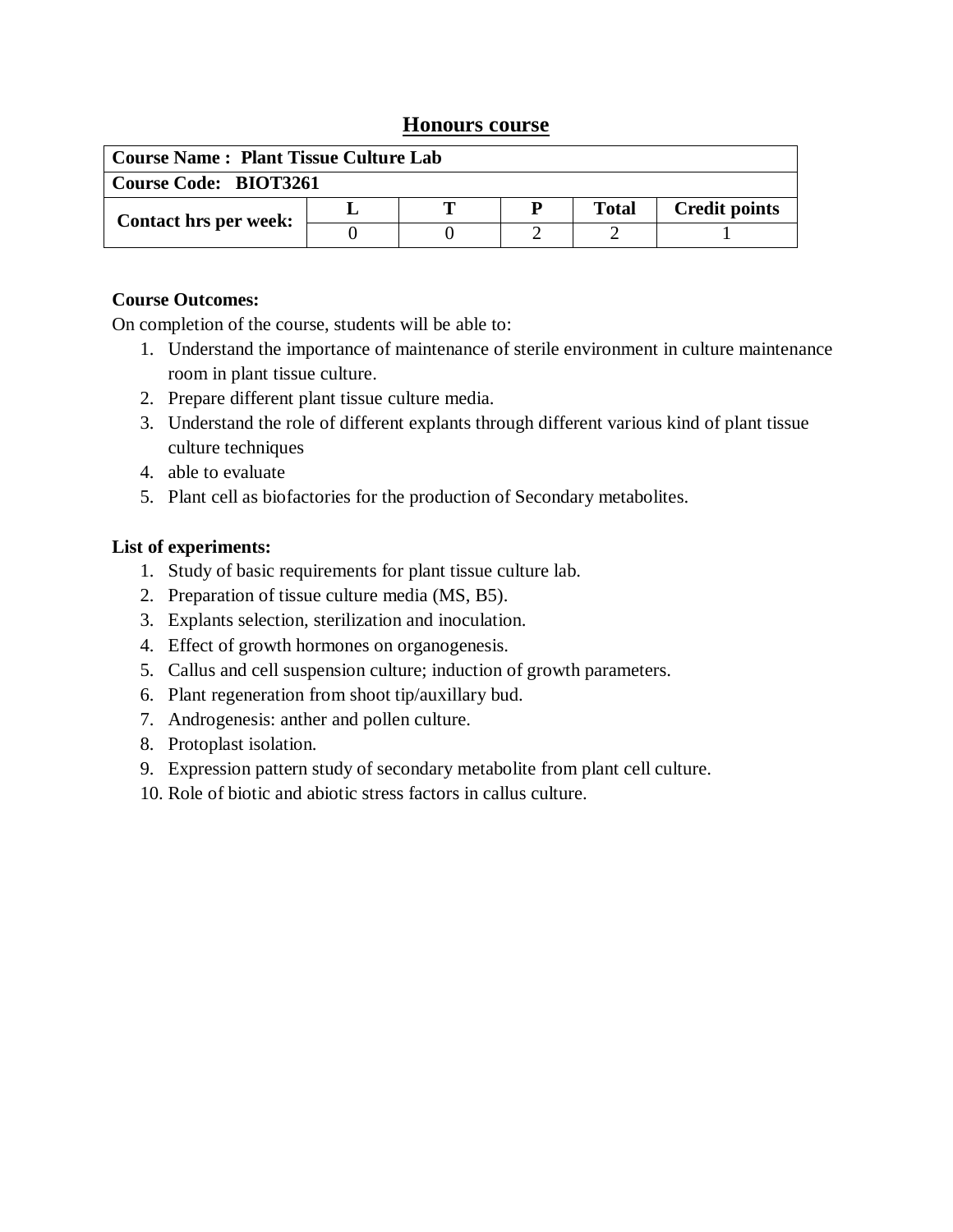| <b>Course Name: Principles of Management</b> |  |  |  |       |                      |  |  |  |
|----------------------------------------------|--|--|--|-------|----------------------|--|--|--|
| <b>Course Code: HMTS4101</b>                 |  |  |  |       |                      |  |  |  |
|                                              |  |  |  | Total | <b>Credit points</b> |  |  |  |
| <b>Contact hrs per week:</b>                 |  |  |  |       |                      |  |  |  |

The student will be able to-

- 1. Apply tools of Human resource management and manage his/her team.
- 2. Provide relevant input in the decision making process of the organization.
- 3. Evaluate employee output and implement the process of performance appraisal in a professional manner.
- 4. Create scope for personal development through interactive thought process.
- 5. Provide understanding about the principles and practices of management and implement them at workplace.
- 6. Improve managerial operations both from individual and organizational point of view.

# **Module I [10L]**

Management: Definition, nature, purpose and scope of management, Skills and roles of a Manager, functions, principles; Evolution of Management Thought: Taylor Scientific Management, Behavioral Management, Administrative Management, Fayol's Principles of Management, Hawthorne Studies. (4L)

## **Module II [10L]**

- a) Planning: Types of plans, planning process, Characteristics of planning, Traditional objective setting, Strategic Management, premising and forecasting.
- b) Organizing: Organizational design and structure, Coordination, differentiation and integration.
- c) Staffing: Human Resource Management and Selection, Performance appraisal and Career strategy, Managing Change.
- d) Decision-Making: Process, Simon's model of decision making, creative problem solving, group decision-making.
- e) Coordinating: Concepts, issues and techniques.
- f) Controlling: Concept, planning-control relationship, process of control, Types of Control, Control Techniques (8L)

# **Module III [10L]**

Span of management, centralization and de-centralization Delegation, Authority & power - concept  $\&$ distinction, Line and staff organizations. (4L)

## **Module IV [10L]**

Organization Behaviour: Motivation, Leadership, Communication, Teams and Teamwork. (6L) Management by Objectives (MBO): Management by exception; Styles of management: (American, Japanese and Indian), McKinsey's 7-S Approach, Self Management. (2L)

## **Suggested Readings:**

- 1. Harold Koontz & Heinz Weihrich, Essentials of Management, TMH.
- 2. Stoner, Freeman, Gilbert Jr., Management, PHI.
- 3. Bhatt & Kumar, Principles of Management, OUP.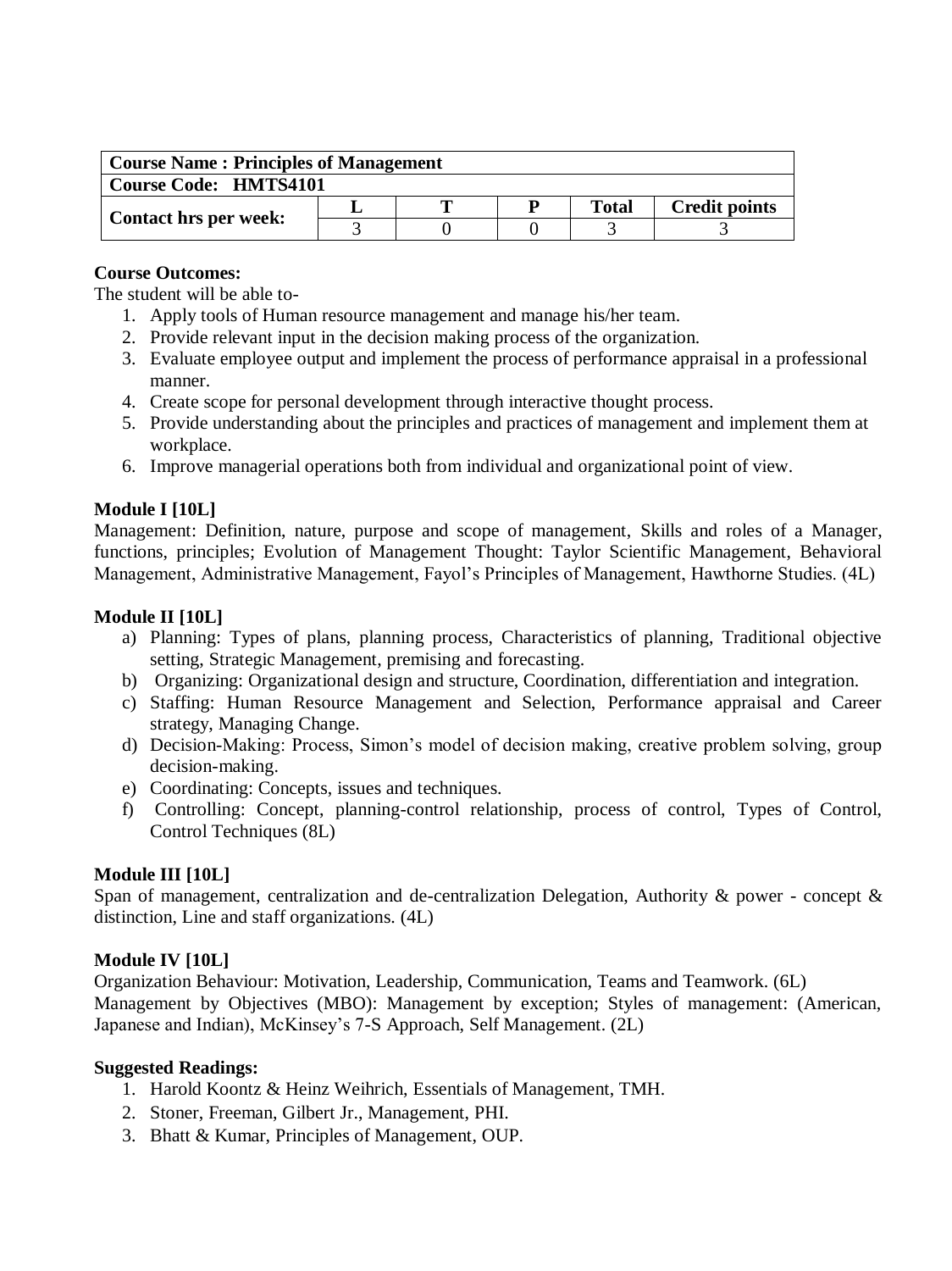| <b>Course Name: Biomaterials</b> |  |  |  |       |                      |  |  |  |
|----------------------------------|--|--|--|-------|----------------------|--|--|--|
| Course Code: BIOT4131            |  |  |  |       |                      |  |  |  |
| <b>Contact hrs per week:</b>     |  |  |  | Total | <b>Credit points</b> |  |  |  |
|                                  |  |  |  |       |                      |  |  |  |

At the end of this course students will be able to:

- 1. Explain the fundamentals of Biomaterials.
- 2. Apply the knowledge of sterilization of Biomaterials in tissue regeneration.
- 3. Illustrate the structure, production process and applications of protein based Biomaterials.
- 4. Describe structure, production process and applications of carbohydrate based Biomaterials.
- 5. Describe structure, production process and applications of industrially important Biomaterials.
- 6. Illustrate the properties of different Biomaterials.

#### **Module I: Fundamentals of Biomaterials [9L]**

Fundamentals of biomaterial science: Biocompatibility, types, basic properties and applications of Biomaterials; Disinfection and sterilization of biomaterials; Biodegradable polymers and tissue regeneration scaffolds; Collagen and Fibroin: Structure, production (conventional and cloning method), properties and its use.

#### **Module II: Carbohydrates as Biomaterials [9L]**

Carbohydrate (Starch, Alginate, Chitin, Agarose etc.) and modified carbohydrates (modified starch, polydextrose, chitosan etc.): Structure, production, properties and applications.

## **ModuleIII: Industrial Biopolymers [9L]**

Structure, properties, production and applications of polyphenol resins, Polycaprolactone (PCL), Polyhydroxybutyrate (PHB), copolymer of Polyhydroxybutyrate and polyhydrovaleric acid (PHB-PHV), polylactic acid (PLA), Dextran and hyaluronate polymers.

## **Module IV: Properties of Biopolymer [8L]**

Physical properties: Molecular weight of polymers; Mechanical properties: Size, shape, microstructure, texture, porosity, elasticity, viscosity and visco-elasticity; Thermal Properties: Glass transition temperature, thermal diffusivity, coefficient of thermal expansion; Chemical Properties: Solubility and erosion, leaching of constituents, corrosion.

#### **References:**

- 1. Ratledge C and Kristiansen B, Basic Biotechnology, Cambridge University Press, 2<sup>nd</sup> Edition, 2001.
- 2. Doi Y, Microbial Polyesters, VCH Weinheim, 1990.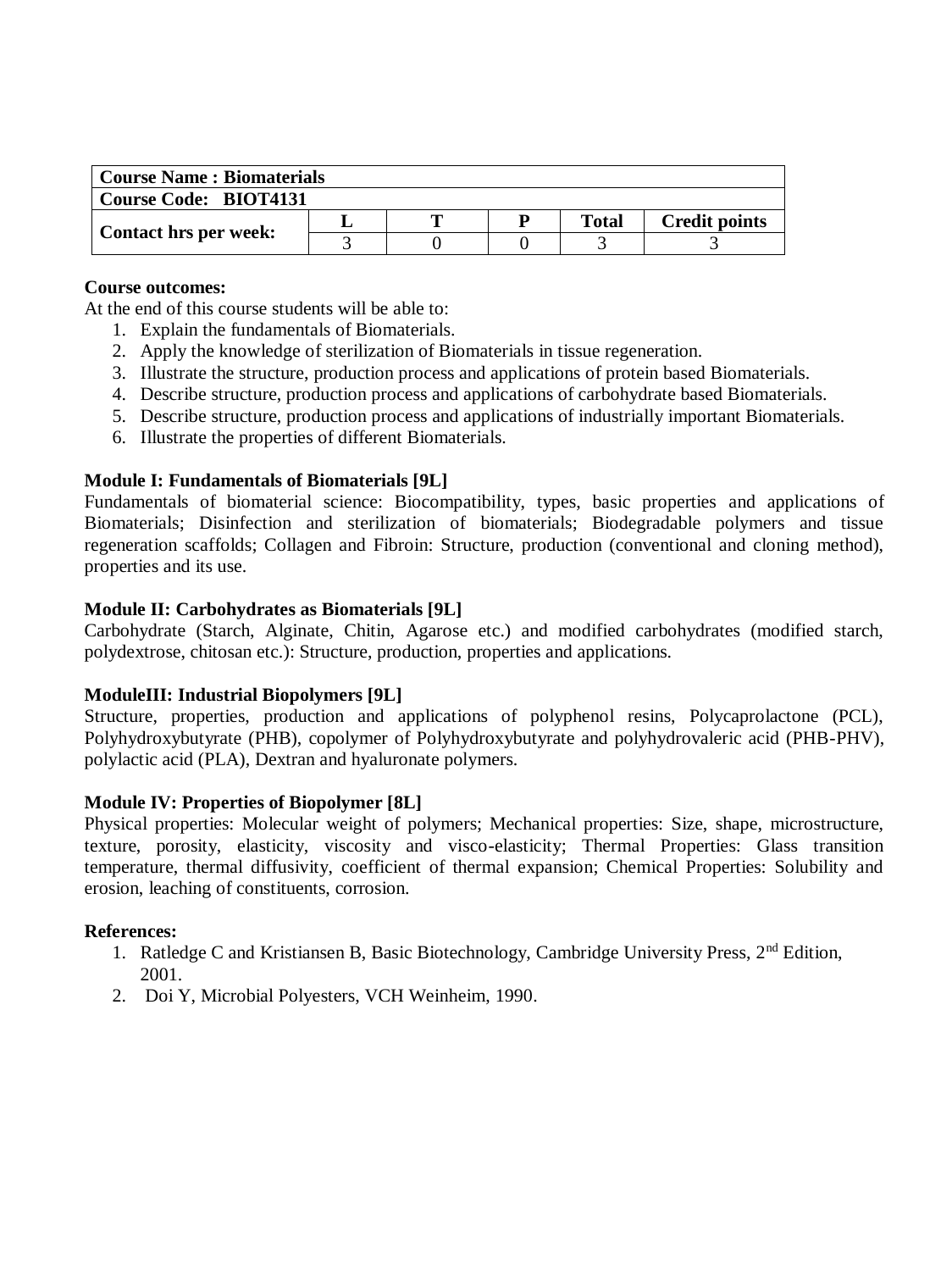| <b>Course Name: Biofertilizers and Biopesticides</b> |  |  |  |              |                      |  |  |  |
|------------------------------------------------------|--|--|--|--------------|----------------------|--|--|--|
| <b>Course Code: BIOT4132</b>                         |  |  |  |              |                      |  |  |  |
| <b>Contact hrs per week:</b>                         |  |  |  | <b>Total</b> | <b>Credit points</b> |  |  |  |
|                                                      |  |  |  |              |                      |  |  |  |

After completing this course, students will be able to :

- 1. Explain the role of beneficial microbes in sustainable agriculture.
- 2. Gain knowledge on isolation and identification of nitrogen fixing bacteria.
- 3. Role of phophate solubilizing bacteria.
- 4. Understand molecular biology of nitrogen fixation.
- 5. Understand the importance of biopesticides over chemical pesticide.
- 6. Isolate and identify biopesticides for increased agricultural productivity.

#### **Module-I: Biofertlizers in agriculture [9L]**

Definition of bio-fertilizers; composition and nutritional role based classification of different biofertilzers viz., composts – vermicompost and nitrogen fixers; basic knowledge and procedure of bacterial, fungal and composite bio-fertilizer production; role of *Azola, Tichoderma Cianobacteria, Trichogramma*  in bio-fertilization; importance of bio-fertilizer used in agriculture; knowledge of bacterial and fungal suspensions as inocula and their preparations.

#### **Module-II: Biological nitrogen fixation [9L]**

Basic outline of processes, characteristics and significance of biological nitrogen fixation (BNF) and phosphate solubilizing bacteria/ micro organisms (PSB and PSM) functioning; outline of biological nitrogen fixation from biochemical and biological points of view with special reference to different enzymes and other key role players; biological and biochemical process of symbiosis in nitrogen fixation by *Rhizobium* sp. with legume plants and others.

## **Module-III: Molecular Biology of symbiotic Nitrogen fixer [9L]**

Biological and biochemical process of symbiosis in nitrogen fixation by *Rhizobium* through root nodulation process and nitrogen fixation by it.

Brief concept of nod genes and nitrogen fixing genes (nif genes) --- their organization and role in the different steps of biological nitrogen fixation. Rhizosphere engineering.

#### **Module-IV: Biopesticides [8L]**

Use of chemical pesticides and environmental effects, Definition and importance of biological pests and bio-pesticides in agriculture.

Brief conception of Integrated Pest Management (IPM), Integrated Pest and Disease Management (IDPM).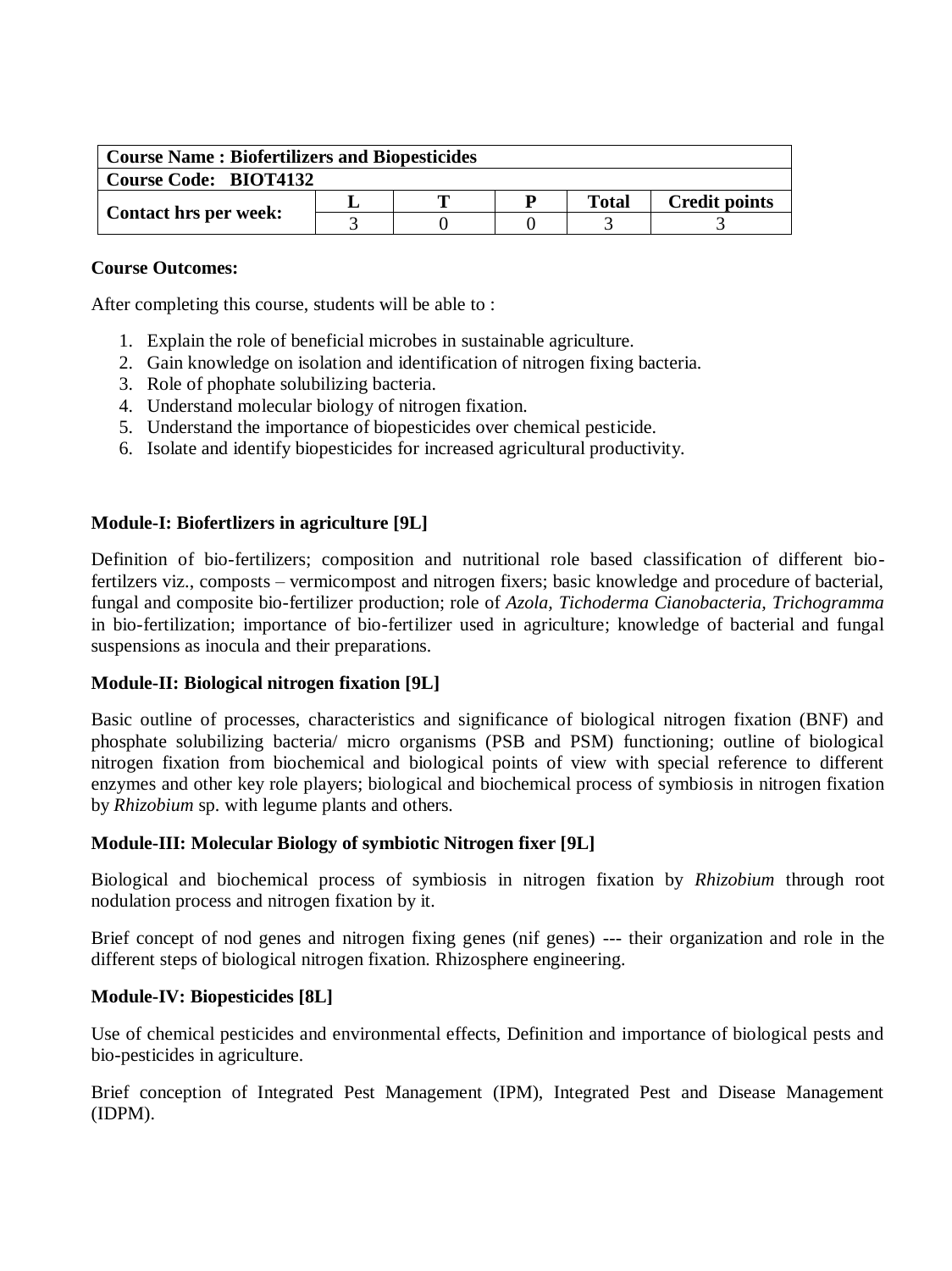Advantages of bio-pesticides over chemical pesticides and developing them.

Types of Bio-pesticides with special reference to protein with anti-pest activity; gene from *Bacillus thuringenensis* and its proteins as biopesticide.

# **Textbook:**

1. Stacey, Burris and Evans (ed), Biological Nitrogen Fixation, Chapman & Hall, 1992.

## **References:**

- 1. J K Ladha, M B Peoples, Management of Biological Nitrogen Fixation for the Development of More Productive and Sustainable Agricultural Systems, Springer.
- 2. P.S. Nutman, Symbiotic Nitrogen Fixation in Plants, Cambridge University Press.
- 3. Sushil K Khetan, Microbial Pest Control, Marcel Dekker.
- 4. Opender Koul, G S Dhaliwal, Microbial Biopesticides, Taylor & Francis.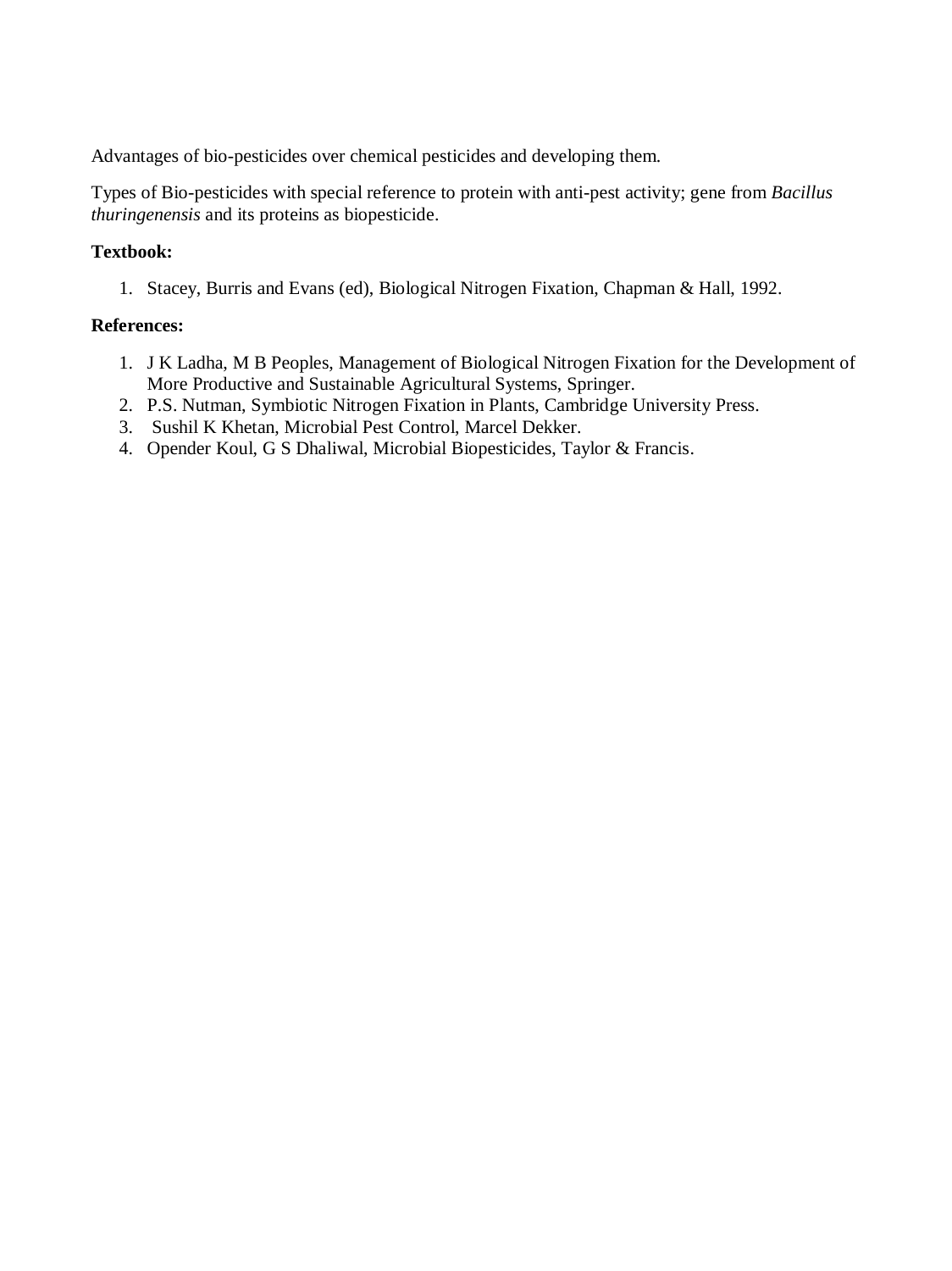| <b>Course Name: Post-harvest Technology</b> |  |  |   |       |                      |  |  |  |
|---------------------------------------------|--|--|---|-------|----------------------|--|--|--|
| <b>Course Code: BIOT4133</b>                |  |  |   |       |                      |  |  |  |
|                                             |  |  | D | Total | <b>Credit points</b> |  |  |  |
| <b>Contact hrs per week:</b>                |  |  |   |       |                      |  |  |  |

After completing the course, the students will be able to:

- 1. Determine various properties & parameters of agriculture products related to drying, using psychometric chart.
- 2. Define dryers and different types of dryers
- 3. Comprehend Engineering Properties / various post harvest process on agriculture produce and its applications.
- 4. Understand various processes of extraction and refining of different oil seeds and further processing methods.
- 5. Evaluate Engineering Properties / Management of storage structures and losses during Storage agricultural Produce
- 6. Understand technologies of post-harvest technology and its role in providing better quality produce to the consumer.

# **Module I: Cereals and Pulses [9L]**

Fundamentals of psychometry; fundamentals and methodology of parboiling, drying and milling, hydrothermal treatment of cereal grains and it's changes in physico-thermal and biochemical properties, milling of rice, corn, wheat and pulses.

# **Module II: Fruits and vegetables [9L]**

Processing of fruits (banana, watermelon, papaya and mango) and vegetables (tomato, carrot, garlic and onion) processing: methodology of cleaning, product preparation and preservations (CAP and MAP).

#### **Module III: Oil Seeds [9L]**

Production of edible oil: Processing of oil seeds, extraction and refining of oil from different sources: sunflower, coconut, cotton seed, soyabean; Processing, extraction, refining and stabilization of rice bran.

# **Module IV: Storage [8L]**

Storage principles, changes occurring in food grain--chemical, physical and biological, Grain storage, pests and their control, rodent control, food grain storage structures: bag and bulk storage, economics of storage and processing of rice, packaging concepts.

#### **Texts/References:**

- 1. A. Chakraborty, Post harvest technology of cereals, pulses and oil seeds, 1995.
- 2. G. Boumans, Grain Handlings and storage, Development in Agricultural Engg., Elsevier, Tokyo, 1988.
- 3. N.S. Rathore, G.K. Mathur, S.S. Chasta, Post-Harvest Management and Processing of Fruits and Vegetables.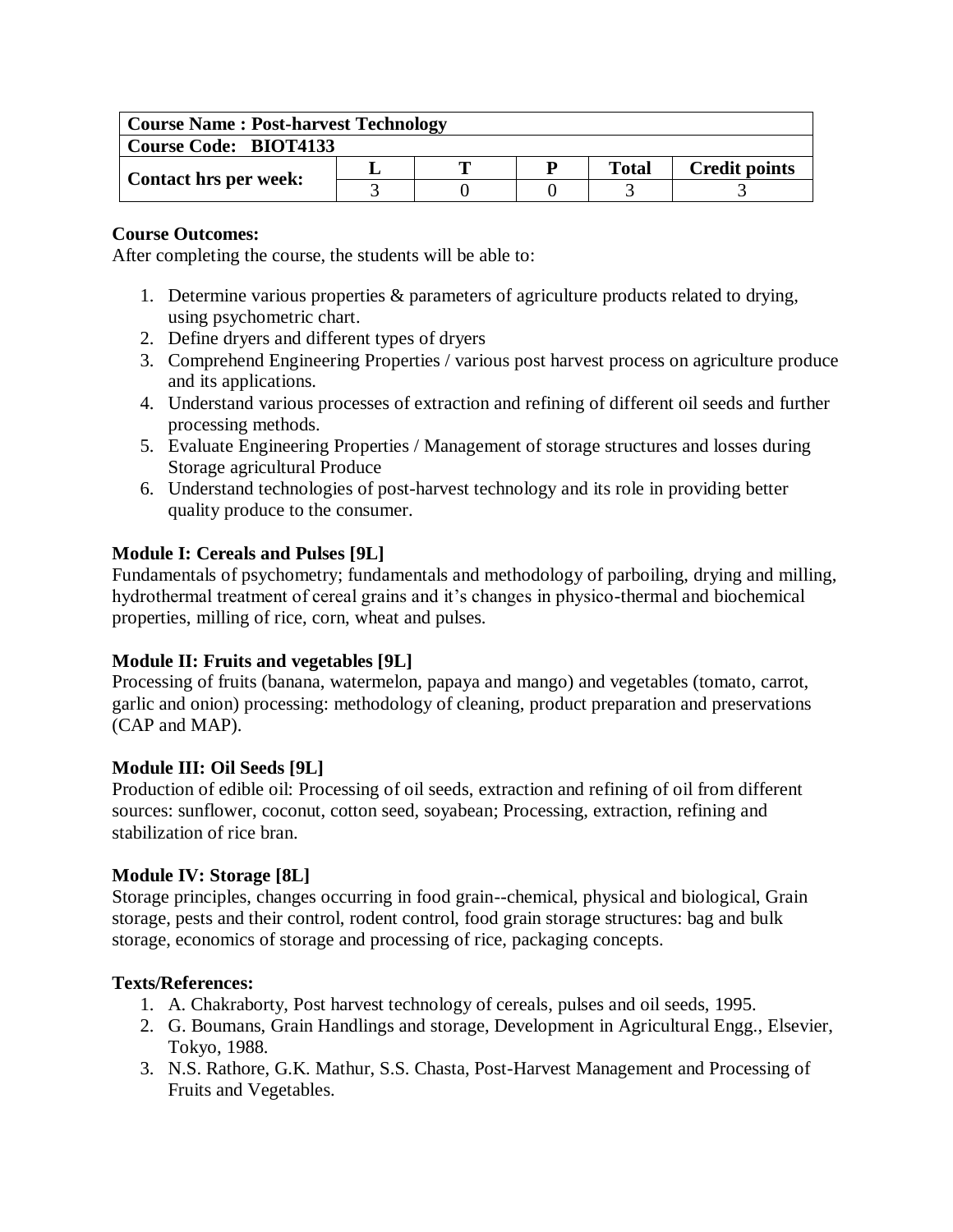| <b>Course Name: Biometallurgy</b> |  |  |  |              |                      |  |  |
|-----------------------------------|--|--|--|--------------|----------------------|--|--|
| <b>Course Code: BIOT4134</b>      |  |  |  |              |                      |  |  |
| <b>Contact hrs per week:</b>      |  |  |  | <b>Total</b> | <b>Credit points</b> |  |  |
|                                   |  |  |  |              |                      |  |  |

After completing the course, the students will be able to:

- 1. Acquire the basic knowledge of biogeochemical reactions and the microbial factors affecting them.
- 2. Understand the kinetics of bioleaching.
- 3. Analyse the applications of biogeochemical processes in mining and metallurgy.
- 4. Learn about the reactor modeling for leaching for recovery and purification of different metals.
- 5. Get familiar with the applications of sulphate reducing bacteria.
- 6. Analyze the applications of microbes in environmental pollution control.

## **Module I [9L]**

Introduction to Biotechnology applied to Raw Material processing, Biogeochemical reactions – chemical mechanisms and controlling factors, Microbial interventions, Nature and characteristics of biogeochemically important micro-organisms.

# **Module II [9L]**

Kinetics of bioleaching; Applications of biogeochemical processes in mining and metallurgy, dump, heap and in-situ leaching.

#### **Module III [9L]**

Reactor modelling for leaching, beneficiation of ores and process residues: recovery of gold and silver, beneficiation of sulfidic tailings from tin processing; purification of ferroginous sand.

#### **Module IV [8L]**

Beneficiation of bauxite, applications of sulphate reducing bacteria; applications of sulphate reducing bacteria. Environmental pollution control: accumulation of metals by microbial cells; growth of microbial cells in water flowing pipelines; microbial degradation of water-based metal working fluids.

#### **References:**

- 1. M.E. Curtin, Microbial mining and metal recovery biotechnology, pp 229-235, 1983.
- 2. Woods D, Rawling D.E., Bacterial bleaching and biomining in marx J.L. (ed), Revolution in biotechnology, Cambridge University Press.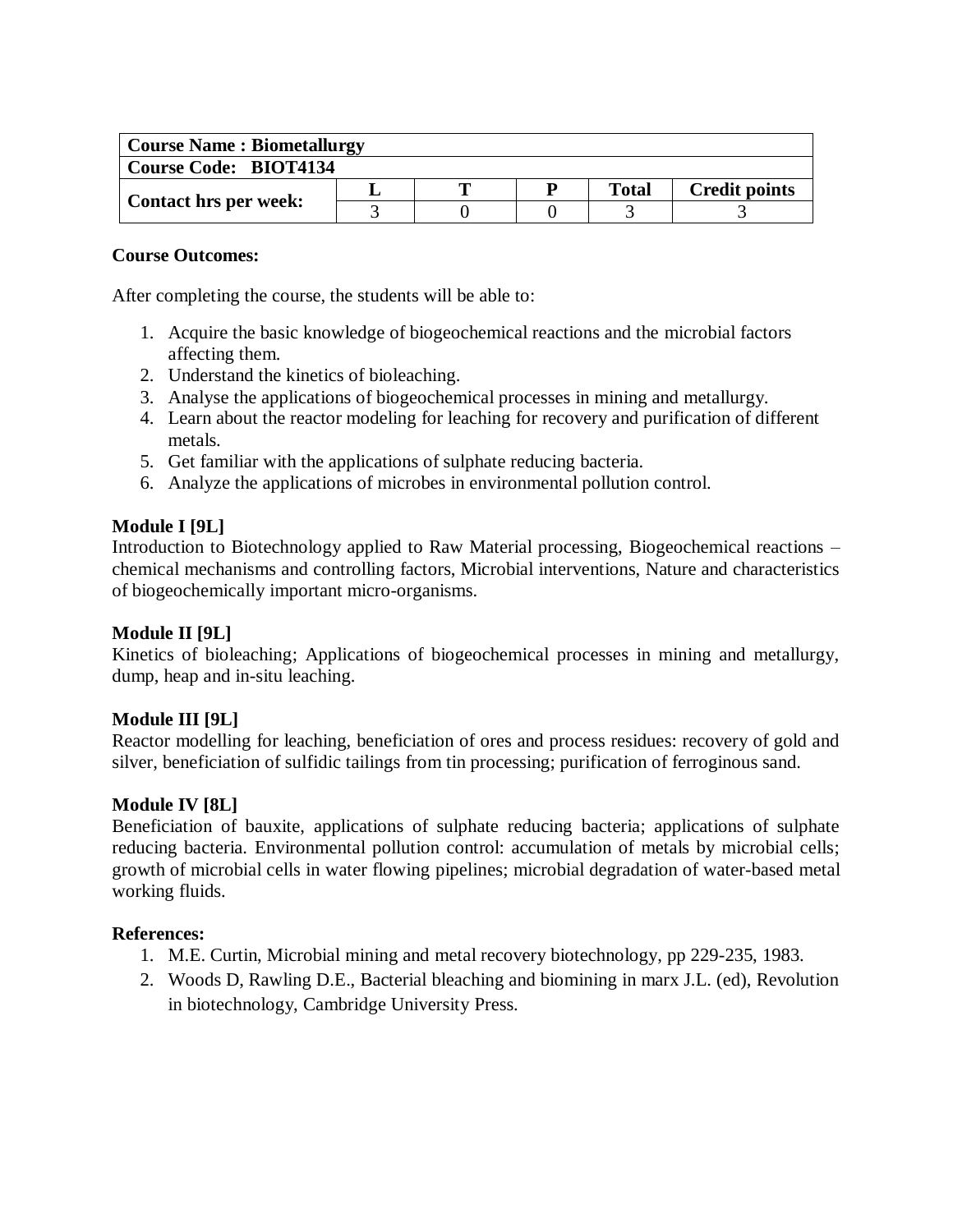| <b>Course Name: Proteomics and Protein Engineering</b> |  |  |  |              |                      |  |  |  |
|--------------------------------------------------------|--|--|--|--------------|----------------------|--|--|--|
| <b>Course Code: BIOT4121</b>                           |  |  |  |              |                      |  |  |  |
| <b>Contact hrs per week:</b>                           |  |  |  | <b>Total</b> | <b>Credit points</b> |  |  |  |
|                                                        |  |  |  |              |                      |  |  |  |

After completion of this course, students will be able to

- 1. Understand different large scale protein separation, estimation, identification and sequencing techniques. Apply the knowledge to solve and analysis of proteome.
- 2. Understand the in vivo and in vitro protein-protein interactions techniques.
- 3. Describe the techniques for structural proteomics and apply knowledge of proteomics in drug discovery.
- 4. Describe the basics and significance of protein engineering; demonstrate the modification and design of protein according to the demand of industry and application.
- 5. Understand the stability of protein structure and mechanism of protein folding; apply this knowledge in study of protein misfolding related diseases.
- 6. Analyze and solve problems related to proteomics and protein engineering technology.

## **Module I: Proteomics [9L]**

Introduction to proteomics, Techniques of proteomics: protein separation and quantitation (2D-gel electrophoresis, 2d-DIGE, liquid chromatography, and others), protein identification (mass spectrometry, protein sequencing and others), protein-protein interactions (Yeast two hybrid and other *in vitro* and in vivo methods), post translational modification. Application of proteome analysis.

#### **Module II: Structural proteomics and proteomics in drug discovery [9L]**

Structural proteomics: Crystallography and X-ray diffraction, NMR spectroscopy, CryoEM and others, Proteomics in drug discovery: pharmaceutical proteomics (drug development, drug delivery), diseases diagnosis; functional genomics (reverse genetics, transcription and replication of negative strand viruses).

#### **Module III: Protein engineering [9L]**

Introduction to steps of protein engineering, solid phase peptide synthesis, production of novel proteins; random and site directed mutagenesis; Methods for expressing recombinant proteins. Industrial applications: engineering of protein stability, affinity for substrate, protease specificity, cofactor requirements. Case studies.

#### **Module IV: Protein stability and folding [8L]**

Overview of protein structure, protein stability, protein folding: thermodynamics, kinetics, mechanism, molten globule, role of molecular chaperones in *E.coli*, and Human. Techniques to study protein folding *in vivo* and *in vitro*: CD spectroscopy, fluorescence spectroscopy and others. Protein degradation; Protein misfolding and disease state: prions, neurodegenerative diseases (like Alzheimer's and others), Cystic Fibrosis and others. Polyketides and non-ribosomal peptides, application of protein folding towards new drug design.

#### **Textbooks**

- 1. Principles of Proteomics ( $2<sup>nd</sup>$  edn. 2013) by R.M. Twyman:, Bioscientific Publishers.
- 2. Proteins: Structure & Function (2005) by D. Whitford, Wiley Blackwell Publishers.
- 3. Molecular Biotechnology: Principles and Applications of Recombinant DNA  $(4<sup>th</sup>$  edn. 2009) by Glick, Pasternak and Patten, ASM Press.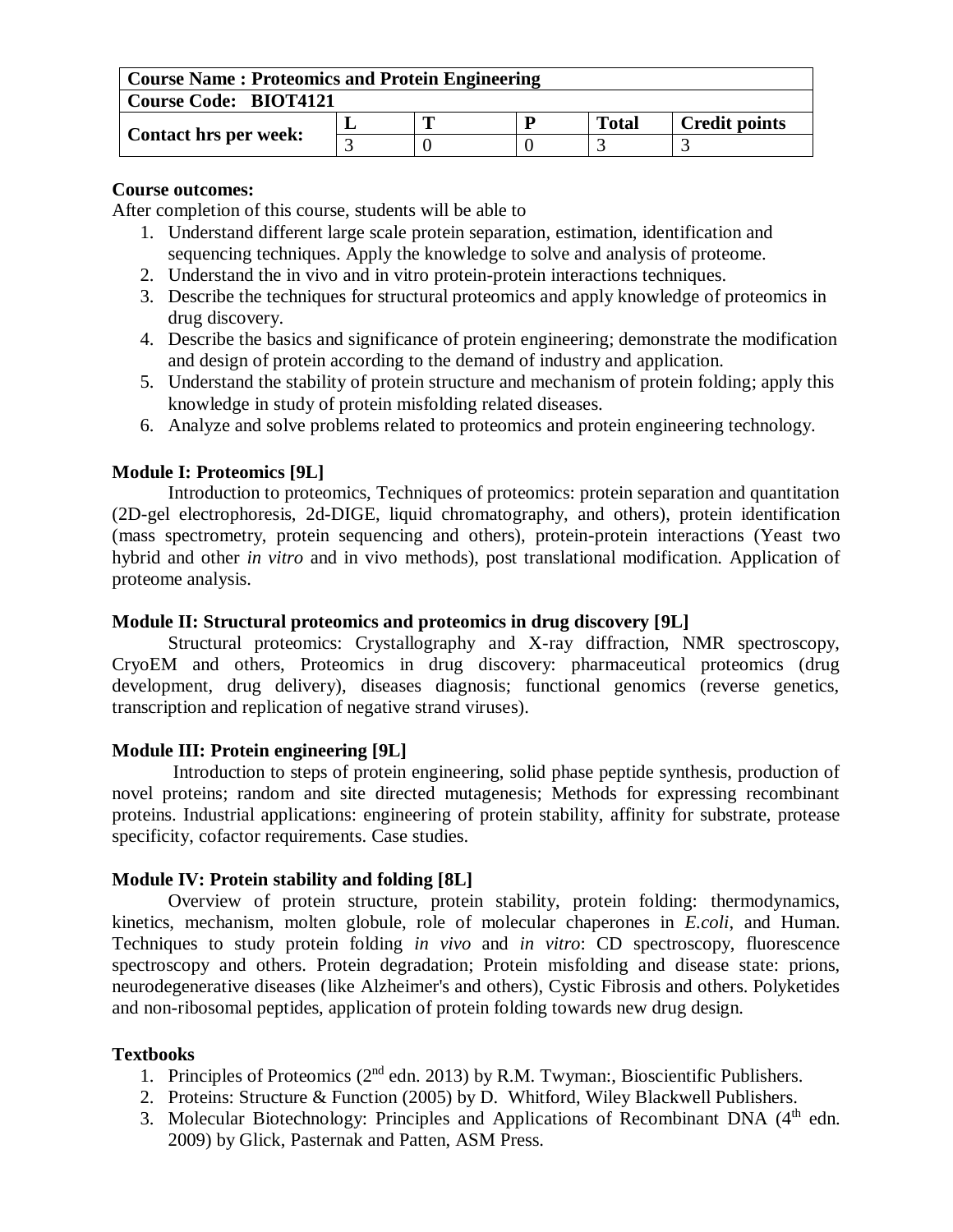4. Principles of Biochemistry & Molecular Biology Practical ( $7<sup>th</sup>$  edn. 2010) by Wilson and Walker, Pub: Cambridge Univ. Press

#### **Reference Books**

- 1. Wilson and Walker's Principles and Techniques of Biochemistry and Molecular Biology (2018) by A. Hofmann, S. Clokie. Pub: Cambridge University Press
- 2. Molecular Biology of the Cell B.Alberts, D.Bray, J.Lewis et al, , Garland Pub. N.Y.
- 3. Proteins and Proteomics A Laboratory Manual by Richard J. Simpson, , I.K. International Pvt
- 4. Protein Engineering in Industrial Biotechnology by Lilia Alberghina., , Harwood Academic pub,
- 5. Protein engineering and design by Paul R. Carey, academic press,
- 6. Genomics, Proteomics and Bioinformatics (2007) by Campbell AM & Heyer LJ, Discovering,
- 7. Principles of Gene Manipulation and Genomics (2006) by Primrose & Twyman, Pub: Blackwell.
- 8. Introduction to Proteomics by Daniel C. Liebler. Humana Press.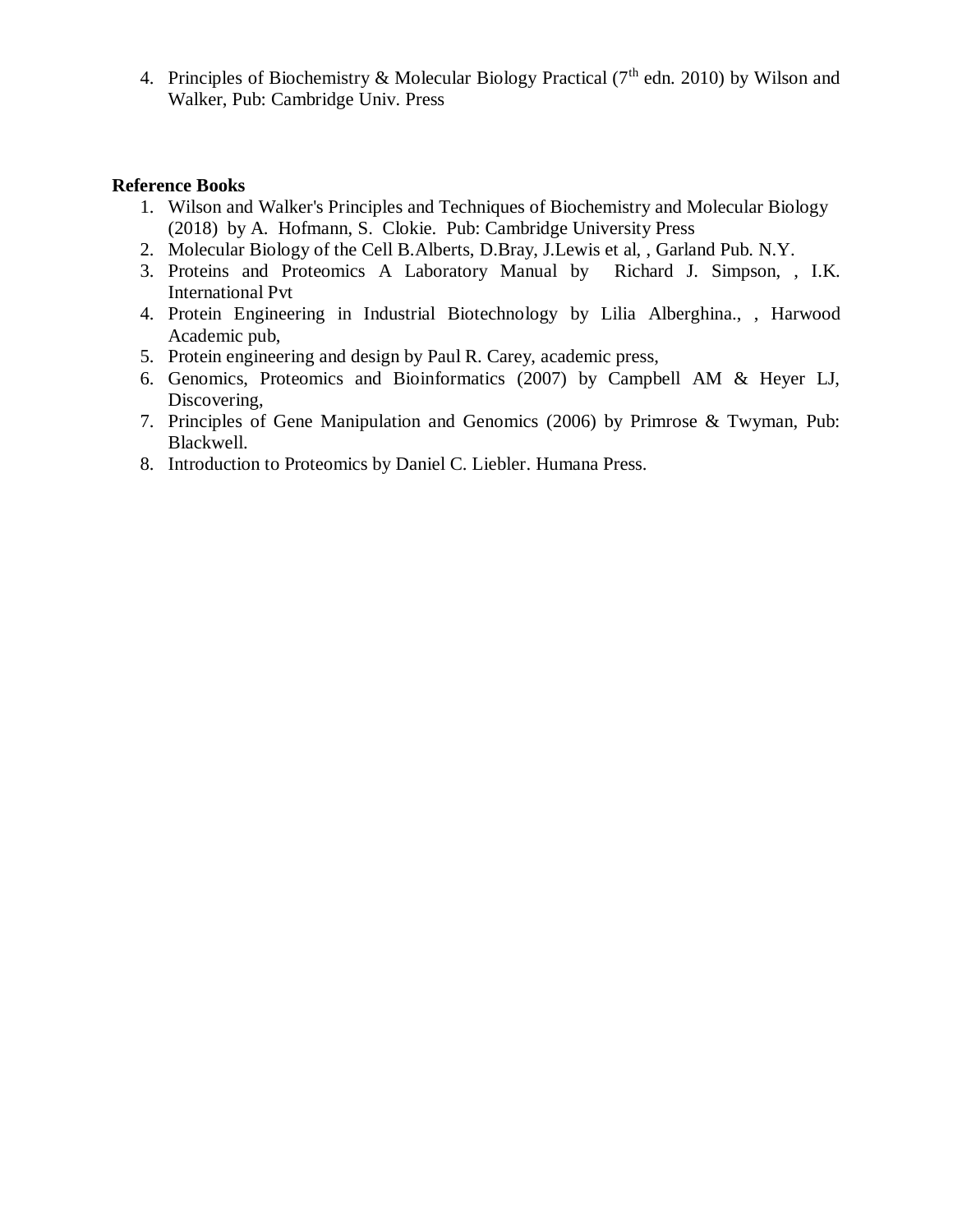| <b>Course Name: Human Genomics</b> |  |  |  |              |                      |  |  |  |
|------------------------------------|--|--|--|--------------|----------------------|--|--|--|
| <b>Course Code: BIOT4122</b>       |  |  |  |              |                      |  |  |  |
| Contact hrs per week:              |  |  |  | <b>Total</b> | <b>Credit points</b> |  |  |  |
|                                    |  |  |  |              |                      |  |  |  |

At the end of this course students will be able to:

- 1. Develop a concept of the different genome mapping techniques and the genome assembly methods.
- 2. Understand the usage of functional genomics tools, different methods of gene transfer and applications of comparative genomics.
- 3. Understand the background of the Human Genome Project along with its findings on genome anatomy, gene family, gene diversity and gene markers.
- 4. Analyze the haplotypes and SNPs by various quantitative techniques.
- 5. Interpret the findings of Human Genome Project in the domain of pharmacogenomics and polygenic disorders.

# **Module I: Genome mapping and assembly [9L]**

Genome mapping techniques: physical and cytologic mapping; Genome sequencing: Clone-byclone sequencing, Whole genome shotgun sequencing, Hybrid sequencing and high throughput sequencing methods; Gene identification using positional and functional cloning approach; Genome sequence assembly and annotation.

# **Module II: Functional Genomics and comparative genomics [9L]**

Functional genomics tools: sequence based approaches, whole genome alignment.

Comparative Genomics: overview of prokaryotic and eukaryotic genomes, C-value, number of genes and complexity of genomes, conservation and diversity of genomes, lateral gene transfer, role of comparative genomics in gene mapping and study of human disease genes.

#### **Module III: Human genome project and its implications [9L]**

HGP: Background, timeline, findings, Ethical Legal and Social Implications (ELSI); Patterns of Genome organization: mitochondrial genome, gene density, CpG islands, RNA encoding genes, functionally identical/ similar genes, diversity in size and organization of genes, gene families; Human genetic diversity study: Biochemical/molecular genetic markers; tracing human migrations with autosomal, Y-chromosomal and mitochondrial markers.

# **Module IV: Applications of Genomics research [8L]**

SNPs and Haplotype maps; Linkage Disequilibrium (LD) and association studies; Quantitative Trait Locus (QTL) mapping; SNP genotyping methods; Personalized medicine and Pharmacogenomics; basics of gene transfer technologies and their applications; Genomic basis of polygenic disorders – diabetes, cardiovascular disease, obesity.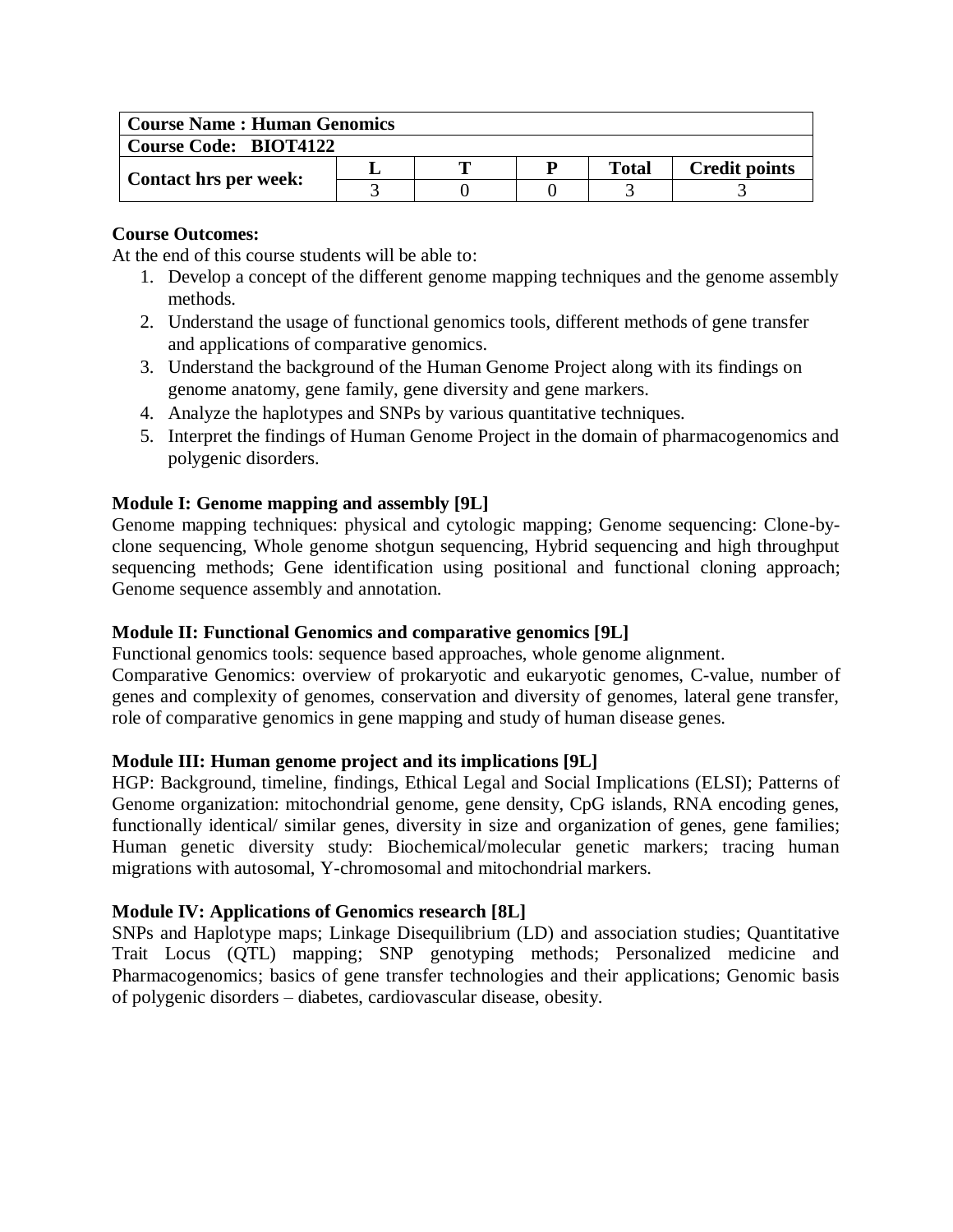### **Textbook:**

1. Introduction to Genomics. Arthur M. Lesk, Oxford University Press, 3<sup>rd</sup> edition, 2017.

## **Reference Books:**

- 1. Genomes 4, T. A. Brown, John Wiley & Sons. 3<sup>rd</sup> edition, 2018.
- 2. Genes and Genomes, Singer. M and Berg. P, Blackwell Scientific Publication, Oxford, 1996.
- 3. Principles of Gene Manipulation and Genomics, Primrose and Twyman, Blackwell Publishing Co.,  $7<sup>th</sup>$  edition, 2006.
- 4. Principles and Applications of Recombinant DNA Technology, Glick and Pasternak, ASM Press, 2002.
- 5. Genomics, Cantor & Smith, John Wiley & Sons, 1999.
- 6. Human Molecular Genetics, Strachan & Read, Garland Science, 3rd edition, 1996.
- 7. Primer of Genome Science, Gibson G. and Spencer V.M.A. Sinauer Associates Inc. 2<sup>nd</sup> edition, 2009.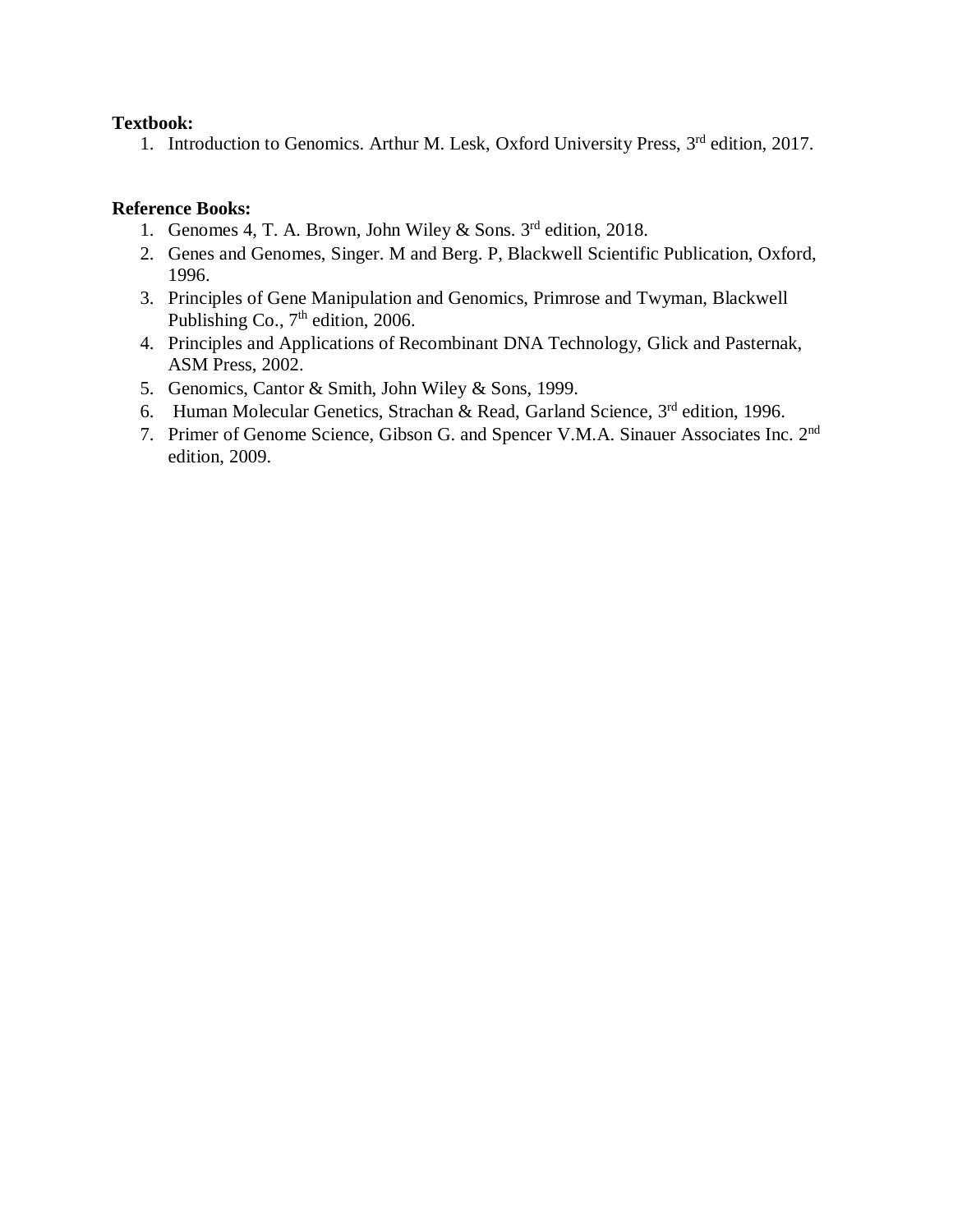| <b>Course Name: Biomedical Engineering</b> |  |  |  |              |                      |  |  |  |
|--------------------------------------------|--|--|--|--------------|----------------------|--|--|--|
| <b>Course Code: BIOT4123</b>               |  |  |  |              |                      |  |  |  |
|                                            |  |  |  | <b>Total</b> | <b>Credit points</b> |  |  |  |
| <b>Contact hrs per week:</b>               |  |  |  |              |                      |  |  |  |

After completing the course, the students will be able to:

- 1. Comprehend the physiology of the heart, lung, kidney, blood circulation and respiration.
- 2. Apply different transducers and various sensing and measurement devices of electrical origin in biomedical applications.
- 3. Measure biomedical and physiological information.
- 4. Explain different medical imaging techniques.
- 5. Design and realize a biomedical device, component, or process to meet desired needs.
- 6. Understand the devices for biotelemetry, prosthetics and Orthotics

#### **Module I: Introduction, physiology and transducers [9L]**

Introduction to biomedical engineering. Cell and its structure, Membrane transport Resting and Action Potential. Fundamentals of human physiology: respiratory system, cardiovascular systems, Nervous system-functional organization of the nervous system, Structure of nervous system, neurons, synapse, transmitters and neural communication, skeletal systems, execratory system – kidney, kidney function, functional problems in kidney. Electrical, Mechanical and Chemical activities of different organ systems in human. Basic components of a biomedical system, Transducers, selection criteria, Piezo-electric, ultrasonic transducers, Temperature, measurements - Fiber optic temperature sensors.

#### **Module II: Biomedical devices for cardiac and respiratory systems [9L]**

For cardiac system: Electrocardiography, Electrocardiogram (ECG), Magnetocardiography (MCG); measurement of blood flow, blood pressure, cardiac output, cardiac rate, cardiac shock and response to exercise. Cardiac pacemaker, Heart sounds, Phonocardiograph, Echocardiograph. For respiratory system: Measurement of gas volume, respiratory transducers and instruments, respiratory therapy equipment, intermittent positive pressure breathing (IPPB) therapy, artificial mechanical ventilation, accessory devices used in respiratory therapy apparatus.

#### **Module III: Biomedical devices for nervous and execratory systems, prosthetics, orthotics [9L]**

Devices for Measurement of electrical activities in muscles and brain: Neuron potential, muscle potential, electromyograph, brain potentials, electromyography, electroencephalographs and others. Devices for execratory system: dialysis, haemodialysis, blood transfusion and others. Prosthetics: Biomedical application of biopolymers: Introduction to artificial kidney, Artificial heart, Heart lung machine, Limb prosthetics and orthotics elements of audio and visual aids.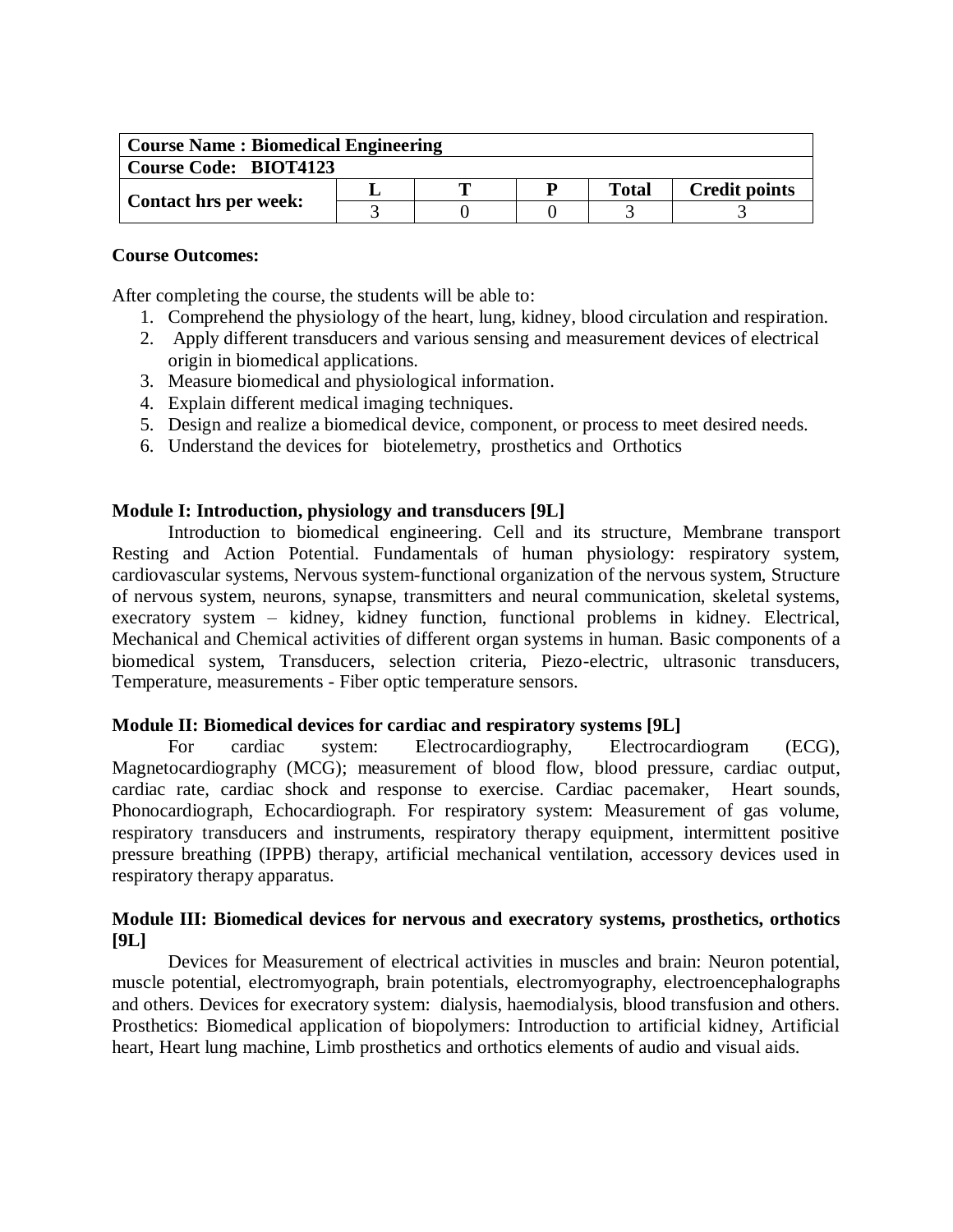#### **Module IV: Biomedical sensors, imaging techniques, biotelemetry [8L]**

Analytical instruments: Measurement of sugar, pH, sodium potassium ions, haemoglobin, oxygen (oximeter) and carbon dioxide concentration in blood, automation of chemical tests. Biomedical imaging techniques: X-ray radiography, CT; MRI; optical imaging by fluorescence and bioluminescence; nuclear imaging (PET and SPECT); and ultrasound imaging. Computer applications and biotelemetry: Remote data recording and management, telemedicine. Artificial intelligence in medical diagnosis (soft computing and genetic algorithm).

#### **Text and Reference books:**

- 1. Webster J.S Medical Instrumentation Application and Design.
- 2. 'Hand Book of Bio-Medical instrumentation', (2003) by R.S.Khandpur, Tata McGraw Hill Publishing Co Ltd., 2003.
- 3. 'Bio-Medical Instrumentation and Measurements', (2nd edition, 2002) by Leslie Cromwell, Fred J.Weibell, Erich A. Pfeiffer, Pub: Pearson Education
- 4. 'Medical Instrumentation' (1995) by J.Webster, John Wiley & Sons, 1995.
- 5. 'Principles of Applied Bio-Medical Instrumentation', (1975) by L.A. Geddes and L.E.Baker, John Wiley & Sons,
- 6. Microsystem technology in Chemistry and Life Sciences. Ed. by Manz and Becker.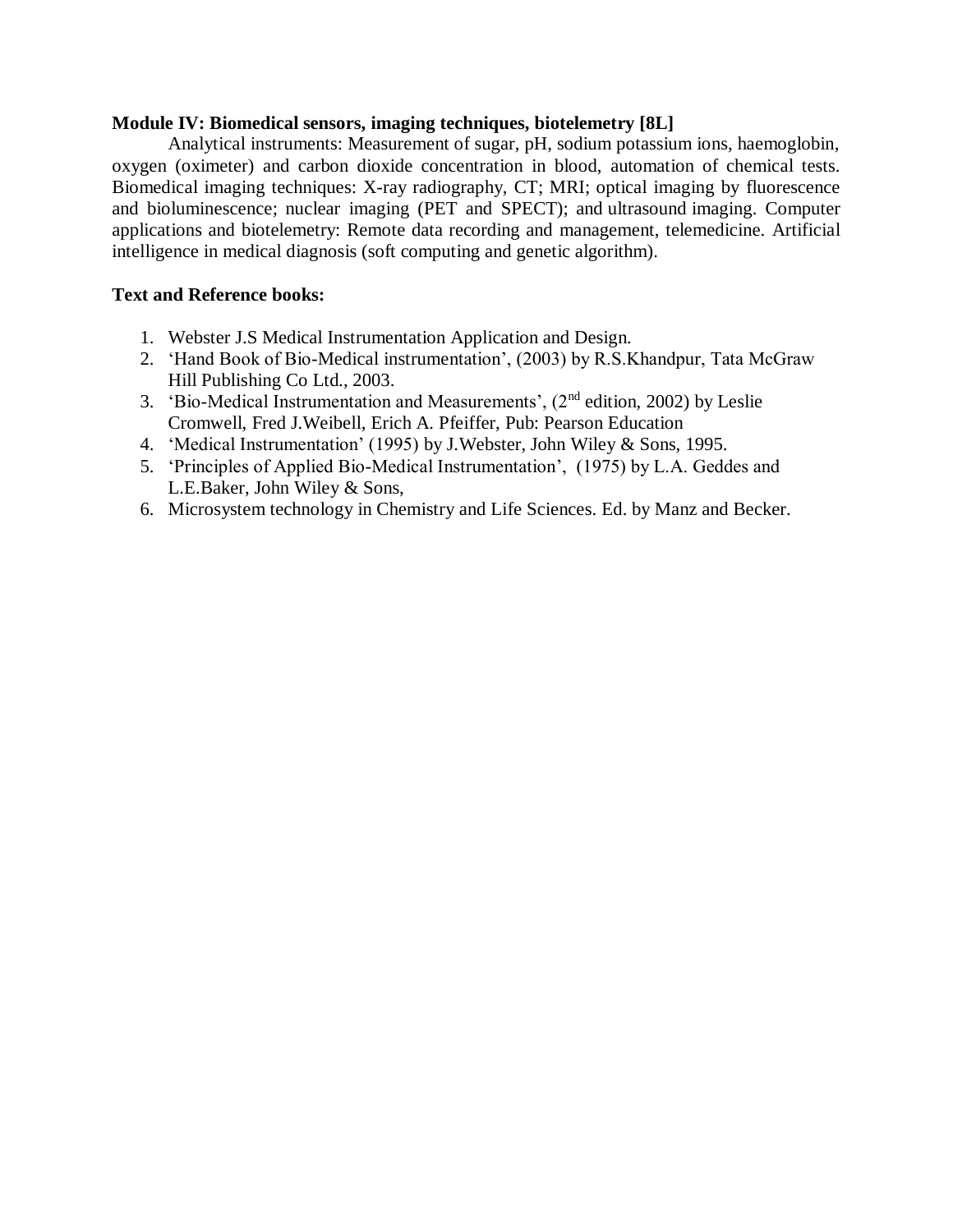| <b>Course Name: Biosensor</b> |  |   |  |       |                      |  |  |
|-------------------------------|--|---|--|-------|----------------------|--|--|
| <b>Course Code: BIOT4124</b>  |  |   |  |       |                      |  |  |
|                               |  | m |  | Total | <b>Credit points</b> |  |  |
| <b>Contact hrs per week:</b>  |  |   |  |       |                      |  |  |

At the end of this course students will be able to:

- 1. State types of bio-recognition elements and describe the fundamental components required to make a viable biosensor.
- 2. Illustrate types of enzyme immobilization methods used to make a biosensor and immobilize it to a transducer for the construction of biosensor.
- 3. Describe each types of biosensing element in relation to their uses in biosensors.
- 4. Understand the classification, construction and working principle of various transducers.
- 5. Understand the concepts, types, working principles and practical applications of important biosensors.
- 6. Explain the working principle of different types of inhibition based biosensors.

# **Module I: Introduction to biological system and Biosensors [9L]**

Biosensor: principle, general characteristics; Proteins and enzymes: basic properties, denaturation and renaturation, immbobilization of enzymes; Advantages and limitations of biosensors; Classification of biosensors based on bioreceptor; Immobilization and coupling of bioreceptors.

# **Module II: Bio-recognition based sensors [9L]**

Principle, operation and limitation of: Microbial sensor, Immunological sensor, Nucleic acid sensor. Other bioreceptors (e.g. animal, plant tissue); Different types of inhibitors: principles, operations, applications and limitations.

# **Module III: Biosensor based on transducer [9L]**

Classification of biosensor based on transducer; Calorimetric, Electrochemical (potentiometric, amperometric), Optical, Piezoelectric, Semiconductor biosensor: principle, construction, calibration and limitations.

# **Module IV: Application of biosensor [8L]**

Clinical and diagnostics sector, Industrial sector: Food, Environmental, defense sector; commercially available biosensor.

# **Reference books:**

- 1. Biosensors by Tran Minh Canh. London. Chapman and Hall, 1993.
- 2. Biosensors Fundamentals and applications, Turner, A.P.F, Karube.I. and Wilson, G.S, Oxford Univ. Press.
- 3. Engineering Biosensors, kinetics and design applications by Ajit Sadana. San Diego, Academic Press, 2002.
- 4. D.Thomas and J.M. Laval Enzyme Technology in concepts in Biotechnology by Balasubramaniam et al, Univ. Press, 1996.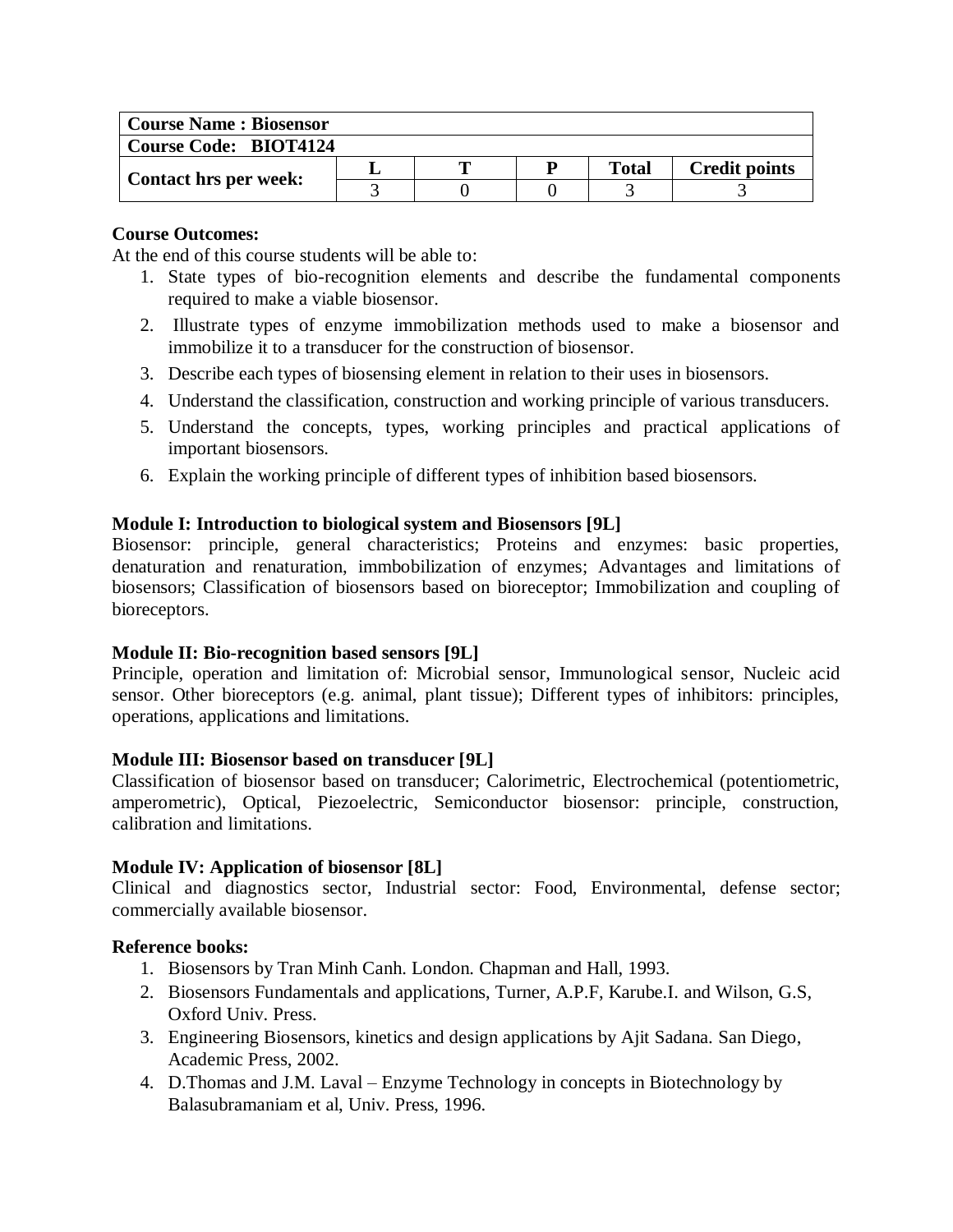| <b>Course Name: Bioploymer</b> |  |   |  |              |                      |  |  |
|--------------------------------|--|---|--|--------------|----------------------|--|--|
| <b>Course Code: BIOT4126</b>   |  |   |  |              |                      |  |  |
| <b>Contact hrs per week:</b>   |  | m |  | <b>Total</b> | <b>Credit points</b> |  |  |
|                                |  |   |  |              |                      |  |  |

At the end of this course:

- 1. Students will acquire basic knowledge of biopolymer and can classify biopolymer according to their composition.
- 2. Students will get familiar with the structures, properties and applications of different protein based biomaterial.
- 3. Students will be able to explain the structures, properties and applications of different carbohydrate based biomaterial.
- 4. Students will comprehend the knowledge of different type and applications of bioplastics.
- 5. Students will learn about the different composite material that can be used as biomaterial. They will be familiar with the applications, advantages and disadvantages of bioplastics and composite materials.
- 6. Students will classify biodegradable polymer and will analyze the biodegradation techniques.

**Module-I: Introduction to biopolymers and protein biopolymers [9L]** Classification of Biopolymers; Collagen, Keratin and Fibroin: Structure, production (conventional and cloning method), properties and its use (Tissue regeneration scaffolds and others).

## **Module II: 1Carbohydrates as Biomaterials [9L]**

Carbohydrate (Starch, Alginate, Chitin, Agarose) and modified carbohydrates (modified starch, polydextrose, chitosan etc.): Structure, production, properties and applications.

**Module III: Application of Bioplastics and composite materials [9L]** Definition of bioplastics, Types of bioplastics such as starch-based, cellulose-based plastics and some aliphatic polyesters (PLA, PHB), polyamides, bio-based composites from soybean oil and chicken feathers, bio-derived polyethylene and genetically modified bioplastics. Composite theory of fiber reinforcement (short and long fibers, fibers pull out); applications and limitations of bioplastics and composite materials.

**Module IV: Polymer biodegradation [8L]** Classification of biodegradable polymers (Natural, Synthetic and modified naturally modified); Techniques for analysis of biodegradation of polymers- Enzyme assays, Plate test, Respiratory test, Gas evolution test (CO2 & CH4), Field trial.

## **References:**

- 1. Ratledge C and Kristiansen B, Basic Biotechnology, Cambridge University Press, 2nd Edition, 2001.
- 2. Doi Y, Microbial Polyesters, VCH Weinheim, 1990.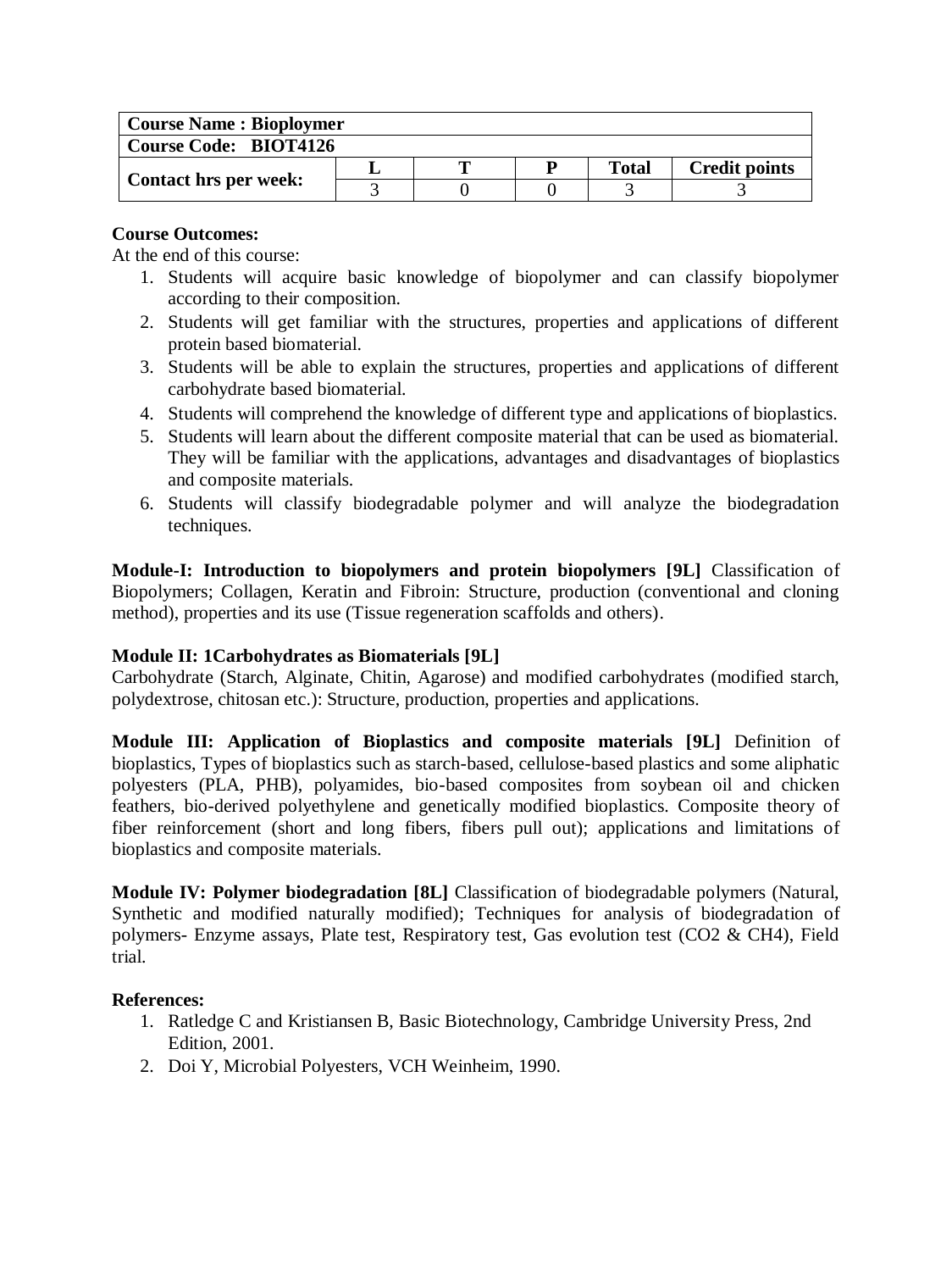| Course Name: Animal Cell Culture & Animal Biotechnology |  |   |   |              |                      |  |  |  |
|---------------------------------------------------------|--|---|---|--------------|----------------------|--|--|--|
| Course Code: BIOT4111                                   |  |   |   |              |                      |  |  |  |
|                                                         |  | m | D | <b>Total</b> | <b>Credit points</b> |  |  |  |
| <b>Contact hrs per week:</b>                            |  |   |   |              |                      |  |  |  |

After completion of this course, student will be able to

- 1. Understand the fundamental scientific principles animal cell culture; describe the condition, media, special instruments and laboratory design required for animal cell culture.
- 2. Acquire knowledge for isolation, maintenance, counting, preservation and growth of animal cell; develop proficiency in establishing and maintaining of cell lines.
- 3. Acquire knowledge in animal cloning and its applications.
- 4. Understand and analyze growth kinetics and scale up of animal cell culture. Do analysis and solve problems related to animal cell culture.
- 5. Understand and explain the basics of animal biotechnology and the creation of transgenic animal with the help of modern gene targeting and editing technology.
- 6. Understand and demonstrate the application of animal cell culture and animal biotechnology in production of monoclonal antibody, organ transplantation, production of human and animal viral vaccines and pharmaceutical proteins, gene therapy, stem cell technology.

## **Module I: Animal cell culture [10L]**

 Introduction Animal Tissue Culture,. Basic requirement of animal cell and tissue culture laboratory, biosafety levels, culture media and growth conditions. Cell adhesion, proliferation, differentiation, cell differentiation into cancerous cells and role of proto-oncogene's, cell synchronization, senescence and apoptosis. Development of primary culture, subculture and cell lines. Cell cloning and selection, Cryopreservation of animal cells, common cell culture contaminants. Techniques for animal cell separation, characterization, quantitation, cytotoxicity and viability determination.

# **Module III: Growth and scale up of animal cell culture [10L]**

 Introduction to animal cell growth characteristics and kinetics, product formation and effect of shear force. Animal cell culture reactors, scale-up in suspension, scale and complexity, mixing and aeration, rotating chambers, perfused suspension cultures, fluidized bed reactors for suspension culture. Scale-up in monolayers, multisurface propagators, multiarray disks, spirals and tubes, roller culture, micro-carrier attached growth. Cell culture in continuous, perfusion and hollow fibre reactor, microencapsulation. Growth monitoring and mass transfer in mammalian cell culture.

# **Module III: Animal biotechnology [10L]**

 Introductions to animal biotechnology. Micromanipulation of embryos: Introduction, basics and methodology of micromanipulations. *In vitro* fertilization (IVF) in human and animal. Animal cloning using stem cells and other methods. Transfection and transformation of animal cells. Transgenic animal production: concept of transgene and transgenic animals, gene transfer approaches for producing transgenic animals, techniques of creating transgenic animal by homologous recombination, knockout and knock-in animals. Gene targeting by CRISPR/Cas and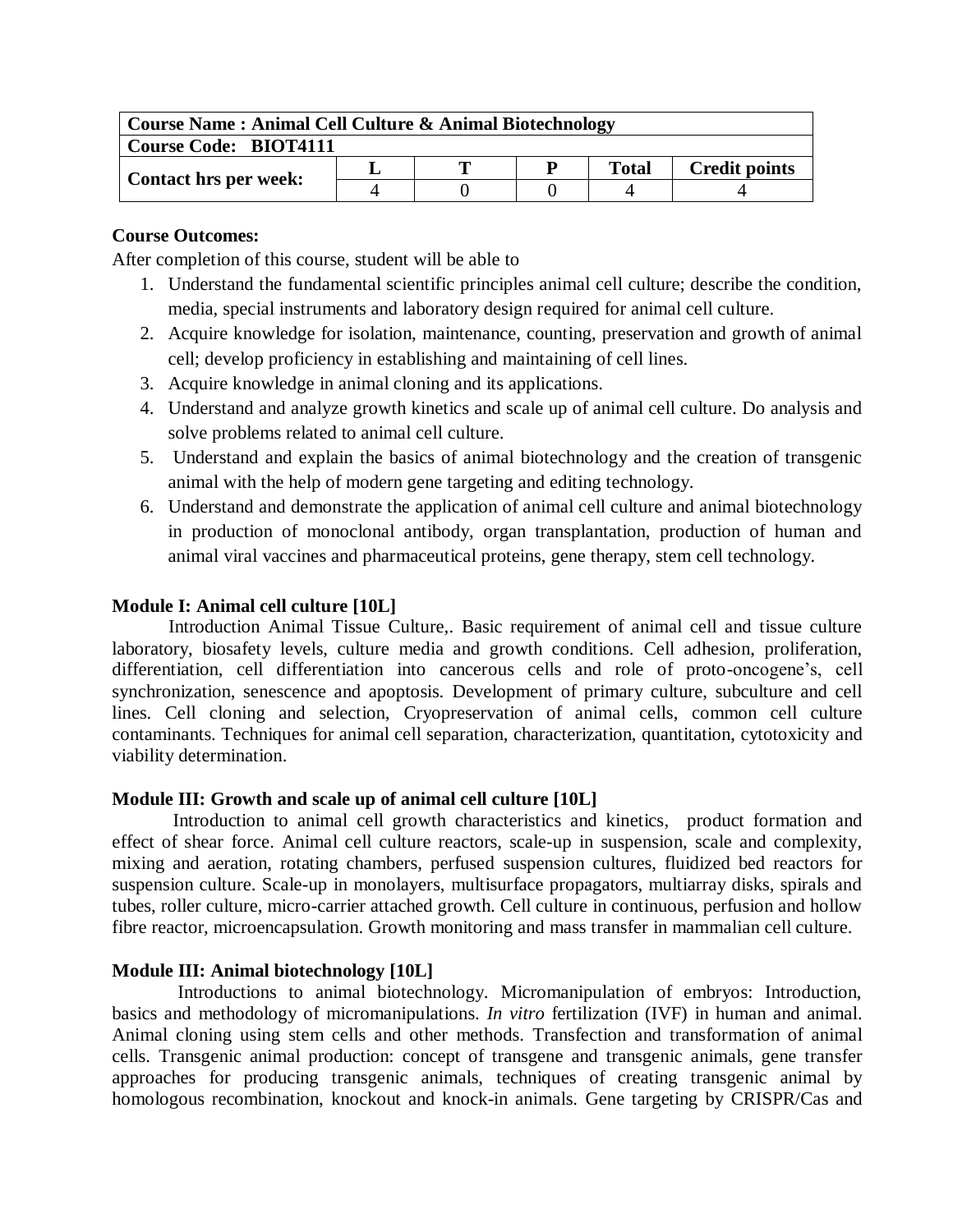other methods, Importance and applications of transgenic animals, study of model transgenic animals.

## **Module IV: Application of animal cell culture and animal biotechnology [10L]**

 Three dimensional culture technology: organ culture, histolytic culture, organotypic culture, tissue engineering and its application. Cell fusion and hybridoma technology, Stem cell technology and regenerative medicine, tissue and organ transplantation, production of human and animal viral vaccines and pharmaceutical proteins, gene therapy, Marketable culture product, different medical applications for cell culture including expression system, therapeutics and others. Animal and animal cell as bioreactor for production of recombinant protein.

## **Textbook:**

- 1. Culture of Animal Cells: A Manual of Basic Technique and Specialized application,  $7<sup>th</sup>$  Edn, (2016) by R. Ian Freshney, pub- Wiley-Blackwell.
- 2. Basic Cell Culture, 2nd Edn. (2005) by J.M, Davis. pub- Oxford University Press.
- 3. Animal Cell Culture: A Practical Approach (2000) by John Masters, pub- Oxford University Press.
- 4. Principles of Gene Manipulation and Genomics, (7th Edn, 2006) by Primrose & Twyman.
- 5. Molecular Biotechnology: Principles and Applications of Recombinant DNA (4<sup>th</sup> edn. 2010) by Glick, Pasternak, and Patten, pub- ASM Press,

## **Reference books :**

- 1. Concepts in Biotechnology (1996) by Balasubramanian, Bryce, Dharmalingam, Green and Jayaraman.
- 2. Text Book of Biotechnology, 4th Edn. (2007) Das. H.K., pub-Wiley.
- 3. Transgenic Animals: Generation and Use 5th Edition (1997) Louis-Marie Houdebine, pub-CRC Press.
- 4. Embryonic Stem cells by Kursad and Turksen. 2002. Humana Press.
- 5. Animal Biotechnology by P. Ramadas
- 6. In vitro cultivation of Animal cells by Dr. C.K. Leach, Butterworth and Heinnmamm Ltd.1994.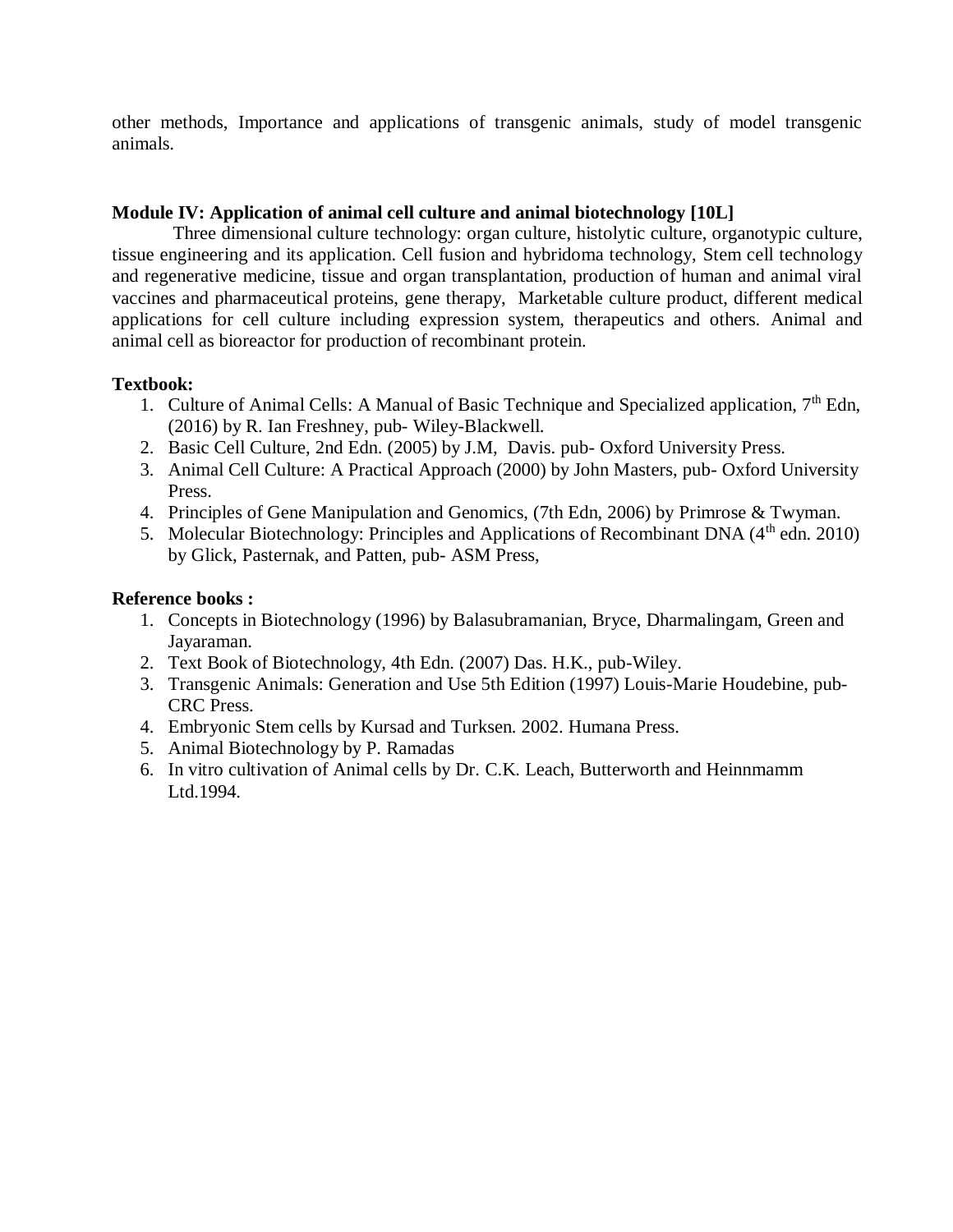| <b>Course Name: Bioethics &amp; IPR</b> |  |  |  |              |                      |  |  |
|-----------------------------------------|--|--|--|--------------|----------------------|--|--|
| <b>Course Code: BIOT4231</b>            |  |  |  |              |                      |  |  |
|                                         |  |  |  | <b>Total</b> | <b>Credit points</b> |  |  |
| Contact hrs per week:                   |  |  |  |              |                      |  |  |

At the end of this course students will be able to:

- 1. Interpret basics of biosafety and bioethics and its impact on all the biotechnology and the quality of human life.
- 2. Understand and analyze the different ethical, legal and social issues aspects related to biological, biomedical, health care, biotechnology and biotechnology research.
- 3. Understand the historical background, importance and levels of biosafety at laboratory and industrial scale and explain the biosafety-regulatory framework in India & international Level.
- 4. Gain an understanding of the basic concepts of patents, trademarks, copy rights, geographical indications and patent data base and their protection in biotechnology.
- 5. Gain entrepreneurial skills to apply the different objectives and fundamentals of entrepreneurship in biotechnology.
- 6. Identify scope for entrepreneurship in biotechnology.

#### **Syllabus:**

#### **Module-I: Bioethics [9L]**

Introduction to ethics and bioethics, roots of honours and integrity in science; the responsible conducts of biotechnological research; research with human beings (Nuremberg code, declaration of Helsinki, Belmont report and others); societal obligation of a biotechnologist. Ethical legal social issues (ELSI) in biotechnology: Health care / biomedicine: patient confidentiality, informed consent, euthanasia, artificial reproductive technologies, prenatal diagnosis, genetic screening, human gene therapy, organ transplantation. ELSI in Biotechnology research: genetic engineering, cloning and stem cell research, Human and animal experimentation, animal rights/welfare, biomedical science, Human genome project, patenting human genes, Agricultural biotechnology - Genetically engineered food and organism, environmental risk, labeling and public opinion. Sharing benefits and protecting future generations - Protection of environment and biodiversity – biopiracy. Case studies.

#### **Module-II: Biosafety [9L]**

Introduction to Biosafety. The legal and socioeconomic impact of biotechnology, public education of the process of biotechnology involved in generating new forms of life for informed decision making, r-DNA guidelines, experimental protocol approvals, different levels of: containment for biohazards, biosafety and risk groups. Risk analysis, good laboratory practice (GLP) and good manufacturing practice (GMP). Biosafety regulation, national and international guidelines of: DBT (India), different regulatory bodies in India and WHO. Convention of Biological Diversity (CBD): Cartagena Protocol, Kyoto protocol, Nagoya protocol and others; Case studies.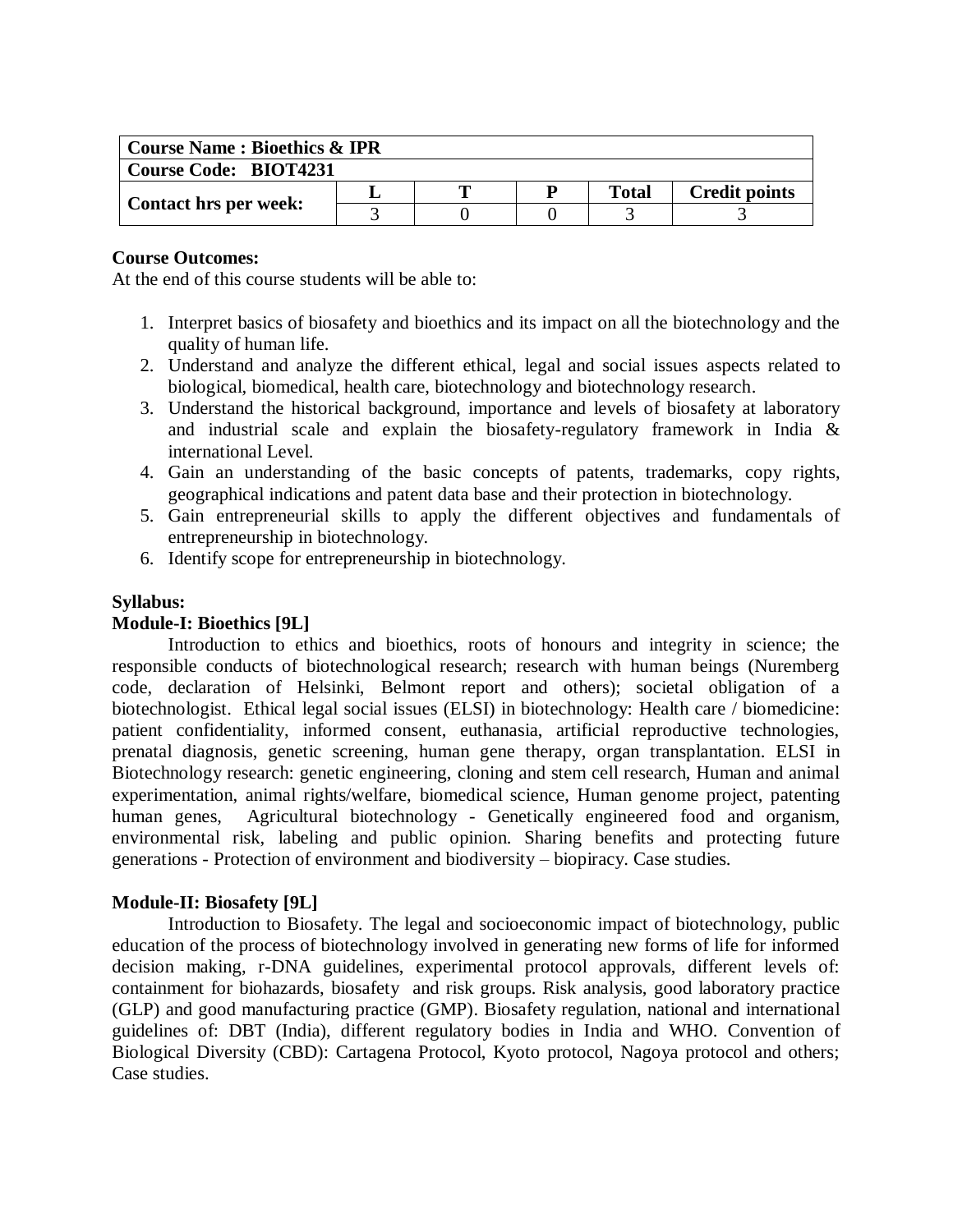### **Module-III: Intellectual Property Rights (IPR), Patents and protection [9L]**

Concept of intellectual property and property rights. History and different forms of IPR: duties, Patents (history, criteria and patentability, compulsory licensing), industrial designs, trade secret, confidential information, trademarks, geographical indications, copyrights, traditional knowledge (TK); Distinctions among the various forms of IPR, infringement, Indian patent act and rules, traditional knowledge digital library (TKDL). International framework for the protection of IP: GATT, WTO, WIPO and TRIPS, Biodiversity, and farmer rights, Budapest treaty, Patent Cooperation Treaty (PCT). Case studies on-IPR.

# **Module-IV: Bioentrepreneurship [8L]**

Concept of entrepreneurship, role of bioentrepreneur; fundamentals of marketing and selling of biotechnological products and services; technical aspects; entrepreneurship skill: vision, product idea, risk taking, problem solving, team building and organizational abilities. Business plan: products/ services; financial and human resources: the art of negotiation, workable marketing and the strength of distribution; opportunities in international marketing and lessons to be learned; steps involved in commercialization of a biotechnological product; case studies.

# **Text Books:**

- 1. IPR, Biosafety and Bioethics (2013) D. Goel, S. Parashar, Pub: Pearson
- 2. Biotechnology Entrepreneurship: Starting, Managing, and Leading Biotech Companies (2014) by Craig Shimasaki
- 3. An Introduction to Ethical, Safety and Intellectual Property Rights Issues in Biotechnology (2017) by P Nambisan, Pub: Accademic press
- 4. Effective Entrepreneurial Management: Strategy, Planning, Risk Management, and Organization (2017) by R. D. Hisrich, and V. Ramadani, Pub: Springer.
- 5. Intellectual Property Law (2018) by L. Bently, B. Sherman, D. Gangjee, P. Johnson Pub: **OUP**

# **References:**

- 1. Bioethics and biosafety in biotechnology (2007) by V. Shree Krishna, Pub: New Age Int. Ltd.
- 2. Building Biotechnology: Biotechnology Business, Regulations, Patents, Law, Policy and Science (2013) by Yali Friedman.
- 3. Biotechnology and Patent protection by Beier, F.K., Crespi, R.S. and Straus, T.
- 4. Intellectual Property Rights and Bio-Technology (Biosafety and Bioethics) (2011) by N. P. House.
- 5. Regulatory Framework for GMOs in India (2006) Ministry of Environment and Forest, Govt. of India,
- 6. Cartagena Protocol on Biosafety (2006) Ministry of Environment and Forest, Govt. of India.
- 7. Patent Strategy For Researches & Research Manegers- Knight, Wiley Publications.
- 8. Agriculture & Intellectual & Property Rights, V. Santaniello & R.E. Evenson, University Press.
- 9. Bioethics Principles, Issues, and Cases (2016) by Lewis Vaughn, Pub: OUP.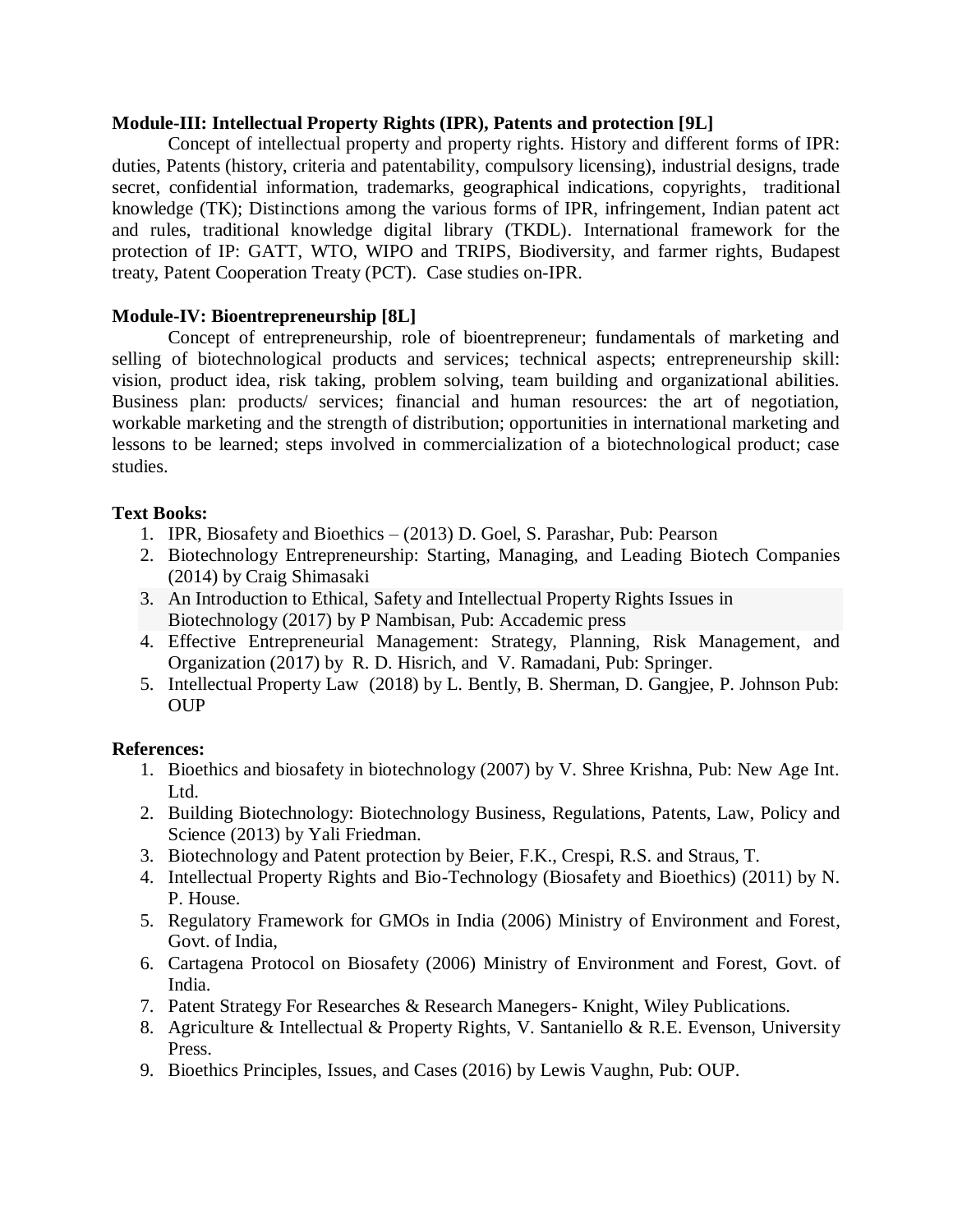| <b>Course Name: Bio-entrepreneurship and Regulations</b> |  |  |  |              |                      |  |  |
|----------------------------------------------------------|--|--|--|--------------|----------------------|--|--|
| <b>Course Code: BIOT4232</b>                             |  |  |  |              |                      |  |  |
|                                                          |  |  |  | <b>Total</b> | <b>Credit points</b> |  |  |
| <b>Contact hrs per week:</b>                             |  |  |  |              |                      |  |  |

At the end of this course students will be able to:

- 1. Gain entrepreneurial skills.
- 2. Understand the various operations involved in venture creation.
- 3. Identify scope for entrepreneurship in biosciences.
- 4. Utilize the schemes promoted through knowledge centers and various agencies.
- 5. Build up a strong network within the industry.

# **Module-I: Bio-entrepreneurship [9L]**

Introduction to bio-business, from the Indian context, SWOT analysis of bio-business. Ownership, Development of Entrepreneurship; Stages in entrepreneurial process; Role of entrepreneurs in Economic Development; Entrepreneurship in India; Entrepreneurship - its barriers. Small scale industries: Definition; Characteristics; Need and rationale; Objectives; Scope; Market Feasibility Study; Technical Feasibility Study; Financial Feasibility Study & Social Feasibility Study. Global bio business and industry future trends.

# **Module-II: Entrepreneurship opportunity biotechnology [9L]**

Business opportunity, Essential requirement, marketing, strategies, schemes, challenges and scope-with case study on Plant cell and tissue culture technique, polyhouse culture. Herbal bulk drug production, Nutraceuticals, value added herbal products. Bioethanol production using Agri waste, Algal source. Integration of system biology for agricultural applications. Biosensor development in Agri management. Pollution monitoring and Bioremediation for Industrial pollutants, Pesticides, Herbicides etc. Integrated compost production- microbe enriched compost. Bio pesticide/insecticide production. Fermented products-probiotic and prebiotics. Stem cell production, stem cell bank, contract research. Production of monoclonal/polyclonal antibodies, Single cell protein and secondary metabolite production. Contact research in microbial genomics.

# **Module-III: Project management, intellectual property, technology management and startup schemes [9L]**

Building Biotech business challenges in Indian context-biotech partners (BICEPS, BIRAC, DBT, Incubation centers. Etc.,), operational biotech parks in India. Indian Company act for Bio business-schemes and subsidies. Meaning of Project; Project Identification; Project Selection; Project Report; Need and Significance of Report; Contents; Formulation; Guidelines by Planning Commission for Project report; Network Analysis; Errors of Project Report; Project Appraisal. Identification of business opportunities: Market Feasibility Study; Technical Feasibility Study; Financial Feasibility Study & Social Feasibility Study. Patent expiry and Entrepreneurship opportunity, Principles of Technology leasing, licensing and transfer, Startup schemes in Indian government, Business incubation support schemes, Successful start-ups-case study.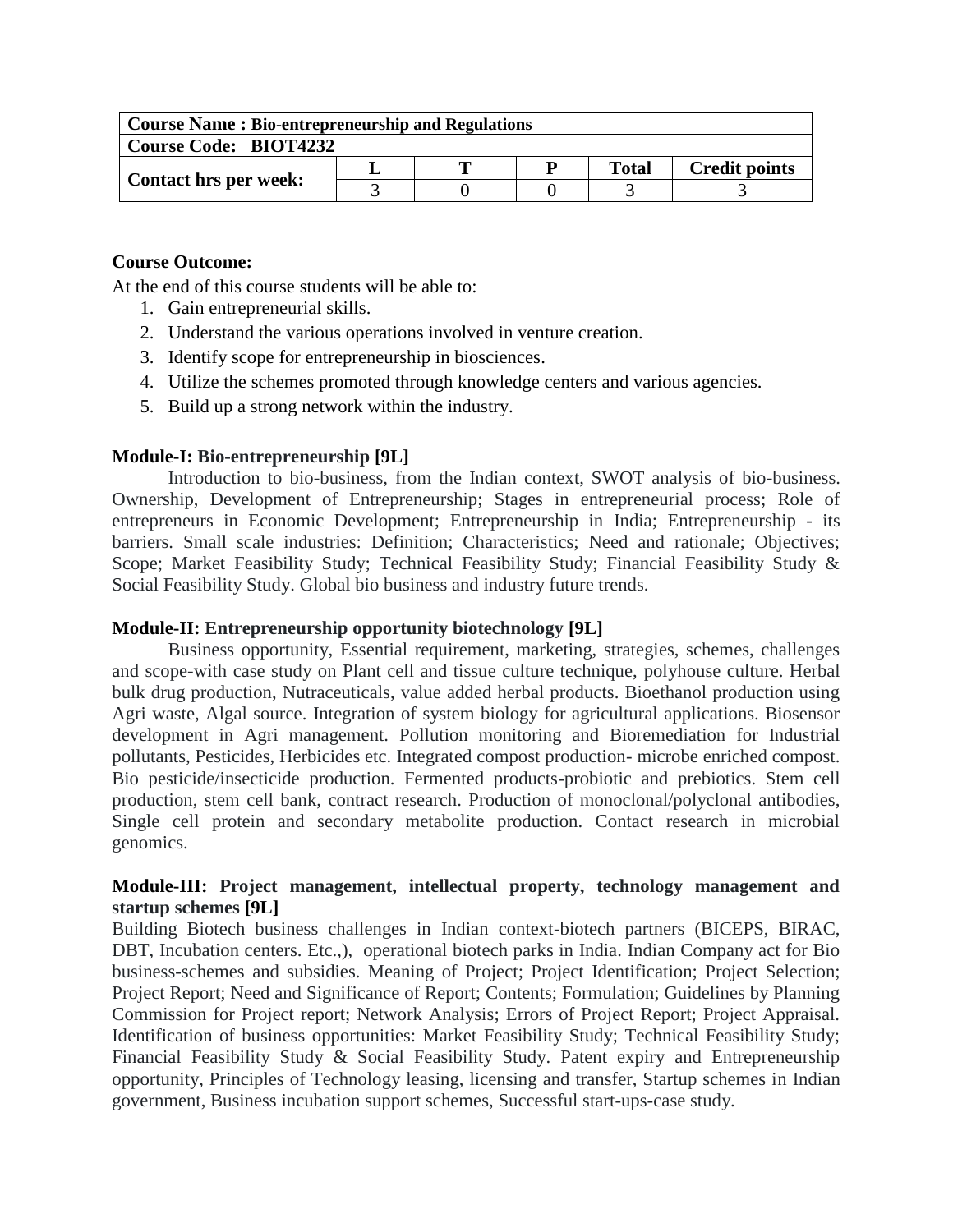### **Module-IV: Regulatory affairs, bioethics & bio-safety [8L]**

Regulatory affairs in Bio business-regulatory bodies and their regulations (ex.FDA, EU, DSIR, AYUSH, FSSAI etc.,) Public education of the process of biotechnology involved in generating new forms of life for informed decision-making. Ethical concerns of biotechnology research and innovation-Interference with nature fear of unknown, unequal distribution of risks. Rational vs. subjective perceptions of risks and benefits, relationship between risk, hazard, exposure and safeguards. Biosafety concerns at the level of individuals, institutions, society, region, country and the world. The Cartagena protocol on biosafety. Biosafety management.

# **Textbooks:**

- 1. Effective Entrepreneurial Management: Strategy, Planning, Risk Management, and Organization - Robert D. Hisrich and Veland Ramadani, Pub: Springer (2017).
- 2. Entrepreneurship- Theory, Process Practice –by Kuratko & Hodgetts, Thompson, Pub: South-Western Publication.
- 3. Entrepreneurship  $-$ by Robert D. Hisrich (9<sup>th</sup> edition).

# **Reference Books:**

- 1. Principles of Management by P. C.Tripathi, P.N. Reddy Tata McGraw Hill Fifth Edition, 2012.
- 2. Entrepreneurship Development by S.S.Khanka S.Chand & Co 2006.
- 3. Practical Approach to IPR by Rachana Singh Puri IK Intl. Ltd 2009.
- 4. Bioethics & Biosafety by R Rallapalli & Geetha Bali APH Publication 2007.
- 5. Bioethics & Biosaftey by Sateesh M K IK Publishers 2008.
- 6. Management Fundamentals Concepts, Application, Skill Development Robers Lusier Cengage Learning 1996.
- 7. Intellectual Property Rights in the WTO and developing contry Watal Jayashree Oxford University Press 2001.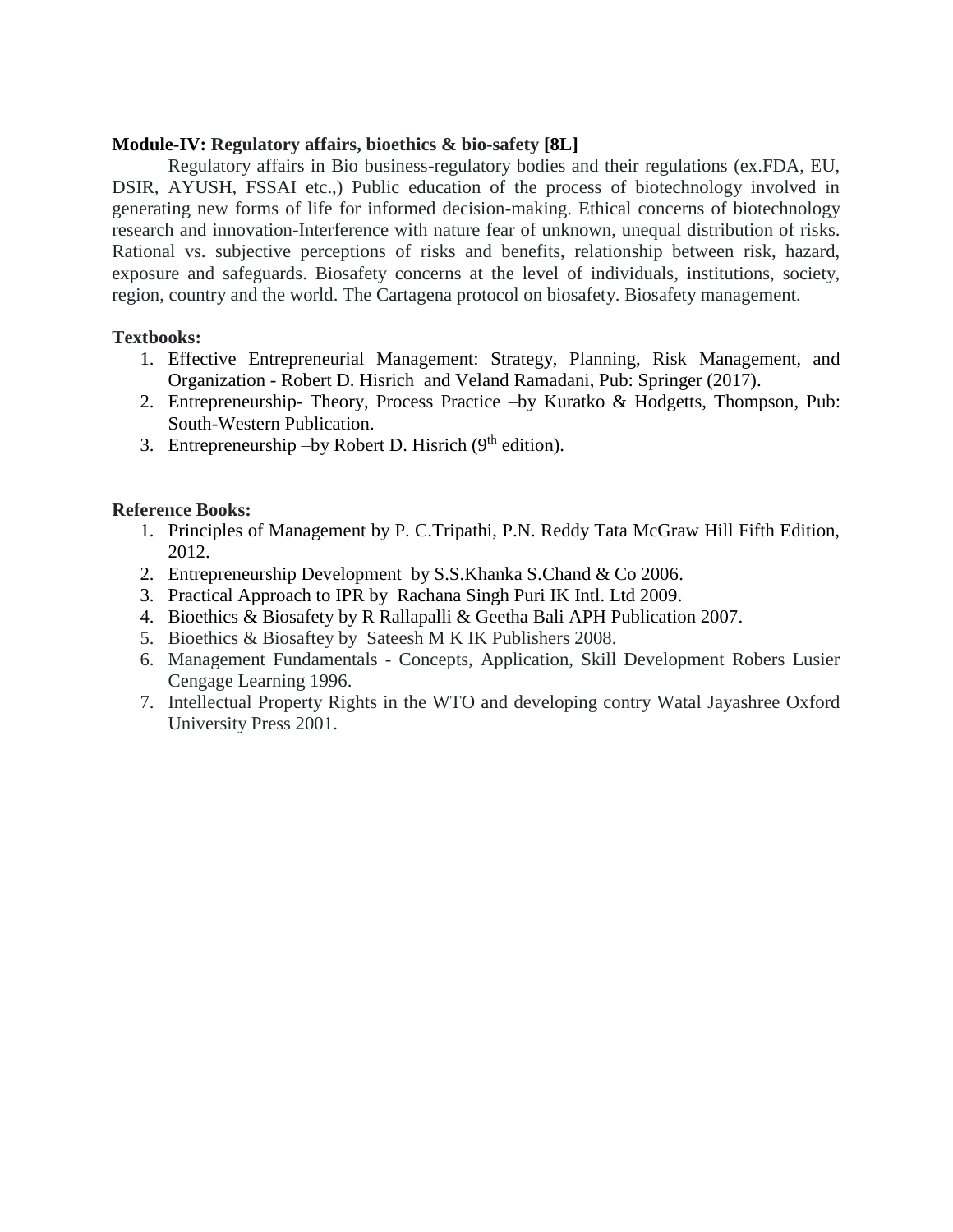| <b>Course Name: Renewable Energy Technology</b> |  |   |   |              |                      |  |  |
|-------------------------------------------------|--|---|---|--------------|----------------------|--|--|
| <b>Course Code: BIOT4241</b>                    |  |   |   |              |                      |  |  |
|                                                 |  | m | D | <b>Total</b> | <b>Credit points</b> |  |  |
| <b>Contact hrs per week:</b>                    |  |   |   |              |                      |  |  |

At the end of this course students will be able to:

- 1) Distinguish the different types of biomass and explain its uses.
- 2) Explain the conversion of biomass to clean fuels and also conversion of petrochemical substitutes to useful products by physiochemical/fermentation processes.
- 3) Explain how ethanol and methane can be produced from biomass to produce bio-ethanol.
- 4) Describe how biopolymer and biosurfactants can be used for microbial recovery of petroleum.
- 5) Describe and understand how solar energy can be harnessed for useful purposes such as production of photovoltaic cells and for chemical storage purposes.
- 6) Analyze and understand how other renewable energy sources can be harnessed for other productive purposes.

# **Module I: Biomass [9L]**

Sources and types of biomass – forest, agricultural and animal residues, industrial and domestic organic wastes, conversion of biomass to clean fuels and petrochemical substitutes by physicochemical and / or fermentation processes.

# **Module II: Biofuels [9L]**

Biogas from anaerobic digestion; ethanol and methane from biomass. Hydrogen production by photosynthetic bacteria, biophotolysis of water. Microbial recovery of petroleum by biopolymers (Xantham gum), biosurfactants.

# **Module III: Solar energy [9L]**

Description and design aspect of solar collectors, solar pond, photovoltaic cell and chemical storage.

# **Module IV: Other conventional energy [8L]**

Introduction to geothermal, wind, tidal wave energy; Use of geothermal energy; Operating principles, application and design aspect of wind energy mills; Nuclear energy- types of nuclear reactors and their safety aspects.

# **Texts/References:**

- 1. J.E. Smith, Biotechnology, 3rd ed. Cambridge Universities Press.
- 2. S. Sarkar, Fuels and combustion, 2nd ed., University Press.
- 3. Donald L. Klass, Biomass for renewable energy, fuels and chemicals, Academic Press.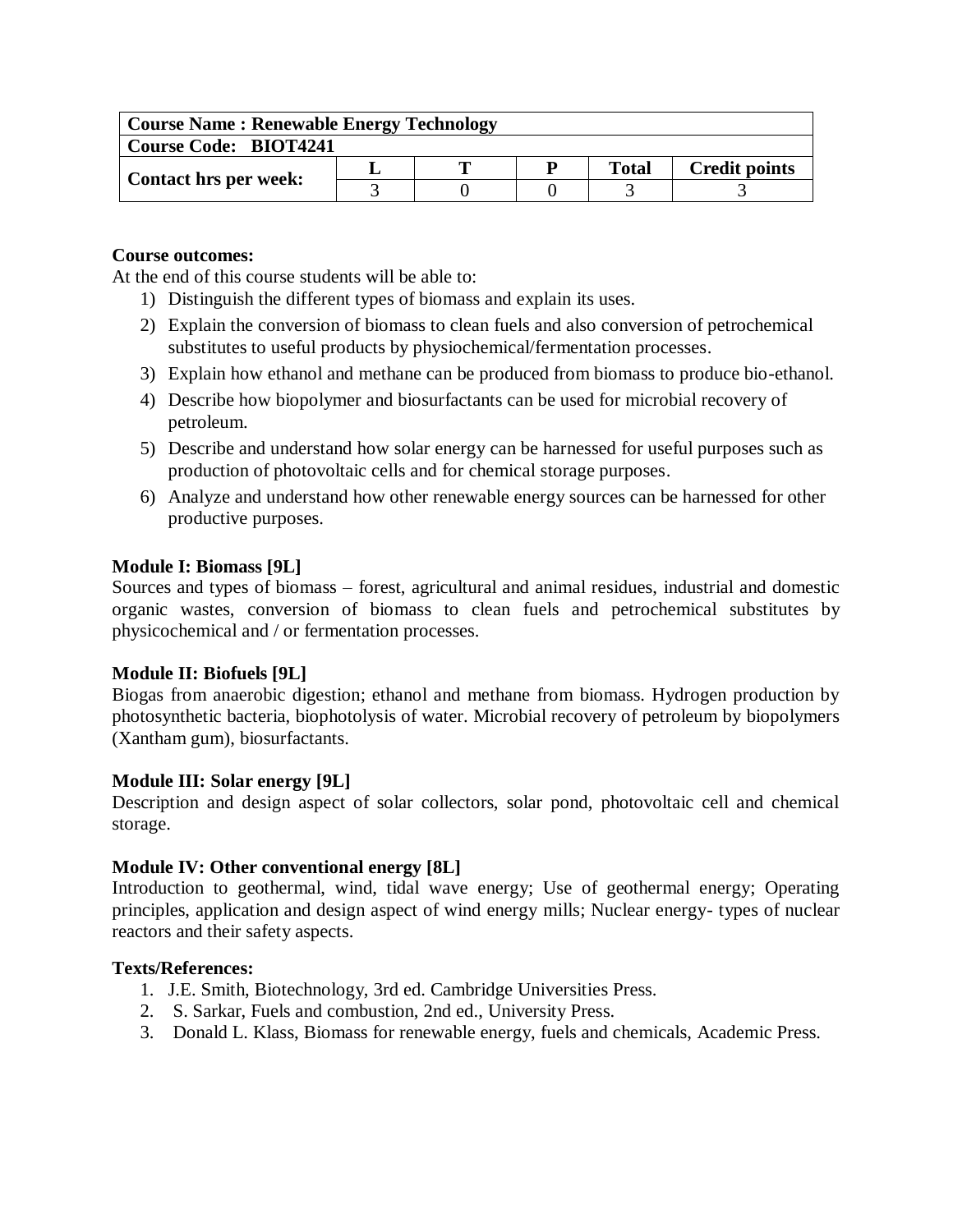| <b>Course Name: Tissue Engineering</b> |  |  |  |              |                      |  |
|----------------------------------------|--|--|--|--------------|----------------------|--|
| <b>Course Code: BIOT4242</b>           |  |  |  |              |                      |  |
| <b>Contact hrs per week:</b>           |  |  |  | <b>Total</b> | <b>Credit points</b> |  |
|                                        |  |  |  |              |                      |  |

At the end of this course students will be able to:

- 1. Explain the significance, current status and future potential of tissue engineering, identify requirements of tissue engineering, comprehend the structural organization of cells and tissues, the role of cell interaction, cell migration, wound healing and cellular processes.
- 2. Identify key challenges in tissue engineering of different human tissues; understand the importance of cell signaling, angiogenesis in tissue engineering.
- 3. Understand the design, fabrication and biomaterials selection criteria for tissue engineering scaffolds.
- 4. Understand the sources, selection, potential manipulations, storage and challenges of using stem cells for tissue engineering.
- 5. Use simple models to quantify aspects of bioreactor design in the context of tissue engineering, understand the basics of 3D cell culture.
- 6. Discuss the challenges of in vivo implantation of biomaterials and scale-up issues relating to human clinical applications and explain the ethical and regulatory issues of significance in tissue engineering.

# **Module-I: Introduction to Tissue Engineering [9L]**

Introduction, tissue organization, morphogenesis, generation of tissue in the embryo, tissue homeostasis, cellular signaling, extracellular matrix as scaffold for tissue engineering.

# **Module-II: Polymers in Tissue Engineering [9L]**

Applications of natural polymers in tissue engineering, degradable polymers for tissue engineering, scaffold design and fabrication, degradation of bioceramics, biocompatibility.

# **Module-III: Cell Cultures in Tissue Engineering [9L]**

Cell source, Stem cells, cell culture harvest, selection, expansion and differentiation, cell migration and cellular fate processes, cell nutrition, cryobiology, bioreactors for tissue engineering.

# **Module-IV: Applications of Tissue Engineering [8L]**

Controlled release strategies in tissue engineering, tissue engineering for skin transplantation, tissue engineering of cartilage, bone, nervous system, organ system, ethical issues in tissue engineering.

# **Text Books:**

- 1. Tissue Engineering, (2014) by C. Van Blitterswijk, J. De Boer, Pub: Academic Press
- 2. Principles of Tissue Engineering (2020) by R. Lanza, R. Langer, J. P. Vacanti, A. Atala. Academic Press.
- 3. Tissue Engineering (2016) by Palsson and Bhatia, Pub: Pearson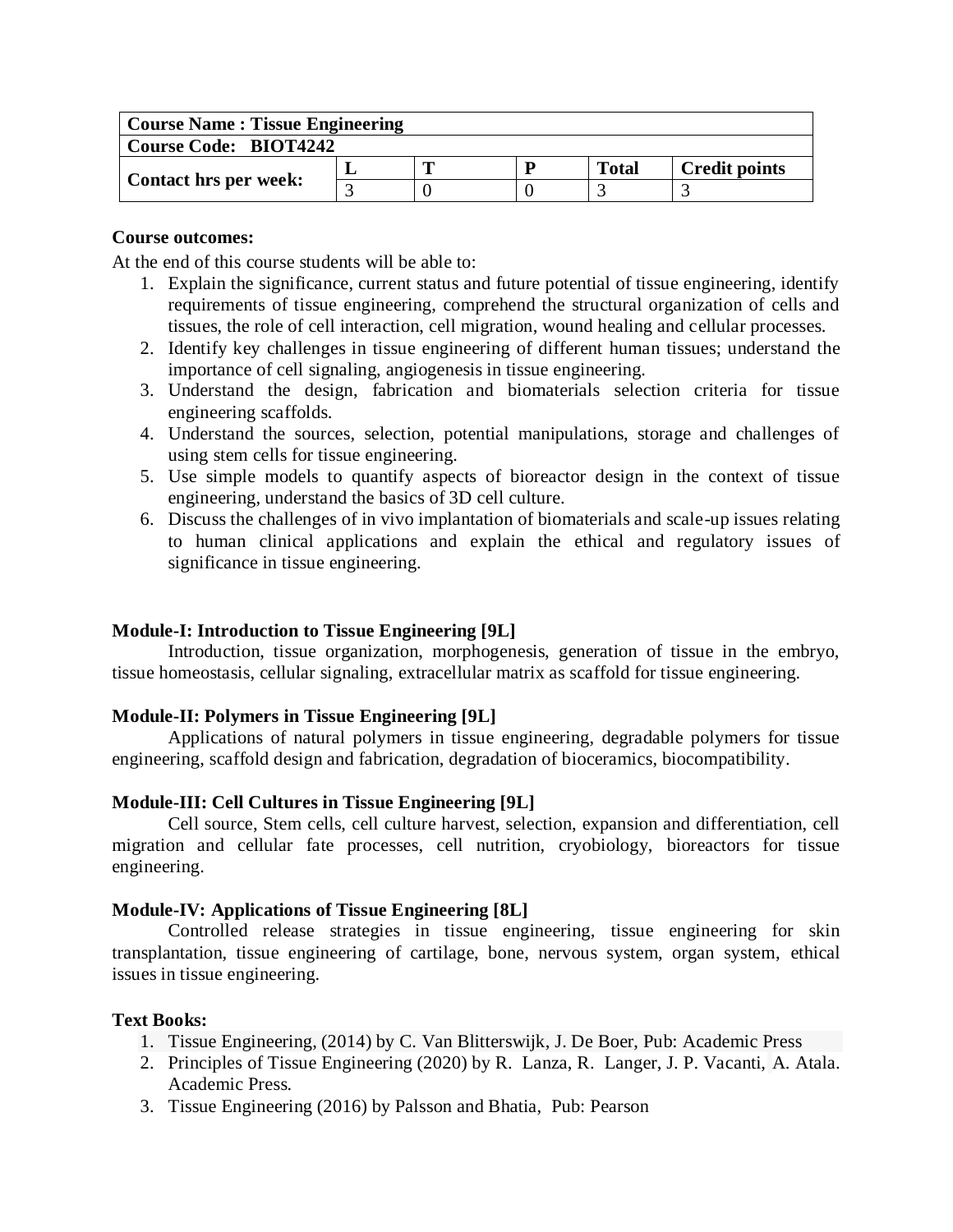# **Reference books:**

- 1. Biomaterials Science and Tissue Engineering: Principles and Methods (2017) by Bikramjit Basu.
- 2. Tissue Engineering: Roles, Materials and Applications (2008) by Steven J. Barnes, Lawrence P. Harris, Nova publication.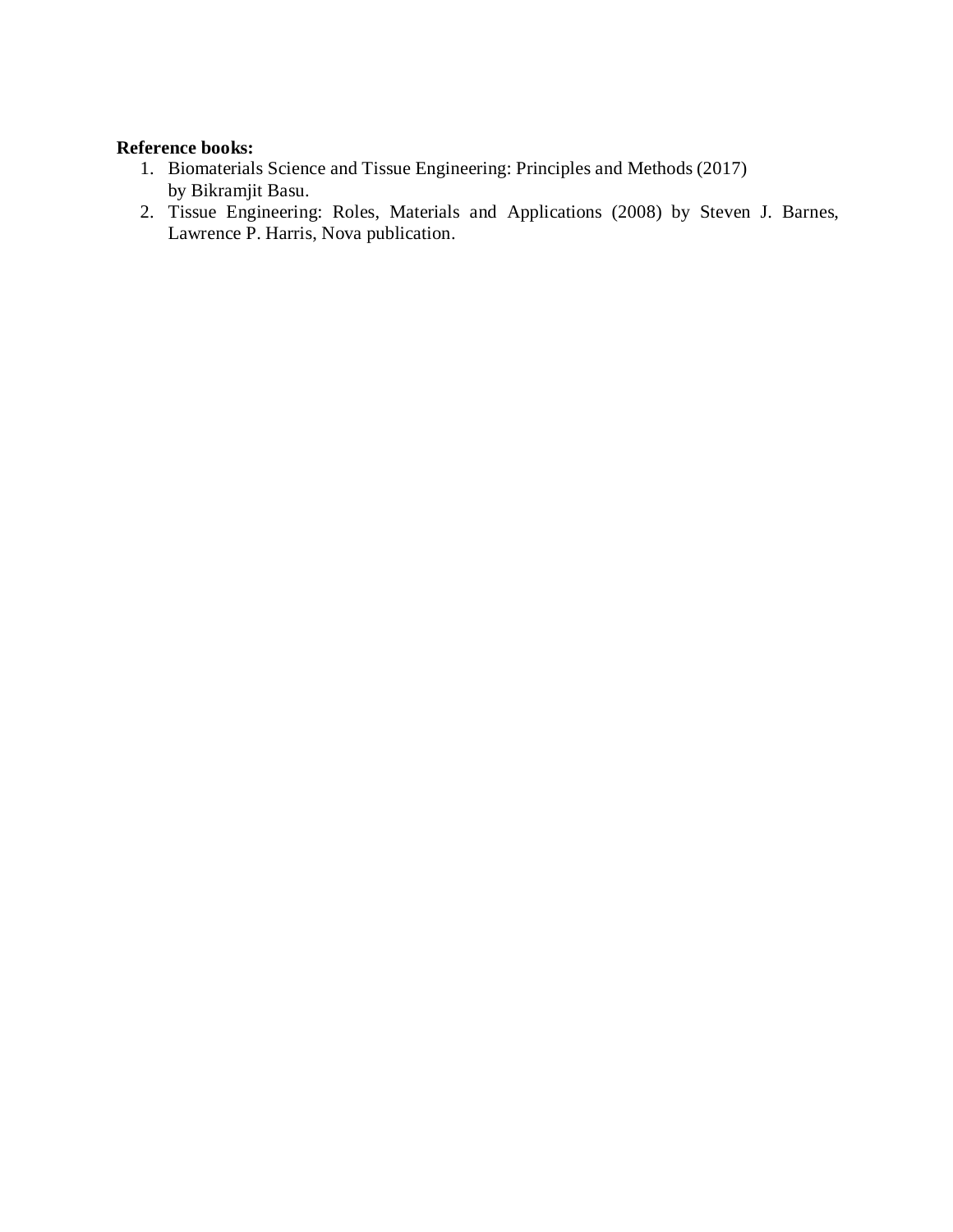| <b>Course Name: Metabolic Engineering</b> |  |  |  |              |                      |  |  |
|-------------------------------------------|--|--|--|--------------|----------------------|--|--|
| <b>Course Code: BIOT4243</b>              |  |  |  |              |                      |  |  |
|                                           |  |  |  | <b>Total</b> | <b>Credit points</b> |  |  |
| <b>Contact hrs per week:</b>              |  |  |  |              |                      |  |  |

After completing the course, the students will be able to:

- 1. Understand the overview of cellular metabolism and connection between metabolic pathways.
- 2. Understand the metabolic pathway regulation at transcription and translation level.
- 3. Differentiate regulatory mechanisms involved in biosynthesis of primary and secondary metabolites
- 4. Apply the concept of auxotrophic mutations for the synthesis of primary and secondary metabolites
- 5. Understand the concept of bioconversions and its applications
- 6. Understand the concepts for developing heterologous pathways for production of value added compounds

# **Module-I: Introduction [9L]**

Induction-Jacob Monod Model, catabolite regulation, glucose effect, camp deficiency, feedback regulation, regulation in branched pathways, differential regulation by isoenzymes, concerted feedback regulation, cumulative feed back regulation, amino acid regulation of RNA synthesis, energy charge, permeability control passive diffusion, facilitated diffusion, active transport group transportation.

# **Module-II: Synthesis of primary & secondary metabolites [9L]**

Biosynthesis of Primary Metabolites: alteration of feedback regulation, limiting accumulation of end products, feedback, resistant mutants, alteration of permeability. Biosynthesis of Secondary Metabolites: precursor effects, prophophase, idiophase relationships, enzyme induction, feedback regulation, catabolite regulation by passing control of secondary metabolism, producers of secondary metabolites.

# **Module-III: Bioconversions [9L]**

Advantages of Bioconversions, specificity, yields, factors important to bioconversions, regulation of enzyme synthesis, mutation, permeability, co-metabolism, avoidance of product inhibition, mixed or sequential bioconversions, conversion of insoluble substances.

# **Module-IV: Regulation of enzyme production [8L]**

Strain selection, improving fermentation, recognizing growth cycle peak, induction, feed back repression, catabolite repression, mutants resistant to repression, gene dosage.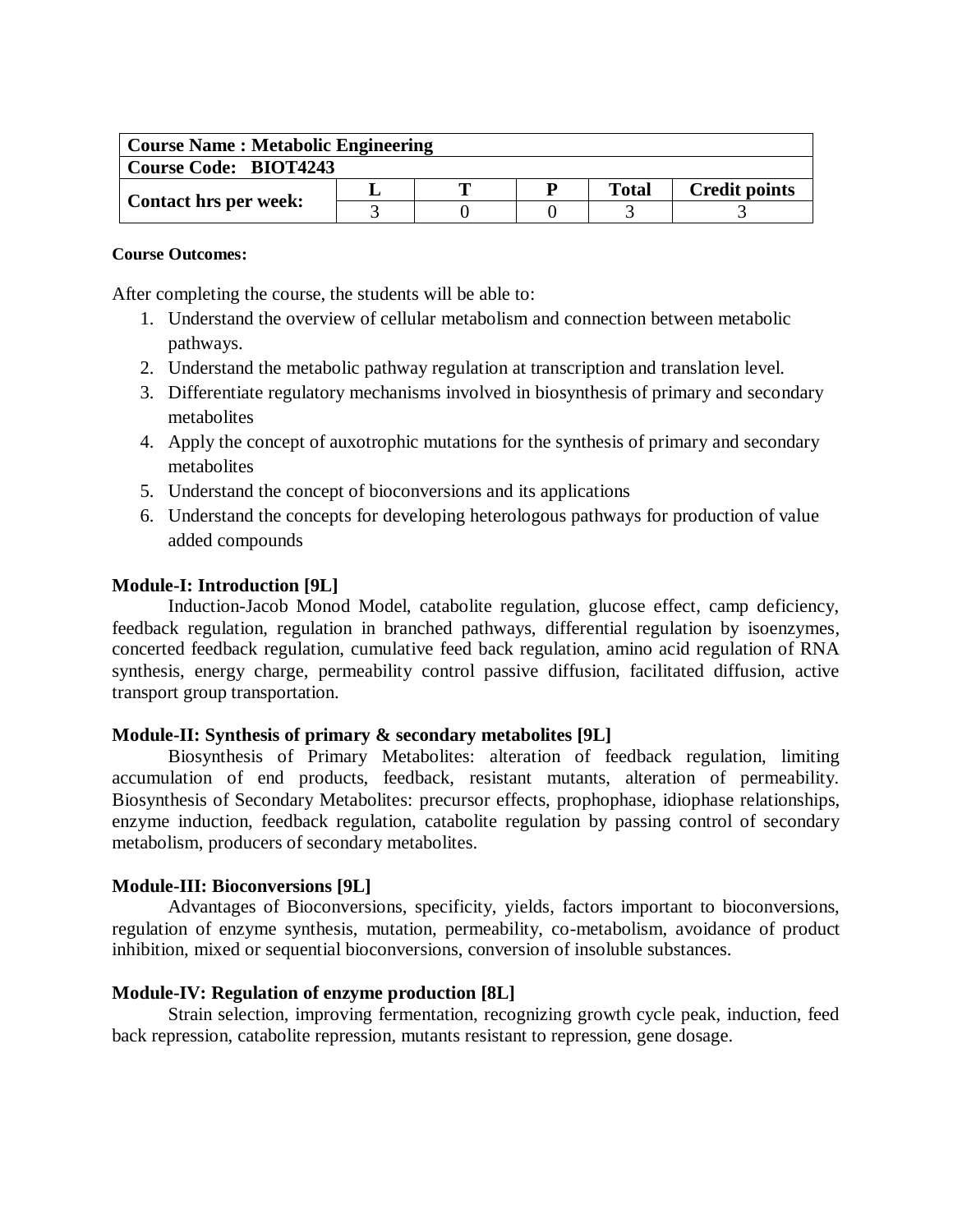# **Text Books/References:**

- 1. Metabolic Engineering: Principles and Methodologies by Gregory N. Stephanopoulus,
- 1. Aristos A. Aristidou, and Jens Nielsen.
- 2. Pathway Analysis and Optimization in Metabolic Engineering by Néstor V. Torres and Eberhard O. Voit.
- 3. The Metabolic Pathway Engineering Handbook by Christina D. Smolke.
- 4. Biochemical Engineering by Harvey W. Blanch and Douglas S. Clark.
- 5. Fermentation and Enzyme Technology (1980) by Wang D. I. C., Cooney C. L., Demain A. L., Dunnil P., Humphrey A. E., Lilly M. D., John Wiles and Sons.,
- 6. Principles of Fermentation Technology (2005) by Peter, F. Stanbury., Stephen, J. Hall and Whitaker, A. Elsevier,
- 7. Biochemistry (1999) Zubay, G., McGraw Hill Publishers, 4<sup>th</sup> Edition,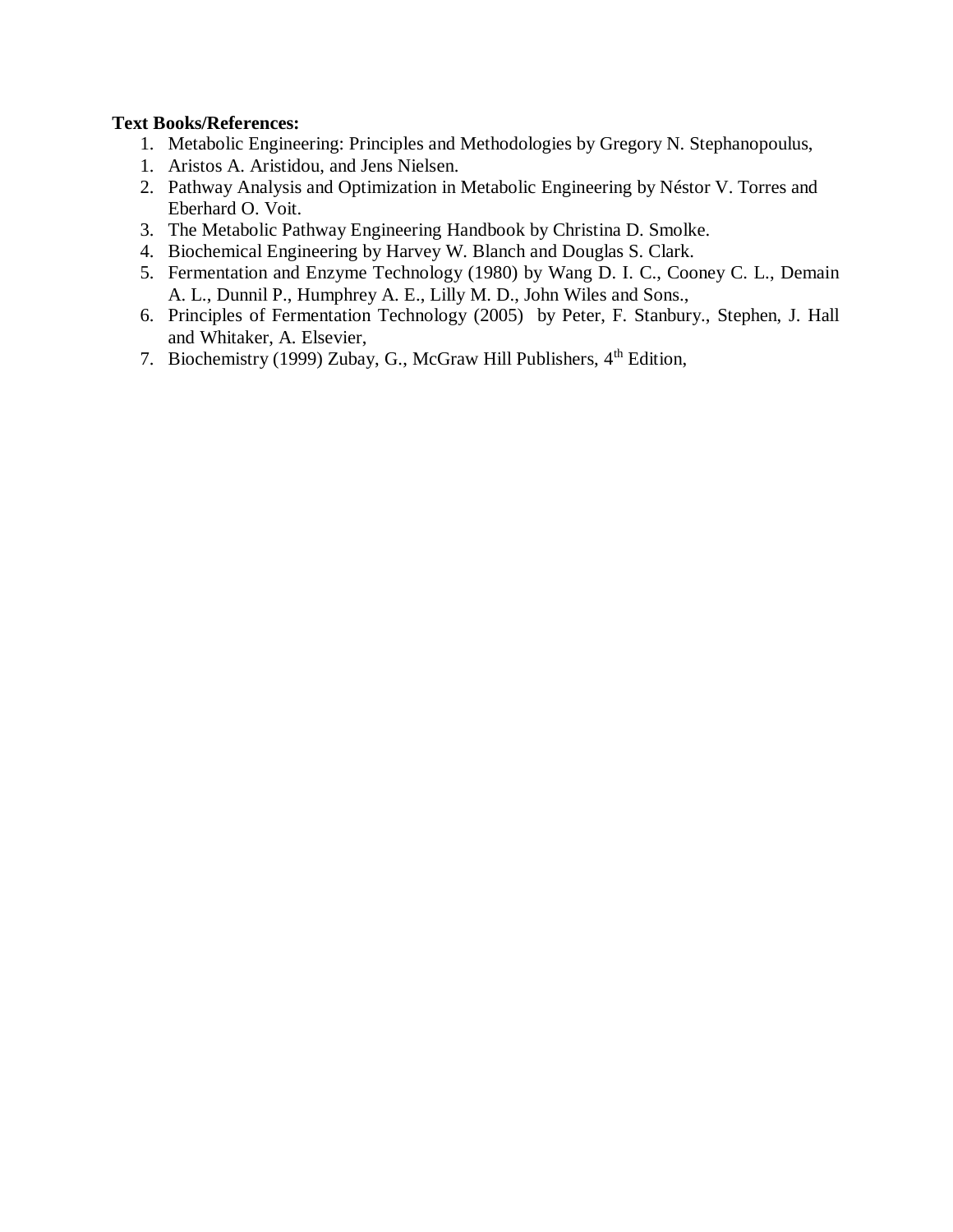| <b>Course Name: Basic Process Equipment Design</b> |  |  |   |              |                      |  |  |
|----------------------------------------------------|--|--|---|--------------|----------------------|--|--|
| <b>Course Code: BIOT4244</b>                       |  |  |   |              |                      |  |  |
|                                                    |  |  | D | <b>Total</b> | <b>Credit points</b> |  |  |
| <b>Contact hrs per week:</b>                       |  |  |   |              |                      |  |  |

After completion of this course, student will be able to:

- 1. Understand the basic idea of heat exchangers.
- 2. Understand mechanical stands of shell and tube heat exchangers.
- 3. Get familiar with the basic concept of evaporators
- 4. Study the basic knowledge to design different type of driers.
- 5. Analyze the operation of different types of separation equipments.
- 6. Conceptualize the process design of mass transfer columns (distillation and absorption).

# **Module 1: Process design of heat exchanger [9L]**

Introduction, classification, and thermal design of double pipe heat exchanger, shell and tube heat exchanger and evaporator.

# **Module II: Design of dryers [9L]**

Drying principles, types and design of dryers ----plate type, continuous, and rotary.

# **Module III: Design of separation equipments [9L]**

Basic principles of distillation column, stage calculation, types of distillation column---Tray, bubble cap and others.

#### **Module IV: Basic principles of different operation concepts [8L]**

Extraction column and leaching, Design principle of adsorption/ absorption type column, cyclone separator, venture scrubber.

#### **Books:**

- 1. Process Equipment Design by Young Brownell.
- 2. Joshi's Process Equipment Design 2016 by V.V. Mahajani.
- 3. Chemical Process Equipment: Design and drawing –2012, By SC Maidargi.
- 4. Computer aided Chemical Engineering Equipment Design -- BC Bhattacharyya.
- 5. Introduction to Chemical Equipment Design --- BC Bhattacharyya. CBS Publication.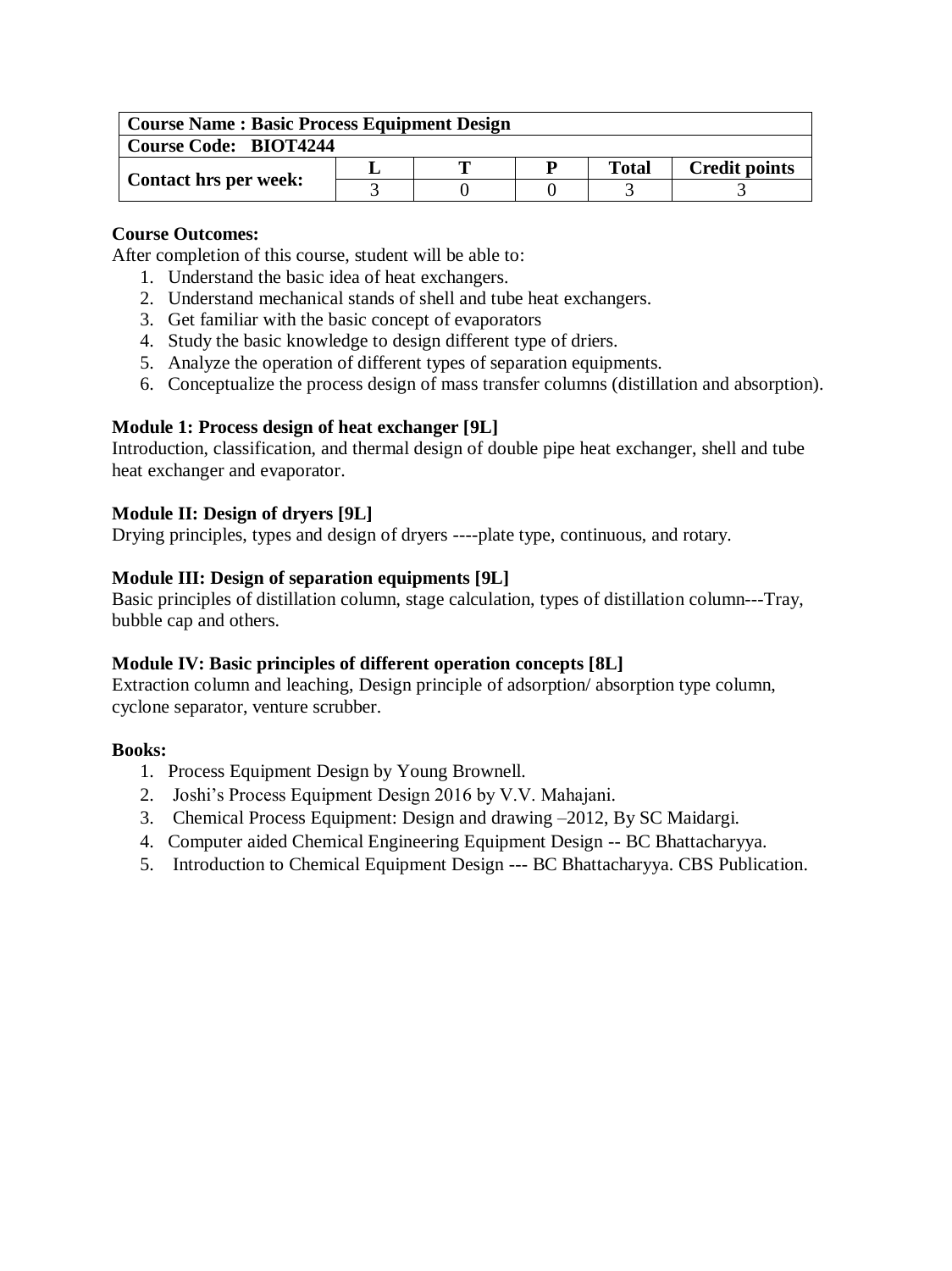| <b>Course Name: Bioprocess Modelling</b> |  |  |  |       |                      |  |  |
|------------------------------------------|--|--|--|-------|----------------------|--|--|
| <b>Course Code: BIOT4245</b>             |  |  |  |       |                      |  |  |
|                                          |  |  |  | Total | <b>Credit points</b> |  |  |
| <b>Contact hrs per week:</b>             |  |  |  |       |                      |  |  |

At the end of this course students will be able to:

- 1. Understand the basic concepts of modeling and simulation.
- 2. Differentiate between modeling and simulation.
- 3. Classify mathematical models into deterministic and stochastic, structured and unstructured, segregated and non-segregated models.
- 4. Derive mathematical models for various processes in the biological system.
- 5. Apply different numerical techniques towards simulation of bioprocesses.
- 6. Develop mathematical models for a given bioprocess

# **Module-I: Fundamentals of Modeling & Simulation [9L]**

Introduction to modeling and simulation, classification and examples of kinetic models: Deterministic and stochastic, structured and unstructured, segregated and non-segregated.

#### **Module-II: Modeling of Bioprocess-I [9L]**

Product formation model; genetically structured models, modeling of extra cellular enzyme production.

# **Module-III: Modeling of Bioprocess-II [9L]**

Modeling of: continuous sterilization of medium; activated sludge process, anaerobic digestion, biochemical reaction with respect to external mass transfer, internal diffusion and kinetics.

#### **Module –IV: Process Simulation techniques in Bioprocess Engineering [8L]**

Program-based numerical methods: algebraic equations, Newton Raphson, interpolation, solution of differential equations- Euler method, Fourth order Runga–Kutta method, etc. Application of simulation techniques in bioprocess.

#### **Texts/References:**

- 1. Bailey, J.E and D.F Ollis, Biochemical Engineering fundamentals , 2nd ed. McGraw Hill Book Co., 1988.
- 2. Blanch, H.W and I.J. Dunn, "Modeling and Simulation in Biochemical Engg" in Advances in Biochemical Engineering.
- 3. Michael L. Shuler and Fikret Kargi, "Bioprocess Engineering: Basic Concepts, 2<sup>nd</sup> Edition.
- 4. William L. Luyben, "Process Modelling, Simulation and Control for Chemical Engineers".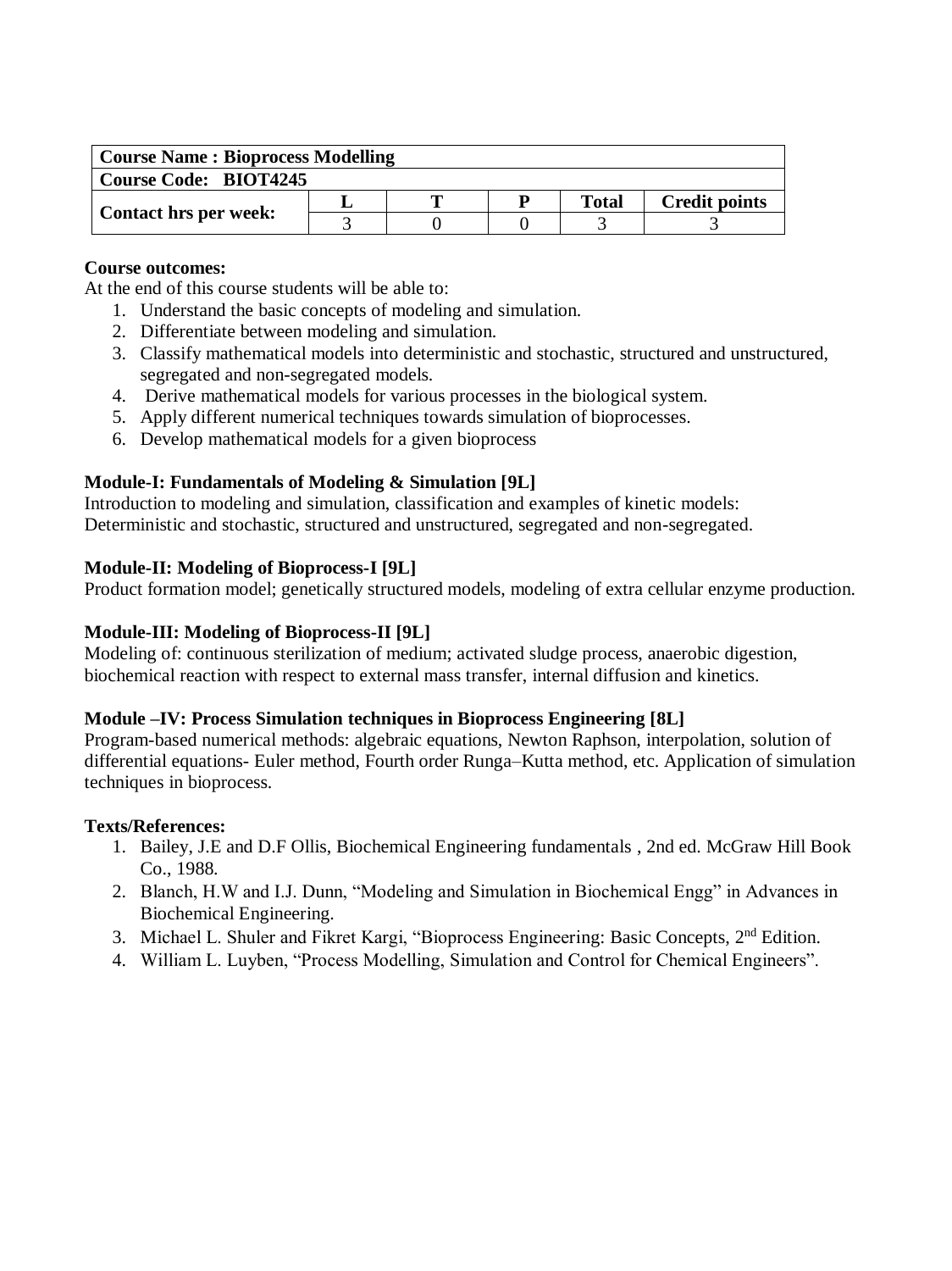| <b>Course Name: Computational Biology</b> |  |   |  |       |                      |  |  |
|-------------------------------------------|--|---|--|-------|----------------------|--|--|
| <b>Course Code: BIOT4221</b>              |  |   |  |       |                      |  |  |
|                                           |  | m |  | Total | <b>Credit points</b> |  |  |
| <b>Contact hrs per week:</b>              |  |   |  |       |                      |  |  |

At the end of this course students will be able to:

- 1. Acquire basic understanding of structures and functions of different biomolecules.
- 2. Obtain knowledge about the different metabolic pathways.
- 3. Explain different biological data and biological databases.
- 4. Understand classification of databases and how the biological data are stored in those databases.
- 5. Obtain the knowledge of different algorithms and programming languages to manage biological data.
- 6. Apply different tools and software for analysis of biological data.

# **Module-I: Introduction to Biomolecules [9L]**

Introduction to biochemistry and molecular biology; Biomolecules: structure, function and metabolic pathways.

# **Module-II: Scope of Computational Biology [9L]**

Definition of computational biology; origin and development of computational biology; Nature and Types of biological data; Data Structures: Sequences (GENbank files), Secondary structures, Super-secondary structures (Motifs), Tertiary structures (Pubchem and PDB structure files); Interaction Networks, Photographic Data: Fingerprints (DNA and MS), Microarray data; Biological databases.

# **Module-III: Preferred Algorithms, Programming languages and Operating systems [9L]**

Principles of Pattern recognition: Use of Hidden Markov Model and Artificial Neural Networks in computational biology; Significance of Python and C/C++; Operating system: Bio-Linux (Selected Bioinformatics packages)

# **Module-IV: Applications of Computational biology [8L]**

Molecular Modeling and Dynamics: introduction to Open MM library; GROMACS as an example of GUI in the public domain; computer based drug design (public domain and proprietary); Mathematical modeling of cell growth kinetics; Embedded systems for computational biology: High throughput data collection, processing and analysis; LC-MS, DNA microarrays and other applications (e.g. mobile microscopy and high throughput micro-PCR); Systems biology and Metabolic Engineering.

# **Text books:**

- 1. Introduction to Bioinformatics, by Arthur M. Lesk (International Fourth Edition) (2014), Oxford University Press.
- 2. Essential Bioinformatics, by Jin Xiong, Cambridge University Press (2006).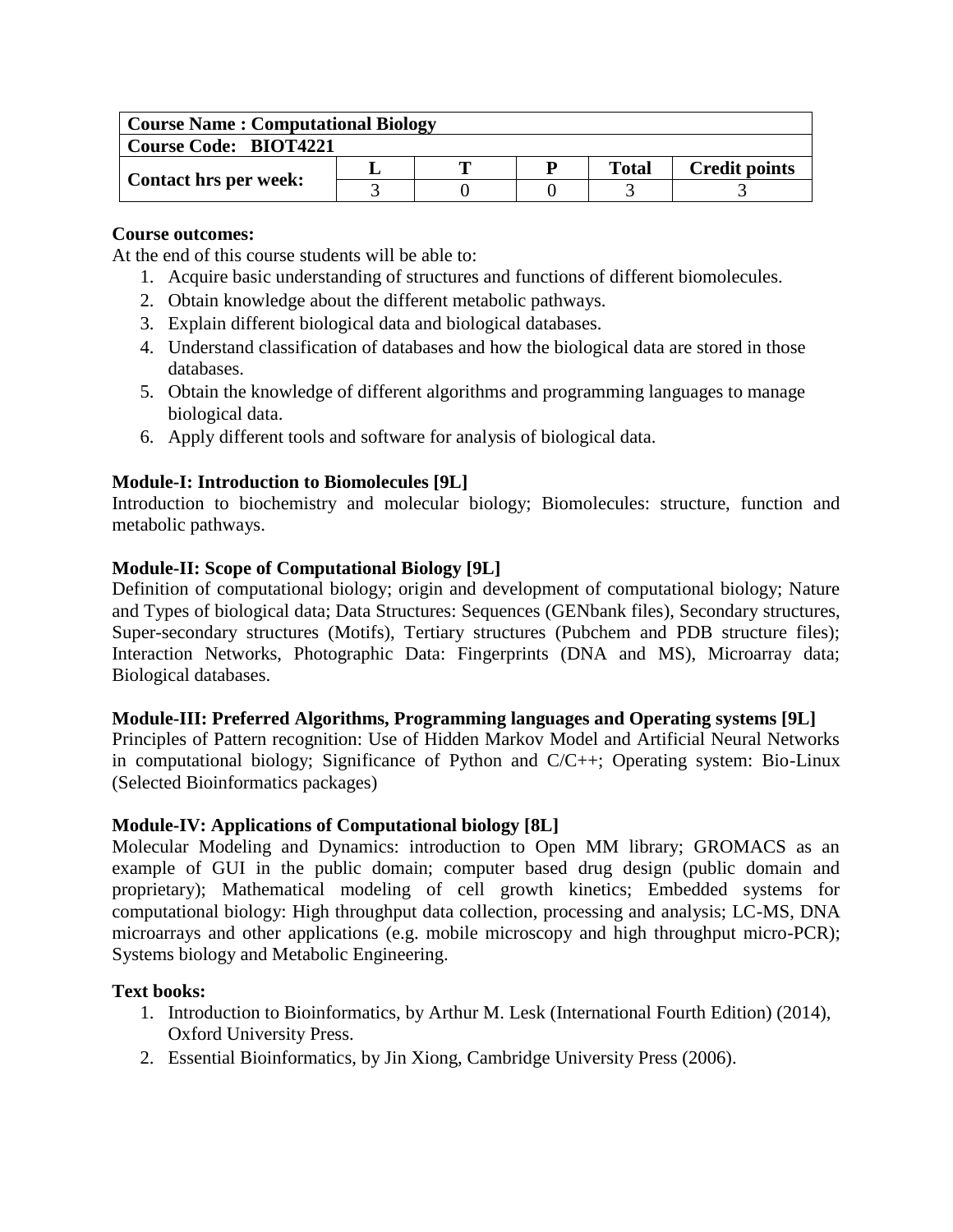# **Reference books:**

- 1. Biochemistry: Jeremy M. Berg, John L. Tymoczko and Lubert Stryer, 7th edition, Academic Press.
- 2. Introduction to Bioinformatics: T K Attwood, D J Parry-Smith and S. Phukan (2008) Pearson.
- 3. Fundamentals of Database Systems, 5th Edition, R. Elmasri and S.B. Navathe (2009)
- 4. Bioinformatics-A Machine Learning Approach- By Baldi and Brunak, 2nd Edition (2006), John Wiley Inc.
- 5. Dynamics of Proteins and Nucleic Acids: J. Andrew McCammon and Stephen C. Harvey, Cambridge University Press (1998).
- 6. Molecular Modelling: Principles and Applications-2nd Edition, Andrew R. Leach-Pearson (2016)
- 7. Molecular Modelling and Drug Design- K. Anand Solomon-1st edition (2011)-MJP Publishers.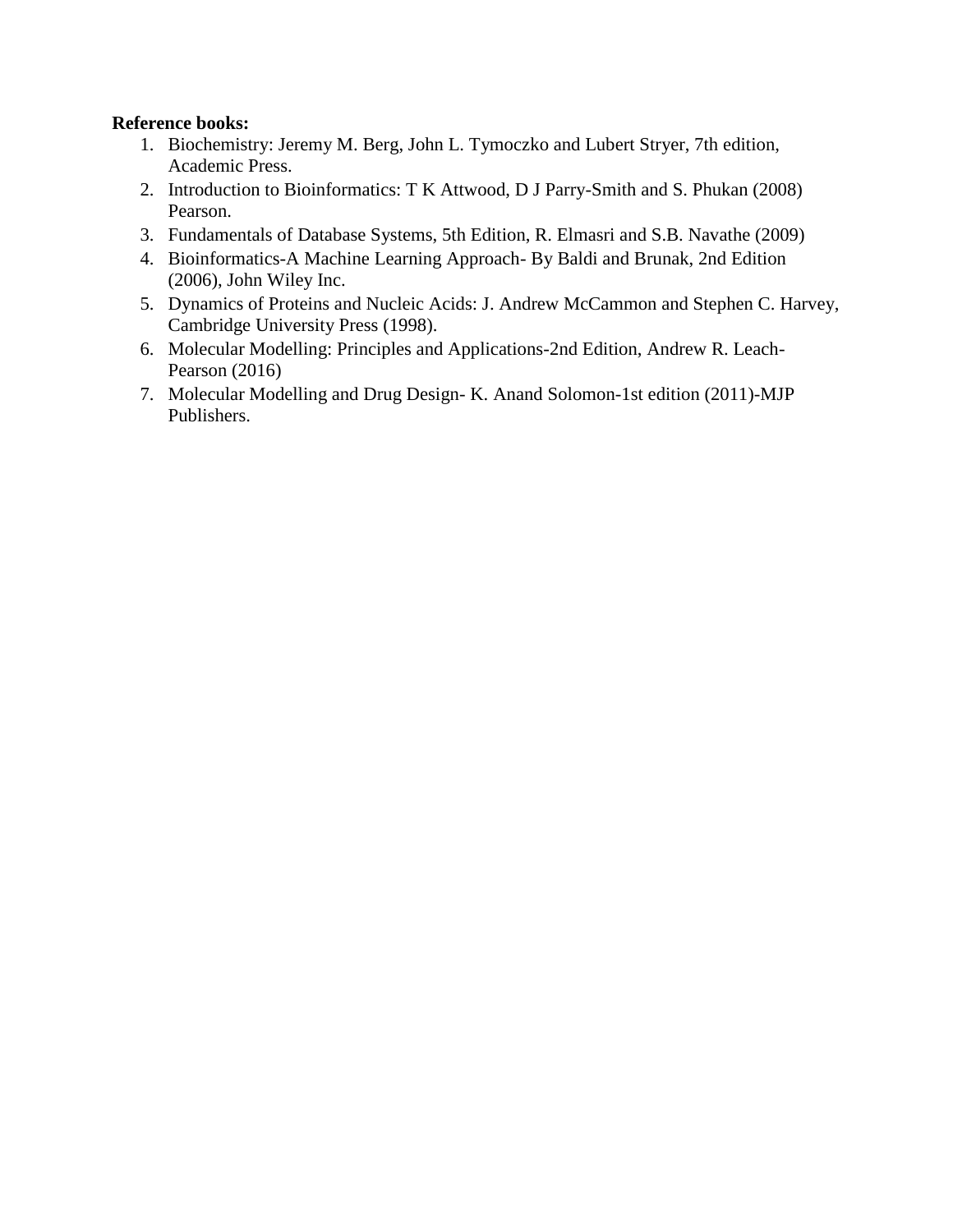| <b>Course Name: Non-conventional Energy</b> |  |  |  |              |                      |  |  |
|---------------------------------------------|--|--|--|--------------|----------------------|--|--|
| <b>Course Code: BIOT4222</b>                |  |  |  |              |                      |  |  |
|                                             |  |  |  | <b>Total</b> | <b>Credit points</b> |  |  |
| Contact hrs per week:                       |  |  |  |              |                      |  |  |

At the end of this course students will be able to:

- 1. Understand the concept and necessity of non-conventional energy as an alternative source of energy.
- 2. Comprehend and apply the concepts of solar energy to design Photovoltaic cells and wind energy to design wind turbine.
- 3. Classify and design different biogas production processes.
- 4. Design a production process for biodiesel.
- 5. Understand the concept of hydrogen energy as a clean fuel and characterize the hydrogen production process.
- 6. Comprehend the importance and classification of hydrogen fuel cells.

# **Module I: Non-conventional energy: Different forms [9L]**

Solar energy: Solar energy balance, production of electricity, photovoltaic systems. Wind Energy: Wind energy conversion systems, power generation. Calculations on wind turbine. Hydro thermal energy: Basics of hydro thermal energy. Energy from waves and tides.

# **Module II: Biogas [9L]**

Biomass as a renewable energy source; types of biomass – forest, agricultural and animal residues, industrial and domestic organic wastes.

Classification of biogas production processes: combustion, pyrolysis, gasification and other thermo-chemical processes.

Production of alcohol and biogas from biomass. Biogas from anaerobic digestion.

# **Module III: Bio-diesel [9L]**

Bio-diesel: Fundamentals; Trans-esterification of vegetable oils for biodiesel production; Characterization of biodiesel; Biodiesel from different sources; Economics, current trends and future prospects in usage of biodiesel.

# **Module III: Hydrogen as energy source [8L]**

Hydrogen energy: Hydrogen energy system and analysis; Hydrogen infrastructure; Safety, codes and standards.

Hydrogen production: Electrolysis; Thermochemical; Hydrogen from fossil fuel, biomass and renewable sources of energy. Problems on combustion of fuels.

Hydrogen storage: Carbon storage materials; Metal hydrides and chemical hydrides; Cryogenic hydrogen storage. Hydrogen fuel cells: Principle, importance and classification.

# **Texts/References:**

- 1. J.E. Smith, Biotechnology, 3rd ed. Cambridge University Press.
- 2. S. Sarkar, Fuels and combustion, 2nd ed., University Press.
- 3. Donald L. Klass, Biomass for renewable energy, fuels and chemicals, Academic Press.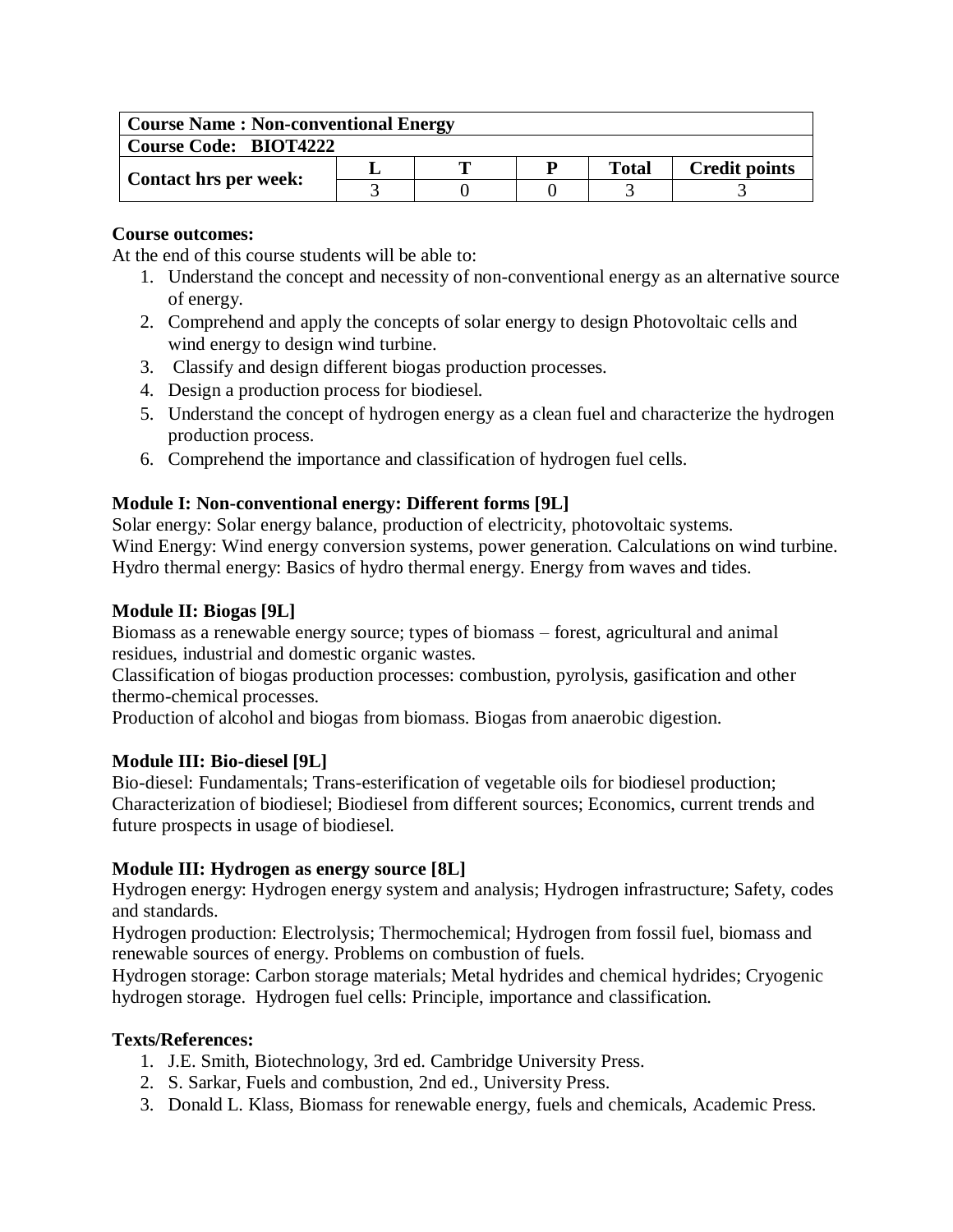| <b>Course Name: Biology for Engineers</b> |  |   |  |              |                      |  |  |
|-------------------------------------------|--|---|--|--------------|----------------------|--|--|
| <b>Course Code: BIOT4223</b>              |  |   |  |              |                      |  |  |
|                                           |  | m |  | <b>Total</b> | <b>Credit points</b> |  |  |
| <b>Contact hrs per week:</b>              |  |   |  |              |                      |  |  |

After completion of the course, the students will be able to:

- 1. Understand the basic structure and function of cells and cellular organelles.
- 2. Understand the fundamental concepts of cellular reproduction and cell metabolism.
- 3. Characterize the different types of proteins, lipids and carbohydrates.
- 4. Analyze the mechanism of inheritance of characters through generations.
- 5. Understand and implement the working principles of enzymes and their applications in biological systems and industry.
- 6. Design and evaluate different environmental engineering projects with respect to background knowledge about bioresources, biosafety and bioremediation.

# **MODULE-I: Basic Cell Biology [9L]**

Prokaryotic and Eukaryotic cells, Cell theory; Cell structure and function, Cell organelles, Structure and function of DNA and RNA, Central Dogma; Genetic code and protein synthesis, differences between eukaryotic and prokaryotic protein synthesis

# **MODULE-II: Biochemistry and Cellular Aspects of Life [9L]**

Biochemistry of carbohydrates, proteins and lipids; Cell metabolism – Glycolysis, TCA cycle, Fermentation; Cell cycle and cell death; Stem cells and their applications, Basics of Mendelian **Genetics** 

# **MODULE-III: Enzymes and Industrial Applications [9L]**

Enzymes – significance, co-factors and co-enzymes, classification of enzymes; Enzyme kinetics, enzyme inhibition, models for enzyme action; Restriction enzymes; industrial applications of enzymes; enzymes in human gene therapy and disease diagnostics

# **MODULE-IV: Biodiversity and Bioengineering Innovations [8L]**

Molecular motors, Basics of neural networks; Tissue Engineering; Basic concepts of environmental biosafety, bioresources, biodiversity, bioprospecting, bioremediation, biosensors; recent advances in engineering designs inspired by examples in biology

# **Text Books:**

- 1. Wiley Editorial, "Biology for Engineers: As per Latest AICTE Curriculum," Wiley-India, 2018.
- 2. S. ThyagaRajan, N. Selvamurugan, M. P. Rajesh, R. A. Nazeer, Richard W. Thilagaraj, S. Barathi, and M. K. Jaganathan, "Biology for Engineers," Tata McGraw-Hill, New Delhi, 2012.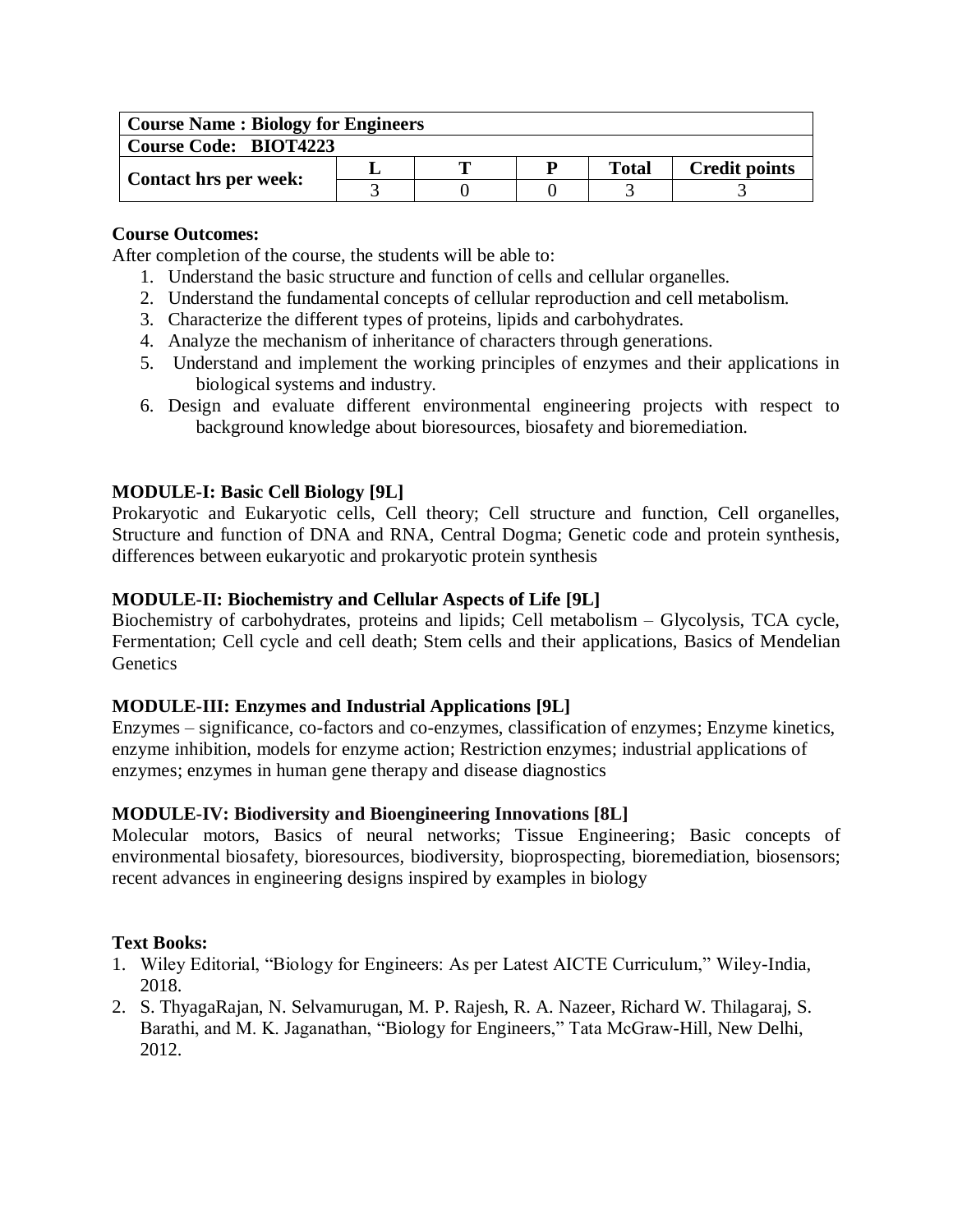### **References:**

- 1. Jeremy M. Berg, John L. Tymoczko and Lubert Stryer, "Biochemistry," W.H. Freeman and Co. Ltd., 6th Ed., 2006.
- 2. Robert Weaver, "Molecular Biology," McGraw-Hill, 5th Edition, 2012.
- 3. Jon Cooper, "Biosensors A Practical Approach" Bellwether Books**,** 2004.
- 4. Martin Alexander, "Biodegradation and Bioremediation," Academic Press, 1994.
- 5. Kenneth Murphy, "Janeway's Immunobiology," Garland Science; 8th edition, 2011.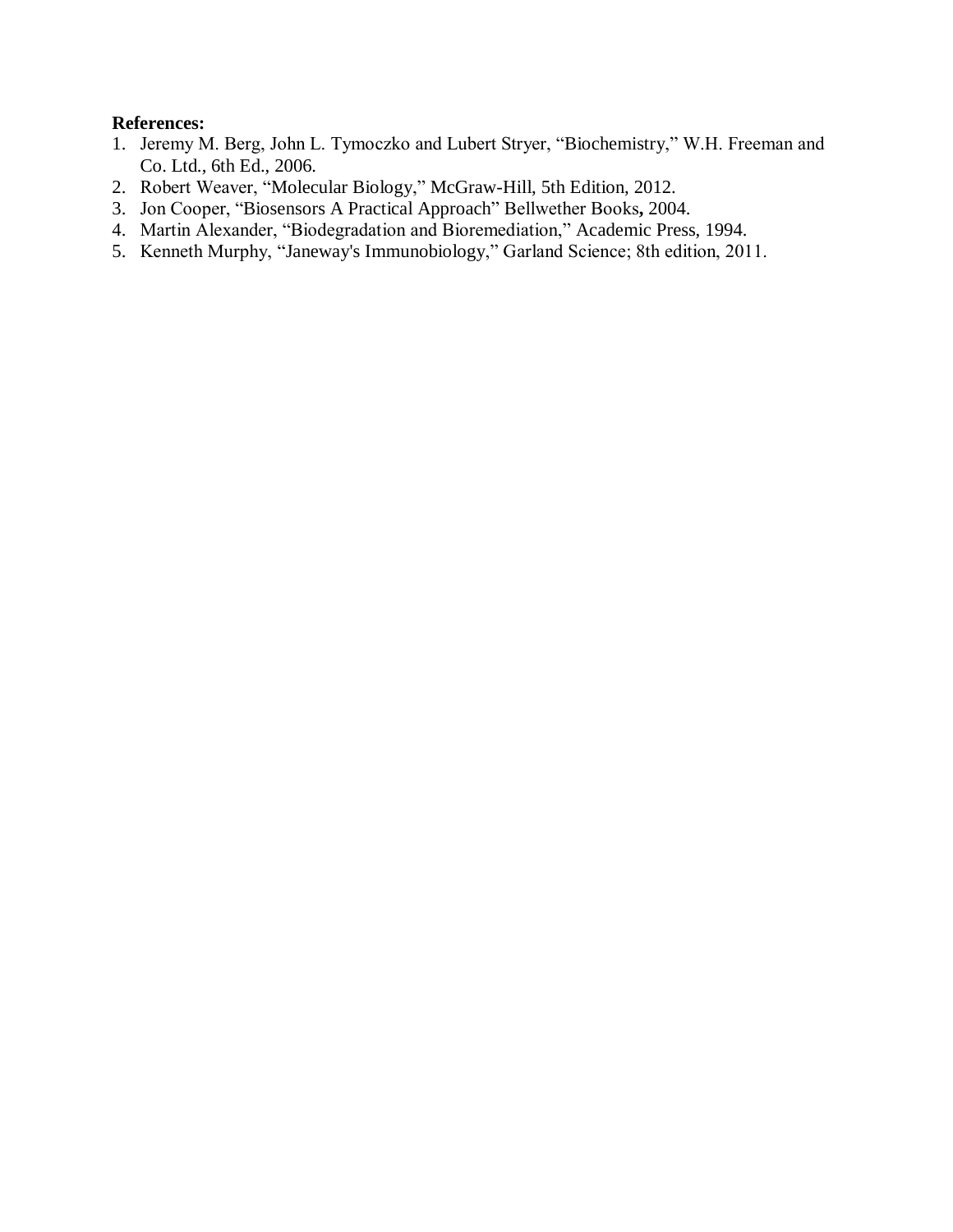# **HONOURS COURSE (Only for Lateral Entry students)**

| <b>Course Name: DISASTER RESPONSE SERVICES AND TECHNOLOGIES</b>          |  |  |  |  |  |  |  |
|--------------------------------------------------------------------------|--|--|--|--|--|--|--|
| Course Code: HMTS 4011                                                   |  |  |  |  |  |  |  |
| <b>Credit</b><br>Total<br><b>Contact Hours per week</b><br><b>Points</b> |  |  |  |  |  |  |  |
|                                                                          |  |  |  |  |  |  |  |

# **Course Outcomes:**

After the completion of this course, student will be able to

CO1: Recall the basic concepts and terminologies of disaster and disaster management.

CO2: Understand disaster risk assessment, risk reduction and community preparedness plans.

CO3: Interpret and characterize hazards, vulnerabilities and strategies for disaster mitigation.

CO4: Examine techniques for post disaster situation awareness, damage and need assessment.

CO5:Evaluate post disaster remedial measures and long-term recovery planning.

CO6: Design emergency communication infrastructures, technologies and services.

# **Module-I [10L]: Introduction**

Definition of disaster, types of disasters, phases of disasters, factors contributing to disaster impact and severity, disaster profile of India, definition of disastermanagement, disaster management cycle, Disaster Management Act 2005, organizations involved in disaster management.

# **Module -II [10L]: Pre Disaster Services for Risk Reduction**

# *Disaster Preparedness:*

Disaster risk assessment, disaster risk reduction, preparedness plans, community preparedness, and emergency resource networks.

# *Disaster Mitigation:*

Concepts ofhazard, hazid, hazan and hazop as part of safety and risk management; types of vulnerabilities, vulnerability assessment, strategies fordisaster mitigation,structural mitigation and non-structural mitigation, disaster mitigation initiatives in India.

# **Module-III [10L]: Post Disaster Services for Recovery**

#### *Disaster Response*

Need for coordinated disaster response, SPHERE standards in disaster response, role of government, international agencies and NGOs, post disaster situation awareness, post disaster damage and need assessment.